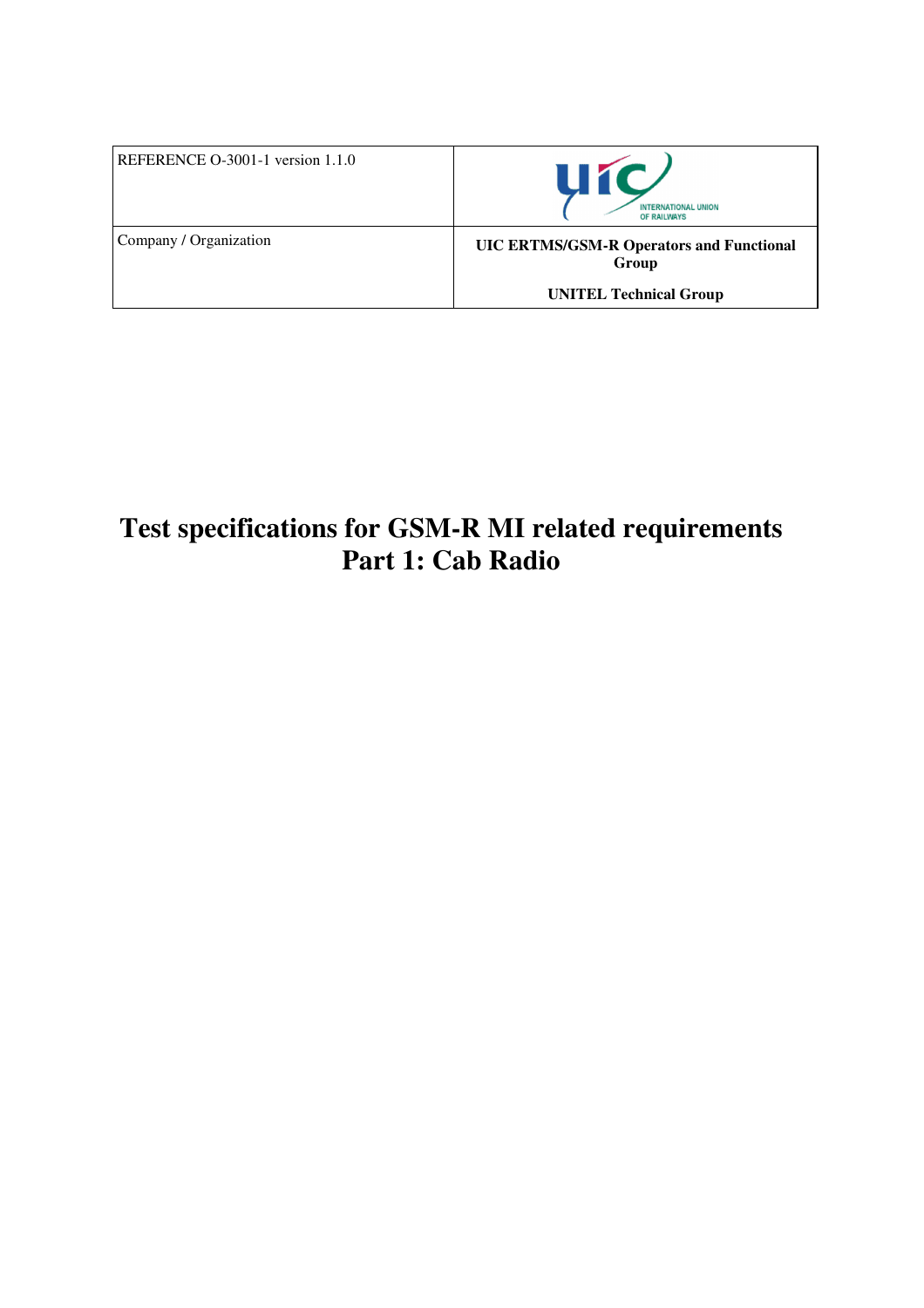ACCESS:  $\Box$  Public  $\Box$  Restricted  $\Box$  Confidential

#### **Document Data Sheet**

| Title of the document                 | Test specifications for GSM-R MI related requirements; Part 1: Cab<br>Radio |
|---------------------------------------|-----------------------------------------------------------------------------|
| Reference, version number and<br>date | REFERENCE O-3001-1 version 1.1.0; Date: 08.04.2021                          |
| Number of pages                       | 148                                                                         |
| Prepared by                           | UIC, UNITEL                                                                 |
| Approved by                           | UIC ERIG Chairman (Robert Sarfati)                                          |

ISBN 978-2-7461-2592-6

#### **Warning**

No part of this publication may be copied, reproduced or distributed by any means whatsoever, including electronic, except for private and individual use, without the express permission of the International Union of Railways (UIC). The same applies for translation, adaptation or transformation, arrangement or reproduction by any method or procedure whatsoever. The sole exceptions - noting the author's name and the source -are "analyses and brief quotations justified by the critical, argumentative, educational, scientific or informative nature of the publication into which they are incorporated" (Articles L 122-4 and L122-5 of the French Intellectual Property Code).

International Union of Railways (UIC) - Paris, 2017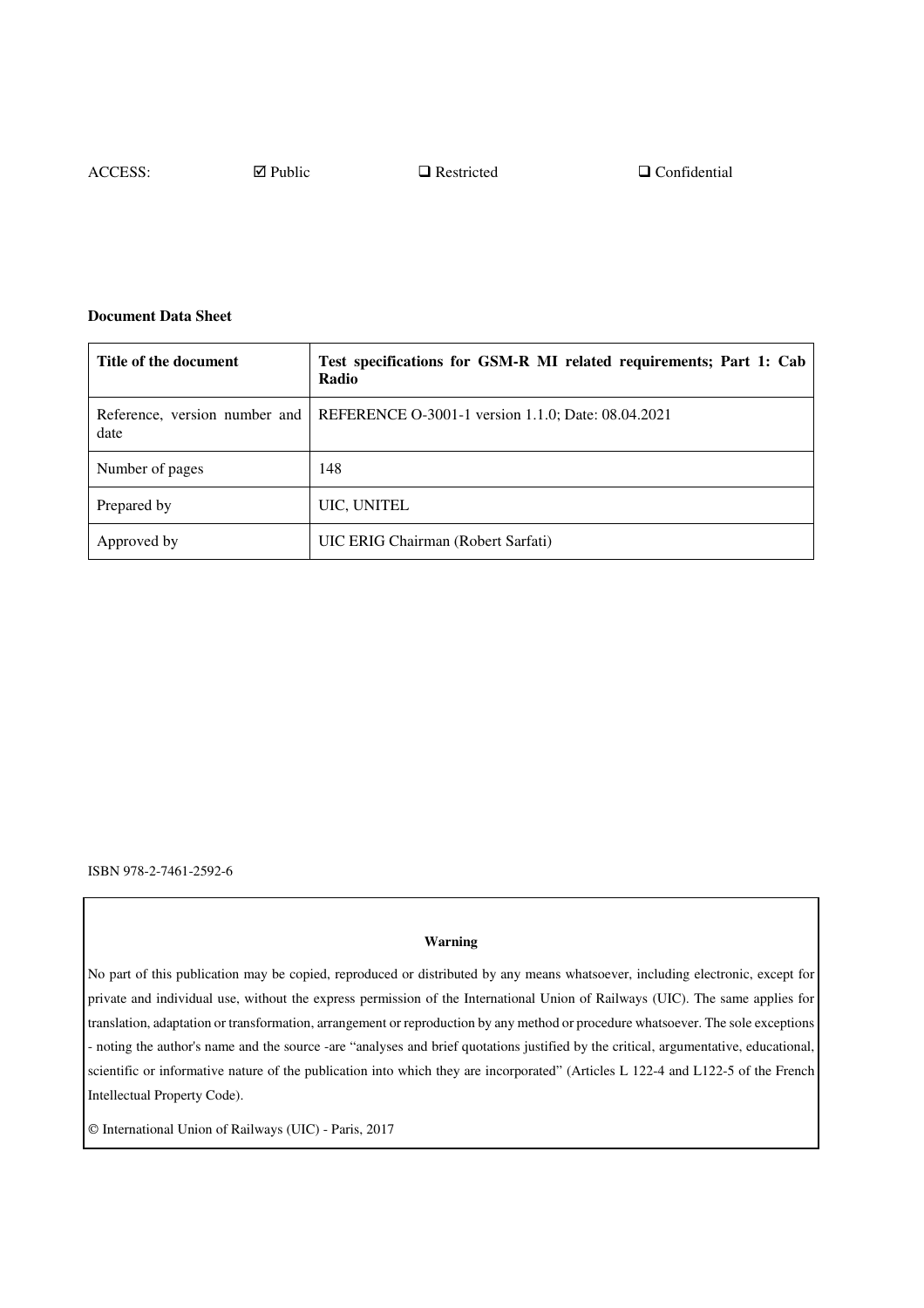# **Evolution Sheet**

| <b>Revision</b> | Date    | <b>Author</b>    | <b>Object of revision</b>                       |
|-----------------|---------|------------------|-------------------------------------------------|
| x.0.1           | 2016-11 | Funkwerk Systems | Creation based on O-3001 v2.1.1                 |
| x.0.2           | 2016-11 | Funkwerk Systems | Changes after TIG review                        |
| x.0.3           | 2017-02 | Funkwerk Systems | Changes after NoBo review                       |
| x.0.4           | 2017-02 | Funkwerk Systems | Changes after Ad Hoc Group review               |
| x.0.5           | 2017-03 | Funkwerk Systems | Changes after NoBo review                       |
| x.0.6           | 2017-03 | Funkwerk Systems | Changes after TIG review                        |
| 1.0.0           | 2017-05 | <b>UIC</b>       | Approval by UIC                                 |
| 1.0.1           | 2019-12 | Funkwerk Systems | Changes after Ad Hoc Group review               |
| 1.0.2           | 2020-02 | <b>UIC</b>       | Editorial changes                               |
| 1.0.3           | 2020-02 | Funkwerk Systems | Adaption of applicable Change Requests:         |
|                 |         |                  | CR 9254 (ERA 5039), CR 9267, CR 9269 (ERA 5039) |
| 1.1.0           | 2021-04 | <b>UIC</b>       | Final version                                   |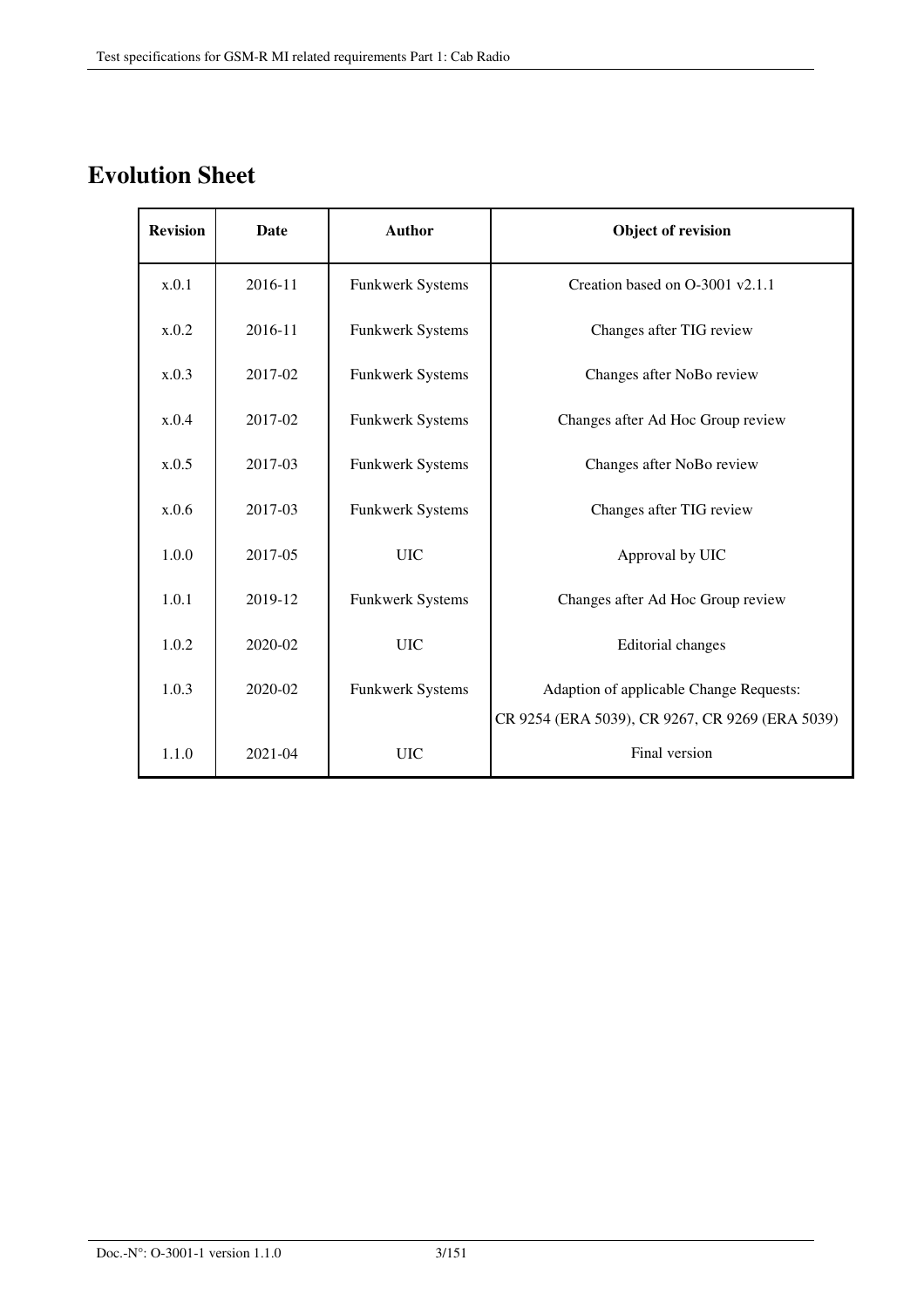# **Contents**

| 1              |  |  |
|----------------|--|--|
| 1.1            |  |  |
| 1.2            |  |  |
| 1.3            |  |  |
| $\overline{2}$ |  |  |
| 2.1            |  |  |
| 2.2            |  |  |
| 2.3            |  |  |
| 2.4            |  |  |
| 2.4.1          |  |  |
| 2.4.2          |  |  |
| 2.4.3          |  |  |
| 3              |  |  |
| 3.1            |  |  |
| 3.2            |  |  |
| 3.3            |  |  |
| 3.4            |  |  |
| $\overline{4}$ |  |  |
| 4.1            |  |  |
| 4.1.1          |  |  |
| 4.1.2          |  |  |
| 4.1.3          |  |  |
| 4.1.4          |  |  |
| 4.1.5          |  |  |
| 4.1.6          |  |  |
| 4.2            |  |  |
| 4.2.1          |  |  |
| 4.2.2          |  |  |
| 4.2.3          |  |  |
| 4.3            |  |  |
| 4.3.1          |  |  |
| 4.3.2          |  |  |
| 4.4            |  |  |
| 4.4.1          |  |  |
| 4.4.2          |  |  |
| 4.4.3          |  |  |
| 4.4.4          |  |  |
| 4.4.5          |  |  |
| 4.4.6          |  |  |
| 4.4.7          |  |  |
| 4.5            |  |  |
|                |  |  |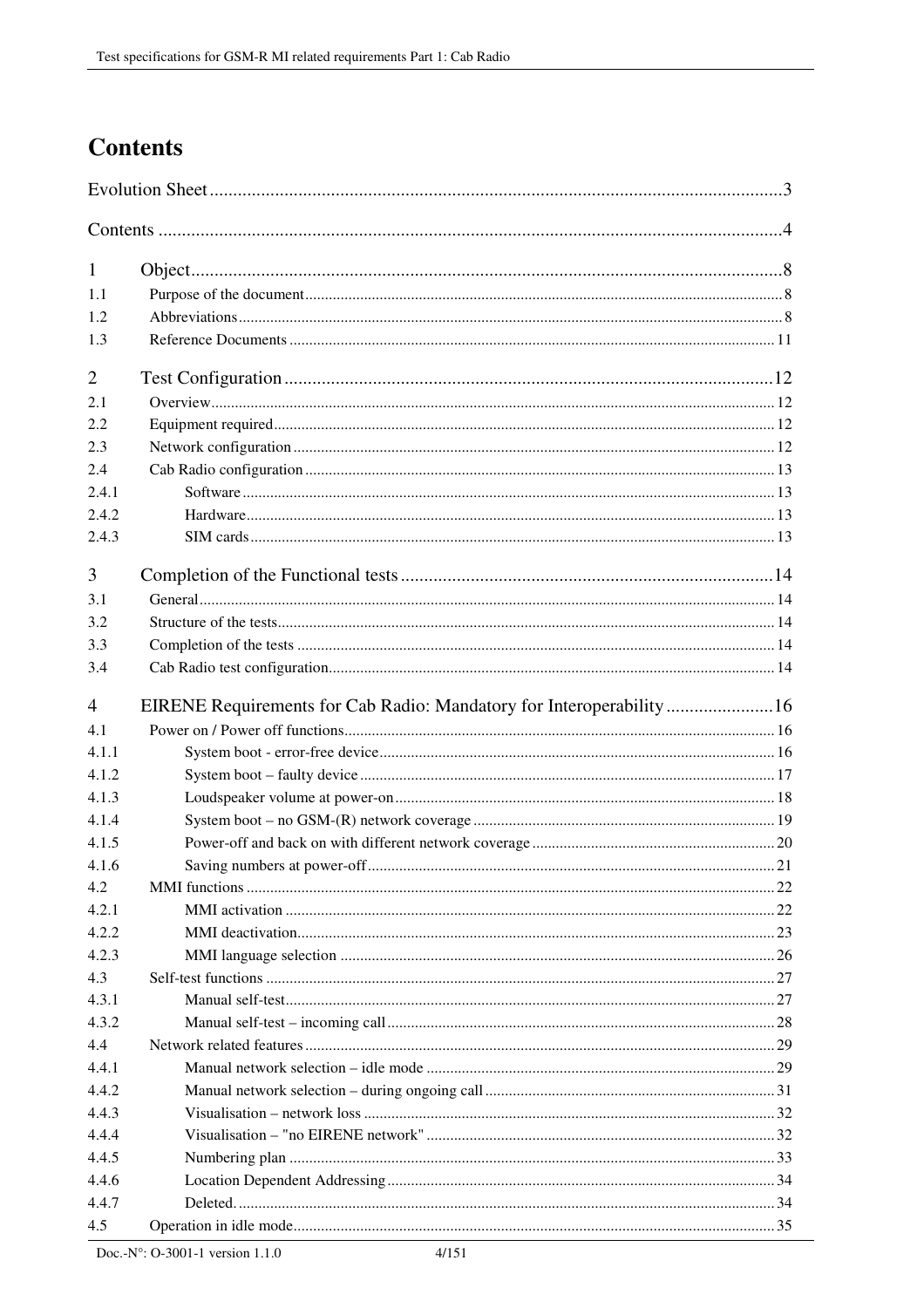| 4.5.1  |  |
|--------|--|
| 4.5.2  |  |
| 4.5.3  |  |
| 4.6    |  |
| 4.6.1  |  |
| 4.6.2  |  |
| 4.6.3  |  |
| 4.6.4  |  |
| 4.6.5  |  |
| 4.6.6  |  |
| 4.6.7  |  |
| 4.6.8  |  |
| 4.6.9  |  |
| 4.7    |  |
| 4.7.1  |  |
| 4.7.2  |  |
| 4.7.3  |  |
| 4.7.4  |  |
| 4.7.5  |  |
| 4.8    |  |
| 4.8.1  |  |
| 4.8.2  |  |
| 4.8.3  |  |
| 4.8.4  |  |
| 4.8.5  |  |
| 4.8.6  |  |
| 4.8.7  |  |
| 4.8.8  |  |
| 4.8.9  |  |
| 4.8.10 |  |
| 4.8.11 |  |
| 4.8.12 |  |
| 4.8.13 |  |
| 4.8.14 |  |
| 4.8.15 |  |
| 4.8.16 |  |
| 4.9    |  |
| 4.9.1  |  |
| 4.9.2  |  |
| 4.9.3  |  |
| 4.9.4  |  |
| 4.9.5  |  |
| 4.9.6  |  |
| 4.9.7  |  |
| 4.9.8  |  |
| 4.9.9  |  |
| 4.10   |  |
| 4.10.1 |  |
| 4.10.2 |  |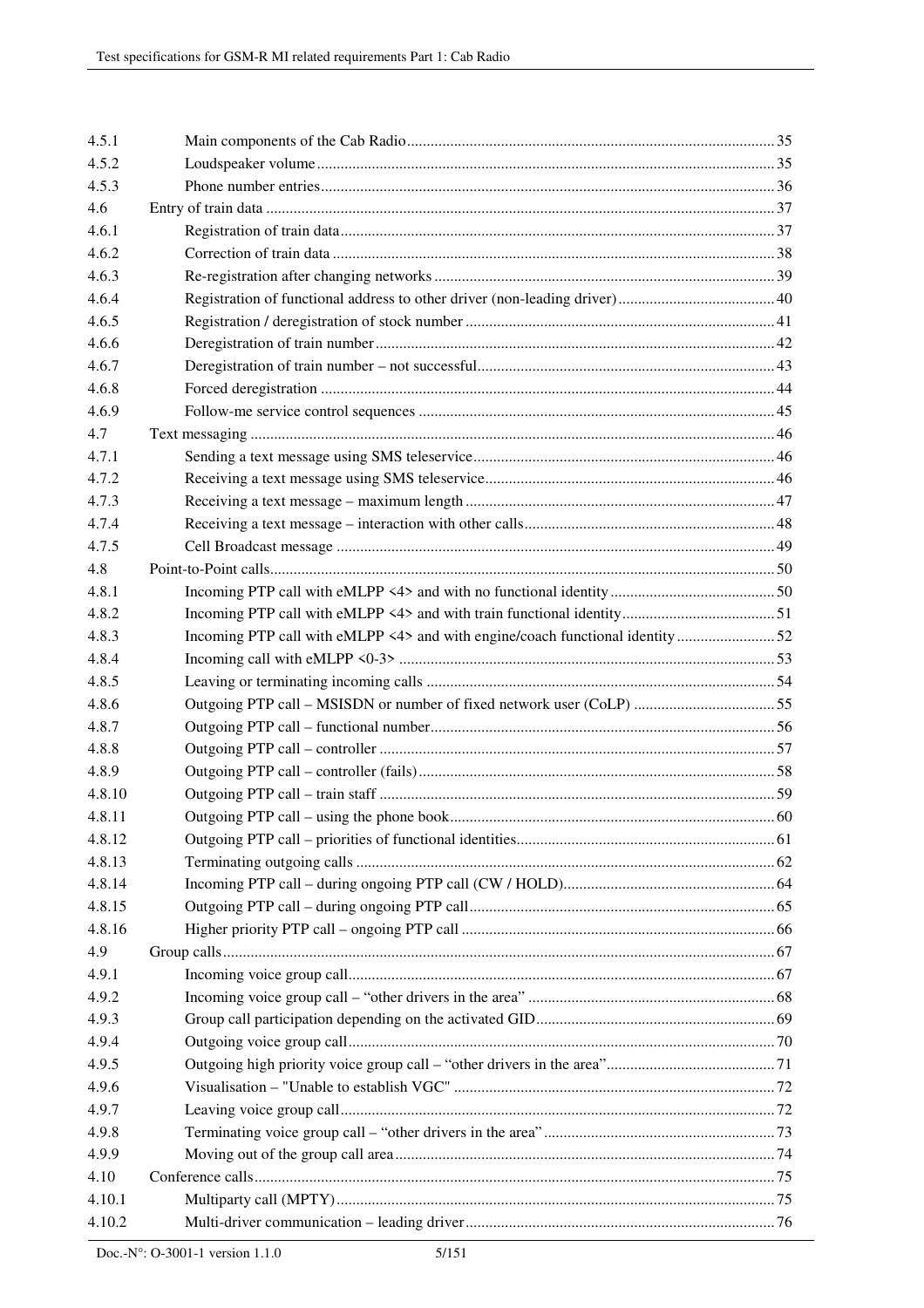| 4.10.3  |                                                                                          |  |
|---------|------------------------------------------------------------------------------------------|--|
| 4.10.4  |                                                                                          |  |
| 4.11    |                                                                                          |  |
| 4.11.1  |                                                                                          |  |
| 4.11.2  |                                                                                          |  |
| 4.11.3  |                                                                                          |  |
| 4.11.4  |                                                                                          |  |
| 4.12    |                                                                                          |  |
| 4.12.1  |                                                                                          |  |
| 4.12.2  |                                                                                          |  |
| 4.12.3  | Call arbitration – ongoing high priority group call between drivers in the same area  86 |  |
| 4.12.4  |                                                                                          |  |
| 4.12.5  |                                                                                          |  |
| 4.12.6  |                                                                                          |  |
| 4.12.7  |                                                                                          |  |
| 4.12.8  |                                                                                          |  |
| 4.12.9  |                                                                                          |  |
| 4.12.10 |                                                                                          |  |
| 4.12.11 |                                                                                          |  |
| 4.12.12 |                                                                                          |  |
| 4.12.13 |                                                                                          |  |
| 4.12.14 |                                                                                          |  |
| 4.12.15 |                                                                                          |  |
| 4.12.16 |                                                                                          |  |
| 4.13    |                                                                                          |  |
| 4.13.1  |                                                                                          |  |
| 4.13.2  |                                                                                          |  |
| 4.13.3  |                                                                                          |  |
| 4.13.4  |                                                                                          |  |
| 4.13.5  |                                                                                          |  |
| 4.13.6  |                                                                                          |  |
| 4.13.7  |                                                                                          |  |
| 4.14    |                                                                                          |  |
| 4.14.1  |                                                                                          |  |
| 4.14.2  |                                                                                          |  |
| 4.14.3  |                                                                                          |  |
| 4.14.4  |                                                                                          |  |
| 4.14.5  |                                                                                          |  |
| 4.14.6  |                                                                                          |  |
| 4.14.7  |                                                                                          |  |
| 4.14.8  |                                                                                          |  |
| 4.14.9  |                                                                                          |  |
| 4.14.10 |                                                                                          |  |
| 4.14.11 |                                                                                          |  |
| 4.14.12 |                                                                                          |  |
| 4.15    |                                                                                          |  |
| 4.15.1  |                                                                                          |  |
| 4.15.2  |                                                                                          |  |
| 4.15.3  |                                                                                          |  |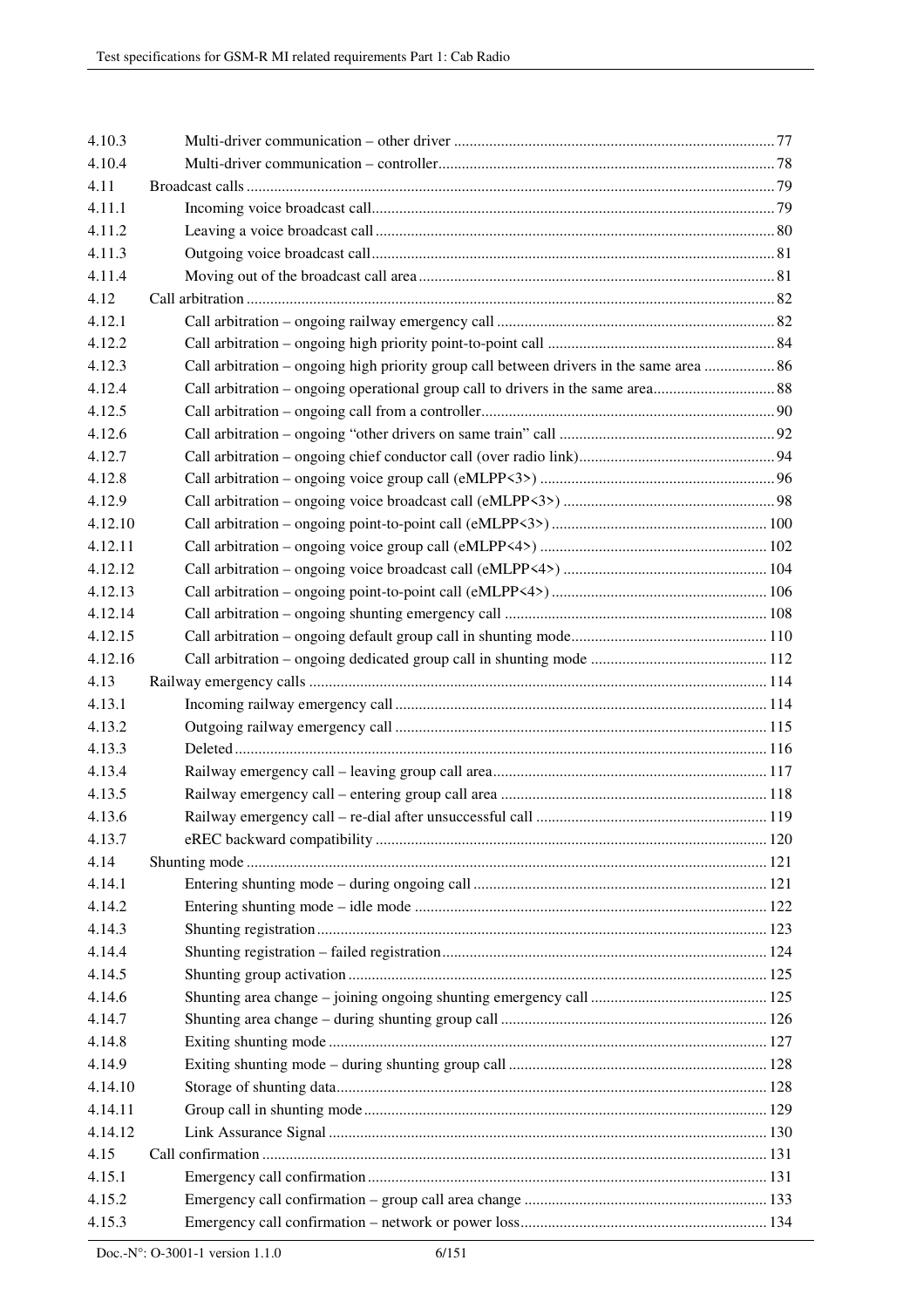| 5     | EIRENE Requirements for Cab Radio: Mandatory for Interoperability – optional |  |
|-------|------------------------------------------------------------------------------|--|
|       |                                                                              |  |
| 5.1   |                                                                              |  |
| 5.1.1 |                                                                              |  |
| 5.1.2 |                                                                              |  |
| 5.1.3 |                                                                              |  |
| 5.2   |                                                                              |  |
| 5.2.1 |                                                                              |  |
| 5.2.2 |                                                                              |  |
| 5.2.3 |                                                                              |  |
| 5.3   |                                                                              |  |
| 5.4   |                                                                              |  |
| 5.5   |                                                                              |  |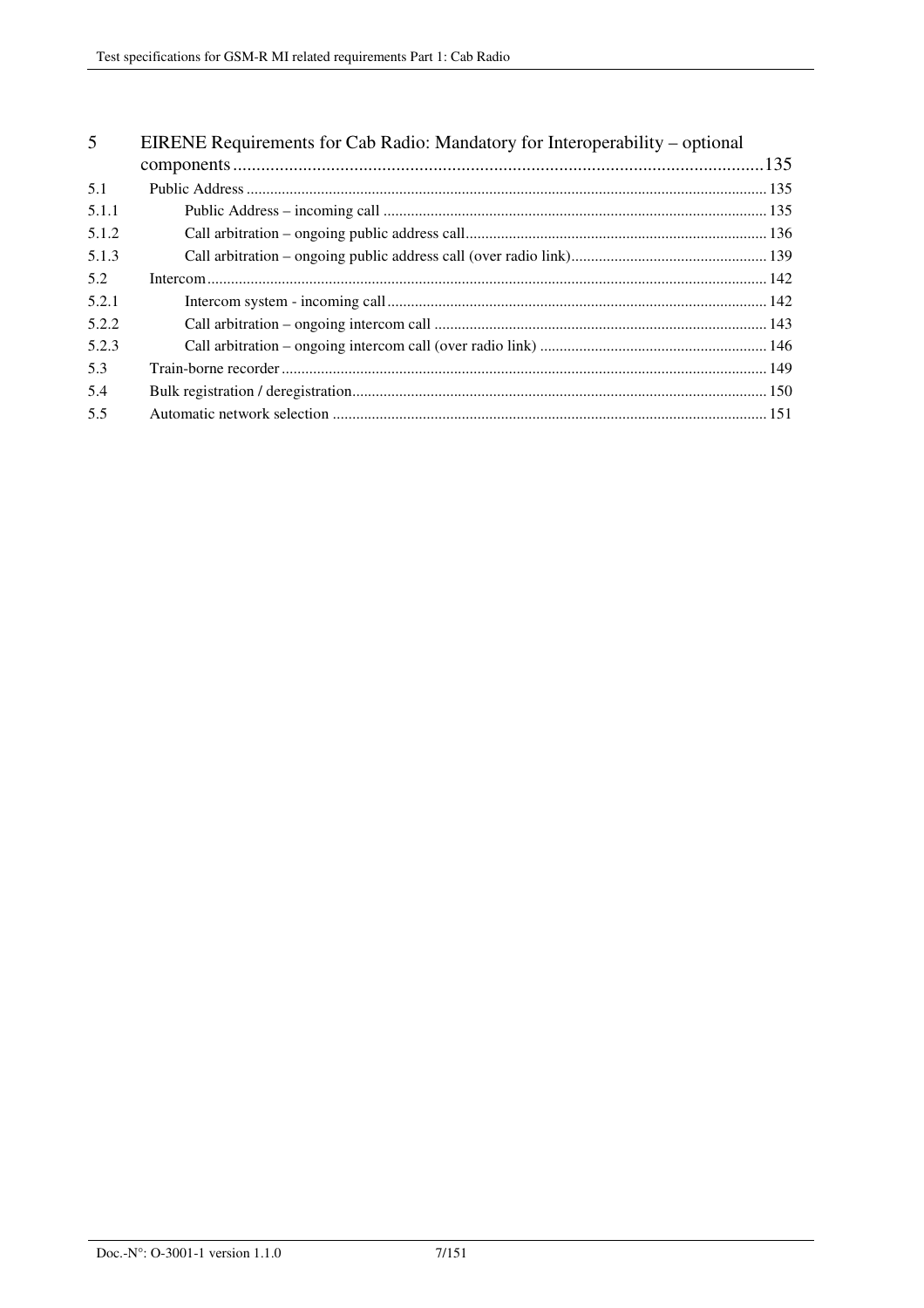# **1 Object**

#### **1.1 Purpose of the document**

This document contains the test cases that are necessary for the functional validation of a Cab Radio according to the EIRENE specifications FRS (see [2]) and SRS (see [3]). The test cases cover all the requirements that have been identified as mandatory for interoperability (MI) according to the EIRENE specification and which can be validated using functional tests. QoS and performance requirements for voice and non-safety related data communications are not in the scope of this document.

#### **1.2 Abbreviations**

| АC            | <b>Access Code</b>                                 |
|---------------|----------------------------------------------------|
| AT            | Attention command set                              |
| BC            | <b>Breakout Code</b>                               |
| <b>BTS</b>    | <b>Base Transceiver Station</b>                    |
| CC            | Country Code                                       |
| CN            | Coach Number                                       |
| <b>CR</b>     | Cab Radio                                          |
| <b>CHPC</b>   | Confirmation of High Priority Calls                |
| <b>CLIP</b>   | Calling Line Identification Presentation           |
| CoLP          | <b>Connected Line Identification Presentation</b>  |
| CS.           | Circuit Switched                                   |
| <b>CTS</b>    | Centralized Train Signalling                       |
| DL            | Downlink                                           |
| <b>DSD</b>    | <b>Driver Safety Device</b>                        |
| <b>EDOR</b>   | ETCS data only radio                               |
| <b>EIRENE</b> | European Integrated Railway Radio Enhanced Network |
| eMLPP         | enhanced Multi-Level Precedence and Pre-emption    |
| <b>ETCS</b>   | European Train Control System                      |
| EN            | <b>Engine Number</b>                               |
| $e$ REC       | enhanced Railway Emergency Call                    |
| <b>FFFIS</b>  | Form Fit Functional Interface Specification        |
| FI            | <b>Functional Identity</b>                         |
| FC            | <b>Function Code</b>                               |
| <b>FN</b>     | <b>Functional Number</b>                           |
| <b>FRS</b>    | <b>Functional Requirements Specification</b>       |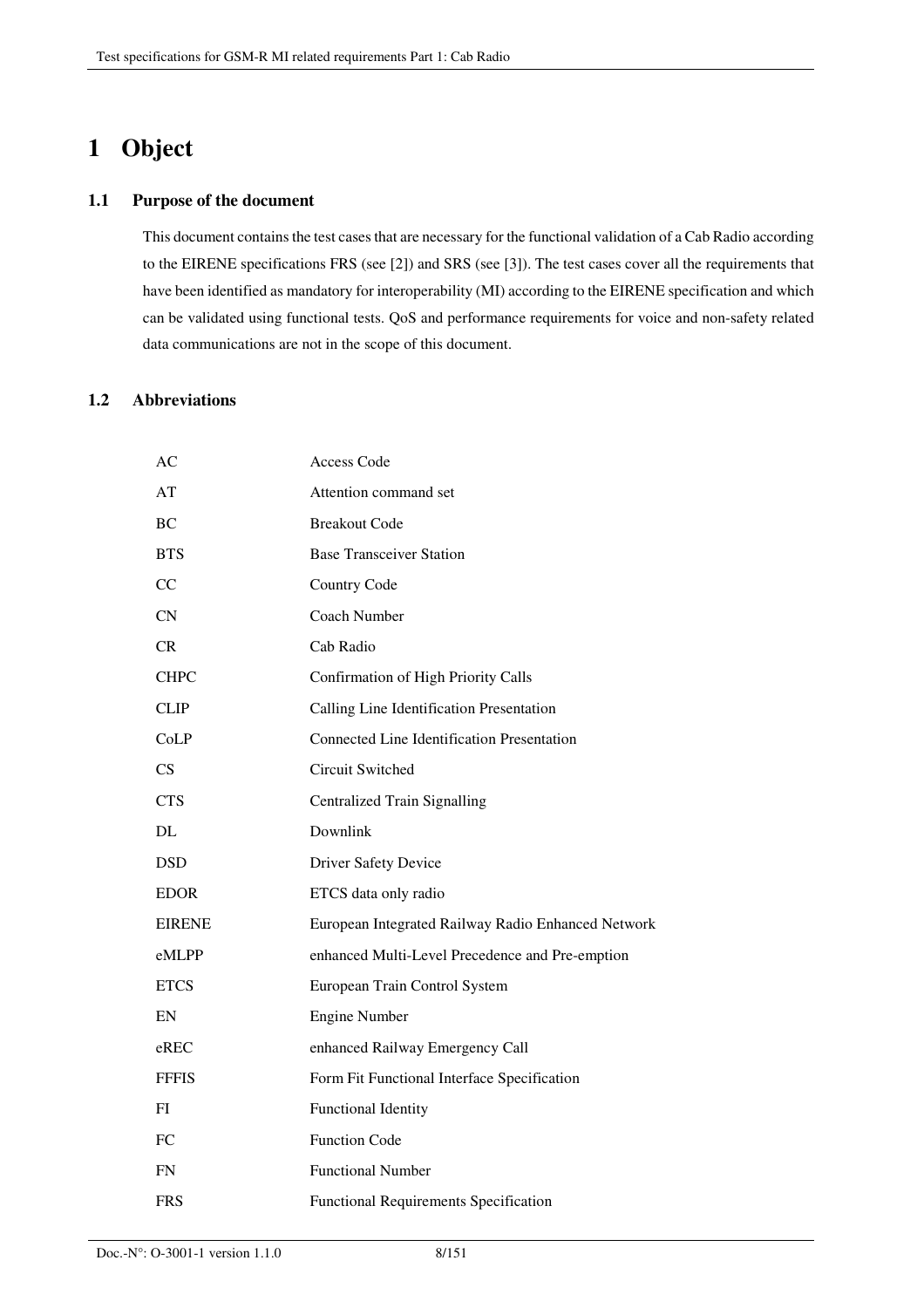| <b>GBR</b>    | <b>Guaranteed Bitrate</b>                                             |
|---------------|-----------------------------------------------------------------------|
| <b>GCA</b>    | Group Call Area                                                       |
| GID           | Group call Identity                                                   |
| GPH           | General Purpose Handheld                                              |
| <b>GSM</b>    | Global System for Mobile Communications                               |
| <b>GSM-MT</b> | <b>GSM Mobile Termination</b>                                         |
| GSM-R         | GSM-Railway, GSM train radio system                                   |
| <b>ISDN</b>   | <b>Integrated Services Digital Network</b>                            |
| LAS           | Link Assurance Signal                                                 |
| LN            | <b>Location Number</b>                                                |
| <b>MCC</b>    | Mobile Country Code                                                   |
| <b>MLPP</b>   | Multi-Level Precedence and Pre-emption                                |
| <b>MMI</b>    | Man - Machine Interface                                               |
| <b>MNC</b>    | Mobile Network Code                                                   |
| <b>MPTY</b>   | <b>Multiparty Supplementary Services</b>                              |
| MS            | Mobile Station, GSM-R mobile phone with a valid SIM Card for the test |
| MT            | Mobile Termination/Terminated                                         |
| <b>NDC</b>    | National Destination Code                                             |
| <b>OPH</b>    | <b>Operational Purpose Handheld</b>                                   |
| <b>OPS</b>    | Operational Purpose Handheld for Shunting                             |
| <b>OTA</b>    | Over The Air                                                          |
| <b>OTDI</b>   | Originator To Dispatcher Information                                  |
| PA            | Public Address                                                        |
| PC            | Primary Controller                                                    |
| <b>PDP</b>    | Packet Data Protocol                                                  |
| <b>PFN</b>    | Presentation of Functional Number                                     |
| PPP           | Point to Point Protocol                                               |
| <b>PS</b>     | Packet Switched                                                       |
| <b>PSC</b>    | Power Supply Controller                                               |
| <b>PSK</b>    | Phase Shift Keying                                                    |
| <b>PTP</b>    | Point-to-Point call                                                   |
| <b>PTT</b>    | Push to Talk                                                          |
| QoS           | Quality of Services                                                   |
| <b>REC</b>    | Railway Emergency Call                                                |
| <b>SC</b>     | Secondary Controller                                                  |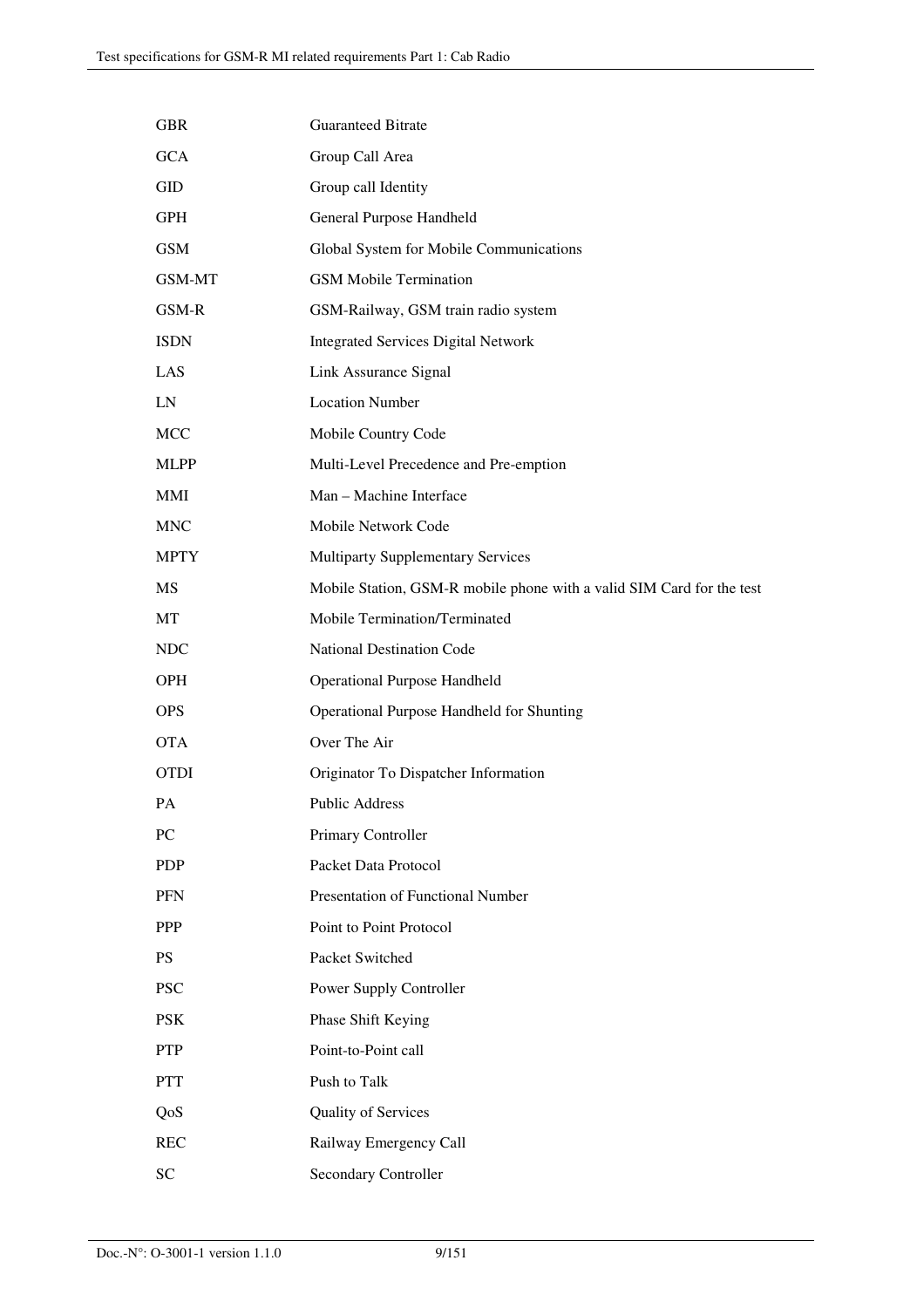| <b>SDU</b>  | Service Data Unit                              |
|-------------|------------------------------------------------|
| <b>SEC</b>  | <b>Shunting Emergency Call</b>                 |
| SGC         | <b>Shunting Group Call</b>                     |
| <b>SIM</b>  | Subscriber Identification Module               |
| <b>SMS</b>  | <b>Short Message Service</b>                   |
| <b>SN</b>   | <b>Stock Number</b>                            |
| <b>SN</b>   | Subscriber Number                              |
| <b>SRS</b>  | <b>System Requirements Specification</b>       |
| TE          | <b>Terminal Equipment</b>                      |
| TN          | <b>Train Number</b>                            |
| <b>UIC</b>  | Union Internationale des Chemins de Fer        |
| UL          | Uplink                                         |
| <b>USSD</b> | <b>Unstructured Supplementary Service Data</b> |
| <b>UUIE</b> | <b>User-to-User Information Element</b>        |
| <b>UUS</b>  | <b>User-User Signalling</b>                    |
| <b>VBC</b>  | Voice Broadcast Call                           |
| <b>VBS</b>  | <b>Voice Broadcast Service</b>                 |
| VGC         | Voice Group Call                               |
| <b>VGCS</b> | Voice Group Call Service                       |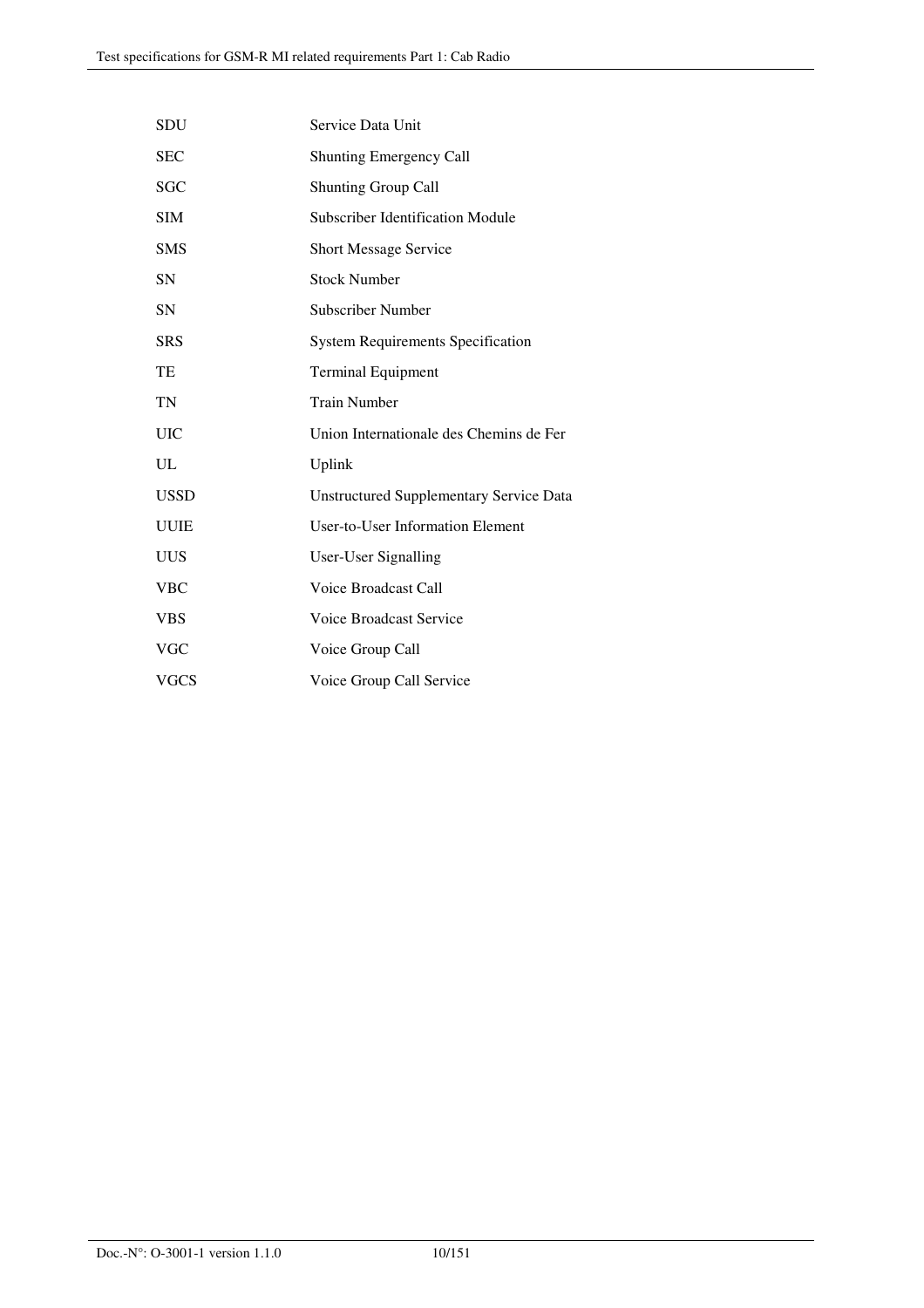## **1.3 Reference Documents**

| $[1]^*$ | Cab Radio User's Manual                                                                                                                                                                                                                                                                                                                                                                                                                                                                     |
|---------|---------------------------------------------------------------------------------------------------------------------------------------------------------------------------------------------------------------------------------------------------------------------------------------------------------------------------------------------------------------------------------------------------------------------------------------------------------------------------------------------|
| $[2]$   | UIC, EIRENE Functional Requirements Specification<br>Doc.-N°: UIC CODE 950 v 0.0.2 version: 8.0.0                                                                                                                                                                                                                                                                                                                                                                                           |
| $[3]$   | UIC, EIRENE System Requirement Specification<br>Doc.-N°: UIC CODE 951 v 0.0.2 version: 16.0.0                                                                                                                                                                                                                                                                                                                                                                                               |
| $[4]$   | COMMISSION REGULATION (EU) 2016/919 of 27 May 2016 on the technical<br>specification for interoperability relating to the 'control-command and signalling'<br>subsystems of the rail system in the European Union                                                                                                                                                                                                                                                                           |
| [5]     | UIC, FFFIS for GSM-R SIM Cards<br>Doc.-N°: P38 T 9001   version: 5.0.0                                                                                                                                                                                                                                                                                                                                                                                                                      |
| [6]     | UIC, Loudspeaker and telephone systems in RIC coaches - Standard technical<br>characteristics<br>Doc.-N°: UIC CODE 568   version: 3.0 (1996-01)                                                                                                                                                                                                                                                                                                                                             |
| $[7]$   | Void                                                                                                                                                                                                                                                                                                                                                                                                                                                                                        |
| [8]     | UIC, Test specifications for GSM-R MI related requirements, Part 2: EDOR<br>Doc.-N°: UIC O-3001-2   version: $1.1.0$                                                                                                                                                                                                                                                                                                                                                                        |
| [9]     | UIC, Test specifications for GSM-R MI related requirements, Part 3: SIM Cards<br>Doc.-N°: UIC O-3001-3   version: 1.1.0                                                                                                                                                                                                                                                                                                                                                                     |
| $[10]$  | UIC, Test specifications for GSM-R MI related requirements, Part 4: Network<br>Doc.-N°: UIC O-3001-4   version: 1.2.0                                                                                                                                                                                                                                                                                                                                                                       |
| $[11]$  | COMMISSION IMPLEMENTING REGULATION (EU) 2019/776 of 16 May 2019<br>amending Commission Regulations (EU) No 321/2013, (EU) No 1299/2014, (EU) No<br>1301/2014, (EU) No 1302/2014, (EU) No 1303/2014 and (EU) 2016/919 and<br>Commission Implementing Decision 2011/665/EU as regards the alignment with<br>Directive (EU) 2016/797 of the European Parliament and of the Council and the<br>implementation of specific objectives set out in Commission Delegated Decision (EU)<br>2017/1474 |
| $[12]$  | Opinion on errors ERA/OPI/2020-2                                                                                                                                                                                                                                                                                                                                                                                                                                                            |
|         | * Document [1] refers to the User's Manual of the tested type of Cab Radio. It is imperative to use the Cab                                                                                                                                                                                                                                                                                                                                                                                 |

Radio User / Interface Manual corresponding to the tested version of the Cab Radio.

Note: The applicable mandatory specifications listed in TSI CCS 2016/919/EU [4] are unchanged in CIR (EU) 2019/776 [11].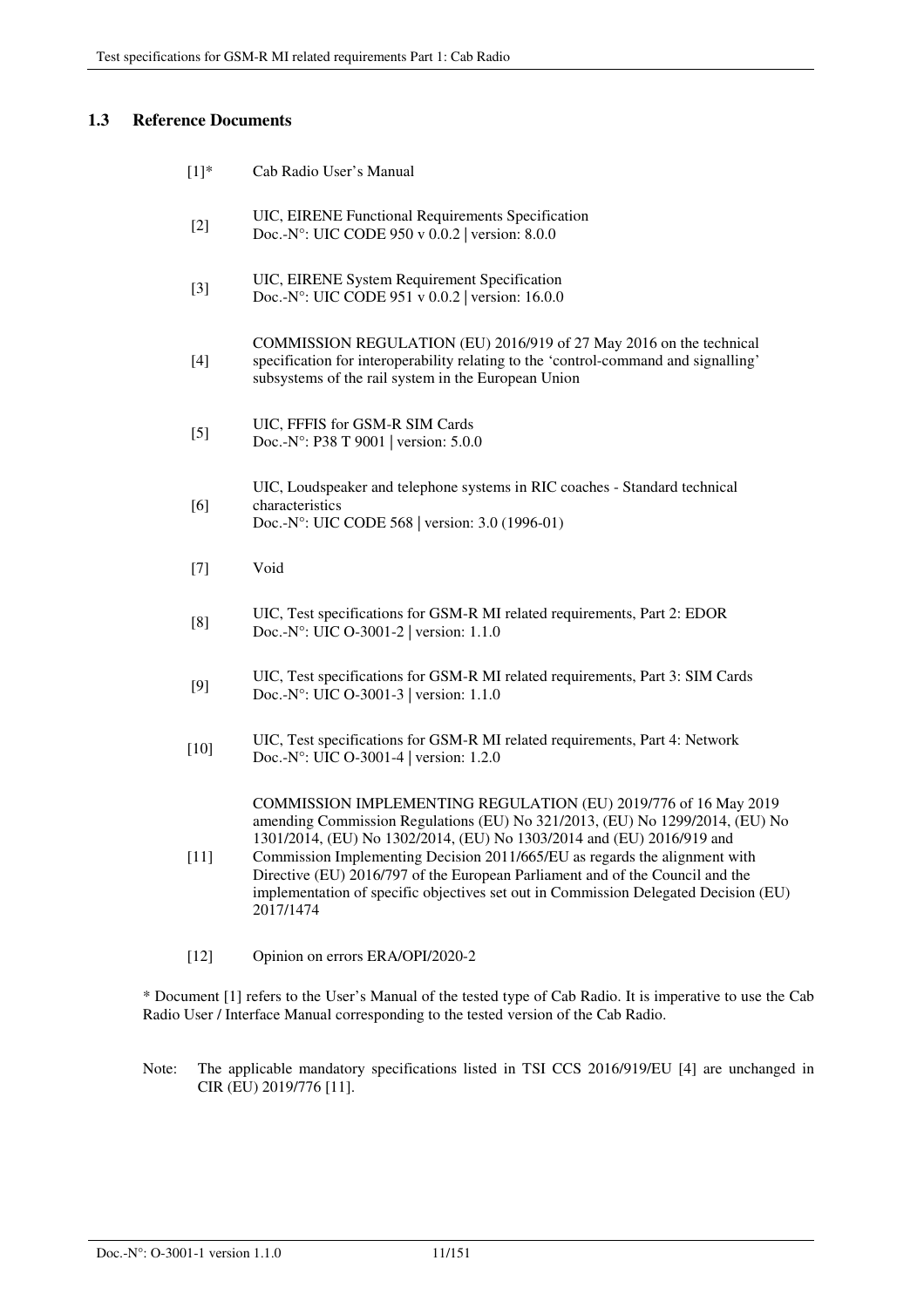# **2 Test Configuration**

## **2.1 Overview**

Following components of the EIRENE GSM-R system are needed to execute the tests:

- GSM-R Network(s)
- Cab Radio (device under test)
- General purpose radio (GPH) or operational purpose radio (OPH)
- Shunting radio (OPS)
- Dispatchers
- SIM Cards

## **2.2 Equipment required**

- GSM-R network(s) operating in the R-GSM 900 band
- GSM Abis-tracer or GSM A-tracer, in order to check the contents on the messages exchanged between mobiles and network when required.
- Cab Radio (device under test) which includes a GSM-R module with type approval
- Fixed network controller (dispatcher)
- Enough mobile stations (Cab Radio or handheld) to cover multiparty calls e.g. drivers multi-party call (MPTY).
- GSM-R SIM cards with all the services and features provisioned and configured for the appropriate mobile user and function.
- SIM card editor, in order to be able to modify the services and features provisioned and the configuration on the SIM cards for the different test requirements
- User's Manual of the tested device
- User's Manual of the other mobiles involved testing

## **2.3 Network configuration**

It is recommended that GSM-R network is fully compliant to the requirements listed in the set of specifications applicable to GSM-R network, see [4]. However, it is noted that some of the features are not specifically required for Cab Radio testing.

It must be possible to adjust various functions within the network in order to carry out the Cab Radio tests. The GSM-R network configuration shall at least support two location / group call areas.

The stationary work stations, especially for the primary controller, secondary controller, power supply controller, traffic controller and high priority call acknowledgement centre belong to the test environment and are provided by the test lab operator or the customer. The configuration of the used GSM-R network, supplier and the software release of the network components such as e.g. network switching subsystem, base station subsystem etc. must be documented in the test protocol. Optionally the network compliance can be verified by [10].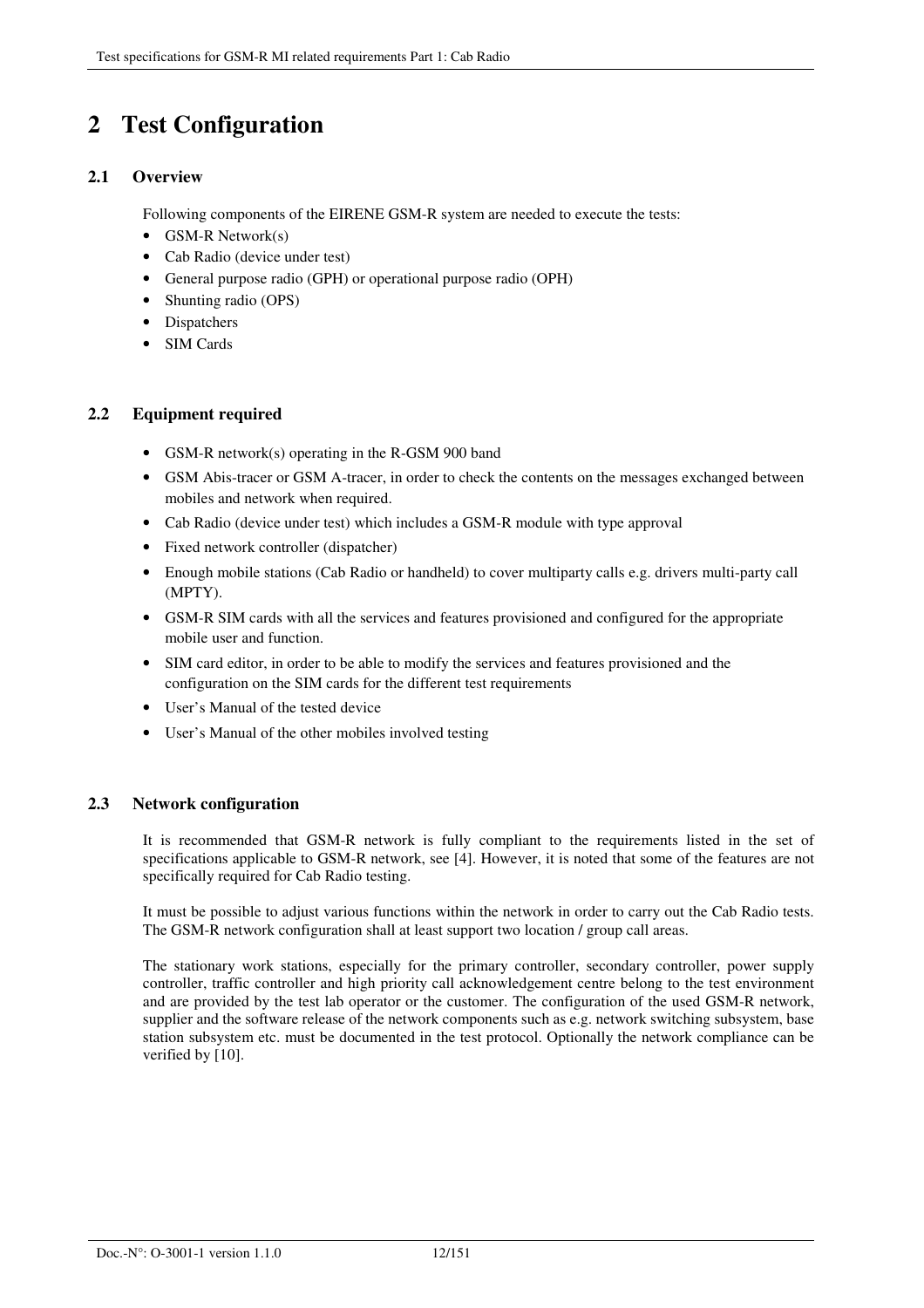## **2.4 Cab Radio configuration**

#### **2.4.1 Software**

The software release of the Cab Radio must be declared in the test protocol.

### **2.4.2 Hardware**

The hardware release of the Cab Radio must be declared in the test protocol.

#### **2.4.3 SIM cards**

The SIM cards need to be compliant to [5] and will be provided by the network operator or test lab operator. Optionally the SIM card compliance can be verified by [9].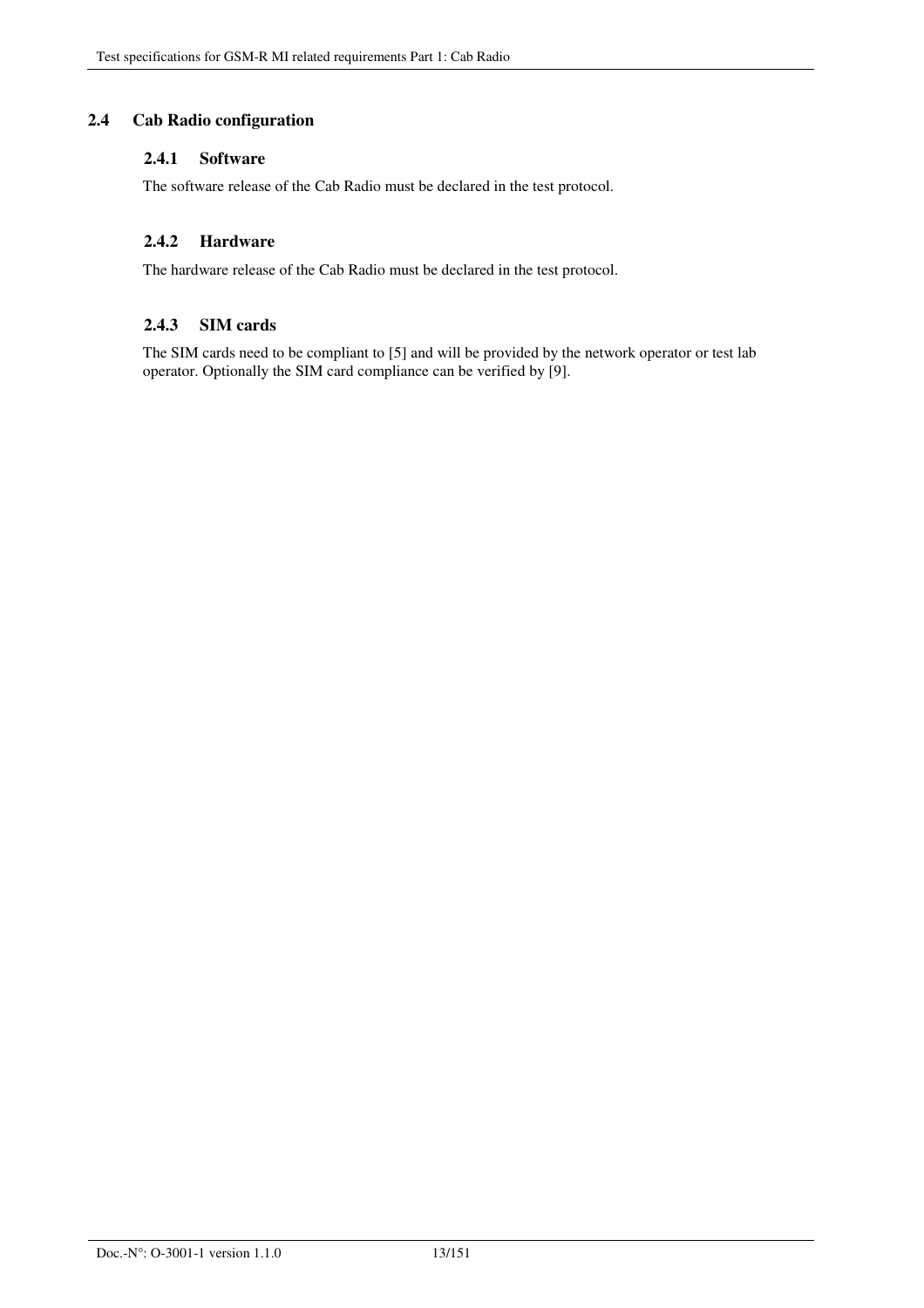# **3 Completion of the Functional tests**

## **3.1 General**

The following chapters contain a detailed description of all functional tests provided for the Cab Radio.

## **3.2 Structure of the tests**

The tests are structured as follows:

- test title
- purpose of the test
- precondition for the test
- reference to specific requirement(s)
- completion of the test in individual steps

Where the term "User's Manual" is used, the required action and/or any audible and/or visual indication has to be referred to the User's Manual of the tested Cab Radio.

## **3.3 Completion of the tests**

The tests are carried out with at least one Cab Radio. If other subscribers are used they are identified by MS-A, MS-B, MS-C (for mobile subscribers) or TE1, TE2 (for terminal equipment).

The entire series of tests has to be completed successfully once. The order of the tests during the test run might vary.

If the result of a test case is PASSED then it does not need to be redone.

If the result of a test case is FAILED, the cause of the failure should be determined.

- If the failure is not due to the CR-A (equipment under test) the test case needs to be retested after correction of the fault. If the 1<sup>st</sup> test result is FAILED and the 2<sup>nd</sup> result is PASSED then the test case needs to be retested again. The test case is passed only if the result was PASSED already at 1<sup>st</sup> test execution or PASSED within 2<sup>nd</sup> and 3<sup>rd</sup> execution. Where the procedure section of a test case contains "- none -" that means no action to be performed on the tested device, only on other devices (e.g. CR-B or MS-A).
- If the failure is due to the CR-A (equipment under test) this shall be recorded in the test report.

The priority and severity management of an issue that caused the test to fail is not subject of this document.

## **3.4 Cab Radio test configuration**

The following requirements or settings apply to the Cab Radio test grouping: Test system requirements:

- EIRENE compliant GSM-R network (or in some test cases two networks) compliant to [4]
- Subscriber for controller calls 1200, 1300, 1400 & 1500
- Two primary controller (PC1, PC2) in different cell specific routing areas
- Shunting radio with LAS function
- Cab Radio
- Handhelds
- Public address and intercom system in accordance with [6] (connected to the test unit if it supports it)
- SIM card editor, in order to be able to modify the services and features provisioned and the configuration on the SIM cards for the different test requirements.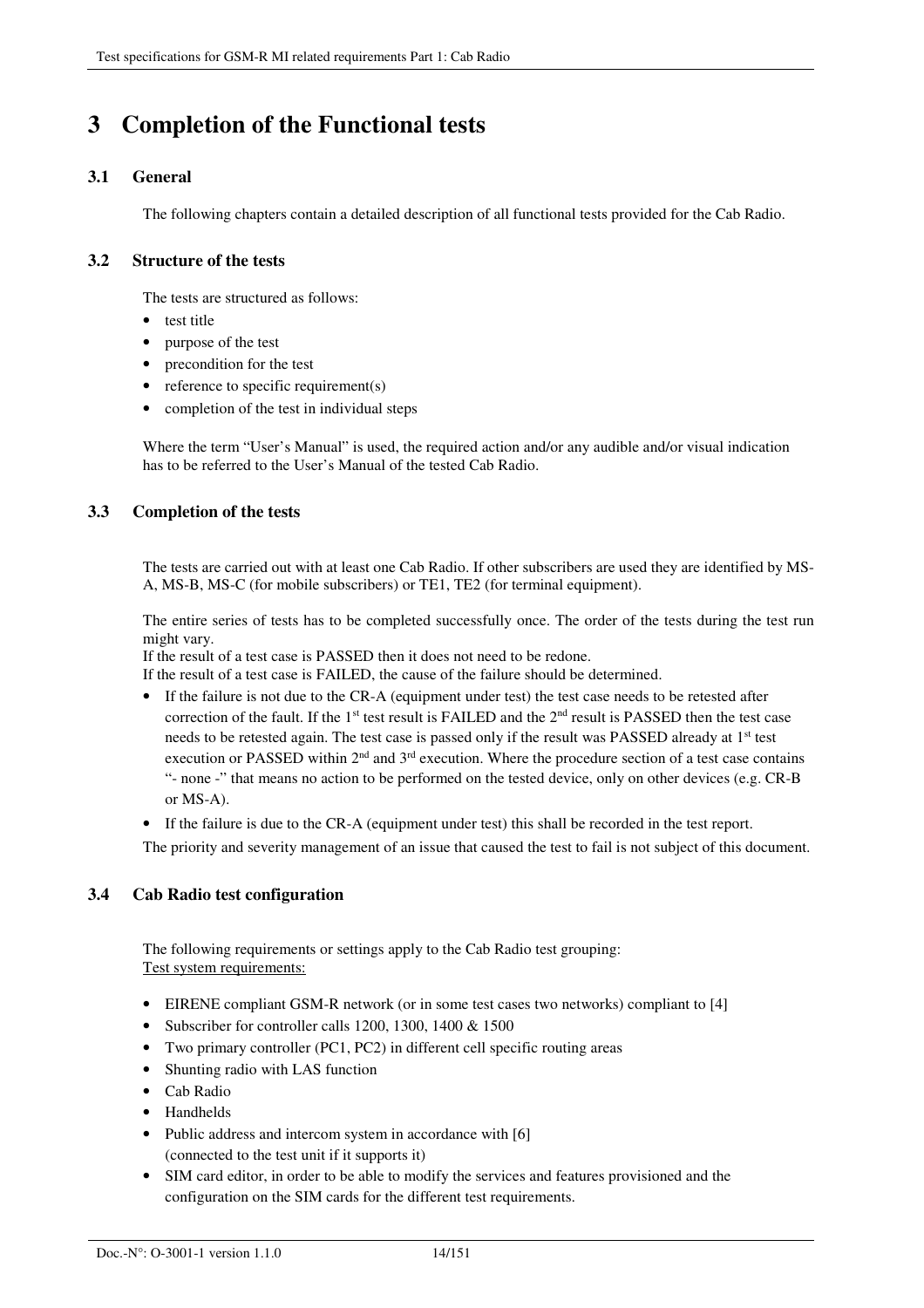- External device for setting the test unit's vehicle number (e.g. personal computer with appropriate software installed)
- The interface between the application and GSM-R modem can be recorded (is required, e.g. for testing the correct format of the UUIE)

#### Test unit requirements

- Equipped with a plug-in SIM card according to [5]
- Group number 299 for railway emergency call, 599 for shunting emergency call (SEC) configured on the SIM
- Additional group numbers (e.g. 203) are enabled on the SIM
- Voice broadcast groups (e.g. 200 or 998) are enabled on the SIM
- Own phone number (MSISDN) entered on the SIM
- Registered engine number entered on the SIM and on the network
- Short numbers for the controllers have to be defined in the SIM (EFSDN) file, as defined in [5]
- Unless otherwise specified CR is switched on and in Train Radio Mode (unless Shunting Radio Mode is specified in precondition), MMI1 is activated, idle mode, registered as the lead vehicle

#### Further requirements

- SIM cards of CR & MS are activated
- SMS service centre number is stored on CR & MS SIM cards
- SIM of CR & MS does not contain any received SMS messages
	- The following GIDs should be defined on SIM cards, and in network database:
		- default train group\*:  $CT(50)+GCA+GID (200)$ 
			- $\text{default maintenance group:}$   $\text{CT}(50)+\text{GCA}+\text{GID}$  (560)
			- default shunting group\*:  $CT(50)+GCA+GID (500)$
			- dedicated maintenance group:  $CT(50)+GCA+GID$  (561-568)
			-
			-
			- train broadcast group: CT(51)+GCA+GID (200)
- dedicated shunting group\*: CT(50)+GCA+GID (501-529) national broadcast group:  $CT(51)+GCA+GID$  (400-499)
- \* For interoperability

If required, the necessary deviations are listed in the individual test cases. The used test environment shall be documented in the test report.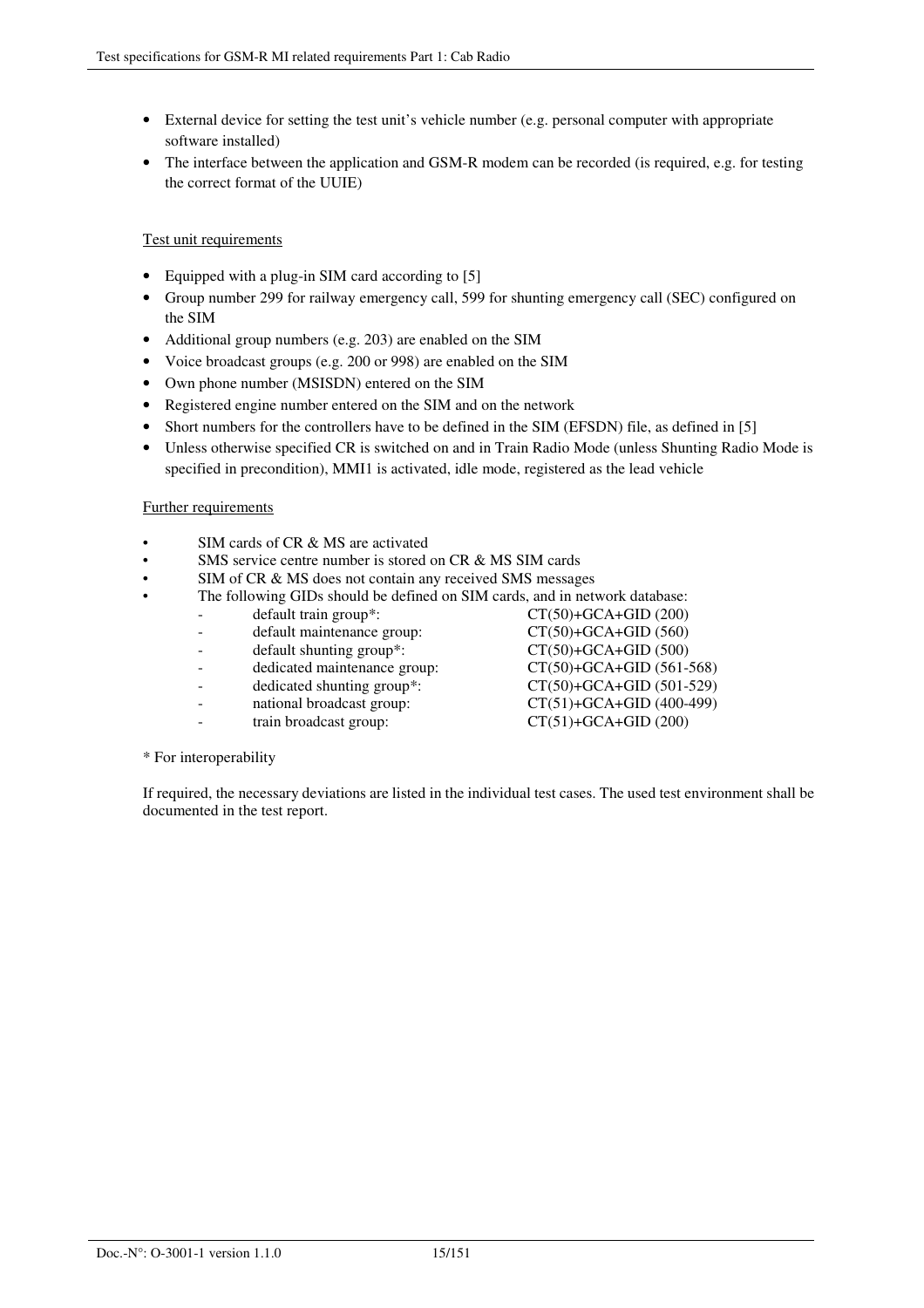# **4 EIRENE Requirements for Cab Radio: Mandatory for Interoperability**

### **4.1 Power on / Power off functions**

#### **4.1.1 System boot - error-free device**

| This test is to show the system start-up procedure and the default settings of an error-free<br>Cab Radio. |
|------------------------------------------------------------------------------------------------------------|
| Cab Radio test configuration. Cab radio is powered off and all units are error-free.                       |
|                                                                                                            |
| § 5.2.3.1, 5.2.3.13                                                                                        |
| 84.4.1, 5.4.1, 5.4.2                                                                                       |
|                                                                                                            |

| <b>Step</b> | <b>Procedure</b> | <b>Result / Effect</b>                                                                                                                                                                                                                                                                                                                                                                                                                                                                                                                                                   |
|-------------|------------------|--------------------------------------------------------------------------------------------------------------------------------------------------------------------------------------------------------------------------------------------------------------------------------------------------------------------------------------------------------------------------------------------------------------------------------------------------------------------------------------------------------------------------------------------------------------------------|
|             | Power-on CR-A    | Indication of the start-up procedure visible on<br>the MMI<br>Automatic self-test<br>$\blacksquare$<br>Network registration to the previously<br>registered network<br>MMI default settings initialised<br>$\blacksquare$<br>(e.g. brightness, audio profile, loudspeaker<br>volume,<br>handset volume)<br>Default user language selected<br>$\blacksquare$<br>Acoustic signal: ready for operation<br>Last used network selected<br>Name of the network and indication of the<br>$\overline{\phantom{a}}$<br>adequate signal strength is displayed on the<br><b>MMI</b> |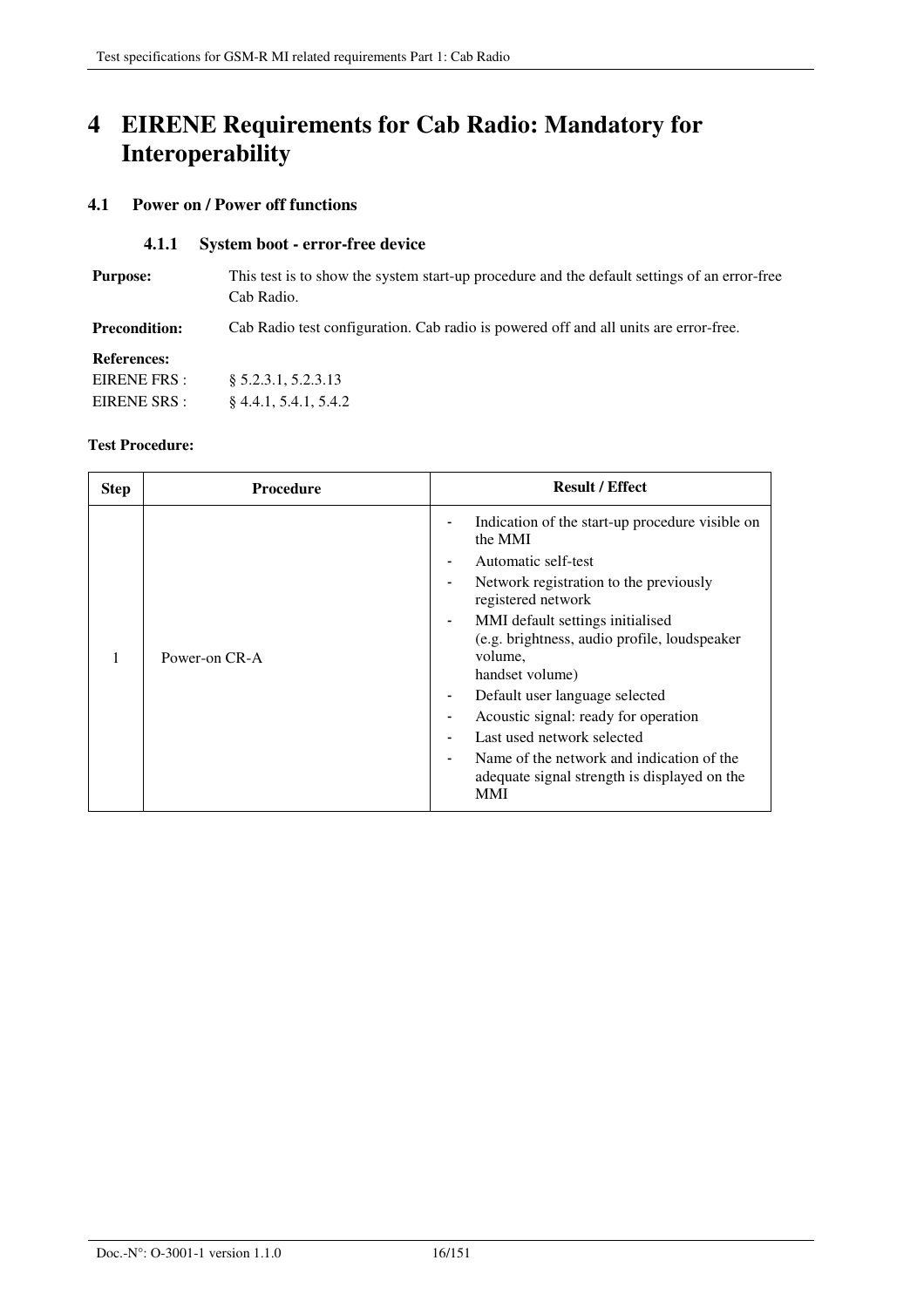# **4.1.2 System boot – faulty device**

| <b>Purpose:</b>      | This test is to show that the automatic self-test during system start-up identifies a faulty<br>device and the according error message is displayed on the MMI.                                                                                             |
|----------------------|-------------------------------------------------------------------------------------------------------------------------------------------------------------------------------------------------------------------------------------------------------------|
| <b>Precondition:</b> | Cab Radio test configuration. An artificial defect shall be implanted into the CR-A<br>according to documentation (e.g. remove the Public Address and Intercom Unit).<br>Attention: To prepare this test, the CR-A system must be electrically powered off. |
| <b>References:</b>   |                                                                                                                                                                                                                                                             |
| EIRENE FRS :         | \$5.2.3.1                                                                                                                                                                                                                                                   |
| EIRENE SRS :         | \$5.4.1                                                                                                                                                                                                                                                     |

| <b>Step</b> | <b>Procedure</b>                      | <b>Result / Effect</b>                                                                                                                                                                                                                              |
|-------------|---------------------------------------|-----------------------------------------------------------------------------------------------------------------------------------------------------------------------------------------------------------------------------------------------------|
|             | Power-on CR-A                         | Indication of the start-up procedure is<br>٠<br>displayed on the MMI<br>Automatic self-test<br>٠                                                                                                                                                    |
| ∍           | - none -<br>(Initialisation finished) | MMI default settings initialised<br>Default user language selected<br>Acoustic signal: ready for operation<br>٠<br>Name of the network displayed on the MMI.<br>٠<br>Error message - according to user's manual $-$ is<br>-<br>displayed on the MMI |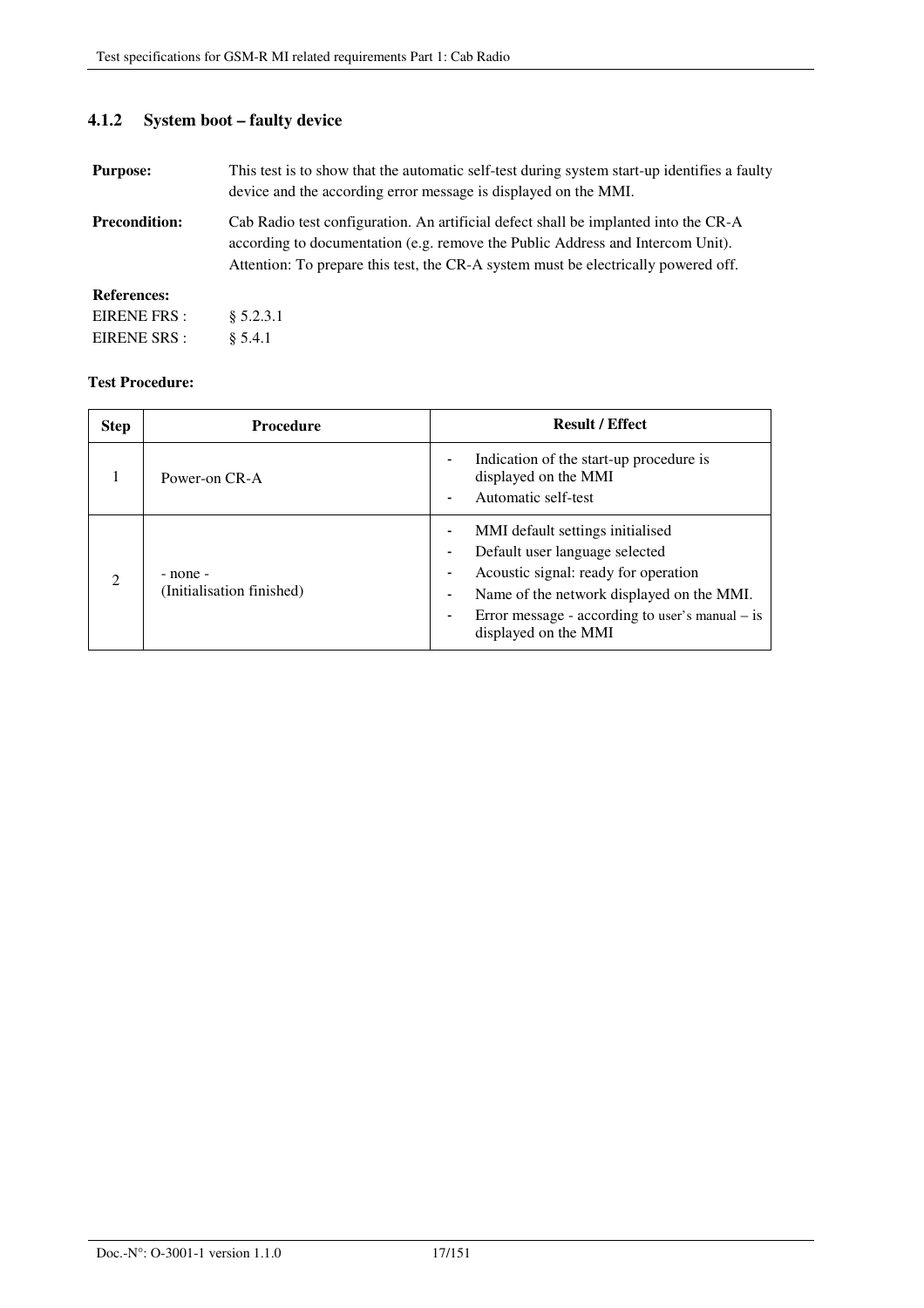## **4.1.3 Loudspeaker volume at power-on**

**Purpose:** This test is to show that after a system start-up, the Cab Radio automatically selects the default loudspeaker volume.

| Cab Radio test configuration. |
|-------------------------------|
|                               |
|                               |
|                               |
|                               |

| <b>Step</b>    | <b>Procedure</b>                                                                                         | <b>Result / Effect</b>                                                                           |
|----------------|----------------------------------------------------------------------------------------------------------|--------------------------------------------------------------------------------------------------|
| 1a             | Set the loudspeaker volume using MMI<br>menu or external device to "Quiet cab" or<br>equivalent          |                                                                                                  |
| 1b             | Set the loudspeaker volume using MMI<br>equivalent                                                       | menu or external device to " <i>Normal cab</i> " or Loudspeaker volume set to the selected level |
| 1c             | Set the loudspeaker volume using MMI<br>menu or external device to " <i>Noisy cab</i> " or<br>equivalent |                                                                                                  |
| $\mathfrak{D}$ | Power-off CR-A                                                                                           | CR-A powered off                                                                                 |
| 3              | Power-on CR-A                                                                                            | Loudspeaker volume at the same level as before                                                   |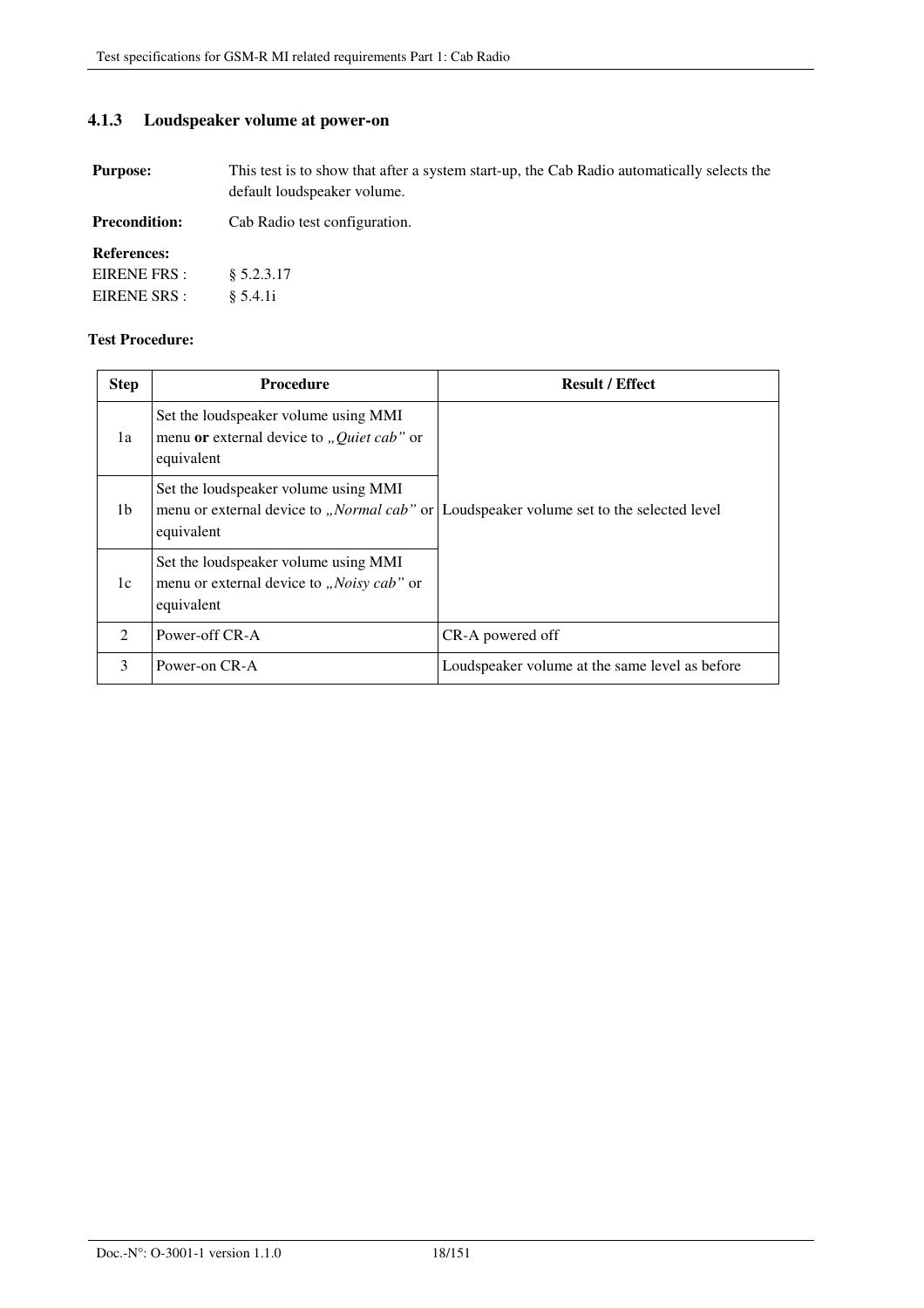## **4.1.4 System boot – no GSM-(R) network coverage**

| <b>Purpose:</b>      | This test is to show that after a system start-up an audible and visual indication is given if<br>connection to a $GSM-(R)$ network is not possible.                                                                                                                                    |  |
|----------------------|-----------------------------------------------------------------------------------------------------------------------------------------------------------------------------------------------------------------------------------------------------------------------------------------|--|
| <b>Precondition:</b> | Cab Radio test configuration. The antenna cable should be removed from the GSM-MT<br>antenna connector or the network coverage of the BTS should be switched off (Radio<br>Signal $\leq -110$ dBm).<br>Attention: To prepare this test, the Cab Radio must be electrically powered off. |  |
| <b>References:</b>   |                                                                                                                                                                                                                                                                                         |  |
| EIRENE FRS :         | \$5.2.3.1                                                                                                                                                                                                                                                                               |  |
| EIRENE SRS :         | \$5.4.3                                                                                                                                                                                                                                                                                 |  |

| <b>Step</b>    | Procedure                             | <b>Result / Effect</b>                                                                                                                                                                                                                                         |
|----------------|---------------------------------------|----------------------------------------------------------------------------------------------------------------------------------------------------------------------------------------------------------------------------------------------------------------|
|                | Power-on CR-A                         | Indication of the start-up procedure is<br>$\overline{\phantom{a}}$<br>displayed on the MMI<br>Automatic self-test<br>$\overline{\phantom{a}}$                                                                                                                 |
| $\mathfrak{D}$ | - none -<br>(initialisation finished) | MMI default settings initialised<br>$\overline{\phantom{a}}$<br>Default user language selected<br>$\overline{\phantom{a}}$<br>Audio-visual indication of no $GSM-(R)$<br>$\blacksquare$<br>coverage<br>Error message is displayed on the MMI<br>$\blacksquare$ |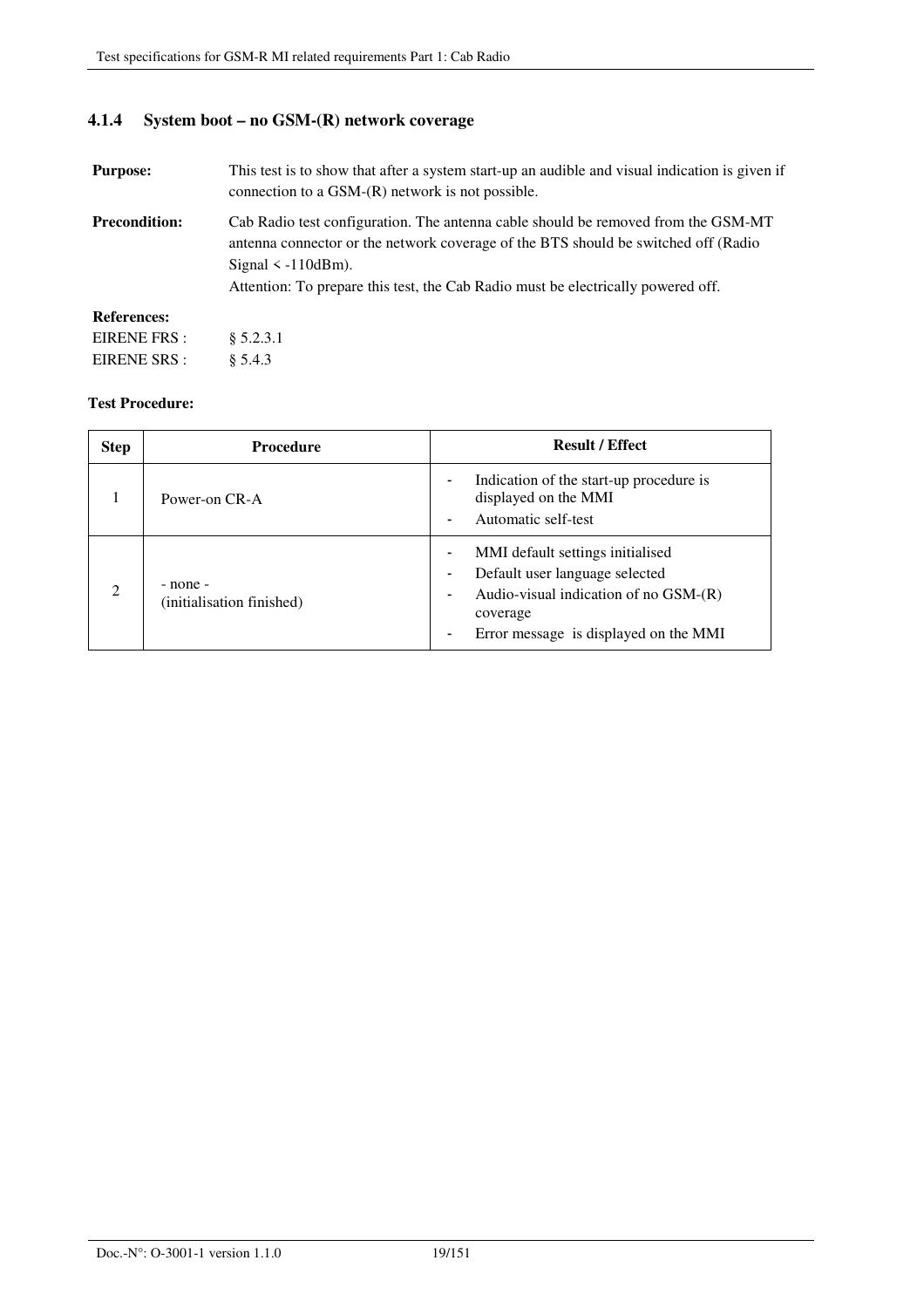## **4.1.5 Power-off and back on with different network coverage**

| <b>Purpose:</b>      | This test is to show that after the Cab Radio is powered off it is no longer connected to the<br>GSM-(R) network and after it is powered on again the corresponding network availability is<br>displayed on the MMI. |
|----------------------|----------------------------------------------------------------------------------------------------------------------------------------------------------------------------------------------------------------------|
| <b>Precondition:</b> | Cab Radio test configuration; Manual network selection is configured. CR-A has a<br>registered engine and train number.                                                                                              |
| <b>References:</b>   |                                                                                                                                                                                                                      |
| EIRENE FRS :         | § 5.2.3.1, 5.2.3.3                                                                                                                                                                                                   |

| <b>Step</b>    | <b>Procedure</b>                                      | <b>Result / Effect</b>                                                                                                                                              |
|----------------|-------------------------------------------------------|---------------------------------------------------------------------------------------------------------------------------------------------------------------------|
| 1              | Power-off CR-A                                        | CR-A powered off                                                                                                                                                    |
| 2a             | $-$ none $-$<br>(MS-A calls CR-A by MSISDN)           | No connection to CR-A                                                                                                                                               |
| 2 <sub>b</sub> | $-$ none $-$<br>(MS-A calls CR-A by engine number)    |                                                                                                                                                                     |
| 3a             | Power-on CR-A ( <b>previous</b> network<br>available) | Audible indication is given<br>Network name is displayed on the MMI                                                                                                 |
| 3b             | Power-on CR-A (only other network<br>available)       | Audio-visual indication is given for the<br>-<br>unavailability of the last used network<br>Manual network selection needed for<br>٠<br>connecting to other network |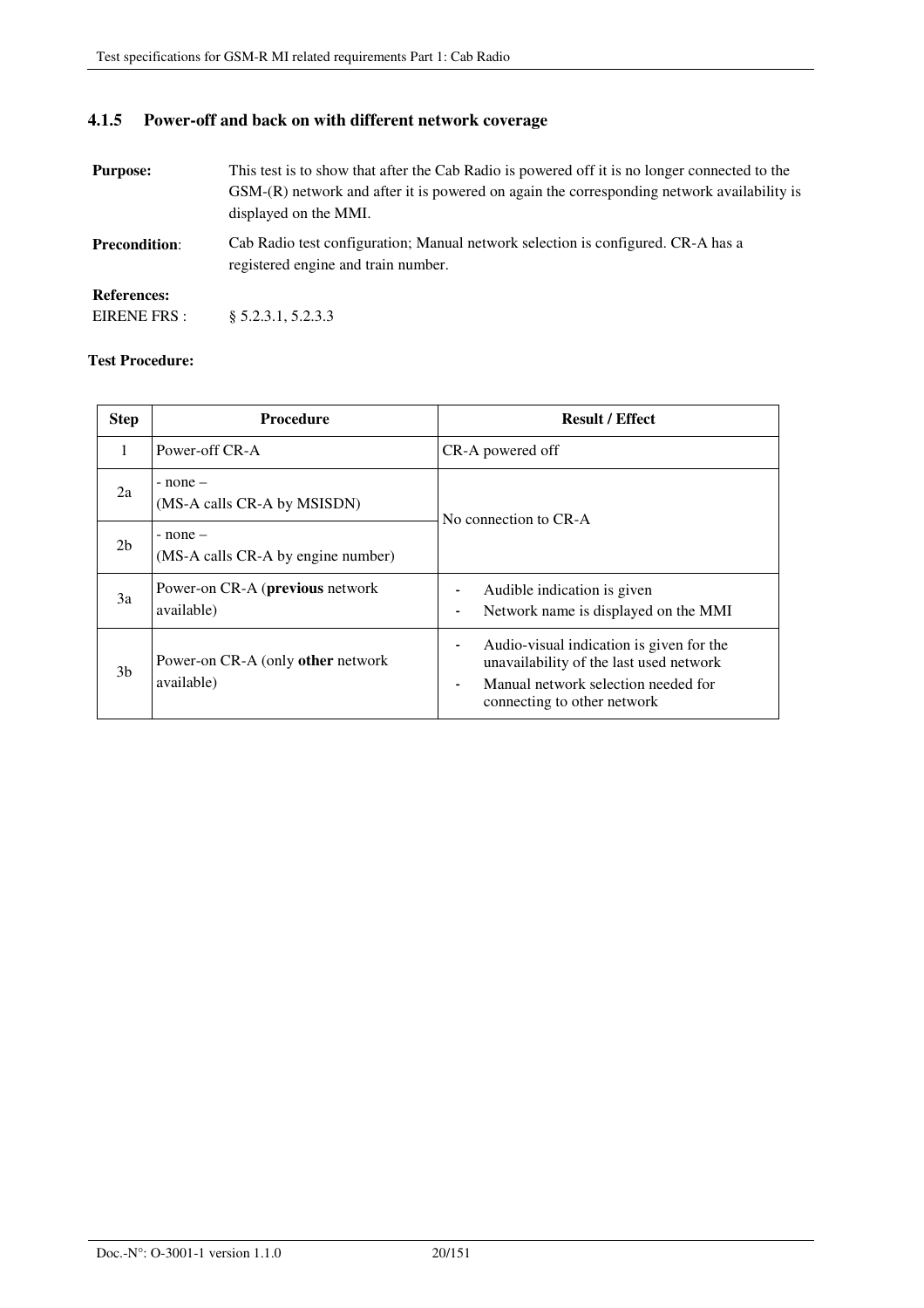### **4.1.6 Saving numbers at power-off**

**Purpose:** This test is to show that if the Cab Radio is powered off the last used numbers are saved.

**Precondition:** Cab Radio test configuration; Manual network selection is configured; Cab Radio registered to CT4/CT3/CT2 functional numbers according to the test steps.

#### **References:**

| <b>Step</b>    | Procedure                                                                                 | <b>Result / Effect</b>                                                                                                                      |
|----------------|-------------------------------------------------------------------------------------------|---------------------------------------------------------------------------------------------------------------------------------------------|
| 1a             | Power-off CR-A<br>(CR-A registered only by CT4)                                           |                                                                                                                                             |
| 1 <sub>b</sub> | Power-off CR-A<br>(CR-A registered only by CT3)                                           | CR-A powered off                                                                                                                            |
| 1c             | Power-off CR-A<br>(CR-A registered by CT3/CT4 and CT2)                                    |                                                                                                                                             |
| 2              | Power-on CR-A                                                                             | CR-A powered on and in default idle status                                                                                                  |
| <sup>3a</sup>  | $-$ none $-$<br>(Controller initiates a call to CR-A by CT4)                              |                                                                                                                                             |
| 3 <sub>b</sub> | $-$ none $-$<br>(Controller initiates a call to CR-A by CT3)                              | Call established, communication possible<br>CR-A sends correct PFN Tag5 to Controller                                                       |
| 3c             | $-$ none $-$<br>(Controller initiates a call to CR-A by CT2)                              |                                                                                                                                             |
| $\overline{4}$ | Power-off CR-A                                                                            | CR-A powered off                                                                                                                            |
| 5              | $-$ none $-$<br>(CR-A's CT2 registration is removed from<br>subscription handling entity) | - none -<br>(CR-A powered off)                                                                                                              |
| 6              | Power-on CR-A                                                                             | CR-A powered on and in default idle status<br>No Train Number is displayed on the MMI                                                       |
| 7              | CR-A initiates a call to Controller                                                       | Call established, communication possible<br>$\overline{\phantom{0}}$<br>CR-A sends PFN Tag5 with CT3/CT4 to<br>$\blacksquare$<br>Controller |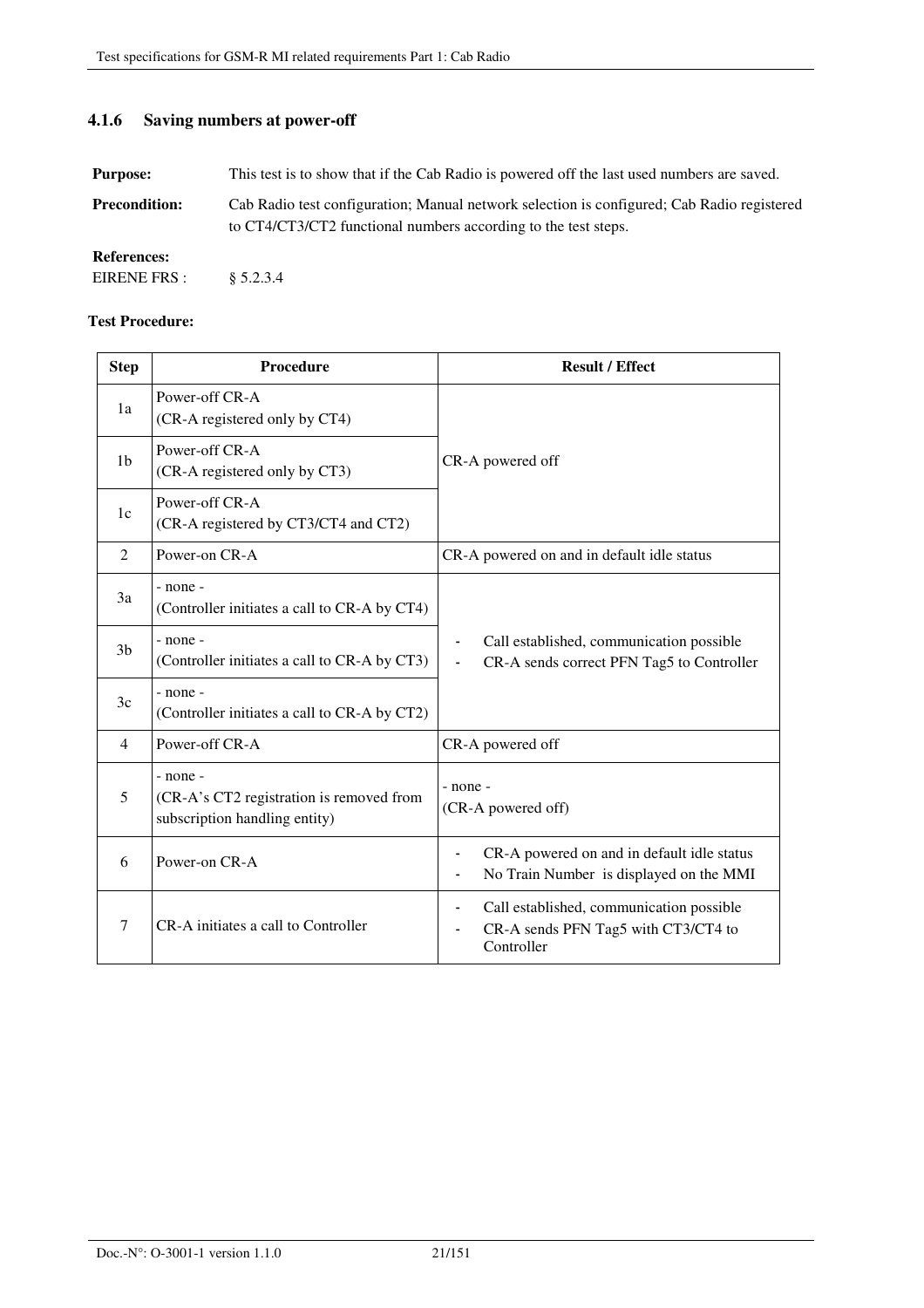## **4.2 MMI functions**

## **4.2.1 MMI activation**

| <b>Purpose:</b>      | This test is to show that the MMI can be activated using a soft switch-on function.                                              |
|----------------------|----------------------------------------------------------------------------------------------------------------------------------|
| <b>Precondition:</b> | Cab Radio test configuration. CR-A is powered on and its MMI is switched off (inactive).<br>MMI reset timer is set to t minutes. |
| <b>References:</b>   |                                                                                                                                  |

EIRENE FRS : § 5.2.3.6, 5.2.3.7

| <b>Step</b>    | <b>Procedure</b>                                                          | <b>Result / Effect</b>                                                                                                    |
|----------------|---------------------------------------------------------------------------|---------------------------------------------------------------------------------------------------------------------------|
|                | (MMI was switched off with non-default)<br>settings)<br>Switch-on the MMI | Indication of the switch-on procedure<br>$\blacksquare$<br>Self-test of the MMI<br>$\blacksquare$                         |
| 2a             | - none -<br>(MMI was switched off less than t<br>minutes ago)             | MMI powers on with the same configuration as<br>before<br>(e.g. previously set brightness / contrast / volume)<br>levels) |
| 2 <sub>b</sub> | - none -<br>(MMI was switched off more than t<br>minutes ago)             | MMI powers on with the default configuration<br>(e.g. default brightness / contrast / volume levels)                      |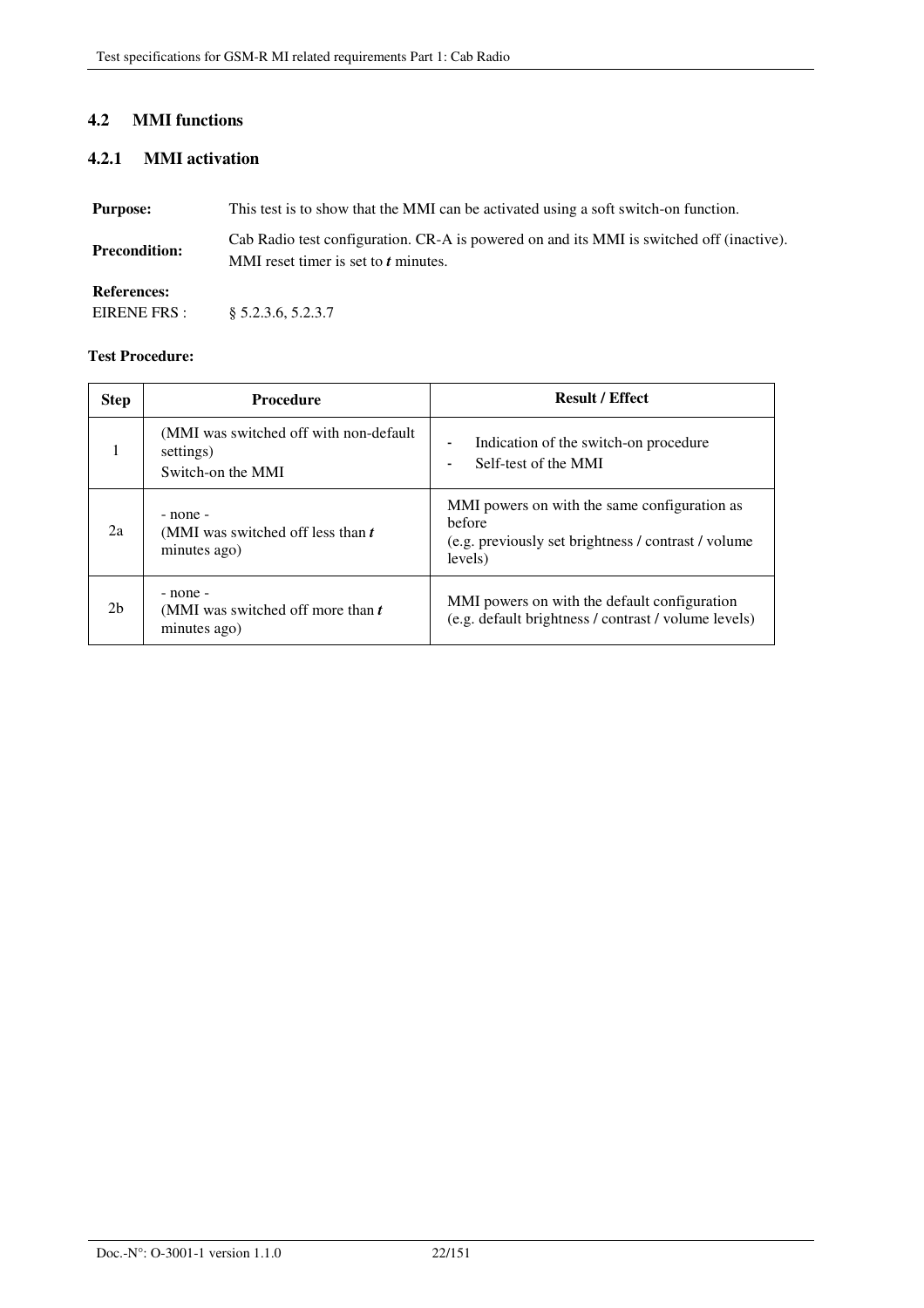## **4.2.2 MMI deactivation**

| <b>Purpose:</b>      | This test is to show that the MMI can be deactivated by a soft switch-off function during an                     |  |
|----------------------|------------------------------------------------------------------------------------------------------------------|--|
|                      | active call which is terminated or left by the Cab Radio. Deregistration of the train number                     |  |
|                      | in shunting mode only possible if train number is already registered during shunting.                            |  |
| <b>Precondition:</b> | Cab Radio test configuration; CR-A in train mode for steps 1-14 and later in shunting mode<br>for steps $5-14$ ; |  |
| <b>References:</b>   |                                                                                                                  |  |
| EIRENE FRS:          | § 5.2.3.5, 5.2.3.9                                                                                               |  |

| <b>Step</b>    | Procedure                                                                                                                                                                                        | <b>Result / Effect</b>                                                                                                                                                          |
|----------------|--------------------------------------------------------------------------------------------------------------------------------------------------------------------------------------------------|---------------------------------------------------------------------------------------------------------------------------------------------------------------------------------|
|                | <b>PTP</b> / Voice Broadcast Call                                                                                                                                                                |                                                                                                                                                                                 |
| 1              | CR-A registers a CT2 number                                                                                                                                                                      | CR-A has a CT2 registration                                                                                                                                                     |
| 2a             | - none -<br>(Incoming broadcast call GID 20X)                                                                                                                                                    | Call established, communication possible                                                                                                                                        |
| 2 <sub>b</sub> | CR-A initiates a PTP call to MS-A                                                                                                                                                                |                                                                                                                                                                                 |
| 3a             | During the active call, switch-off the MMI<br>(e.g. by using CR-A's reversing switch or<br>MMI's power switch, and if required by the<br>user's manual, confirm deregistration of CT2<br>number) | Active MMI becomes passive<br>L,<br><b>Broadcast call left</b><br>$\overline{a}$<br>Deregistration of the CT2 number<br>$\blacksquare$<br>Save data<br>$\overline{\phantom{a}}$ |
| 3 <sub>b</sub> |                                                                                                                                                                                                  | Active MMI becomes passive<br>PTP call terminated<br>$\blacksquare$<br>Deregistration of the CT2 number<br>$\blacksquare$<br>Save data<br>$\overline{a}$                        |
| 4              | Switch-on the MMI<br>(e.g. by using CR-A's reversing switch or<br>MMI's power switch)                                                                                                            | MMI becomes active again<br>CR-A in default idle status without CT2<br>registration                                                                                             |
|                | <b>Voice Group Call</b>                                                                                                                                                                          |                                                                                                                                                                                 |
| 5              | CR-A registers a CT2 / CT6 number                                                                                                                                                                | CR-A has a CT2 / CT6 registration                                                                                                                                               |
| 6a             | - none -<br>(Incoming group call GID 200 / 50X)                                                                                                                                                  | Call established, communication possible                                                                                                                                        |
| 6b             | CR-A initiates a group call GID 200 / 50X                                                                                                                                                        |                                                                                                                                                                                 |
| 7a             | - none -<br>(uplink is taken by MS-A)                                                                                                                                                            | MS-A can be heard on CR-A                                                                                                                                                       |
| 7 <sub>b</sub> | (uplink is free)<br>CR-A press and hold PTT button                                                                                                                                               | CR-A can be heard on MS-A                                                                                                                                                       |
| 8a             | During the active call, switch-off the MMI<br>(e.g. by using CR-A's reversing switch or<br>MMI's power switch, and if required by the                                                            | Active MMI becomes passive<br>Group call left<br>$\overline{\phantom{0}}$<br>Deregistration of the CT2 number<br>Save data                                                      |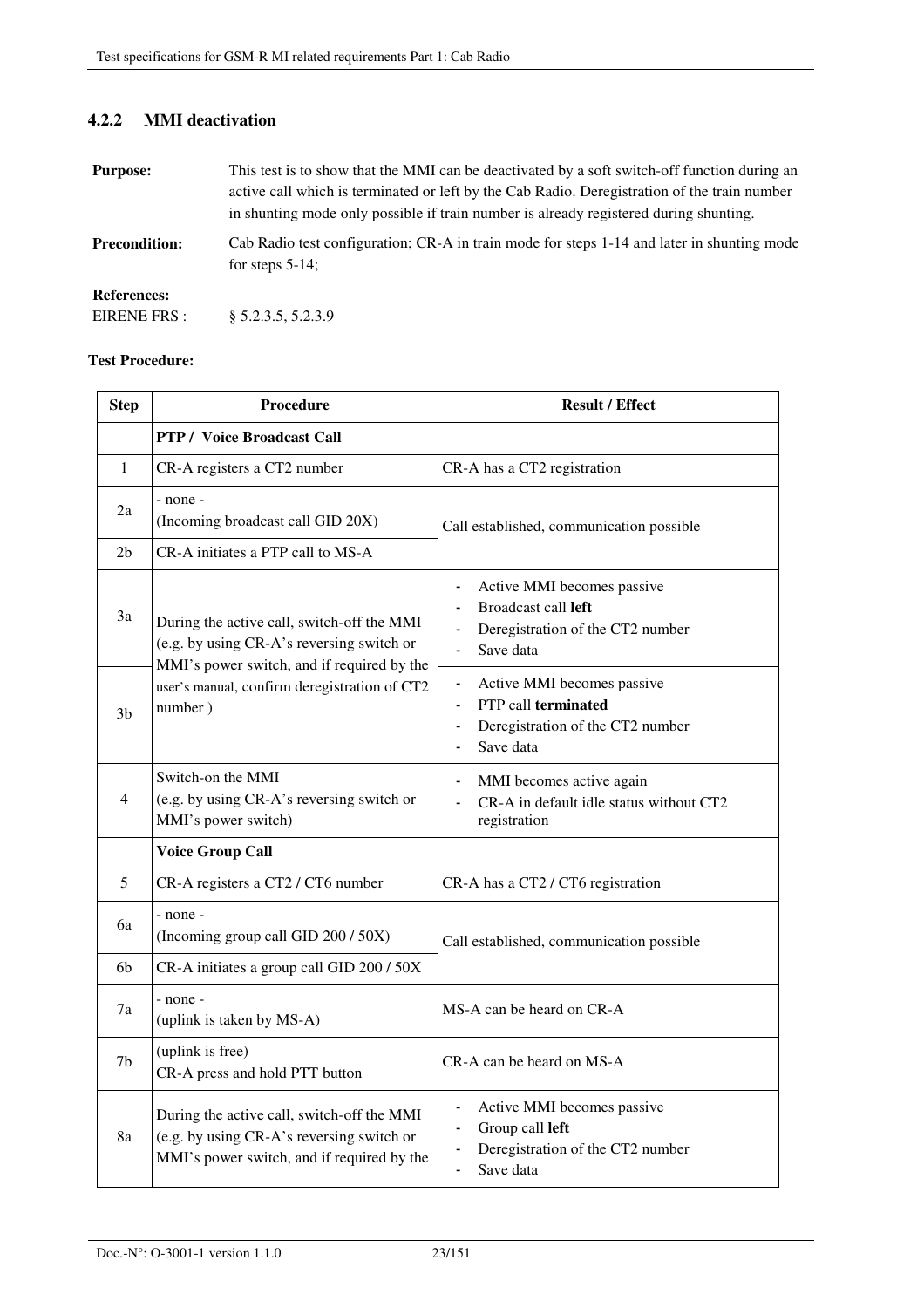| <b>Step</b>     | Procedure                                                                                                                                                                                         | <b>Result / Effect</b>                                                                                                                                                                                                                                                                                                                                                                                                                                                                                                                                                                                                                                                          |
|-----------------|---------------------------------------------------------------------------------------------------------------------------------------------------------------------------------------------------|---------------------------------------------------------------------------------------------------------------------------------------------------------------------------------------------------------------------------------------------------------------------------------------------------------------------------------------------------------------------------------------------------------------------------------------------------------------------------------------------------------------------------------------------------------------------------------------------------------------------------------------------------------------------------------|
| 8b              | user's manual, confirm deregistration of CT2<br>number)                                                                                                                                           | Active MMI becomes passive<br>Group call terminated<br>Deregistration of the CT2 number<br>$\blacksquare$<br>Save data                                                                                                                                                                                                                                                                                                                                                                                                                                                                                                                                                          |
| 9               | Switch-on the MMI<br>(e.g. by using CR-A's reversing switch or<br>MMI's power switch)                                                                                                             | MMI becomes active again<br>CR-A in default idle status without CT2<br>registration                                                                                                                                                                                                                                                                                                                                                                                                                                                                                                                                                                                             |
|                 | <b>Railway Emergency Call</b>                                                                                                                                                                     |                                                                                                                                                                                                                                                                                                                                                                                                                                                                                                                                                                                                                                                                                 |
| 10              | CR-A registers a CT2 / CT6 number                                                                                                                                                                 | CR-A has a CT2 / CT6 registration                                                                                                                                                                                                                                                                                                                                                                                                                                                                                                                                                                                                                                               |
| 11a             | - none -<br>(Incoming emergency call GID 299 / 599)                                                                                                                                               | Call established, communication possible                                                                                                                                                                                                                                                                                                                                                                                                                                                                                                                                                                                                                                        |
| 11 <sub>b</sub> | CR-A initiates an emergency call GID 299 /<br>599                                                                                                                                                 |                                                                                                                                                                                                                                                                                                                                                                                                                                                                                                                                                                                                                                                                                 |
| 12a             | - none -<br>(uplink is taken by MS-A)                                                                                                                                                             | MS-A can be heard on CR-A                                                                                                                                                                                                                                                                                                                                                                                                                                                                                                                                                                                                                                                       |
| 12 <sub>b</sub> | (uplink is free)<br>CR-A press and hold PTT button                                                                                                                                                | CR-A can be heard on MS-A                                                                                                                                                                                                                                                                                                                                                                                                                                                                                                                                                                                                                                                       |
| 13a             | During the active call, switch-off the MMI<br>(e.g. b y using CR-A's reversing switch or<br>MMI's power switch, and if required by the<br>user's manual, confirm deregistration of<br>CT2 number) | <b>Preferred Implementation</b> $-$ call is left<br>immediately:<br>Active MMI becomes passive<br>Emergency call left<br>Deregistration of the CT2 number<br>$\overline{\phantom{0}}$<br>Save data<br>$\blacksquare$<br>CHPC is sent with Tag5 containing CT2 / CT6<br>$\blacksquare$<br>number and with CAUSE 0x10 (call was left<br>on user command)<br><b>Optional Implementation</b> - call is not left:<br>No change until the call is terminated by<br>another party<br>After call termination active MMI becomes<br>passive<br>Deregistration of the CT2 number<br>Save data<br>CHPC is sent with Tag5 containing CT2 / CT6<br>number and with $CAUSE$ $0x00$ (no error) |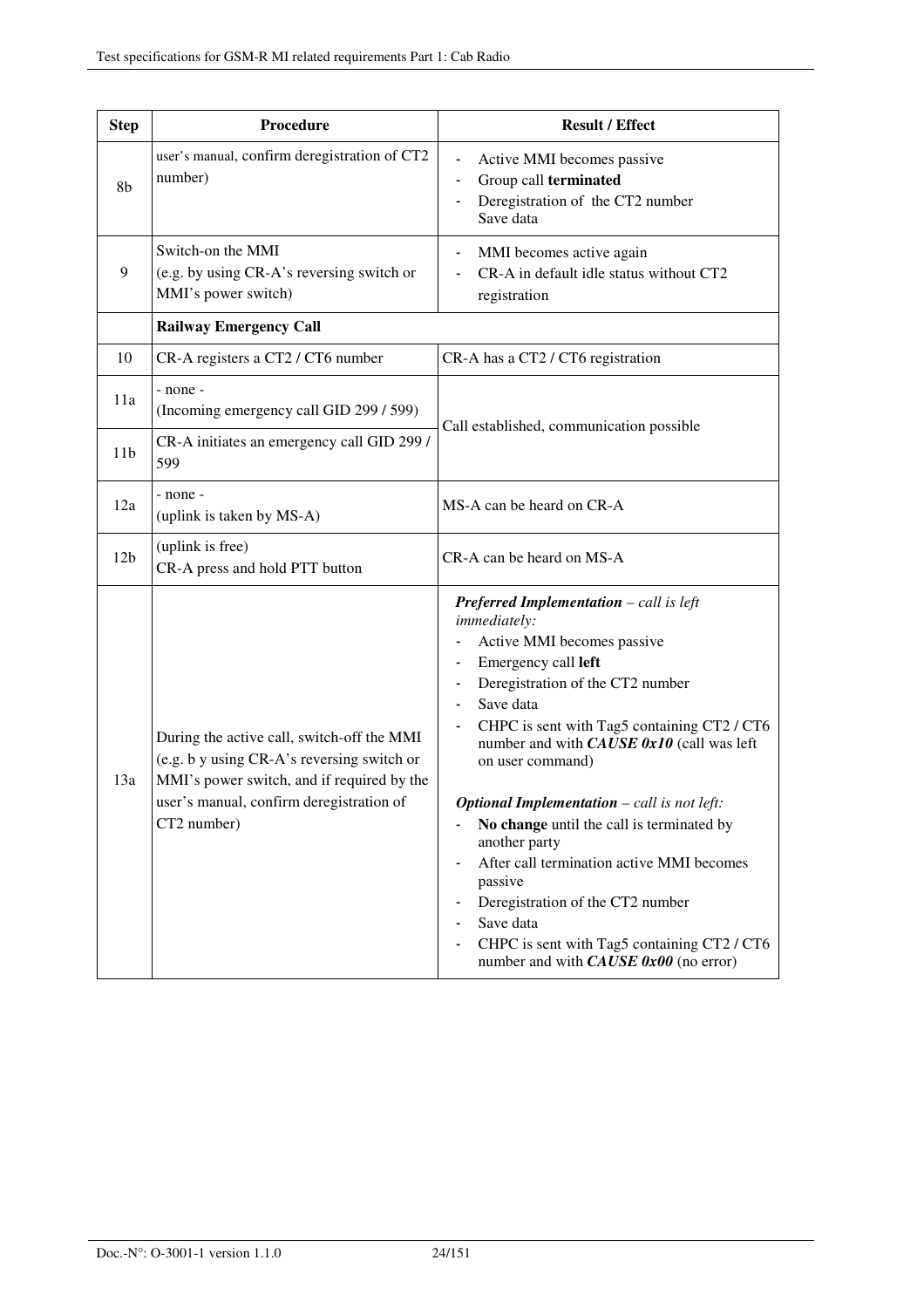| <b>Step</b>     | Procedure                                                                                                                                                                                                   | <b>Result / Effect</b>                                                                                                                                                                                                                                                                                                                                                                                                                                                                                                                                                                                                                                                                                  |
|-----------------|-------------------------------------------------------------------------------------------------------------------------------------------------------------------------------------------------------------|---------------------------------------------------------------------------------------------------------------------------------------------------------------------------------------------------------------------------------------------------------------------------------------------------------------------------------------------------------------------------------------------------------------------------------------------------------------------------------------------------------------------------------------------------------------------------------------------------------------------------------------------------------------------------------------------------------|
| 13 <sub>b</sub> | During the active call, switch-off the<br><b>MMI</b><br>(e.g. b y using CR-A's reversing switch or<br>MMI's power switch, and if required by<br>the user's manual, confirm deregistration<br>of CT2 number) | <b>Preferred Implementation</b> $-$ call is terminated<br><i>immediately:</i><br>Active MMI becomes passive<br>Emergency call terminated<br>Deregistration of the CT2 number<br>Save data<br>CHPC is sent with Tag5 containing CT2 / CT6<br>number and with $CAUSE$ 0x00 (no error)<br><b>Optional Implementation</b> $-$ call is not terminated:<br>No change until the call is terminated by the<br>driver (after releasing PTT), Controller or<br>network (timer)<br>After call termination active MMI becomes<br>passive<br>Deregistration of the CT2 number<br>Save data<br>CHPC is sent with Tag5 containing CT2 / CT6<br>$\qquad \qquad \blacksquare$<br>number and with $CAUSE$ 0x00 (no error) |
| 14              | Switch-on the MMI<br>(e.g. by using CR-A's reversing switch or<br>MMI's power switch)                                                                                                                       | MMI becomes active again<br>CR-A in default idle status without CT2<br>registration                                                                                                                                                                                                                                                                                                                                                                                                                                                                                                                                                                                                                     |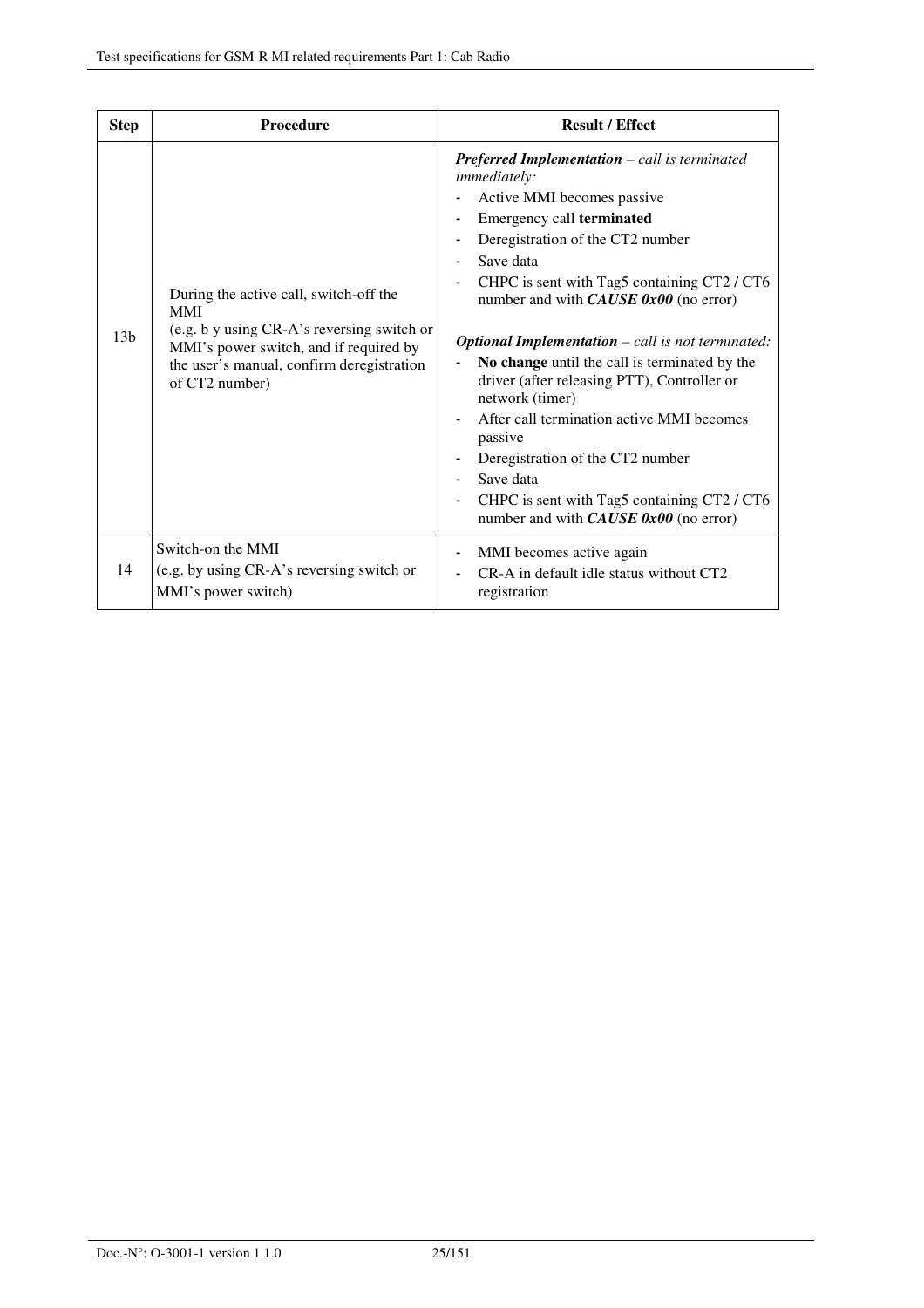# **4.2.3 MMI language selection**

| <b>Purpose:</b>                    | This test is to show that the Cab Radio supports at least ten different languages on the<br>MMI for related prompts and information to be displayed. The user can select the<br>preferred language from a list of available languages. |
|------------------------------------|----------------------------------------------------------------------------------------------------------------------------------------------------------------------------------------------------------------------------------------|
| <b>Precondition:</b>               | Cab Radio test configuration. CR-A is loaded with at least 10 different languages options.                                                                                                                                             |
| <b>References:</b><br>EIRENE FRS : | $§ 5.2.3.12, 5.2.13, 5.2.3.14, 5.2.3.16$                                                                                                                                                                                               |

| <b>Step</b> | <b>Procedure</b>                                                                    | <b>Result / Effect</b>                                                                                                                                                 |
|-------------|-------------------------------------------------------------------------------------|------------------------------------------------------------------------------------------------------------------------------------------------------------------------|
|             | CR-A activates MMI language selection                                               | List of available languages are displayed on<br>$\overline{\phantom{a}}$<br>the MMI<br>There are at least 10 different language<br>$\overline{\phantom{a}}$<br>options |
| 2           | CR-A selects and activates a different<br>language than the currently used language | Information, prompts and menu items are changed<br>to the selected language on the MMI                                                                                 |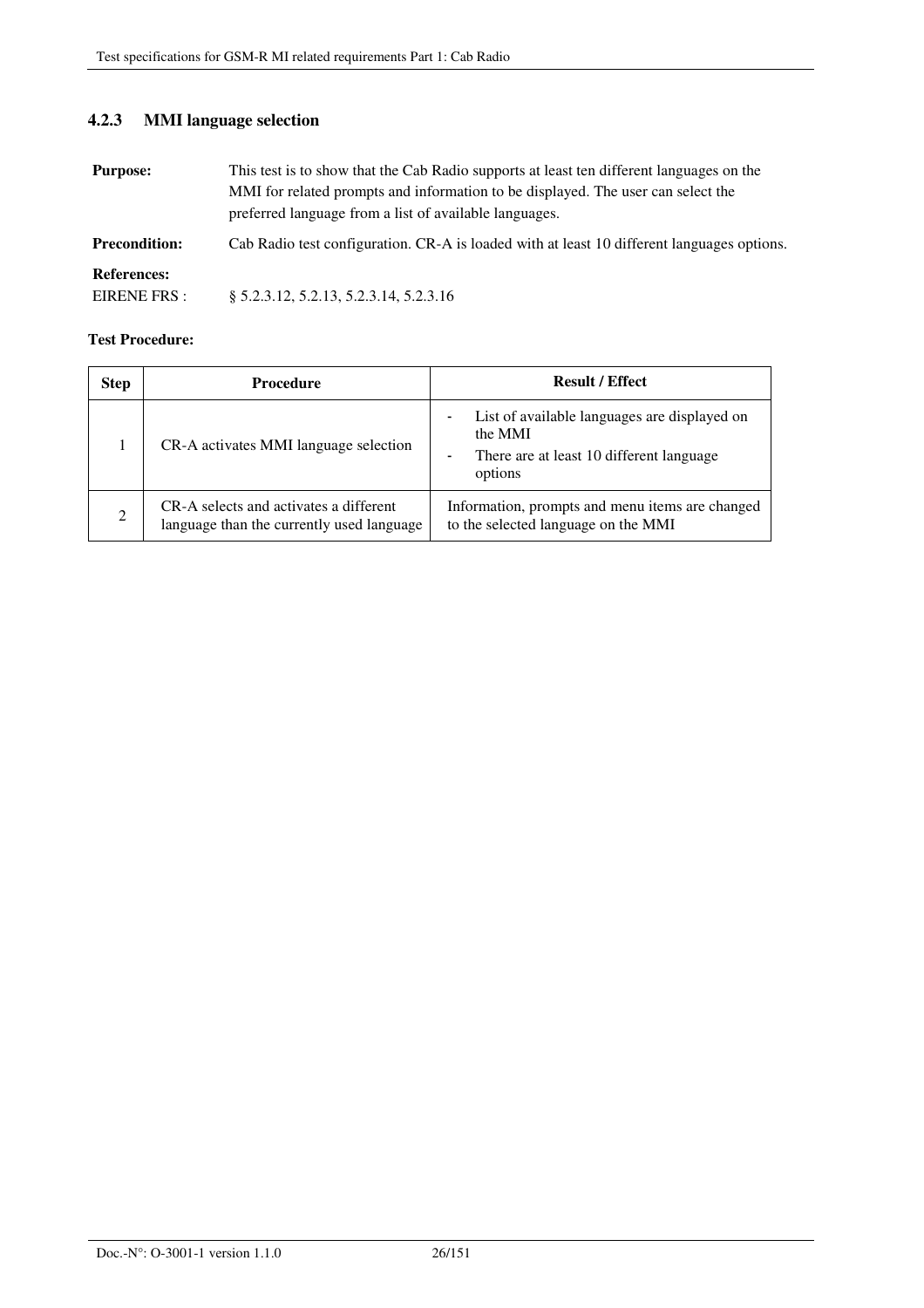## **4.3 Self-test functions**

## **4.3.1 Manual self-test**

| <b>Purpose:</b>      | This test is to show that the driver can manually initiate a Cab Radio self-test and the<br>results are displayed on the MMI. |
|----------------------|-------------------------------------------------------------------------------------------------------------------------------|
| <b>Precondition:</b> | Cab Radio test configuration.                                                                                                 |
| <b>References:</b>   |                                                                                                                               |
| EIRENE FRS :         | $\& 5.2.3.44$                                                                                                                 |

| <b>Step</b> | <b>Procedure</b>                                                                                                                                                                           | <b>Result / Effect</b>                                                                                                          |
|-------------|--------------------------------------------------------------------------------------------------------------------------------------------------------------------------------------------|---------------------------------------------------------------------------------------------------------------------------------|
| 1a          | CR-A selects MMI menu for<br>manual self-test and starts the test<br>(All Cab Radio units are error-free)                                                                                  | Self-test is started<br>Visual indication of the running self-test is<br>displayed on the MMI                                   |
| 1b          | CR-A selects MMI menu for<br>manual self-test and starts the test<br>(Cab Radio has an artificially implanted)<br>defect based on the self-test framework<br>declared by the manufacturer) |                                                                                                                                 |
| 2           | - none -                                                                                                                                                                                   | Visual indication for the completed self-test is<br>displayed on the MMI<br>Result of the self-test is displayed on the<br>MMI. |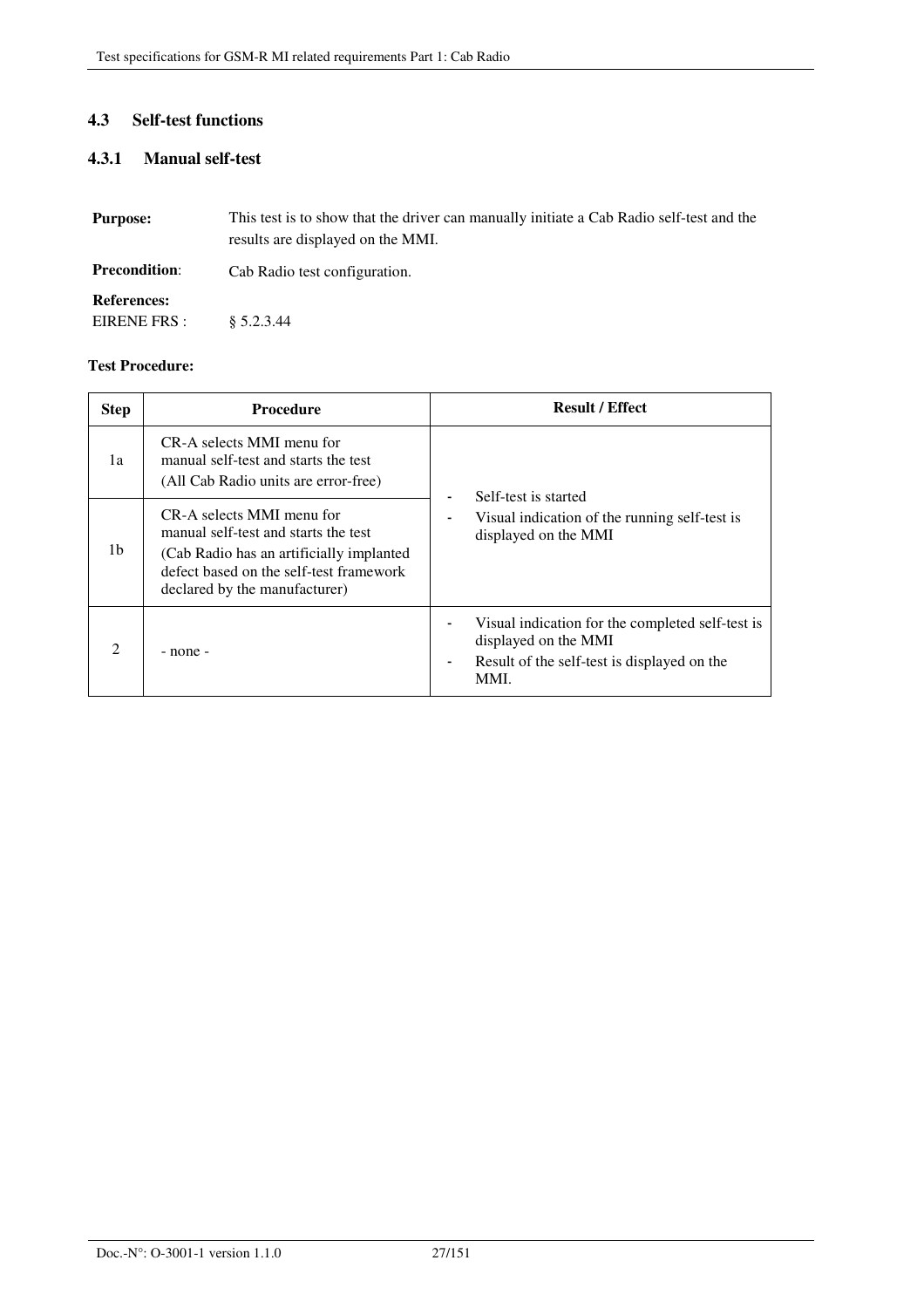**4.3.2 Manual self-test – incoming call** 

| <b>Purpose:</b>                    | This test is to show that an ongoing manually initiated self-test doesn't prevent calls (e.g.<br>train emergency calls). The self-test is terminated by the incoming train emergency call. |
|------------------------------------|--------------------------------------------------------------------------------------------------------------------------------------------------------------------------------------------|
| <b>Precondition:</b>               | Cab Radio test configuration.                                                                                                                                                              |
| <b>References:</b><br>EIRENE FRS : | § 5.2.3.44, 5.2.3.45                                                                                                                                                                       |

| <b>Step</b>   | <b>Procedure</b>                                                  | <b>Result / Effect</b>                                                                                                                                    |
|---------------|-------------------------------------------------------------------|-----------------------------------------------------------------------------------------------------------------------------------------------------------|
|               | CR-A selects MMI menu for<br>manual self-test and starts the test | Self-test is started<br>$\overline{\phantom{0}}$<br>Visual indication of the running self-test is<br>$\overline{\phantom{a}}$<br>displayed on the MMI     |
| $\mathcal{L}$ | $-$ none $-$<br>(MS-A initiates "train emergency call")           | CR-A receives and joins the call automatically<br>$\overline{\phantom{a}}$<br>The ongoing self-test procedure is terminated<br>Communication is possible. |
| 3             | $-$ none $-$<br>(MS-A terminates emergency call)                  | Emergency call is terminated<br>CR-A in default idle status<br>$\blacksquare$                                                                             |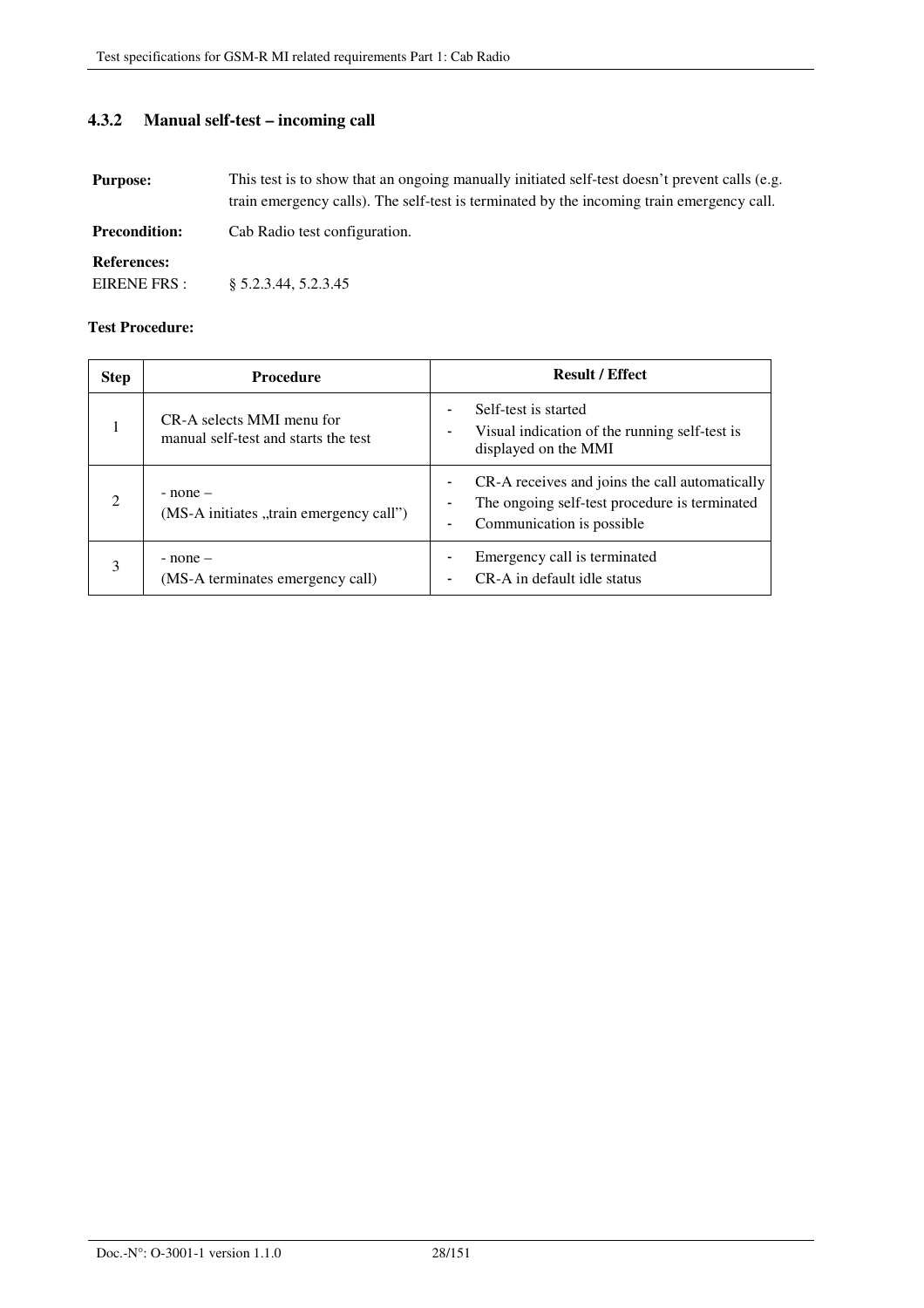#### **4.4 Network related features**

### **4.4.1 Manual network selection – idle mode**

| <b>Purpose:</b>      | This test is to show that the driver can select an authorised mobile radio network manually<br>from a prioritised list using MMI action and the Cab Radio can roam between EIRENE<br>networks.                                                                                          |
|----------------------|-----------------------------------------------------------------------------------------------------------------------------------------------------------------------------------------------------------------------------------------------------------------------------------------|
| <b>Precondition:</b> | Cab Radio test configuration. Prioritised list of all authorised mobile radio networks<br>should be stored on the SIM of CR-A. At least two GSM-R networks should be available<br>and connected together so the de-registration command can be routed from one network to<br>the other. |
| <b>References:</b>   |                                                                                                                                                                                                                                                                                         |
| EIRENE FRS :         | § 5.2.3.23, 5.2.3.23i, 5.2.3.25, 10.5.1, 11.3.4.1, 11.3.4.2, 11.3.4.3, 11.4.4                                                                                                                                                                                                           |
| EIRENE SRS :         | § 5.6.1 <i>i</i> , 10.5.1, 11.3.14, 11.3.15                                                                                                                                                                                                                                             |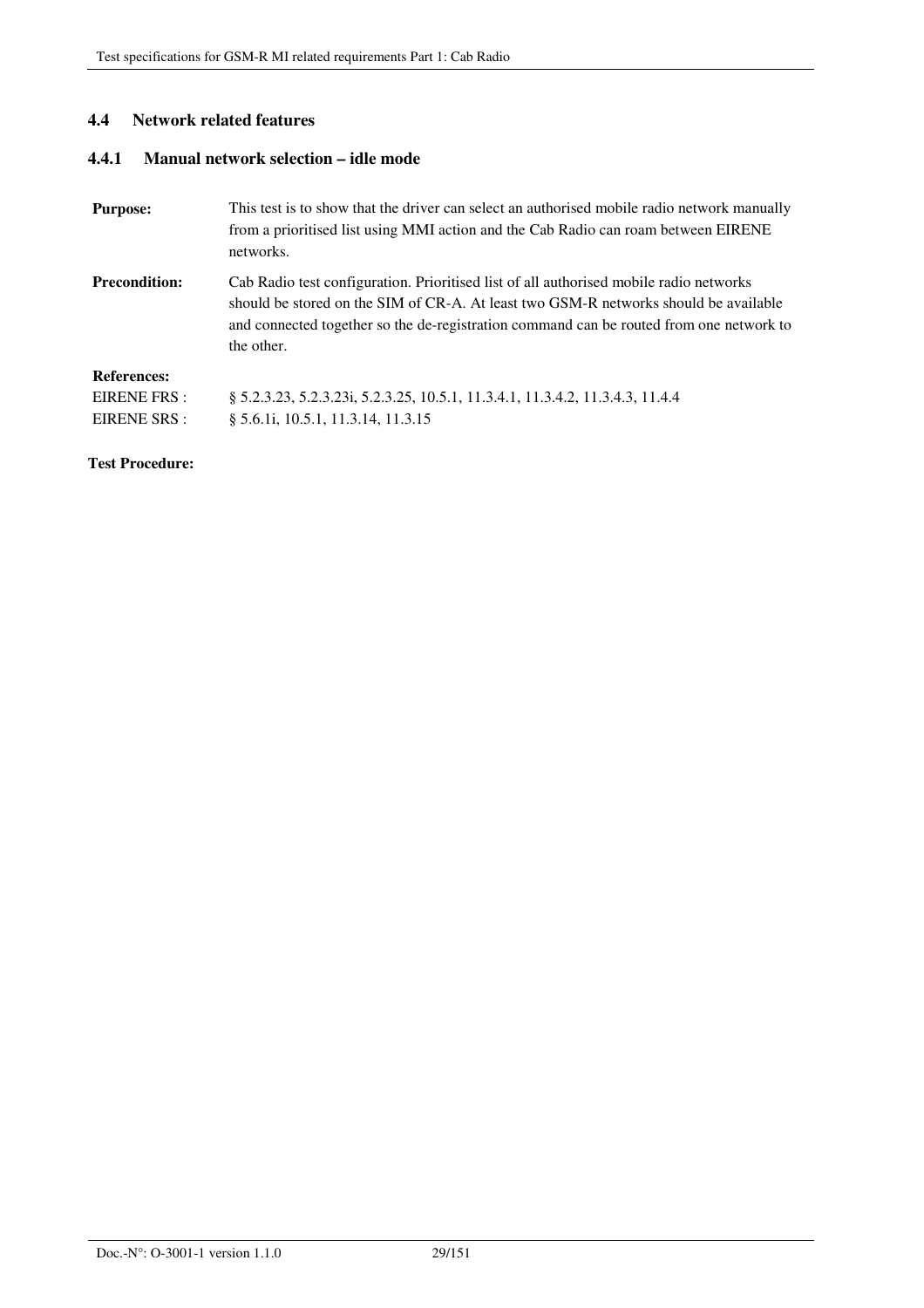| <b>Step</b>    | <b>Procedure</b>                                                        | <b>Result / Effect</b>                                                                                                                                                                                                                                                                                                                                                                                                                                                                                                                                         |
|----------------|-------------------------------------------------------------------------|----------------------------------------------------------------------------------------------------------------------------------------------------------------------------------------------------------------------------------------------------------------------------------------------------------------------------------------------------------------------------------------------------------------------------------------------------------------------------------------------------------------------------------------------------------------|
| 1              | CR-A starts manual network selection<br>using a simple MMI action       | <b>Preferred Implementation:</b><br>A prioritised list of all authorised mobile radio<br>networks<br>that are stored on the SIM is displayed in the<br>following order:<br>Home EIRENE network<br>Foreign EIRENE networks<br>Non-EIRENE networks<br><b>Optional Implementation:</b><br>A prioritised list of authorised mobile radio<br>networks<br>that are stored on the SIM and are available at<br>the current location is displayed in the following<br>order:<br>Home EIRENE network<br>Foreign EIRENE networks<br>$\blacksquare$<br>Non-EIRENE networks |
| $\overline{2}$ | CR-A selects an authorised network and<br>starts changing the network   | Network selection procedure started                                                                                                                                                                                                                                                                                                                                                                                                                                                                                                                            |
| 3              | $-$ none $-$                                                            | Network selection is executed<br>Registration of on-train functional numbers<br>based on the train number are executed<br>After successful registration, de-registration<br>on the previous network are executed<br>Progress of actions may be displayed on the<br><b>MMI</b><br>New network name is displayed on the MMI<br>New registration information is displayed on<br>the MMI<br>CR-A returns to default idle status                                                                                                                                    |
| 4              | CR-A initiate a call to the Primary<br>Controller using short code 1200 | The call is initiated.                                                                                                                                                                                                                                                                                                                                                                                                                                                                                                                                         |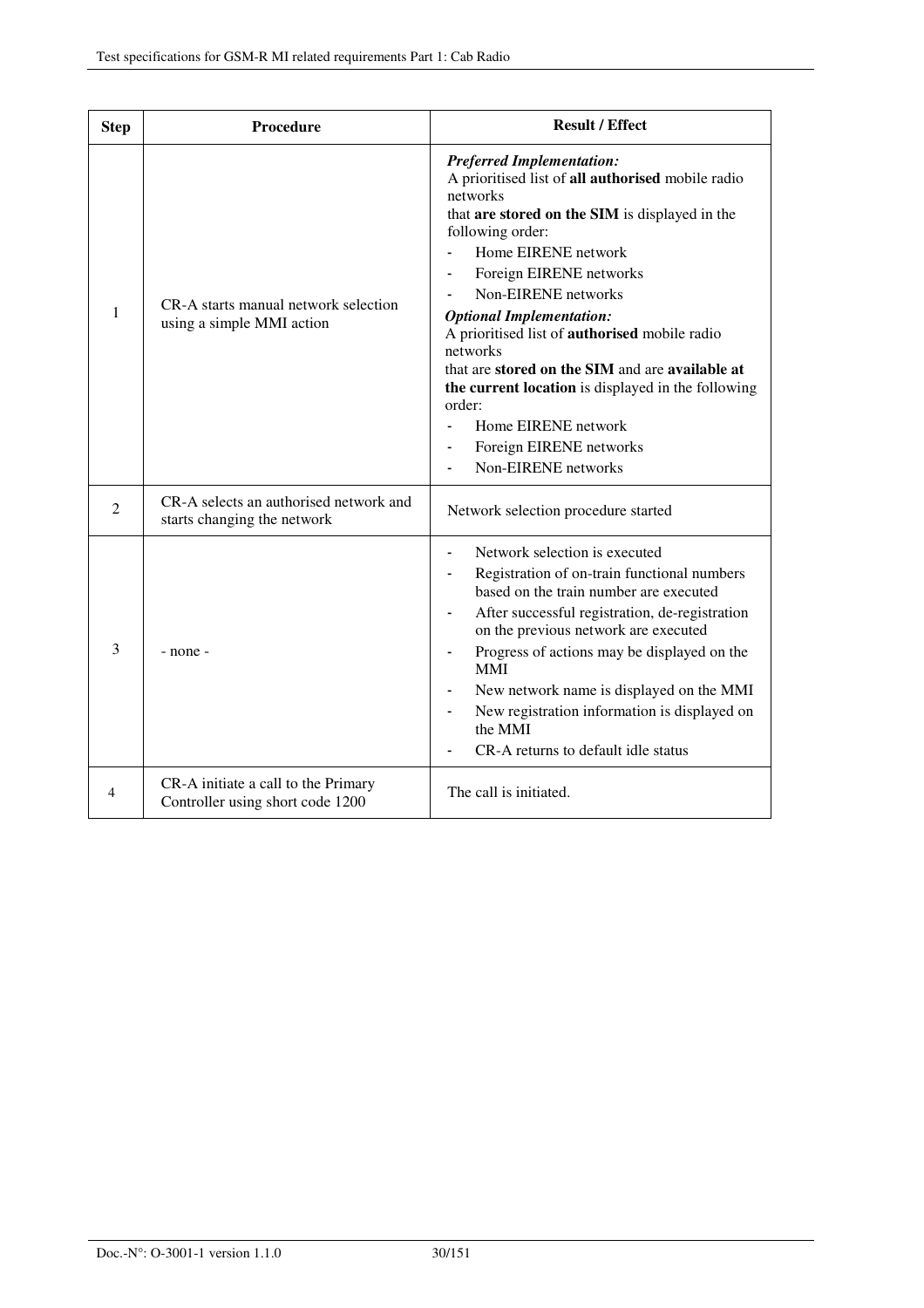## **4.4.2 Manual network selection – during ongoing call**

**Purpose:** This test is to show that the manual network selection function is not available when there are ongoing calls involving the Cab Radio.

**Preconditions:** Cab Radio test configuration. CR-A is in an ongoing call with MS-A.

#### **References:**

| EIRENE FRS : | $\frac{8}{9}$ 5.2.3.24 |
|--------------|------------------------|
| EIRENE SRS : | § 5.6.1i               |

| <b>Step</b> | <b>Procedure</b>                                    | <b>Result / Effect</b>                                                         |
|-------------|-----------------------------------------------------|--------------------------------------------------------------------------------|
|             | CR-A starts manual network change<br>using MMI menu | Network selection menu is not available                                        |
|             |                                                     | Network selection menu is available but<br>network change is not started       |
|             | - none -                                            | Network not changed<br>$\qquad \qquad \blacksquare$<br>CR-A continues the call |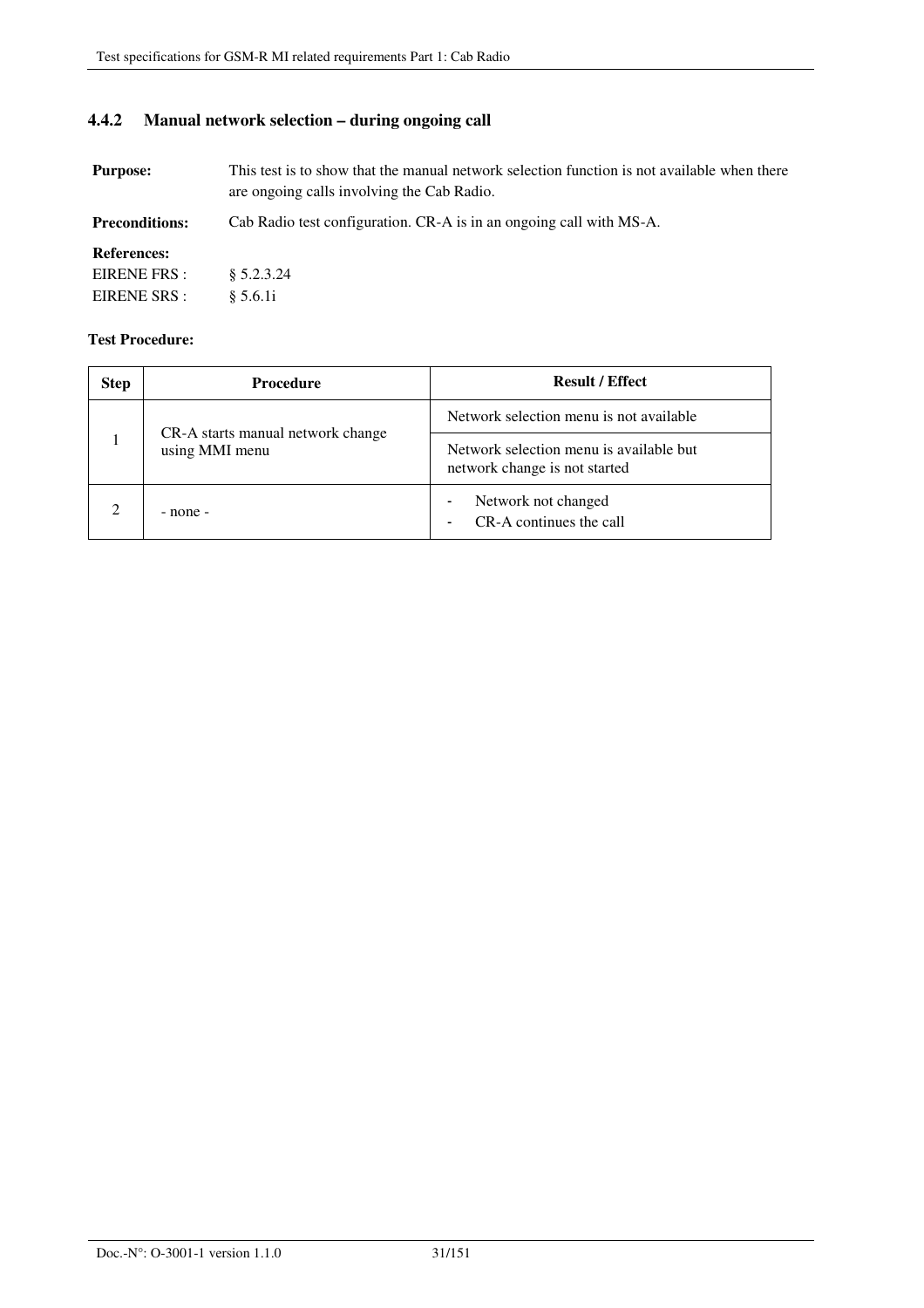#### **4.4.3 Visualisation – network loss**

**Purpose:** This test is to show that loss of the GSM-R network is indicated audio-visually.

| <b>Purpose:</b> | Cab Radio test configuration |
|-----------------|------------------------------|
|-----------------|------------------------------|

#### **References:**

| EIRENE FRS:  | § 5.4.16         |
|--------------|------------------|
| EIRENE SRS : | $§$ 4.4.1, 5.6.6 |

#### **Test Procedure:**

| <b>Step</b>    | <b>Procedure</b>                                             | <b>Result / Effect</b>                                                       |
|----------------|--------------------------------------------------------------|------------------------------------------------------------------------------|
| 1a             | Network coverage breaks off<br>(CR-A in train radio mode)    | Visual indication for no signal strength is<br>۰<br>displayed on the MMI     |
| 1b             | Network coverage breaks off<br>(CR-A in shunting radio mode) | Audio-visual indication for the network loss is<br>۰<br>displayed on the MMI |
| 2a             | Restore network coverage                                     | CR-A in idle train mode                                                      |
| 2 <sub>b</sub> |                                                              | CR-A in idle shunting mode                                                   |

## **4.4.4 Visualisation – "no EIRENE network"**

| <b>Purpose:</b>    | This test is to show that the usage of networks with limited EIRENE functionality is clearly<br>indicated to the driver. |
|--------------------|--------------------------------------------------------------------------------------------------------------------------|
| <b>Purpose:</b>    | Cab Radio test configuration<br>Network with limited EIRENE functions is selectable from the SIM                         |
| <b>References:</b> |                                                                                                                          |
| EIRENE FRS :       | \$10.5.2                                                                                                                 |

| <b>Step</b> | Procedure                                                                   | <b>Result / Effect</b>                                                                                                                                        |
|-------------|-----------------------------------------------------------------------------|---------------------------------------------------------------------------------------------------------------------------------------------------------------|
|             | CR-A changes the used network to<br>a network with limited EIRENE functions | Network change indicated audio-visually<br>Visual indication of the limited EIRENE<br>functionality - according to user's manual -<br>is displayed on the MMI |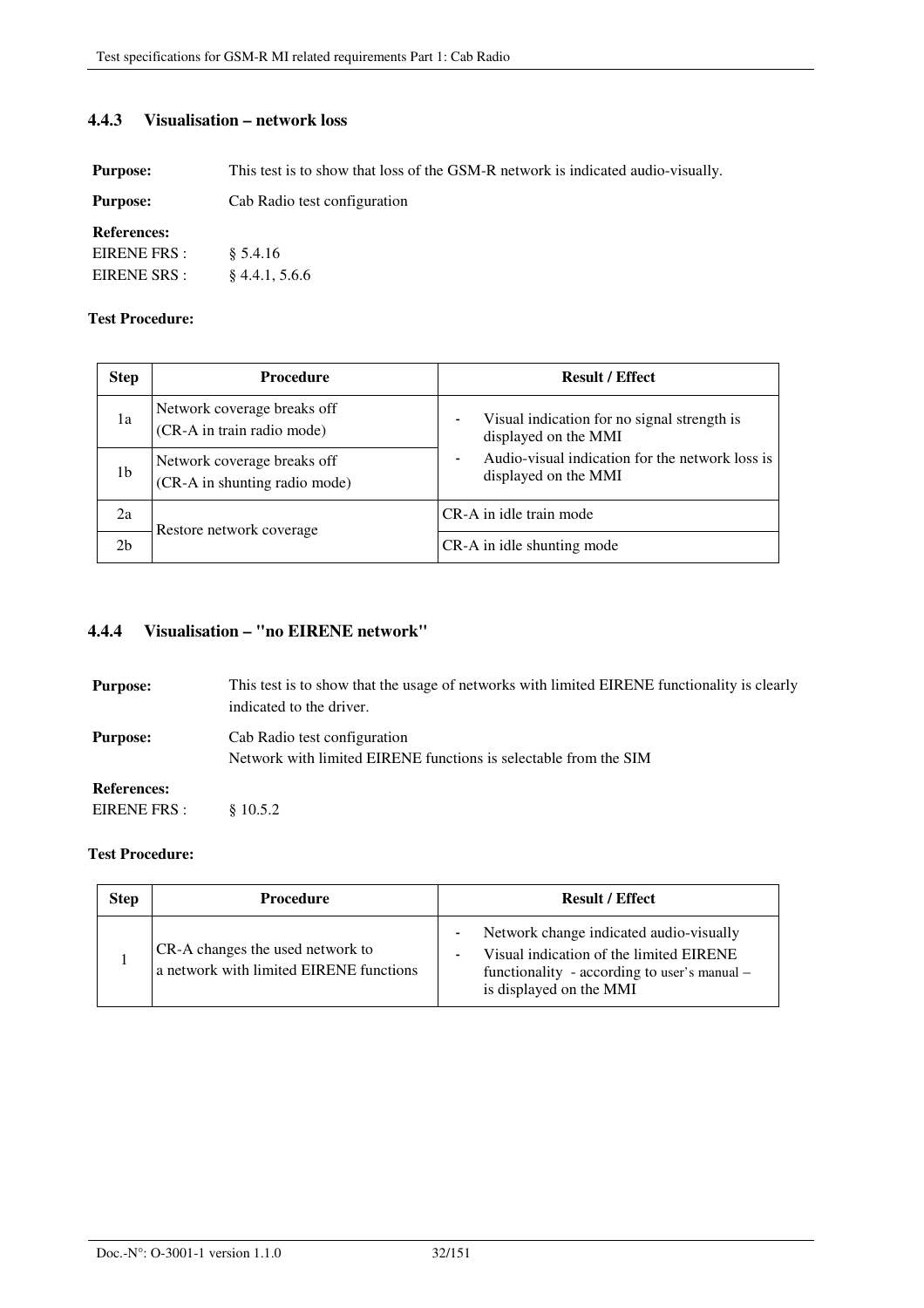# **4.4.5 Numbering plan**

| <b>Purpose:</b>      | This test is to show the correct handling of Numbering plan:                                                                                                         |  |
|----------------------|----------------------------------------------------------------------------------------------------------------------------------------------------------------------|--|
|                      | The correct handling of Group IDs                                                                                                                                    |  |
|                      | The correct handling of National EIRENE Numbers<br>٠                                                                                                                 |  |
|                      | The correct handling of international EIRENE Numbers<br>٠                                                                                                            |  |
|                      | The correct handling of different Functional numbers and function Codes<br>٠                                                                                         |  |
| <b>Precondition:</b> | Cab Radio test configuration. MS-A registered to TN / EN / CN or a maintenance team<br>member or a national usage team member, according to the specific test steps. |  |
| <b>References:</b>   |                                                                                                                                                                      |  |
| <b>EIRENE FRS:</b>   | § 9.2.1.1, 9.2.1.2, 9.2.2.2, 9.2.3.2, 9.2.4.1, 9.3.1, 9.3.2, 10.4.4, 11.2.1.1                                                                                        |  |
| EIRENE SRS :         | § 4.3.3., 4.3.4, 9.2.2, 9.2.4, 9.2.7, 9.2.9, 9.4.1, 9.5.3, 9.6.3, 9.6.4, 9.7.1, 9.9.2, 9A.2, 9A.3,                                                                   |  |
|                      | 11.2.3                                                                                                                                                               |  |
| $ITU-T$ :            | E.164                                                                                                                                                                |  |
| UIC:                 | 438-1, 438-3                                                                                                                                                         |  |

| <b>Step</b>    | Procedure                                                                                                                   | <b>Result / Effect</b>                                                                                                                          |
|----------------|-----------------------------------------------------------------------------------------------------------------------------|-------------------------------------------------------------------------------------------------------------------------------------------------|
| 1              | CR-A initiate a PTP call to MS-A<br>using MSISDN:<br>$CT(8) + SN$                                                           |                                                                                                                                                 |
| $\overline{2}$ | CR-A initiate a PTP call to MS-A<br>using Train Number:<br>$CT(2) + TN + FC$                                                |                                                                                                                                                 |
| 3              | CR-A initiate a PTP call to MS-A<br>using Engine Number:<br>$CT(3) + EN + FC$                                               |                                                                                                                                                 |
| $\overline{4}$ | CR-A initiate a PTP call to MS-A<br>using Coach Number:<br>$CT(4) + CN + FC$                                                |                                                                                                                                                 |
| 5              | CR-A initiate a PTP call to MS-A<br>using Shunting team number:<br>$CT(6) + LN + FC(5xxx)$                                  | Call established successfully<br>$\qquad \qquad \blacksquare$<br>Communication possible<br>$\blacksquare$<br>CR-A terminates the initiated call |
| 6              | (activate "high priority group call<br>between<br>drivers in the same area" for CR-A)<br>CR-A initiate a group call GID 200 |                                                                                                                                                 |
| $\overline{7}$ | (activate "operational group call to drivers<br>in the same area" for CR-A)<br>CR-A initiate a group call GID 555           |                                                                                                                                                 |
| 8              | (change CR-A to shunting and activate<br>"default shunting group")<br>CR-A initiate a group call GID 500                    |                                                                                                                                                 |
| 9              | (activate "dedicated shunting group" for<br>$CR-A)$<br>CR-A initiate a group call GID 50X                                   |                                                                                                                                                 |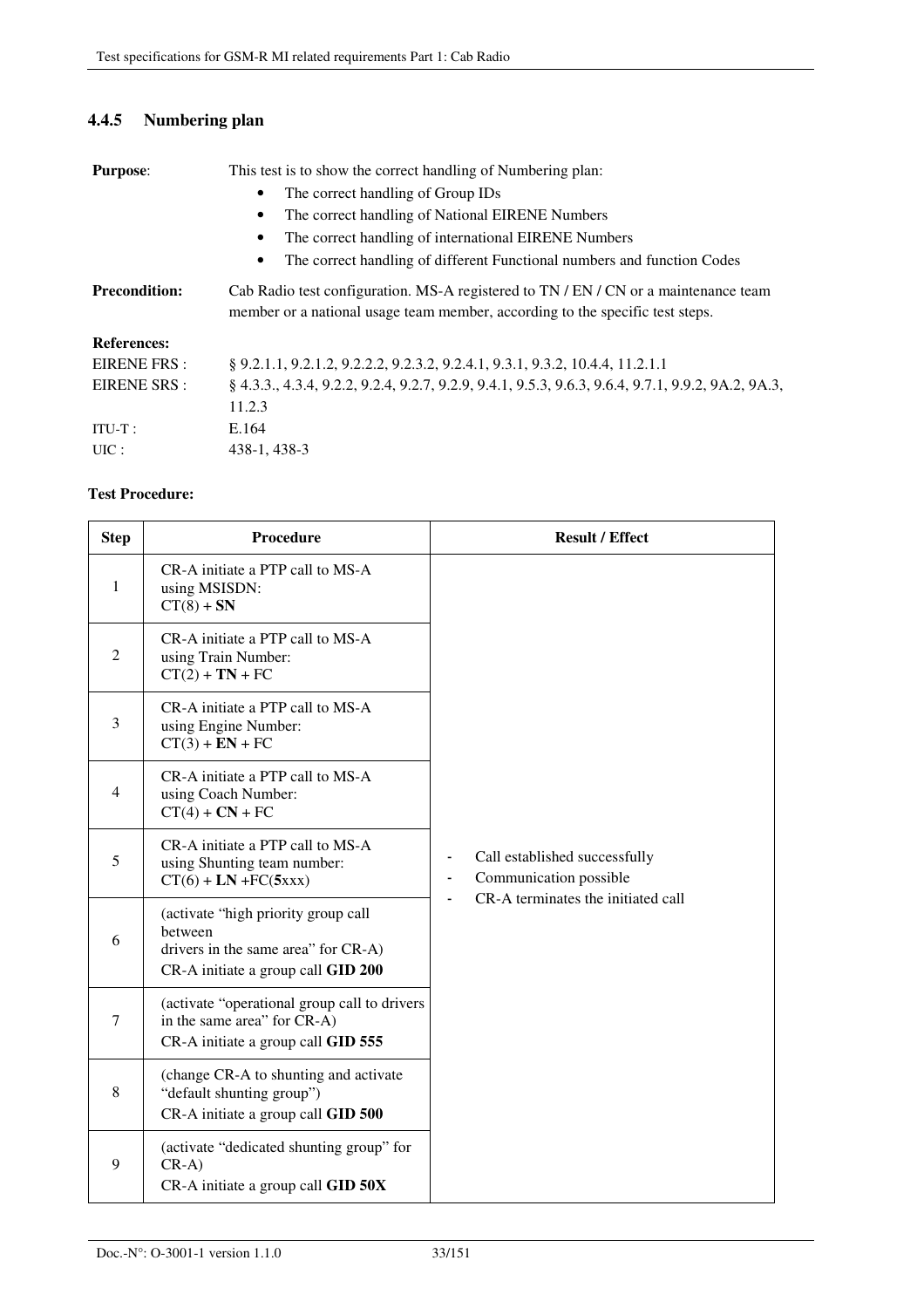## **4.4.6 Location Dependent Addressing**

| <b>Purpose:</b> | This test is to show that if the Cab Radio initiates a call to the primary controller then this |
|-----------------|-------------------------------------------------------------------------------------------------|
|                 | call is being routed to the controller corresponding to the current cell specific routing area  |
|                 | (except at border crossing).                                                                    |

Precondition: Cab Radio test configuration.

#### **References:**

| EIRENE FRS:  | $§$ 4.2.4, 11.4.1, 11.4.4 |
|--------------|---------------------------|
| EIRENE SRS : | § 11.7.2                  |

#### **Test Procedure:**

| <b>Step</b> | <b>Procedure</b>                                                                                                 | <b>Result / Effect</b>                                    |
|-------------|------------------------------------------------------------------------------------------------------------------|-----------------------------------------------------------|
|             | $(CR-A)$ is in the location of PC1)<br>CR-A initiate a call to the Primary<br>Controller using short code 1200   | The call is initiated to the selected controller $(PC1)$  |
| 2           | $-$ none $-$<br>(PC1 terminates the call)                                                                        | The call is terminated with an audio-visual<br>indication |
| 3           | (CR-A moves into the location of PC2)<br>CR-A initiate a call to the Primary<br>Controller using short code 1200 | The call is initiated to the selected controller (PC2)    |

#### **4.4.7 Deleted.**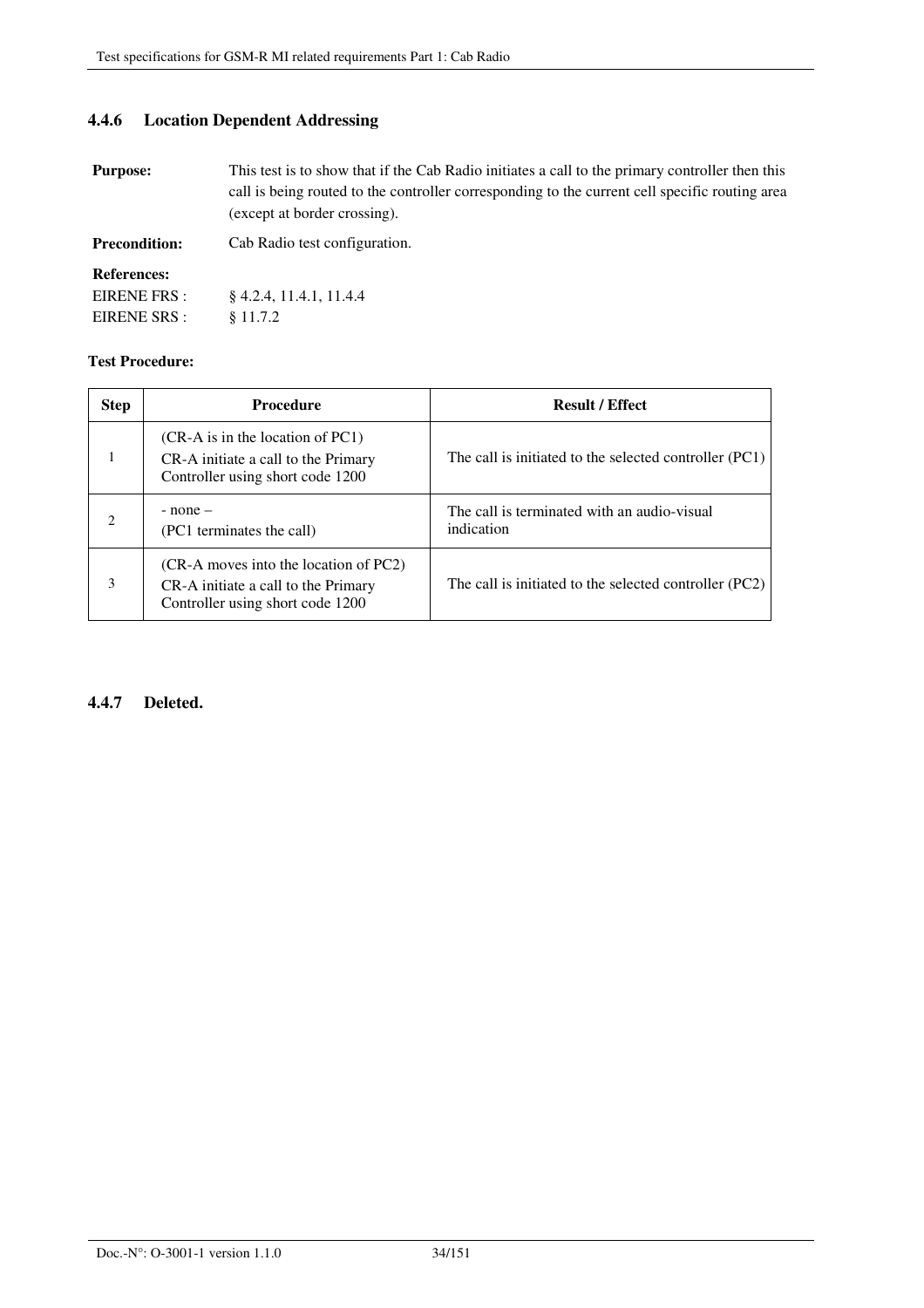#### **4.5 Operation in idle mode**

## **4.5.1 Main components of the Cab Radio**

| <b>Purpose:</b>      | This test is to show that the main components of the Cab Radio are all in place and<br>working. |
|----------------------|-------------------------------------------------------------------------------------------------|
| <b>Precondition:</b> | Cab Radio test configuration                                                                    |
| <b>References:</b>   |                                                                                                 |
| EIRENE FRS :         | \$5.4.1                                                                                         |
| EIRENE SRS :         | $§$ 4.1.3.1, 5.2.2.1                                                                            |

#### **Test Procedure:**

| <b>Step</b>    | <b>Procedure</b>                                                                                                  | <b>Result / Effect</b>                                                                |
|----------------|-------------------------------------------------------------------------------------------------------------------|---------------------------------------------------------------------------------------|
|                | Check the following components of CR-<br>A:<br>display<br>control panel<br>loudspeaker<br>handset with PTT button | Components of CR-A are all in place and working.                                      |
| $\mathfrak{D}$ | CR-A initiate a call to MS-A                                                                                      | Call established, communication possible<br>GSM-MT air interface is working correctly |

## **4.5.2 Loudspeaker volume**

| <b>Purpose:</b>                    | This test is to show that the volume of the Cab Radio loudspeaker can be adjusted<br>manually. |
|------------------------------------|------------------------------------------------------------------------------------------------|
| <b>Precondition:</b>               | Cab Radio test configuration.                                                                  |
| <b>References:</b><br>EIRENE FRS : | \$5.2.3.18                                                                                     |

| <b>Step</b>    | <b>Procedure</b>                               | <b>Result / Effect</b>                   |
|----------------|------------------------------------------------|------------------------------------------|
|                | $-$ none $-$<br>(Incoming PTP call to CR-A)    | Call established, communication possible |
| $\mathfrak{D}$ | Select volume settings for CR-A<br>loudspeaker | Loudspeaker volume setting is activated  |
| 3a             | Increase loudspeaker volume                    | Loudspeaker volume increased             |
| 3b             | Decrease loudspeaker volume                    | Loudspeaker volume is decreased          |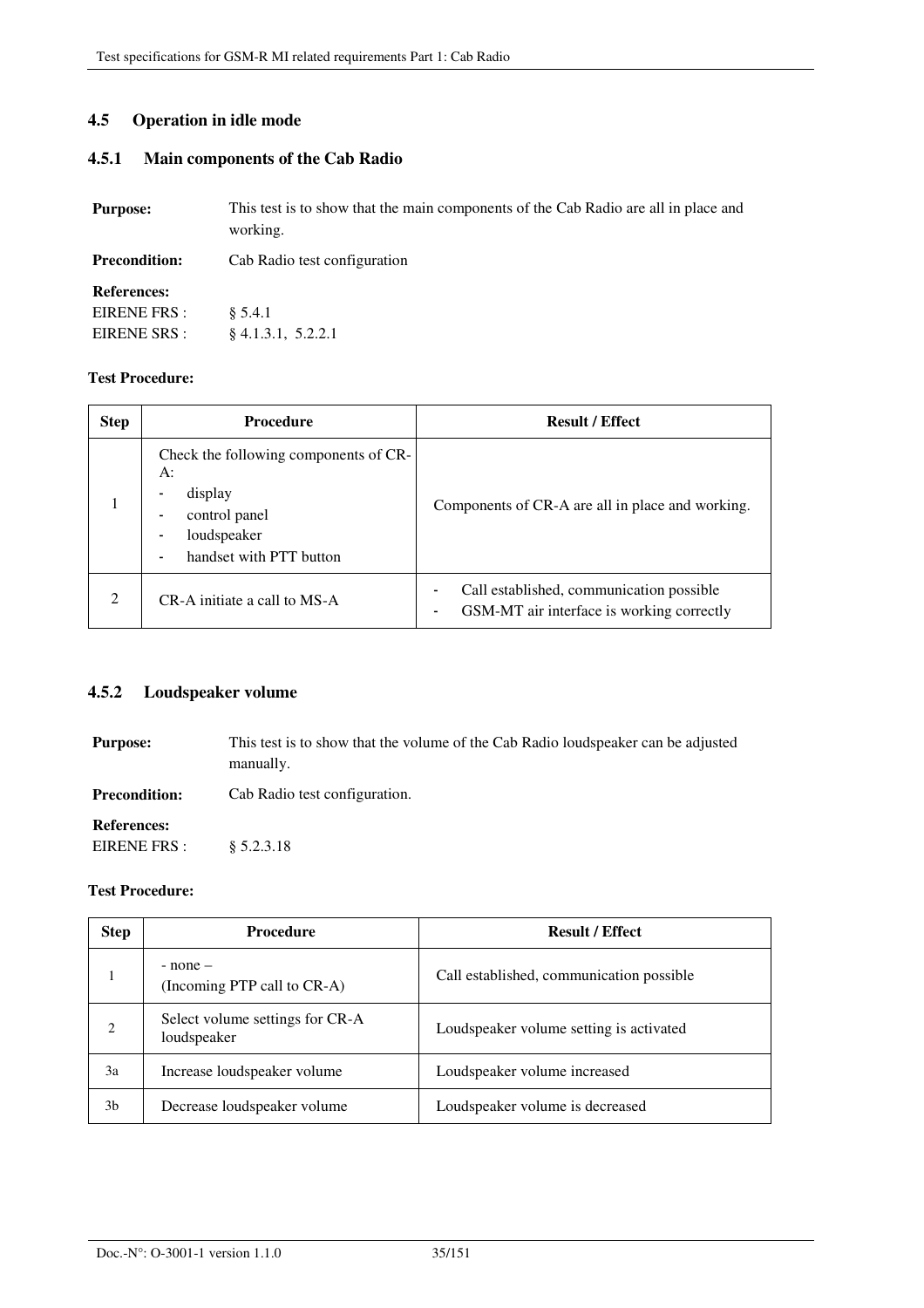## **4.5.3 Phone number entries**

**Purpose:** This test is to show that the Cab Radio can access saved numbers and call lists.

| <b>Precondition:</b> | Cab Radio test configuration |
|----------------------|------------------------------|
|----------------------|------------------------------|

#### **References:**

| EIRENE FRS : | § 5.2.3.39, 5.2.3.40 |
|--------------|----------------------|
| EIRENE SRS : | § 5.5.16             |

| <b>Step</b> | <b>Procedure</b>                                      | <b>Result / Effect</b>                                                                                                                                                                                                                                                                                                                                 |
|-------------|-------------------------------------------------------|--------------------------------------------------------------------------------------------------------------------------------------------------------------------------------------------------------------------------------------------------------------------------------------------------------------------------------------------------------|
|             | CR-A opens the MMI menu<br>for managing phone numbers | The following functions at least are available in this<br>menu. The order can differ and individual functions<br>can also be swapped out in separate menus (e.g.<br>VGCS), which are reached using additional soft keys<br>(see user's manual):<br>Phone book<br>Phone number entry (manual dialling)<br>Call list<br>VGCS calls<br>Driver conferences |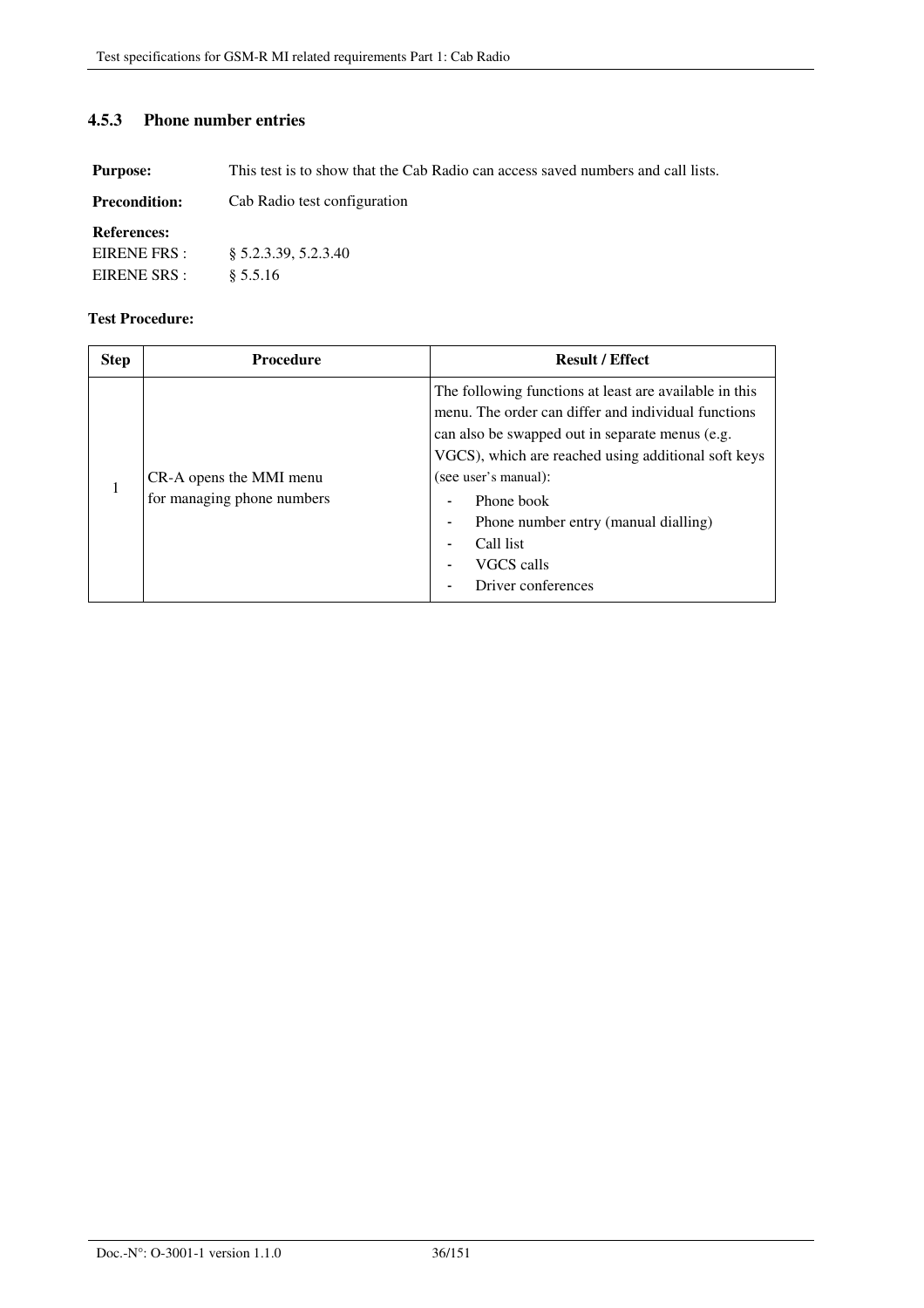### **4.6 Entry of train data**

### **4.6.1 Registration of train data**

| <b>Purpose:</b>      | This test is to show that the leading driver can register a train number for the Cab Radio. |
|----------------------|---------------------------------------------------------------------------------------------|
| <b>Precondition:</b> | Cab Radio test configuration ; CR-A not registered to any train number previously           |
| <b>References:</b>   |                                                                                             |
| EIRENE FRS :         | 8 5.2.3.26, 5.2.3.27, 5.2.3.34, 11.2.2.2, 11.3.2.1, 11.3.2.2                                |
| EIRENE SRS :         | $§$ 4.3.3, 4.3.4, 9.2.4, 11.3.5                                                             |

| <b>Step</b>                   | <b>Procedure</b>                                                                         | <b>Result / Effect</b>                                                                                                                                                                                                                                                                                                                                                      |
|-------------------------------|------------------------------------------------------------------------------------------|-----------------------------------------------------------------------------------------------------------------------------------------------------------------------------------------------------------------------------------------------------------------------------------------------------------------------------------------------------------------------------|
| 1                             | CR-A selects train data entry menu                                                       | Train data entry menu activated on the MMI                                                                                                                                                                                                                                                                                                                                  |
| $\mathfrak{D}_{\mathfrak{p}}$ | Enter train number and confirm                                                           | Only numbers can be entered<br>Train number displayed on the MMI<br>$\blacksquare$                                                                                                                                                                                                                                                                                          |
| 3                             | Enter the function code for<br>leading driver and confirm                                | Train function displayed on the MMI                                                                                                                                                                                                                                                                                                                                         |
| 4                             | Start registration                                                                       | Train number registration started using USSD<br>$\blacksquare$<br>messages and protocols<br>Registration progress is displayed on the MMI<br>$\blacksquare$<br>Indication of the successful registration is<br>$\overline{\phantom{a}}$<br>sent back to CR-A<br>Registration status is displayed on the MMI<br>$\blacksquare$<br>(e.g. train number appears on the display) |
| 5                             | $-$ none $-$<br>(MS-A initiates a PTP call to CR-A<br>by Train Number and Function Code) | Call established, communication is possible.                                                                                                                                                                                                                                                                                                                                |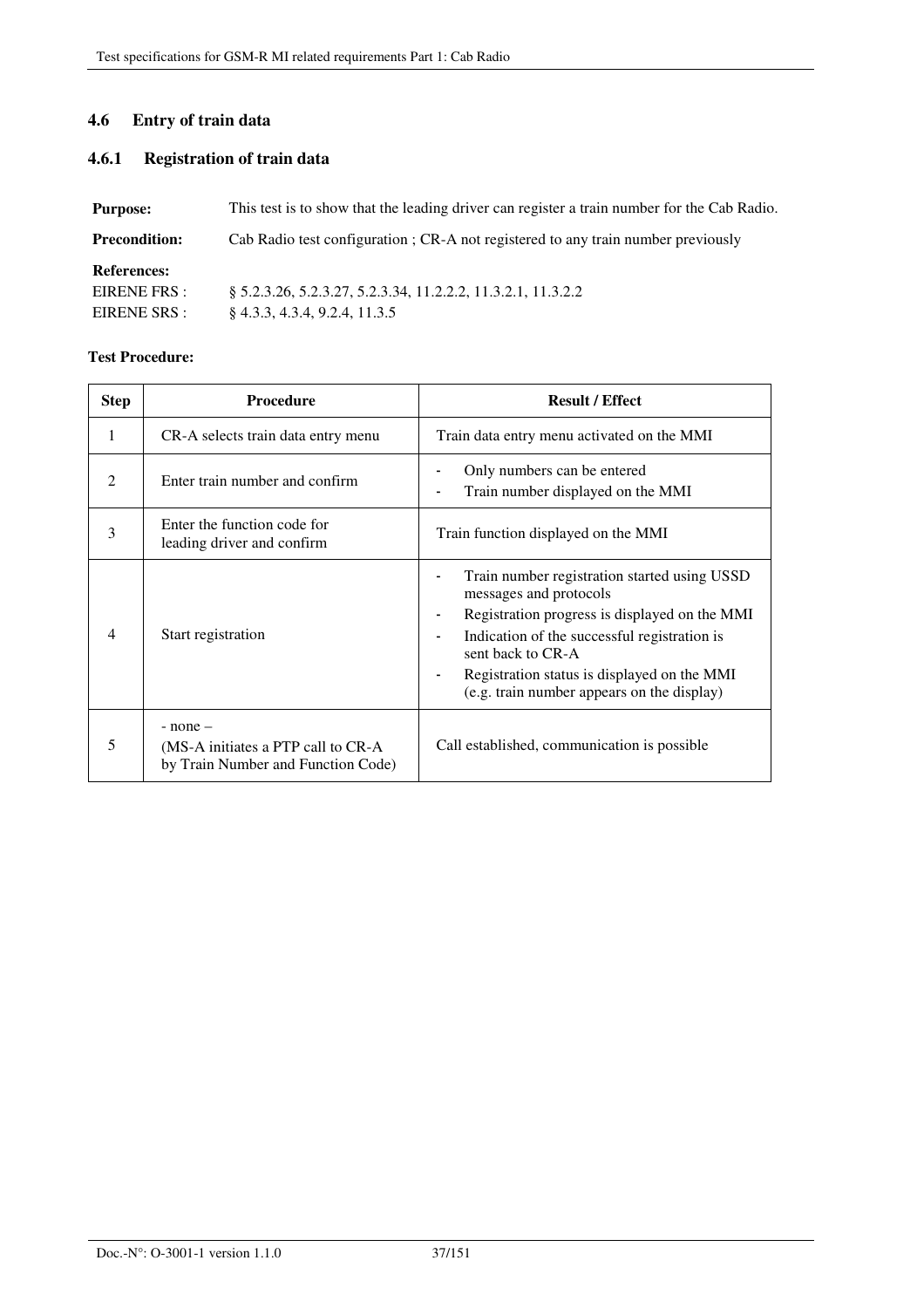### **4.6.2 Correction of train data**

| <b>Purpose:</b>      | This test is to show that after a failed registration the train data can be corrected by the<br>user. The overriding of an automatic change (FRS 5.2.3.32) is not considered here as<br>automatic change is an optional feature. |
|----------------------|----------------------------------------------------------------------------------------------------------------------------------------------------------------------------------------------------------------------------------|
| <b>Precondition:</b> | Cab Radio test configuration. CR-A is registered to a valid train number. MS-A has a<br>valid train number (different from CR-A) registration on the network.                                                                    |
| <b>References:</b>   |                                                                                                                                                                                                                                  |
| EIRENE FRS:          | § 5.2.3.29, 5.2.3.30, 5.2.3.32                                                                                                                                                                                                   |
| EIRENE SRS :         | \$11.3.12                                                                                                                                                                                                                        |

| <b>Step</b>    | Procedure                                                                                                  | <b>Result / Effect</b>                                                                                                                                                                                                                                                                                                                                                                           |
|----------------|------------------------------------------------------------------------------------------------------------|--------------------------------------------------------------------------------------------------------------------------------------------------------------------------------------------------------------------------------------------------------------------------------------------------------------------------------------------------------------------------------------------------|
| 1              | CR-A selects train data entry menu                                                                         | Train data entry menu activated on the MMI                                                                                                                                                                                                                                                                                                                                                       |
| $\overline{2}$ | Enter train number and confirm.<br>(same train number as MS-A)                                             | Train number displayed on the MMI                                                                                                                                                                                                                                                                                                                                                                |
| 3              | Enter the function code for<br>leading driver and confirm<br>(same function code as MS-A)                  | Train function displayed on the MMI                                                                                                                                                                                                                                                                                                                                                              |
| 4              | Start registration                                                                                         | Registration progress is displayed on the MMI<br>$\blacksquare$<br>Audible indication is given on the loudspeaker<br>$\qquad \qquad \blacksquare$<br>Visual indication is displayed on the MMI.<br>$\blacksquare$<br>Registration status is displayed on the MMI<br>(e.g. "FN already in use")<br>Menu option provided for overriding the<br>$\blacksquare$<br>currently registered train number |
| 5              | Return to idle mode and select<br>train data entry menu again                                              | Train data entry menu activated on the MMI                                                                                                                                                                                                                                                                                                                                                       |
| 6              | Enter train number and confirm.<br>(same train number as MS-A)                                             | Train number displayed on the MMI                                                                                                                                                                                                                                                                                                                                                                |
| $\tau$         | Enter the function code for other driver<br>$(2nd driver)$ and confirm                                     | Train function displayed on the MMI                                                                                                                                                                                                                                                                                                                                                              |
| 8              | Start registration                                                                                         | Registration progress is displayed on the MMI<br>Registration status is displayed on the MMI<br>(e.g. train number updated on the display)                                                                                                                                                                                                                                                       |
| 9              | $-$ none $-$<br>(MS-A initiates a PTP call to CR-A by<br>Train Number and Function Code -<br>other driver) | Call established, communication possible                                                                                                                                                                                                                                                                                                                                                         |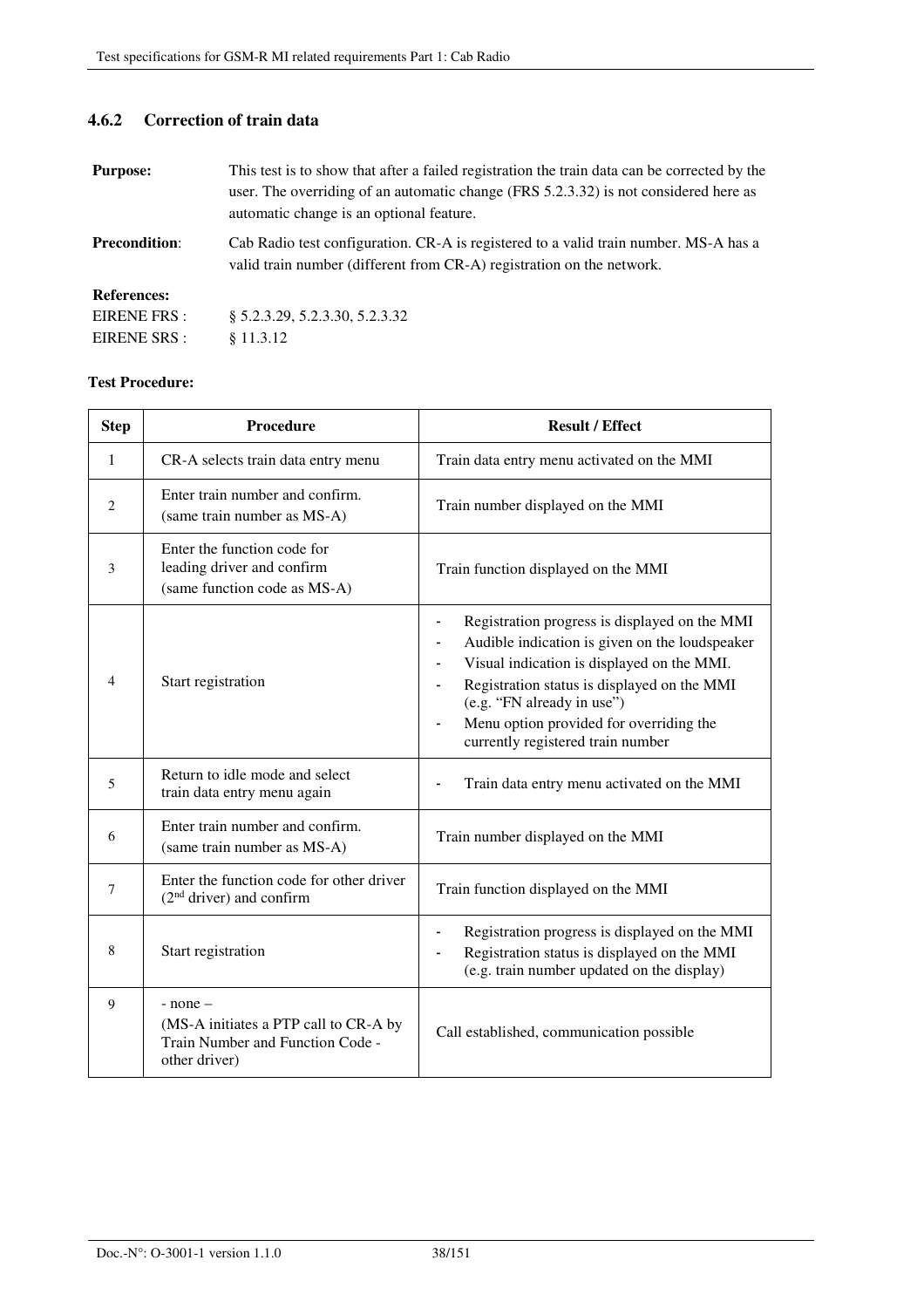### **4.6.3 Re-registration after changing networks**

| <b>Purpose:</b>      | This test is to show that after changing to another network the same train number can be<br>used on the new network.              |
|----------------------|-----------------------------------------------------------------------------------------------------------------------------------|
| <b>Precondition:</b> | Cab Radio test configuration. "Network 1" and "Network 2" are EIRENE GSM-R<br>networks or public networks with EIRENE facilities. |
| <b>References:</b>   |                                                                                                                                   |
| EIRENE FRS :         | \$11.2.1.7, 11.2.1.8, 11.3.4.1, 11.3.4.2, 11.3.4.3                                                                                |
| EIRENE SRS :         | § 11.3.14, 11.3.15                                                                                                                |

| <b>Step</b> | <b>Procedure</b>                                                                            | <b>Result / Effect</b>                                                                                                                                                                                                           |
|-------------|---------------------------------------------------------------------------------------------|----------------------------------------------------------------------------------------------------------------------------------------------------------------------------------------------------------------------------------|
|             | CR-A registers Train Number on<br>"Network 1"                                               | Train Number registration is carried out                                                                                                                                                                                         |
| 2           | CR-A changes network to "Network 2"<br>(Train Number is not yet used on the new<br>network) | Train Number is re-registered on the new<br>network automatically<br>Train Number is deregistered on the old network<br>automatically<br>New registration details are displayed on the<br>$\overline{\phantom{0}}$<br><b>MMI</b> |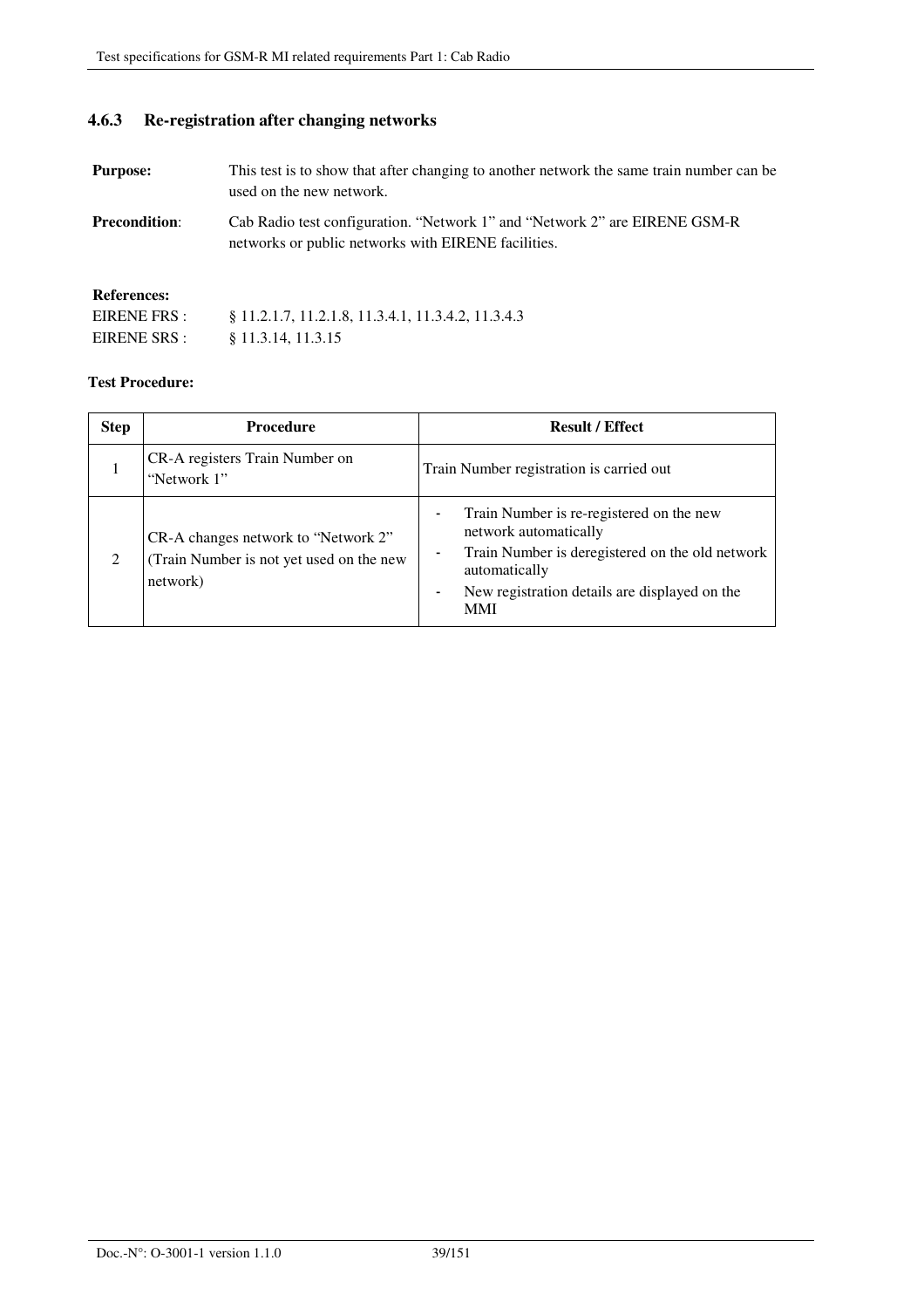### **4.6.4 Registration of functional address to other driver (non-leading driver)**

| <b>Purpose:</b>      | This test is to show the correct registration of the train number to the Cab Radio of the<br>other driver (non-leading). |  |
|----------------------|--------------------------------------------------------------------------------------------------------------------------|--|
| <b>Precondition:</b> | Cab Radio test configuration.                                                                                            |  |

**References:** 

EIRENE FRS : EIRENE SRS : § 5.2.3.33, 5.2.3.34 § 4.3.3, 4.3.4, 9.2.4

| <b>Step</b>    | <b>Procedure</b>                                                                                           | <b>Result / Effect</b>                                                                                                                                       |
|----------------|------------------------------------------------------------------------------------------------------------|--------------------------------------------------------------------------------------------------------------------------------------------------------------|
| $\mathbf{1}$   | CR-A selects train data entry menu                                                                         | Train data entry menu activated on the display of the<br><b>MMI</b>                                                                                          |
| 2              | Enter train number and confirm.                                                                            | Train number displayed on the MMI                                                                                                                            |
| 3a             | Enter the function code for the<br>$2nd$ driver and confirm                                                |                                                                                                                                                              |
| 3 <sub>b</sub> | Enter the function code for the<br>3 <sup>rd</sup> driver and confirm                                      |                                                                                                                                                              |
| 3c             | Enter the function code for the<br>4 <sup>th</sup> driver and confirm                                      | Train function displayed on the MMII                                                                                                                         |
| 3d             | Enter the function code for the<br>5 <sup>th</sup> driver and confirm                                      |                                                                                                                                                              |
| $\overline{4}$ | Start registration                                                                                         | Registration progress is displayed on the MMI<br>$\blacksquare$<br>Registration status is displayed on the MMI<br>(e.g. train number updated on the display) |
| 5a             | $-$ none $-$<br>(MS-A initiates a PTP call to CR-A by<br>Train Number and Function Code -<br>$2nd$ driver) |                                                                                                                                                              |
| 5 <sub>b</sub> | $-$ none $-$<br>(MS-A initiates a PTP call to CR-A by<br>Train Number and Function Code -<br>$3rd$ driver) |                                                                                                                                                              |
| 5c             | $-$ none $-$<br>(MS-A initiates a PTP call to CR-A by<br>Train Number and Function Code -<br>$4th$ driver) | Call established, communication is possible                                                                                                                  |
| 5d             | $-$ none $-$<br>(MS-A initiates a PTP call to CR-A by<br>Train Number and Function Code -<br>$5th$ driver) |                                                                                                                                                              |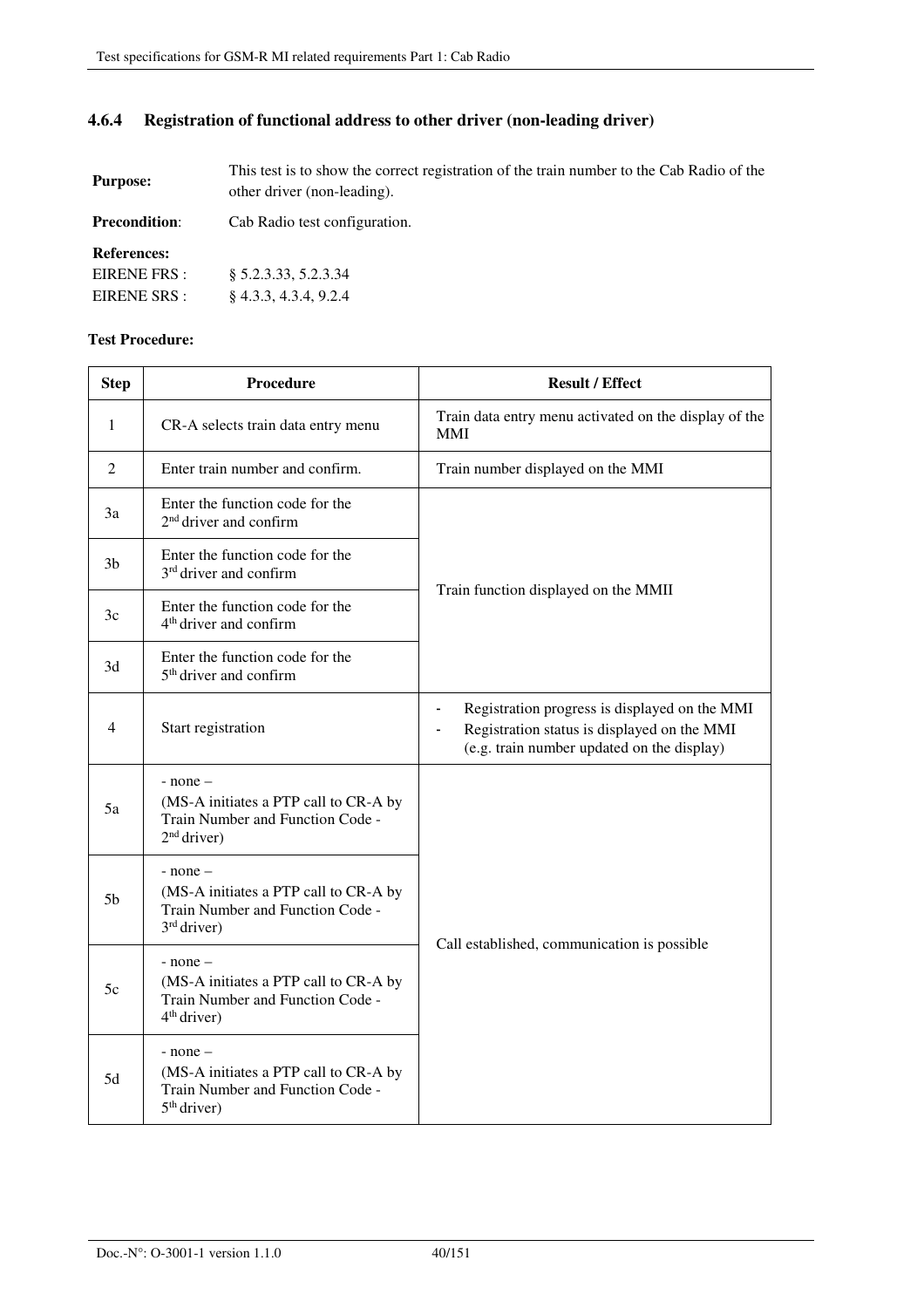### **4.6.5 Registration / deregistration of stock number**

**Purpose:** This test is to show that a Stock Number can be registered and deregistered.

**Precondition:** Cab Radio test configuration. If applicable, the interface to the external device is activated **or** maintenance mode / menu is accessible. No Train Number or Stock Number is registered to CR-A.

**References:**  EIRENE SRS : § 5.4.10, 11.3.5

| <b>Step</b>    | <b>Procedure</b>                                                                                              | <b>Result / Effect</b>                                                                                               |
|----------------|---------------------------------------------------------------------------------------------------------------|----------------------------------------------------------------------------------------------------------------------|
| 1              | CR-A initiates registration of a Stock<br>Number<br>using maintenance functions<br>or by an external device   | Stock number registration started using USSD<br>messages and protocols<br>Stock Number registered on the network     |
| $\mathfrak{D}$ | $-$ none $-$<br>(MS-A initiates a call to CR-A Stock)<br>Number)                                              | Call established, communication possible                                                                             |
| 3              | CR-A initiates deregistration of a Stock<br>Number<br>using maintenance functions<br>or by an external device | Stock number deregistration started using USSD<br>messages and protocols<br>Stock Number deregistered on the network |
| $\overline{4}$ | $-$ none $-$<br>(MS-A initiates a call to CR-A's new<br>Stock Number)                                         | Call cannot be established                                                                                           |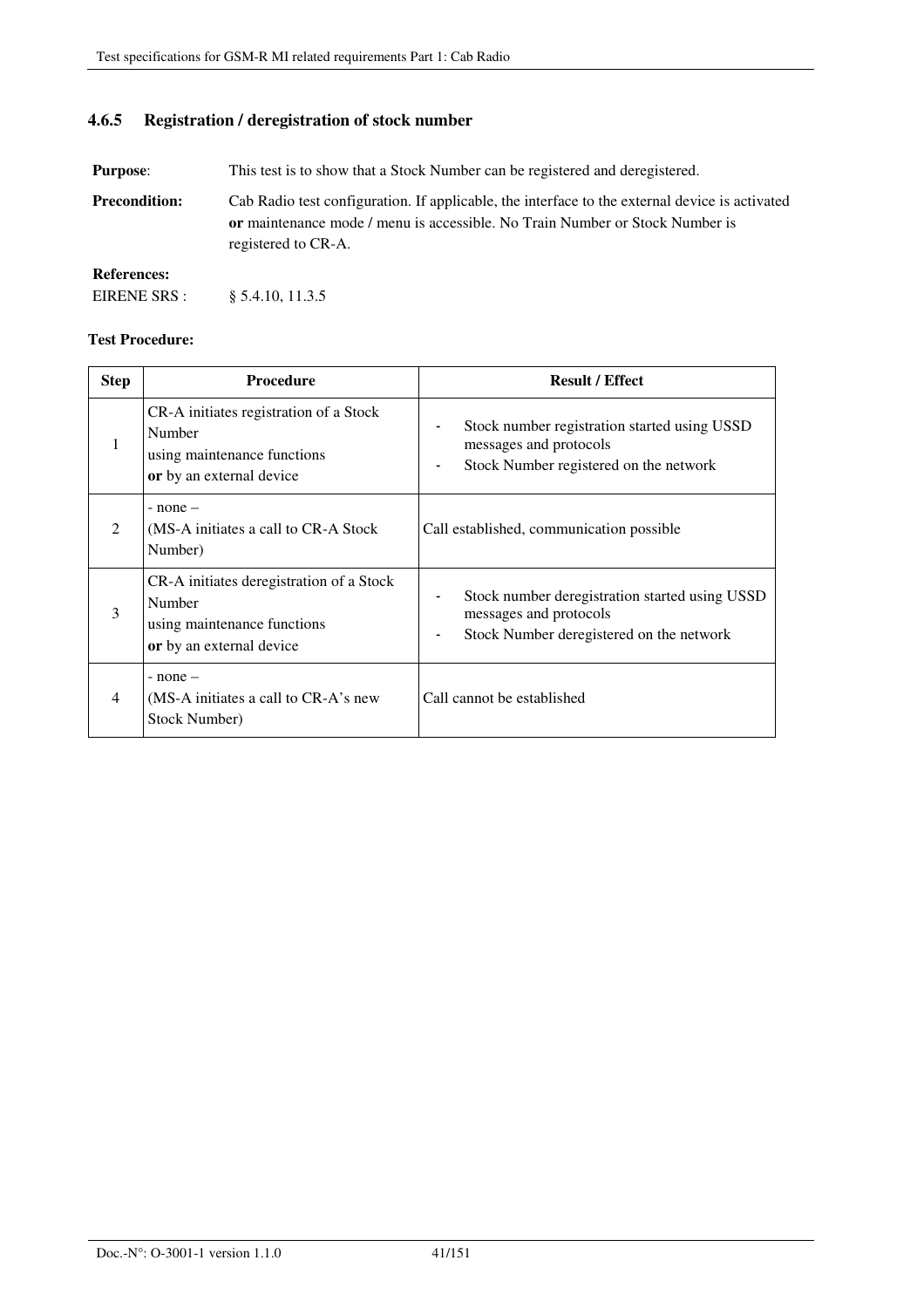**4.6.6 Deregistration of train number** 

# **Purpose:** This test is to show the correct deregistration of the train number currently registered with the Cab Radio.

**Precondition:** Cab Radio test configuration. Cab Radio has a train number registered on the network.

**References:** 

EIRENE FRS : EIRENE SRS : § 5.2.3.34, 11.3.3.1, 11.3.3.2, 11.3.3.4, 11.3.3.5 § 4.3.3, 4.3.4, 11.3.10, 11.3.12

| <b>Step</b>                   | <b>Procedure</b>                                                                         | <b>Result / Effect</b>                                                                                                                                                                                                                                                                 |
|-------------------------------|------------------------------------------------------------------------------------------|----------------------------------------------------------------------------------------------------------------------------------------------------------------------------------------------------------------------------------------------------------------------------------------|
| 1                             | $-$ none $-$<br>(MS-A initiates a PTP call to CR-A by<br>Train Number and Function Code) | Call established, communication possible                                                                                                                                                                                                                                               |
| $\mathfrak{D}_{\mathfrak{p}}$ | $-$ none $-$<br>(MS-A terminates the call)                                               | CR-A in default idle status                                                                                                                                                                                                                                                            |
| 3                             | CR-A selects deregistration menu                                                         | Deregistration menu activated on the display of the<br><b>MMI</b>                                                                                                                                                                                                                      |
| 4                             | CR-A starts deregistration                                                               | De-registration progress is displayed on the<br><b>MMI</b><br>De-registration successful, all FN associated<br>with<br>CR-A deregistered (e.g. data and fax ports)<br>Registration status is displayed on the MMI<br>$\blacksquare$<br>(e.g. train number is removed from the display) |
| 5                             | $-$ none $-$<br>(MS-A initiates a PTP call to CR-A by<br>Train Number and Function Code) | PTP call cannot be established                                                                                                                                                                                                                                                         |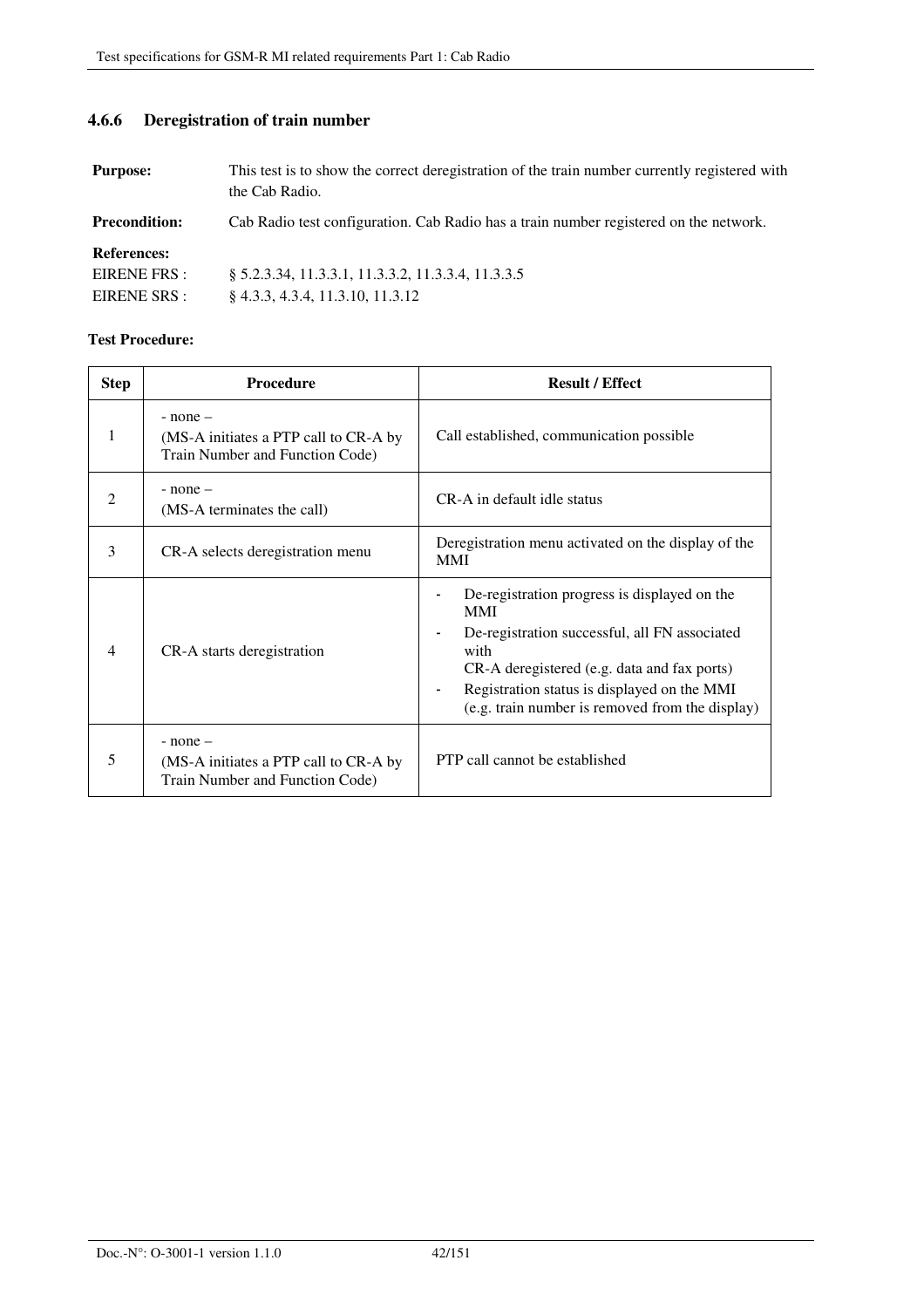### **4.6.7 Deregistration of train number – not successful**

| <b>Purpose:</b>                    | This test is to show that the Cab Radio receives the result and cause after a failed<br>deregistration.                                                                       |
|------------------------------------|-------------------------------------------------------------------------------------------------------------------------------------------------------------------------------|
| <b>Precondition:</b>               | Cab Radio test configuration; Cab Radio has a train number registered on the network.<br>Deregistration must be barred on the network or the GSM service must be deactivated. |
| <b>References:</b><br>EIRENE SRS : | \$11.3.12                                                                                                                                                                     |

| <b>Step</b> | <b>Procedure</b>                                     | <b>Result / Effect</b>                                                                                                                                  |
|-------------|------------------------------------------------------|---------------------------------------------------------------------------------------------------------------------------------------------------------|
|             | CR-A selects deregistration menu                     | Deregistration menu activated on the display of the<br><b>MMI</b>                                                                                       |
|             | CR-A start deregistration.<br>(deregistration fails) | Deregistration progress is displayed on the MMI<br>Registration status is displayed on the MMI<br>۰<br>(e.g. train number still present on the display) |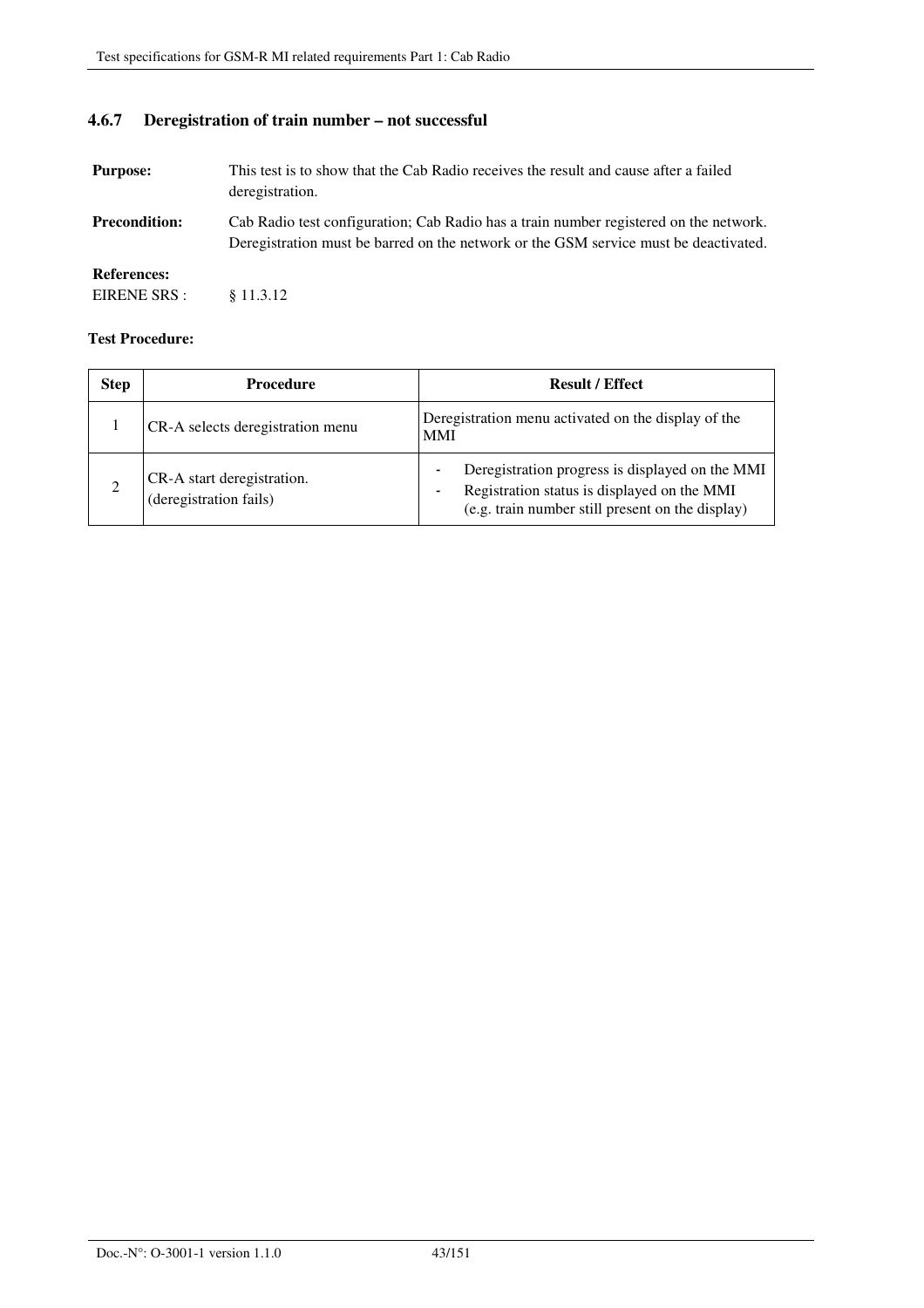### **4.6.8 Forced deregistration**

| <b>Purpose:</b>                                    | This test is to show that the Cab Radio can be forced to register to an already registered<br>(assigned) functional number. (e.g. train number) |  |
|----------------------------------------------------|-------------------------------------------------------------------------------------------------------------------------------------------------|--|
| <b>Precondition:</b>                               | Cab Radio test configuration. MS-A has a train number registered on the network.                                                                |  |
| <b>References:</b><br>EIRENE FRS :<br>EIRENE SRS : | \$5.2.3.29, 5.2.3.30, 5.2.3.31, 11.3.3.4, 11.3.3.5<br>\$11.3.9i                                                                                 |  |

| <b>Step</b>    | Procedure                                                                                                            | <b>Result / Effect</b>                                                                                                                                                                                                                                                                                                                                                                           |
|----------------|----------------------------------------------------------------------------------------------------------------------|--------------------------------------------------------------------------------------------------------------------------------------------------------------------------------------------------------------------------------------------------------------------------------------------------------------------------------------------------------------------------------------------------|
| $\mathbf{1}$   | CR-A selects train data entry menu                                                                                   | Train data entry menu activated on the display of the<br><b>MMI</b>                                                                                                                                                                                                                                                                                                                              |
| $\overline{2}$ | Enter train number and confirm<br>(same train number as MS-A)                                                        | Train number displayed on the MMI                                                                                                                                                                                                                                                                                                                                                                |
| 3              | Enter the function code for<br>leading driver and confirm<br>(same function code as MS-A)                            | Train function displayed on the MMI                                                                                                                                                                                                                                                                                                                                                              |
| $\overline{4}$ | Start registration                                                                                                   | Registration progress is displayed on the MMI<br>$\qquad \qquad \blacksquare$<br>Audible indication is given on the loudspeaker<br>Visual indication is displayed on the MMI<br>Registration status is displayed on the MMI<br>$\qquad \qquad \blacksquare$<br>(e.g. "FN already in use")<br>Menu option provided for overriding the<br>$\frac{1}{2}$<br>currently registered train number       |
| 5              | Start forced deregistration<br>(optional user action on MS-A to<br>confirm the forced de-registration)               | Forced deregistration progress started in the<br>background:<br>Sends interrogation message<br>Receive MSISDN from the network<br>Send a forced de-registration message<br>Receive the answer<br>Send a registration message<br>Receive the answer<br>Registration progress is displayed on the MMI<br>Registration status is displayed on the MMI<br>(e.g. train number updated on the display) |
| 6              | $-$ none $-$<br>(MS-A initiates a PTP call to CR-A by<br>Train Number and Function Code)                             | Call established, communication is possible                                                                                                                                                                                                                                                                                                                                                      |
| $\tau$         | - none –<br>(MS-A terminates the call)                                                                               | CR-A in default idle status                                                                                                                                                                                                                                                                                                                                                                      |
| 8              | $-$ none $-$<br>(MS-A registers to the train number<br>associated with CR-A and performs a<br>forced deregistration) | Audio-visual indication of the forced<br>deregistration is displayed on the MMI<br>CR-A in default idle status                                                                                                                                                                                                                                                                                   |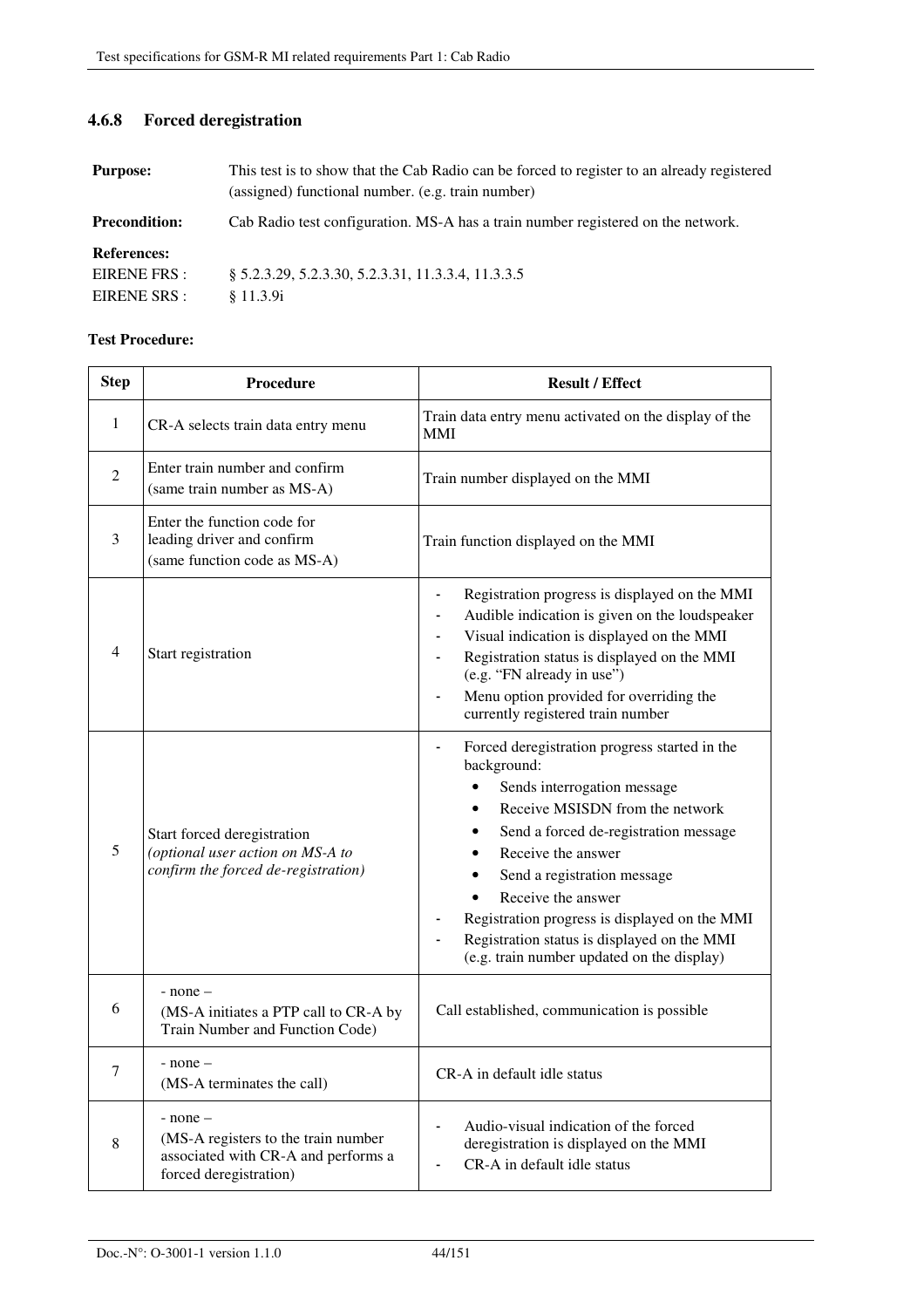#### **4.6.9 Follow-me service control sequences**

§ 11.3.3.4

- **Purpose:** This test is to show that the Cab Radio manages the Functional Number changes using the Follow-me service control sequences. These functions can be used by MMI menu or by external device.
- **Precondition:** Cab Radio test configuration with at least one attached system. Cab Radio and ABIS trace or protocol analyser.

**References:** 

EIRENE FRS :

EIRENE SRS : § 4.3.3, 5.4.7, 5.4.8, 5.4.9, 5.4.11, 11.3.2, 11.3.7, 11.3.14

| <b>Step</b> | Procedure                                                                                                             | <b>Result / Effect</b>                                                                                                                                                                                                                                                                                         |
|-------------|-----------------------------------------------------------------------------------------------------------------------|----------------------------------------------------------------------------------------------------------------------------------------------------------------------------------------------------------------------------------------------------------------------------------------------------------------|
| 1           | CR-A starts registration of FN<br>(lead driver and at least one other<br>system, e.g. Public Address)                 | FN registration procedure successful<br>$\blacksquare$<br>Cab Radio trace contains "AT+CUSD"<br>messages (one for lead driver and one for each<br>other system):<br>**214 * SI * * * #<br>(where SI = International EIRENE Number)<br>or ABIS trace contains "DATIN" message with<br>" $2A95.$ "               |
| 2           | CR-A starts deregistration of FN<br>(lead driver and at least one other<br>system, e.g. Public Address)               | FN de-registration procedure successful<br>Cab Radio trace contains "AT+CUSD"<br>messages (one for lead driver and one for each<br>other system):<br>##214 * SI * * * #<br>(where SI = International EIRENE Number)<br>or ABIS trace contains "DATIN" message with<br>" $A391$ "                               |
| 3           | CR-A starts interrogation of FN                                                                                       | Interrogation procedure successful<br>Cab Radio trace contains "AT+CUSD"<br>message:<br>* # 214 * SI * * * #<br>(where SI = International EIRENE Number)<br>or ABIS trace contains "DATIN" message with<br>"AA91"                                                                                              |
| 4           | CR-A changes network to another<br>GSM(-R) network with EIRENE<br>functionalities and<br>starts re-registration of FN | FN re-registration procedure successful<br>Cab Radio trace contains two "AT+CUSD"<br>messages:<br>• first message:<br>**214 * $SI$ ***#<br>• second message: ##214 * $SI$ ***#<br>(where SI = International EIRENE Number)<br>or ABIS trace contains two "DATIN" messages<br>with<br>"2A95" followed by "A391" |
| 5           | CR-A starts forced de-registration of<br><b>FN</b>                                                                    | FN forced de-registration procedure successful<br>Cab Radio trace contains "AT+CUSD"<br>message:<br># # 214 * SI * 88 * MSISDN * #<br>(where SI = International EIRENE Number)<br>or ABIS trace contains "DATIN" message with<br>"A391"                                                                        |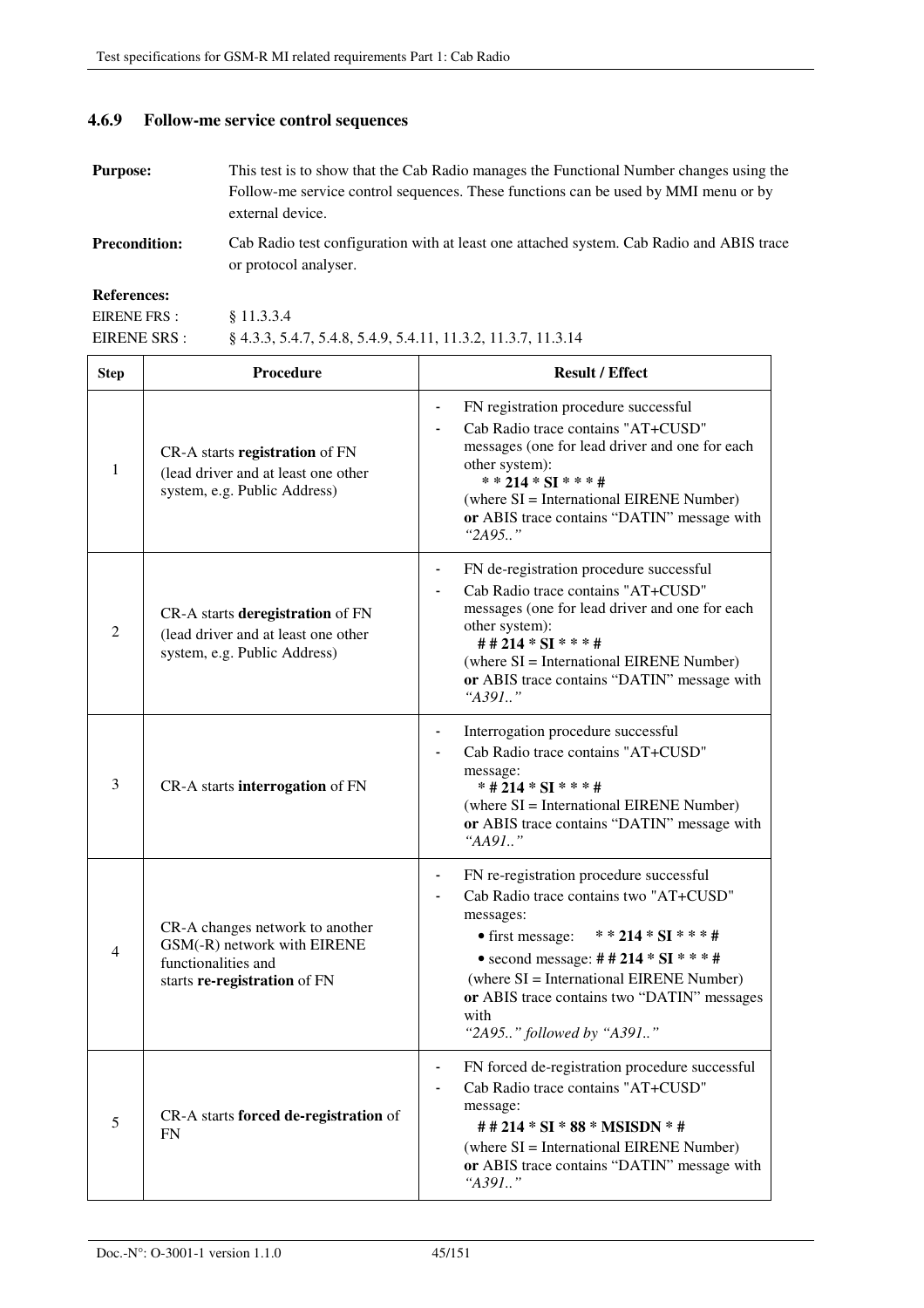### **4.7 Text messaging**

### **4.7.1 Sending a text message using SMS teleservice**

| <b>Purpose:</b>      | This test is to show that the Cab Radio can send text messages using teleservice SMS. |
|----------------------|---------------------------------------------------------------------------------------|
| <b>Precondition:</b> | Cab Radio test configuration.                                                         |

### **References:**

| EIRENE FRS : | $§$ 4.2.2, 12.2.2         |
|--------------|---------------------------|
| EIRENE SRS : | $§$ 4.3.1, 12.2.1, 12.2.2 |

### **Test Procedure:**

| <b>Step</b> | <b>Procedure</b>                                                                                        | <b>Result / Effect</b>                                                                     |
|-------------|---------------------------------------------------------------------------------------------------------|--------------------------------------------------------------------------------------------|
|             | CR-A sends text message containing<br>160 characters to MS-A using MMI<br>menu<br>or by external device | Text message sent from CR-A<br>MS-A receives text message containing all 160<br>characters |

### **4.7.2 Receiving a text message using SMS teleservice**

| <b>Purpose:</b>      | This test is to show that the Cab Radio can receive incoming text messages using<br>teleservice SMS. |  |
|----------------------|------------------------------------------------------------------------------------------------------|--|
| <b>Precondition:</b> | Cab Radio test configuration.                                                                        |  |
| <b>References:</b>   |                                                                                                      |  |
| EIRENE FRS :         | 8 4.2.2, 5.2.2.62, 12.2.2                                                                            |  |
| EIRENE SRS :         | $§$ 4.3.1, 5.3.12, 12.2.1                                                                            |  |

| <b>Step</b>                 | <b>Procedure</b>                                                    | <b>Result / Effect</b>                                                                      |
|-----------------------------|---------------------------------------------------------------------|---------------------------------------------------------------------------------------------|
|                             | - none -<br>(MS-A sends a text message to CR-A<br>by MSISDN)        | CR-A receives and stores text message<br>(message is stored automatically or by user input) |
| $\mathcal{D}_{\mathcal{L}}$ | CR-A selects the SMS menu to read<br>the received text message      | Received text message displayed on the MMI                                                  |
| 3                           | CR-A returns to default screen per MMI<br>action                    | CR-A in default idle status                                                                 |
| $\overline{4}$              | CR-A selects the SMS menu to read<br>the last received text message | Stored text message displayed on the MMI                                                    |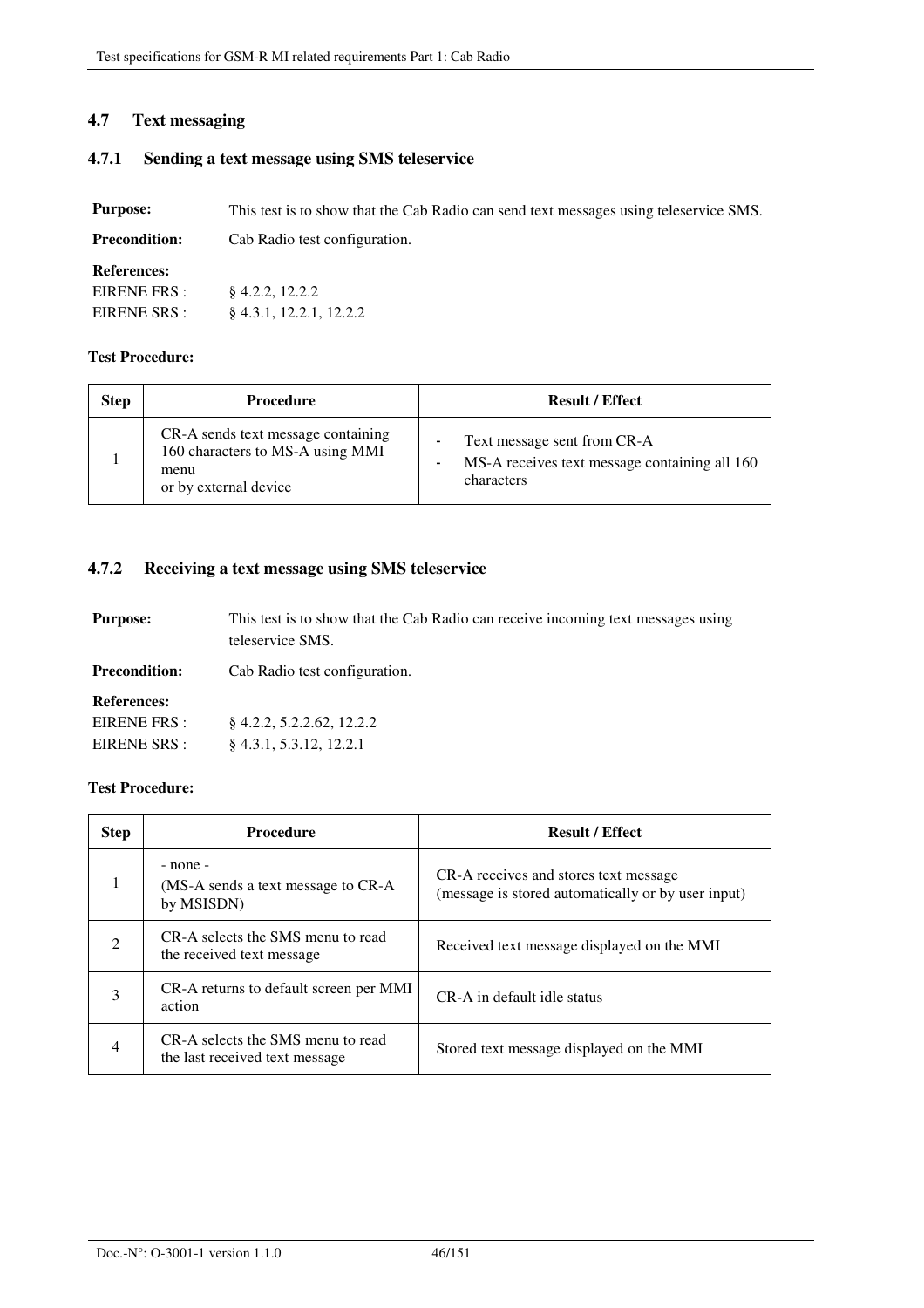### **4.7.3 Receiving a text message – maximum length**

**Purpose:** This test is to show that the Cab Radio can receive text messages with a length of 160 characters using teleservice SMS.

**Precondition:**  Cab Radio test configuration. Text message with 7bit encoding and with no extended characters.

### **References:**

| EIRENE FRS : | $§$ 4.2.2, 5.2.2.62, 12.2.2 |
|--------------|-----------------------------|
| EIRENE SRS : | $§$ 4.3.1, 5.3.12, 12.2.2   |

| <b>Step</b>                 | <b>Procedure</b>                                                                                            | <b>Result / Effect</b>                            |
|-----------------------------|-------------------------------------------------------------------------------------------------------------|---------------------------------------------------|
| 1                           | $-$ none $-$<br>(MS-A sends a text message to CR-A)<br>containing 160 characters by MSISDN)                 | CR-A receives text message                        |
| $\mathcal{D}_{\mathcal{A}}$ | CR-A selects the SMS menu to read<br>the received text message                                              | Received text message contains all 160 characters |
| 3                           | $-$ none $-$<br>(MS-A sends a concatenated text)<br>message to CR-A containing 306<br>characters by MSISDN) | CR-A receives two text message                    |
| 4                           | CR-A selects the SMS menu to read<br>the received text message                                              | Received text messages contain all 306 characters |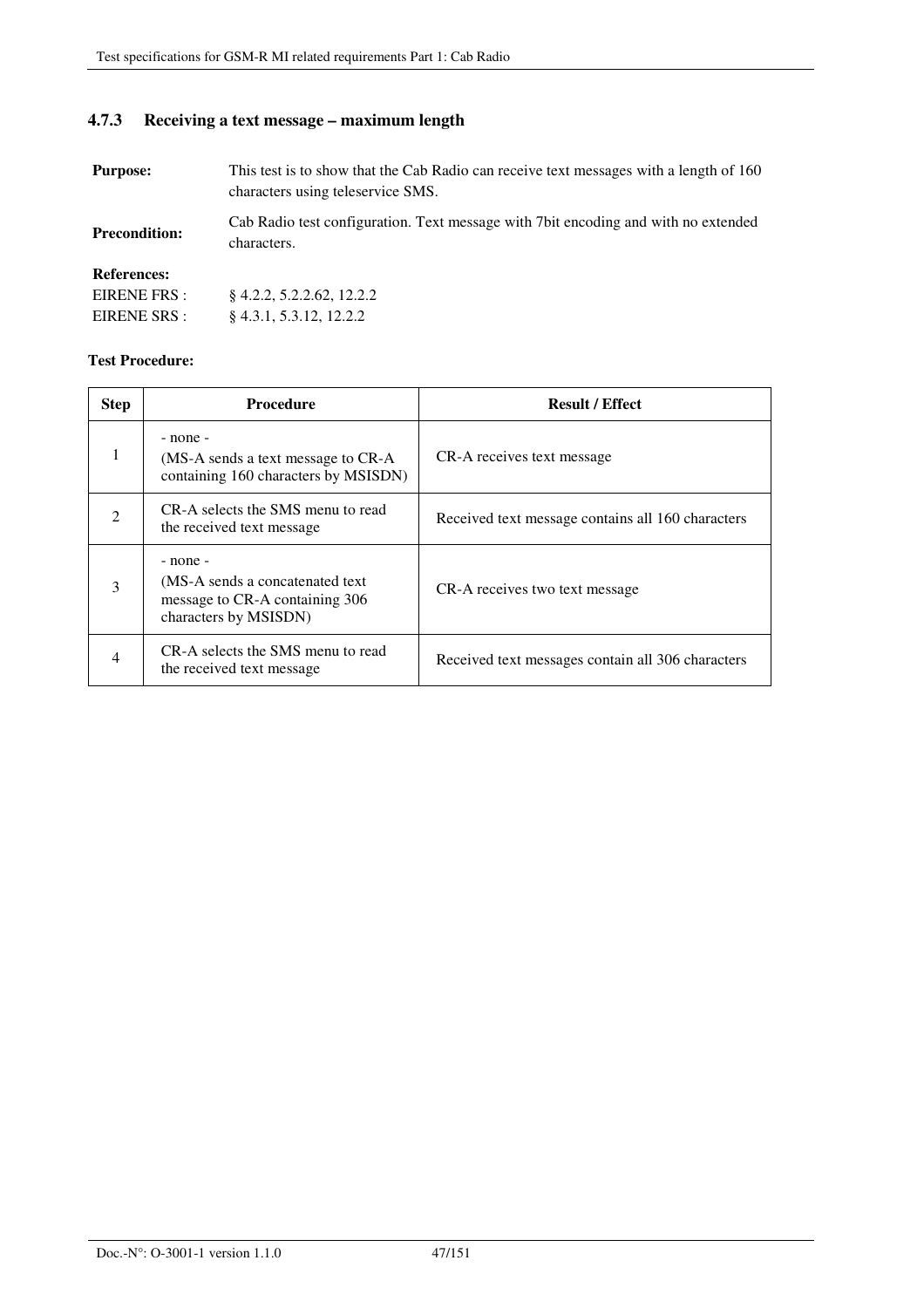### **4.7.4 Receiving a text message – interaction with other calls**

**Purpose:** This test is to show that an incoming text message using teleservice SMS is correctly received and indicated during a PTP call.

**Precondition:** Cab Radio test configuration. **References:**  EIRENE FRS : EIRENE SRS : § 4.2.2, 5.2.2.62, 12.2.2, 12.3.3 § 4.3.1, 5.3.12, 12.2.1

| <b>Step</b>    | Procedure                                                           | <b>Result / Effect</b>                                                   |
|----------------|---------------------------------------------------------------------|--------------------------------------------------------------------------|
| 1              | - none -<br>(Primary Controller initiates<br>a PTP call to CR-A)    | PTP call established, communication is possible                          |
| $\overline{2}$ | - none -<br>(MS-A sends text message<br>to CR-A by MSISDN)          | CR-A receives text message<br>Ongoing call with controller is maintained |
| 3              | Primary Controller terminates PTP call                              | CR-A in default idle status                                              |
| $\overline{4}$ | CR-A selects the SMS menu to read<br>the received text message      | Received text message displayed on the MMI                               |
| 5              | CR-A initiates "railway emergency call"<br>using "Emergency button" | Railway emergency call is established                                    |
| 6              | CR-A terminates the railway emergency<br>call                       | Railway emergency call is terminated                                     |
| 7              | CR-A selects the SMS menu to read<br>the received text message      | Received text message displayed on the MMI                               |
| 8              | $-$ none $-$<br>(MS-A initiates "railway emergency<br>call")        | CR-A receives and joins call automatically                               |
| 9              | - none -<br>(MS-A terminates the railway<br>emergency call)         | Railway emergency call is terminated                                     |
| 10             | CR-A selects the SMS menu to read<br>the received text message      | Received text message displayed on the MMI                               |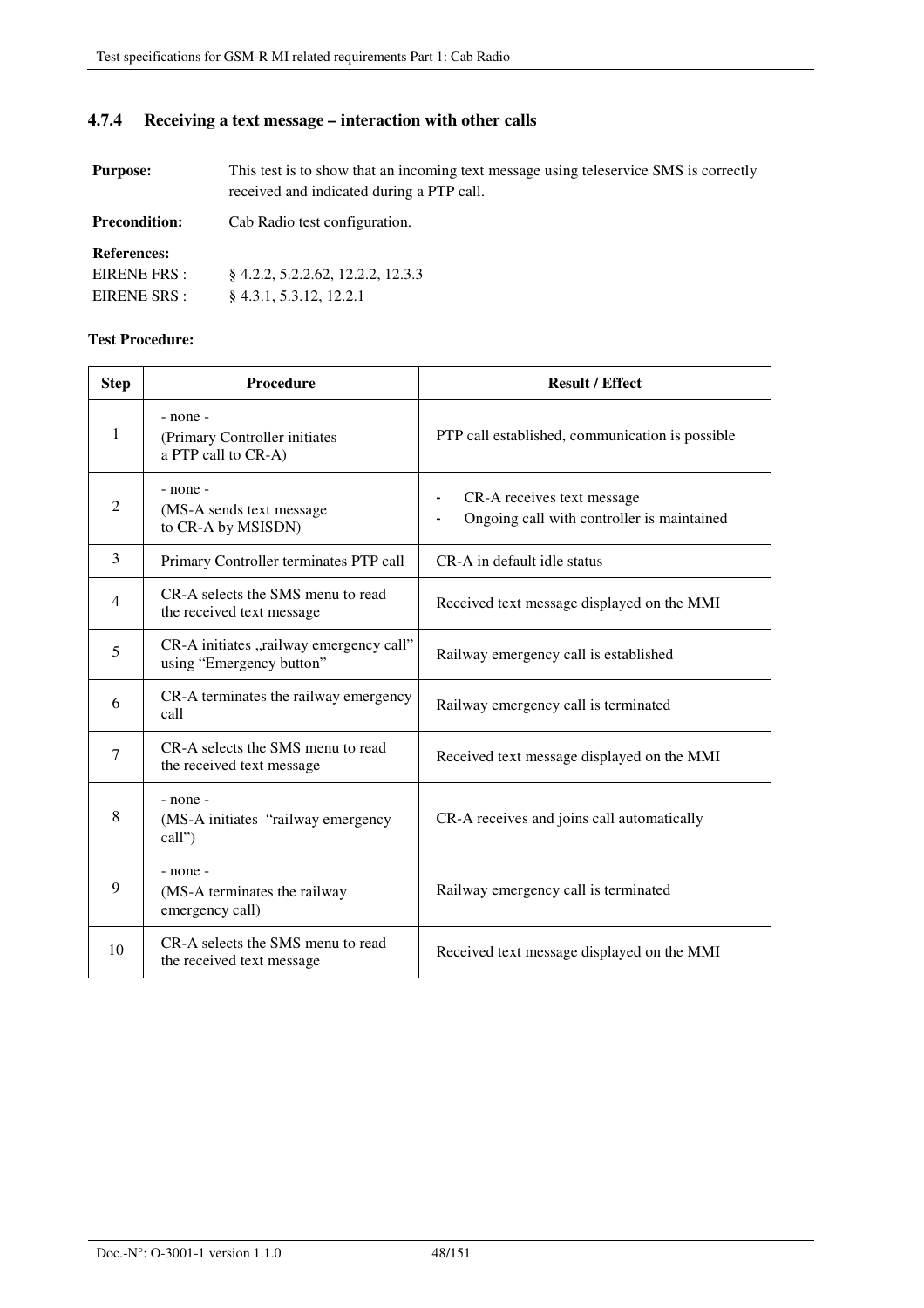### **4.7.5 Cell Broadcast message**

| <b>Purpose:</b>                    | This test is to show that certain cell broadcast message identifiers exist on the Cab Radio<br>and that "Cell Broadcast Messages" can be received. |
|------------------------------------|----------------------------------------------------------------------------------------------------------------------------------------------------|
| <b>Precondition:</b>               | Cab Radio test configuration. Cab radio must be configured for reception of cell broadcast<br>messages of certain channels.                        |
| <b>References:</b><br>EIRENE SRS : | $\;8\;4.3.1$                                                                                                                                       |

| <b>Step</b> | <b>Procedure</b>                                             | <b>Result / Effect</b>                                                                                                 |
|-------------|--------------------------------------------------------------|------------------------------------------------------------------------------------------------------------------------|
|             | $-$ none $-$<br>(incoming Cell Broadcast message to CR-<br>A | - CR-A receives Cell Broadcast message<br>- Cell Broadcast message can be read using MMI<br>menu or by external device |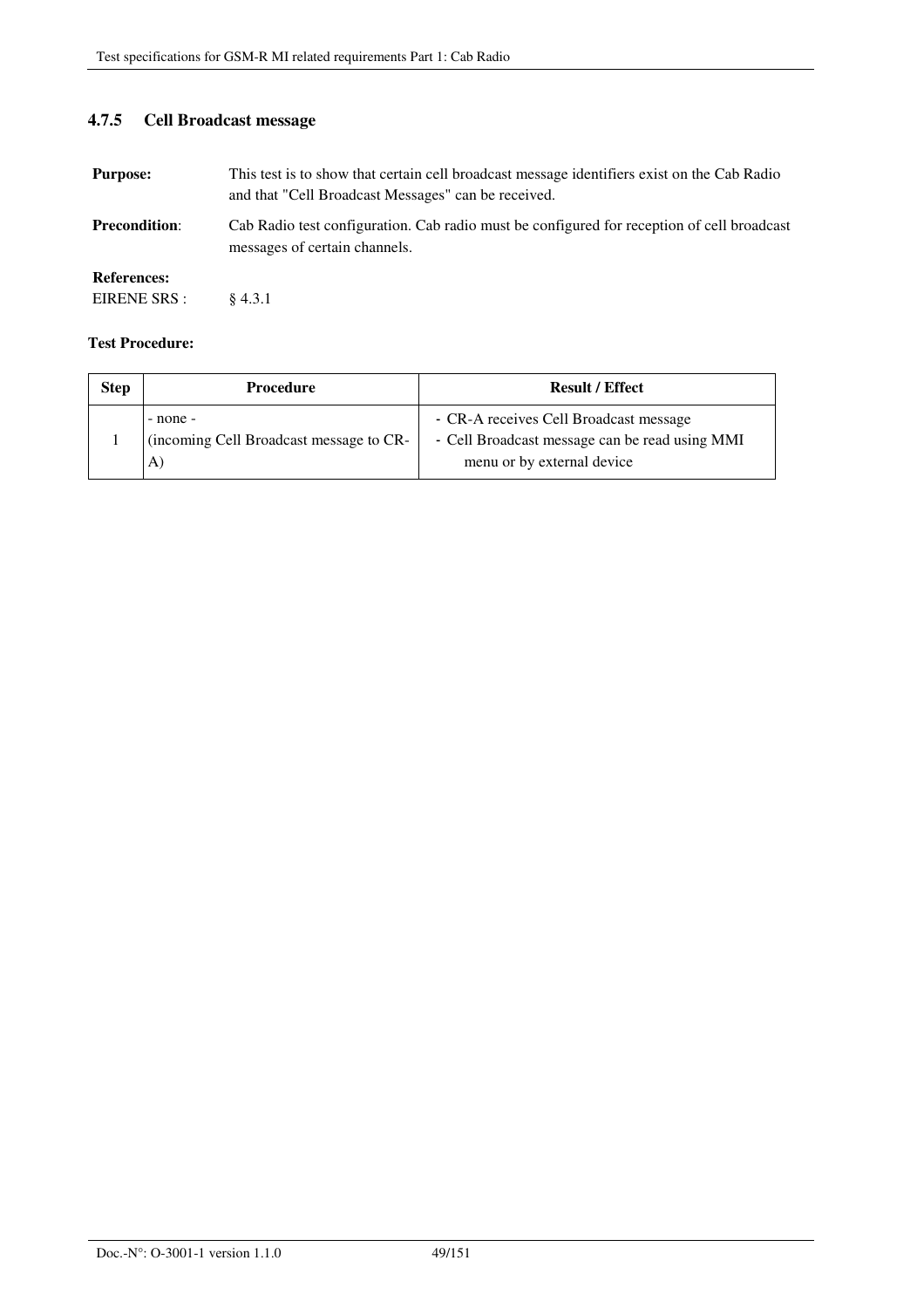### **4.8 Point-to-Point calls**

### **4.8.1 Incoming PTP call with eMLPP <4> and with no functional identity**

| <b>Purpose:</b>      | This test is to show that the Cab Radio can handle incoming calls with the lowest priority<br>and having no functional identity information for calling party. The priority of the call<br>makes it necessary to manually accept the call.    |
|----------------------|-----------------------------------------------------------------------------------------------------------------------------------------------------------------------------------------------------------------------------------------------|
| <b>Precondition:</b> | Cab Radio test configuration. CR-A and MS-A does not have a registered functional<br>identity. MSISDN of MS-A is not on the phonebook of CR-A. External network (e.g.<br>public GSM with appropriate SIM card) connected to the test network. |
| <b>References:</b>   |                                                                                                                                                                                                                                               |
| EIRENE FRS :         | § 4.2.1, 4.2.3, 5.2.2i, 5.2.2ii, 5.2.2.43, 5.2.2.45, 5.2.2.46, 5.2.3.19, 9.5.1                                                                                                                                                                |
| EIRENE SRS :         | 8 4.3.1, 4.3.3, 5.4.4, 5.5.19, 5.5.22, 9.7.4, 11.5.3                                                                                                                                                                                          |

| <b>Step</b>    | <b>Procedure</b>                                                                                          | <b>Result / Effect</b>                                                                                                                                                                                                                                   |
|----------------|-----------------------------------------------------------------------------------------------------------|----------------------------------------------------------------------------------------------------------------------------------------------------------------------------------------------------------------------------------------------------------|
| 1a             | $-$ none $-$<br>(MS-A initiate a PTP call from the<br>same network to CR-A by<br>MSISDN with eMLPP <4>)   |                                                                                                                                                                                                                                                          |
| 1 <sub>b</sub> | $-$ none $-$<br>(MS-A initiate a PTP call from a<br>foreign network to CR-A by<br>MSISDN and Access Code) | - Audible indication is given on the loudspeaker<br>- Visual indication is displayed on the MMI<br>- Identification of the caller is displayed on the MMI                                                                                                |
| 1c             | $-$ none $-$<br>( <b>Fixed terminal</b> initiate a PTP call to<br>CR-A by MSISDN with eMLPP <4>)          |                                                                                                                                                                                                                                                          |
| $\mathcal{L}$  | CR-A accept the call using the MMI                                                                        | - The call is accepted<br>- Visual indication is displayed on the MMI<br>- UUS1 information Tag5 is empty, MSISDN of the<br>connected party transmitted by CLIP<br>- MSISDN of MS-A is displayed on the MMI<br>- Caller can be heard on CR-A loudspeaker |
| 3              | CR-A pick up handset                                                                                      | - Driver's loudspeaker set to reduced volume<br>- CR-A handset activated, communication is possible                                                                                                                                                      |
| 4              | $-$ none $-$<br>(MS-A terminates the call)                                                                | - Ongoing PTP call terminated.<br>- CR-A in default idle status                                                                                                                                                                                          |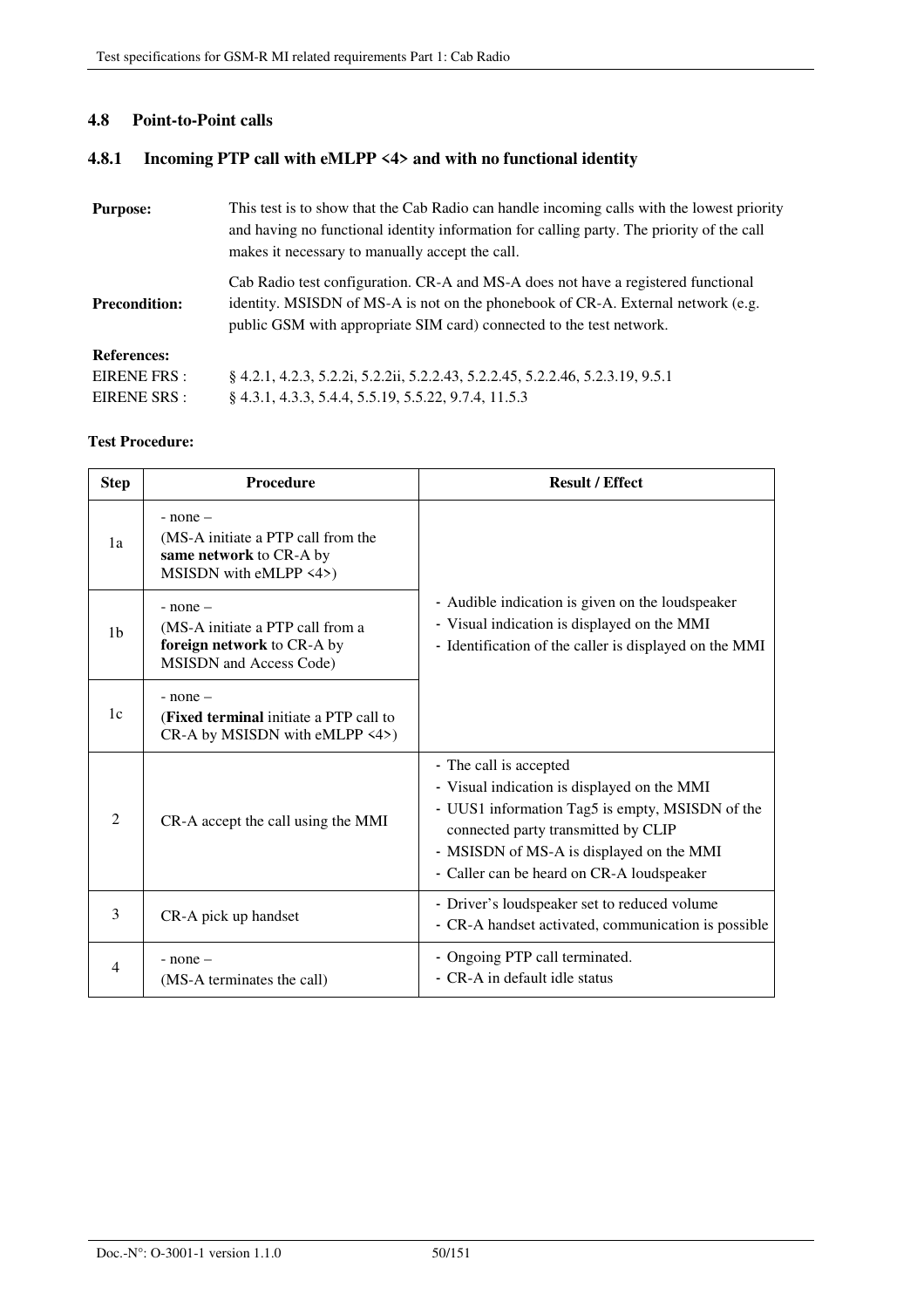### **4.8.2 Incoming PTP call with eMLPP <4> and with train functional identity**

| <b>Purpose:</b>      | This test is to show that the Cab Radio can handle incoming calls with the lowest priority<br>and including train functional identity of calling party. The priority of the call makes it<br>necessary to manually accept the call. |
|----------------------|-------------------------------------------------------------------------------------------------------------------------------------------------------------------------------------------------------------------------------------|
| <b>Precondition:</b> | Cab Radio test configuration. CR-A and MS-A has a registered train number.                                                                                                                                                          |
| <b>References:</b>   |                                                                                                                                                                                                                                     |
| EIRENE FRS :         | \$4.2.1, 4.2.4, 5.2.2.44, 11.2.3.1, 11.2.3.5                                                                                                                                                                                        |
| EIRENE SRS :         | $§$ 4.3.4, 5.5.2, 5.5.3, 11.5.1                                                                                                                                                                                                     |

| <b>Step</b>    | <b>Procedure</b>                                                                     | <b>Result / Effect</b>                                                                                                                                                                                                                                                               |
|----------------|--------------------------------------------------------------------------------------|--------------------------------------------------------------------------------------------------------------------------------------------------------------------------------------------------------------------------------------------------------------------------------------|
| 1              | $-$ none $-$<br>(MS-A initiate a PTP call to CR-A by<br>Train Number with eMLPP <4>) | - Audible indication is given on the loudspeaker<br>- Visual indication is displayed on the MMI<br>- Identification of the caller is displayed on the MMI                                                                                                                            |
| $\mathfrak{D}$ | CR-A accept the call using MMI<br>or by picking-up handset                           | - The call is accepted<br>- Visual indication is displayed on the MMI<br>- UUS1 information Tag5 contains the Functional<br>Identity<br>- Functional Identity of the caller is displayed in a<br>readily understandable form on the MMI<br>- Caller can be heard on CR-A loudspeaker |
| 3              | $-$ none $-$<br>(MS-A terminates the call)                                           | - Ongoing PTP call terminated.<br>- CR-A in default idle status                                                                                                                                                                                                                      |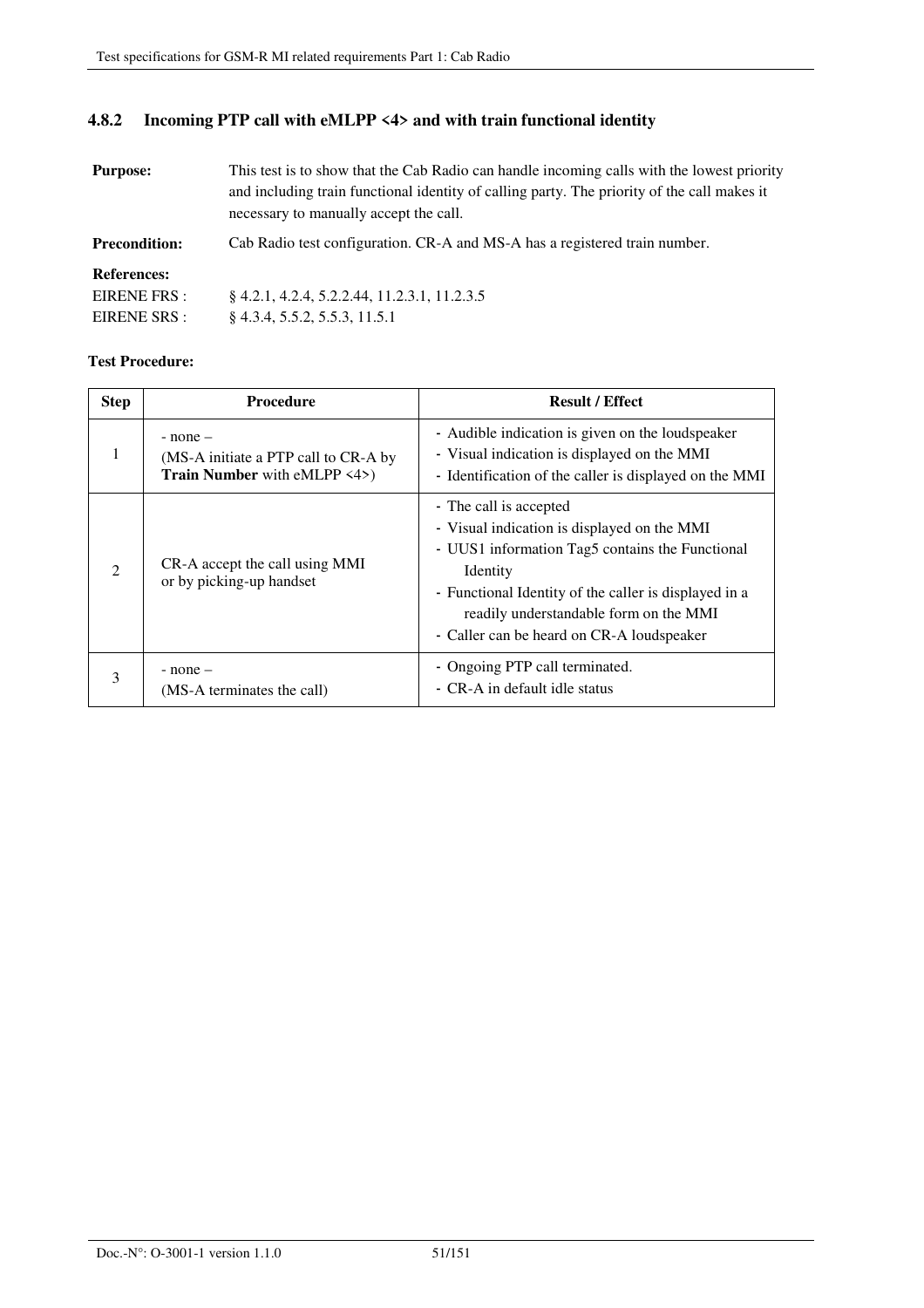# **4.8.3 Incoming PTP call with eMLPP <4> and with engine/coach functional identity**

| <b>Purpose:</b>      | This test is to show that the Cab Radio can handle incoming calls with the lowest<br>priority and including engine/coach functional identity of calling party. The priority of<br>the call makes it necessary to manually accept the call. |
|----------------------|--------------------------------------------------------------------------------------------------------------------------------------------------------------------------------------------------------------------------------------------|
| <b>Precondition:</b> | Cab Radio test configuration. CR-A is functionally registered to engine/coach number.                                                                                                                                                      |
| <b>References:</b>   |                                                                                                                                                                                                                                            |
| EIRENE SRS :         | $\& 5.4.4$                                                                                                                                                                                                                                 |

| <b>Step</b>                 | <b>Procedure</b>                                                                             | <b>Result / Effect</b>                                                                                                                                                       |
|-----------------------------|----------------------------------------------------------------------------------------------|------------------------------------------------------------------------------------------------------------------------------------------------------------------------------|
| 1a                          | $-$ none $-$<br>(MS-A initiate a PTP call to CR-A by<br><b>Engine Number</b> with eMLPP <4>) | - Audible indication is given on the loudspeaker<br>- Visual indication is displayed on the MMI<br>- Identification of the caller is displayed on the MMI                    |
| 1b                          | $-$ none $-$<br>(MS-A initiate a PTP call to CR-A by<br>Coach Number with eMLPP <4>)         |                                                                                                                                                                              |
| $\mathcal{D}_{\mathcal{L}}$ | CR-A accept the call using MMI<br>or by picking-up handset                                   | - The call is accepted<br>- Visual indication is displayed on the MMI<br>- Identification of the caller is displayed on the MMI<br>- Caller can be heard on CR-A loudspeaker |
| 3                           | $-$ none $-$<br>(MS-A terminates the call)                                                   | - Ongoing PTP call terminated.<br>- CR-A in default idle status                                                                                                              |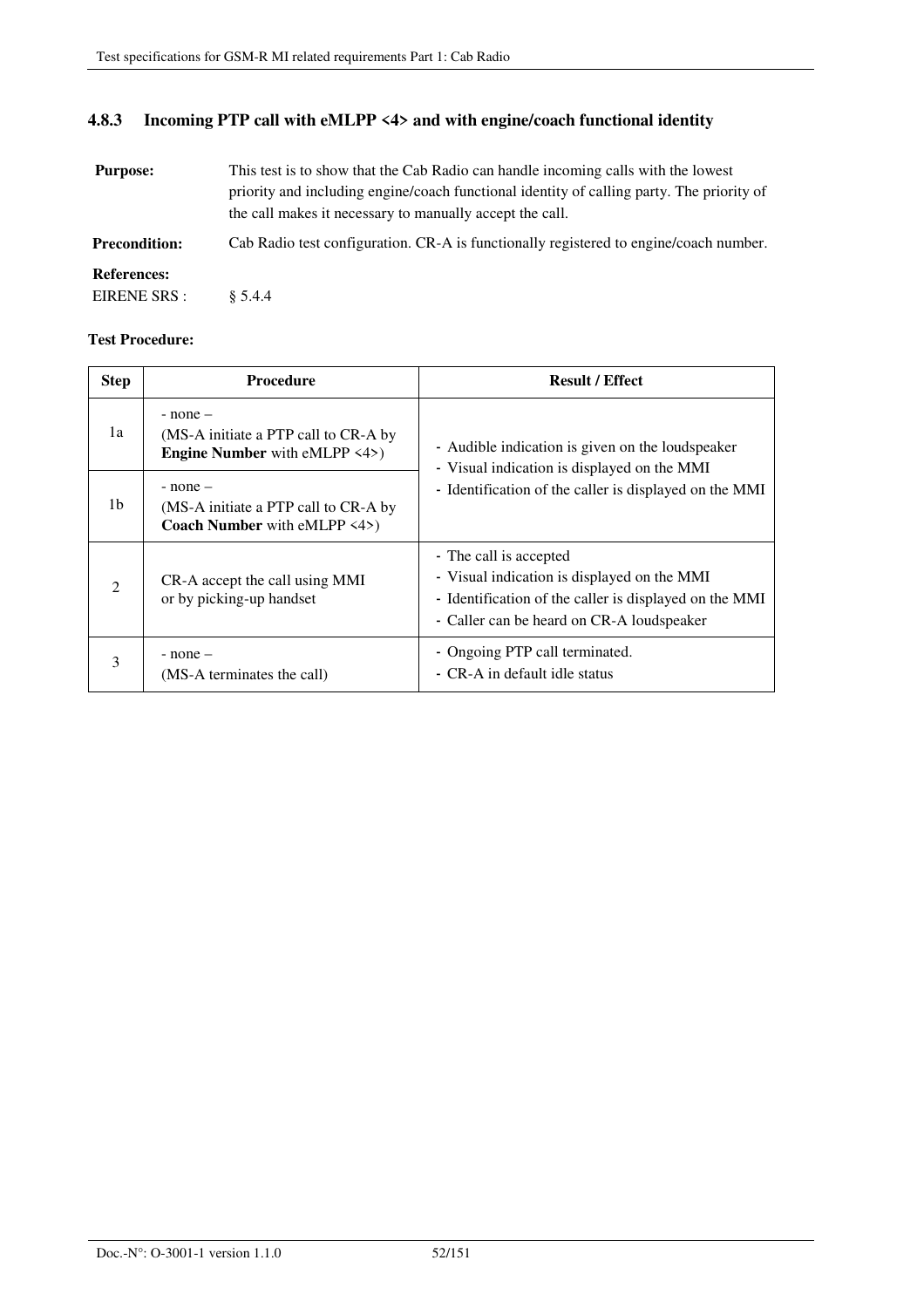### **4.8.4 Incoming call with eMLPP <0-3>**

**Purpose:** This test is to show that the Cab Radio can handle incoming calls with priority higher than 4. The call has to be automatically accepted if the call priority is of or exceeds eMLPP  $\langle 3 \rangle$ .

**Precondition:** Cab Radio test configuration.

#### **References:**

| EIRENE FRS : | $§$ 4.2.3                 |
|--------------|---------------------------|
| EIRENE SRS : | $\S$ 4.3.3, 5.5.2, 10.2.1 |

| <b>Step</b>                 | <b>Procedure</b>                                                          | <b>Result / Effect</b>                                                                          |
|-----------------------------|---------------------------------------------------------------------------|-------------------------------------------------------------------------------------------------|
| 1a                          | $-$ none $-$<br>(incoming call to CR-A with eMLPP)<br>$\langle 3 \rangle$ |                                                                                                 |
| 1b                          | $-$ none $-$<br>(incoming call to CR-A with eMLPP)<br>2>                  | - Audible indication is given on the loudspeaker<br>- Visual indication is displayed on the MMI |
| 1c                          | $-$ none $-$<br>(incoming call to CR-A with eMLPP)<br>$\langle 1 \rangle$ | - CR-A automatically accepts the call<br>- Identification of the caller is displayed on the MMI |
| 1d                          | $-$ none $-$<br>(incoming call to CR-A with eMLPP)<br>$\langle 0 \rangle$ |                                                                                                 |
| $\mathcal{D}_{\mathcal{L}}$ | $-$ none $-$<br>(caller party terminates the call)                        | - CR-A in default idle status                                                                   |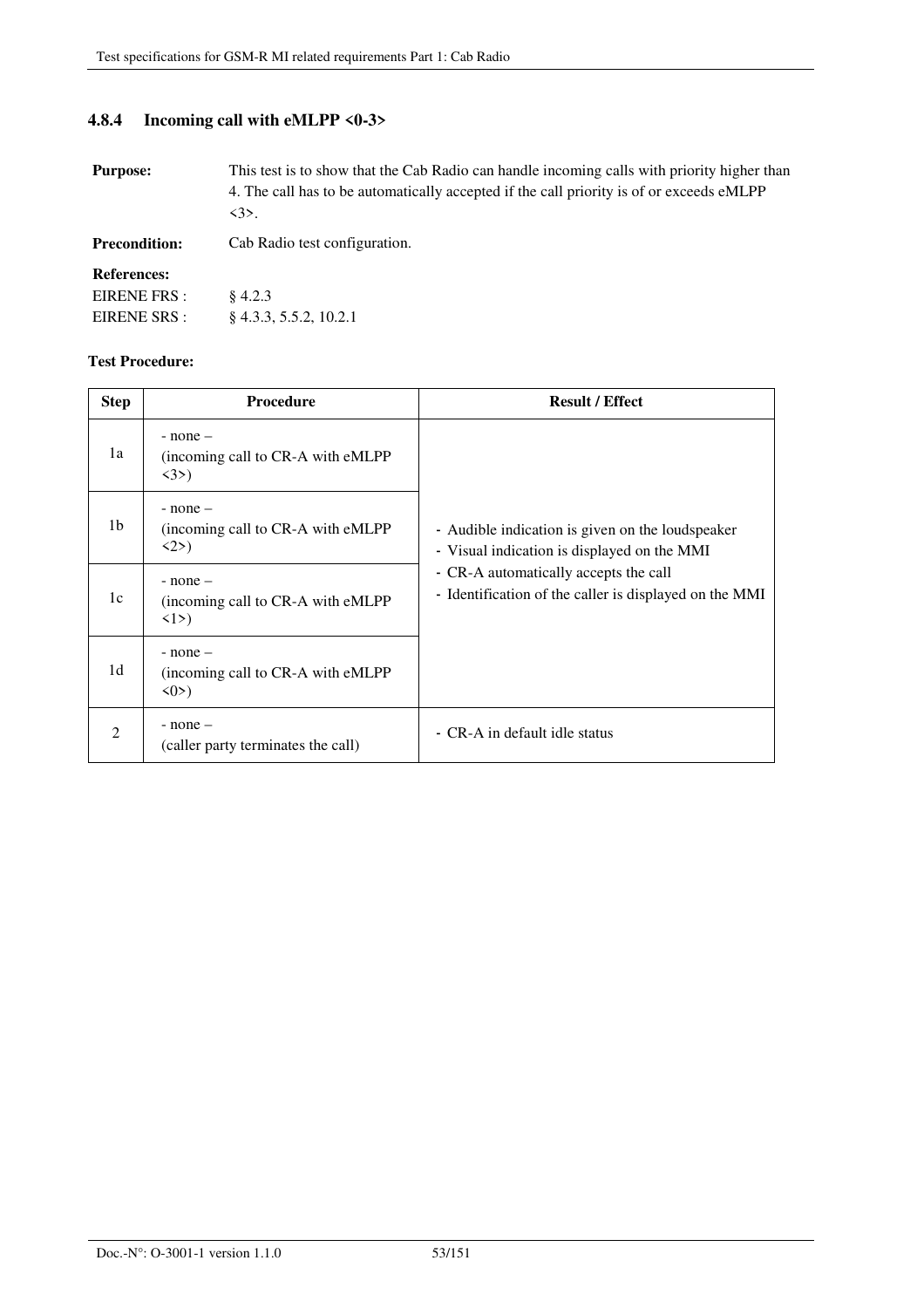### **4.8.5 Leaving or terminating incoming calls**

**Purpose:** This test is to show that the Cab Radio can end or leave incoming calls in different ways.

**Precondition:** Cab Radio test configuration;

**References:** 

| EIRENE FRS : | § 5.2.2iii, 5.2.2.34, 5.2.2.60           |
|--------------|------------------------------------------|
| EIRENE SRS : | $\S$ 5.5.3, 5.5.23, 5.5.24, 5.5.26, 5A.3 |

| <b>Step</b>    | <b>Procedure</b>                                                                             | <b>Result / Effect</b>                                                                                                             |
|----------------|----------------------------------------------------------------------------------------------|------------------------------------------------------------------------------------------------------------------------------------|
|                | <b>PTP</b> call                                                                              |                                                                                                                                    |
| 1              | CR-A receives a PTP call<br>Pick up handset                                                  | Communication possible                                                                                                             |
| 2              | The following actions are carried out:<br>Hang up handset<br>a)<br>Press "End" button<br>b)  | a-b) Call terminated                                                                                                               |
|                | Multi-party call                                                                             |                                                                                                                                    |
| 3              | CR-A receives a MPTY call<br>Pick up handset                                                 | Communication possible                                                                                                             |
| $\overline{4}$ | The following actions are carried out:<br>Hang up handset<br>a)<br>Press "End" button<br>b)  | a-b) CR-A leaves the call<br>(call terminated if there was only two subscribers<br>in it)                                          |
|                | <b>Group call</b>                                                                            |                                                                                                                                    |
| 5              | CR-A receives a VGC<br>Pick up handset                                                       | Communication possible                                                                                                             |
| 6              | The following actions are carried out:<br>Hang up handset.<br>a)<br>Press "End" button<br>b) | VGC placed on the loudspeaker<br>a)<br>CR-A leaves the call<br>b)                                                                  |
|                | Drivers conference (other drivers on the same train)                                         |                                                                                                                                    |
| 7              | CR-A receives a driver's conference call<br>Pick up handset                                  | Communication possible                                                                                                             |
| 8              | The following actions are carried out:<br>Hang up handset<br>a)<br>Press "End" button<br>b)  | Call placed on the loudspeaker<br>a)<br>CR-A leaves the call<br>b)<br>(call terminated if there was only two subscribers<br>in it) |
|                | <b>Emergency call</b>                                                                        |                                                                                                                                    |
| 9              | CR-A receives an emergency call (GID<br>299)<br>Pick up handset                              | Communication possible                                                                                                             |
| 10             | The following actions are carried out:<br>Hang up handset<br>a)<br>Press "End" button<br>b)  | Emergency call placed on the loudspeaker<br>a)<br>No change, emergency call remains active<br>b)                                   |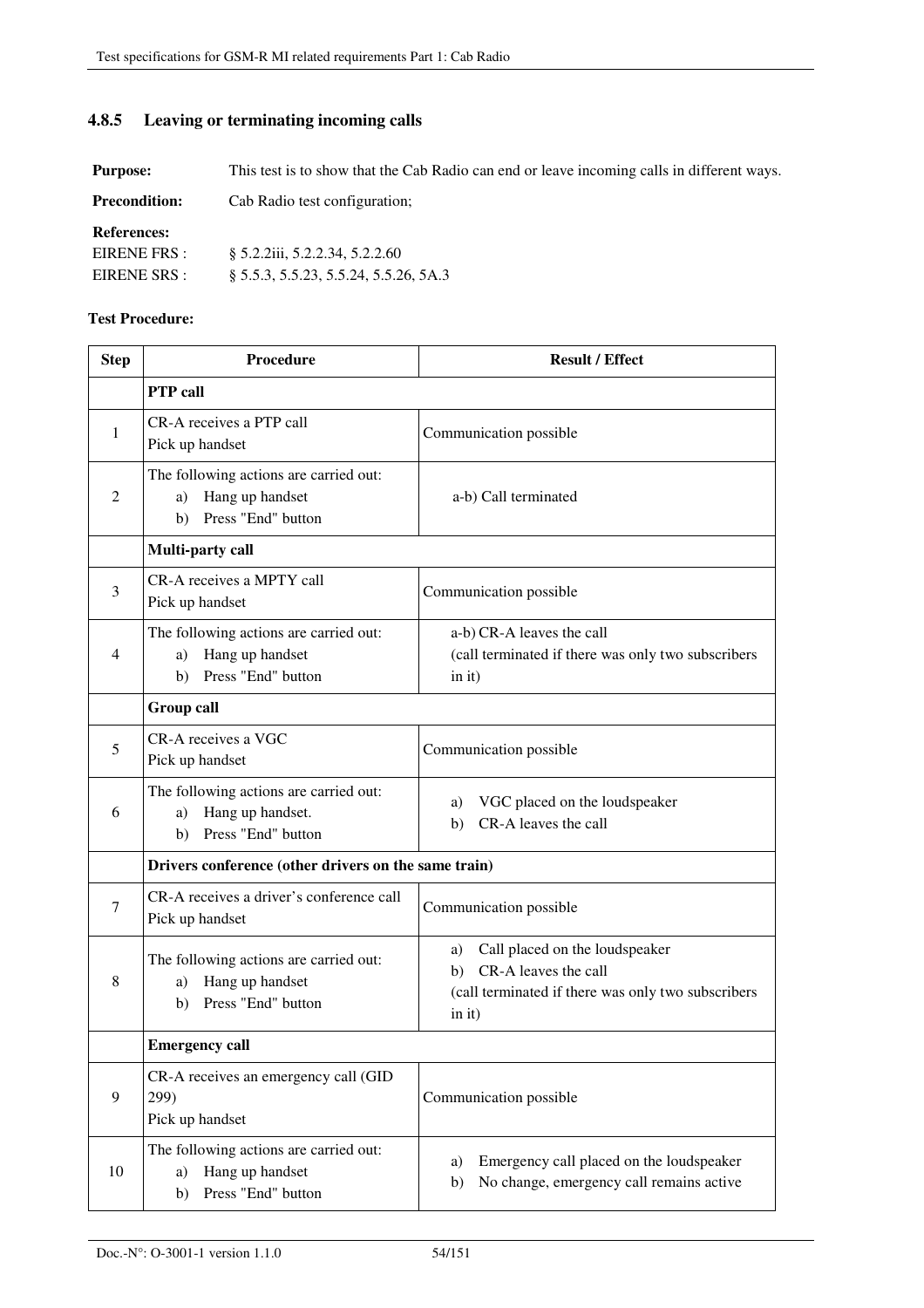### **4.8.6 Outgoing PTP call – MSISDN or number of fixed network user (CoLP)**

| <b>Purpose:</b>      | This test is to show that the Cab Radio can initiate calls by dialling a MSISDN number<br>and the call is established with eMLPP $\langle 4 \rangle$ .                    |
|----------------------|---------------------------------------------------------------------------------------------------------------------------------------------------------------------------|
| <b>Precondition:</b> | Cab Radio test configuration. CR-A and MS-A does not have a registered functional<br>identity. Cab Radio and/or ABIS trace or protocol analyser to check message content. |
| <b>References:</b>   |                                                                                                                                                                           |
| EIRENE FRS :         | 8 4.2.1, 5.2.2.42, 10.2.1, 10.2.2                                                                                                                                         |
| EIRENE SRS :         | 8 4.3.3, 5.3.11, 5.5.4, 5.5.14, 5.5.15, 5.5.17, 5.5.18, 10.2.1, 11.5.6                                                                                                    |

| <b>Step</b>    | <b>Procedure</b>                                                                                | <b>Result / Effect</b>                                                                                                                                                                                                                                                                                        |
|----------------|-------------------------------------------------------------------------------------------------|---------------------------------------------------------------------------------------------------------------------------------------------------------------------------------------------------------------------------------------------------------------------------------------------------------------|
| 1a             | $CR-A$ initiates a call to MS-A by $CT(8)$<br>$+ SN$                                            |                                                                                                                                                                                                                                                                                                               |
| 1 <sub>b</sub> | CR-A initiates a call to fixed network<br>user<br>(B-Party) by dialling its telephone<br>number | - Audible indication is given on the loudspeaker<br>- Visual indication is displayed on the MMI                                                                                                                                                                                                               |
| $\mathfrak{D}$ | $-$ none $-$<br>(MS-A/B-Party accepts the call)                                                 | - Call established to MS-A/B-Party with eMLPP <4><br>- Visual indication is displayed on the MMI<br>- UUS1 information Tag5 is empty,<br>MSISDN of the connected party transmitted by<br>CoLP<br>- MSISDN of the connected party is<br>displayed on the MMI<br>- MS-A/B-Party can be heard on the loudspeaker |
| 3              | MS-A/B-Party terminates the call                                                                | - Ongoing call terminated.<br>- CR-A in default idle status                                                                                                                                                                                                                                                   |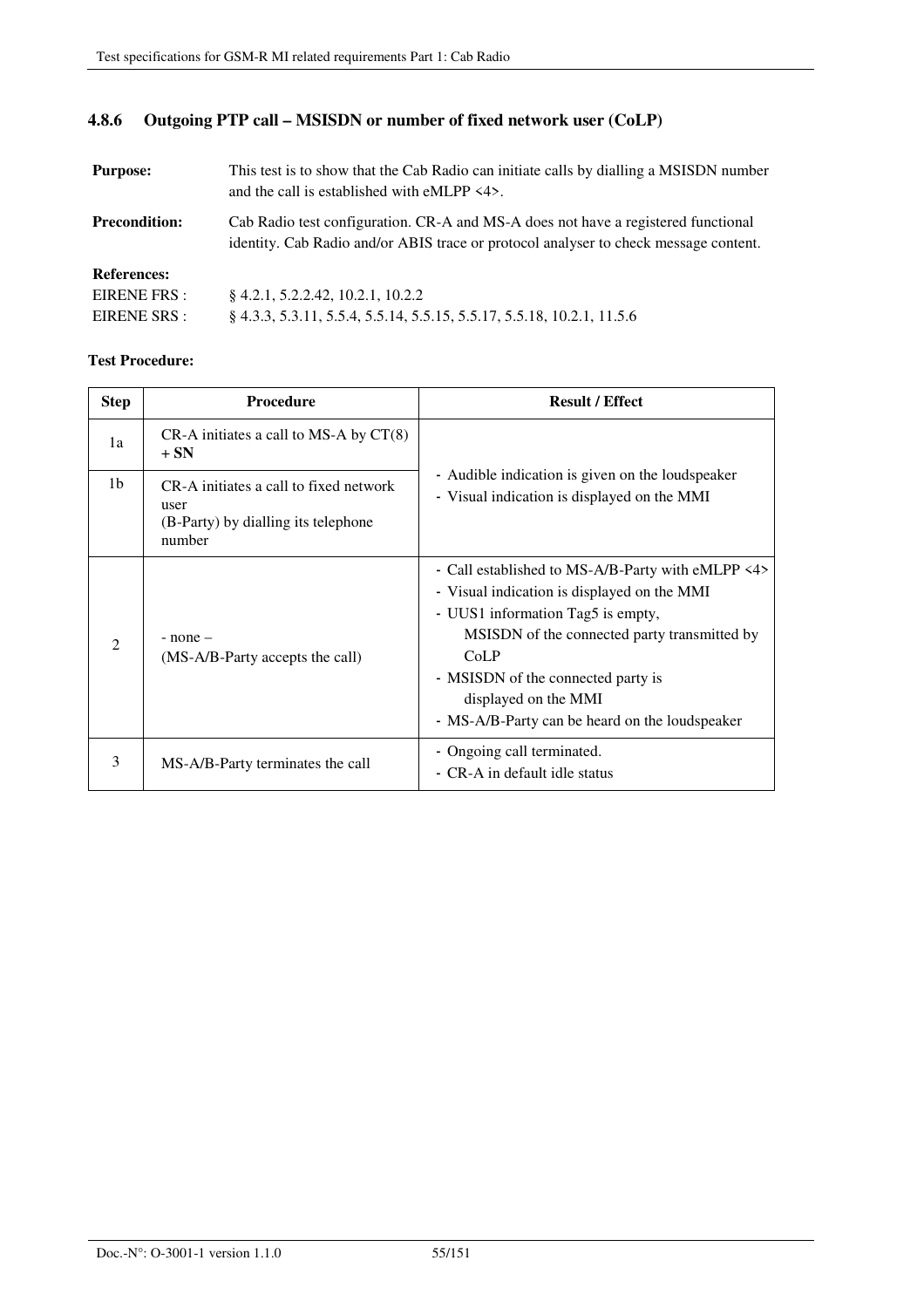# **4.8.7 Outgoing PTP call – functional number**

| <b>Purpose:</b>      | This test is to show that the Cab Radio can initiate calls by dialling a functional number<br>and the call established with eMLPP <4>                           |
|----------------------|-----------------------------------------------------------------------------------------------------------------------------------------------------------------|
| <b>Precondition:</b> | Cab Radio test configuration. CR-A and MS-A has a registered functional identity. Cab<br>Radio and/or ABIS trace or protocol analyser to check message content. |
| <b>References:</b>   |                                                                                                                                                                 |
| EIRENE FRS :         | $\& 4.2.1, 5.2.2.42, 11.2.3.1$                                                                                                                                  |
| EIRENE SRS :         | § 4.3.3, 5.3.4, 5.5.4, 5.5.14, 5.5.15, 11.5.1, 11.5.2, 11.5.4, 11.5.5                                                                                           |

| <b>Step</b>                 | <b>Procedure</b>                                                   | <b>Result / Effect</b>                                                                                                                                                                                                                                                       |
|-----------------------------|--------------------------------------------------------------------|------------------------------------------------------------------------------------------------------------------------------------------------------------------------------------------------------------------------------------------------------------------------------|
| 1                           | CR-A initiates a call to MS-A by<br>dialling its Functional Number | - Audible indication is given on the loudspeaker<br>- Visual indication is displayed on the MMI                                                                                                                                                                              |
| $\mathcal{D}_{\mathcal{L}}$ | - none -<br>(MS-A accepts the call)                                | - Call established to MS-A with eMLPP <4><br>- Visual indication is displayed on the MMI<br>- UUS1 information Tag5 contains the Functional<br>Identity<br>- Functional Identity of the connected party is<br>displayed on the MMI<br>- MS-A can be heard on the loudspeaker |
| 3                           | CR-A pick up handset                                               | - Loudspeaker set to reduced volume<br>- CR-A handset activated, communication possible                                                                                                                                                                                      |
| 4                           | $-$ none $-$<br>(MS-A terminates the call)                         | - Ongoing call terminated<br>- CR-A in default idle status                                                                                                                                                                                                                   |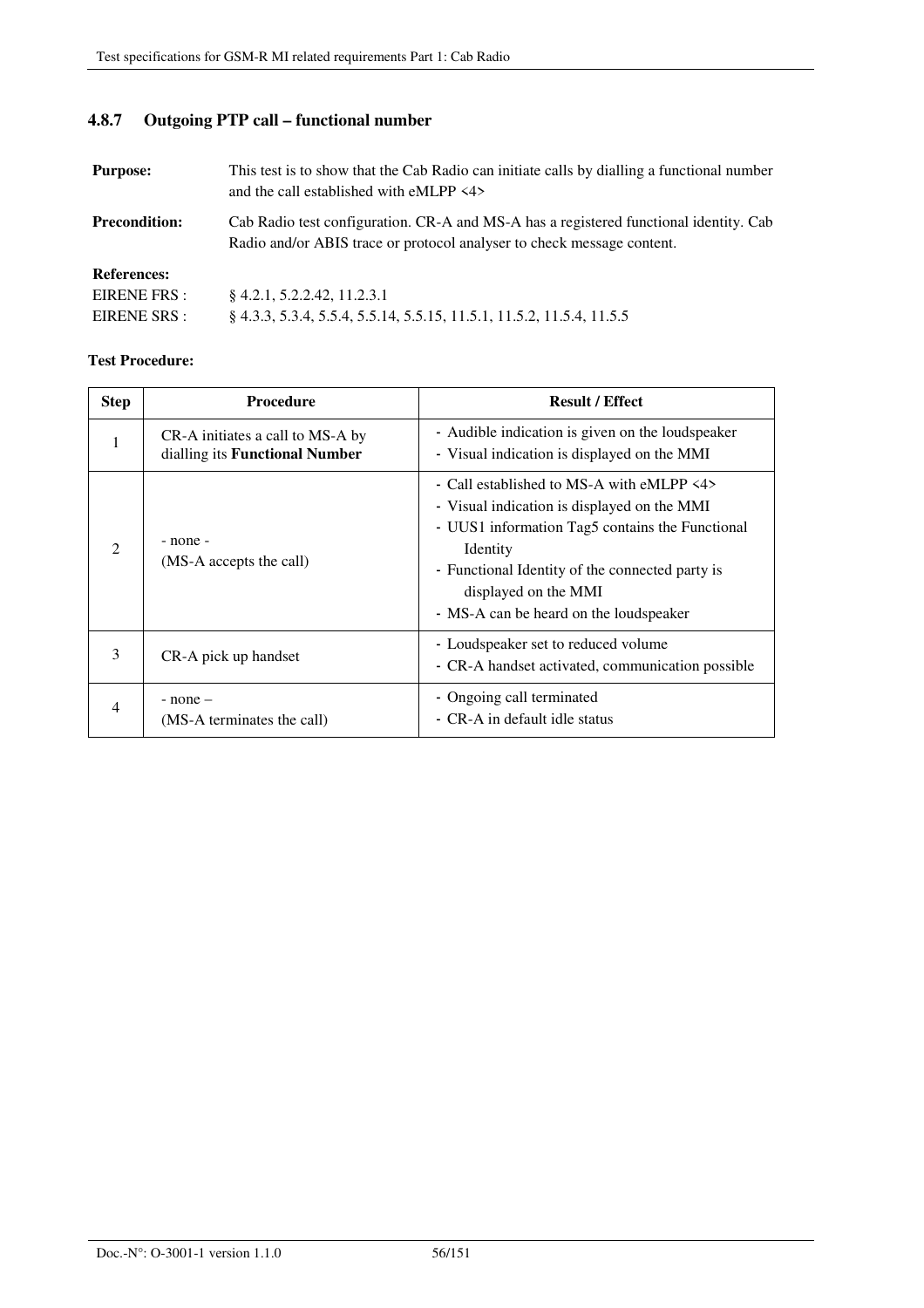| <b>Purpose:</b>      | This test is to show that the Cab Radio can initiate calls to any types of controllers with a<br>minimum driver action (e.g. a single keystroke) and the call established with eMLPP $\langle 3 \rangle$ . |
|----------------------|------------------------------------------------------------------------------------------------------------------------------------------------------------------------------------------------------------|
| <b>Precondition:</b> | Cab Radio test configuration. Call to Train Management Centre is only possible if an<br>ERTMS/ETCS system is connected to the Cab Radio.                                                                   |
| <b>References:</b>   |                                                                                                                                                                                                            |
| EIRENE FRS :         | § 4.2.1, 4.2.4, 5.2.2i, 5.2.2ii, 5.2.2iii, 5.2.2.1, 5.2.2.3, 5.2.2.3i; 5.2.2.4, 5.2.2.5, 5.2.2.6,                                                                                                          |
|                      | 5.2.2.7, 5.4.3, 9.3.2, 10.2.1, 10.2.2, 11.4.1, 11.4.2, 11.4.5                                                                                                                                              |
| EIRENE SRS :         | \$5.3.1, 5.3.2, 5.5.1, 5.5.4, 5.5.6, 9.4.1, 9.8.1, 9.8.2, 9.8.3, 9.8.4                                                                                                                                     |

# **4.8.8 Outgoing PTP call – controller**

| <b>Step</b>    | Procedure                                                                                               | <b>Result / Effect</b>                                                                                                                                                                                                                                                                                                                                                                                                                                     |
|----------------|---------------------------------------------------------------------------------------------------------|------------------------------------------------------------------------------------------------------------------------------------------------------------------------------------------------------------------------------------------------------------------------------------------------------------------------------------------------------------------------------------------------------------------------------------------------------------|
| 1a             | CR-A initiates a call to<br><b>Primary Controller</b><br>(no Functional Number registered to<br>$CR-A)$ | - Call dialled out with the correct four digit short<br>code                                                                                                                                                                                                                                                                                                                                                                                               |
| 1 <sub>b</sub> | CR-A initiates a call to<br><b>Secondary Controller</b><br>(Engine Number registered to CR-A)           | $(12xx - PC, 13xx - SC, 14xx - PSC)$<br>- Audible indication for call proceeding is given on<br>the loudspeaker<br>- Visual indication for call proceeding is displayed                                                                                                                                                                                                                                                                                    |
| 1c             | CR-A initiates a call to<br><b>Power Supply Controller</b><br>(Train Number registered to CR-A)         | on the MMI                                                                                                                                                                                                                                                                                                                                                                                                                                                 |
| $\overline{2}$ | $-$ none $-$<br>(Controller accepts the call)                                                           | - Call established to controller with eMLPP <3><br>- Audible indication for call establishment is given<br>on the loudspeaker<br>- Visual indication for call establishment is displayed<br>on the MMI<br>- Identification of the connected party is<br>displayed on the MMI of CR-A<br>- Identification of the connected party is displayed<br>on the display of controller (TN / EN /<br><b>MSISDN</b> )<br>- Controller can be heard on the loudspeaker |
| 3              | CR-A pick up handset                                                                                    | - Loudspeaker set to reduced volume<br>- Communication to controller is<br>activated on the handset of the CR-A                                                                                                                                                                                                                                                                                                                                            |
| 4              | $-$ none $-$<br>(Controller terminates the call)                                                        | - Ongoing call terminated.<br>- CR-A in default idle status                                                                                                                                                                                                                                                                                                                                                                                                |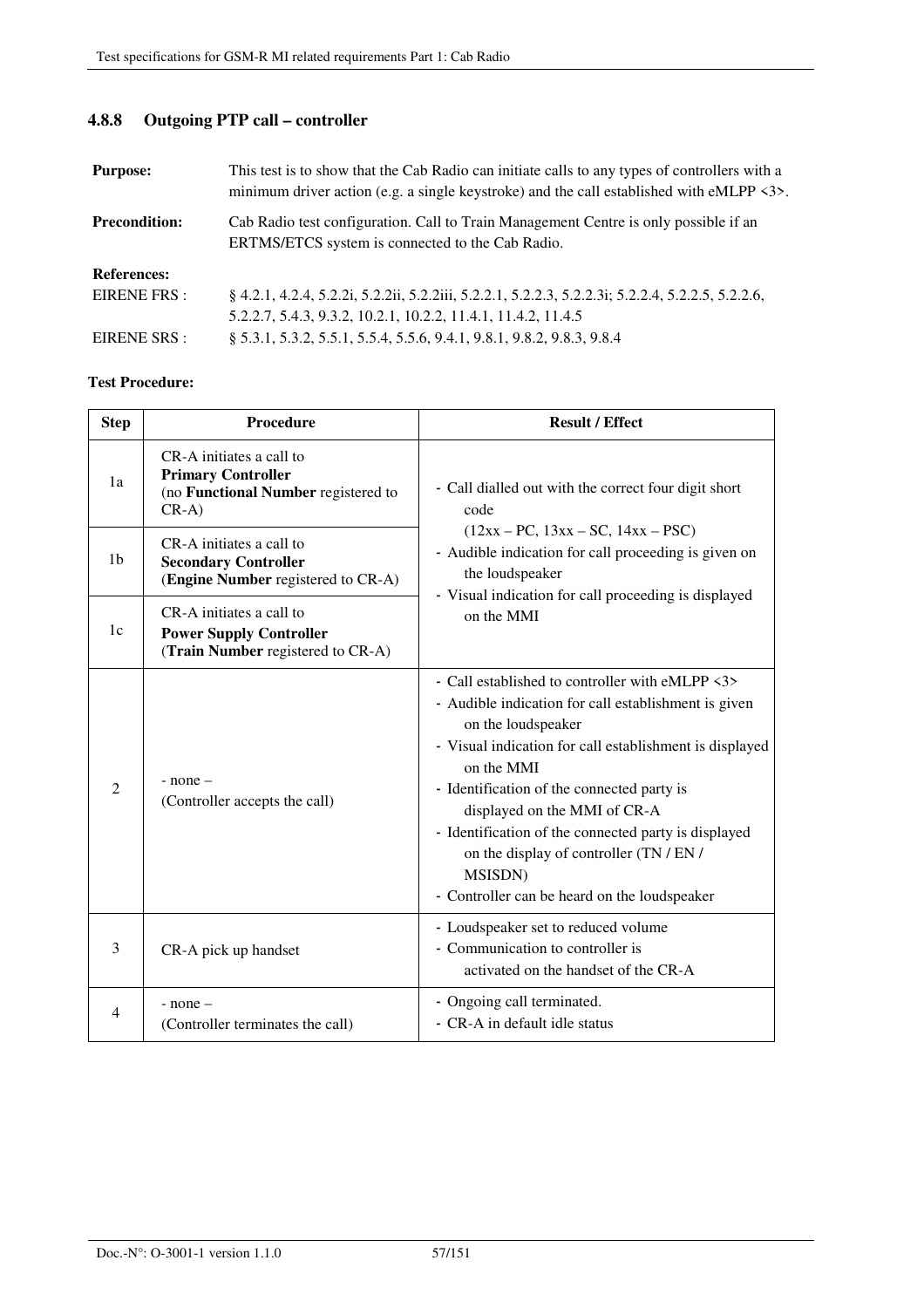# **4.8.9 Outgoing PTP call – controller (fails)**

| <b>Purpose:</b>                    | This test is to show that if the system cannot connect the call to a controller, an<br>appropriate audible and visual indication is provided to the driver. |
|------------------------------------|-------------------------------------------------------------------------------------------------------------------------------------------------------------|
| <b>Precondition:</b>               | Cab Radio test configuration. (Routing of) Controller calls disabled.                                                                                       |
| <b>References:</b><br>EIRENE FRS : | $\S$ 5.2.2.1, 5.2.2.8                                                                                                                                       |

| <b>Step</b>    | <b>Procedure</b>                                    | <b>Result / Effect</b>                                                                                                                                                               |
|----------------|-----------------------------------------------------|--------------------------------------------------------------------------------------------------------------------------------------------------------------------------------------|
| 1a             | CR-A initiates a call to Primary<br>Controller      |                                                                                                                                                                                      |
| 1b             | CR-A initiates a call to Secondary<br>Controller    | Audible indication is given on the loudspeaker<br>Visual indication is displayed on the MMI                                                                                          |
| 1c             | CR-A initiates a call to Power Supply<br>Controller |                                                                                                                                                                                      |
| $\mathfrak{D}$ | $-$ none $-$<br>(Call is not established)           | Call cannot be established<br>Audible indication is given on the loudspeaker<br>$\overline{\phantom{0}}$<br>Visual indication is displayed on the MMI<br>CR-A in default idle status |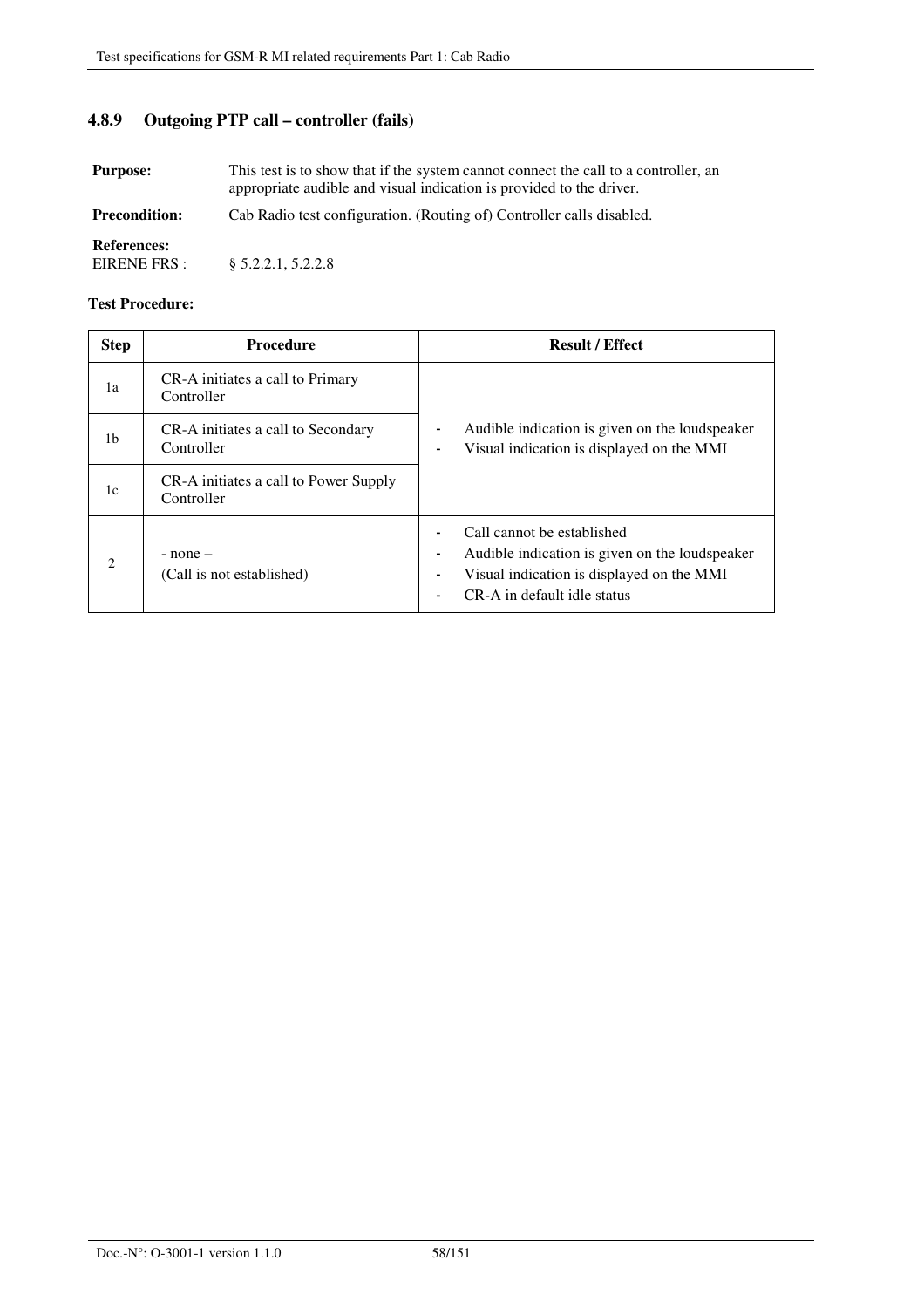# **4.8.10 Outgoing PTP call – train staff**

| <b>Purpose:</b>                                    | This test is to show that the Cab Radio can initiate calls from a reconfigurable list of stored<br>numbers and perform abbreviated dialling to named user identities. |
|----------------------------------------------------|-----------------------------------------------------------------------------------------------------------------------------------------------------------------------|
| <b>Precondition:</b>                               | Cab Radio test configuration; CR-A and Chief Conductor are registered to the same Train<br>Number.                                                                    |
| <b>References:</b><br>EIRENE FRS :<br>EIRENE SRS : | 8 4.2.1, 5.2.2.38, 5.2.2.39, 5.2.2.40, 5.2.3.39, 5.2.3.40<br>§ 5.3.10, 5.5.4, 5.5.6, 5.5.9, 5.5.16                                                                    |

| <b>Step</b>    | <b>Procedure</b>                                                                | <b>Result / Effect</b>                                                                                                                                                                                                                               |
|----------------|---------------------------------------------------------------------------------|------------------------------------------------------------------------------------------------------------------------------------------------------------------------------------------------------------------------------------------------------|
| 1              | CR-A activates function for calling train<br>staff using the MMI                | List of the trains 'generic' staff is displayed on<br>the MMI<br>(e.g. chief conductor; conductor; catering staff)                                                                                                                                   |
| $\mathfrak{D}$ | <b>CR-A selects Chief Conductor from</b><br>the list and initiates a call to it | Call initiated to CR-A's Train Number with<br>FC10<br>Audible indication is given on the loudspeaker<br>-<br>Visual indication is displayed on the MMI<br>-                                                                                          |
| 3              | $-$ none $-$<br>(Chief Conductor accepts the call)                              | Call established with eMLPP <3> using CT2 to<br>the registered train number and the<br>corresponding FC<br>Visual indication is displayed on the MMI<br>Identification of the connected party is<br>$\overline{\phantom{0}}$<br>displayed on the MMI |
| 4              | $-$ none $-$<br>(Chief Conductor terminates the call)                           | Ongoing call terminated.<br>CR-A in default idle status                                                                                                                                                                                              |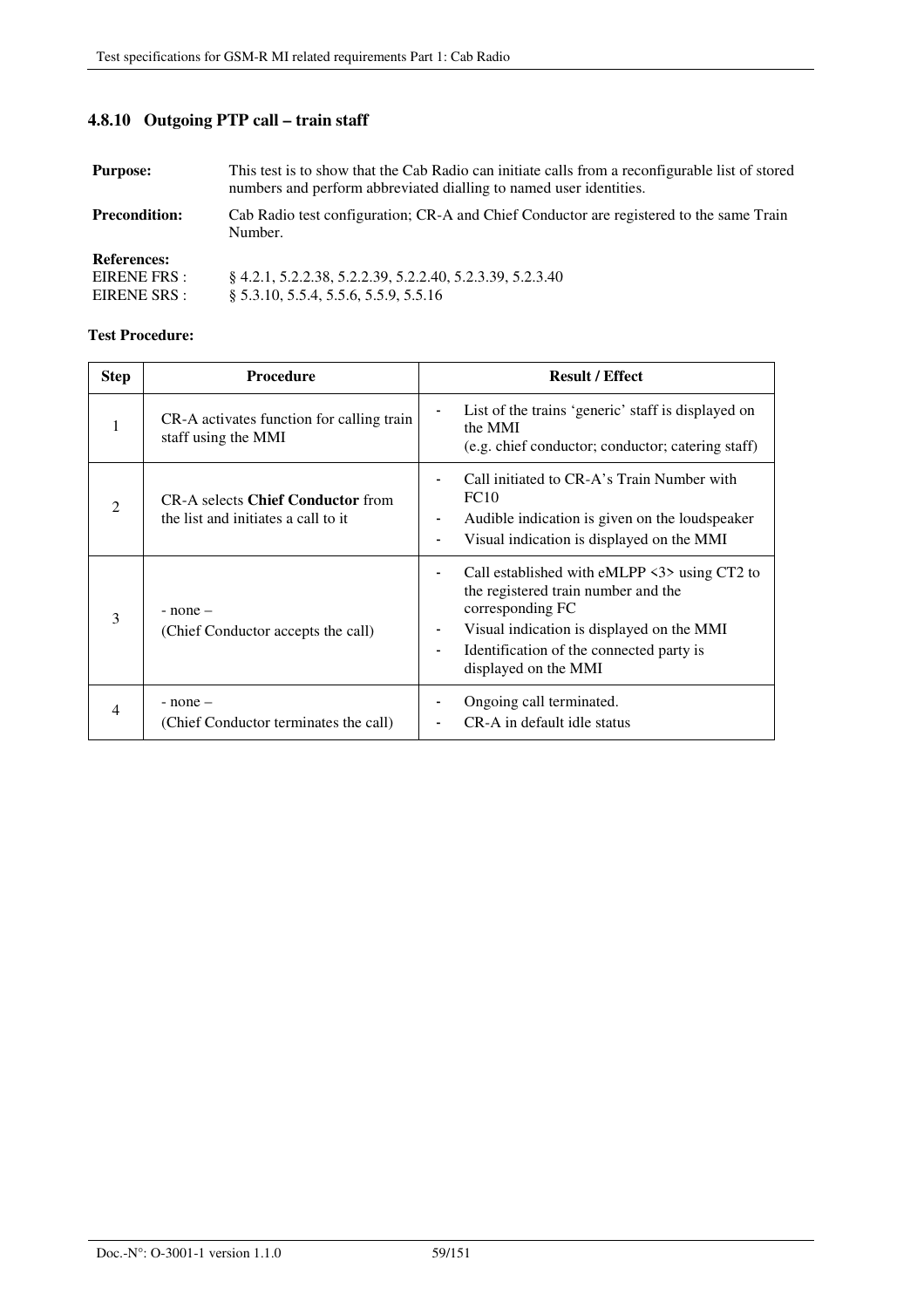# **4.8.11 Outgoing PTP call – using the phone book**

| <b>Purpose:</b>      | This test is to show that the Cab Radio can initiate calls from the phone book of the SIM<br>card.                   |
|----------------------|----------------------------------------------------------------------------------------------------------------------|
| <b>Precondition:</b> | Cab Radio test configuration. Phone book has stored numbers with various different types<br>of calls and priorities. |
| <b>References:</b>   |                                                                                                                      |
| EIRENE FRS:          | § 5.2.2.42, 5.2.3.39, 5.2.3.40                                                                                       |
| EIRENE SRS :         | $§ 5.5.4, 5.5.9, 5.5.11, 5.5.12, 5.5.13$                                                                             |

| <b>Step</b>    | <b>Procedure</b>                                                       | <b>Result / Effect</b>                                                                                                                                        |
|----------------|------------------------------------------------------------------------|---------------------------------------------------------------------------------------------------------------------------------------------------------------|
| 1              | CR-A opens the phone book<br>using MMI menu                            | Phone book opened, all entries are available.                                                                                                                 |
| 2a             | CR-A selects the first phone book entry<br>and initiates a call to it  |                                                                                                                                                               |
| 2 <sub>b</sub> | CR-A initiates a <b>PTP</b> call<br>by phone book entry                | Voice calls are dialled and established with correct<br>eMLPP (priority $\langle 4 \rangle$ unless otherwise specified in the<br>dialled number)<br><b>or</b> |
| 2c             | CR-A initiates a <b>VGCS</b> call<br>by phone book entry               |                                                                                                                                                               |
| 2d             | CR-A initiates a VBS call<br>by phone book entry                       | if the subscriber is not available on the network the<br>reason for the connection failure is signalled.                                                      |
| 2e             | CR-A initiates a <b>PTP</b> call with eMLPP<br><3> by phone book entry |                                                                                                                                                               |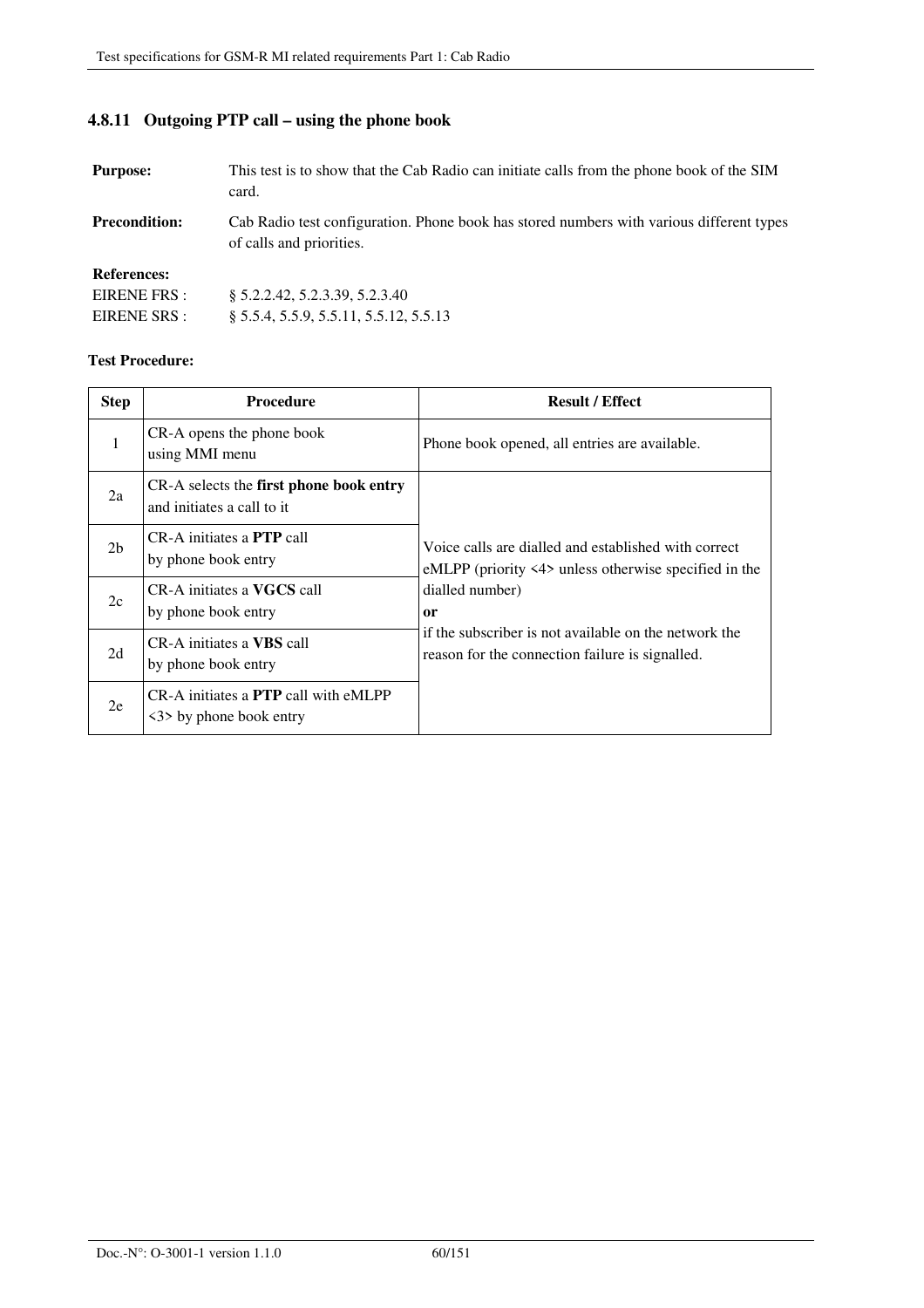### **4.8.12 Outgoing PTP call – priorities of functional identities**

| <b>Purpose:</b>      | This test is to show that the registered train number of the Cab Radio has priority over other<br>functional numbers. The functional number registration situations need to be created as<br>described in the test step. Then a call should be initiated to another subscriber a) via MMI<br>and b) via Intercom (when connected). |
|----------------------|------------------------------------------------------------------------------------------------------------------------------------------------------------------------------------------------------------------------------------------------------------------------------------------------------------------------------------|
| <b>Precondition:</b> | Cab Radio test configuration.                                                                                                                                                                                                                                                                                                      |
| <b>References:</b>   |                                                                                                                                                                                                                                                                                                                                    |
| EIRENE FRS :         | § 5.2.2.3i, 11.2.3.4                                                                                                                                                                                                                                                                                                               |
| EIRENE SRS :         | $\&4.3.3$                                                                                                                                                                                                                                                                                                                          |

| <b>Step</b> | <b>Train number</b><br>(CT2) | <b>Engine number</b><br>(CT3) | Coach number<br>(CT4) | <b>Result</b><br>(FN in display) |
|-------------|------------------------------|-------------------------------|-----------------------|----------------------------------|
|             | <b>Registered</b>            | Not registered                | <b>Registered</b>     | CT2 (Train number)               |
|             | <b>Registered</b>            | <b>Registered</b>             | Not registered        | CT2 (Train number)               |
|             | Not registered               | <b>Registered</b>             | Not registered        | CT3 (Engine number)              |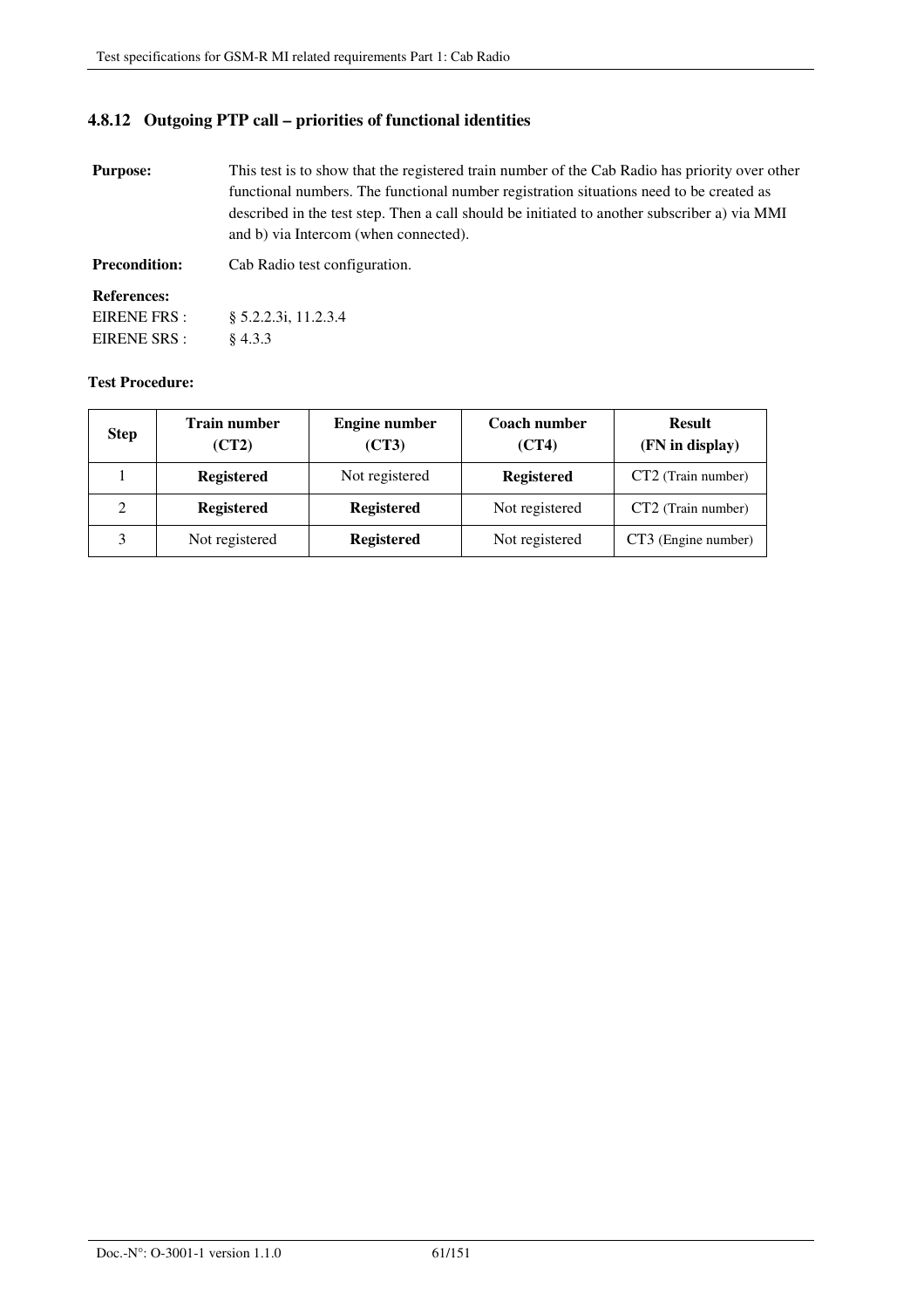### **4.8.13 Terminating outgoing calls**

**Purpose:** This test is to show that the Cab Radio can end outgoing calls in different ways.

| <b>Precondition:</b> | Cab Radio test configuration; |
|----------------------|-------------------------------|
|----------------------|-------------------------------|

**References:** 

| EIRENE FRS : | § 5.2.2iii, 5.2.2.34, 5.2.2.60, 13.2.4.1 |
|--------------|------------------------------------------|
| EIRENE SRS : | $\S$ 5.5.3, 5.5.23, 5.5.24, 5.5.25, 5A.2 |

| <b>Step</b> | Procedure                                                                                   | <b>Result / Effect</b>                                        |
|-------------|---------------------------------------------------------------------------------------------|---------------------------------------------------------------|
|             | <b>PTP</b> call                                                                             |                                                               |
| 1           | CR-A initiates a PTP call<br>(handset in "off-hook" state)                                  | Call established, communication possible                      |
| 2           | The following actions are carried out:<br>Hang up handset<br>a)<br>Press "End" button<br>b) | a-b) Call terminated                                          |
|             | Multi-party call                                                                            |                                                               |
| 3           | CR-A initiates a Multi-party call<br>(handset in "off-hook" state)                          | Call established, communication possible                      |
| 4           | The following actions are carried out:<br>Hang up handset<br>a)<br>Press "End" button<br>b) | a-b) Call terminated                                          |
|             | <b>Broadcast call</b>                                                                       |                                                               |
| 5           | CR-A initiates a VBS call<br>(handset in "off-hook" state)                                  | Call established, broadcast is possible                       |
| 6           | The following actions are carried out:<br>Hang up handset<br>a)<br>Press "End" button<br>b) | a-b) Call terminated                                          |
|             | <b>Group call</b>                                                                           |                                                               |
| 7           | CR-A initiates a VGCS call<br>(handset in "off-hook" state)                                 | Call established, communication possible                      |
| 8           | The following actions are carried out:<br>Hang up handset<br>a)<br>Press "End" button<br>b) | a-b) Call terminated or left                                  |
|             | Drivers conference (other drivers on the same train)                                        |                                                               |
| 9           | CR-A initiates a drivers conference call<br>(handset in "off-hook" state)                   | Call established, communication possible                      |
| 10          | The following actions are carried out:<br>Hang up handset<br>a)<br>Press "End" button<br>b) | Call placed on the loudspeaker<br>a)<br>Call terminated<br>b) |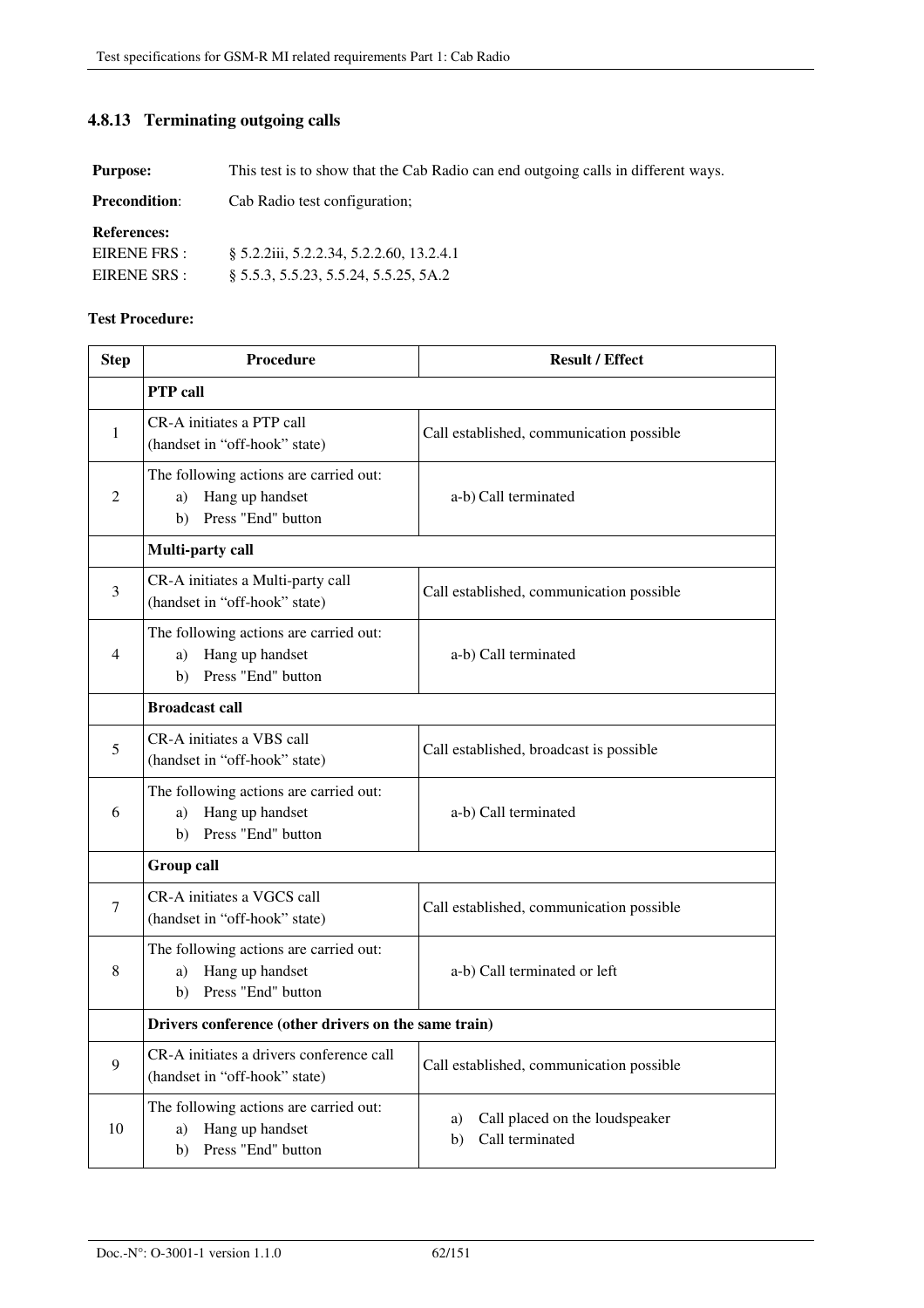| <b>Step</b> | <b>Procedure</b>                                                                            | <b>Result / Effect</b>                                                          |
|-------------|---------------------------------------------------------------------------------------------|---------------------------------------------------------------------------------|
|             | <b>Emergency call</b>                                                                       |                                                                                 |
| 11          | CR-A initiates an emergency call (GID)<br>299)<br>(handset in "off-hook" state)             | Call established<br>Communication is possible                                   |
| 12          | The following actions are carried out:<br>Hang up handset<br>a)<br>Press "End" button<br>b) | Emergency call placed on the loudspeaker<br>a)<br>Call terminated or left<br>b) |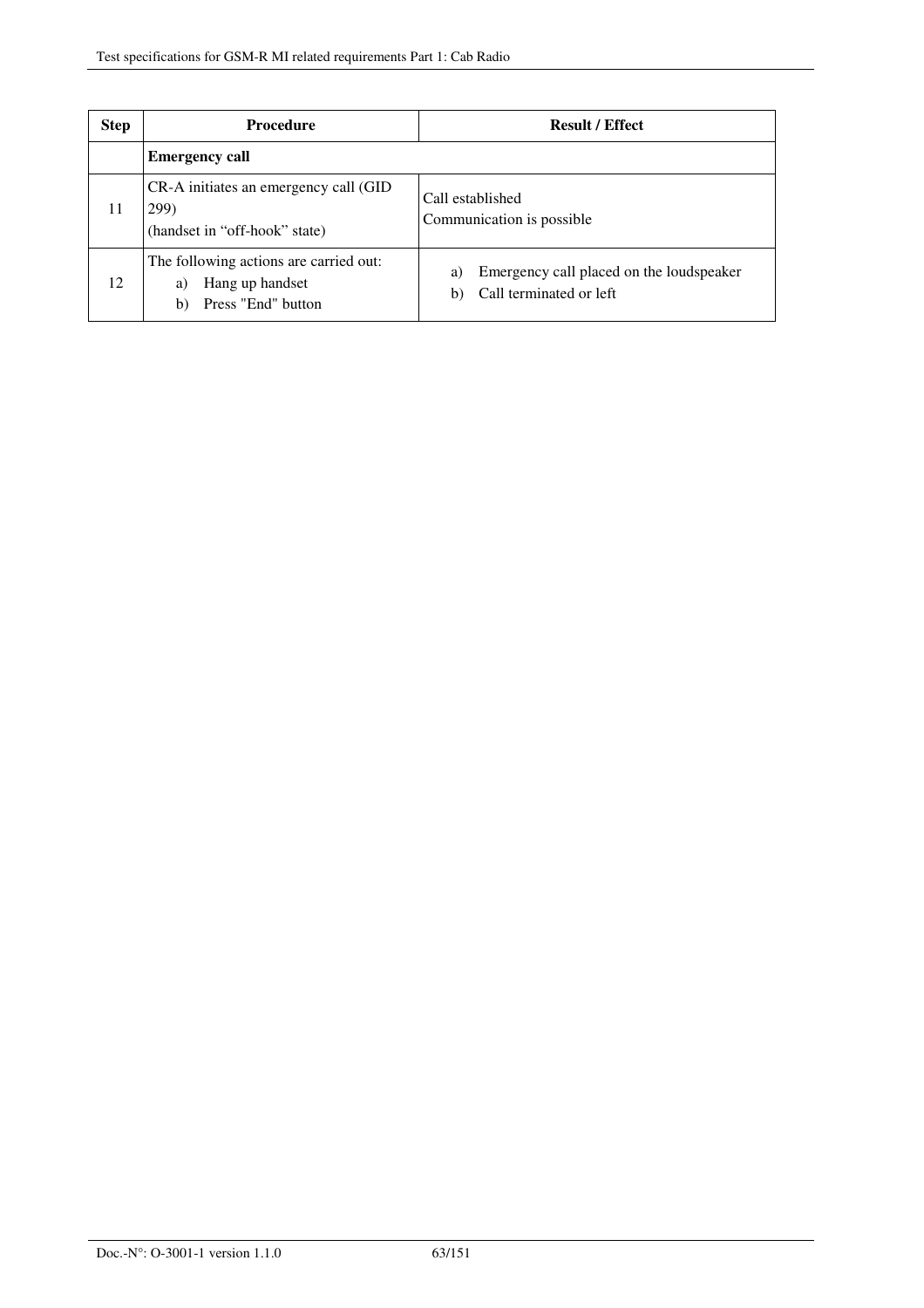### **4.8.14 Incoming PTP call – during ongoing PTP call (CW / HOLD)**

| This test is to show that the Cab Radio manages call wait and call hold for incoming PTP<br><b>Purpose:</b><br>voice calls during an ongoing PTP voice call with the same or with lower priority. |                               |
|---------------------------------------------------------------------------------------------------------------------------------------------------------------------------------------------------|-------------------------------|
| <b>Precondition:</b>                                                                                                                                                                              | Cab Radio test configuration. |
| <b>References:</b>                                                                                                                                                                                |                               |
| EIRENE FRS :                                                                                                                                                                                      | $\&4.2.3, 5.2.3.42, 5.4.3$    |
| EIRENE SRS :                                                                                                                                                                                      | \$4.3.3                       |

| <b>Step</b>    | <b>Procedure</b>                                                                            | <b>Result / Effect</b>                                                                                                                                                                                                                |  |
|----------------|---------------------------------------------------------------------------------------------|---------------------------------------------------------------------------------------------------------------------------------------------------------------------------------------------------------------------------------------|--|
| 1a             | (MS-A initiate a PTP call to CR-A by<br>MSISDN with eMLPP <4>)<br>CR-A accept the call      |                                                                                                                                                                                                                                       |  |
| 1 <sub>b</sub> | (MS-A initiate a PTP call to CR-A by<br>MSISDN with eMLPP <3>)<br>CR-A accept the call      | Call established, communication possible                                                                                                                                                                                              |  |
| $\overline{2}$ | $-$ none $-$<br>(MS-B initiate a PTP call $(2nd$ call)<br>to CR-A by MSISDN with eMLPP <4>) | Audible indication is given on the loudspeaker<br>$\overline{\phantom{0}}$<br>Visual indication is displayed on the MMI<br>$\blacksquare$<br>Details of the new incoming call are<br>$\overline{\phantom{a}}$<br>displayed on the MMI |  |
| 3              | CR-A accept the call by MMI menu                                                            | Call from MS-A $(1st$ call) put on hold<br>$\blacksquare$<br>Displayed information on the MMI is updated<br>$\blacksquare$<br>Call from MS-B is active, communication is<br>$\overline{\phantom{a}}$<br>possible                      |  |
| 4              | CR-A swap calls by MMI menu                                                                 | Call from MS-B (2 <sup>nd</sup> call) put on hold<br>$\blacksquare$<br>Displayed information on the MMI is updated<br>$\qquad \qquad \blacksquare$<br>Call from MS-A $(1st$ call) is active again,<br>communication possible          |  |
| 5              | CR-A swap calls again by MMI menu                                                           | Call from MS-A $(1st$ call) put on hold<br>$\blacksquare$<br>Displayed information on the MMI is updated<br>Call from MS-B $(2^{nd}$ call) is active again,<br>۰<br>communication possible                                            |  |
| 6              | CR-A terminates call using the MMI<br>menu                                                  | Call from MS-B $(2nd$ call) is terminated<br>۰<br>Displayed information on the MMI is updated<br>۰<br>Call from MS-A $(1st$ call) is active again<br>$\blacksquare$                                                                   |  |
| 7              | CR-A terminates call by hanging-up<br>handset                                               | Call from MS-A $(1st$ call) is terminated<br>$\overline{\phantom{0}}$<br>CR-A in default idle status<br>$\blacksquare$                                                                                                                |  |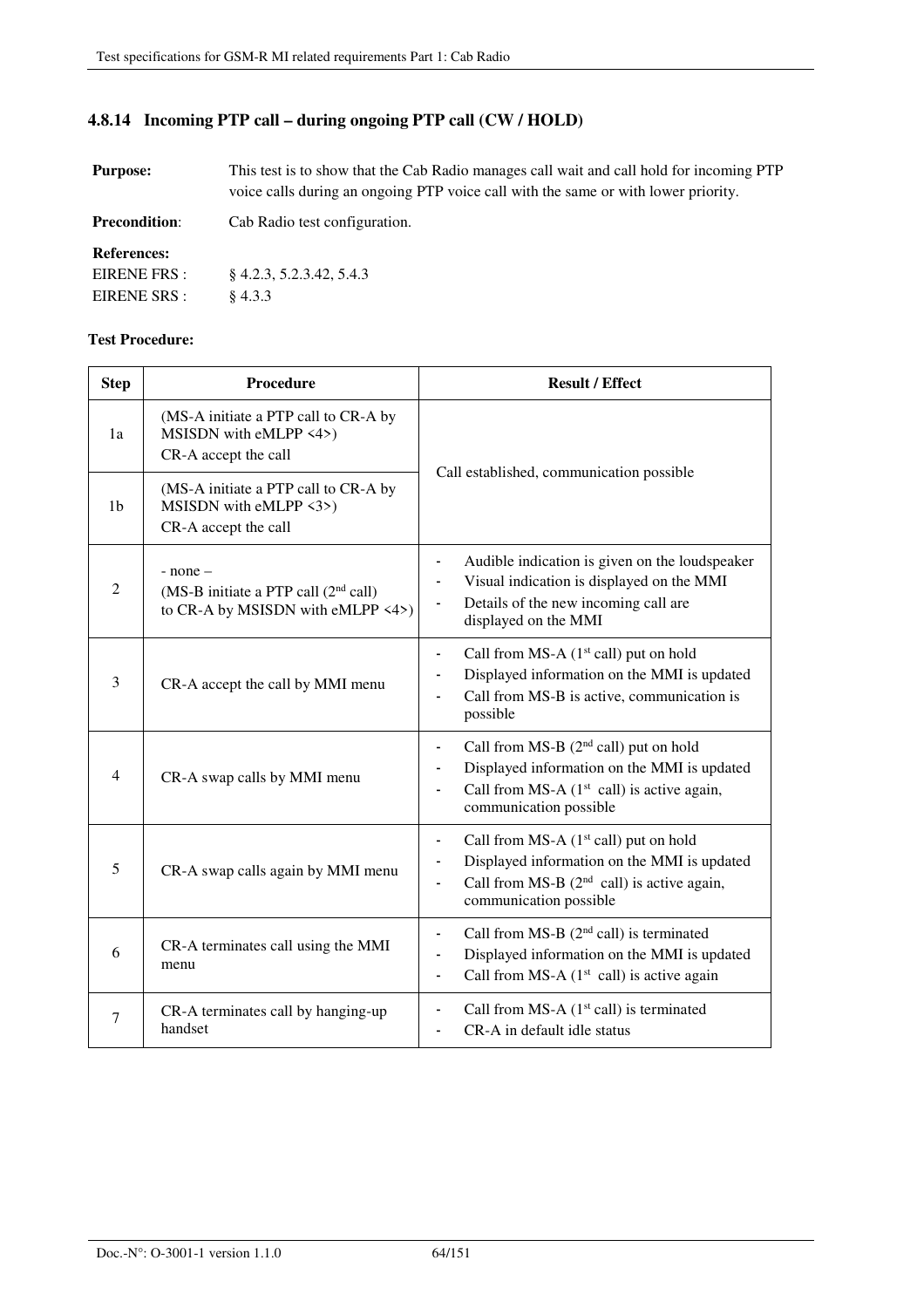# **4.8.15 Outgoing PTP call – during ongoing PTP call**

| <b>Purpose:</b>                                    | This test is to show that a PTP call can be placed on hold and a second PTP call can be<br>initiated. |  |
|----------------------------------------------------|-------------------------------------------------------------------------------------------------------|--|
| <b>Precondition:</b>                               | Cab Radio test configuration.                                                                         |  |
| <b>References:</b><br>EIRENE FRS :<br>EIRENE SRS : | $\{4.2.3, 5.2.3.42, 5.4.3\}$<br>\$4.3.3                                                               |  |

| <b>Step</b>              | Procedure                                                                                                                   | <b>Result / Effect</b>                                                                                                                                                          |
|--------------------------|-----------------------------------------------------------------------------------------------------------------------------|---------------------------------------------------------------------------------------------------------------------------------------------------------------------------------|
| 1                        | (MS-A initiate a PTP call to CR-A by<br>MSISDN with eMLPP <4>)<br>CR-A accept the call                                      | Call established, communication possible                                                                                                                                        |
| $\overline{2}$           | CR-A puts the ongoing call on hold and<br>initiate 2 <sup>nd</sup> PTP call with eMLPP<4> to<br>$MS-B$                      | Call from MS-A $(1st$ call) put on hold<br>$\qquad \qquad \blacksquare$<br>Details of the new outgoing call are<br>$\overline{\phantom{a}}$<br>displayed on the MMI             |
| 3                        | $-$ none $-$<br>(MS-B accept the call)                                                                                      | Visual indication is displayed on the MMI<br>Identification of MS-B is displayed on the MMI<br>Call to MS-B $(2nd$ call) is active,<br>$\blacksquare$<br>communication possible |
| $\overline{\mathcal{A}}$ | CR-A terminates call using the MMI<br>menu                                                                                  | Call to MS-B $(2nd$ call) is terminated<br>Displayed information on the MMI is updated                                                                                          |
| 5                        | CR-A retrieve the call to MS-A<br>(previously<br>put on hold) automatically or by user<br>action<br>(implementation option) | Call from MS-A $(1st$ call) is active again,<br>communication possible                                                                                                          |
| 6                        | CR-A terminates call by hanging-up<br>handset                                                                               | Call from MS-A $(1st$ call) is terminated<br>CR-A in default idle status                                                                                                        |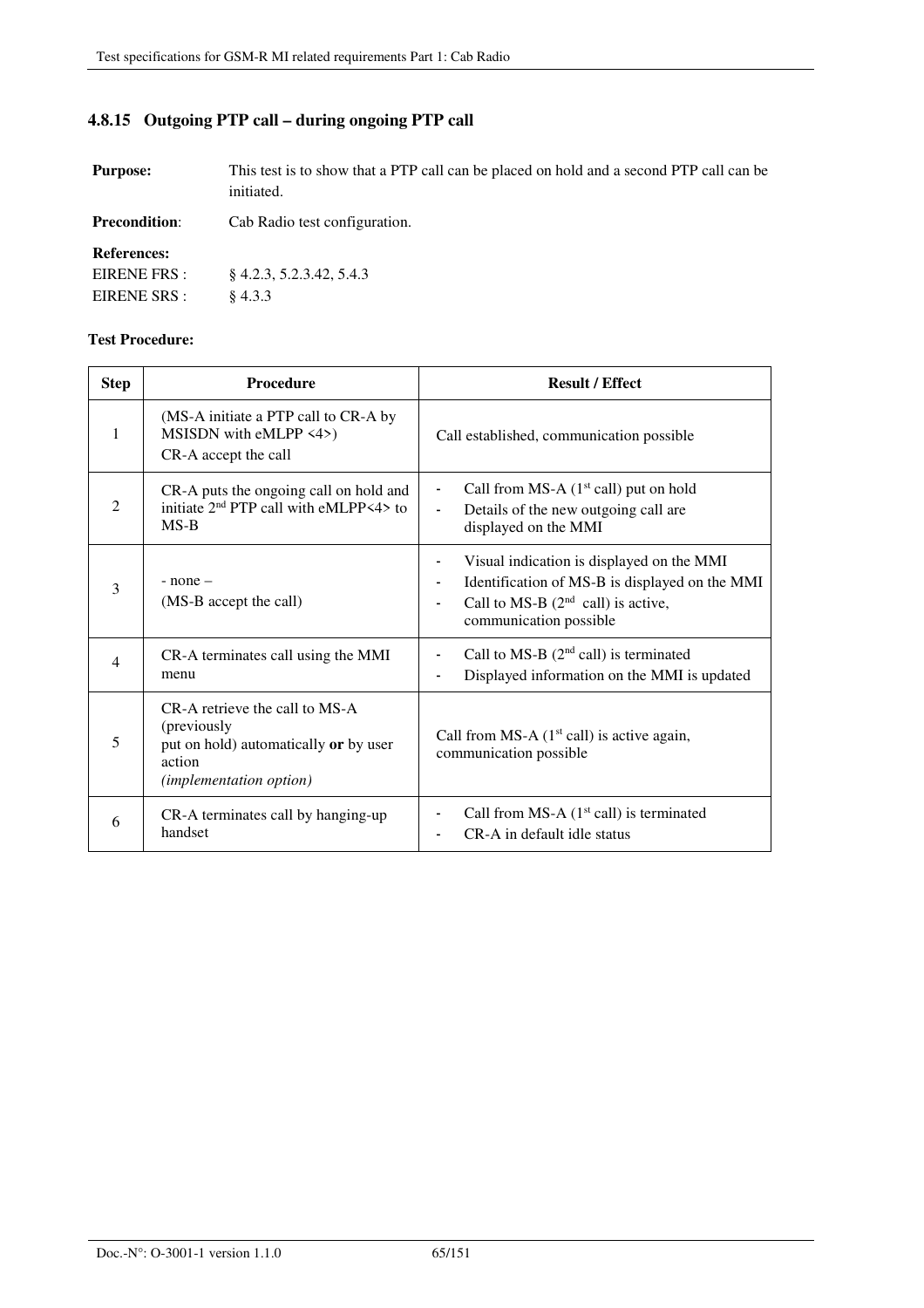### **4.8.16 Higher priority PTP call – ongoing PTP call**

**Purpose:** This test is to show that an ongoing PTP call should be either put on hold or cleared down in case of a higher priority incoming or outgoing call

**Precondition:** Cab Radio test configuration. **References:**  EIRENE FRS : EIRENE SRS : § 5.2.4.5, 5.2.4.6 § 4.3.3

| <b>Step</b> | <b>Procedure</b>                                                                       | <b>Result / Effect</b>                                                                                                                   |
|-------------|----------------------------------------------------------------------------------------|------------------------------------------------------------------------------------------------------------------------------------------|
| 1           | (MS-A initiate a PTP call to CR-A by<br>MSISDN with eMLPP <4>)<br>CR-A accept the call | Call established, communication is possible.                                                                                             |
| 2           | $-$ none $-$<br>(incoming PTP call to CR-A with<br>$eMLPP$ <3> from MS-B)              | Ongoing call terminated ("cleared down")<br>Incoming call from MS-B connected                                                            |
| 3           | CR-A terminates call                                                                   | Call to MS-B is terminated<br>CR-A in default idle status                                                                                |
| 4           | (MS-A initiate a PTP call to CR-A by<br>MSISDN with eMLPP <4>)<br>CR-A accept the call | Call established, communication is possible                                                                                              |
| 5           | Call to Chief Conductor from CR-A<br>(over radio link) with eMLPP <3>                  | Ongoing call is put on hold<br>New call established                                                                                      |
| 6           | CR-A terminates call to Chief<br>Conductor using the MMI menu                          | Call to Chief Conductor is terminated<br>Displayed information on the MMI is updated<br>Call from MS-A $(1st$ call) is active again<br>٠ |
| 7           | CR-A terminates call by hanging-up<br>handset                                          | Call from MS-A $(1st$ call) is terminated<br>CR-A in default idle status                                                                 |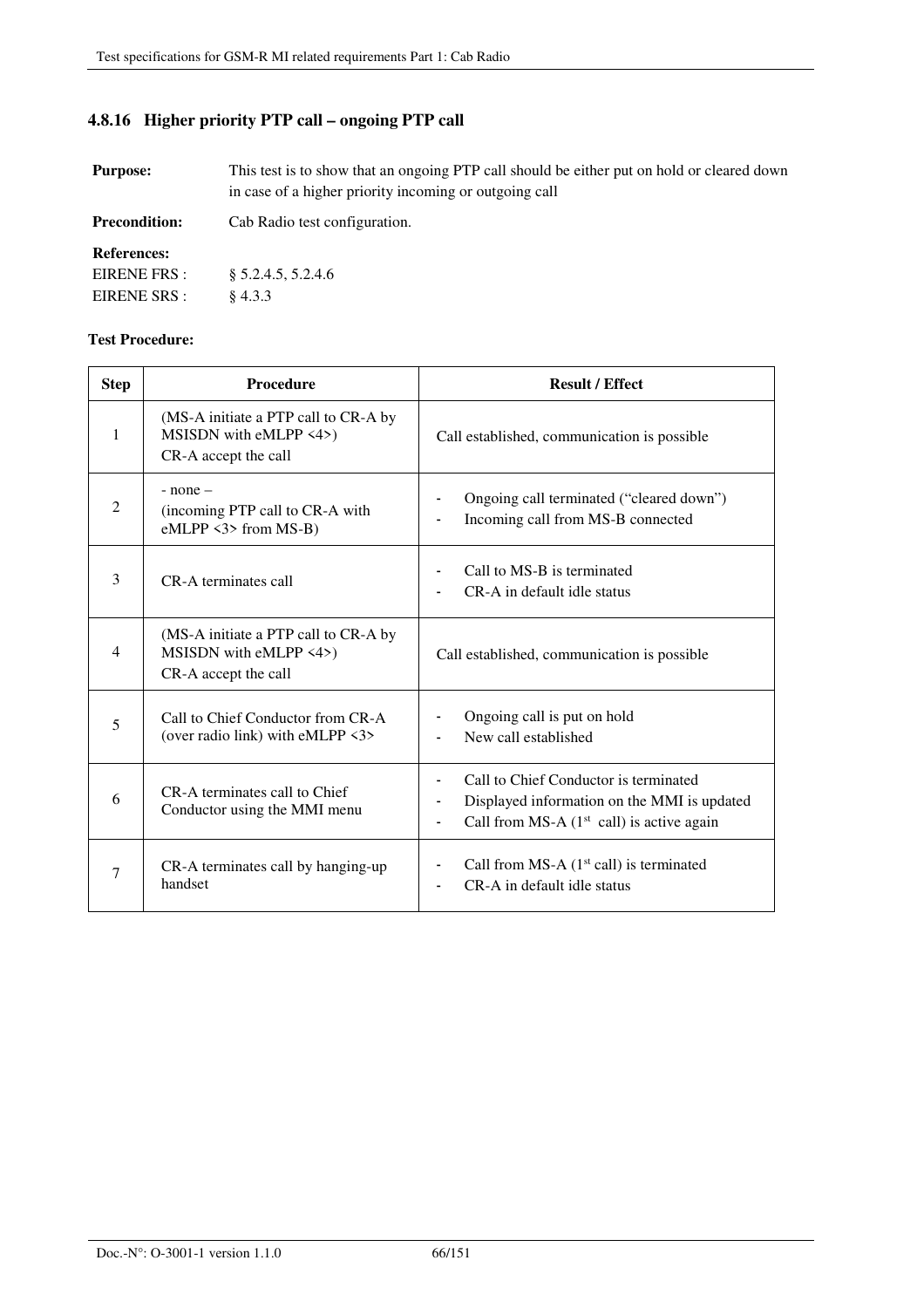# **4.9 Group calls**

### **4.9.1 Incoming voice group call**

| <b>Purpose:</b>                                    | This test is to show that the group call subscribed and activated on the Cab Radio is<br>received and managed correctly. |
|----------------------------------------------------|--------------------------------------------------------------------------------------------------------------------------|
| <b>Precondition:</b>                               | Cab Radio test configuration. CR-A's GID of the VGC 20X is activated.                                                    |
| <b>References:</b><br>EIRENE FRS :<br>EIRENE SRS : | 8 4.2.1, 5.2.2.47, 5.2.2.48, 5.2.2.49, 5.2.2.51, 5.2.2.52, 5.2.2.54, 5.2.2.61, 11.2.3.2<br>$§$ 4.3.1, 5.5.19             |

| <b>Step</b>    | <b>Procedure</b>                                                                 | <b>Result / Effect</b>                                                                                                                                                                                                                                                                                                   |
|----------------|----------------------------------------------------------------------------------|--------------------------------------------------------------------------------------------------------------------------------------------------------------------------------------------------------------------------------------------------------------------------------------------------------------------------|
| 1              | CR-A handset is in "on-hook" state<br>(MS-A initiates VGC 20X with<br>$eMLPP3$ ) | CR-A receives the call and accepts it<br>$\blacksquare$<br>automatically<br>Audible indication is given on the loudspeaker<br>Visual indication including GID is displayed on<br>the MMI<br>MS-A can be heard on CR-A's loudspeaker<br>Indication to use PTT to talk is displayed on the<br>$\blacksquare$<br><b>MMI</b> |
| $\overline{2}$ | CR-A pick up handset                                                             | Loudspeaker set to reduced volume<br>Communication is activated on the handset                                                                                                                                                                                                                                           |
| 3              | CR-A press PTT button<br>(uplink is busy)                                        | Audible indication is given on the loudspeaker<br>Visual indication (e.g. "Uplink busy") is<br>$\blacksquare$<br>displayed on the MMI                                                                                                                                                                                    |
| $\overline{4}$ | CR-A press PTT button<br>(uplink is free)                                        | Audible indication is given on the loudspeaker<br>-<br>Visual indication (e. g. "You can talk") is<br>displayed on the MMI<br>CR-A can be heard on MS-A loudspeaker                                                                                                                                                      |
| 5              | CR-A release PTT                                                                 | Indication to use PTT to talk is given to MMI                                                                                                                                                                                                                                                                            |
| 6a             | CR-A leaves the call                                                             | Ongoing group call left<br>CR-A in default idle status                                                                                                                                                                                                                                                                   |
| 6b             | $-$ none $-$<br>(MS-A terminates the call)                                       | Call terminated<br>CR-A in default idle status                                                                                                                                                                                                                                                                           |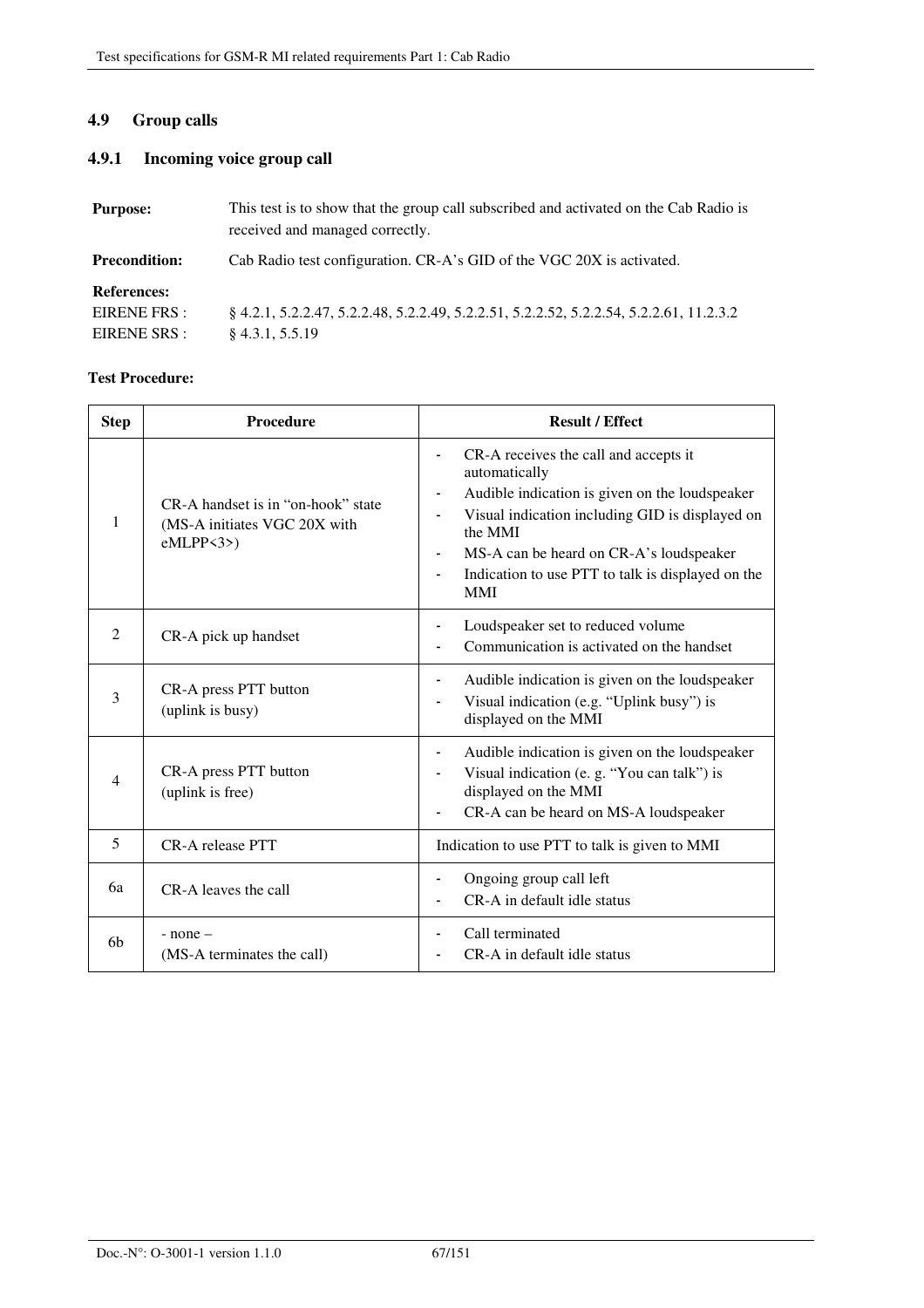#### **Purpose:** This test is to show that a group call "other drivers in area" is received and managed by the CR-A. **Precondition:** Cab Radio test configuration. **References:**  EIRENE FRS : EIRENE SRS : § 4.2.1, 5.2.2iii, 5.2.2iv, 5.2.2.11, 5.2.2.47, 5.2.2.48, 5.2.2.49, 5.2.2.51, 5.2.2.52, 5.2.2.54, 5.2.2.61 § 4.3.1, 5.5.19

### **4.9.2 Incoming voice group call – "other drivers in the area"**

| <b>Step</b>    | Procedure                                                                                            | <b>Result / Effect</b>                                                                                                                                                                                                                                                                                        |
|----------------|------------------------------------------------------------------------------------------------------|---------------------------------------------------------------------------------------------------------------------------------------------------------------------------------------------------------------------------------------------------------------------------------------------------------------|
| 1              | CR-A handset is in "off-hook" state<br>(MS-A initiates group call "other<br>drivers<br>in the area") | CR-A receives the call and accepts it<br>$\overline{\phantom{a}}$<br>automatically<br>Audible indication is given on the loudspeaker<br>Visual indication is displayed on the MMI<br>$\blacksquare$<br>MS-A can be heard in CR-A's handset<br>Indication to use PTT to talk is displayed on the<br><b>MMI</b> |
| $\overline{c}$ | CR-A press PTT button<br>(uplink is busy)                                                            | Audible indication is given on the loudspeaker<br>$\blacksquare$<br>Visual indication (e.g. "Uplink busy") is<br>displayed on the MMI                                                                                                                                                                         |
| 3              | CR-A press PTT button<br>(uplink is free)                                                            | Audible indication is given on the loudspeaker<br>Visual indication (e. g. "You can talk") is<br>displayed on the MMI<br>CR-A can be heard on MS-A loudspeaker                                                                                                                                                |
| $\overline{4}$ | CR-A release PTT                                                                                     | Indication to use PTT to talk is given to MMI                                                                                                                                                                                                                                                                 |
| 5              | $-$ none $-$<br>(MS-A press PTT and has the uplink)                                                  | MS-A can be heard on CR-A handset                                                                                                                                                                                                                                                                             |
| 6              | CR-A hangs-up handset<br>(MS-A still has the uplink)                                                 | Loudspeaker set to increased volume<br>Ongoing call transferred to the loudspeaker<br>MS-A can be heard on CR-A loudspeaker<br>$\blacksquare$                                                                                                                                                                 |
| 7              | MS-A terminates the call                                                                             | Group call "other drivers in the area" is<br>$\blacksquare$<br>terminated<br>CR-A in default idle status                                                                                                                                                                                                      |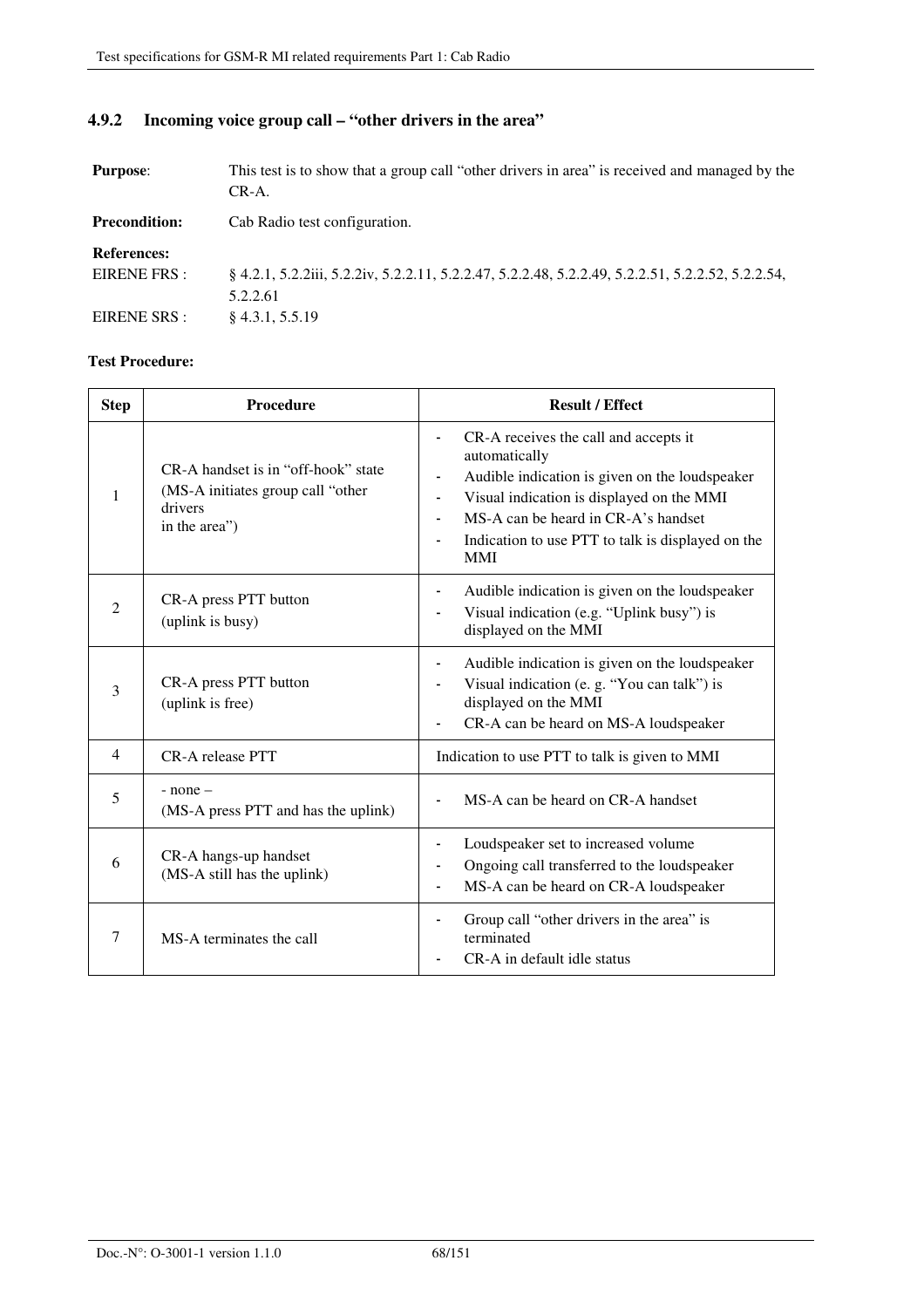### **4.9.3 Group call participation depending on the activated GID**

**Purpose:** This test is to show that GIDs can be activated and deactivated on the Cab Radio and only the activated GIDs' group calls can be received. **Precondition:** Cab Radio test configuration. GID VGC 20X is deactivated for CR-A. **References:**  EIRENE FRS : § 10.4.1, 10.4.2, 10.4.3, 10.4.5

| <b>Step</b>    | <b>Procedure</b>                                                                  | <b>Result / Effect</b>                                    |
|----------------|-----------------------------------------------------------------------------------|-----------------------------------------------------------|
| 1              | $-$ none $-$<br>(MS-B initiate VGC 20X)                                           | Call is not received by CR-A                              |
| $\mathfrak{D}$ | GID VGC 20X activation for CR-A<br>(by MMI menu / external device / SIM<br>OTA)   | - Call is received by CR-A<br>- Communication is possible |
| 3              | $-$ none $-$<br>(MS-B terminates the call)                                        | CR-A in idle mode                                         |
| 4              | GID VGC 20X deactivation for CR-A<br>(by MMI menu / external device / SIM<br>OTA) | Display the GID status in accordance with user's manual   |
| 5              | $-$ none $-$<br>(MS-B initiate VGC 20X)                                           | Call is not received by CR-A                              |
| 6              | GID VGC 299 deactivation for CR-A<br>(by MMI menu / external device / SIM<br>OTA) | No change (not possible to deactivate GID 299)            |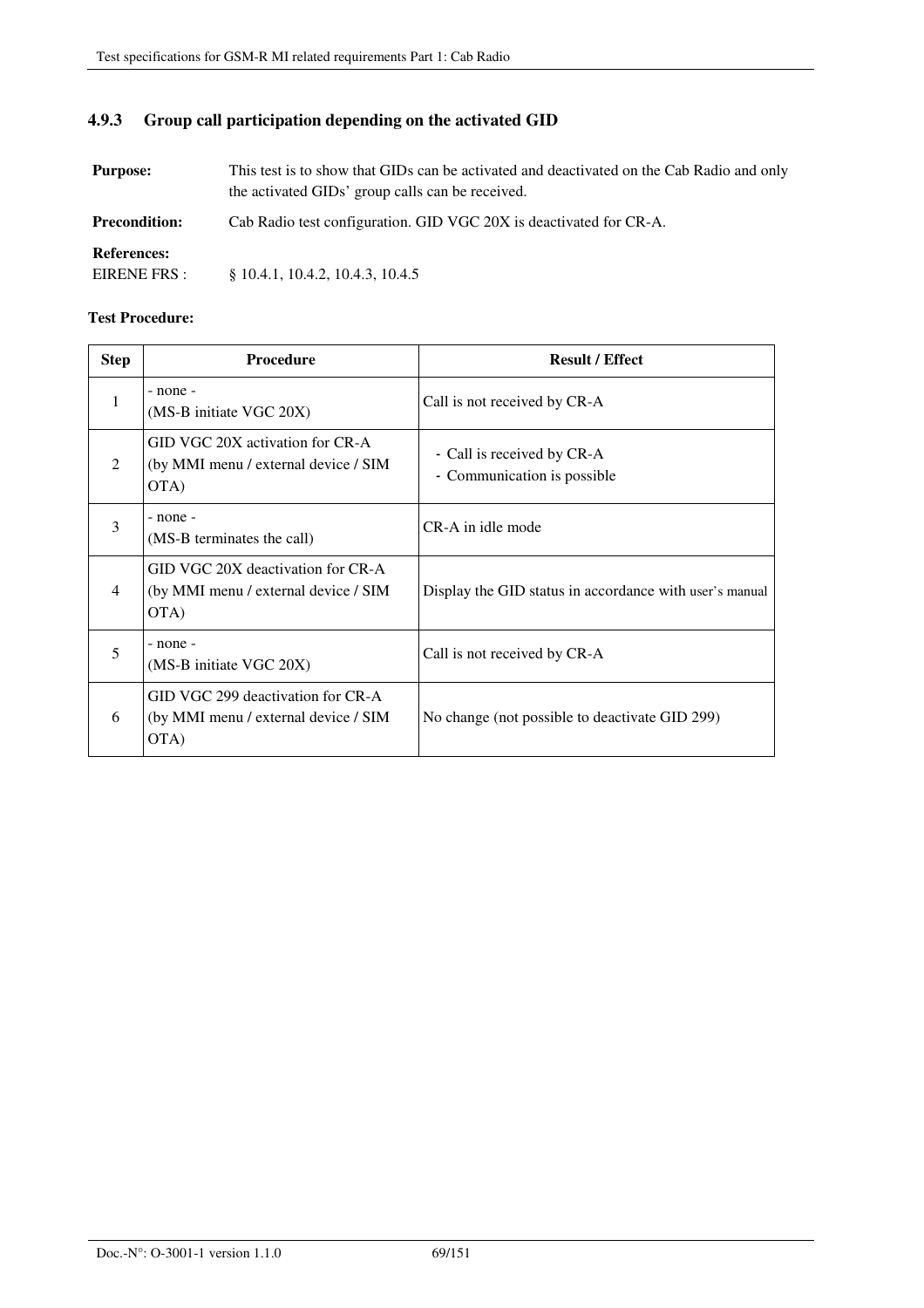### **4.9.4 Outgoing voice group call**

**Purpose:** This test is to show that a voice group call can be initiated by the Cab Radio.

**Precondition:** Cab Radio test configuration. Additional VGC GIDs (e.g. 203) are activated on CR-A and MS-A.

**References:** 

| EIRENE FRS : | $§$ 4.2.1, 5.2.3.39, 11.2.3.2 |
|--------------|-------------------------------|
| EIRENE SRS : | § 5.5.4, 5.5.14, 5.5.15       |

| <b>Step</b>    | <b>Procedure</b>                                                                                                                                | <b>Result / Effect</b>                                                                                                                                                                                                                                                                                                   |
|----------------|-------------------------------------------------------------------------------------------------------------------------------------------------|--------------------------------------------------------------------------------------------------------------------------------------------------------------------------------------------------------------------------------------------------------------------------------------------------------------------------|
| $\mathbf{1}$   | CR-A initiates a voice group call by<br>entering phone number or<br>using dedicated menu selection<br>(e.g. VGC 203, not VGC 200 or VGC<br>299) | MS-A receives the call<br>VGC established<br>Audible indication is given on the loudspeaker<br>$\blacksquare$<br>Visual indication is displayed on the MMI<br>Indication to use PTT to talk is displayed on the<br><b>MMI</b><br>Incoming audio is connected to the loudspeaker<br>until the driver picks up the handset |
| 2              | CR-A pick up handset and press PTT                                                                                                              | Loudspeaker set to reduced volume<br>Communication is activated on the handset<br>CR-A has a dedicated uplink until the PTT<br>button is released or the network timer expires<br>CR-A can be heard on MS-A loudspeaker                                                                                                  |
| 3              | CR-A release PTT                                                                                                                                | Indication to use PTT to talk is displayed on the<br><b>MMI</b>                                                                                                                                                                                                                                                          |
| $\overline{4}$ | CR-A press PTT button<br>(uplink is busy)                                                                                                       | Audible indication is given on the loudspeaker<br>Visual indication (e.g. "Uplink busy") is<br>displayed on the MMI                                                                                                                                                                                                      |
| 5              | CR-A press PTT button<br>(uplink is free)                                                                                                       | Audible indication is given on the loudspeaker<br>Visual indication (e. g. "You can talk") is<br>displayed on the MMI<br>CR-A can be heard on MS-A loudspeaker                                                                                                                                                           |
| 6              | <b>CR-A</b> release PTT                                                                                                                         | Indication to use PTT to talk is displayed on the<br><b>MMI</b>                                                                                                                                                                                                                                                          |
| 7              | CR-A terminates group call                                                                                                                      | Call terminated<br>CR-A in default idle status                                                                                                                                                                                                                                                                           |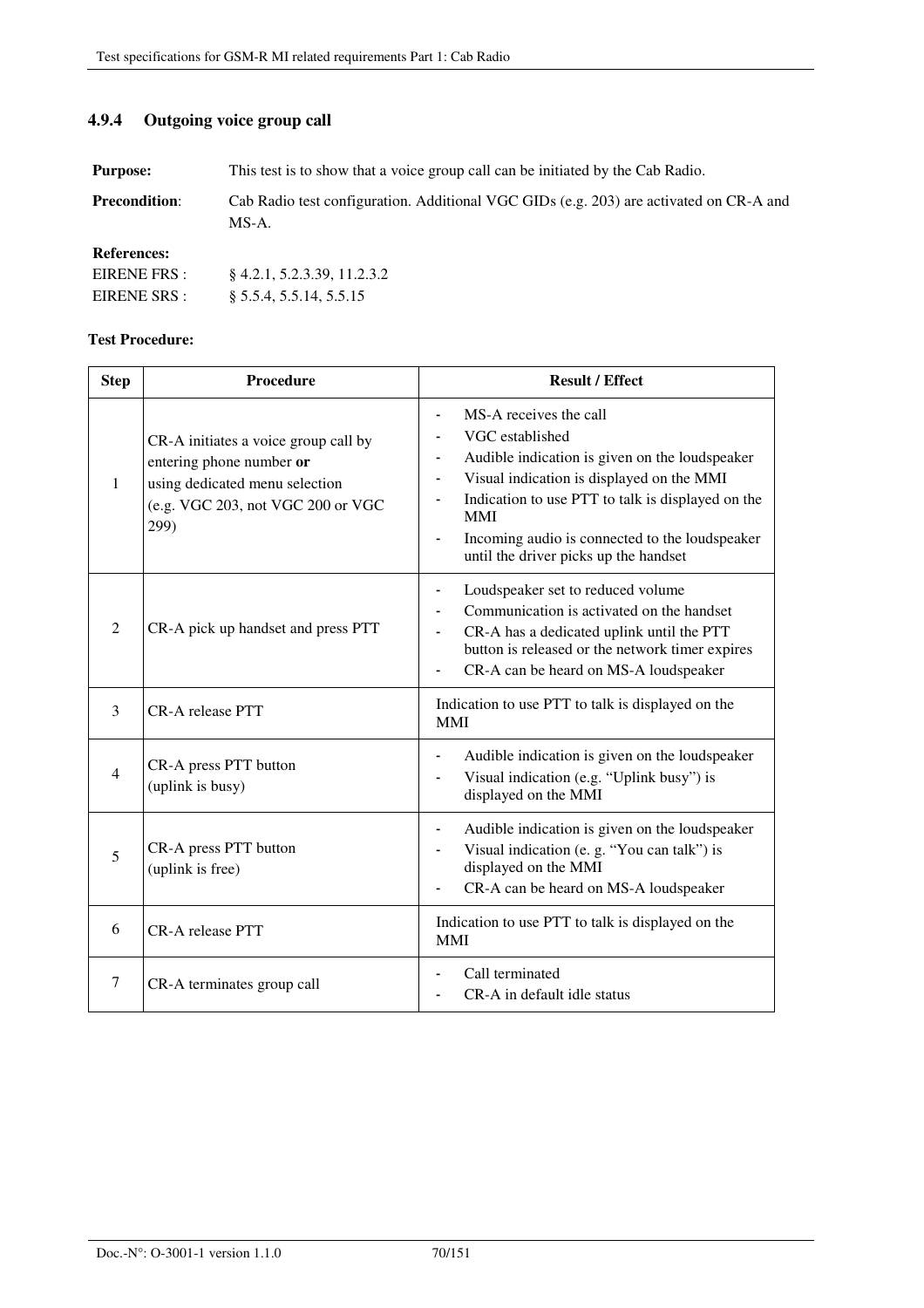|  | 4.9.5 Outgoing high priority voice group call – "other drivers in the area" |  |
|--|-----------------------------------------------------------------------------|--|
|--|-----------------------------------------------------------------------------|--|

| <b>Purpose:</b>      | This test is to show that the group call "High priority group call between drivers in the<br>same area" is initiated and managed by the Cab Radio. The call established with eMLPP<br>$\langle 2 \rangle$ as it is read from the SIM Card. |
|----------------------|--------------------------------------------------------------------------------------------------------------------------------------------------------------------------------------------------------------------------------------------|
| <b>Precondition:</b> | Cab Radio test configuration. MS-A and CR-A are in the same group call area.                                                                                                                                                               |
| <b>References:</b>   |                                                                                                                                                                                                                                            |
| EIRENE FRS :         | § 4.2.1, 5.2.2iv, 5.2.2.9, 5.2.2.11, 5.2.2.12, 5.2.2.13, 5.2.2.14, 5.2.2.15, 5.2.2.48, 5.2.2.54,                                                                                                                                           |
|                      | 5.2.2.60, 5.2.4.9, 10.2.1, 10.2.2                                                                                                                                                                                                          |
| EIRENE SRS :         | $§$ 4.3.1, 5.3.3, 5.3.4, 5.5.6, 10.2.1                                                                                                                                                                                                     |

| <b>Step</b>    | Procedure                                                                                                                         | <b>Effects</b>                                                                                                                                                                                                                                                                                                                                                                                                                                 |
|----------------|-----------------------------------------------------------------------------------------------------------------------------------|------------------------------------------------------------------------------------------------------------------------------------------------------------------------------------------------------------------------------------------------------------------------------------------------------------------------------------------------------------------------------------------------------------------------------------------------|
| $\mathbf{1}$   | CR-A initiates group call "High priority<br>group call between drivers in the same<br>area" using<br>dedicated MMI menu selection | MS-A receives the call<br>$\blacksquare$<br>VGC established with eMLPP <2><br>$\overline{\phantom{a}}$<br>Audible indication is given on the loudspeaker<br>$\overline{\phantom{a}}$<br>Visual indication is displayed on the MMI<br>$\blacksquare$<br>Indication to use PTT to talk is displayed on the<br>$\blacksquare$<br>MMI<br>Incoming audio is connected to the loudspeaker<br>$\blacksquare$<br>until the driver picks up the handset |
| 2              | - none -                                                                                                                          | On the Controller's display:<br>GID, GCA, call type and Functional umber of CR-A<br>(displayed information are based on the transmitted<br>UUS1 OTDI from CR-A during VGC establishment)                                                                                                                                                                                                                                                       |
| 3              | CR-A pick up handset and press PTT                                                                                                | Loudspeaker set to reduced volume<br>$\blacksquare$<br>Communication is activated on the handset<br>CR-A has a dedicated uplink until the PTT<br>$\blacksquare$<br>button is released or the network timer expires<br>CR-A can be heard on MS-A loudspeaker<br>$\blacksquare$                                                                                                                                                                  |
| $\overline{4}$ | CR-A release PTT                                                                                                                  | Indication to use PTT to talk is given to MMI                                                                                                                                                                                                                                                                                                                                                                                                  |
| 5              | CR-A press PTT button<br>(uplink is busy)                                                                                         | Audible indication is given on the loudspeaker<br>$\qquad \qquad \blacksquare$<br>Visual indication (e.g. "Uplink busy") is<br>displayed on the MMI                                                                                                                                                                                                                                                                                            |
| 6              | CR-A press PTT button<br>(uplink is free)                                                                                         | Audible indication is given on the loudspeaker<br>$\blacksquare$<br>Visual indication (e. g. "You can talk") is<br>displayed on the MMI<br>CR-A can be heard on MS-A loudspeaker                                                                                                                                                                                                                                                               |
| $\tau$         | CR-A release PTT                                                                                                                  | Indication to use PTT to talk is given to MMI                                                                                                                                                                                                                                                                                                                                                                                                  |
| 8              | CR-A terminates group call                                                                                                        | Call terminated<br>CR-A in default idle status                                                                                                                                                                                                                                                                                                                                                                                                 |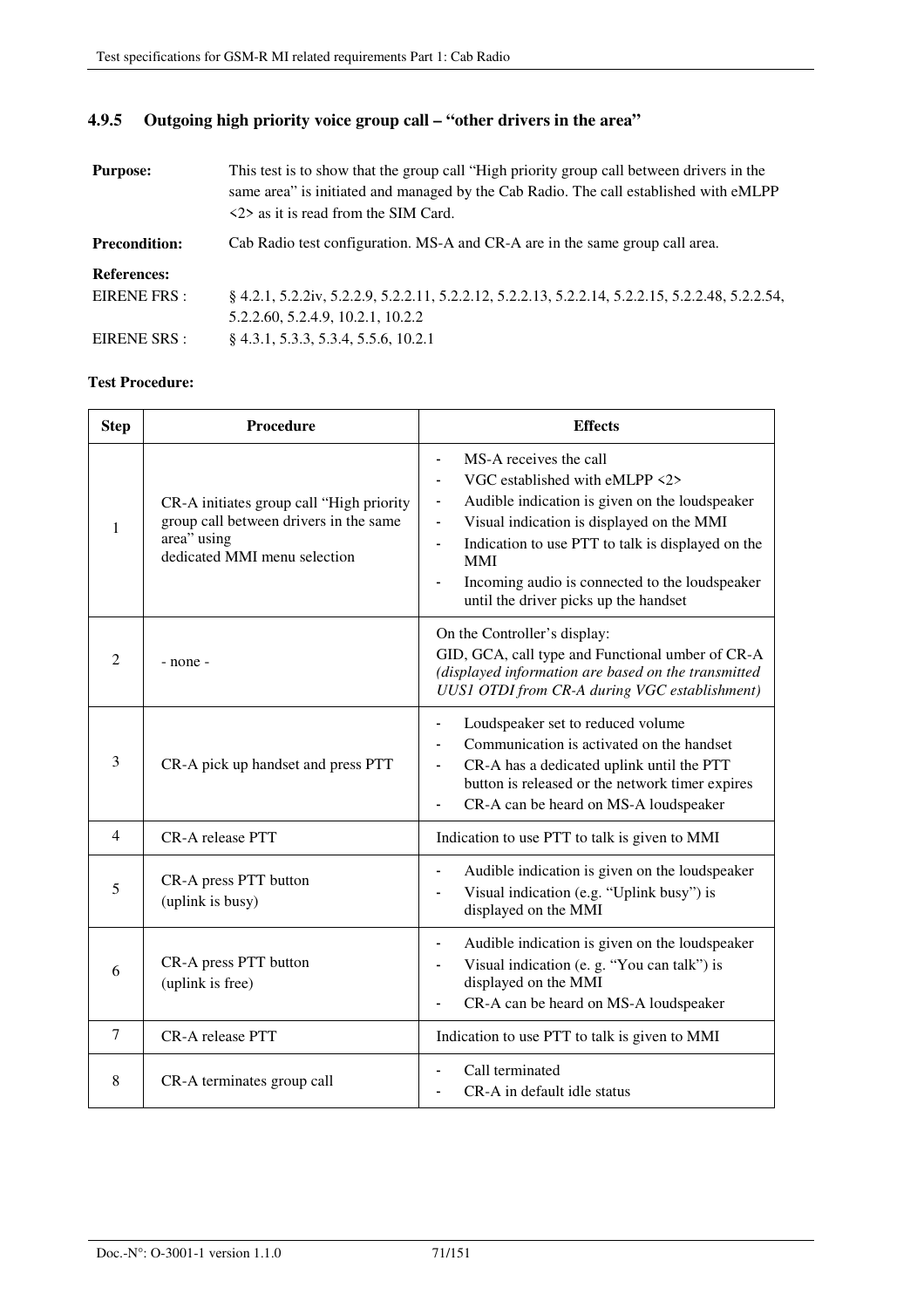# **4.9.6 Visualisation – "Unable to establish VGC"**

| <b>Purpose:</b>                    | This test is to show that the failure of a group call establishment is indicated audio-<br>visually. |
|------------------------------------|------------------------------------------------------------------------------------------------------|
| <b>Precondition:</b>               | Cab Radio test configuration. VGC 20X barred in the network                                          |
| <b>References:</b><br>EIRENE FRS : | \$5.2.2.17                                                                                           |

### **Test Procedure:**

| <b>Step</b> | Procedure                                                               | <b>Result / Effect</b>                                                                                                                  |
|-------------|-------------------------------------------------------------------------|-----------------------------------------------------------------------------------------------------------------------------------------|
|             | CR-A initiates a VGC 20X.<br>(call establishment barred in the network) | CR-A displays the outgoing VGC 20X on the<br>MMI<br>Failure of the call establishment indicated audio-<br>visually<br>CR-A in idle mode |

### **4.9.7 Leaving voice group call**

**Purpose:** This test is to show that the Cab Radio can leave an ongoing voice group call without terminating it. **Precondition:** Cab Radio test configuration **References:**  EIRENE FRS : § 5.2.2.61

| <b>Step</b> | <b>Procedure</b>                          | <b>Result / Effect</b>                                                                          |
|-------------|-------------------------------------------|-------------------------------------------------------------------------------------------------|
|             | $-$ none $-$<br>(MS-B initiates VGC 20X)  | CR-A receives group call and joins automatically                                                |
|             | CR-A leaves the ongoing VGC               | VGC is left without being terminated<br>CR-A in idle mode<br>VGC 20X continues to exist on MS-B |
|             | $-$ none $-$<br>(MS-B terminates VGC 20X) | VGC 20X terminated<br>CR-A still in idle mode                                                   |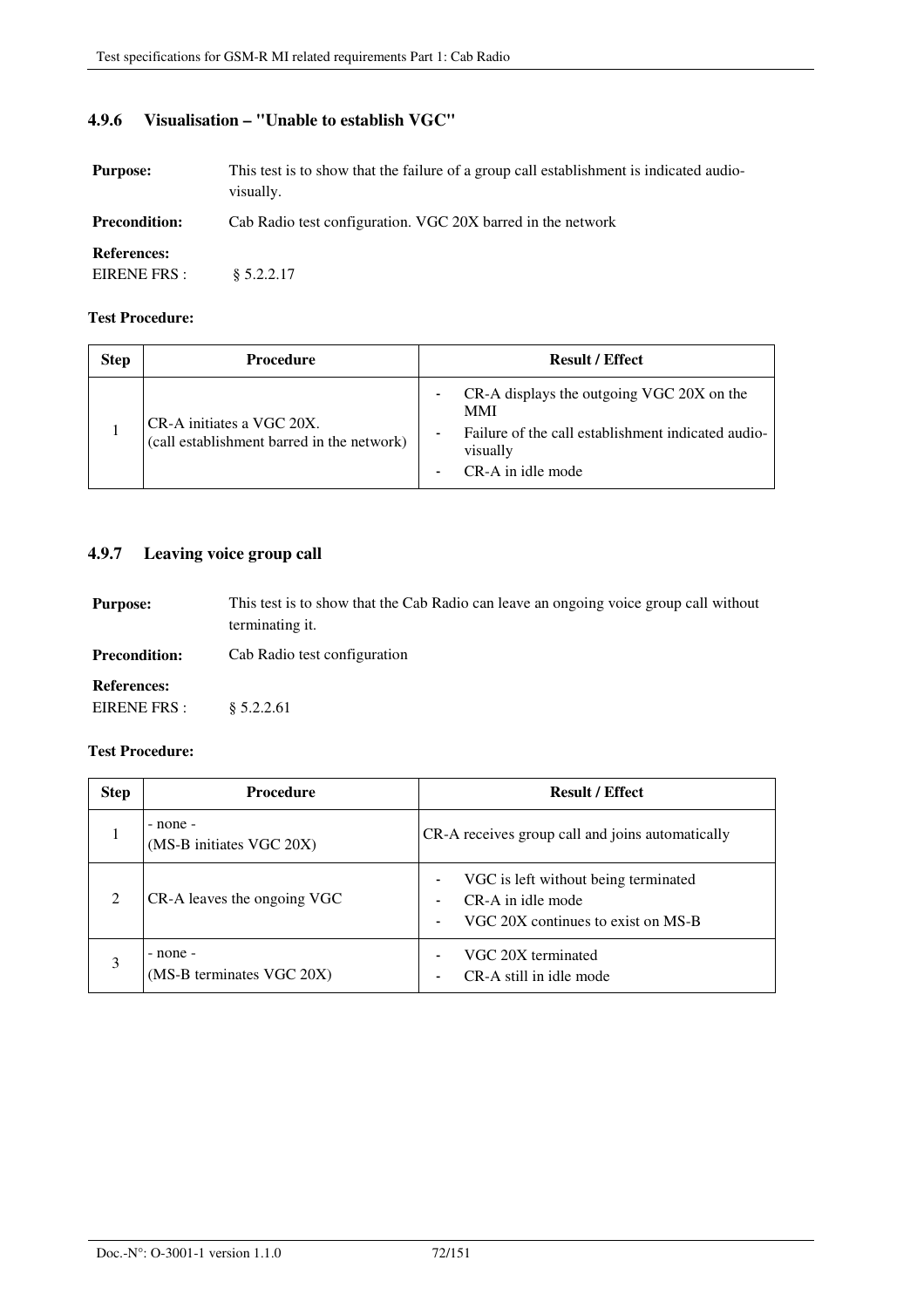### **4.9.8 Terminating voice group call – "other drivers in the area"**

| <b>Purpose:</b>      | This test is to show that the group call initiated by the Cab Radio can be left when the<br>uplink is occupied. The group call stays connected between the other participants and re-<br>entry for the Cab Radio (initiator) is possible. |  |
|----------------------|-------------------------------------------------------------------------------------------------------------------------------------------------------------------------------------------------------------------------------------------|--|
| <b>Precondition:</b> | Cab Radio test configuration. MS-A and CR-A are in the same group call area.                                                                                                                                                              |  |

**References:** 

| EIRENE FRS : | $\{4.2.1, 5.2.2.15, 5.2.2.61\}$ |
|--------------|---------------------------------|
| EIRENE SRS : | § 5.5.24                        |

| <b>Step</b>    | Procedure                                                                                                     | <b>Result / Effect</b>                                                                                                                                                                    |
|----------------|---------------------------------------------------------------------------------------------------------------|-------------------------------------------------------------------------------------------------------------------------------------------------------------------------------------------|
| $\mathbf{1}$   | CR-A initiates group call<br>"other drivers in the area"                                                      | MS-A receives group call                                                                                                                                                                  |
| $\overline{2}$ | $-$ none $-$<br>(MS-A takes the uplink by pressing<br>PTT)                                                    | MS-A can be heard on CR-A                                                                                                                                                                 |
| 3              | CR-A tries to terminate group call                                                                            | Group call "other drivers in area" cannot be<br>terminated (uplink occupied by MS-A)                                                                                                      |
| $\overline{4}$ | CR-A leaves group call<br>automatically after the termination<br>attempt<br>or manually by another MMI action | Group call continues without CR-A<br>CR-A in default idle status                                                                                                                          |
| 5              | CR-A initiates group call<br>"other drivers in the area"                                                      | CR-A re-joins ongoing group call "other drivers<br>in area"<br>Audible indication is given on the loudspeaker<br>Visual indication with group identity is<br>$\blacksquare$<br>displayed  |
| 6              | (MS-A release PTT - uplink free)<br>CR-A press PTT button                                                     | Audible indication is given on the loudspeaker<br>$\blacksquare$<br>Visual indication (e.g. "Talk") is displayed on<br>the MMI<br>CR-A can be heard on MS-A loudspeaker<br>$\blacksquare$ |
| 7              | CR-A terminates group call                                                                                    | Group call "other drivers in area" is terminated<br>CR-A in default idle status                                                                                                           |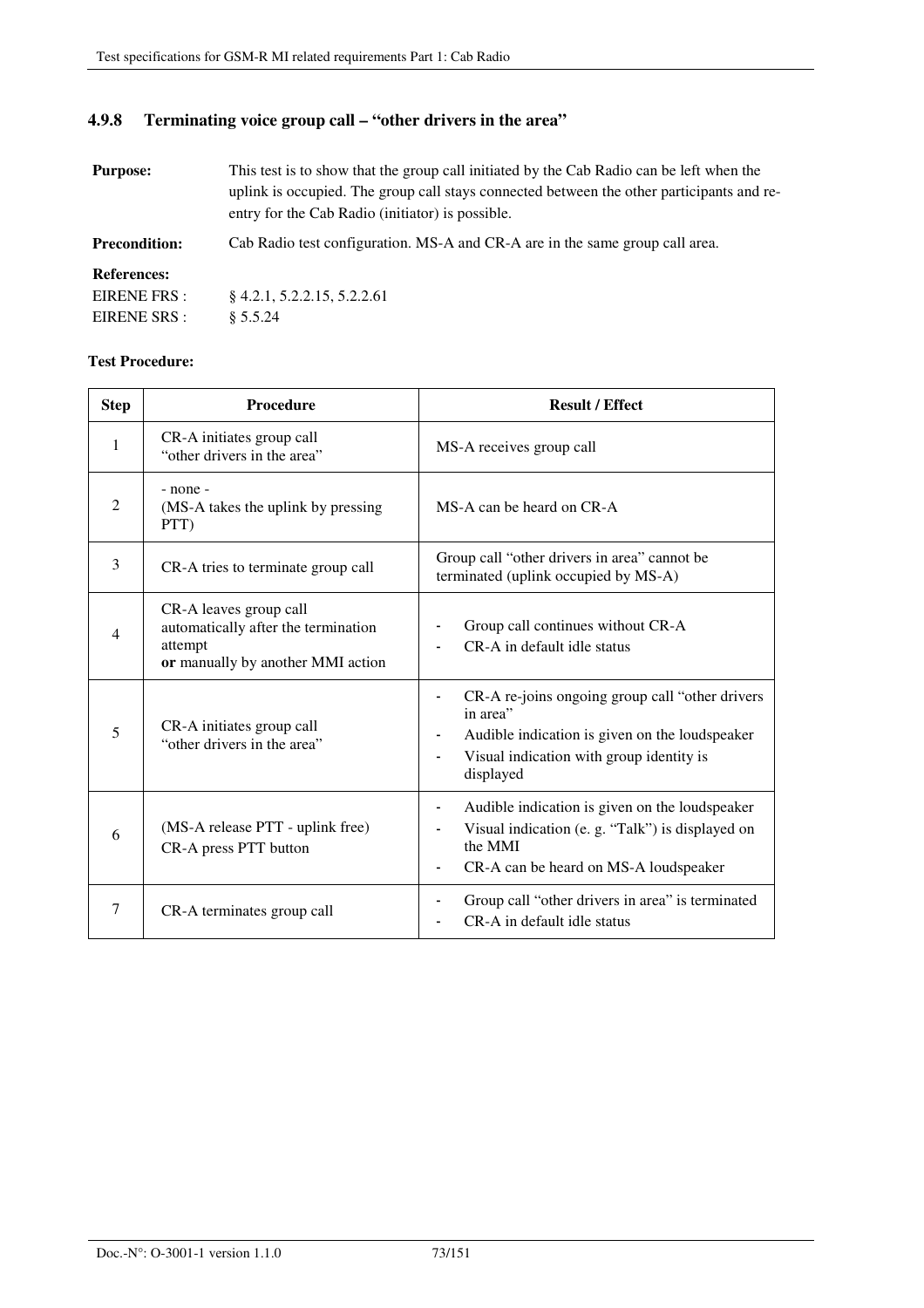### **4.9.9 Moving out of the group call area**

**Purpose:** This test is to show that when the Cab Radio is in an ongoing group call and it leaves the group call area the group call is also left.

**Precondition:** Cab Radio test configuration. CR-A first in train mode and later in shunting mode.

**References:** 

EIRENE FRS : § 4.2.3, 5.2.2.16, 5.2.2.55

| <b>Step</b>   | <b>Procedure</b>                                                                                                                   | <b>Result / Effect</b>                                                                                                                                                                                                         |
|---------------|------------------------------------------------------------------------------------------------------------------------------------|--------------------------------------------------------------------------------------------------------------------------------------------------------------------------------------------------------------------------------|
| 1a            | CR-A initiates group call GID 200/<br><b>GID 500</b>                                                                               | Group call established<br>MS-A receives and joins group call                                                                                                                                                                   |
| 1b            | $-$ none $-$<br>(MS-A initiates group call GID 200 /<br>GID 500)                                                                   | Group call established<br>CR-A receives group call and joins call<br>automatically                                                                                                                                             |
| $\mathcal{L}$ | $-$ none $-$<br>(change the attenuation at the<br>handover machine to initiate cell change<br>and group call area change for CR-A) | CR-A's group call area changed<br>CR-A leaves ongoing group call<br>Audible indication is given on the loudspeaker<br>Visual indication is displayed on the MMI<br>Group call continues at MS-A<br>CR-A in default idle status |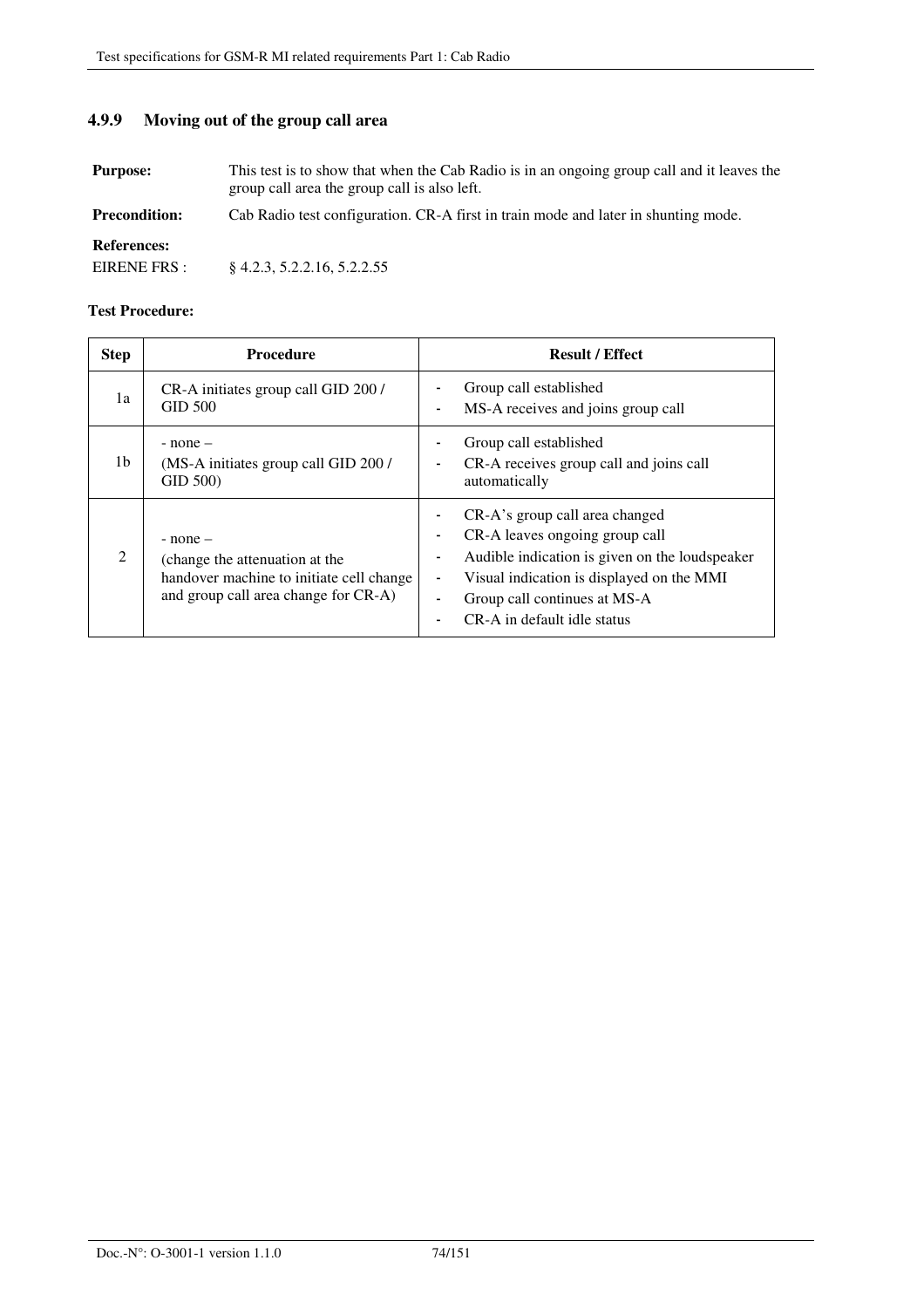### **4.10 Conference calls**

### **4.10.1 Multiparty call (MPTY)**

| <b>Purpose:</b>      | This test is to show that a general multiparty call can be established and is handled<br>correctly by the Cab Radio. |
|----------------------|----------------------------------------------------------------------------------------------------------------------|
| <b>Precondition:</b> | Cab Radio test configuration. CR-A, MS-A and MS-B has different registered train<br>numbers.                         |
| <b>References:</b>   |                                                                                                                      |
| EIRENE FRS :         | $\; 4.2.1$                                                                                                           |
| EIRENE SRS :         | $\&4.3.3$                                                                                                            |

| <b>Step</b> | <b>Procedure</b>                                     | <b>Result / Effect</b>                                                                                                                                                                                                                                        |
|-------------|------------------------------------------------------|---------------------------------------------------------------------------------------------------------------------------------------------------------------------------------------------------------------------------------------------------------------|
| 1           | CR-A initiates a PTP call to MS-A                    | <b>PTP</b> call to MS-A established                                                                                                                                                                                                                           |
|             | CR-A creates a multiparty call<br>with MS-A and MS-B | CR-A initiate a PTP call to MS-B<br>Multiparty call created between CR-A, MS-A<br>and MS-B<br>Visual indication (e.g. "Multiparty call") is<br>$\blacksquare$<br>displayed<br>on the MMI<br>Communication is possible for every participant<br>$\blacksquare$ |
| 3           | $-$ none $-$<br>(MS-A leaves the call)               | CR-A is notified of MS-A leaving the call<br>( <i>optional</i> )<br>Call continues.                                                                                                                                                                           |
| 4           | CR-A terminates the call                             | Ongoing multiparty call terminated.<br>CR-A in default idle status                                                                                                                                                                                            |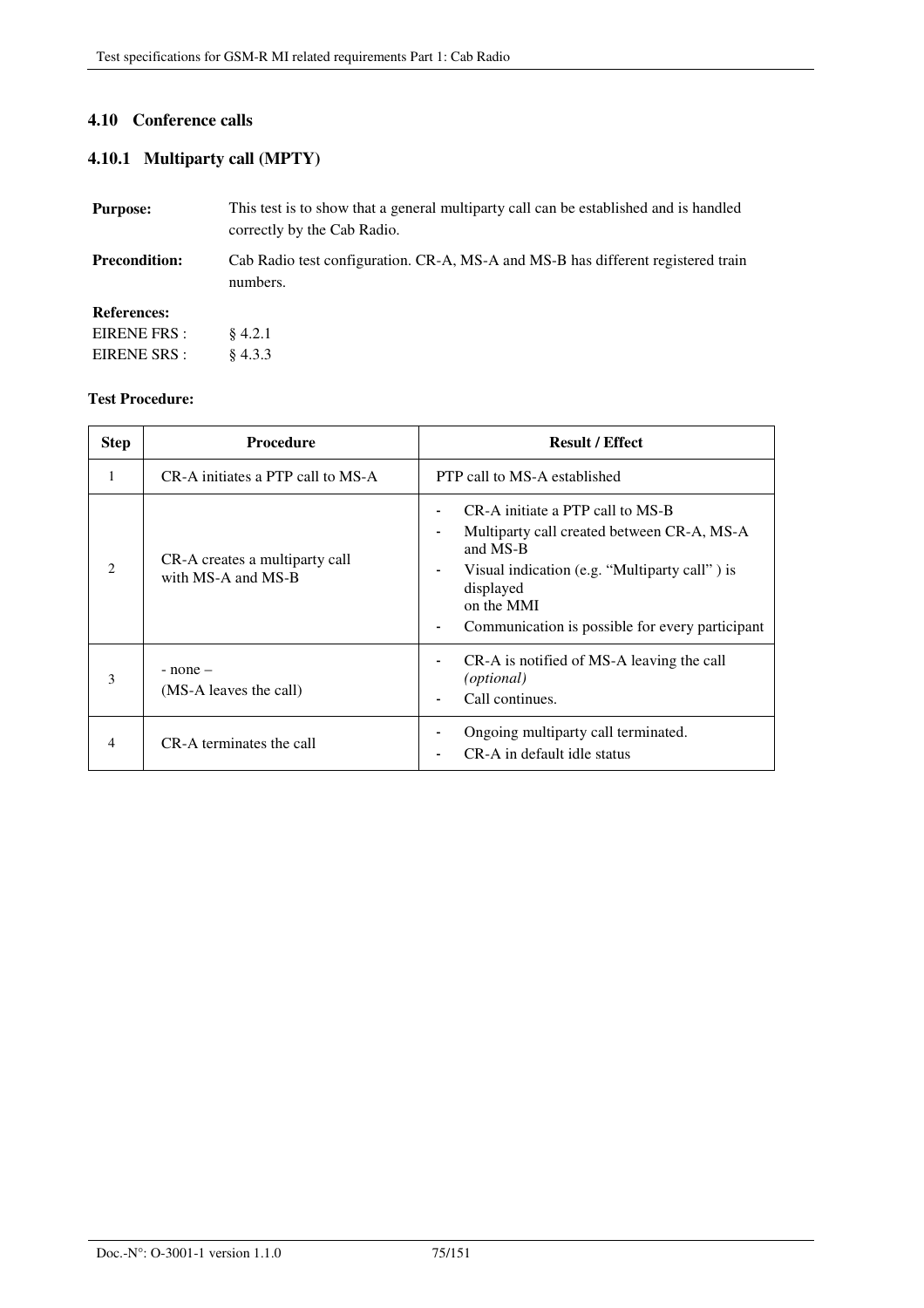| <b>Purpose:</b>      | This test is to show the communication with other drivers on the same train as a leading<br>driver. |
|----------------------|-----------------------------------------------------------------------------------------------------|
| <b>Precondition:</b> | Cab Radio test configuration. CR-A, CR-B/C or MS-A/B are different drivers of the same<br>train.    |
| <b>References:</b>   |                                                                                                     |
| EIRENE FRS :         | 8 4.2.1, 4.2.4, 5.2.2.26, 5.2.2.28, 5.2.2.29, 5.2.2.30, 5.2.2.31, 5.2.2.32, 5.2.2.33, 5.2.3.42      |
| EIRENE SRS :         | $§$ 4.3.3, 4.3.4, 5.3.8, 5.3.9, 5.5.6, 5.5.7                                                        |

### **4.10.2 Multi-driver communication – leading driver**

| <b>Step</b>    | <b>Procedure</b>                                                                                                                                                        | <b>Result / Effect</b>                                                                                                                                                                                                                                                                                                                                                                                                                                        |
|----------------|-------------------------------------------------------------------------------------------------------------------------------------------------------------------------|---------------------------------------------------------------------------------------------------------------------------------------------------------------------------------------------------------------------------------------------------------------------------------------------------------------------------------------------------------------------------------------------------------------------------------------------------------------|
| 1              | CR-A creates a "Multi-driver call"<br>connecting 2nd driver (MS-A), 3rd<br>driver (MS-B) and 4th driver (CR-B)<br>by simplified automation or<br>guidance using the MMI | When creating the "Multi-driver call" the<br>following steps were made by CR-A:<br>CR-A initiates PTP call to MS-A<br>CR-A places PTP call on hold<br>CR-A initiates next PTP call to MS-B<br>CR-A requests multiparty call<br>CR-A initiates next PTP call to CR-B<br>CR-A requests multiparty call<br>Multiparty call established<br>Visual indication (e.g. "multi-drivers") is<br>displayed on the MMI<br>Communication is possible for every participant |
| $\mathcal{L}$  | $-$ none $-$<br>(MS-A put the ongoing multiparty call<br>on hold)                                                                                                       | Notification is given for leading driver (CR-A)<br>$\overline{\phantom{a}}$<br>for MS-A putting the call on hold<br>Call is still active between the other participants                                                                                                                                                                                                                                                                                       |
| 3a             | $-$ none $-$<br>(MS-A disconnects from<br>ongoing multiparty call)                                                                                                      | Notification is given for leading driver (CR-A)<br>about disconnection of MS-A                                                                                                                                                                                                                                                                                                                                                                                |
| 3 <sub>b</sub> | CR-A removes MS-A from<br>ongoing multiparty call                                                                                                                       | Call is still active between the other participants                                                                                                                                                                                                                                                                                                                                                                                                           |
| $\overline{4}$ | CR-A terminates multiparty call                                                                                                                                         | Multiparty call terminated<br>CR-A in default idle status                                                                                                                                                                                                                                                                                                                                                                                                     |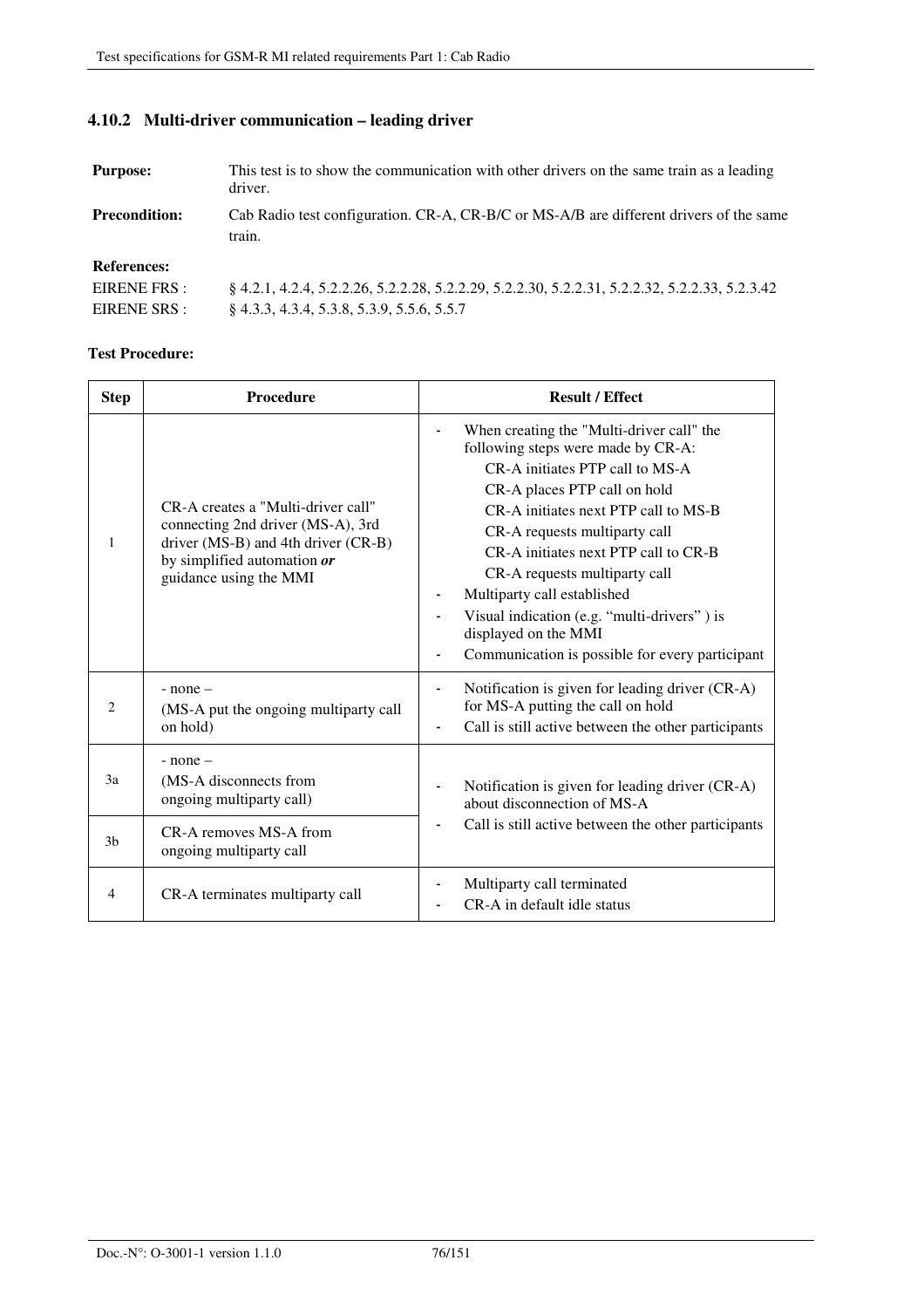## **4.10.3 Multi-driver communication – other driver**

| <b>Purpose:</b>      | This test is to show the communication with other drivers on the same train as a non-<br>leading driver. |
|----------------------|----------------------------------------------------------------------------------------------------------|
| <b>Precondition:</b> | Cab Radio test configuration. CR-A and CR-B/C or MS-A/B are different drivers of the<br>same train.      |
| <b>References:</b>   |                                                                                                          |
| EIRENE FRS :         | § 5.2.2iii, 5.2.2.28, 5.2.2.30, 5.2.2.34, 5.2.2.35                                                       |
| EIRENE SRS :         | \$5.5.19                                                                                                 |

| <b>Step</b>    | <b>Procedure</b>                                                                                             | <b>Result / Effect</b>                                                                                                                                                                                                                |
|----------------|--------------------------------------------------------------------------------------------------------------|---------------------------------------------------------------------------------------------------------------------------------------------------------------------------------------------------------------------------------------|
| $\mathbf{1}$   | $-$ none $-$<br>(CR-B as leading driver initiates a<br>"multi-drivers" call and connects CR-<br>$A/C$ to it) | Multiparty call established between CR-B and<br>$\overline{\phantom{a}}$<br>$CR-A$ and $-C$<br>Visual indication (e.g. "multi-drivers") is<br>displayed on the MMI<br>Communication is possible for every participant                 |
| 2              | CR-A pick up handset                                                                                         | Loudspeaker set to reduced volume<br>$\overline{\phantom{a}}$<br>Communication is activated on the handset                                                                                                                            |
| 3              | CR-A hang up handset                                                                                         | Loudspeaker set to increased volume<br>-<br>Ongoing call transferred to the loudspeaker                                                                                                                                               |
| 4              | CR-A put the ongoing multiparty call on<br>hold                                                              | Indication that the call is on hold is<br>displayed on the MMI                                                                                                                                                                        |
| 5              | CR-A re-joins the call from hold                                                                             | Multiparty call re-joined, communication<br>possible                                                                                                                                                                                  |
| 6a             | $-$ none $-$<br>(network coverage breaks off)                                                                | Audible indication is given on the loudspeaker<br>$\overline{\phantom{a}}$<br>Visual indication is displayed on the MMI<br>$\overline{\phantom{a}}$<br>After network coverage returns,<br>$\blacksquare$<br>CR-A in default idle mode |
| 6 <sub>b</sub> | $-$ none $-$<br>(CR-A is being disconnected from<br>ongoing multiparty call)                                 | CR-A in default idle status                                                                                                                                                                                                           |
| 6c             | $-$ none $-$<br>(CR-B terminates the ongoing<br>multiparty call)                                             |                                                                                                                                                                                                                                       |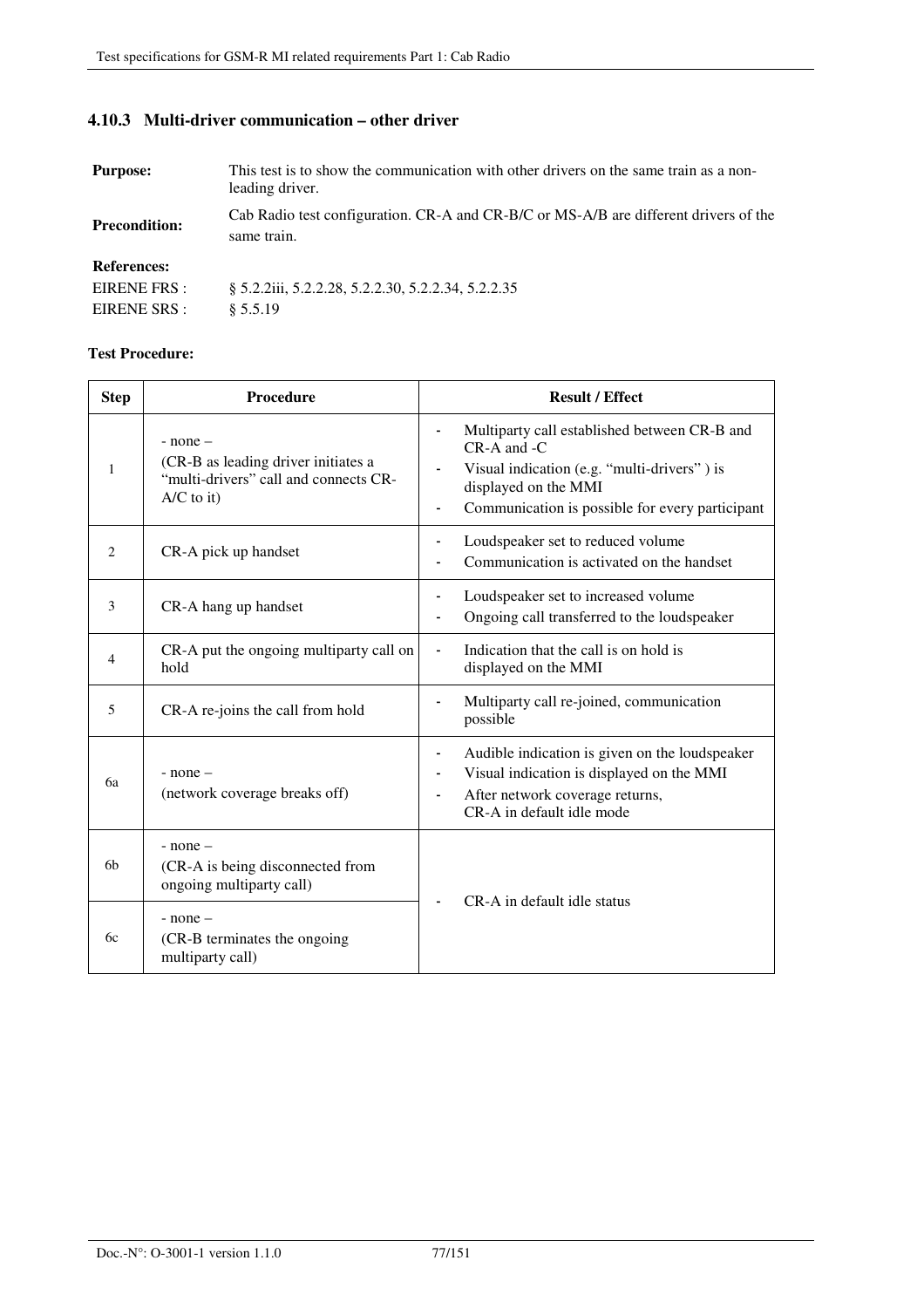**4.10.4 Multi-driver communication – controller** 

| <b>Purpose:</b>                    | This test is to show that a controller can be added to a driver conference and can be called<br>separately via call waiting. |
|------------------------------------|------------------------------------------------------------------------------------------------------------------------------|
| <b>Precondition:</b>               | Cab Radio test configuration                                                                                                 |
| <b>References:</b><br>EIRENE FRS : | \$5.2.2.37                                                                                                                   |

| <b>Step</b>    | <b>Procedure</b>                                                                                               | <b>Result / Effect</b>                                                                                                                                                                                                                                                                                                                      |
|----------------|----------------------------------------------------------------------------------------------------------------|---------------------------------------------------------------------------------------------------------------------------------------------------------------------------------------------------------------------------------------------------------------------------------------------------------------------------------------------|
| 1              | CR-A as leading driver initiates a "multi-<br>drivers" call and connects other drivers (at<br>least two) to it | Conference established and communication is possible                                                                                                                                                                                                                                                                                        |
| 2a             | CR-A adds the controller to the "multi-<br>drivers" call using the driver conference<br>menu                   | Call is put through and displayed at the<br>controller<br>The controller accepts the call<br>Controller added to the "multi-drivers" call<br>$\overline{\phantom{a}}$                                                                                                                                                                       |
| 2 <sub>b</sub> | CR-A initiates a PTP call to a controller<br>using the Hold menu option or soft key                            | Call is put through and displayed at the<br>controller<br>Controller accepts the call, communication<br>between CR-A and the controller is possible<br>The "multi-drivers" call is on hold<br>(call waiting is possible)<br>Communication is possible for the other<br>$\overline{\phantom{a}}$<br>participants of the "multi-drivers" call |
| 2c             | $-$ none $-$<br>(incoming call from Controller to CR-A<br>using functional number)                             | Audible indication is given on the loudspeaker<br>$\overline{\phantom{a}}$<br>Visual indication is displayed on the MMI<br>Controller is automatically added to the<br>$\overline{\phantom{a}}$<br>"multi-drivers" call                                                                                                                     |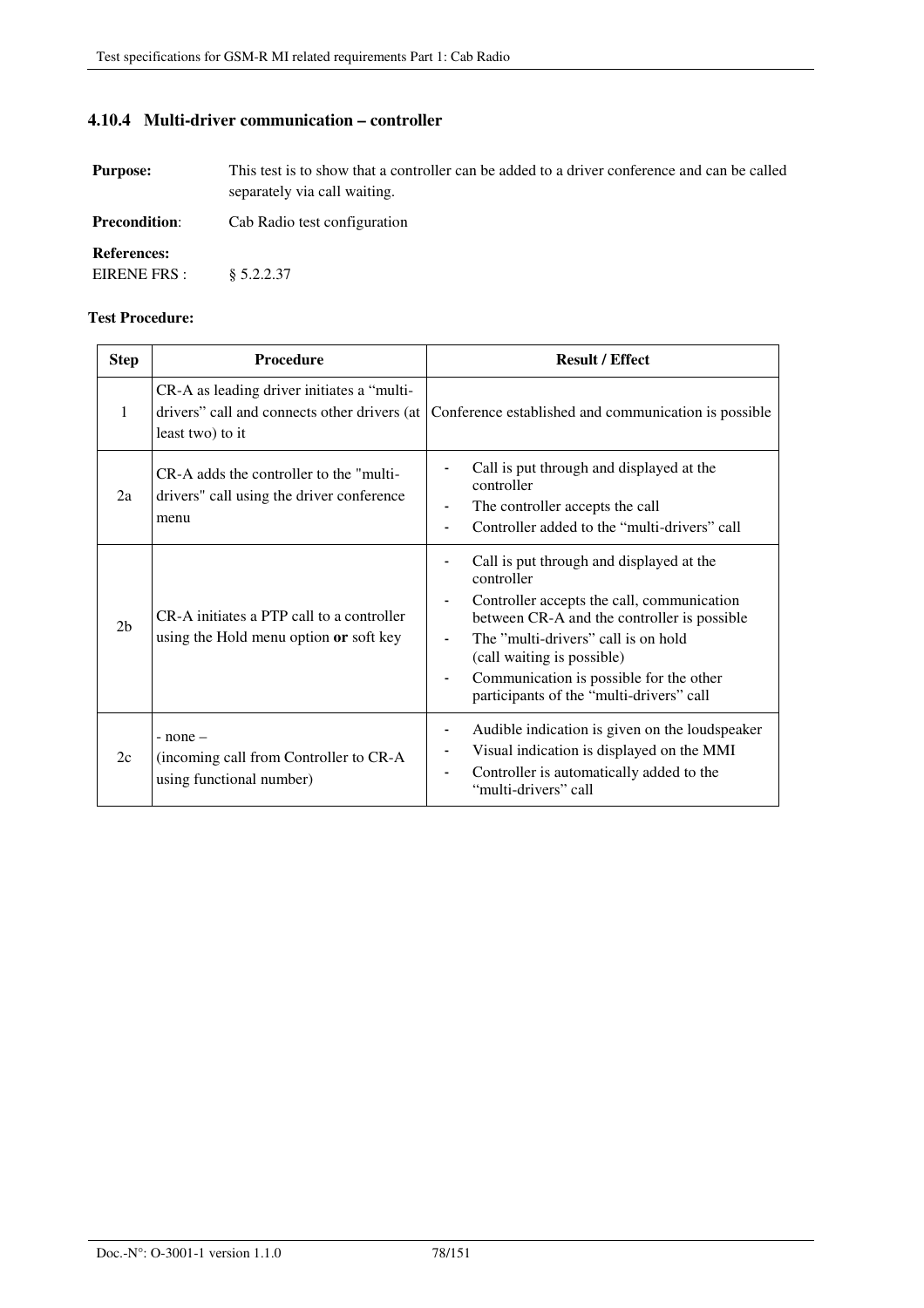### **4.11 Broadcast calls**

### **4.11.1 Incoming voice broadcast call**

| <b>Purpose:</b>      | This test is to show that the Cab Radio accepts voice broadcast calls automatically and the<br>call can be heard on the loudspeaker or in the handset, depending on the handset state. |  |
|----------------------|----------------------------------------------------------------------------------------------------------------------------------------------------------------------------------------|--|
| <b>Precondition:</b> | Cab Radio test configuration; Broadcast groups are activated on CR-A                                                                                                                   |  |
| <b>References:</b>   |                                                                                                                                                                                        |  |
| EIRENE FRS :         | § 5.2.2.49, 5.2.2.50, 11.2.3.2                                                                                                                                                         |  |
| EIRENE SRS :         | $§$ 4.3.1, 5.5.19                                                                                                                                                                      |  |

| <b>Step</b>    | <b>Procedure</b>                                                                    | <b>Result / Effect</b>                                                                                                                                                                                                                                                                                            |
|----------------|-------------------------------------------------------------------------------------|-------------------------------------------------------------------------------------------------------------------------------------------------------------------------------------------------------------------------------------------------------------------------------------------------------------------|
| 1a             | CR-A handset is in "on-hook" state<br>(incoming broadcast call with)<br>$eMLPP3$ )  | Broadcast call is accepted automatically<br>Visual indication for broadcast service<br>Group identity of the caller is displayed on the<br><b>MMI</b><br>Incoming call can be heard in the loudspeaker<br>$\overline{\phantom{0}}$                                                                                |
| 1b             | CR-A handset is in "off-hook" state<br>(incoming broadcast call with)<br>$eMLPP3$ ) | Broadcast call is accepted automatically<br>$\overline{a}$<br>Visual indication for broadcast service<br>٠<br>Group identity of the caller is displayed on the<br>٠<br><b>MMI</b><br>Loudspeaker set to reduced volume<br>$\overline{\phantom{a}}$<br>Incoming call can be heard in the handset<br>$\overline{a}$ |
| $\mathfrak{D}$ | Initiator terminates the call                                                       | CR-A in default idle status                                                                                                                                                                                                                                                                                       |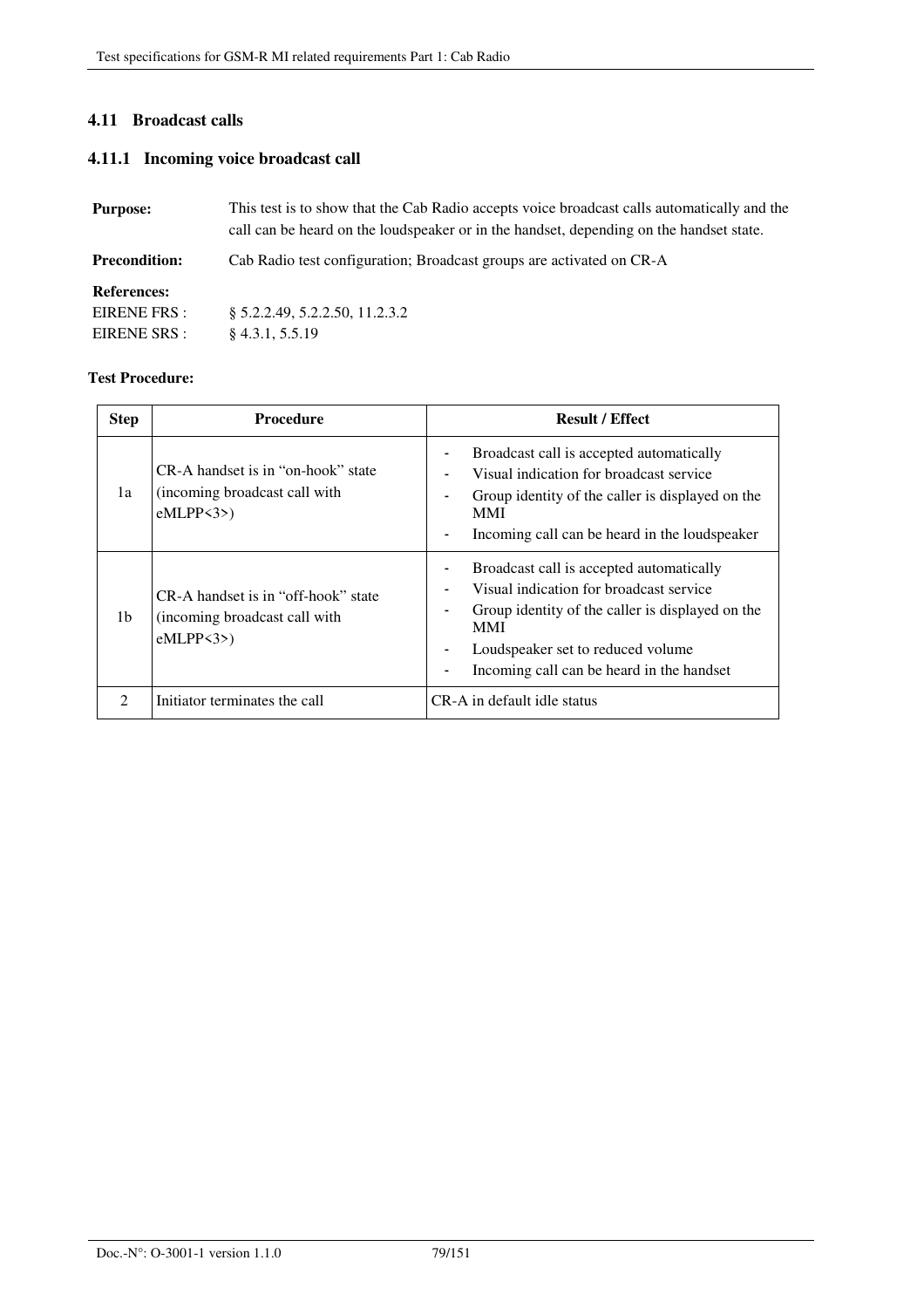### **4.11.2 Leaving a voice broadcast call**

**Purpose:** This test is to show that the Cab Radio can leave an ongoing voice broadcast call without terminating it.

**Precondition:** Cab Radio test configuration; Broadcast groups are activated on CR-A

#### **References:**

| EIRENE FRS:  | § 5.2.2.61i    |
|--------------|----------------|
| EIRENE SRS : | § 5A.3, 5.5.19 |

| <b>Step</b>    | <b>Procedure</b>                     | <b>Result / Effect</b>                                                                                                                       |
|----------------|--------------------------------------|----------------------------------------------------------------------------------------------------------------------------------------------|
| 1              | - none -<br>(MS-A initiates VBC 200) | CR-A receive voice broadcast service                                                                                                         |
| 2              | CR-A pick up handset                 | Broadcast call placed on the handset                                                                                                         |
| 3              | CR-A hang up handset                 | Broadcast call placed on the loudspeaker                                                                                                     |
| $\overline{4}$ | CR-A leaves broadcast call           | Broadcast call left<br>Broadcast call continues to exist on other<br>$\overline{\phantom{a}}$<br>participants<br>CR-A in default idle status |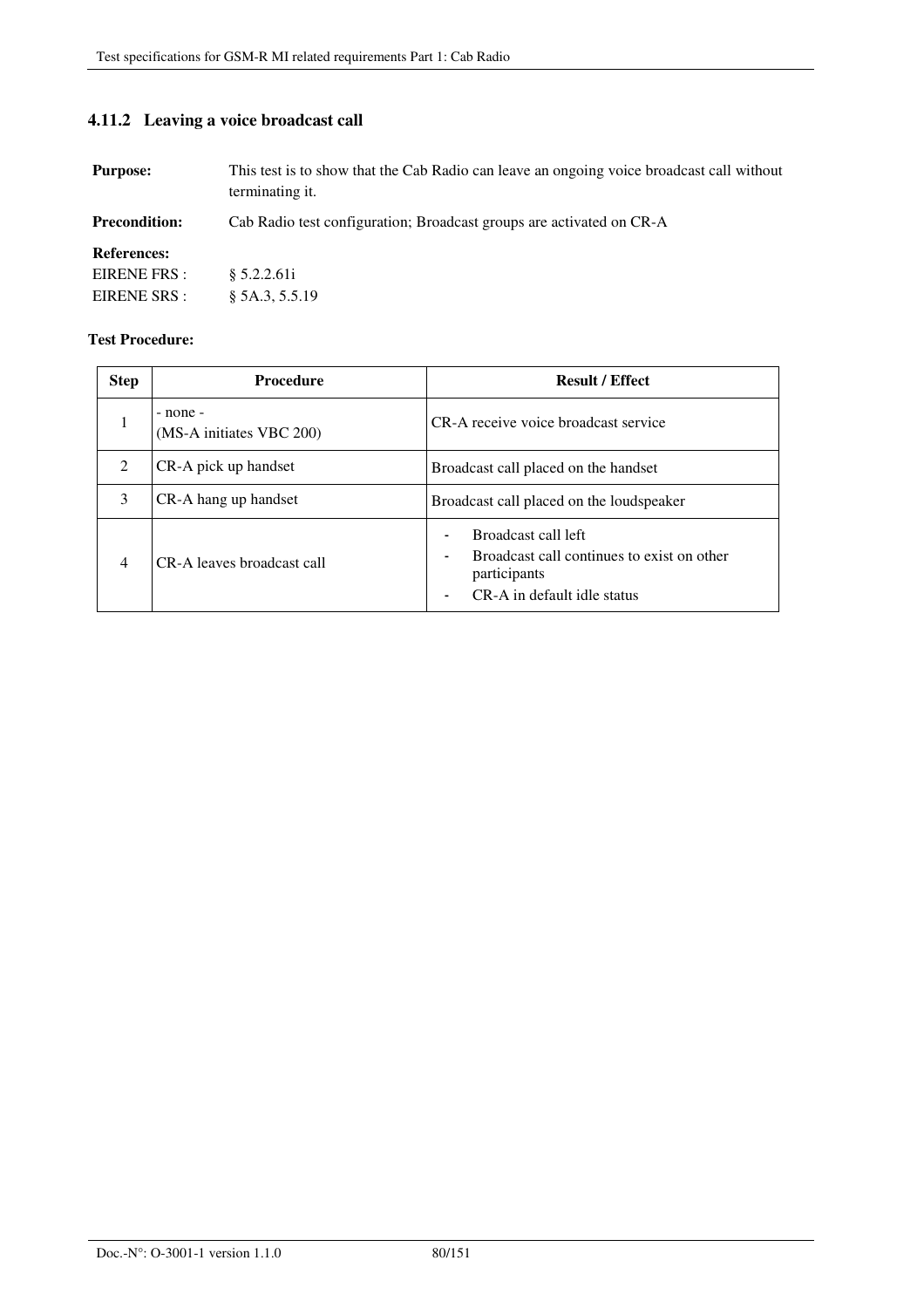### **4.11.3 Outgoing voice broadcast call**

**Purpose:** This test is to show that a voice broadcast call can be initiated by the Cab Radio.

Precondition: Cab Radio test configuration; Dedicated broadcast group (e.g. 203) is activated on the Cab Radio.

**References:** 

| EIRENE FRS : | § 4.2.1                   |
|--------------|---------------------------|
| EIRENE SRS : | $§$ 4.3.1, 5.5.14, 5.5.15 |

#### **Test Procedure:**

| <b>Step</b>    | <b>Procedure</b>                                                                                                  | <b>Result / Effect</b>                                                                                                                                                    |
|----------------|-------------------------------------------------------------------------------------------------------------------|---------------------------------------------------------------------------------------------------------------------------------------------------------------------------|
| 1              | CR-A initiates a broadcast call by<br>entering phone number or<br>using dedicated menu selection<br>(GID VBC 20X) | MS-A receives the call<br>VBC established<br>Audible indication is given on the loudspeaker<br>-<br>Visual indication is displayed on the MMI                             |
| $\mathfrak{D}$ | CR-A pick up handset                                                                                              | Communication is activated on the handset<br>CR-A has a dedicated uplink after call<br>establishment<br>CR-A can be heard on MS-A loudspeaker<br>$\overline{\phantom{a}}$ |
| 3              | CR-A terminates broadcast call                                                                                    | Call terminated<br>CR-A in default idle status                                                                                                                            |

### **4.11.4 Moving out of the broadcast call area**

**Purpose:** This test is to show that when the Cab Radio is in an ongoing broadcast call and it leaves the broadcast call area the broadcast call is also left.

**Precondition:** Cab Radio test configuration.

#### **References:**

EIRENE FRS : § 5.2.2.16, 5.2.2.55

| <b>Step</b> | <b>Procedure</b>                                                                                                                                   | <b>Result / Effect</b>                                                                                                                                                                                    |
|-------------|----------------------------------------------------------------------------------------------------------------------------------------------------|-----------------------------------------------------------------------------------------------------------------------------------------------------------------------------------------------------------|
|             | $-$ none $-$<br>(MS-A initiates broadcast call VBS)<br><b>200</b> )                                                                                | Broadcast call established<br>CR-A receives broadcast call and<br>joins the call automatically                                                                                                            |
| 2           | $-$ none $-$<br>(change the attenuation at the handover<br>machine to initiate cell change that<br>invokes<br>broadcast call area change for CR-A) | CR-A's broadcast call area changed<br>CR-A leaves ongoing broadcast call<br>Audible indication is given on the<br>loudspeaker<br>Visual indication is displayed on the MMI<br>CR-A in default idle status |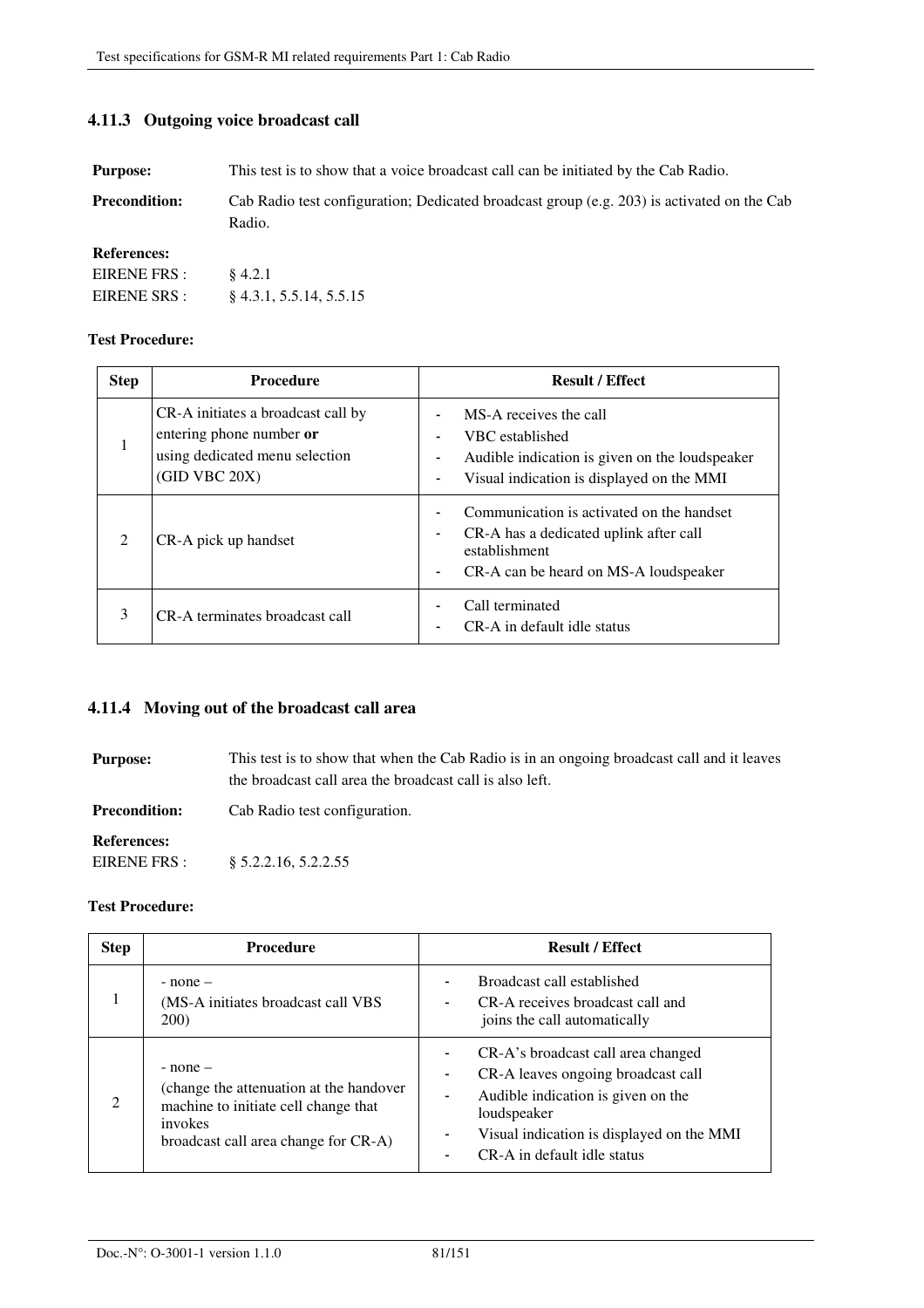### **4.12 Call arbitration**

### **4.12.1 Call arbitration – ongoing railway emergency call**

| <b>Purpose:</b><br>Note: | This test is to show the call arbitration with an ongoing emergency call.<br>Intercom / Public Address / Chief Conductor (with UIC Intercom link) has no eMLPP but<br>has priorities according to EIRENE SRS §5A.1.1 and §5A.1.2 |  |
|--------------------------|----------------------------------------------------------------------------------------------------------------------------------------------------------------------------------------------------------------------------------|--|
| <b>Precondition:</b>     | Cab Radio test configuration;<br>CR-A is in an ongoing railway emergency call (eMLPP $\langle 0 \rangle$ , GID 299)                                                                                                              |  |
| <b>References:</b>       |                                                                                                                                                                                                                                  |  |
| EIRENE FRS:              | \$ 5.2.4.4, 5.2.4.5, 5.2.4.6, 5.2.4.7                                                                                                                                                                                            |  |
| EIRENE SRS :             | § 5.5.20, 5.5.21, 5A.1.1, 5A.1.2                                                                                                                                                                                                 |  |

| <b>Step</b>    | Procedure                                                                | <b>Result / Effect</b>                                                                                                                   |  |
|----------------|--------------------------------------------------------------------------|------------------------------------------------------------------------------------------------------------------------------------------|--|
|                | New outgoing calls                                                       |                                                                                                                                          |  |
| 1a             | <b>Emergency call from CR-A (eMLPP</b><br>$\langle 0 \rangle$            | No change                                                                                                                                |  |
| 1 <sub>b</sub> | <b>PtP</b> call from CR-A (eMLPP $\langle 2 \rangle$ )                   |                                                                                                                                          |  |
| 1c             | VGC 200 call from CR-A (eMLPP $\langle 2 \rangle$ )                      |                                                                                                                                          |  |
| 1 <sub>d</sub> | VGC 555 call from CR-A (eMLPP $\langle 3 \rangle$ )                      | Ongoing call maintained                                                                                                                  |  |
| 1e             | Call to Controller from CR-A (eMLPP<br>$\langle 3 \rangle$               | New call not established                                                                                                                 |  |
| 1f             | "Other drivers same train" call from<br>$CR - A$                         |                                                                                                                                          |  |
| 1g             | Call to the <b>Public Address</b> from CR-A<br>(using UIC intercom link) | Ongoing call transferred to the loudspeaker<br>Public Address connected to the handset<br>(or no change if no UIC Intercom link present) |  |
| 1 <sub>h</sub> | Call to Controller from CR-A's Intercom<br>(over radio link, eMLPP <3>)  | Ongoing call maintained<br>$\blacksquare$<br>New call not established<br>$\blacksquare$                                                  |  |
| 1 <sub>i</sub> | Call to the Intercom from CR-A<br>(using UIC intercom link)              | Ongoing call transferred to the loudspeaker<br>-<br>Intercom connected to the handset<br>(or no change if no UIC Intercom link present)  |  |
| 1j             | Call to the Chief Conductor from CR-A<br>(over radio link)               | Ongoing call maintained<br>$\blacksquare$<br>New call not established<br>$\blacksquare$                                                  |  |
| 1k             | Call to the Chief Conductor from CR-A<br>(using UIC intercom link)       | Ongoing call maintained<br>$\blacksquare$<br>New call sent on Public Address<br>(or no change if no <i>UIC Intercom</i> link present)    |  |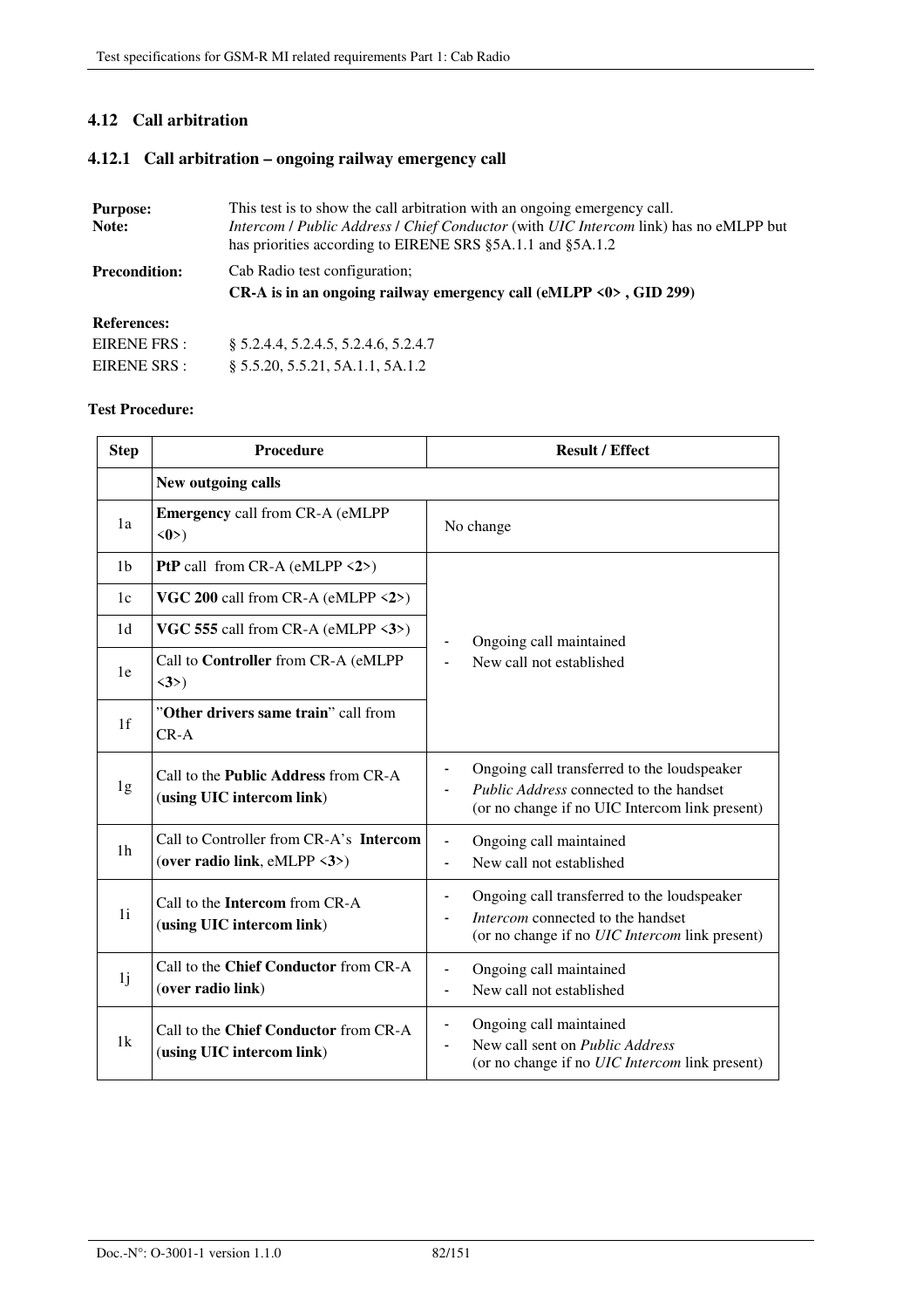| <b>Step</b>    | Procedure                                                                      | <b>Result / Effect</b>                                                                                                            |
|----------------|--------------------------------------------------------------------------------|-----------------------------------------------------------------------------------------------------------------------------------|
| 11             | VGC $20X$ call from CR-A (eMLPP $\langle 3 \rangle$ )                          |                                                                                                                                   |
| 1 <sub>m</sub> | <b>VBC</b> call from CR-A (eMLPP $\langle 3 \rangle$ )                         |                                                                                                                                   |
| 1n             | <b>PtP</b> call from CR-A (eMLPP $\langle 3 \rangle$ )                         | Ongoing call maintained                                                                                                           |
| 1 <sub>o</sub> | VGC 20X call from CR-A (eMLPP <4>)                                             | New call not established<br>$\overline{\phantom{0}}$                                                                              |
| 1 <sub>p</sub> | <b>VBC</b> call from CR-A (eMLPP $\langle 4 \rangle$ )                         |                                                                                                                                   |
| 1q             | <b>PtP</b> call from CR-A (eMLPP $\langle 4 \rangle$ )                         |                                                                                                                                   |
|                | New incoming calls                                                             |                                                                                                                                   |
| 2a             | <b>Emergency</b> call to CR-A (eMLPP $\langle 0 \rangle$ )                     |                                                                                                                                   |
| 2 <sub>b</sub> | <b>PtP</b> call to CR-A (eMLPP $\langle 2 \rangle$ )                           |                                                                                                                                   |
| 2c             | VGC 200 call to CR-A (eMLPP <2>)                                               |                                                                                                                                   |
| 2d             | VGC 555 call to CR-A (eMLPP $\langle 3 \rangle$ )                              |                                                                                                                                   |
| 2e             | Call from Controller to CR-A (eMLPP<br>$\langle 3 \rangle$                     |                                                                                                                                   |
| 2f             | "Other drivers same train" call to CR-A                                        |                                                                                                                                   |
| 2g             | Call to CR-A's Public Address<br>(over radio link, eMLPP $\langle 3 \rangle$ ) |                                                                                                                                   |
| 2h             | Call to CR-A's Intercom<br>(over radio link, eMLPP <3>)                        | Ongoing call maintained<br>$\overline{\phantom{a}}$<br>Incoming call indicated but cannot be accepted<br>$\overline{\phantom{a}}$ |
| 2i             | Call to CR-A from the Intercom<br>(using UIC intercom link)                    |                                                                                                                                   |
| 2j             | VGC $20X$ call to CR-A (eMLPP $\langle 3 \rangle$ )                            |                                                                                                                                   |
| 2k             | <b>VBC</b> call to CR-A (eMLPP $\langle 3 \rangle$ )                           |                                                                                                                                   |
| 21             | <b>PtP</b> call to CR-A (eMLPP $\langle 3 \rangle$ )                           |                                                                                                                                   |
| 2m             | VGC $20X$ call to CR-A (eMLPP <4>)                                             |                                                                                                                                   |
| 2n             | <b>VBC</b> call to CR-A (eMLPP $\langle 4 \rangle$ )                           |                                                                                                                                   |
| 2 <sub>o</sub> | <b>PtP</b> call to CR-A (eMLPP $\langle 4 \rangle$ )                           |                                                                                                                                   |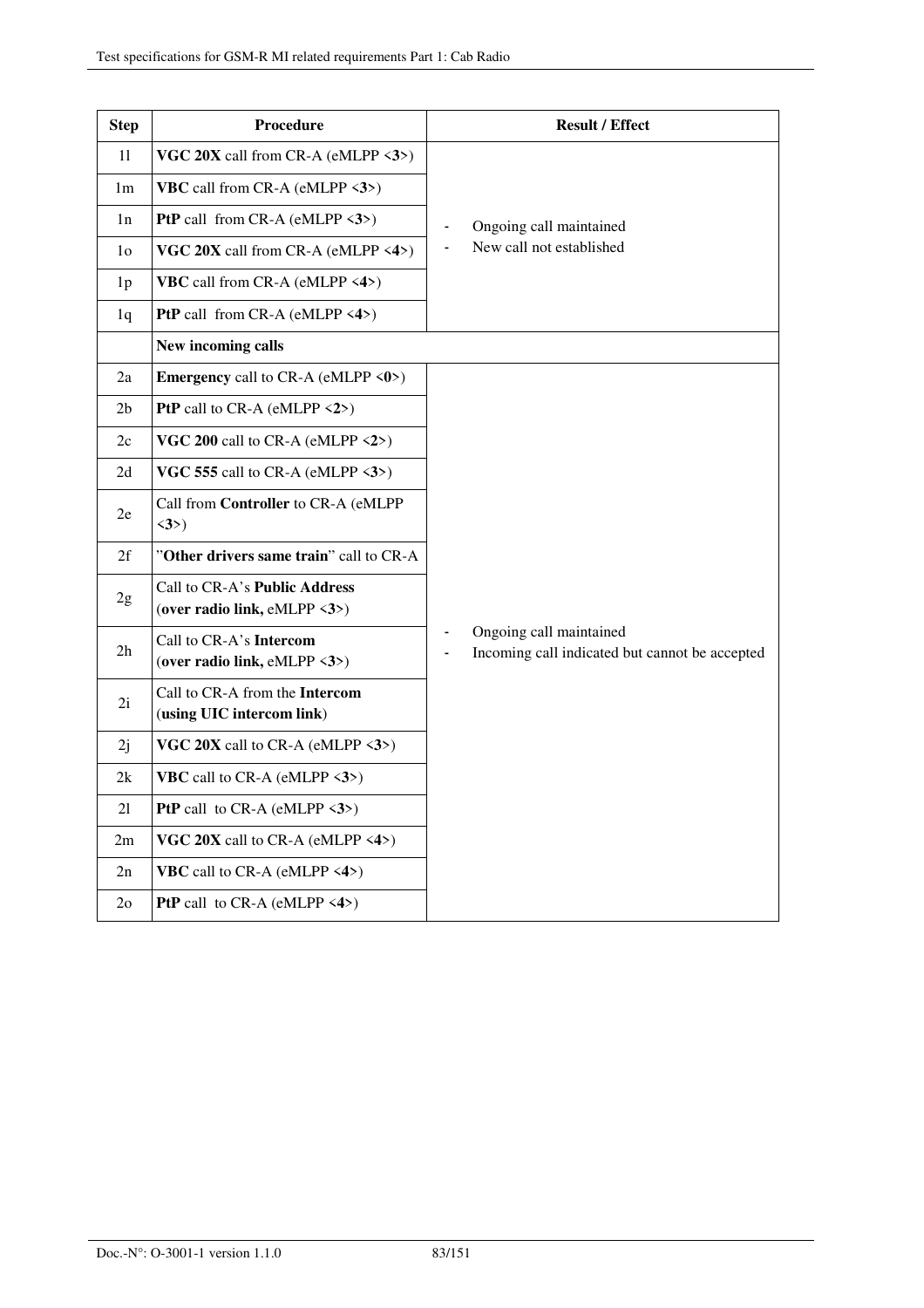| <b>Purpose:</b><br>Note:           | This test is to show the call arbitration with an ongoing high priority point-to-point call.<br>Intercom / Public Address / Chief Conductor (with UIC Intercom link) has no eMLPP but<br>has priorities according to EIRENE SRS §5A.1.1 and §5A.1.2 |
|------------------------------------|-----------------------------------------------------------------------------------------------------------------------------------------------------------------------------------------------------------------------------------------------------|
| <b>Precondition:</b>               | Cab Radio test configuration;<br>CR-A is in an ongoing high priority point-to-point call (eMLPP $\langle 2 \rangle$ )                                                                                                                               |
| <b>References:</b><br>EIRENE FRS : | § 5.2.4.4, 5.2.4.5, 5.2.4.6, 5.2.4.7                                                                                                                                                                                                                |

### **4.12.2 Call arbitration – ongoing high priority point-to-point call**

§ 5.5.20, 5.5.21, 5A.1.1, 5A.1.2

#### **Test Procedure:**

EIRENE SRS :

| <b>Step</b> | Procedure                                                               | <b>Result / Effect</b>                                                                                                                                                                                                                                                        |
|-------------|-------------------------------------------------------------------------|-------------------------------------------------------------------------------------------------------------------------------------------------------------------------------------------------------------------------------------------------------------------------------|
|             | New outgoing calls                                                      |                                                                                                                                                                                                                                                                               |
| 1a          | <b>Emergency call from CR-A (eMLPP</b><br>$\langle 0 \rangle$           | Ongoing call terminated<br>ä,<br>Emergency call established                                                                                                                                                                                                                   |
| 1b          | <b>PtP</b> call from CR-A (eMLPP $\langle 2 \rangle$ )                  | Ongoing call is on hold<br>$\qquad \qquad \blacksquare$<br>New call established                                                                                                                                                                                               |
| 1c          | VGC 200 call from CR-A (eMLPP <2>)                                      | <b>Preferred Implementation:</b><br>Ongoing call is put on hold<br>New call established<br><b>Optional Implementation</b> (If system limitations<br>prevent an ongoing PTP call from being put on<br>$hold$ :<br>Ongoing terminated<br>New call established<br>$\blacksquare$ |
| 1d          | VGC 555 call from CR-A (eMLPP <3>)                                      |                                                                                                                                                                                                                                                                               |
| 1e          | Call to Controller from CR-A (eMLPP<br>$\langle 3 \rangle$              | Ongoing call maintained<br>New call not established                                                                                                                                                                                                                           |
| 1f          | "Other drivers same train" call from<br>$CR-A$                          |                                                                                                                                                                                                                                                                               |
| 1g          | Call to the Public Address from CR-A<br>(using UIC intercom link)       | Ongoing call terminated<br><i>Public Address</i> connected to the handset<br>(or no change if no UIC Intercom link present)                                                                                                                                                   |
| 1h          | Call to Controller from CR-A's Intercom<br>(over radio link, eMLPP <3>) | Ongoing call is maintained<br>$\frac{1}{2}$<br>New call not established<br>÷,                                                                                                                                                                                                 |
| 1i          | Call to the Intercom from CR-A<br>(using UIC intercom link)             | Ongoing call terminated<br>$\blacksquare$<br>Intercom connected to the handset<br>(or no change if no UIC Intercom link present)                                                                                                                                              |
| 1j          | Call to the Chief Conductor from CR-A<br>(over radio link)              | Ongoing call maintained<br>New call not established<br>$\blacksquare$                                                                                                                                                                                                         |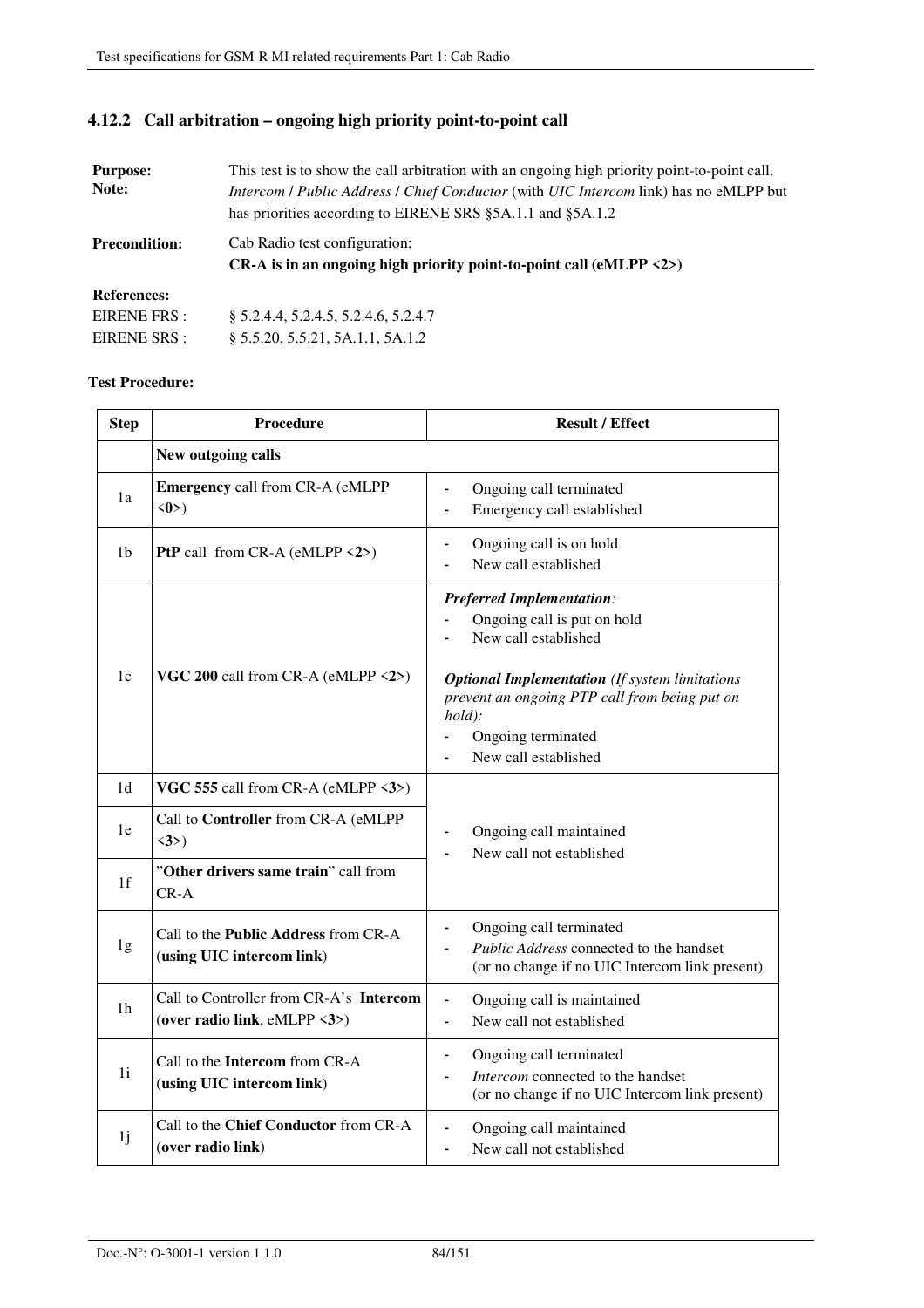| <b>Step</b>    | Procedure                                                                      | <b>Result / Effect</b>                                                                                       |
|----------------|--------------------------------------------------------------------------------|--------------------------------------------------------------------------------------------------------------|
| 1k             | Call to the Chief Conductor from CR-A<br>(using UIC intercom link)             | Ongoing call maintained<br>New call sent on Public Address<br>(or no change if no UIC Intercom link present) |
| 11             | VGC $20X$ call from CR-A (eMLPP $\langle 3 \rangle$ )                          |                                                                                                              |
| 1m             | <b>VBC</b> call from CR-A (eMLPP $\langle 3 \rangle$ )                         |                                                                                                              |
| 1n             | <b>PtP</b> call from CR-A (eMLPP $\langle 3 \rangle$ )                         | Ongoing call maintained                                                                                      |
| 1 <sub>o</sub> | VGC $20X$ call from CR-A (eMLPP <4>)                                           | New call not established                                                                                     |
| 1 <sub>p</sub> | <b>VBC</b> call from CR-A (eMLPP $\langle 4 \rangle$ )                         |                                                                                                              |
| 1q             | <b>PtP</b> call from CR-A (eMLPP $\langle 4 \rangle$ )                         |                                                                                                              |
|                | New incoming calls                                                             |                                                                                                              |
| 2a             | Emergency call to CR-A (eMLPP <0>)                                             | Ongoing call terminated<br>Incoming call connected                                                           |
| 2 <sub>b</sub> | PtP call to $CR-A$ (eMLPP $\langle 2 \rangle$ )                                |                                                                                                              |
| 2c             | VGC 200 call to CR-A (eMLPP $\langle 2 \rangle$ )                              |                                                                                                              |
| 2d             | VGC 555 call to CR-A (eMLPP $\langle 3 \rangle$ )                              |                                                                                                              |
| 2e             | Call from Controller to CR-A (eMLPP<br>$\langle 3 \rangle$                     |                                                                                                              |
| 2f             | "Other drivers same train" call to CR-A                                        |                                                                                                              |
| 2g             | Call to CR-A's Public Address<br>(over radio link, eMLPP $\langle 3 \rangle$ ) |                                                                                                              |
| 2 <sub>h</sub> | Call to CR-A's Intercom<br>(over radio link, eMLPP $\langle 3 \rangle$ )       | Ongoing call maintained<br>Incoming call indicated                                                           |
| 2i             | Call to CR-A from the Intercom<br>(using UIC intercom link)                    |                                                                                                              |
| 2j             | VGC 20X call to CR-A (eMLPP $\langle 3 \rangle$ )                              |                                                                                                              |
| 2k             | <b>VBC</b> call to CR-A (eMLPP $\langle 3 \rangle$ )                           |                                                                                                              |
| 21             | <b>PtP</b> call to CR-A (eMLPP $\langle 3 \rangle$ )                           |                                                                                                              |
| 2m             | VGC 20X call to CR-A (eMLPP $\langle 4 \rangle$ )                              |                                                                                                              |
| 2n             | <b>VBC</b> call to CR-A (eMLPP $\langle 4 \rangle$ )                           |                                                                                                              |
| 2 <sub>o</sub> | <b>PtP</b> call to CR-A (eMLPP $\langle 4 \rangle$ )                           |                                                                                                              |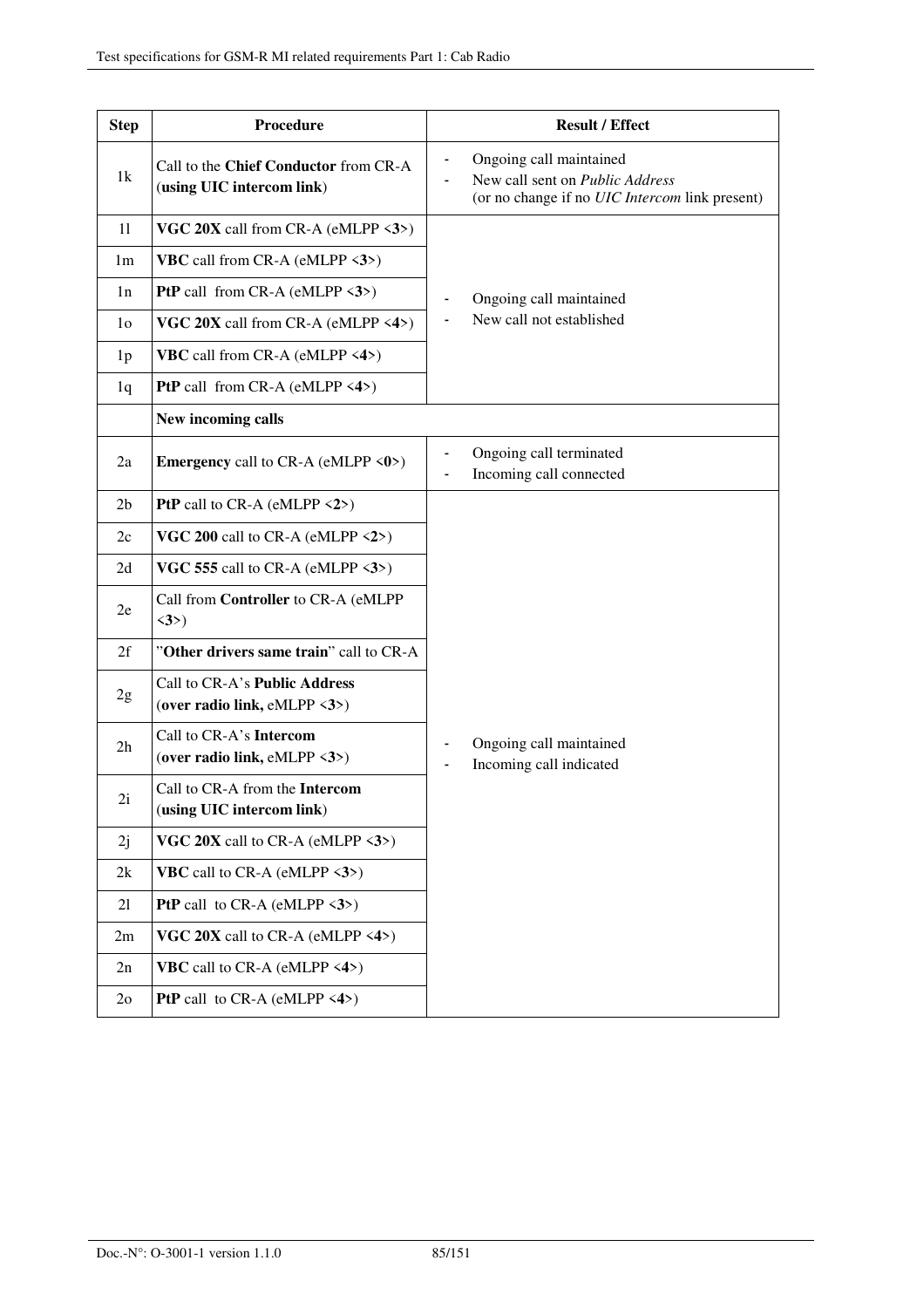### **4.12.3 Call arbitration – ongoing high priority group call between drivers in the same area**

| <b>Purpose:</b> | This test is to show the call arbitration with an ongoing high priority group call between<br>drivers in the same area.                                            |
|-----------------|--------------------------------------------------------------------------------------------------------------------------------------------------------------------|
| Note:           | <i>Intercom   Public Address   Chief Conductor</i> (with <i>UIC Intercom link</i> ) has no eMLPP but<br>has priorities according to EIRENE SRS §5A.1.1 and §5A.1.2 |

**References:** 

| EIRENE FRS : | § 5.2.4.4, 5.2.4.5, 5.2.4.6, 5.2.4.7 |
|--------------|--------------------------------------|
| EIRENE SRS : | $\S$ 5.5.20, 5.5.21, 5A.1.1, 5A.1.2  |

| <b>Step</b>    | Procedure                                                               | <b>Result / Effect</b>                                                                                                                                                |  |
|----------------|-------------------------------------------------------------------------|-----------------------------------------------------------------------------------------------------------------------------------------------------------------------|--|
|                | New outgoing calls                                                      |                                                                                                                                                                       |  |
| 1a             | <b>Emergency call from CR-A (eMLPP)</b><br>$\langle 0 \rangle$          | Ongoing call left                                                                                                                                                     |  |
| 1b             | <b>PtP</b> call from CR-A (eMLPP $\langle 2 \rangle$ )                  | New call established                                                                                                                                                  |  |
| 1c             | VGC 200 call from CR-A (eMLPP $\langle 2 \rangle$ )                     |                                                                                                                                                                       |  |
| 1 <sub>d</sub> | VGC 555 call from CR-A (eMLPP $\langle 3 \rangle$ )                     |                                                                                                                                                                       |  |
| 1e             | Call to Controller from CR-A (eMLPP<br>$\langle 3 \rangle$              | Ongoing call maintained<br>New call not established                                                                                                                   |  |
| 1f             | "Other drivers same train" call from<br>$CR-A$                          |                                                                                                                                                                       |  |
| 1g             | Call to the Public Address from CR-A<br>(using UIC intercom link)       | Ongoing call transferred to the loudspeaker<br>Public Address connected to the handset<br>(or no change if no UIC Intercom link present)                              |  |
| 1 <sub>h</sub> | Call to Controller from CR-A's Intercom<br>(over radio link, eMLPP <3>) | Ongoing call maintained<br>$\qquad \qquad \blacksquare$<br>New call not established<br>ä,                                                                             |  |
| 1i             | Call to the Intercom from CR-A<br>(using UIC intercom link)             | Ongoing call transferred to the loudspeaker<br>$\overline{\phantom{0}}$<br>Intercom connected to the handset<br>(or no change if no UIC Intercom link present)        |  |
| 1j             | Call to the Chief Conductor from CR-A<br>(over radio link)              | Ongoing call maintained<br>$\blacksquare$<br>New call not established<br>$\blacksquare$                                                                               |  |
| 1k             | Call to the Chief Conductor from CR-A<br>(using UIC intercom link)      | Ongoing call maintained<br>$\qquad \qquad \blacksquare$<br>New call sent on <i>Public Address</i><br>$\blacksquare$<br>(or no change if no UIC Intercom link present) |  |
| 11             | VGC $20X$ call from CR-A (eMLPP $\langle 3 \rangle$ )                   |                                                                                                                                                                       |  |
| 1 <sub>m</sub> | <b>VBC</b> call from CR-A (eMLPP $\langle 3 \rangle$ )                  |                                                                                                                                                                       |  |
| 1n             | <b>PtP</b> call from CR-A (eMLPP $\langle 3 \rangle$ )                  | Ongoing call maintained                                                                                                                                               |  |
| 1 <sub>o</sub> | VGC 20X call from CR-A (eMLPP <4>)                                      | New call not established                                                                                                                                              |  |
| 1 <sub>p</sub> | VBC call from CR-A (eMLPP <4>)                                          |                                                                                                                                                                       |  |
| 1q             | <b>PtP</b> call from CR-A (eMLPP $\langle 4 \rangle$ )                  |                                                                                                                                                                       |  |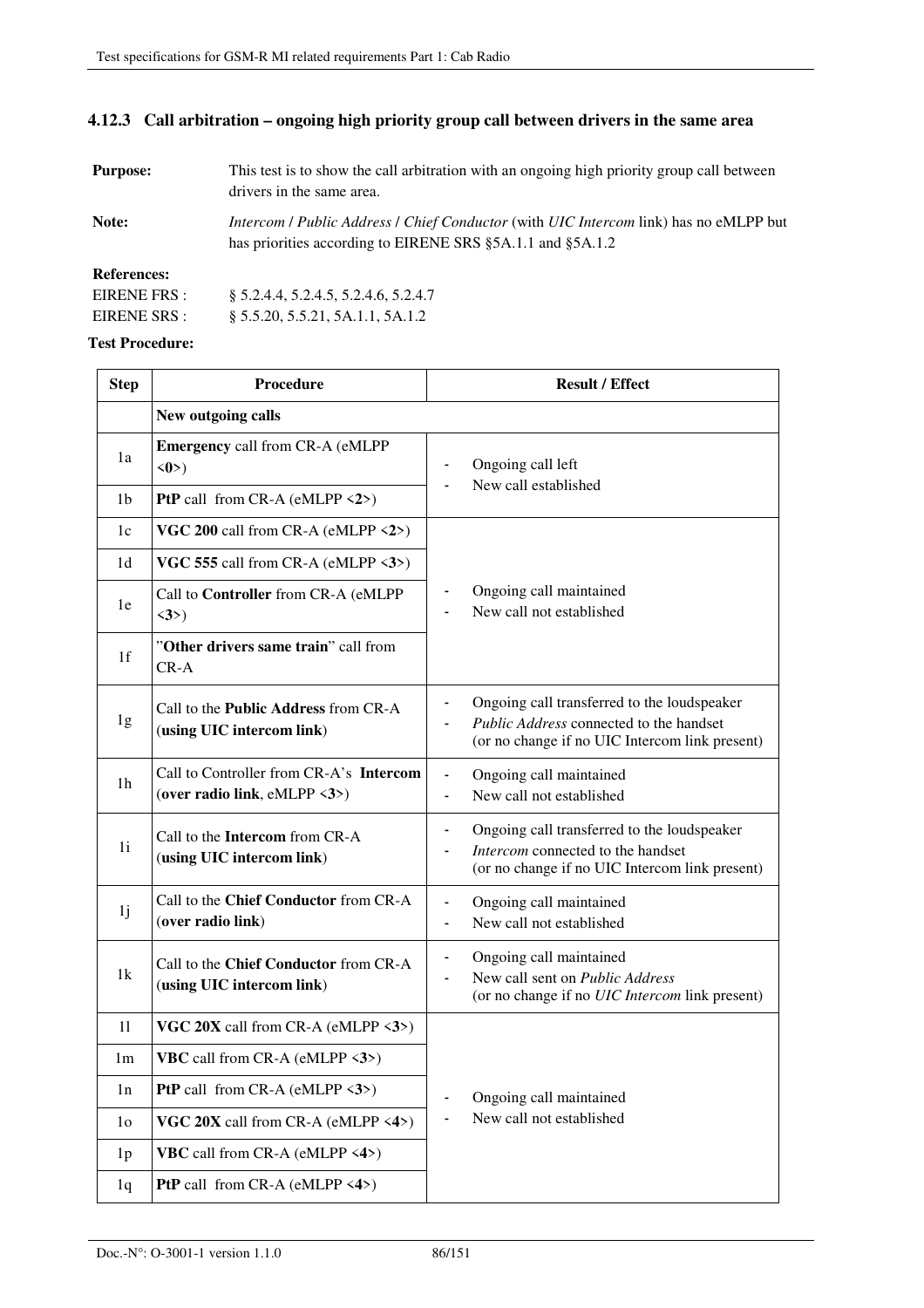| <b>Step</b>    | Procedure                                                                      | <b>Result / Effect</b>                             |
|----------------|--------------------------------------------------------------------------------|----------------------------------------------------|
|                | New incoming calls                                                             |                                                    |
| 2a             | <b>Emergency</b> call to CR-A (eMLPP $\langle 0 \rangle$ )                     | Ongoing call left<br>Incoming call connected       |
| 2 <sub>b</sub> | PtP call to $CR-A$ (eMLPP $\langle 2 \rangle$ )                                |                                                    |
| 2c             | VGC 200 call to CR-A (eMLPP $\langle 2 \rangle$ )                              |                                                    |
| 2d             | VGC 555 call to CR-A (eMLPP $\langle 3 \rangle$ )                              |                                                    |
| 2e             | Call from Controller to CR-A (eMLPP<br>$\langle 3 \rangle$                     |                                                    |
| 2f             | "Other drivers same train" call to CR-A                                        |                                                    |
| 2g             | Call to CR-A's Public Address<br>(over radio link, eMLPP $\langle 3 \rangle$ ) |                                                    |
| 2 <sub>h</sub> | Call to CR-A's Intercom<br>(over radio link, eMLPP <3>)                        | Ongoing call maintained<br>Incoming call indicated |
| 2i             | Call to CR-A from the Intercom<br>(using UIC intercom link)                    |                                                    |
| 2j             | VGC $20X$ call to CR-A (eMLPP $\langle 3 \rangle$ )                            |                                                    |
| 2k             | <b>VBC</b> call to CR-A (eMLPP $\langle 3 \rangle$ )                           |                                                    |
| 21             | <b>PtP</b> call to CR-A (eMLPP $\langle 3 \rangle$ )                           |                                                    |
| 2m             | VGC 20X call to CR-A (eMLPP <4>)                                               |                                                    |
| 2n             | <b>VBC</b> call to CR-A (eMLPP $\langle 4 \rangle$ )                           |                                                    |
| 2 <sub>o</sub> | <b>PtP</b> call to CR-A (eMLPP $\langle 4 \rangle$ )                           |                                                    |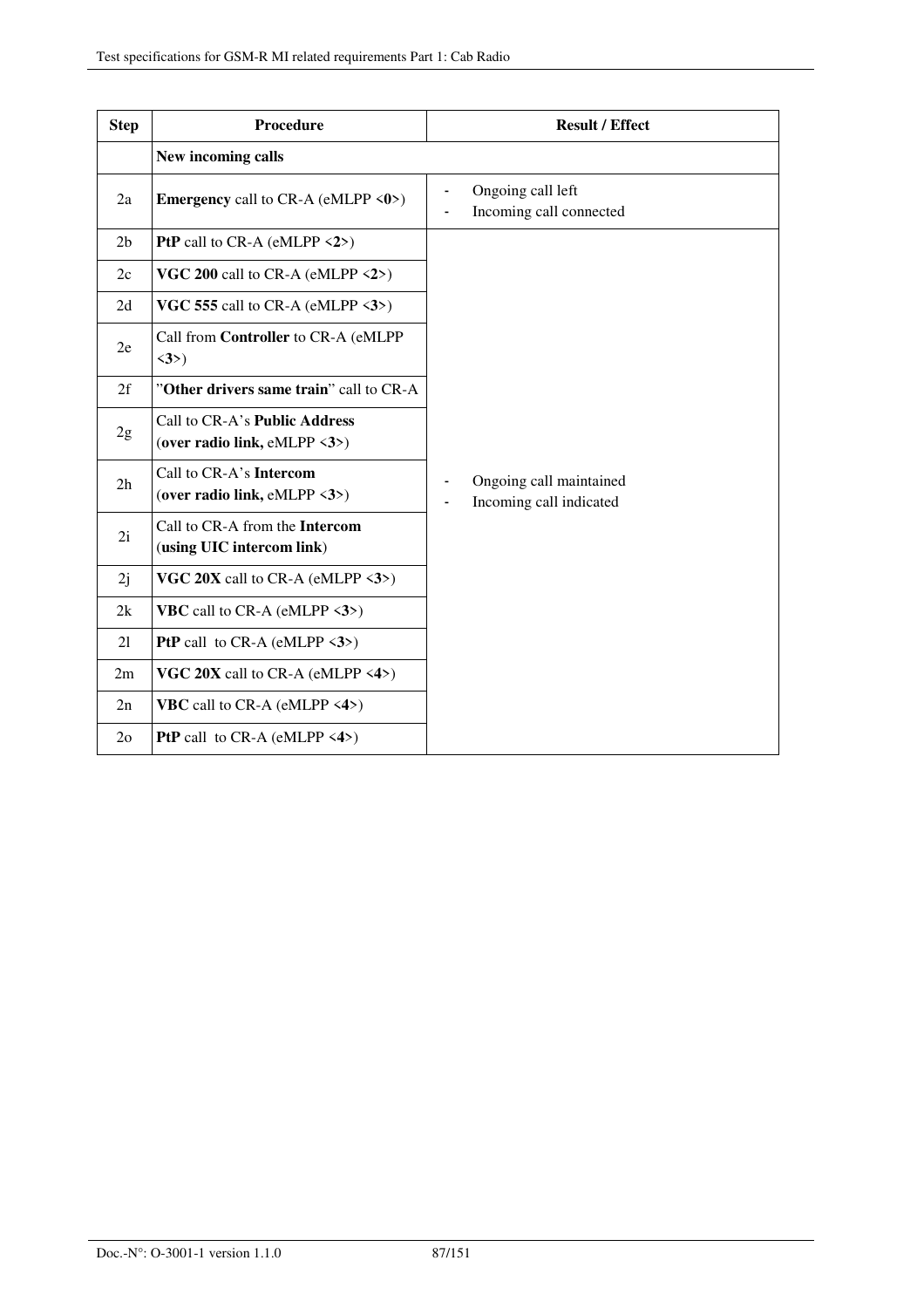### **4.12.4 Call arbitration – ongoing operational group call to drivers in the same area**

| <b>Purpose:</b> | This test is to show the call arbitration with an ongoing operational group call to drivers in |
|-----------------|------------------------------------------------------------------------------------------------|
|                 | the same area.                                                                                 |

**Note:** *Intercom* / *Public Address* / *Chief Conductor* (with *UIC Intercom* link) has no eMLPP but has priorities according to EIRENE SRS §5A.1.1 and §5A.1.2

#### **References:**

| EIRENE FRS : | § 5.2.4.4, 5.2.4.5, 5.2.4.6, 5.2.4.7 |
|--------------|--------------------------------------|
| EIRENE SRS : | \$5.5.20, 5.5.21, 5A.1.1, 5A.1.2     |

| <b>Step</b>    | Procedure<br><b>Result / Effect</b>                                                      |                                                                                                                                          |  |
|----------------|------------------------------------------------------------------------------------------|------------------------------------------------------------------------------------------------------------------------------------------|--|
|                | New outgoing calls                                                                       |                                                                                                                                          |  |
| 1a             | <b>Emergency call from CR-A (eMLPP</b><br>$\langle 0 \rangle$                            | Ongoing call left                                                                                                                        |  |
| 1b             | <b>PtP</b> call from CR-A (eMLPP $\langle 2 \rangle$ )                                   | New call established                                                                                                                     |  |
| 1c             | VGC 200 call from CR-A (eMLPP $\langle 2 \rangle$ )                                      |                                                                                                                                          |  |
| 1 <sub>d</sub> | VGC 555 call from CR-A (eMLPP $\langle 3 \rangle$ )                                      | Ongoing call maintained<br>$\overline{\phantom{0}}$<br>New call not established                                                          |  |
| 1e             | Call to Controller from CR-A (eMLPP<br>$\langle 3 \rangle$                               | Ongoing call left                                                                                                                        |  |
| 1 <sub>f</sub> | "Other drivers same train" call from<br>$CR-A$                                           | New call established                                                                                                                     |  |
| 1g             | Call to the <b>Public Address</b> from CR-A<br>(using UIC intercom link)                 | Ongoing call transferred to the loudspeaker<br>Public Address connected to the handset<br>(or no change if no UIC Intercom link present) |  |
| 1 <sub>h</sub> | Call to Controller from CR-A's Intercom<br>(over radio link, eMLPP $\langle 3 \rangle$ ) | Ongoing call is maintained<br>$\blacksquare$<br>New call not established                                                                 |  |
| 1i             | Call to the Intercom from CR-A<br>(using UIC intercom link)                              | Ongoing call transferred to the loudspeaker<br>Intercom connected to the handset<br>(or no change if no UIC Intercom link present)       |  |
| 1j             | Call to the Chief Conductor from CR-A<br>(over radio link)                               | Ongoing call maintained<br>$\blacksquare$<br>New call not established<br>L,                                                              |  |
| 1k             | Call to the Chief Conductor from CR-A<br>(using UIC intercom link)                       | Ongoing call maintained<br>-<br>New call sent on Public Address<br>(or no change if no UIC Intercom link present)                        |  |
| 11             | VGC $20X$ call from CR-A (eMLPP $\langle 3 \rangle$ )                                    |                                                                                                                                          |  |
| 1 <sub>m</sub> | <b>VBC</b> call from CR-A (eMLPP $\langle 3 \rangle$ )                                   | Ongoing call left<br>New call is established                                                                                             |  |
| 1n             | <b>PtP</b> call from CR-A (eMLPP $\langle 3 \rangle$ )                                   |                                                                                                                                          |  |
| 1 <sub>o</sub> | VGC 20X call from CR-A (eMLPP <4>)                                                       |                                                                                                                                          |  |
| 1 <sub>p</sub> | <b>VBC</b> call from CR-A (eMLPP $\langle 4 \rangle$ )                                   | Ongoing call maintained<br>New call not established                                                                                      |  |
| 1q             | <b>PtP</b> call from CR-A (eMLPP $\langle 4 \rangle$ )                                   |                                                                                                                                          |  |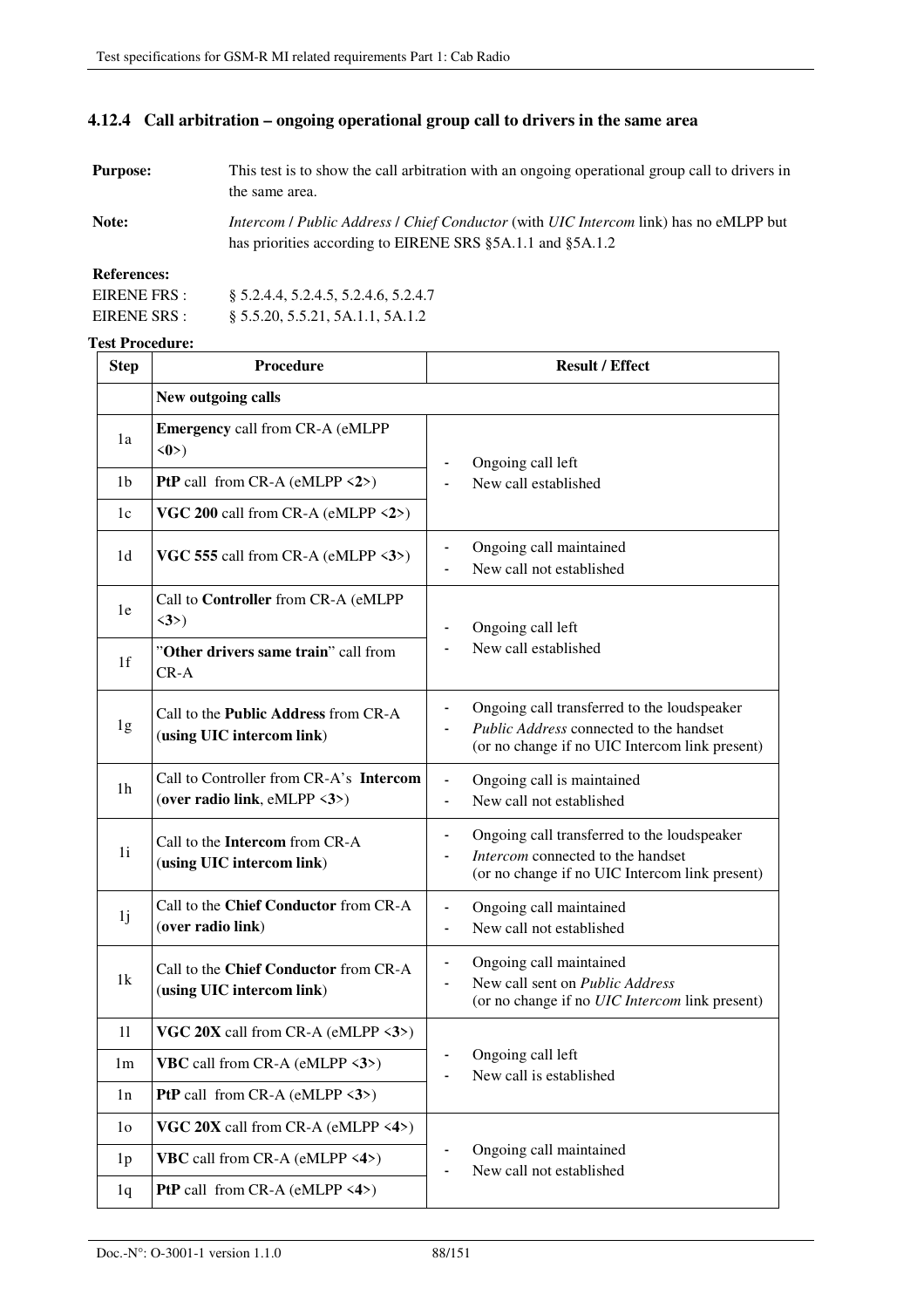| <b>Step</b>    | <b>Procedure</b>                                                               | <b>Result / Effect</b>                                                  |  |
|----------------|--------------------------------------------------------------------------------|-------------------------------------------------------------------------|--|
|                | New incoming calls                                                             |                                                                         |  |
| 2a             | <b>Emergency</b> call to CR-A (eMLPP $\langle 0 \rangle$ )                     |                                                                         |  |
| 2 <sub>b</sub> | <b>PtP</b> call to CR-A (eMLPP $\langle 2 \rangle$ )                           | Ongoing call left<br>Incoming call connected                            |  |
| 2c             | VGC 200 call to CR-A (eMLPP $\langle 2 \rangle$ )                              |                                                                         |  |
| 2d             | VGC 555 call to CR-A (eMLPP $\langle 3 \rangle$ )                              |                                                                         |  |
| 2e             | Call from Controller to CR-A (eMLPP<br>$\langle 3 \rangle$                     |                                                                         |  |
| 2f             | "Other drivers same train" call to CR-A                                        |                                                                         |  |
| 2g             | Call to CR-A's Public Address<br>(over radio link, eMLPP $\langle 3 \rangle$ ) |                                                                         |  |
| 2h             | Call to CR-A's Intercom<br>(over radio link, eMLPP $\langle 3 \rangle$ )       |                                                                         |  |
| 2i             | Call to CR-A from the Intercom<br>(using UIC intercom link)                    | Ongoing call is maintained<br>Incoming call indicated<br>$\blacksquare$ |  |
| 2j             | VGC $20X$ call to CR-A (eMLPP $\langle 3 \rangle$ )                            |                                                                         |  |
| 2k             | <b>VBC</b> call to CR-A (eMLPP $\langle 3 \rangle$ )                           |                                                                         |  |
| 21             | <b>PtP</b> call to CR-A (eMLPP $\langle 3 \rangle$ )                           |                                                                         |  |
| 2m             | VGC $20X$ call to CR-A (eMLPP <4>)                                             |                                                                         |  |
| 2n             | <b>VBC</b> call to CR-A (eMLPP $\langle 4 \rangle$ )                           |                                                                         |  |
| 2 <sub>o</sub> | <b>PtP</b> call to CR-A (eMLPP $\langle 4 \rangle$ )                           |                                                                         |  |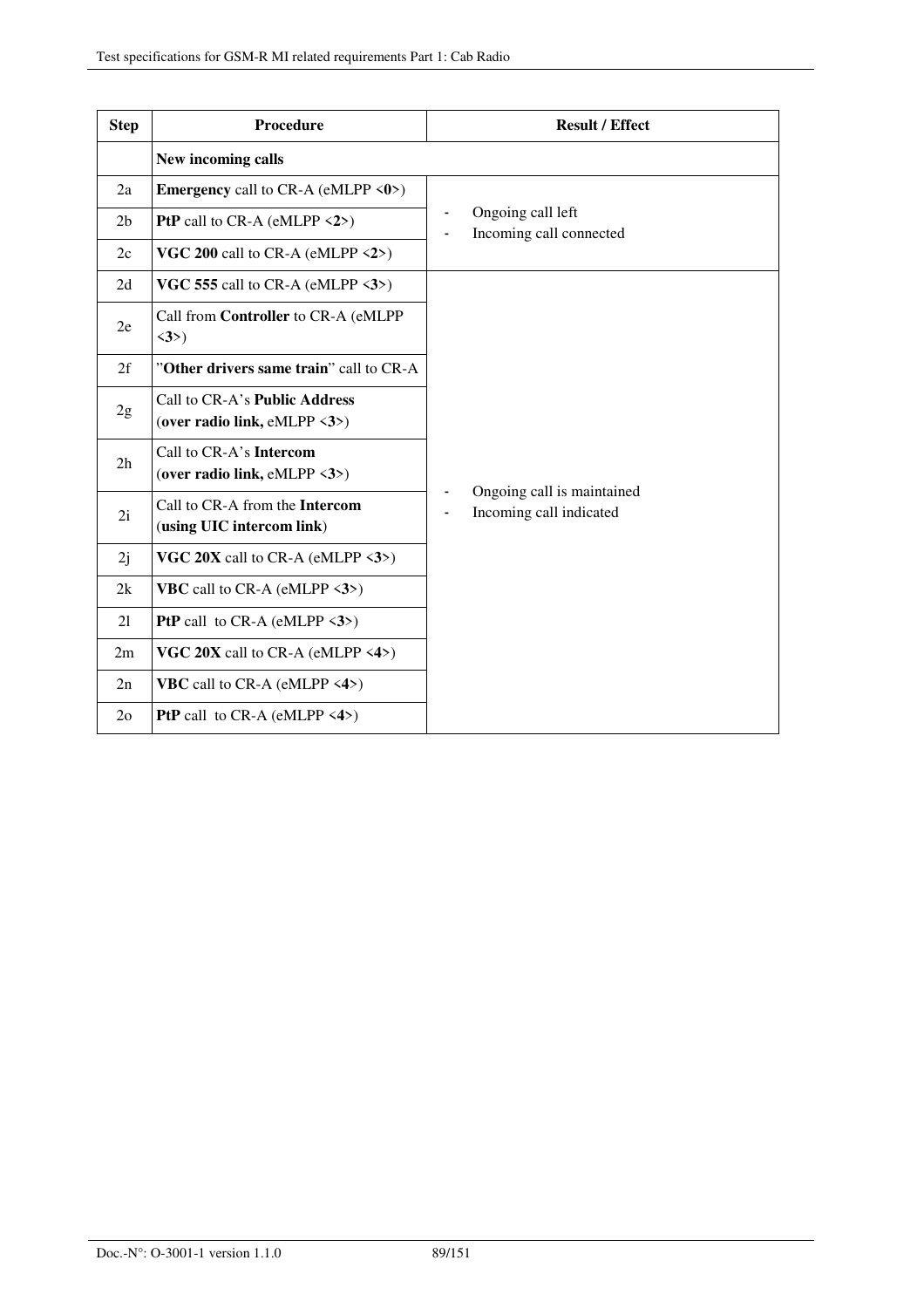§ 5.5.20, 5.5.21, 5A.1.1, 5A.1.2

### **4.12.5 Call arbitration – ongoing call from a controller**

| <b>Purpose:</b>    | This test is to show the call arbitration with an ongoing call from a controller (or<br>operational calls).                                                |
|--------------------|------------------------------------------------------------------------------------------------------------------------------------------------------------|
| Note:              | <i>Intercom / Public Address / Chief Conductor (with UIC Intercom link)</i> has no eMLPP but<br>has priorities according to EIRENE SRS §5A.1.1 and §5A.1.2 |
| <b>References:</b> |                                                                                                                                                            |
| EIRENE FRS :       | \$ 5.2.4.4, 5.2.4.5, 5.2.4.6, 5.2.4.7                                                                                                                      |

EIRENE SRS :

| <b>Step</b>    | Procedure                                                                | <b>Result / Effect</b>                                                                                                                                    |
|----------------|--------------------------------------------------------------------------|-----------------------------------------------------------------------------------------------------------------------------------------------------------|
|                | New outgoing calls                                                       |                                                                                                                                                           |
| 1a             | <b>Emergency call from CR-A (eMLPP</b><br>$\langle 0 \rangle$            |                                                                                                                                                           |
| 1 <sub>b</sub> | <b>PtP</b> call from CR-A (eMLPP $\langle 2 \rangle$ )                   | Ongoing call terminated<br>New call established                                                                                                           |
| 1c             | VGC 200 call from CR-A (eMLPP <2>)                                       |                                                                                                                                                           |
| 1 <sub>d</sub> | VGC 555 call from CR-A (eMLPP $\langle 3 \rangle$ )                      | Ongoing call maintained<br>New call not established<br>$\blacksquare$                                                                                     |
| 1e             | Call to Controller from CR-A (eMLPP<br>$\langle 3 \rangle$               | Ongoing call is on hold                                                                                                                                   |
| 1f             | "Other drivers same train" call from<br>$CR-A$                           | New call established                                                                                                                                      |
| 1g             | Call to the <b>Public Address</b> from CR-A<br>(using UIC intercom link) | Ongoing call terminated<br>Public Address connected<br>(or no change if no UIC Intercom link present)                                                     |
| 1 <sub>h</sub> | Call to Controller from CR-A's Intercom<br>(over radio link, eMLPP <3>)  | Ongoing call is maintained<br>$\overline{\phantom{0}}$<br>New call not established                                                                        |
| 1i             | Call to the Intercom from CR-A<br>(using UIC intercom link)              | Ongoing call terminated<br>Intercom connected<br>(or no change if no UIC Intercom link present)                                                           |
| 1j             | Call to the Chief Conductor from CR-A<br>(over radio link)               | Ongoing call is on hold<br>New call established                                                                                                           |
| 1k             | Call to the Chief Conductor from CR-A<br>(using UIC intercom link)       | Ongoing call is maintained<br>New call sent on <i>Public Address</i><br>$\overline{\phantom{0}}$<br>(or no change if no <i>UIC Intercom</i> link present) |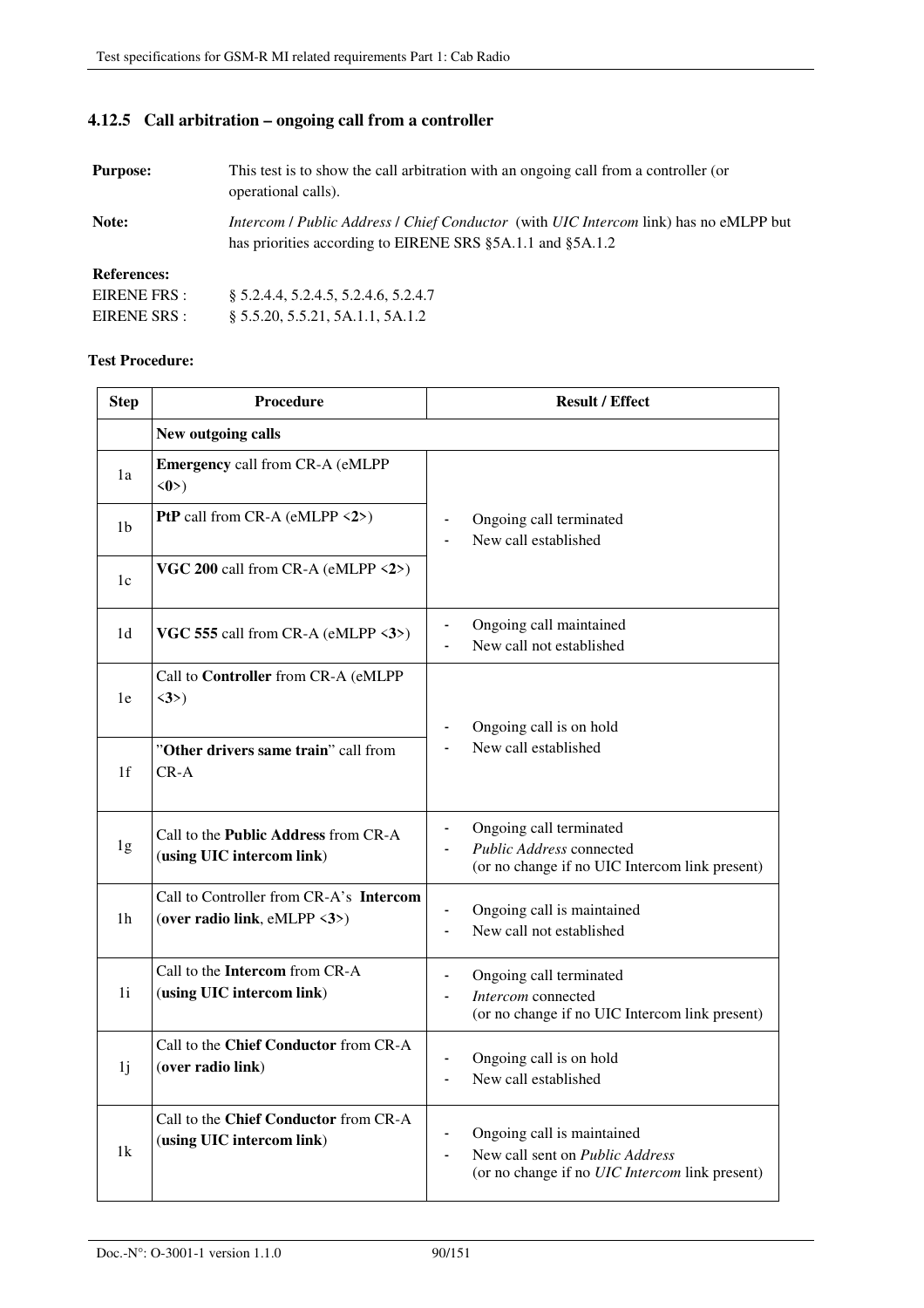| <b>Step</b>    | Procedure                                                                      | <b>Result / Effect</b>                                                                                                                                                                                                  |
|----------------|--------------------------------------------------------------------------------|-------------------------------------------------------------------------------------------------------------------------------------------------------------------------------------------------------------------------|
| 11             | VGC $20X$ call from CR-A (eMLPP $\langle 3 \rangle$ )                          | <b>Preferred Implementation:</b>                                                                                                                                                                                        |
| 1 <sub>m</sub> | <b>VBC</b> call from CR-A (eMLPP <3>)                                          | Ongoing call is put on hold<br>New call established<br><b>Optional Implementation</b> (If system limitations<br>prevent an ongoing PTP call from being put on<br>$hold$ :<br>Ongoing terminated<br>New call established |
| 1n             | <b>PtP</b> call from CR-A (eMLPP $\langle 3 \rangle$ )                         | Ongoing call is on hold<br>-<br>New call established                                                                                                                                                                    |
| 1 <sub>0</sub> | VGC 20X call from CR-A (eMLPP <4>)                                             |                                                                                                                                                                                                                         |
| 1 <sub>p</sub> | <b>VBC</b> call from CR-A (eMLPP $\langle 4 \rangle$ )                         | Ongoing call maintained<br>New call not established                                                                                                                                                                     |
| 1q             | <b>PtP</b> call from CR-A (eMLPP $\langle 4 \rangle$ )                         |                                                                                                                                                                                                                         |
|                | New incoming calls                                                             |                                                                                                                                                                                                                         |
| 2a             | <b>Emergency</b> call to CR-A (eMLPP $\langle 0 \rangle$ )                     |                                                                                                                                                                                                                         |
| 2 <sub>b</sub> | <b>PtP</b> call to CR-A (eMLPP $\langle 2 \rangle$ )                           | Ongoing call terminated<br>Incoming call connected                                                                                                                                                                      |
| 2c             | VGC 200 call to CR-A (eMLPP $\langle 2 \rangle$ )                              |                                                                                                                                                                                                                         |
| 2d             | VGC 555 call to CR-A (eMLPP $\langle 3 \rangle$ )                              |                                                                                                                                                                                                                         |
| 2e             | Call from Controller to CR-A (eMLPP<br>$\langle 3 \rangle$                     |                                                                                                                                                                                                                         |
| 2f             | "Other drivers same train" call to CR-A                                        |                                                                                                                                                                                                                         |
| 2g             | Call to CR-A's Public Address<br>(over radio link, eMLPP $\langle 3 \rangle$ ) |                                                                                                                                                                                                                         |
| 2h             | Call to CR-A's Intercom<br>(over radio link, eMLPP $\langle 3 \rangle$ )       |                                                                                                                                                                                                                         |
| 2i             | Call to CR-A from the Intercom<br>(using UIC intercom link)                    | Ongoing call maintained<br>Incoming call indicated                                                                                                                                                                      |
| 2j             | VGC 20X call to CR-A (eMLPP $\langle 3 \rangle$ )                              |                                                                                                                                                                                                                         |
| 2k             | <b>VBC</b> call to CR-A (eMLPP $\langle 3 \rangle$ )                           |                                                                                                                                                                                                                         |
| 21             | <b>PtP</b> call to CR-A (eMLPP $\langle 3 \rangle$ )                           |                                                                                                                                                                                                                         |
| 2m             | VGC 20X call to CR-A (eMLPP $\langle 4 \rangle$ )                              |                                                                                                                                                                                                                         |
| 2n             | <b>VBC</b> call to CR-A (eMLPP $\langle 4 \rangle$ )                           |                                                                                                                                                                                                                         |
| 2 <sub>o</sub> | <b>PtP</b> call to CR-A (eMLPP $\langle 4 \rangle$ )                           |                                                                                                                                                                                                                         |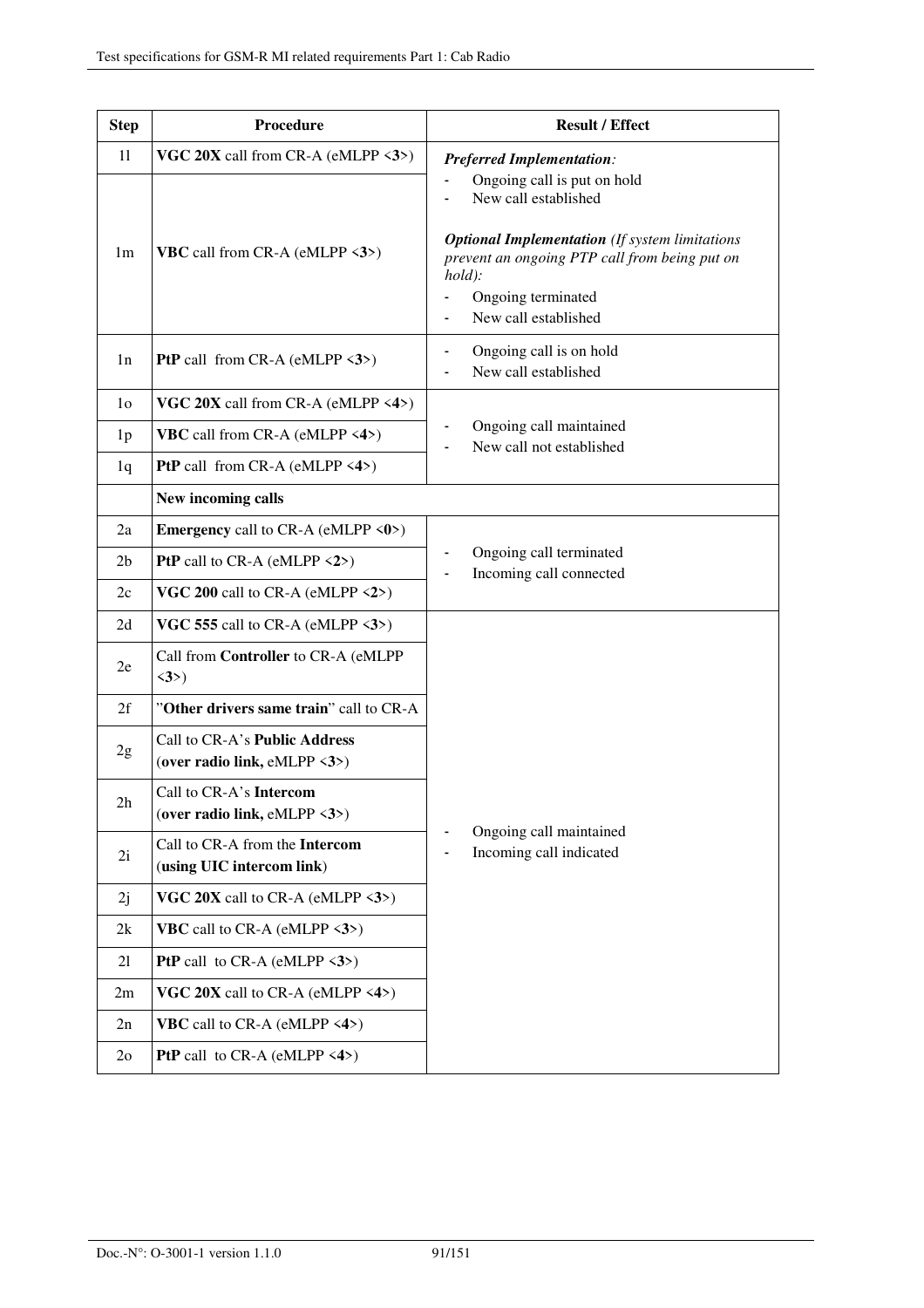### **4.12.6 Call arbitration – ongoing "other drivers on same train" call**

| <b>Purpose:</b>      | This test is to show the call arbitration with an ongoing "other drivers on same train" call. |  |  |
|----------------------|-----------------------------------------------------------------------------------------------|--|--|
| Note:                | Intercom / Public Address / Chief Conductor (with UIC Intercom link) has no eMLPP but         |  |  |
|                      | has priorities according to EIRENE SRS §5A.1.1 and §5A.1.2                                    |  |  |
| <b>Precondition:</b> | Cab Radio test configuration;                                                                 |  |  |
|                      | CR-A is in an ongoing "other drivers on same train" call as leading driver (Multi-            |  |  |
|                      | driver call with eMLPP $\langle 3 \rangle$                                                    |  |  |
| <b>References:</b>   |                                                                                               |  |  |
| EIRENE FRS :         | § 5.2.4.4, 5.2.4.5, 5.2.4.6, 5.2.4.7                                                          |  |  |
| EIRENE SRS :         | § 5.5.20, 5.5.21, 5A.1.1, 5A.1.2                                                              |  |  |

| <b>Step</b>    | <b>Procedure</b>                                                         | <b>Result / Effect</b>                                                                                                                                               |
|----------------|--------------------------------------------------------------------------|----------------------------------------------------------------------------------------------------------------------------------------------------------------------|
|                | New outgoing calls                                                       |                                                                                                                                                                      |
| 1a             | <b>Emergency call from CR-A (eMLPP</b><br>$\langle 0 \rangle$            | Ongoing call terminated or left                                                                                                                                      |
| 1b             | PtP call from CR-A (eMLPP <2>)                                           | (depends on whether CR-A was the initiator of<br>the "other drivers on same train" call)<br>New call established                                                     |
| 1c             | VGC 200 call from CR-A (eMLPP <2>)                                       |                                                                                                                                                                      |
| 1 <sub>d</sub> | VGC 555 call from CR-A (eMLPP <3>)                                       | Ongoing call maintained<br>New call not established                                                                                                                  |
| 1e             | Call to Controller from CR-A (eMLPP<br>$\langle 3 \rangle$               | Ongoing call is on hold<br>$\qquad \qquad \blacksquare$<br>New call established                                                                                      |
| 1 <sub>f</sub> | "Other drivers same train" call from<br>$CR - A$                         | Ongoing call maintained<br>$\qquad \qquad \blacksquare$<br>New call not established                                                                                  |
| 1g             | Call to the <b>Public Address</b> from CR-A<br>(using UIC intercom link) | Ongoing call transferred to the loudspeaker<br>$\overline{\phantom{a}}$<br>Public Address connected to the handset<br>(or no change if no UIC Intercom link present) |
| 1 <sub>h</sub> | Call to Controller from CR-A's Intercom<br>(over radio link, eMLPP <3>)  | Ongoing call maintained<br>$\blacksquare$<br>New call not established<br>$\overline{a}$                                                                              |
| 1i             | Call to the Intercom from CR-A<br>(using UIC intercom link)              | Ongoing call transferred to the loudspeaker<br>$\blacksquare$<br>Intercom connected to the handset<br>(or no change if no UIC Intercom link present)                 |
| 1j             | Call to the Chief Conductor from CR-A<br>(over radio link)               | Ongoing call is on hold<br>$\overline{\phantom{a}}$<br>New call established<br>$\blacksquare$                                                                        |
| 1k             | Call to the Chief Conductor from CR-A<br>(using UIC intercom link)       | Ongoing call maintained<br>$\blacksquare$<br>New call sent on Public Address<br>(or no change if no UIC Intercom link present)                                       |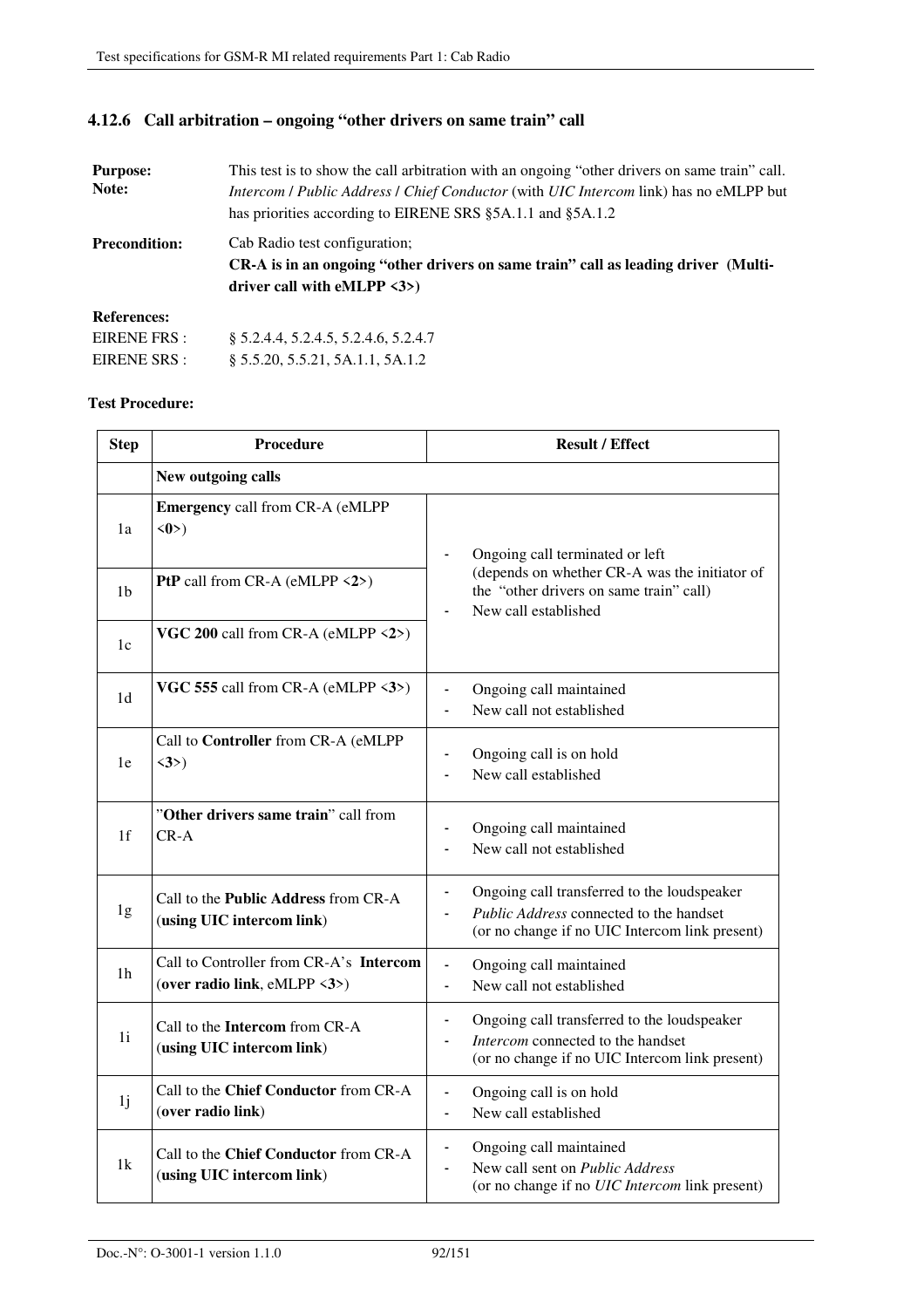| <b>Step</b>    | Procedure                                                                      | <b>Result / Effect</b>                                                                                                                                                                                                  |
|----------------|--------------------------------------------------------------------------------|-------------------------------------------------------------------------------------------------------------------------------------------------------------------------------------------------------------------------|
| 11             | VGC 20X call from CR-A (eMLPP $\langle 3 \rangle$ )                            | <b>Preferred Implementation:</b>                                                                                                                                                                                        |
| 1 <sub>m</sub> | <b>VBC</b> call from CR-A (eMLPP $\langle 3 \rangle$ )                         | Ongoing call is put on hold<br>New call established<br><b>Optional Implementation</b> (If system limitations<br>prevent an ongoing PTP call from being put on<br>$hold$ :<br>Ongoing terminated<br>New call established |
| 1n             | <b>PtP</b> call from CR-A (eMLPP $\langle 3 \rangle$ )                         | Ongoing call is on hold<br>$\blacksquare$<br>New call established                                                                                                                                                       |
| 1 <sub>o</sub> | VGC $20X$ call from CR-A (eMLPP $\langle 4 \rangle$ )                          |                                                                                                                                                                                                                         |
| 1 <sub>p</sub> | <b>VBC</b> call from CR-A (eMLPP $\langle 4 \rangle$ )                         | Ongoing call maintained<br>New call not established                                                                                                                                                                     |
| 1q             | <b>PtP</b> call from CR-A (eMLPP $\langle 4 \rangle$ )                         |                                                                                                                                                                                                                         |
|                | New incoming calls                                                             |                                                                                                                                                                                                                         |
| 2a             | <b>Emergency</b> call to CR-A (eMLPP $\langle 0 \rangle$ )                     | Ongoing call terminated<br>Incoming call connected<br>$\blacksquare$                                                                                                                                                    |
| 2 <sub>b</sub> | <b>PtP</b> call to CR-A (eMLPP $\langle 2 \rangle$ )                           | Ongoing call terminated or left<br>$\blacksquare$<br>(depends on whether CR-A was the initiator of<br>the "other drivers on same train" call)<br>Incoming call connected                                                |
| 2c             | VGC 200 call to CR-A (eMLPP $\langle 2 \rangle$ )                              | Ongoing call terminated<br>Incoming call connected<br>$\overline{\phantom{a}}$                                                                                                                                          |
| 2d             | VGC 555 call to CR-A (eMLPP $\langle 3 \rangle$ )                              | Ongoing call maintained<br>Incoming call indicated                                                                                                                                                                      |
| 2e             | Call from Controller to CR-A (eMLPP<br>$\langle 3 \rangle$                     | Ongoing call maintained<br>$\overline{\phantom{a}}$<br>Controller has joined the ongoing call                                                                                                                           |
| 2f             | "Other drivers same train" call to CR-A                                        | Not possible                                                                                                                                                                                                            |
| 2g             | Call to CR-A's Public Address<br>(over radio link, eMLPP $\langle 3 \rangle$ ) |                                                                                                                                                                                                                         |
| 2 <sub>h</sub> | Call to CR-A's Intercom<br>(over radio link, eMLPP <3>)                        |                                                                                                                                                                                                                         |
| 2i             | Call to CR-A from the Intercom<br>(using UIC intercom link)                    |                                                                                                                                                                                                                         |
| 2j             | VGC 20X call to CR-A (eMLPP $\langle 3 \rangle$ )                              | Ongoing call maintained<br>Incoming call indicated                                                                                                                                                                      |
| 2k             | <b>VBC</b> call to CR-A (eMLPP $\langle 3 \rangle$ )                           |                                                                                                                                                                                                                         |
| 21             | <b>PtP</b> call to CR-A (eMLPP $\langle 3 \rangle$ )                           |                                                                                                                                                                                                                         |
| 2m             | VGC 20X call to CR-A (eMLPP $\langle 4 \rangle$ )                              |                                                                                                                                                                                                                         |
| 2n             | <b>VBC</b> call to CR-A (eMLPP $\langle 4 \rangle$ )                           |                                                                                                                                                                                                                         |
| 2 <sub>o</sub> | <b>PtP</b> call to CR-A (eMLPP $\langle 4 \rangle$ )                           |                                                                                                                                                                                                                         |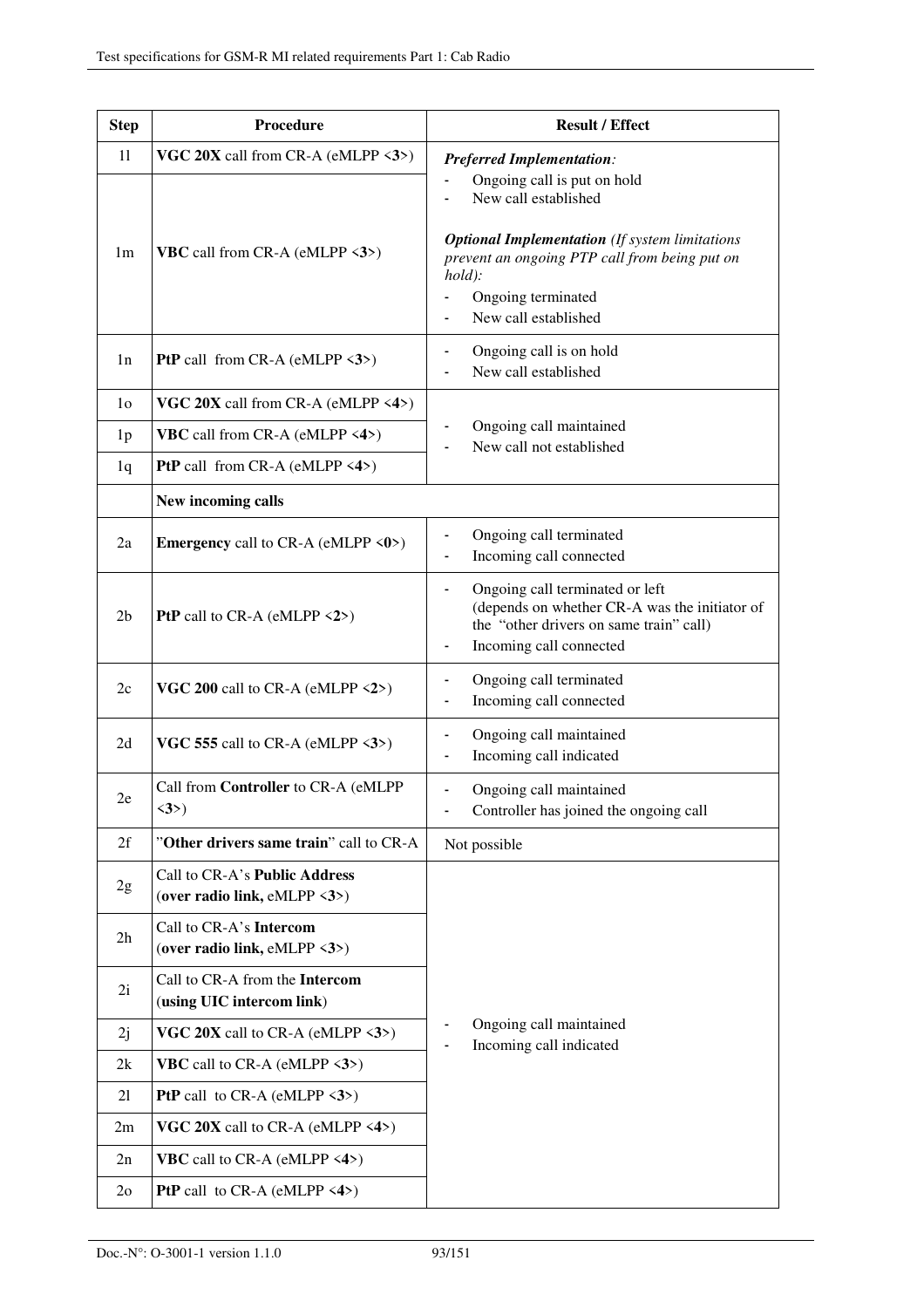| <b>Purpose:</b>      | This test is to show the call arbitration with an ongoing "chief conductor" call over radio          |
|----------------------|------------------------------------------------------------------------------------------------------|
|                      | link.                                                                                                |
| Note:                | <i>Intercom / Public Address / Chief Conductor</i> (with <i>UIC Intercom link</i> ) has no eMLPP but |
|                      | has priorities according to EIRENE SRS §5A.1.1 and §5A.1.2                                           |
| <b>Precondition:</b> | Cab Radio test configuration;                                                                        |
|                      | CR-A is in an ongoing "chief conductor" call (over radio link MLPP $\langle 3 \rangle$ )             |
| <b>References:</b>   |                                                                                                      |
| EIRENE FRS :         | § 5.2.4.4, 5.2.4.5, 5.2.4.6, 5.2.4.7                                                                 |
| EIRENE SRS :         | \$5.5.20, 5.5.21, 5A.1.1, 5A.1.2                                                                     |

### **4.12.7 Call arbitration – ongoing chief conductor call (over radio link)**

| <b>Step</b>    | <b>Procedure</b>                                                         | <b>Result / Effect</b>                                                                                                                              |
|----------------|--------------------------------------------------------------------------|-----------------------------------------------------------------------------------------------------------------------------------------------------|
|                | New outgoing calls                                                       |                                                                                                                                                     |
| 1a             | <b>Emergency call from CR-A (eMLPP</b><br>$\langle 0 \rangle$            |                                                                                                                                                     |
| 1 <sub>b</sub> | PtP call from CR-A (eMLPP <2>)                                           | Ongoing call terminated<br>New call established                                                                                                     |
| 1c             | VGC 200 call from CR-A (eMLPP $\langle 2 \rangle$ )                      |                                                                                                                                                     |
| 1d             | VGC 555 call from CR-A (eMLPP $\langle 3 \rangle$ )                      | Ongoing call maintained<br>New call not established<br>$\blacksquare$                                                                               |
| 1e             | Call to Controller from CR-A (eMLPP<br>$\langle 3 \rangle$               |                                                                                                                                                     |
| 1 <sup>f</sup> | "Other drivers same train" call from<br>$CR-A$                           | Ongoing call is on hold<br>New call established                                                                                                     |
| 1g             | Call to the <b>Public Address</b> from CR-A<br>(using UIC intercom link) | Ongoing call terminated<br>$\blacksquare$<br>New call connected to Public Address<br>(or no change if no UIC Intercom link present)                 |
| 1 <sub>h</sub> | Call to Controller from CR-A's Intercom<br>(over radio link, eMLPP <3>)  | Ongoing call maintained<br>$\blacksquare$<br>New call not established                                                                               |
| 1i             | Call to the Intercom from CR-A<br>(using UIC intercom link)              | Ongoing call terminated<br>New call connected to Intercom<br>(or no change if no UIC Intercom link present)                                         |
| 1j             | Call to the Chief Conductor from CR-A<br>(over radio link)               | No change                                                                                                                                           |
| 1k             | Call to the Chief Conductor from CR-A<br>(using UIC intercom link)       | Ongoing call maintained<br>$\qquad \qquad \blacksquare$<br>New call sent on Public Address<br>(or no change if no <i>UIC Intercom</i> link present) |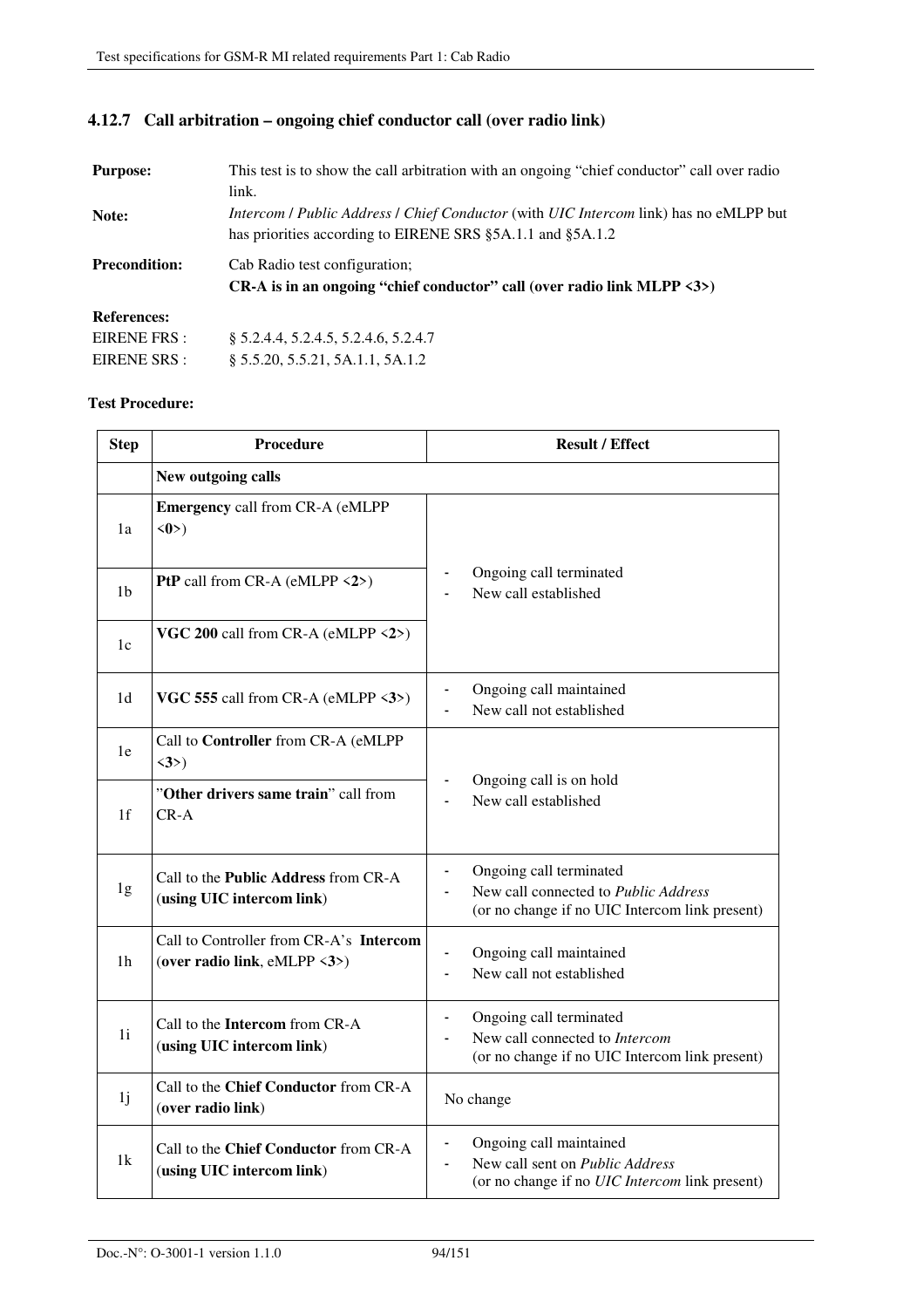| <b>Step</b>    | Procedure                                                     | <b>Result / Effect</b>                                                                                                                                                                                                  |
|----------------|---------------------------------------------------------------|-------------------------------------------------------------------------------------------------------------------------------------------------------------------------------------------------------------------------|
| 11             | VGC $20X$ call from CR-A (eMLPP $\langle 3 \rangle$ )         | <b>Preferred Implementation:</b>                                                                                                                                                                                        |
| 1 <sub>m</sub> | <b>VBC</b> call from CR-A (eMLPP $\langle 3 \rangle$ )        | Ongoing call is put on hold<br>New call established<br><b>Optional Implementation</b> (If system limitations<br>prevent an ongoing PTP call from being put on<br>$hold$ :<br>Ongoing terminated<br>New call established |
| 1n             | <b>PtP</b> call from CR-A (eMLPP $\langle 3 \rangle$ )        | Ongoing call is on hold<br>New call established                                                                                                                                                                         |
| 1 <sub>o</sub> | VGC $20X$ call from CR-A (eMLPP $\langle 4 \rangle$ )         |                                                                                                                                                                                                                         |
| 1 <sub>p</sub> | <b>VBC</b> call from CR-A (eMLPP $\langle 4 \rangle$ )        | Ongoing call maintained<br>New call not established                                                                                                                                                                     |
| 1q             | <b>PtP</b> call from CR-A (eMLPP $\langle 4 \rangle$ )        |                                                                                                                                                                                                                         |
|                | New incoming calls                                            |                                                                                                                                                                                                                         |
| 2a             | <b>Emergency</b> call to CR-A (eMLPP $\langle 0 \rangle$ )    |                                                                                                                                                                                                                         |
| 2 <sub>b</sub> | <b>PtP</b> call to CR-A (eMLPP $\langle 2 \rangle$ )          | Ongoing call terminated<br>Incoming call connected                                                                                                                                                                      |
| 2c             | VGC 200 call to CR-A (eMLPP $\langle 2 \rangle$ )             |                                                                                                                                                                                                                         |
| 2d             | VGC 555 call to CR-A (eMLPP $\langle 3 \rangle$ )             |                                                                                                                                                                                                                         |
| 2e             | Call from Controller to CR-A (eMLPP<br>$\langle 3 \rangle$    |                                                                                                                                                                                                                         |
| 2f             | "Other drivers same train" call to CR-A                       |                                                                                                                                                                                                                         |
| 2g             | Call to CR-A's Public Address<br>(over radio link, eMLPP <3>) |                                                                                                                                                                                                                         |
| 2 <sub>h</sub> | Call to CR-A's Intercom<br>(over radio link, eMLPP <3>)       |                                                                                                                                                                                                                         |
| 2i             | Call to CR-A from the Intercom<br>(using UIC intercom link)   | Ongoing call maintained<br>Incoming call indicated                                                                                                                                                                      |
| 2j             | VGC 20X call to CR-A (eMLPP $\langle 3 \rangle$ )             |                                                                                                                                                                                                                         |
| 2k             | <b>VBC</b> call to CR-A (eMLPP $\langle 3 \rangle$ )          |                                                                                                                                                                                                                         |
| 21             | <b>PtP</b> call to CR-A (eMLPP $\langle 3 \rangle$ )          |                                                                                                                                                                                                                         |
| 2m             | VGC 20X call to CR-A (eMLPP $\langle 4 \rangle$ )             |                                                                                                                                                                                                                         |
| 2n             | <b>VBC</b> call to CR-A (eMLPP $\langle 4 \rangle$ )          |                                                                                                                                                                                                                         |
| 2 <sub>o</sub> | <b>PtP</b> call to CR-A (eMLPP $\langle 4 \rangle$ )          |                                                                                                                                                                                                                         |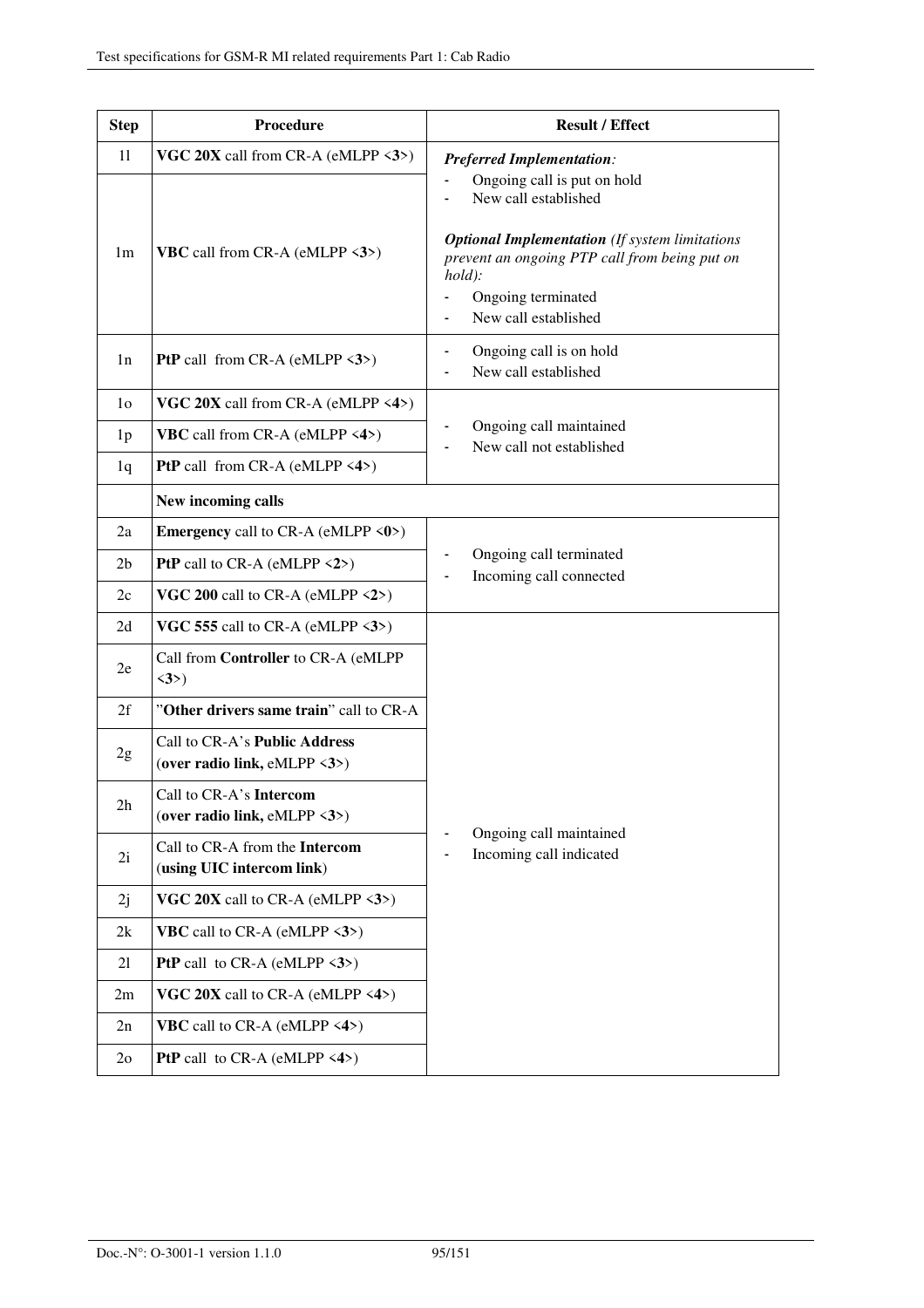### **4.12.8 Call arbitration – ongoing voice group call (eMLPP<3>)**

| This test is to show the call arbitration with an ongoing voice group call with eMLPP<3>.<br><b>Purpose:</b><br>Note:<br>Intercom / Public Address / Chief Conductor (with UIC Intercom link) has no eMLPP but<br>has priorities according to EIRENE SRS §5A.1.1 and §5A.1.2 |                                                                                                               |
|------------------------------------------------------------------------------------------------------------------------------------------------------------------------------------------------------------------------------------------------------------------------------|---------------------------------------------------------------------------------------------------------------|
| <b>Precondition:</b>                                                                                                                                                                                                                                                         | Cab Radio test configuration;<br>CR-A is in an ongoing voice group call (eMLPP $\langle 3 \rangle$ , GID 20x) |
| <b>References:</b>                                                                                                                                                                                                                                                           |                                                                                                               |
| EIRENE FRS:                                                                                                                                                                                                                                                                  | § 5.2.4.4, 5.2.4.5, 5.2.4.6, 5.2.4.7                                                                          |
| EIRENE SRS :                                                                                                                                                                                                                                                                 | § 5.5.20, 5.5.21, 5A.1.1, 5A.1.2                                                                              |

| <b>Step</b>    | <b>Procedure</b>                                                                         | <b>Result / Effect</b>                                                                                                                                     |
|----------------|------------------------------------------------------------------------------------------|------------------------------------------------------------------------------------------------------------------------------------------------------------|
|                | New outgoing calls                                                                       |                                                                                                                                                            |
| 1a             | Emergency call from CR-A (eMLPP<br>$\langle 0 \rangle$                                   |                                                                                                                                                            |
| 1b             | PtP call from CR-A (eMLPP <2>)                                                           | Ongoing call left<br>$\blacksquare$<br>New call established                                                                                                |
| 1c             | VGC 200 call from CR-A (eMLPP $\langle 2 \rangle$ )                                      |                                                                                                                                                            |
| 1 <sub>d</sub> | VGC 555 call from CR-A (eMLPP <3>)                                                       | Ongoing call maintained<br>$\blacksquare$<br>New call not established                                                                                      |
| 1e             | Call to Controller from CR-A (eMLPP<br>$\langle 3 \rangle$                               | Ongoing call left                                                                                                                                          |
| 1f             | "Other drivers same train" call from<br>$CR-A$                                           | New call established<br>$\blacksquare$                                                                                                                     |
| 1g             | Call to the <b>Public Address</b> from CR-A<br>(using UIC intercom link)                 | Ongoing call transferred to the loudspeaker<br>$\blacksquare$<br>Public Address connected to the handset<br>(or no change if no UIC Intercom link present) |
| 1h             | Call to Controller from CR-A's Intercom<br>(over radio link, eMLPP $\langle 3 \rangle$ ) | Ongoing call maintained<br>$\blacksquare$<br>New call not established<br>÷,                                                                                |
| 1i             | Call to the <b>Intercom</b> from CR-A<br>(using UIC intercom link)                       | Ongoing call transferred to the loudspeaker<br>$\blacksquare$<br>Intercom connected to the handset<br>(or no change if no UIC Intercom link present)       |
| 1j             | Call to the Chief Conductor from CR-A<br>(over radio link)                               | Not possible                                                                                                                                               |
| 1k             | Call to the Chief Conductor from CR-A<br>(using UIC intercom link)                       | Ongoing call maintained<br>$\blacksquare$<br>New call sent on Public Address<br>(or no change if no <i>UIC Intercom</i> link present)                      |
| 11             | VGC $20X$ call from CR-A (eMLPP $\langle 3 \rangle$ )                                    |                                                                                                                                                            |
| 1 <sub>m</sub> | <b>VBC</b> call from CR-A (eMLPP $\langle 3 \rangle$ )                                   | Ongoing call left<br>$\blacksquare$<br>New call established                                                                                                |
| 1n             | <b>PtP</b> call from CR-A (eMLPP $\langle 3 \rangle$ )                                   |                                                                                                                                                            |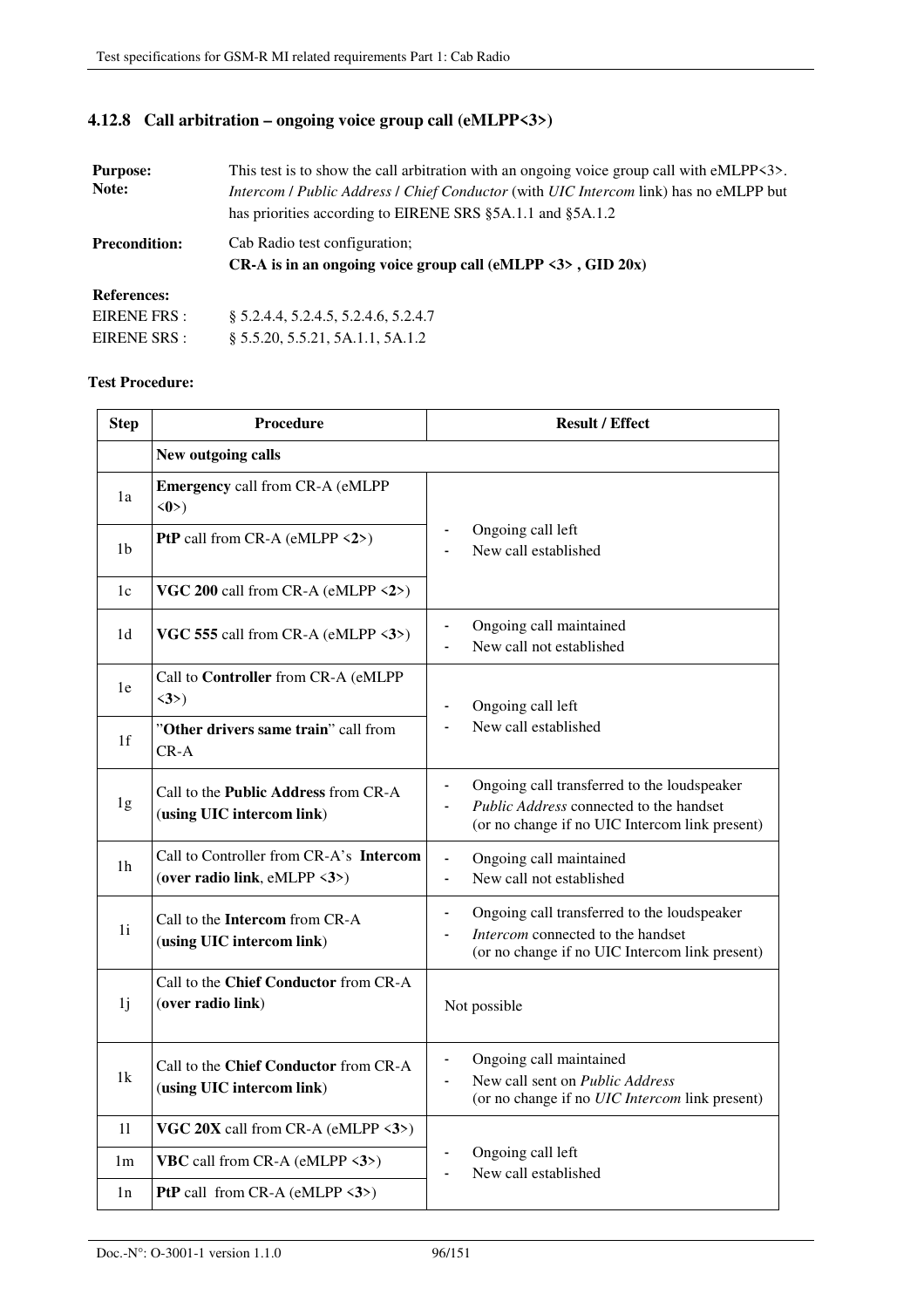| <b>Step</b>    | <b>Procedure</b>                                              | <b>Result / Effect</b>                              |
|----------------|---------------------------------------------------------------|-----------------------------------------------------|
| 1 <sub>o</sub> | VGC 20X call from CR-A (eMLPP <4>)                            |                                                     |
| 1 <sub>p</sub> | <b>VBC</b> call from CR-A (eMLPP <4>)                         | Ongoing call maintained<br>New call not established |
| 1q             | PtP call from CR-A (eMLPP $\langle 4 \rangle$ )               |                                                     |
|                | New incoming calls                                            |                                                     |
| 2a             | <b>Emergency</b> call to CR-A (eMLPP $\langle 0 \rangle$ )    |                                                     |
| 2 <sub>b</sub> | PtP call to $CR-A$ (eMLPP $\langle 2 \rangle$ )               | Ongoing call left<br>Incoming call connected        |
| 2c             | VGC 200 call to CR-A (eMLPP $\langle 2 \rangle$ )             |                                                     |
| 2d             | VGC 555 call to CR-A (eMLPP $\langle 3 \rangle$ )             |                                                     |
| 2e             | Call from Controller to CR-A (eMLPP<br>$\langle 3 \rangle$    |                                                     |
| 2f             | "Other drivers same train" call to CR-A                       |                                                     |
| 2g             | Call to CR-A's Public Address<br>(over radio link, eMLPP <3>) |                                                     |
| 2h             | Call to CR-A's Intercom<br>(over radio link, eMLPP <3>)       |                                                     |
| 2i             | Call to CR-A from the Intercom<br>(using UIC intercom link)   | Ongoing call maintained<br>Incoming call indicated  |
| 2j             | VGC 20X call to CR-A (eMLPP <3>)                              |                                                     |
| 2k             | <b>VBC</b> call to CR-A (eMLPP $\langle 3 \rangle$ )          |                                                     |
| 21             | <b>PtP</b> call to CR-A (eMLPP $\langle 3 \rangle$ )          |                                                     |
| 2m             | VGC $20X$ call to CR-A (eMLPP <4>)                            |                                                     |
| 2n             | <b>VBC</b> call to CR-A (eMLPP $\langle 4 \rangle$ )          |                                                     |
| $2\sigma$      | <b>PtP</b> call to $CR-A$ (eMLPP $\langle 4 \rangle$ )        |                                                     |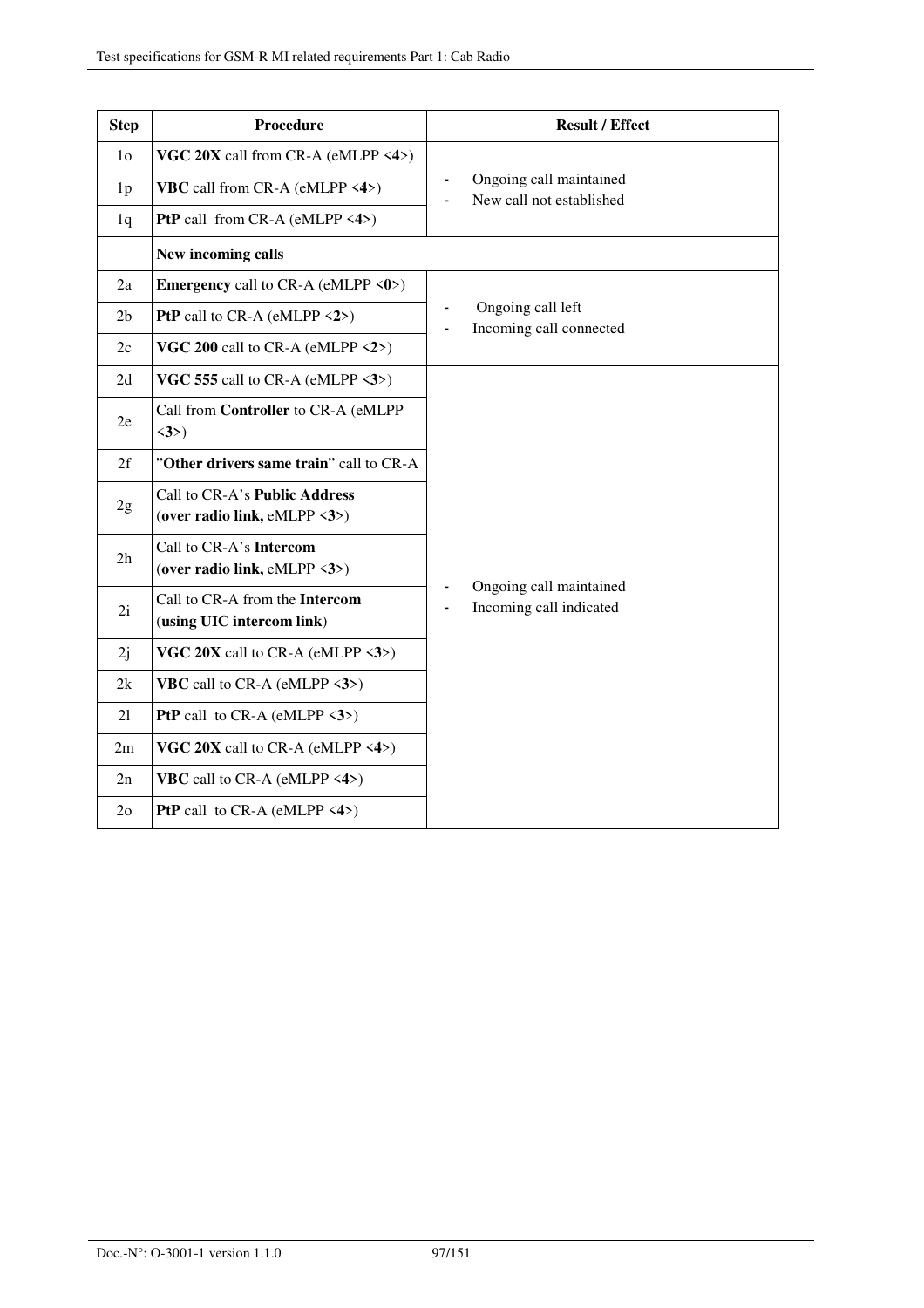### **4.12.9 Call arbitration – ongoing voice broadcast call (eMLPP<3>)**

| <b>Purpose:</b>      | This test is to show the call arbitration with an ongoing voice broadcast call with                  |  |
|----------------------|------------------------------------------------------------------------------------------------------|--|
|                      | $eMLPP3$ .                                                                                           |  |
| Note:                | <i>Intercom / Public Address / Chief Conductor</i> (with <i>UIC Intercom link</i> ) has no eMLPP but |  |
|                      | has priorities according to EIRENE SRS §5A.1.1 and §5A.1.2                                           |  |
| <b>Precondition:</b> | Cab Radio test configuration;                                                                        |  |
|                      | CR-A is in an ongoing voice broadcasting call (eMLPP $\langle 3 \rangle$ , GID 2xx)                  |  |
| <b>References:</b>   |                                                                                                      |  |
| EIRENE FRS :         | § 5.2.4.4, 5.2.4.5, 5.2.4.6, 5.2.4.7                                                                 |  |
| EIRENE SRS :         | § 5.5.20, 5.5.21, 5A.1.1, 5A.1.2                                                                     |  |

| <b>Step</b>    | Procedure                                                                                             | <b>Result / Effect</b>                                                                                                                                             |
|----------------|-------------------------------------------------------------------------------------------------------|--------------------------------------------------------------------------------------------------------------------------------------------------------------------|
|                | New outgoing calls                                                                                    |                                                                                                                                                                    |
| 1a             | <b>Emergency call from CR-A (eMLPP</b><br>$\langle 0 \rangle$                                         | Ongoing call terminated or left<br>$\blacksquare$                                                                                                                  |
| 1 <sub>b</sub> | PtP call from CR-A (eMLPP <2>)                                                                        | (depends on whether CR-A was the initiator of<br>the voice broadcast call)<br>New call established<br>$\blacksquare$                                               |
| 1c             | VGC 200 call from CR-A (eMLPP <2>)                                                                    |                                                                                                                                                                    |
| 1d             | VGC 555 call from CR-A (eMLPP $\langle 3 \rangle$ )                                                   | Ongoing call maintained<br>$\blacksquare$<br>New call not established                                                                                              |
| 1e             | Call to Controller from CR-A (eMLPP<br>$\langle 3 \rangle$                                            | Ongoing call terminated or left<br>(depends on whether CR-A was the initiator of                                                                                   |
| 1f             | "Other drivers same train" call from<br>$CR-A$                                                        | the voice broadcast call)<br>New call established                                                                                                                  |
| 1g             | Call to the <b>Public Address</b> from CR-A<br>(using UIC intercom link)<br>For mobile terminated VBC | Ongoing call transferred to the loudspeaker<br>$\blacksquare$<br>Public Address connected to the handset<br>(or no change if no UIC Intercom link present)         |
| 1 <sub>h</sub> | Call to Controller from CR-A's Intercom<br>(over radio link, eMLPP <3>)                               | Ongoing call maintained<br>$\blacksquare$<br>New call not established<br>ä,                                                                                        |
| 1i             | Call to the Intercom from CR-A<br>(using UIC intercom link)<br>For mobile terminated VBC              | Ongoing call transferred to the loudspeaker<br>$\qquad \qquad \blacksquare$<br>Intercom connected to the handset<br>(or no change if no UIC Intercom link present) |
| 1j             | Call to the Chief Conductor from CR-A<br>(over radio link)                                            | Not possible<br>$\qquad \qquad \blacksquare$                                                                                                                       |
| 1k             | Call to the <b>Chief Conductor</b> from CR-A<br>(using UIC intercom link)                             | Ongoing call maintained<br>$\overline{\phantom{a}}$<br>New call sent on Public Address<br>$\blacksquare$<br>(or no change if no <i>UIC Intercom</i> link present)  |
| 11             | VGC $20X$ call from CR-A (eMLPP <3>)                                                                  | Ongoing call terminated or left<br>ä,                                                                                                                              |
| 1 <sub>m</sub> | <b>VBC</b> call from CR-A (eMLPP $\langle 3 \rangle$ )                                                | (depends on whether CR-A was the initiator of<br>the voice broadcast call)                                                                                         |
| 1n             | <b>PtP</b> call from CR-A (eMLPP $\langle 3 \rangle$ )                                                | New call established<br>$\blacksquare$                                                                                                                             |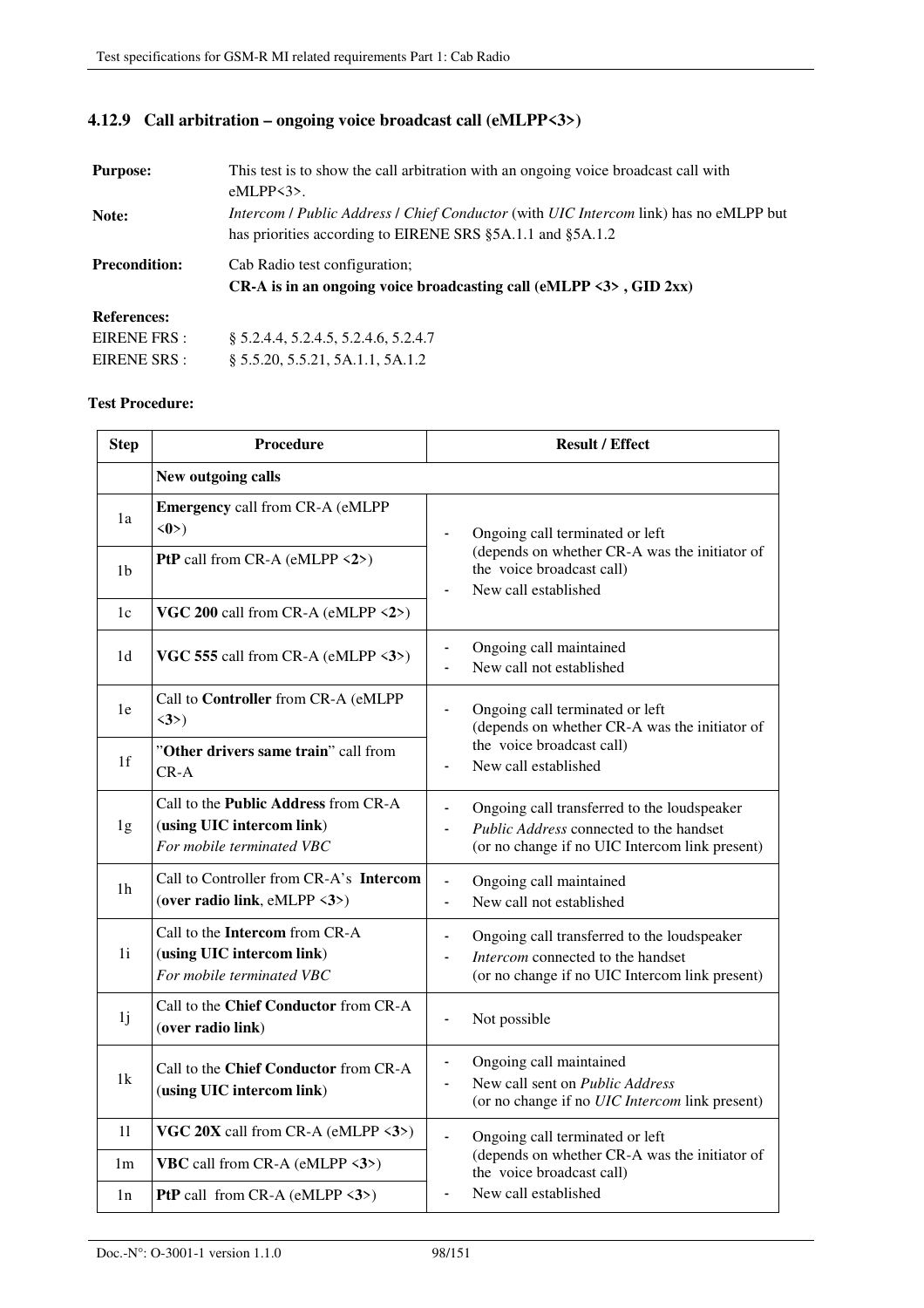| <b>Step</b>    | <b>Procedure</b>                                                               | <b>Result / Effect</b>                                                     |
|----------------|--------------------------------------------------------------------------------|----------------------------------------------------------------------------|
| 1 <sub>o</sub> | VGC 20X call from CR-A (eMLPP <4>)                                             |                                                                            |
| 1 <sub>p</sub> | <b>VBC</b> call from CR-A (eMLPP $\langle 4 \rangle$ )                         | Ongoing call maintained<br>New call not established                        |
| 1q             | PtP call from CR-A (eMLPP <4>)                                                 |                                                                            |
|                | New incoming calls                                                             |                                                                            |
| 2a             | <b>Emergency</b> call to CR-A (eMLPP $\langle 0 \rangle$ )                     | Ongoing call terminated or left                                            |
| 2 <sub>b</sub> | PtP call to CR-A (eMLPP <2>)                                                   | (depends on whether CR-A was the initiator of<br>the voice broadcast call) |
| 2c             | VGC 200 call to CR-A (eMLPP $\langle 2 \rangle$ )                              | Incoming call connected                                                    |
| 2d             | VGC 555 call to CR-A (eMLPP <3>)                                               |                                                                            |
| 2e             | Call from Controller to CR-A (eMLPP<br>$\langle 3 \rangle$                     |                                                                            |
| 2f             | "Other drivers same train" call to CR-A                                        |                                                                            |
| 2g             | Call to CR-A's Public Address<br>(over radio link, eMLPP $\langle 3 \rangle$ ) |                                                                            |
| 2h             | Call to CR-A's Intercom<br>(over radio link, eMLPP <3>)                        |                                                                            |
| 2i             | Call to CR-A from the Intercom<br>(using UIC intercom link)                    | Ongoing call maintained<br>Incoming call indicated                         |
| 2j             | VGC $20X$ call to CR-A (eMLPP $\langle 3 \rangle$ )                            |                                                                            |
| 2k             | <b>VBC</b> call to CR-A (eMLPP $\langle 3 \rangle$ )                           |                                                                            |
| 21             | <b>PtP</b> call to $CR-A$ (eMLPP $\langle 3 \rangle$ )                         |                                                                            |
| 2m             | VGC $20X$ call to CR-A (eMLPP <4>)                                             |                                                                            |
| 2n             | <b>VBC</b> call to CR-A (eMLPP $\langle 4 \rangle$ )                           |                                                                            |
| 2 <sub>o</sub> | <b>PtP</b> call to CR-A (eMLPP $\langle 4 \rangle$ )                           |                                                                            |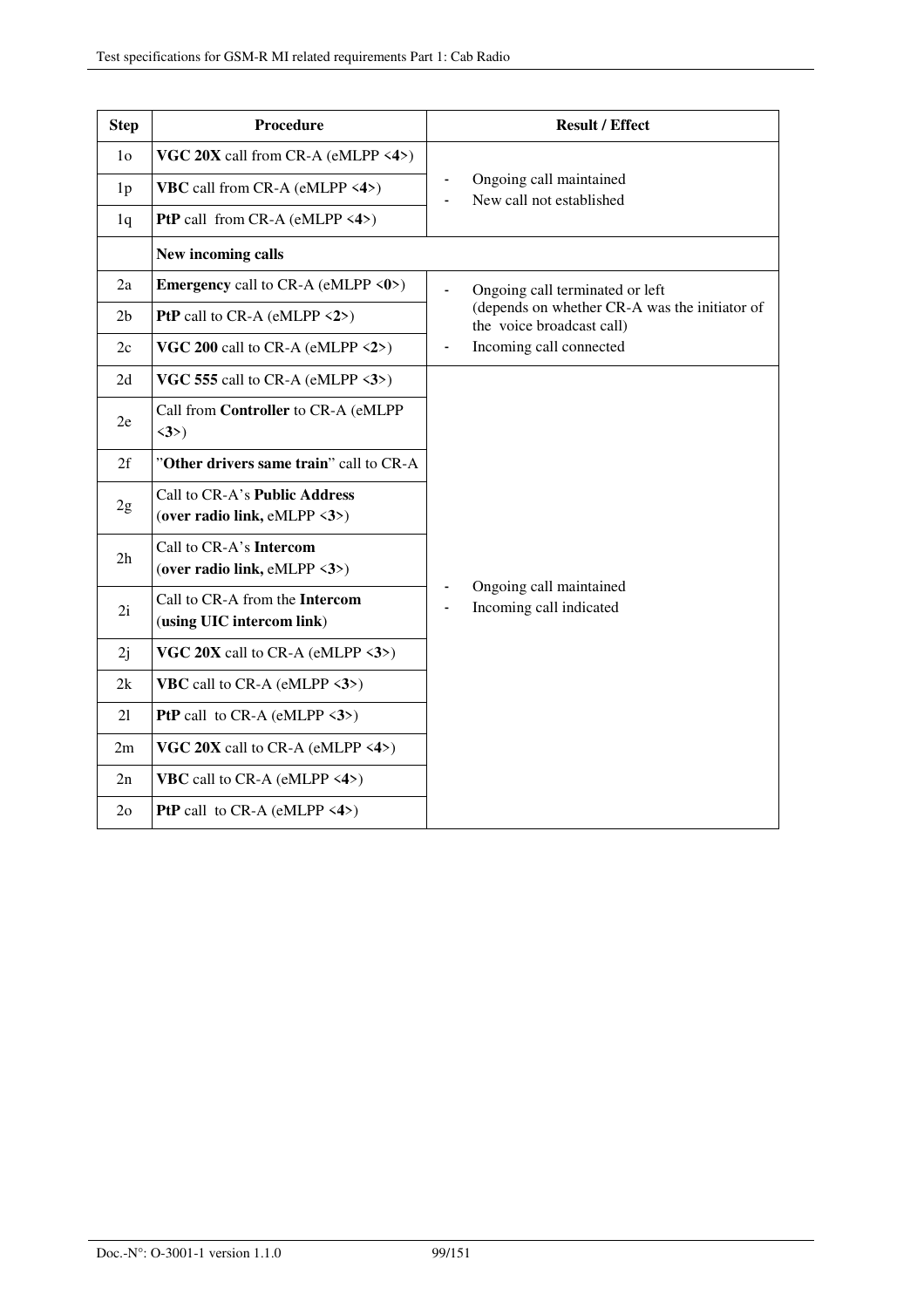### **4.12.10 Call arbitration – ongoing point-to-point call (eMLPP<3>)**

| <b>Purpose:</b>      | This test is to show the call arbitration with an ongoing point-to-point call with                   |
|----------------------|------------------------------------------------------------------------------------------------------|
|                      | $eMLPP3$ .                                                                                           |
| Note:                | <i>Intercom / Public Address / Chief Conductor</i> (with <i>UIC Intercom link</i> ) has no eMLPP but |
|                      | has priorities according to EIRENE SRS §5A.1.1 and §5A.1.2                                           |
| <b>Precondition:</b> | Cab Radio test configuration:                                                                        |
|                      | CR-A is in an ongoing point-to-point call $(eMLPP < 3$ )                                             |
| <b>References:</b>   |                                                                                                      |
| EIRENE FRS :         | § 5.2.4.4, 5.2.4.5, 5.2.4.6, 5.2.4.7                                                                 |
| EIRENE SRS :         | § 5.5.20, 5.5.21, 5A.1.1, 5A.1.2                                                                     |

| <b>Step</b>    | <b>Procedure</b>                                                        | <b>Result / Effect</b>                                                                                                                |
|----------------|-------------------------------------------------------------------------|---------------------------------------------------------------------------------------------------------------------------------------|
|                | New outgoing calls                                                      |                                                                                                                                       |
| 1a             | <b>Emergency call from CR-A (eMLPP</b><br>$\langle 0 \rangle$           |                                                                                                                                       |
| 1b             | PtP call from CR-A (eMLPP <2>)                                          | Ongoing call terminated<br>New call established                                                                                       |
| 1c             | VGC 200 call from CR-A (eMLPP <2>)                                      |                                                                                                                                       |
| 1 <sub>d</sub> | VGC 555 call from CR-A (eMLPP <3>)                                      | Ongoing call maintained<br>New call not established                                                                                   |
| 1e             | Call to Controller from CR-A (eMLPP<br>$\langle 3 \rangle$              |                                                                                                                                       |
| 1f             | "Other drivers same train" call from<br>$CR-A$                          | Ongoing call is on hold<br>New call established<br>$\blacksquare$                                                                     |
| 1g             | Call to the Public Address from CR-A<br>(using UIC intercom link)       | Ongoing call terminated<br>$\blacksquare$<br>New call connected to Public Address<br>(or no change if no UIC Intercom link present)   |
| 1 <sub>h</sub> | Call to Controller from CR-A's Intercom<br>(over radio link, eMLPP <3>) | Ongoing call maintained<br>$\blacksquare$<br>New call not established<br>÷,                                                           |
| 1i             | Call to the Intercom from CR-A<br>(using UIC intercom link)             | Ongoing call terminated<br>$\blacksquare$<br>New call connected to Intercom<br>ä,<br>(or no change if no UIC Intercom link present)   |
| 1j             | Call to the Chief Conductor from CR-A<br>(over radio link)              | Ongoing call is on hold<br>$\qquad \qquad \blacksquare$<br>New call established<br>$\blacksquare$                                     |
| 1k             | Call to the Chief Conductor from CR-A<br>(using UIC intercom link)      | Ongoing call maintained<br>New call sent on Public Address<br>$\overline{a}$<br>(or no change if no <i>UIC Intercom</i> link present) |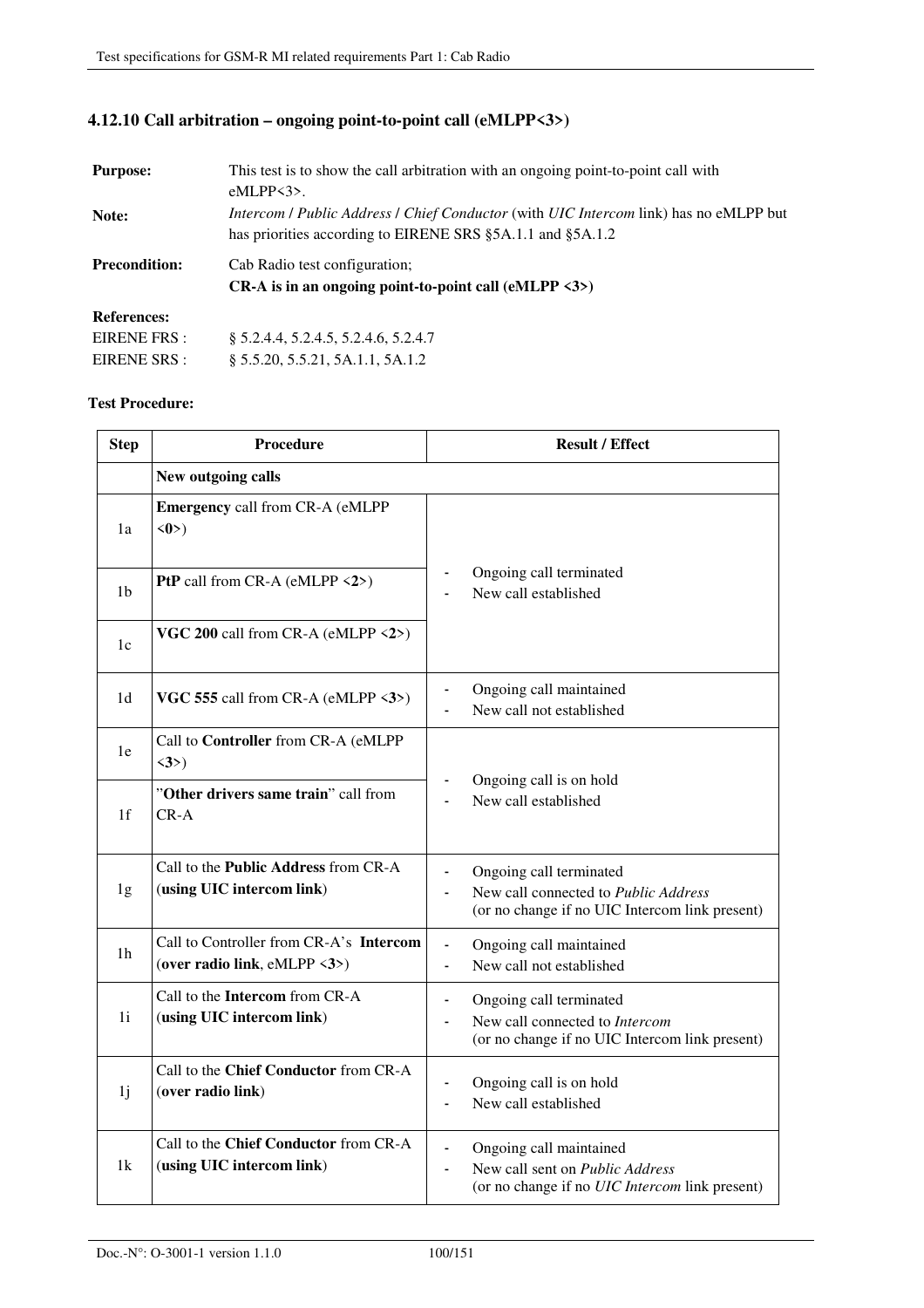| <b>Step</b>    | Procedure                                                                      | <b>Result / Effect</b>                                                                                                                                                                                                  |
|----------------|--------------------------------------------------------------------------------|-------------------------------------------------------------------------------------------------------------------------------------------------------------------------------------------------------------------------|
| 11             | VGC $20X$ call from CR-A (eMLPP $\langle 3 \rangle$ )                          | <b>Preferred Implementation:</b>                                                                                                                                                                                        |
| 1 <sub>m</sub> | <b>VBC</b> call from CR-A (eMLPP <3>)                                          | Ongoing call is put on hold<br>New call established<br><b>Optional Implementation</b> (If system limitations<br>prevent an ongoing PTP call from being put on<br>$hold$ :<br>Ongoing terminated<br>New call established |
| 1n             | <b>PtP</b> call from CR-A (eMLPP $\langle 3 \rangle$ )                         | Ongoing call is on hold<br>-<br>New call established                                                                                                                                                                    |
| 1 <sub>0</sub> | VGC 20X call from CR-A (eMLPP <4>)                                             |                                                                                                                                                                                                                         |
| 1 <sub>p</sub> | <b>VBC</b> call from CR-A (eMLPP $\langle 4 \rangle$ )                         | Ongoing call maintained<br>New call not established                                                                                                                                                                     |
| 1q             | <b>PtP</b> call from CR-A (eMLPP $\langle 4 \rangle$ )                         |                                                                                                                                                                                                                         |
|                | New incoming calls                                                             |                                                                                                                                                                                                                         |
| 2a             | <b>Emergency</b> call to CR-A (eMLPP $\langle 0 \rangle$ )                     |                                                                                                                                                                                                                         |
| 2 <sub>b</sub> | <b>PtP</b> call to CR-A (eMLPP $\langle 2 \rangle$ )                           | Ongoing call terminated<br>Incoming call connected                                                                                                                                                                      |
| 2c             | VGC 200 call to CR-A (eMLPP $\langle 2 \rangle$ )                              |                                                                                                                                                                                                                         |
| 2d             | VGC 555 call to CR-A (eMLPP $\langle 3 \rangle$ )                              |                                                                                                                                                                                                                         |
| 2e             | Call from Controller to CR-A (eMLPP<br>$\langle 3 \rangle$                     |                                                                                                                                                                                                                         |
| 2f             | "Other drivers same train" call to CR-A                                        |                                                                                                                                                                                                                         |
| 2g             | Call to CR-A's Public Address<br>(over radio link, eMLPP $\langle 3 \rangle$ ) |                                                                                                                                                                                                                         |
| 2h             | Call to CR-A's Intercom<br>(over radio link, eMLPP <3>)                        |                                                                                                                                                                                                                         |
| 2i             | Call to CR-A from the Intercom<br>(using UIC intercom link)                    | Ongoing call maintained<br>Incoming call indicated                                                                                                                                                                      |
| 2j             | VGC 20X call to CR-A (eMLPP $\langle 3 \rangle$ )                              |                                                                                                                                                                                                                         |
| 2k             | <b>VBC</b> call to CR-A (eMLPP $\langle 3 \rangle$ )                           |                                                                                                                                                                                                                         |
| 21             | <b>PtP</b> call to CR-A (eMLPP $\langle 3 \rangle$ )                           |                                                                                                                                                                                                                         |
| 2m             | VGC 20X call to CR-A (eMLPP $\langle 4 \rangle$ )                              |                                                                                                                                                                                                                         |
| 2n             | <b>VBC</b> call to CR-A (eMLPP $\langle 4 \rangle$ )                           |                                                                                                                                                                                                                         |
| 2 <sub>o</sub> | <b>PtP</b> call to CR-A (eMLPP $\langle 4 \rangle$ )                           |                                                                                                                                                                                                                         |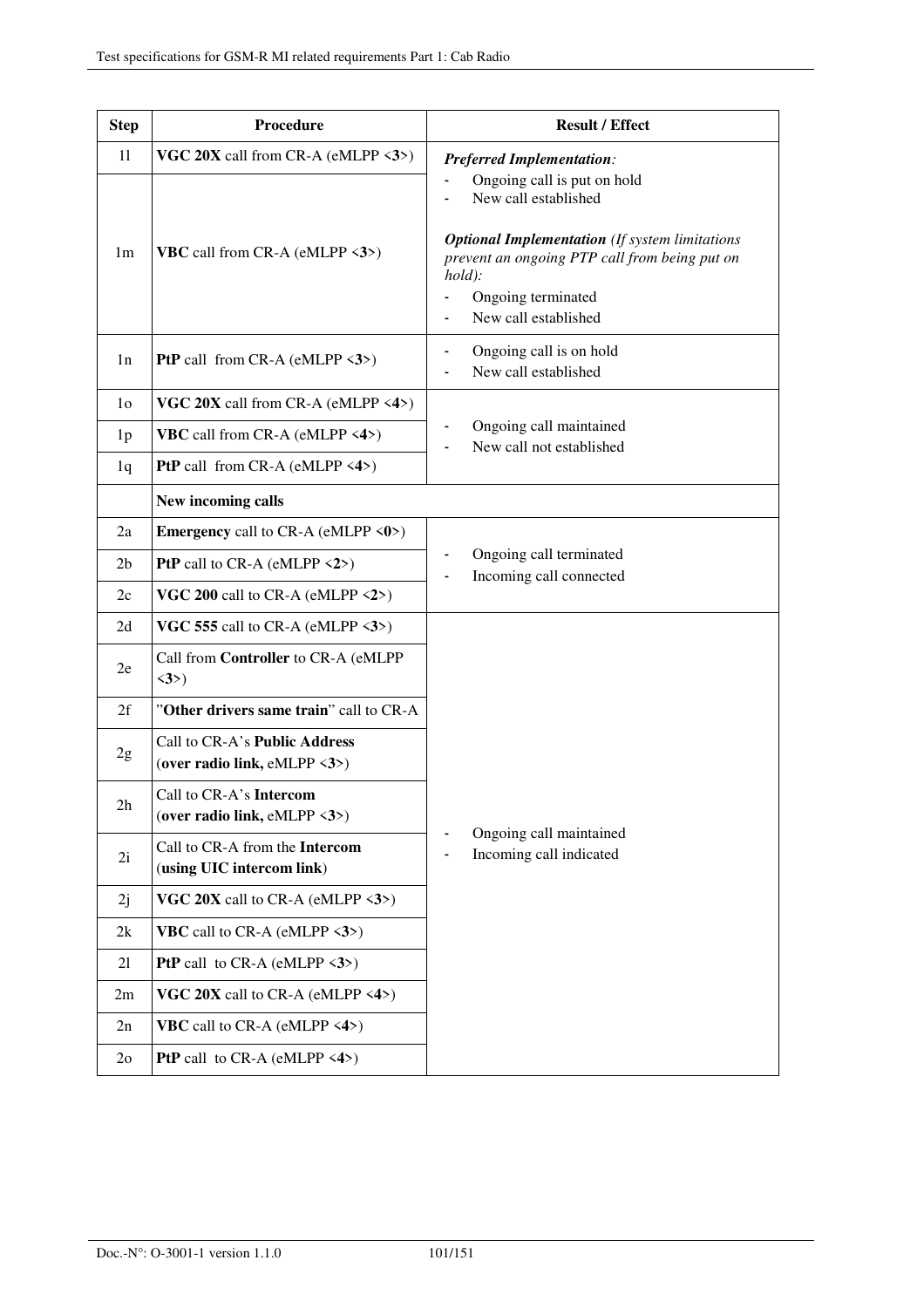### **4.12.11 Call arbitration – ongoing voice group call (eMLPP<4>)**

| <b>Purpose:</b>      | This test is to show the call arbitration with an ongoing voice group call with eMLPP<4>. |
|----------------------|-------------------------------------------------------------------------------------------|
| Note:                | Intercom / Public Address / Chief Conductor (with UIC Intercom link) has no eMLPP but     |
|                      | has priorities according to EIRENE SRS §5A.1.1 and §5A.1.2                                |
| <b>Precondition:</b> | Cab Radio test configuration;                                                             |
|                      | CR-A is in an ongoing other group call (eMLPP $\langle 4 \rangle$ , GID 20x)              |
| <b>References:</b>   |                                                                                           |
| EIRENE FRS :         | § 5.2.4.4, 5.2.4.5, 5.2.4.6, 5.2.4.7                                                      |
| EIRENE SRS :         | § 5.5.20, 5.5.21, 5A.1.1, 5A.1.2                                                          |

| <b>Step</b>    | <b>Procedure</b>                                                        | <b>Result / Effect</b>                                                                                                                                         |
|----------------|-------------------------------------------------------------------------|----------------------------------------------------------------------------------------------------------------------------------------------------------------|
|                | New outgoing calls                                                      |                                                                                                                                                                |
| 1a             | <b>Emergency call from CR-A (eMLPP</b><br>$\langle 0 \rangle$           |                                                                                                                                                                |
| 1 <sub>b</sub> | PtP call from CR-A (eMLPP <2>)                                          |                                                                                                                                                                |
| 1c             | VGC 200 call from CR-A (eMLPP <2>)                                      | Ongoing call left                                                                                                                                              |
| 1 <sub>d</sub> | VGC 555 call from CR-A (eMLPP <3>)                                      | New call established                                                                                                                                           |
| 1e             | Call to Controller from CR-A (eMLPP<br>$\langle 3 \rangle$              |                                                                                                                                                                |
| 1 <sub>f</sub> | "Other drivers same train" call from<br>$CR-A$                          |                                                                                                                                                                |
| 1g             | Call to the Public Address from CR-A<br>(using UIC intercom link)       | Ongoing call transferred to the loudspeaker<br>Public Address connected to the handset<br>(or no change if no UIC Intercom link present)                       |
| 1 <sub>h</sub> | Call to Controller from CR-A's Intercom<br>(over radio link, eMLPP <3>) | Ongoing call left<br>New call established<br>$\blacksquare$<br>(or no change if no UIC Intercom link present)                                                  |
| 1i             | Call to the Intercom from CR-A<br>(using UIC intercom link)             | Ongoing call transferred to the loudspeaker<br>$\overline{\phantom{a}}$<br>Intercom connected to the handset<br>(or no change if no UIC Intercom link present) |
| 1j             | Call to the Chief Conductor from CR-A<br>(over radio link)              | Ongoing call left<br>New call established                                                                                                                      |
| 1k             | Call to the Chief Conductor from CR-A<br>(using UIC intercom link)      | Ongoing call maintained<br>New call sent on Public Address<br>(or no change if no UIC Intercom link present)                                                   |
| 11             | VGC $20X$ call from CR-A (eMLPP $\langle 3 \rangle$ )                   |                                                                                                                                                                |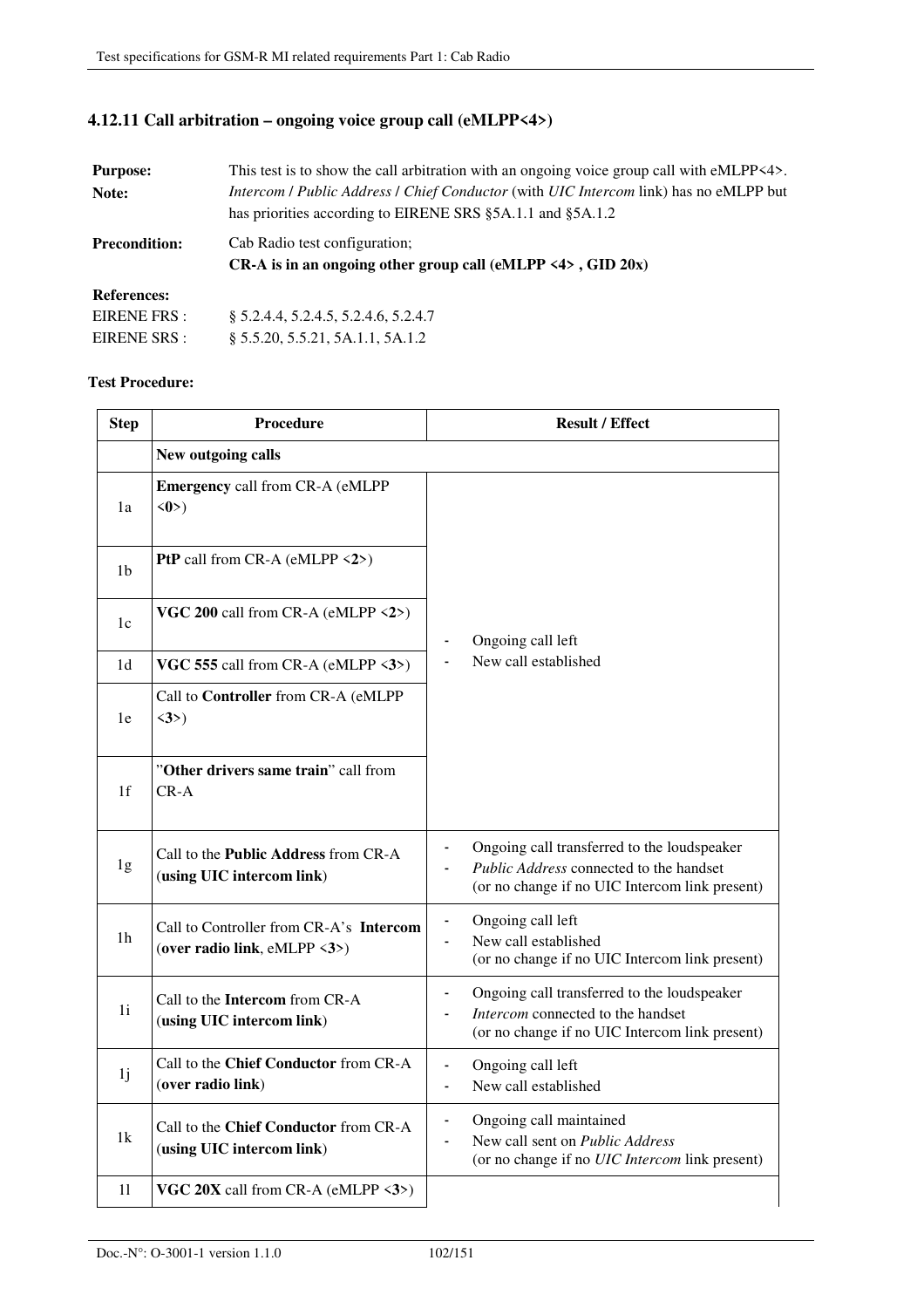| <b>Step</b>    | <b>Procedure</b>                                                               | <b>Result / Effect</b>                                               |
|----------------|--------------------------------------------------------------------------------|----------------------------------------------------------------------|
| 1 <sub>m</sub> | <b>VBC</b> call from CR-A (eMLPP $\langle 3 \rangle$ )                         |                                                                      |
| 1n             | <b>PtP</b> call from CR-A (eMLPP $\langle 3 \rangle$ )                         |                                                                      |
| 1 <sub>o</sub> | VGC $20X$ call from CR-A (eMLPP <4>)                                           | Ongoing call left<br>New call established                            |
| 1 <sub>p</sub> | VBC call from CR-A (eMLPP <4>)                                                 |                                                                      |
| 1q             | PtP call from CR-A (eMLPP <4>)                                                 |                                                                      |
|                | New incoming calls                                                             |                                                                      |
| 2a             | <b>Emergency</b> call to CR-A (eMLPP $\langle 0 \rangle$ )                     |                                                                      |
| 2 <sub>b</sub> | <b>PtP</b> call to CR-A (eMLPP $\langle 2 \rangle$ )                           |                                                                      |
| 2c             | VGC 200 call to CR-A (eMLPP $\langle 2 \rangle$ )                              |                                                                      |
| 2d             | VGC 555 call to CR-A (eMLPP $\langle 3 \rangle$ )                              |                                                                      |
| 2e             | Call from Controller to CR-A (eMLPP<br>$\langle 3 \rangle$                     | Ongoing call left<br>Incoming call connected<br>$\blacksquare$       |
| 2f             | "Other drivers same train" call to CR-A                                        |                                                                      |
| 2g             | Call to CR-A's Public Address<br>(over radio link, eMLPP $\langle 3 \rangle$ ) |                                                                      |
| 2 <sub>h</sub> | Call to CR-A's Intercom<br>(over radio link, eMLPP $\langle 3 \rangle$ )       |                                                                      |
| 2i             | Call to CR-A from the Intercom<br>(using UIC intercom link)                    | Ongoing call maintained<br>Incoming call indicated<br>$\blacksquare$ |
| 2j             | VGC 20X call to CR-A (eMLPP $\langle 3 \rangle$ )                              |                                                                      |
| 2k             | <b>VBC</b> call to CR-A (eMLPP $\langle 3 \rangle$ )                           | Ongoing call left<br>Incoming call connected                         |
| 21             | <b>PtP</b> call to CR-A (eMLPP $\langle 3 \rangle$ )                           |                                                                      |
| 2m             | VGC 20X call to CR-A (eMLPP $\langle 4 \rangle$ )                              |                                                                      |
| 2n             | <b>VBC</b> call to CR-A (eMLPP $\langle 4 \rangle$ )                           | Ongoing call maintained<br>Incoming call indicated                   |
| 2 <sub>o</sub> | <b>PtP</b> call to CR-A (eMLPP $\langle 4 \rangle$ )                           |                                                                      |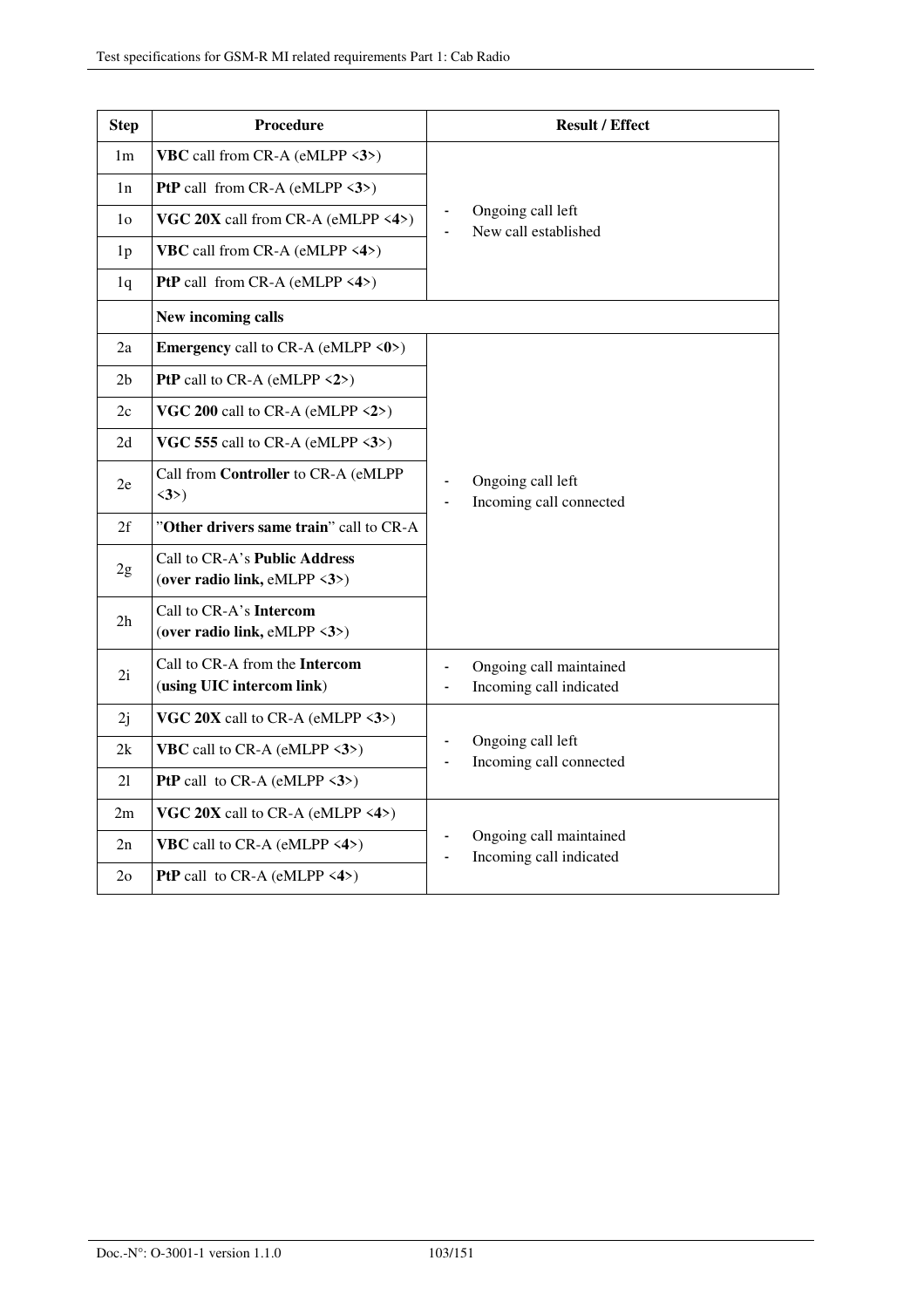## **4.12.12 Call arbitration – ongoing voice broadcast call (eMLPP<4>)**

| <b>Purpose:</b>      | This test is to show the call arbitration with an ongoing voice broadcast call with                  |  |
|----------------------|------------------------------------------------------------------------------------------------------|--|
|                      | $eMLPP<4$ .                                                                                          |  |
| Note:                | <i>Intercom   Public Address   Chief Conductor</i> (with <i>UIC Intercom link</i> ) has no eMLPP but |  |
|                      | has priorities according to EIRENE SRS §5A.1.1 and §5A.1.2                                           |  |
| <b>Precondition:</b> | Cab Radio test configuration;                                                                        |  |
|                      | CR-A is in an ongoing voice broadcasting call (eMLPP $\langle 4 \rangle$ , GID 2xx)                  |  |
| <b>References:</b>   |                                                                                                      |  |
| EIRENE FRS :         | § 5.2.4.4, 5.2.4.5, 5.2.4.6, 5.2.4.7                                                                 |  |
| EIRENE SRS :         | § 5.5.20, 5.5.21, 5A.1.1, 5A.1.2                                                                     |  |

| <b>Step</b>    | Procedure                                                                                      | <b>Result / Effect</b>                                                                                                                                                             |
|----------------|------------------------------------------------------------------------------------------------|------------------------------------------------------------------------------------------------------------------------------------------------------------------------------------|
|                | New outgoing calls                                                                             |                                                                                                                                                                                    |
| 1a             | <b>Emergency call from CR-A (eMLPP</b><br>$\langle 0 \rangle$                                  |                                                                                                                                                                                    |
| 1 <sub>b</sub> | <b>PtP</b> call from CR-A (eMLPP $\langle 2 \rangle$ )                                         |                                                                                                                                                                                    |
| 1c             | VGC 200 call from CR-A (eMLPP <2>)                                                             | Ongoing call terminated or left<br>$\overline{\phantom{a}}$<br>(depends on whether CR-A was the initiator of<br>the voice broadcast call)                                          |
| 1 <sub>d</sub> | VGC 555 call from CR-A (eMLPP <3>)                                                             | New call established<br>$\frac{1}{2}$                                                                                                                                              |
| 1e             | Call to Controller from CR-A (eMLPP<br>$\langle 3 \rangle$                                     |                                                                                                                                                                                    |
| 1f             | "Other drivers same train" call from<br>$CR-A$                                                 |                                                                                                                                                                                    |
| 1g             | Call to the Public Address from CR-A<br>(using UIC intercom link)<br>For mobile terminated VBC | Ongoing call transferred to the loudspeaker<br>Public Address connected to the handset<br>(or no change if no UIC Intercom link present)                                           |
| 1 <sub>h</sub> | Call to Controller from CR-A's Intercom<br>(over radio link, eMLPP <3>)                        | Ongoing call terminated or left<br>$\frac{1}{2}$<br>(depends on whether CR-A was the initiator of<br>the voice broadcast call)<br>New call established<br>$\overline{\phantom{0}}$ |
| 1i             | Call to the Intercom from CR-A<br>(using UIC intercom link)<br>For mobile terminated VBC       | Ongoing call transferred to the loudspeaker<br>$\overline{\phantom{0}}$<br>Intercom connected to the handset<br>L,<br>(or no change if no UIC Intercom link present)               |
| 1j             | Call to the Chief Conductor from CR-A<br>(over radio link)                                     | Ongoing call terminated or left<br>$\blacksquare$<br>(depends on whether CR-A was the initiator of<br>the voice broadcast call)<br>New call established<br>$\blacksquare$          |
| 1k             | Call to the Chief Conductor from CR-A<br>(using UIC intercom link)                             | Ongoing call maintained<br>$\qquad \qquad \blacksquare$<br>New call sent on Public Address<br>ä,<br>(or no change if no UIC Intercom link present)                                 |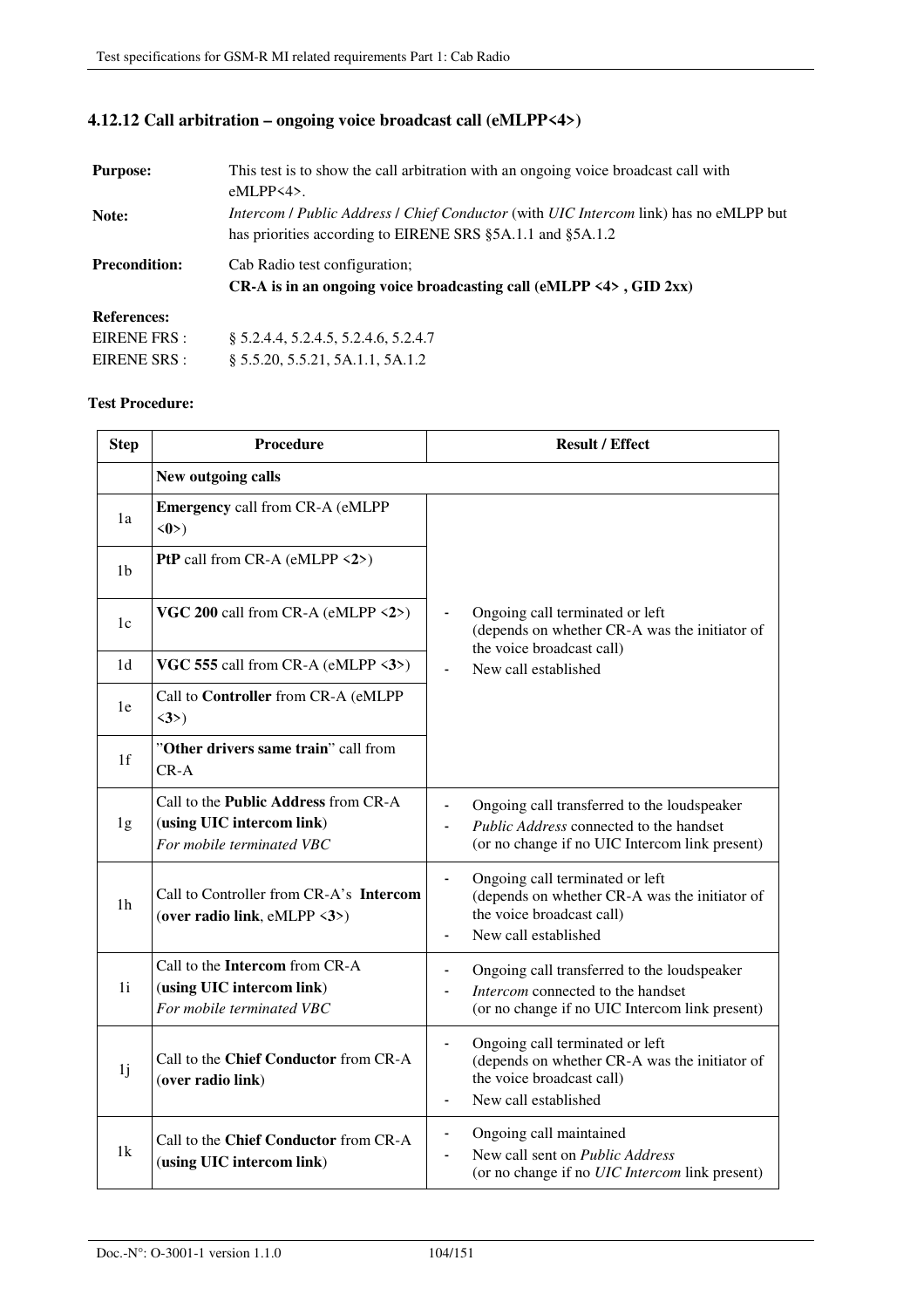| <b>Step</b>    | Procedure                                                                      | <b>Result / Effect</b>                                                                                        |
|----------------|--------------------------------------------------------------------------------|---------------------------------------------------------------------------------------------------------------|
| 11             | VGC $20X$ call from CR-A (eMLPP $\langle 3 \rangle$ )                          |                                                                                                               |
| 1 <sub>m</sub> | <b>VBC</b> call from CR-A (eMLPP $\langle 3 \rangle$ )                         |                                                                                                               |
| 1n             | <b>PtP</b> call from CR-A (eMLPP $\langle 3 \rangle$ )                         | Ongoing call terminated or left<br>(depends on whether CR-A was the initiator of                              |
| 1 <sub>o</sub> | VGC $20X$ call from CR-A (eMLPP <4>)                                           | the voice broadcast call)<br>New call established                                                             |
| 1 <sub>p</sub> | <b>VBC</b> call from CR-A (eMLPP $\langle 4 \rangle$ )                         |                                                                                                               |
| 1q             | <b>PtP</b> call from CR-A (eMLPP $\langle 4 \rangle$ )                         |                                                                                                               |
|                | New incoming calls                                                             |                                                                                                               |
| 2a             | <b>Emergency</b> call to CR-A (eMLPP $\langle 0 \rangle$ )                     |                                                                                                               |
| 2 <sub>b</sub> | PtP call to CR-A (eMLPP <2>)                                                   |                                                                                                               |
| 2c             | VGC 200 call to CR-A (eMLPP $\langle 2 \rangle$ )                              |                                                                                                               |
| 2d             | VGC 555 call to CR-A (eMLPP $\langle 3 \rangle$ )                              |                                                                                                               |
| 2e             | Call from Controller to CR-A (eMLPP<br>$\langle 3 \rangle$                     | Ongoing call terminated or left<br>(depends on whether CR-A was the initiator of<br>the voice broadcast call) |
| 2f             | "Other drivers same train" call to CR-A                                        | Incoming call connected                                                                                       |
| 2g             | Call to CR-A's Public Address<br>(over radio link, eMLPP $\langle 3 \rangle$ ) |                                                                                                               |
| 2h             | Call to CR-A's Intercom<br>(over radio link, eMLPP <3>)                        |                                                                                                               |
| 2i             | Call to CR-A from the Intercom<br>(using UIC intercom link)                    | Ongoing call maintained<br>Incoming call indicated<br>$\blacksquare$                                          |
| 2j             | VGC 20X call to CR-A (eMLPP $\langle 3 \rangle$ )                              | Ongoing call terminated or left                                                                               |
| 2k             | <b>VBC</b> call to CR-A (eMLPP $\langle 3 \rangle$ )                           | (depends on whether CR-A was the initiator of<br>the voice broadcast call)                                    |
| 21             | <b>PtP</b> call to CR-A (eMLPP $\langle 3 \rangle$ )                           | Incoming call connected                                                                                       |
| 2m             | VGC $20X$ call to CR-A (eMLPP $\langle 4 \rangle$ )                            |                                                                                                               |
| 2n             | <b>VBC</b> call to CR-A (eMLPP $\langle 4 \rangle$ )                           | Ongoing call maintained<br>Incoming call indicated                                                            |
| 2 <sub>o</sub> | <b>PtP</b> call to CR-A (eMLPP $\langle 4 \rangle$ )                           |                                                                                                               |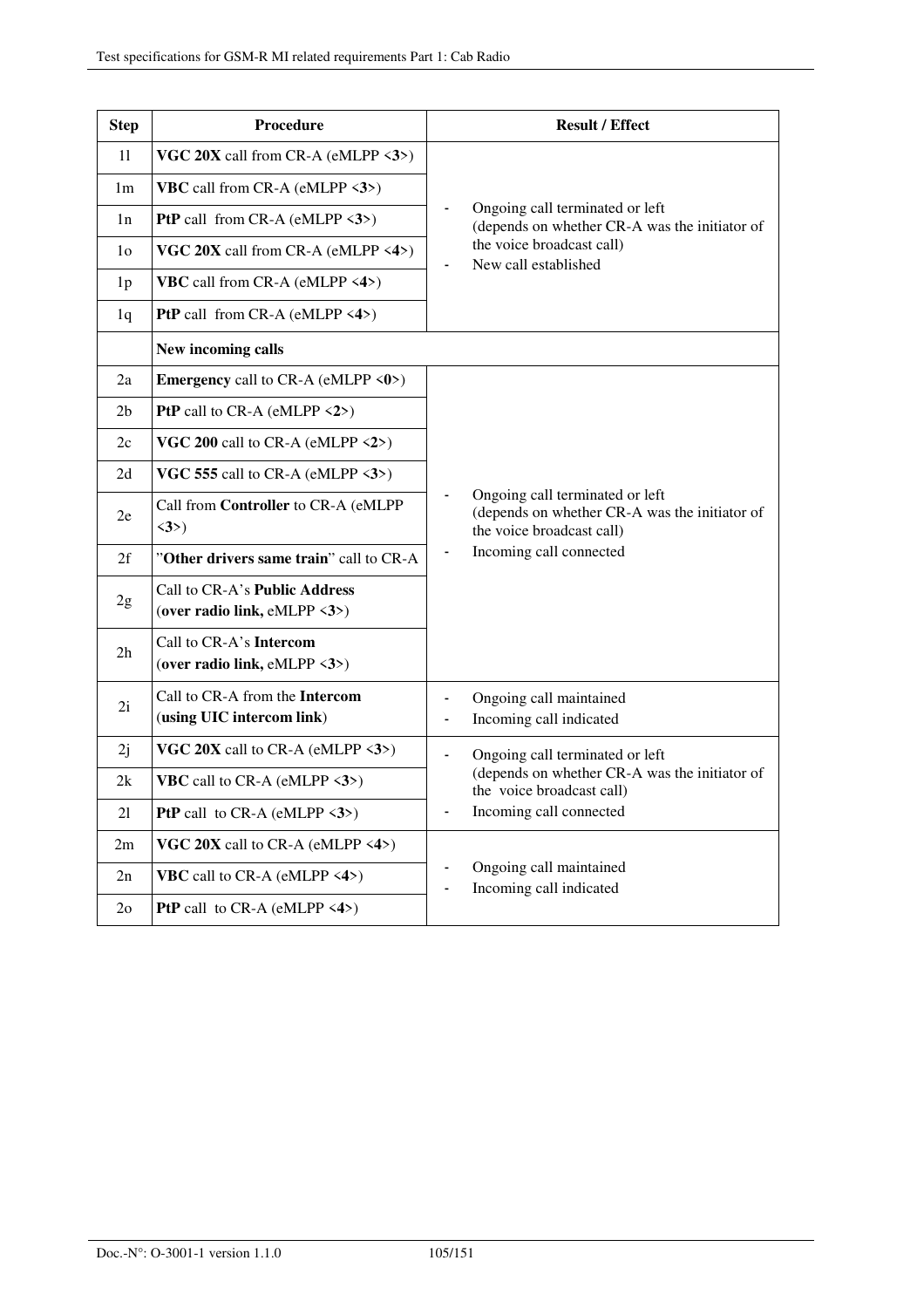## **4.12.13 Call arbitration – ongoing point-to-point call (eMLPP<4>)**

| <b>Purpose:</b>      | This test is to show the call arbitration with an ongoing point-to-point call with                   |
|----------------------|------------------------------------------------------------------------------------------------------|
|                      | $eMLPP<4$ .                                                                                          |
| Note:                | <i>Intercom / Public Address / Chief Conductor</i> (with <i>UIC Intercom link</i> ) has no eMLPP but |
|                      | has priorities according to EIRENE SRS §5A.1.1 and §5A.1.2                                           |
| <b>Precondition:</b> | Cab Radio test configuration:                                                                        |
|                      | CR-A is in an ongoing point-to-point call $(eMLPP \le 4)$                                            |
| <b>References:</b>   |                                                                                                      |
| EIRENE FRS :         | § 5.2.4.4, 5.2.4.5, 5.2.4.6, 5.2.4.7                                                                 |
| EIRENE SRS :         | § 5.5.20, 5.5.21, 5A.1.1, 5A.1.2                                                                     |

| <b>Step</b>    | <b>Procedure</b>                                                         | <b>Result / Effect</b>                                                                                                                                         |
|----------------|--------------------------------------------------------------------------|----------------------------------------------------------------------------------------------------------------------------------------------------------------|
|                | New outgoing calls                                                       |                                                                                                                                                                |
| 1a             | <b>Emergency call from CR-A (eMLPP</b><br>$\langle 0 \rangle$            |                                                                                                                                                                |
| 1b             | <b>PtP</b> call from CR-A (eMLPP $\langle 2 \rangle$ )                   |                                                                                                                                                                |
| 1c             | VGC 200 call from CR-A (eMLPP <2>)                                       | Ongoing call terminated<br>$\qquad \qquad \blacksquare$<br>New call established                                                                                |
| 1 <sub>d</sub> | VGC 555 call from CR-A (eMLPP <3>)                                       |                                                                                                                                                                |
| 1e             | Call to Controller from CR-A (eMLPP<br>$\langle 3 \rangle$               |                                                                                                                                                                |
| 1 <sup>f</sup> | "Other drivers same train" call from<br>$CR-A$                           |                                                                                                                                                                |
| 1g             | Call to the <b>Public Address</b> from CR-A<br>(using UIC intercom link) | Ongoing call terminated<br>$\blacksquare$<br>New call connected to Public Address<br>$\blacksquare$<br>(or no change if no UIC Intercom link present)          |
| 1 <sub>h</sub> | Call to Controller from CR-A's Intercom<br>(over radio link, eMLPP <3>)  | Ongoing call is on hold<br>$\blacksquare$<br>New call established<br>$\blacksquare$<br>(or no change if no UIC Intercom link present)                          |
| 1i             | Call to the <b>Intercom</b> from CR-A<br>(using UIC intercom link)       | Ongoing call terminated<br>$\blacksquare$<br>New call connected to Intercom<br>(or no change if no UIC Intercom link present)                                  |
| 1 <sub>j</sub> | Call to the Chief Conductor from CR-A<br>(over radio link)               | Ongoing call is on hold<br>$\blacksquare$<br>New call established                                                                                              |
| 1k             | Call to the Chief Conductor from CR-A<br>(using UIC intercom link)       | Ongoing call maintained<br>$\qquad \qquad \blacksquare$<br>New call sent on Public Address<br>$\blacksquare$<br>(or no change if no UIC Intercom link present) |
| 11             | VGC 20X call from CR-A (eMLPP <3>)                                       |                                                                                                                                                                |
| 1 <sub>m</sub> | <b>VBC</b> call from CR-A (eMLPP <3>)                                    | Ongoing call terminated<br>$\blacksquare$<br>New call established                                                                                              |
| 1n             | <b>PtP</b> call from CR-A (eMLPP $\langle 3 \rangle$ )                   |                                                                                                                                                                |
| 1 <sub>0</sub> | VGC 20X call from CR-A (eMLPP <4>)                                       |                                                                                                                                                                |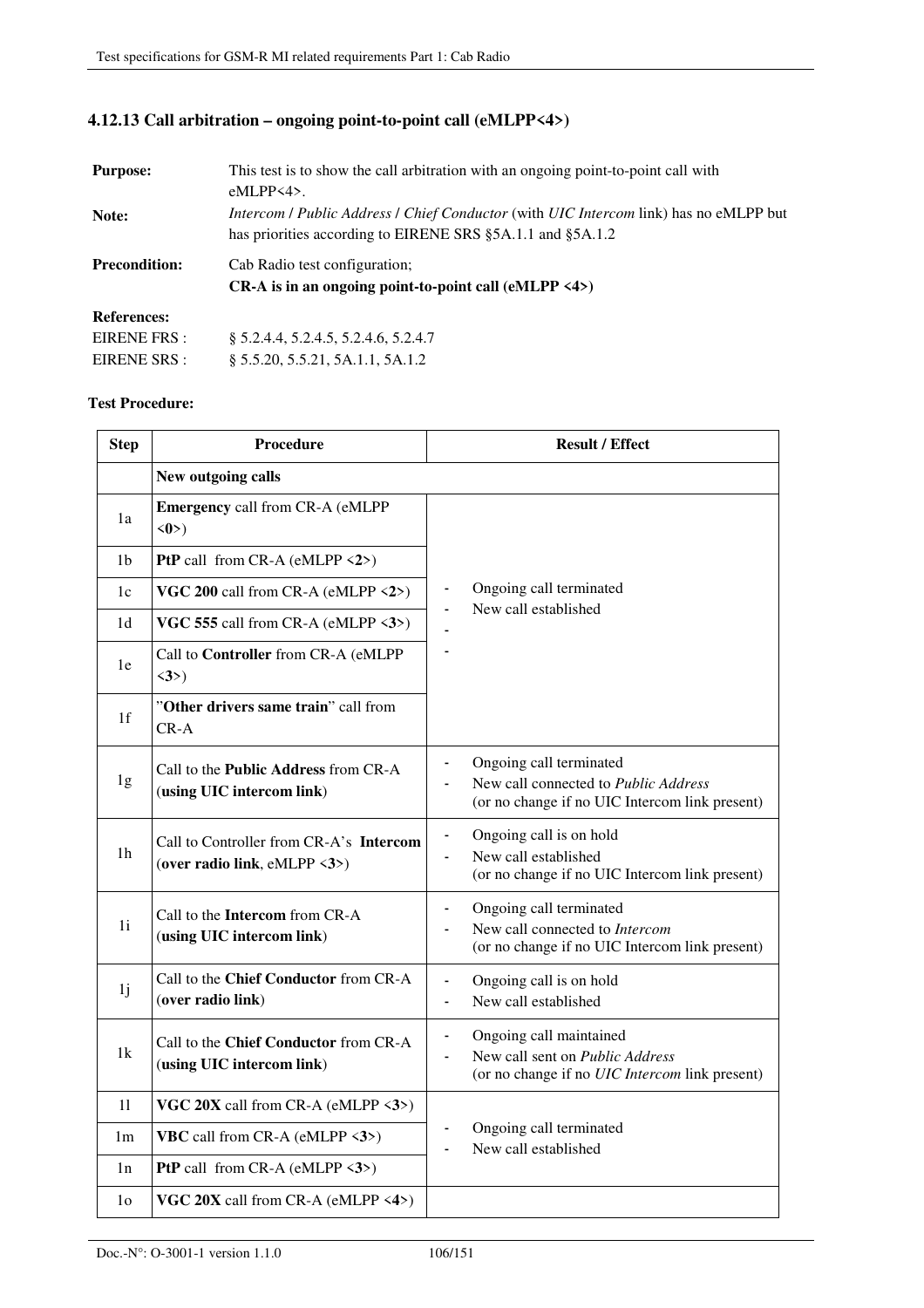| <b>Step</b>    | Procedure                                                                      | <b>Result / Effect</b>                                                                                                                                           |
|----------------|--------------------------------------------------------------------------------|------------------------------------------------------------------------------------------------------------------------------------------------------------------|
|                |                                                                                | <b>Preferred Implementation:</b><br>Ongoing call is put on hold<br>New call established                                                                          |
| 1 <sub>p</sub> | <b>VBC</b> call from CR-A (eMLPP <4>)                                          | <b>Optional Implementation</b> (If system limitations<br>prevent an ongoing PTP call from being put on<br>$hold$ :<br>Ongoing terminated<br>New call established |
| 1q             | <b>PtP</b> call from CR-A (eMLPP $\langle 4 \rangle$ )                         | Ongoing call is on hold<br>New call established                                                                                                                  |
|                | New incoming calls                                                             |                                                                                                                                                                  |
| 2a             | <b>Emergency</b> call to CR-A (eMLPP $\langle 0 \rangle$ )                     | Ongoing call terminated<br>Incoming call connected                                                                                                               |
| 2 <sub>b</sub> | <b>PtP</b> call to CR-A (eMLPP $\langle 2 \rangle$ )                           |                                                                                                                                                                  |
| 2c             | VGC 200 call to CR-A (eMLPP $\langle 2 \rangle$ )                              |                                                                                                                                                                  |
| 2d             | VGC 555 call to CR-A (eMLPP $\langle 3 \rangle$ )                              |                                                                                                                                                                  |
| 2e             | Call from Controller to CR-A (eMLPP<br>$\langle 3 \rangle$                     |                                                                                                                                                                  |
| 2f             | "Other drivers same train" call to CR-A                                        |                                                                                                                                                                  |
| 2g             | Call to CR-A's Public Address<br>(over radio link, eMLPP $\langle 3 \rangle$ ) |                                                                                                                                                                  |
| 2 <sub>h</sub> | Call to CR-A's Intercom<br>(over radio link, eMLPP $\langle 3 \rangle$ )       |                                                                                                                                                                  |
| 2i             | Call to CR-A from the Intercom<br>(using UIC intercom link)                    | Ongoing call maintained<br>Incoming call indicated                                                                                                               |
| 2j             | VGC 20X call to CR-A (eMLPP <3>)                                               | Ongoing call terminated<br>Incoming call connected                                                                                                               |
| 2k             | <b>VBC</b> call to CR-A (eMLPP $\langle 3 \rangle$ )                           |                                                                                                                                                                  |
| 21             | <b>PtP</b> call to CR-A (eMLPP $\langle 3 \rangle$ )                           |                                                                                                                                                                  |
| 2m             | VGC 20X call to CR-A (eMLPP $\langle 4 \rangle$ )                              |                                                                                                                                                                  |
| 2n             | <b>VBC</b> call to CR-A (eMLPP $\langle 4 \rangle$ )                           | Ongoing call maintained<br>Incoming call indicated                                                                                                               |
| 2 <sub>o</sub> | <b>PtP</b> call to CR-A (eMLPP $\langle 4 \rangle$ )                           |                                                                                                                                                                  |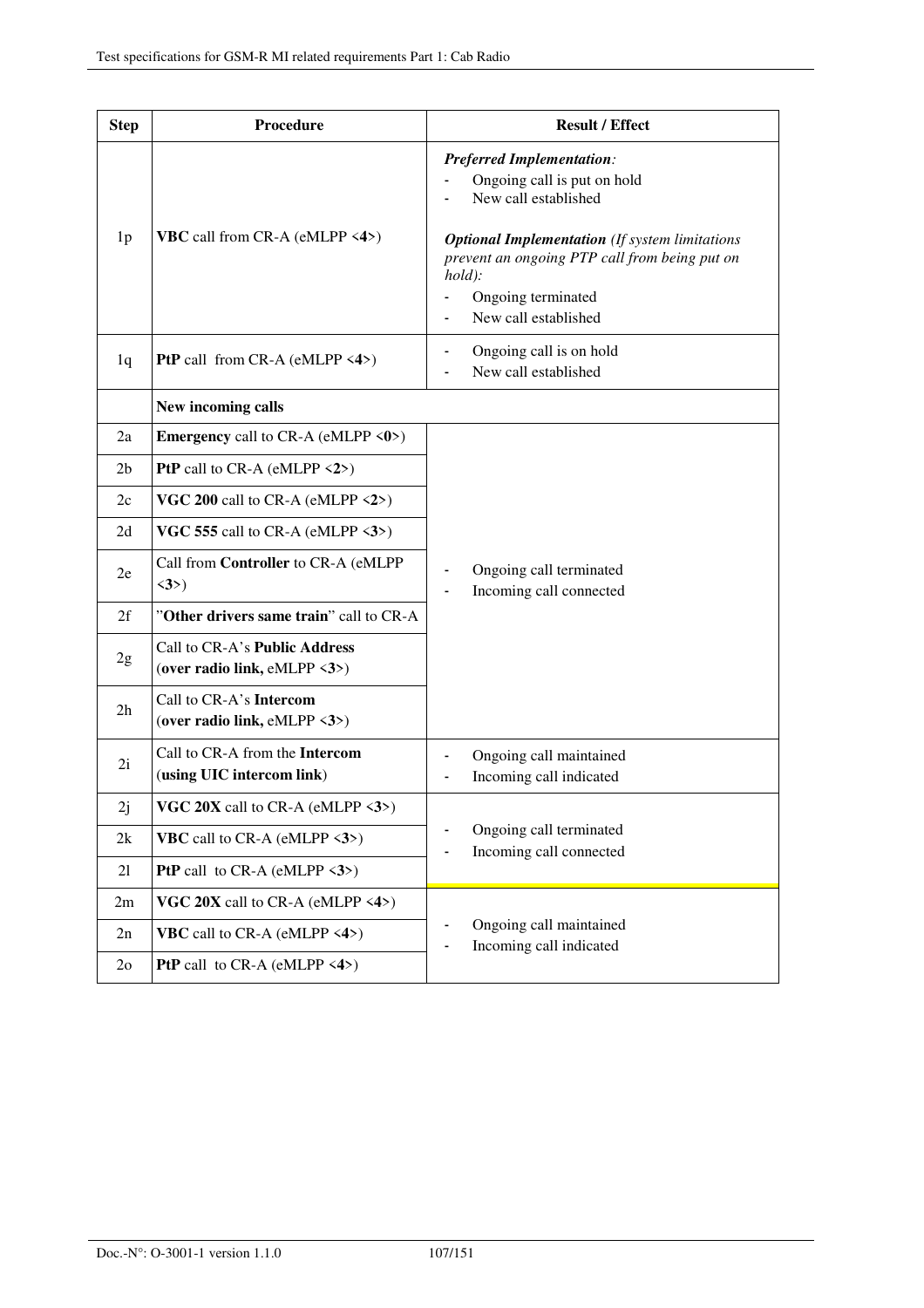| <b>Purpose:</b>      | This test is to show the call arbitration with an ongoing shunting emergency call.                                                                  |  |
|----------------------|-----------------------------------------------------------------------------------------------------------------------------------------------------|--|
| Note:                | Intercom / Public Address / Chief Conductor (with UIC Intercom link) has no eMLPP but<br>has priorities according to EIRENE SRS §5A.1.1 and §5A.1.2 |  |
| <b>Precondition:</b> | Cab Radio test configuration;                                                                                                                       |  |
|                      | CR-A is in an ongoing shunting emergency call (eMLPP $\langle 0 \rangle$ , GID 599)                                                                 |  |
| <b>References:</b>   |                                                                                                                                                     |  |
| EIRENE FRS :         | \$5.2.4.4, 5.2.4.5, 5.2.4.6, 5.2.4.7                                                                                                                |  |
| EIRENE SRS :         | § 5.5.20, 5.5.21, 5A.1.1, 5A.1.2                                                                                                                    |  |

### **4.12.14 Call arbitration – ongoing shunting emergency call**

| <b>Step</b>    | Procedure                                                                | <b>Result / Effect</b>                                                                                                                                                |
|----------------|--------------------------------------------------------------------------|-----------------------------------------------------------------------------------------------------------------------------------------------------------------------|
|                | New outgoing calls                                                       |                                                                                                                                                                       |
| 1a             | <b>Emergency call from CR-A (eMLPP</b><br>$\langle 0 \rangle$            | No change                                                                                                                                                             |
| 1 <sub>b</sub> | <b>PtP</b> call from CR-A (eMLPP $\langle 2 \rangle$ )                   | Ongoing call maintained                                                                                                                                               |
| 1c             | Call to Controller from CR-A (eMLPP<br>$\langle 3 \rangle$               | New call not established                                                                                                                                              |
| 1d             | Call to the <b>Public Address</b> from CR-A<br>(using UIC intercom link) | Ongoing call transferred to the loudspeaker<br>Public Address connected to the handset<br>(or no change if no UIC Intercom link present)                              |
| 1e             | Call to Controller from CR-A's Intercom<br>(over radio link, eMLPP <3>)  | Ongoing call maintained<br>$\blacksquare$<br>New call not established                                                                                                 |
| 1f             | Call to the <b>Intercom</b> from CR-A<br>(using UIC intercom link)       | Ongoing call transferred to the loudspeaker<br>$\blacksquare$<br>Intercom connected to the handset<br>(or no change if no UIC Intercom link present)                  |
| 1g             | Call to the Chief Conductor from CR-A<br>(using UIC intercom link)       | Ongoing call maintained<br>$\qquad \qquad \blacksquare$<br>New call sent on Public Address<br>$\blacksquare$<br>(or no change if no <i>UIC Intercom</i> link present) |
| 1 <sub>h</sub> | <b>PtP</b> call from CR-A (eMLPP $\langle 3 \rangle$ )                   | Ongoing call maintained                                                                                                                                               |
| 1 <sub>i</sub> | <b>PtP</b> call from CR-A (eMLPP $\langle 4 \rangle$ )                   | New call not established                                                                                                                                              |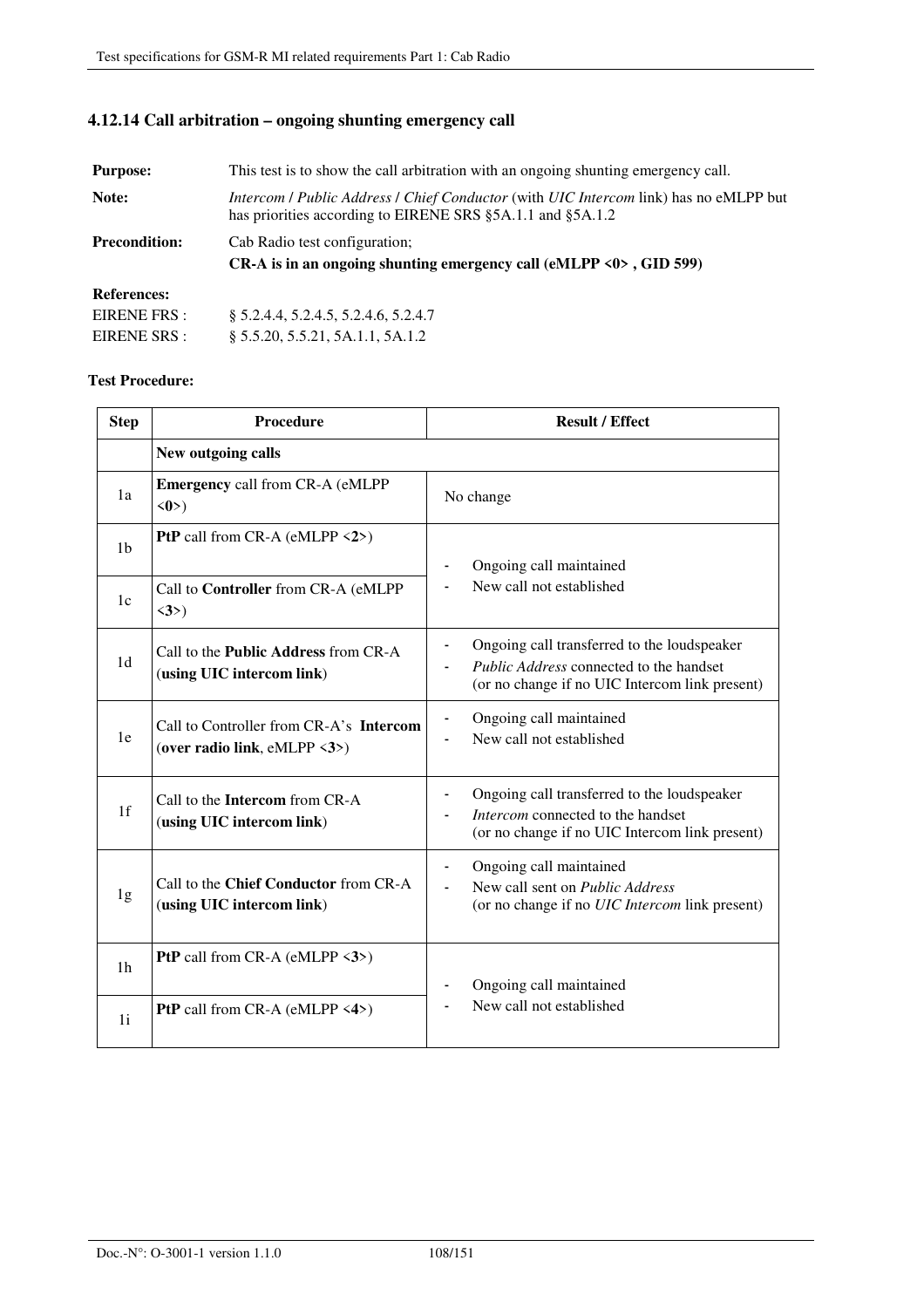| <b>Step</b>    | Procedure                                                                             | <b>Result / Effect</b>                            |
|----------------|---------------------------------------------------------------------------------------|---------------------------------------------------|
|                | New incoming calls                                                                    |                                                   |
| 2a             | <b>PtP</b> call to CR-A (eMLPP $\langle 2 \rangle$ )                                  | Ongoing call maintained                           |
| 2 <sub>b</sub> | Call from Controller to CR-A (eMLPP<br>$\langle 3 \rangle$                            | Incoming call indicated but cannot be accepted    |
| 2c             | Call to CR-A's <b>Public Address</b><br>(over radio link, eMLPP $\langle 3 \rangle$ ) | Ongoing call maintained<br>Incoming call rejected |
| 2d             | Call to CR-A's Intercom<br>(over radio link, $eMLPP \le 3$ )                          |                                                   |
| 2e             | Call to CR-A from the Intercom<br>(using UIC intercom link)                           |                                                   |
| 2f             | <b>PtP</b> call to CR-A (eMLPP $\langle 3 \rangle$ )                                  |                                                   |
| 2g             | <b>PtP</b> call to $CR-A$ (eMLPP <4>)                                                 | Ongoing call maintained                           |
| 2 <sub>h</sub> | <b>Shunting Emergency call to CR-A</b><br>(eMLPP < 0)                                 | Incoming call indicated but cannot be accepted    |
| 2i             | SGC 500 call to CR-A (eMLPP $\langle 3 \rangle$ )                                     |                                                   |
| 2j             | SGC 50X call to CR-A (eMLPP $\langle 3 \rangle$ )                                     |                                                   |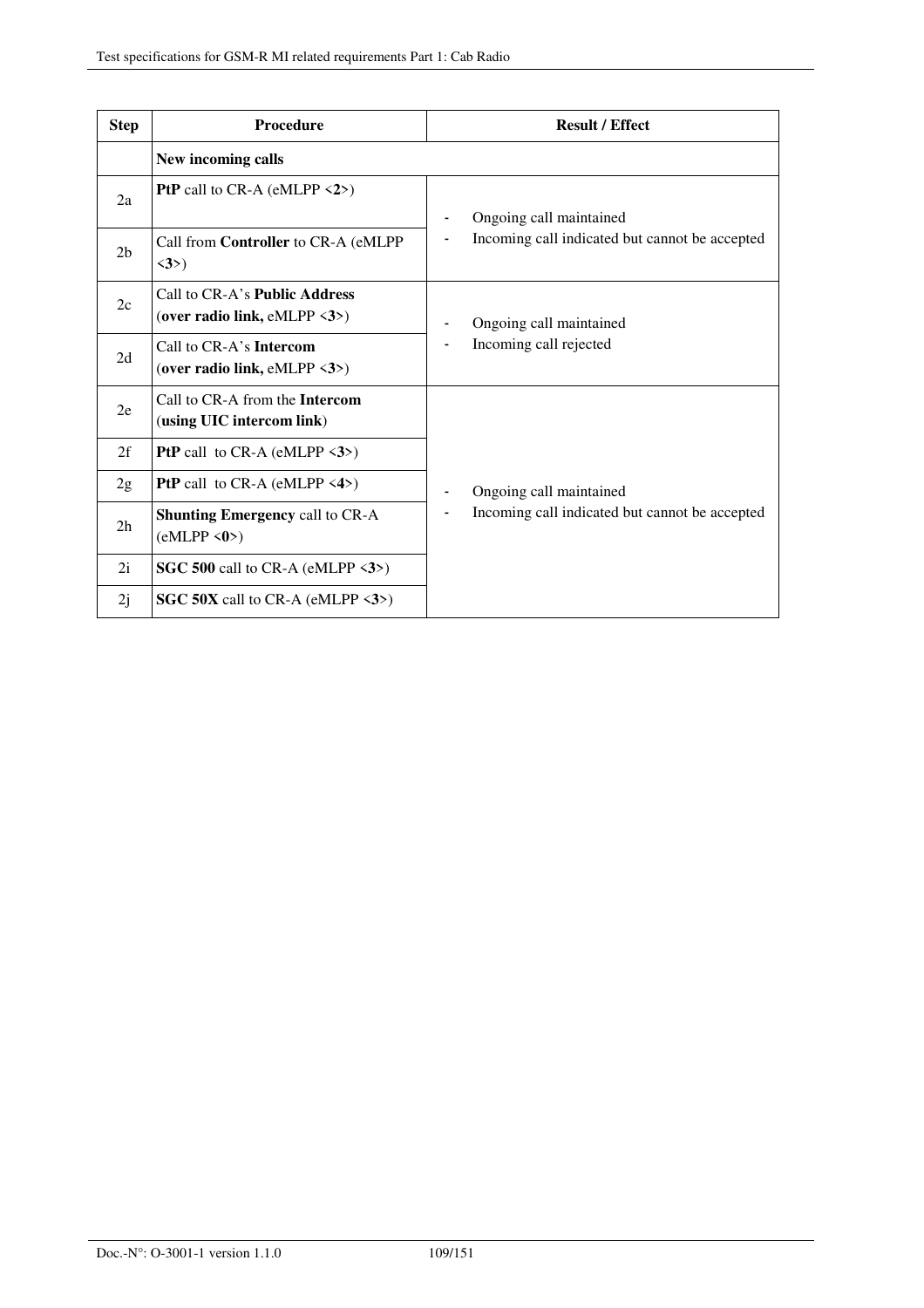| <b>Purpose:</b>      | This test is to show the call arbitration with an ongoing group call in shunting mode (GID)          |  |
|----------------------|------------------------------------------------------------------------------------------------------|--|
|                      | $500$ ).                                                                                             |  |
| Note:                | <i>Intercom / Public Address / Chief Conductor</i> (with <i>UIC Intercom link</i> ) has no eMLPP but |  |
|                      | has priorities according to EIRENE SRS §5A.1.1 and §5A.1.2                                           |  |
| <b>Precondition:</b> | Cab Radio test configuration; Shunting mode;                                                         |  |
|                      | $CR-A$ is in an ongoing default group call in shunting mode (eMLPP $\langle 3 \rangle$ , GID 500)    |  |
| <b>References:</b>   |                                                                                                      |  |
| EIRENE FRS :         | § 5.2.4.4, 5.2.4.5, 5.2.4.6, 5.2.4.7                                                                 |  |
| EIRENE SRS :         | § 5.5.20, 5.5.21, 5A.1.1, 5A.1.2                                                                     |  |

# **4.12.15 Call arbitration – ongoing default group call in shunting mode**

| <b>Step</b>    | <b>Procedure</b>                                                          | <b>Result / Effect</b>                                                                                                                   |  |
|----------------|---------------------------------------------------------------------------|------------------------------------------------------------------------------------------------------------------------------------------|--|
|                | New outgoing calls                                                        |                                                                                                                                          |  |
| 1a             | <b>Emergency call from CR-A (eMLPP</b><br>$\langle 0 \rangle$             |                                                                                                                                          |  |
| 1 <sub>b</sub> | <b>PtP</b> call from CR-A (eMLPP $\langle 2 \rangle$ )                    | Ongoing call left<br>New call established                                                                                                |  |
| 1c             | Call to Controller from CR-A (eMLPP<br>$\langle 3 \rangle$                |                                                                                                                                          |  |
| 1 <sub>d</sub> | Call to the <b>Public Address</b> from CR-A<br>(using UIC intercom link)  | Ongoing call transferred to the loudspeaker<br>Public Address connected to the handset<br>(or no change if no UIC Intercom link present) |  |
| 1e             | Call to Controller from CR-A's Intercom<br>(over radio link, eMLPP <3>)   | Ongoing call maintained<br>New call not established                                                                                      |  |
| 1 <sub>f</sub> | Call to the Intercom from CR-A<br>(using UIC intercom link)               | Ongoing call transferred to the loudspeaker<br>Intercom connected to the handset<br>(or no change if no UIC Intercom link present)       |  |
| 1g             | Call to the <b>Chief Conductor</b> from CR-A<br>(using UIC intercom link) | Ongoing call maintained<br>New call sent on <i>Public Address</i><br>(or no change if no UIC Intercom link present)                      |  |
| 1 <sub>h</sub> | <b>PtP</b> call from CR-A (eMLPP $\langle 3 \rangle$ )                    | On-going call left<br>New call established                                                                                               |  |
| 1i             | <b>PtP</b> call from CR-A (eMLPP $\langle 4 \rangle$ )                    | Ongoing call maintained<br>New call not established                                                                                      |  |
| 1 <sub>j</sub> | SGC 500 call from CR-A (eMLPP $\langle 3 \rangle$ )                       | No change                                                                                                                                |  |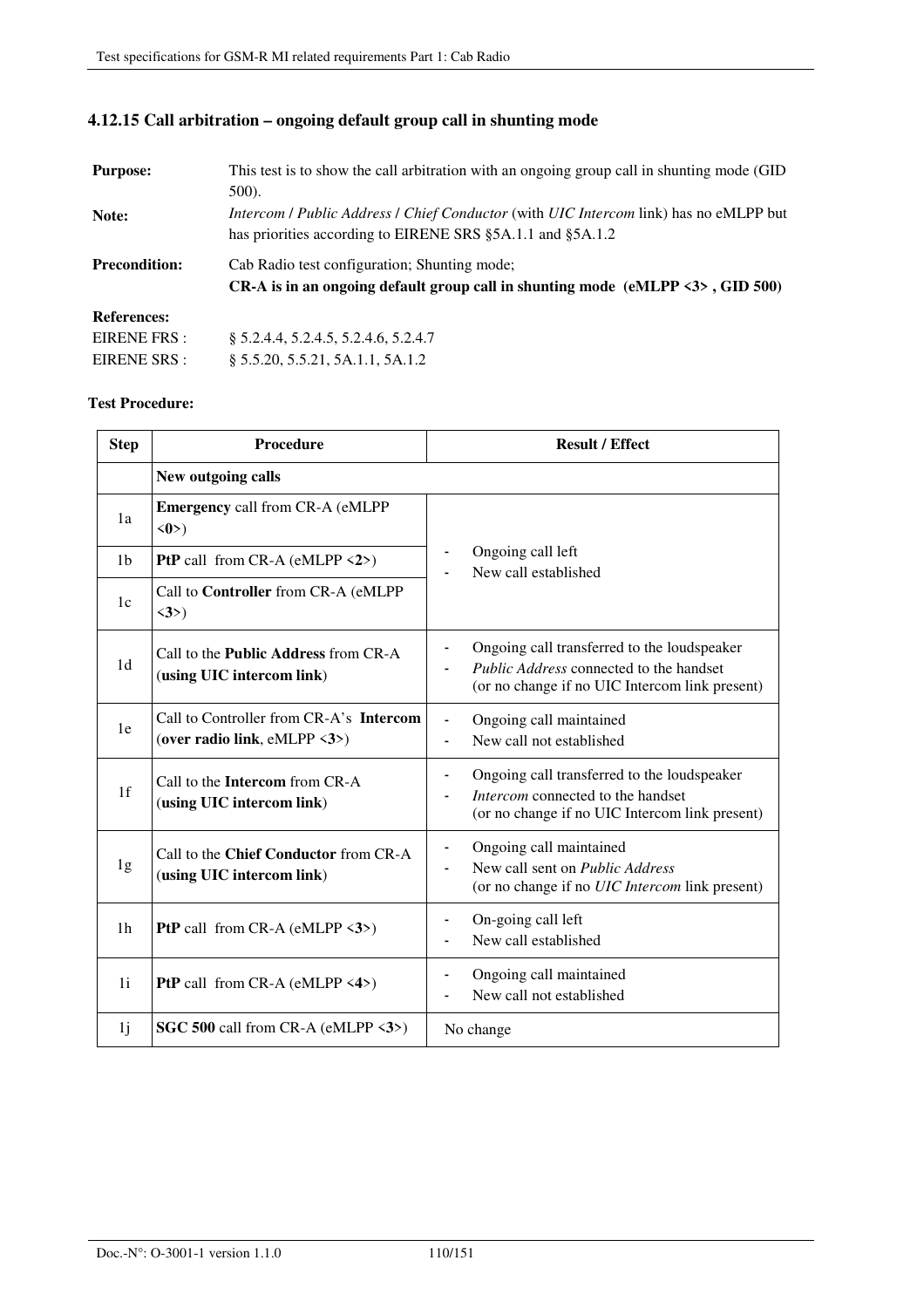| <b>Step</b>    | Procedure                                                      | <b>Result / Effect</b>                                                                                                                                                     |
|----------------|----------------------------------------------------------------|----------------------------------------------------------------------------------------------------------------------------------------------------------------------------|
|                | New incoming calls                                             |                                                                                                                                                                            |
| 2a             | <b>PtP</b> call to CR-A (eMLPP $\langle 2 \rangle$ )           | Ongoing call left<br>Incoming call connected                                                                                                                               |
| 2 <sub>b</sub> | Call from Controller to CR-A (eMLPP<br>$\langle 3 \rangle$     | Ongoing call maintained<br>Incoming call indicated                                                                                                                         |
| 2c             | Call to CR-A's Public Address<br>(over radio link, eMLPP <3>)  | <b>Preferred Implementation:</b><br>Ongoing call is maintained                                                                                                             |
| 2d             | Call to CR-A's <b>Intercom</b><br>(over radio link, eMLPP <3>) | New call is rejected<br><b>Optional Implementation</b> (If system limitations<br>prevent indication of sub-addresses):<br>Ongoing terminated<br>Incoming call is indicated |
| 2e             | Call to CR-A from the Intercom<br>(using UIC intercom link)    | Ongoing call maintained                                                                                                                                                    |
| 2f             | <b>PtP</b> call to CR-A (eMLPP $\langle 3 \rangle$ )           | Incoming call indicated                                                                                                                                                    |
| 2g             | <b>PtP</b> call to CR-A (eMLPP $\langle 4 \rangle$ )           |                                                                                                                                                                            |
| 2 <sub>h</sub> | <b>Shunting Emergency call to CR-A</b><br>(eMLPP < 0)          | Ongoing call left<br>Incoming call connected                                                                                                                               |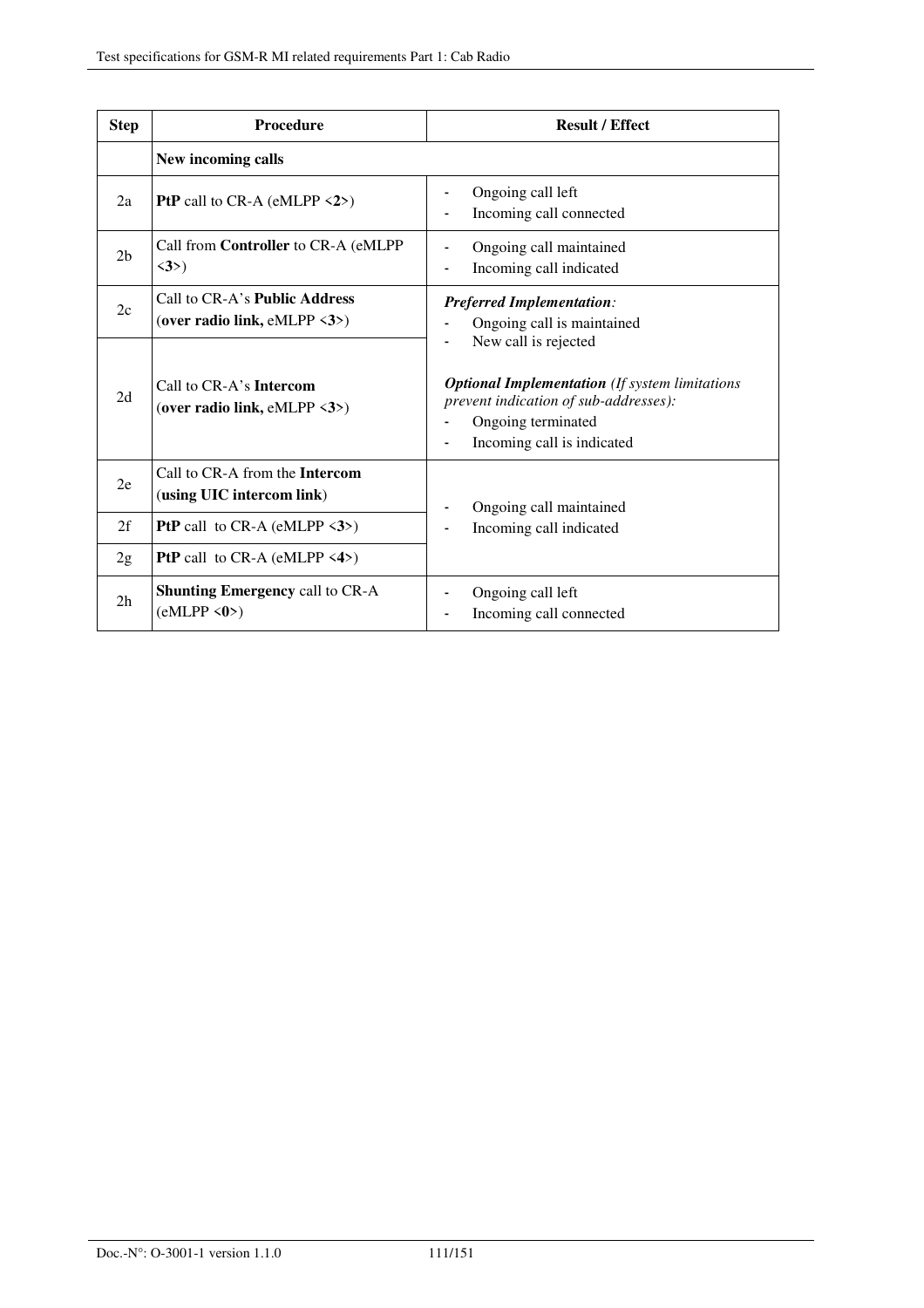# **4.12.16 Call arbitration – ongoing dedicated group call in shunting mode**

| <b>Purpose:</b>      | This test is to show the call arbitration with an ongoing dedicated group call in shunting<br>mode (GID 50X).                                                      |  |
|----------------------|--------------------------------------------------------------------------------------------------------------------------------------------------------------------|--|
| Note:                | <i>Intercom / Public Address / Chief Conductor</i> (with <i>UIC Intercom link</i> ) has no eMLPP but<br>has priorities according to EIRENE SRS §5A.1.1 and §5A.1.2 |  |
| <b>Precondition:</b> | Cab Radio test configuration; Shunting mode;<br>$CR-A$ is in an ongoing dedicated group call in shunting mode (eMLPP $\langle 3 \rangle$ , GID<br>501-529)         |  |
| <b>References:</b>   |                                                                                                                                                                    |  |
| EIRENE FRS:          | § 5.2.4.4, 5.2.4.5, 5.2.4.6, 5.2.4.7                                                                                                                               |  |
| EIRENE SRS :         | § 5.5.20, 5.5.21, 5A.1.1, 5A.1.2                                                                                                                                   |  |

| <b>Step</b>    | Procedure                                                                | <b>Result / Effect</b>                                                                                                                                               |
|----------------|--------------------------------------------------------------------------|----------------------------------------------------------------------------------------------------------------------------------------------------------------------|
|                | New outgoing calls                                                       |                                                                                                                                                                      |
| 1a             | <b>Emergency call from CR-A (eMLPP</b><br>$\langle 0 \rangle$            |                                                                                                                                                                      |
| 1 <sub>b</sub> | <b>PtP</b> call from CR-A (eMLPP $\langle 2 \rangle$ )                   | Ongoing call left<br>New call established                                                                                                                            |
| 1c             | Call to Controller from CR-A (eMLPP<br>$\langle 3 \rangle$               |                                                                                                                                                                      |
| 1 <sub>d</sub> | Call to the <b>Public Address</b> from CR-A<br>(using UIC intercom link) | Ongoing call transferred to the loudspeaker<br>$\overline{\phantom{a}}$<br>Public Address connected to the handset<br>(or no change if no UIC Intercom link present) |
| 1e             | Call to Controller from CR-A's Intercom<br>(over radio link, eMLPP <3>)  | Ongoing call maintained<br>New call not established                                                                                                                  |
| 1 <sup>f</sup> | Call to the <b>Intercom</b> from CR-A<br>(using UIC intercom link)       | Ongoing call transferred to the loudspeaker<br>Intercom connected to the handset<br>(or no change if no UIC Intercom link present)                                   |
| 1g             | Call to the Chief Conductor from CR-A<br>(using UIC intercom link)       | Ongoing call maintained<br>$\qquad \qquad \blacksquare$<br>New call sent on <i>Public Address</i><br>(or no change if no UIC Intercom link present)                  |
| 1 <sub>h</sub> | <b>PtP</b> call from CR-A (eMLPP $\langle 3 \rangle$ )                   | On-going call left<br>New call established                                                                                                                           |
| 1i             | <b>PtP</b> call from CR-A (eMLPP $\langle 4 \rangle$ )                   | Ongoing call maintained<br>New call not established                                                                                                                  |
| 1j             | <b>SGC 50X</b> call from CR-A (eMLPP $\langle 3 \rangle$ )               | No change                                                                                                                                                            |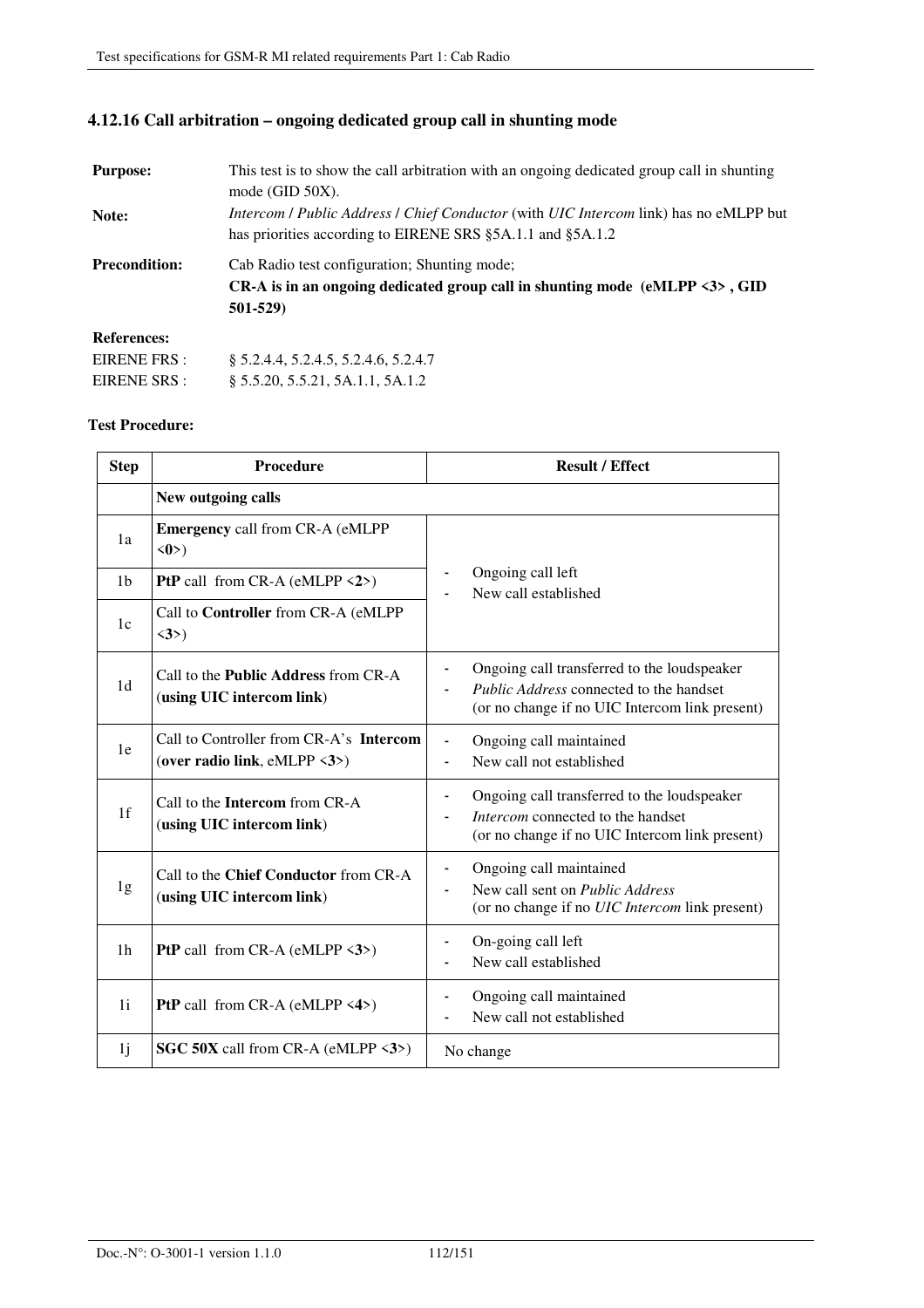| <b>Step</b>    | Procedure                                                                      | <b>Result / Effect</b>                                                                                                                                                     |
|----------------|--------------------------------------------------------------------------------|----------------------------------------------------------------------------------------------------------------------------------------------------------------------------|
|                | New incoming calls                                                             |                                                                                                                                                                            |
| 2a             | PtP call to CR-A (eMLPP <2>)                                                   | Ongoing call left<br>Incoming call connected                                                                                                                               |
| 2 <sub>b</sub> | Call from Controller to CR-A (eMLPP<br>$\langle 3 \rangle$                     | Ongoing call maintained<br>Incoming call indicated                                                                                                                         |
| 2c             | Call to CR-A's Public Address<br>(over radio link, eMLPP $\langle 3 \rangle$ ) | <b>Preferred Implementation:</b><br>Ongoing call is maintained                                                                                                             |
| 2d             | Call to CR-A's Intercom<br>(over radio link, eMLPP $\langle 3 \rangle$ )       | New call is rejected<br><b>Optional Implementation</b> (If system limitations<br>prevent indication of sub-addresses):<br>Ongoing terminated<br>Incoming call is indicated |
| 2e             | Call to CR-A from the Intercom<br>(using UIC intercom link)                    | Ongoing call maintained                                                                                                                                                    |
| 2f             | <b>PtP</b> call to CR-A (eMLPP $\langle 3 \rangle$ )                           | Incoming call indicated                                                                                                                                                    |
| 2g             | <b>PtP</b> call to CR-A (eMLPP $\langle 4 \rangle$ )                           |                                                                                                                                                                            |
| 2 <sub>h</sub> | <b>Shunting Emergency call to CR-A</b><br>(eMLPP < 0)                          | Ongoing call left<br>Incoming call connected                                                                                                                               |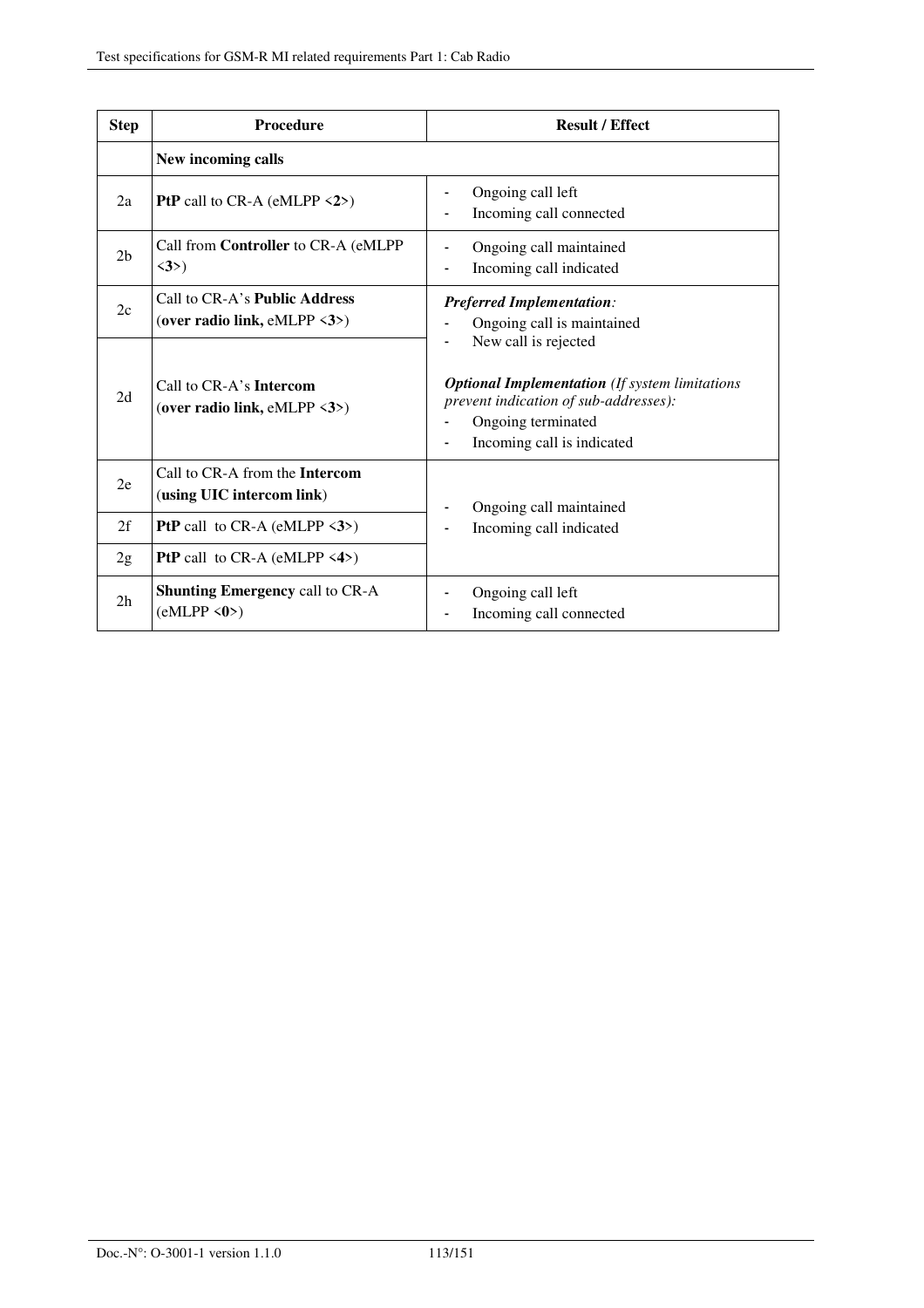# **4.13 Railway emergency calls**

## **4.13.1 Incoming railway emergency call**

| <b>Purpose:</b>      | This test is to show that when the Cab Radio receives an incoming railway emergency call<br>automatically joins the call. |
|----------------------|---------------------------------------------------------------------------------------------------------------------------|
| <b>Precondition:</b> | Cab Radio test configuration; CR-A and MS-A in Train Mode and later in Shunting Mode.                                     |
| <b>References:</b>   |                                                                                                                           |
| EIRENE FRS :         | § 4.2.4, 5.2.2iii, 5.2.2.56, 5.2.2.60, 10.4.5, 13.2.2.6, 13.2.4.1, 13.3.1                                                 |
| EIRENE SRS :         | 8 4.3.1, 4.3.4, 5.5.4, 5.5.19, 13.4.1, 13.4.2                                                                             |

| <b>Step</b>    | <b>Procedure</b>                                               | <b>Result / Effect</b>                                                                                                                                                                                                                                                                                                                                                                     |
|----------------|----------------------------------------------------------------|--------------------------------------------------------------------------------------------------------------------------------------------------------------------------------------------------------------------------------------------------------------------------------------------------------------------------------------------------------------------------------------------|
| 1              | - none -<br>(MS-A initiates "railway emergency<br>call")       | CR-A receives and joins call automatically<br>$\overline{\phantom{a}}$<br>Audible indication (different to common<br>VGCS) is given on the loudspeaker for 5<br>seconds<br>Visual indication is displayed on the MMI<br>including group identity<br>(299/599 or textual translation)<br>Caller can be heard on the loudspeaker<br>Indication to use PTT to talk is displayed on<br>the MMI |
| $\overline{2}$ | CR-A pick up handset                                           | Loudspeaker set to reduced volume<br>Communication is activated on the handset                                                                                                                                                                                                                                                                                                             |
| 3              | CR-A hangs-up handset                                          | Loudspeaker set to increased volume<br>Ongoing call transferred to the loudspeaker<br>MS-A can be heard on CR-A loudspeaker                                                                                                                                                                                                                                                                |
| $\overline{4}$ | CR-A tries to leave or terminate the<br>railway emergency call | CR-A cannot leave or terminate the "railway<br>emergency call"                                                                                                                                                                                                                                                                                                                             |
| 5              | $-$ none $-$<br>(MS-A terminates emergency call)               | Emergency call terminated<br>CR-A in default idle status                                                                                                                                                                                                                                                                                                                                   |
| 6              | Check CR-A's VGCS/VBS subscription<br>state via MMI            | A list with all GIDs from the SIM Card is<br>presented except for GID 299 and 599                                                                                                                                                                                                                                                                                                          |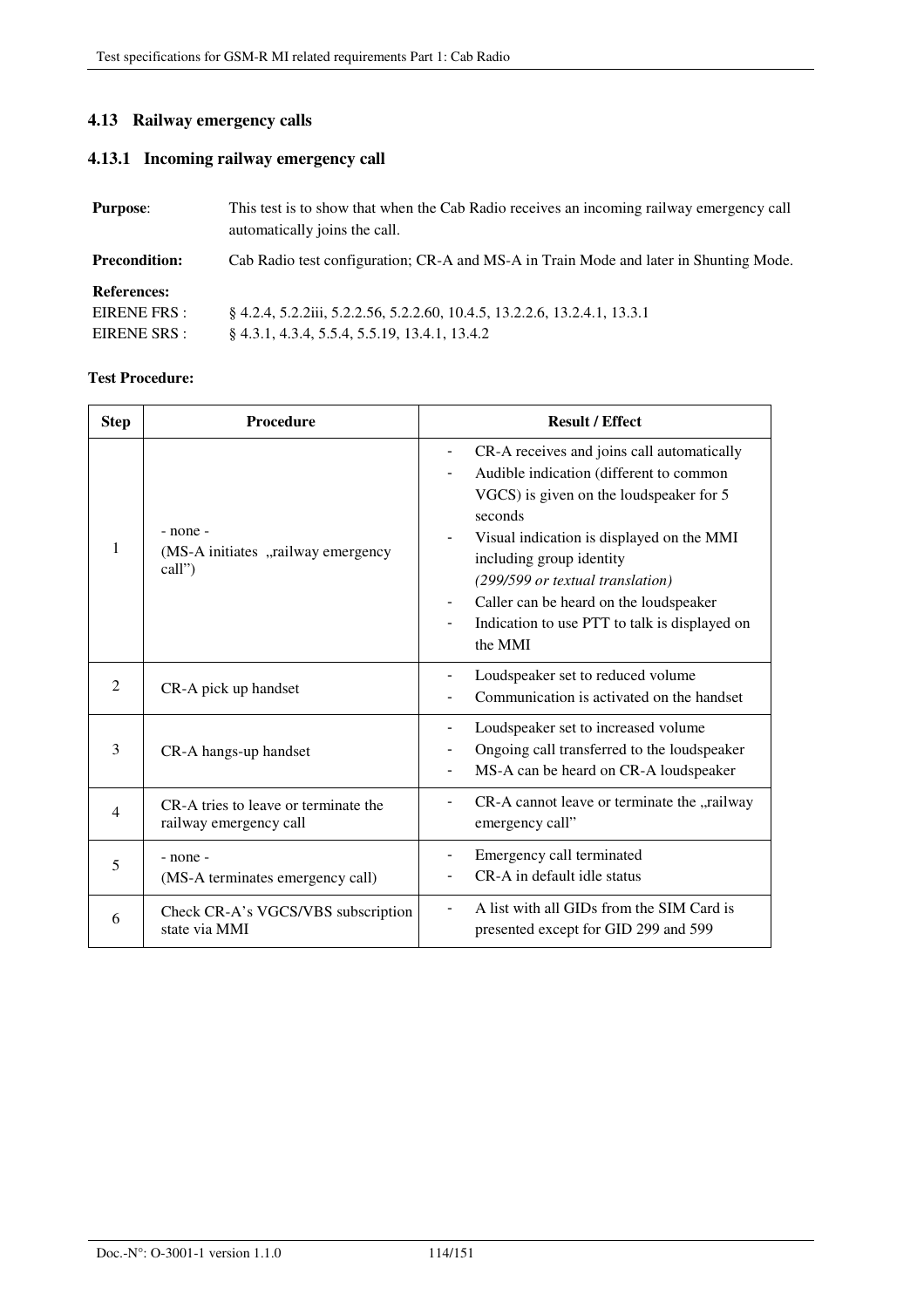# **4.13.2 Outgoing railway emergency call**

| <b>Purpose:</b>      | This test is to show that a railway emergency call is initiated and managed by the Cab<br>Radio using emergency access and that this established with eMLPP <0> (railway<br>emergency). The functional number of the Cab Radio is transmitted to the controller when<br>sending a train emergency call. |
|----------------------|---------------------------------------------------------------------------------------------------------------------------------------------------------------------------------------------------------------------------------------------------------------------------------------------------------|
| <b>Precondition:</b> | Cab Radio test configuration. CR-A in Train Mode and later in Shunting Mode.                                                                                                                                                                                                                            |
| <b>References:</b>   |                                                                                                                                                                                                                                                                                                         |
| EIRENE FRS :         | § 4.2.4, 5.2.2.1ii, 5.2.2.18, 5.2.2.20, 5.2.2.21, 5.2.2.22, 5.2.2.24, 5.2.2.60, 5.2.4.9, 9.3.2,                                                                                                                                                                                                         |
|                      | 10.2.1, 10.2.2, 13.1.4, 13.1.5, 13.2.2.1, 13.2.2.4, 13.2.2.6, 13.2.3.1, 13.2.4.1, 13.3.2                                                                                                                                                                                                                |
|                      | § 4.3.4, 4.4.3, 5.3.5, 5.3.6, 5.5.4, 5.5.5, 10.2.1, 13.2.2, 13.3.1                                                                                                                                                                                                                                      |
| EIRENE SRS :         |                                                                                                                                                                                                                                                                                                         |

| <b>Step</b>    | <b>Procedure</b>                                                                                                              | <b>Result / Effect</b>                                                                                                                                                                                                                                                                               |
|----------------|-------------------------------------------------------------------------------------------------------------------------------|------------------------------------------------------------------------------------------------------------------------------------------------------------------------------------------------------------------------------------------------------------------------------------------------------|
| 1a             | CR-A is registered with CT3 FN and<br>initiates "railway emergency call"<br>using "Emergency button"<br>(handset is off-hook) | Dialling or status indication for dialling<br>starts within 2 seconds<br>An attention sound with reduced volume is in<br>the loudspeaker for 5 seconds while the call is<br>initiated                                                                                                                |
| 1 <sub>b</sub> | CR-A is registered with CT2 FN and<br>initiates "railway emergency call"<br>using "Emergency button"<br>(handset is on-hook)  | Dialling or status indication for dialling<br>$\overline{a}$<br>starts within 2 seconds<br>An attention sound with increased volume is in<br>the loudspeaker for 5 seconds while the call is<br>initiated                                                                                            |
| 1c             | CR-A is registered with CT6 FN and<br>initiates "shunting emergency call"<br>using "Emergency button"<br>(handset is on-hook) | Dialling or status indication for dialling<br>$\overline{\phantom{0}}$<br>starts within 2 seconds<br>An attention sound with increased volume is in<br>the loudspeaker for 5 seconds while the call is<br>initiated                                                                                  |
| $\overline{2}$ | - none -                                                                                                                      | Permanent visual indication is displayed on the<br>$\overline{\phantom{0}}$<br>MMI;<br>Emergency call established with eMLPP <0><br>GID, GCA, Call Type and FN (CT3, CT2 or<br>CT6) of CR-A is transmitted to the controller<br>Indication to use PTT to talk is displayed on the<br>-<br><b>MMI</b> |
| 3              | (pick up handset if it is on-hook)<br>CR-A press PTT button<br>(uplink is free)                                               | Audible indication is given on the loudspeaker<br>Visual indication (e. g. "You can talk") is<br>displayed on the MMI<br>-<br>CR-A has a dedicated uplink until the PTT<br>button is released or the network timer expires<br>CR-A can be heard on MS-A loudspeaker<br>$\overline{a}$                |
| 4              | Release PTT on CR-A                                                                                                           | Audible indication is given on the loudspeaker<br>$\overline{\phantom{0}}$<br>Indication to use PTT to talk is given<br>to the driver on the MMI                                                                                                                                                     |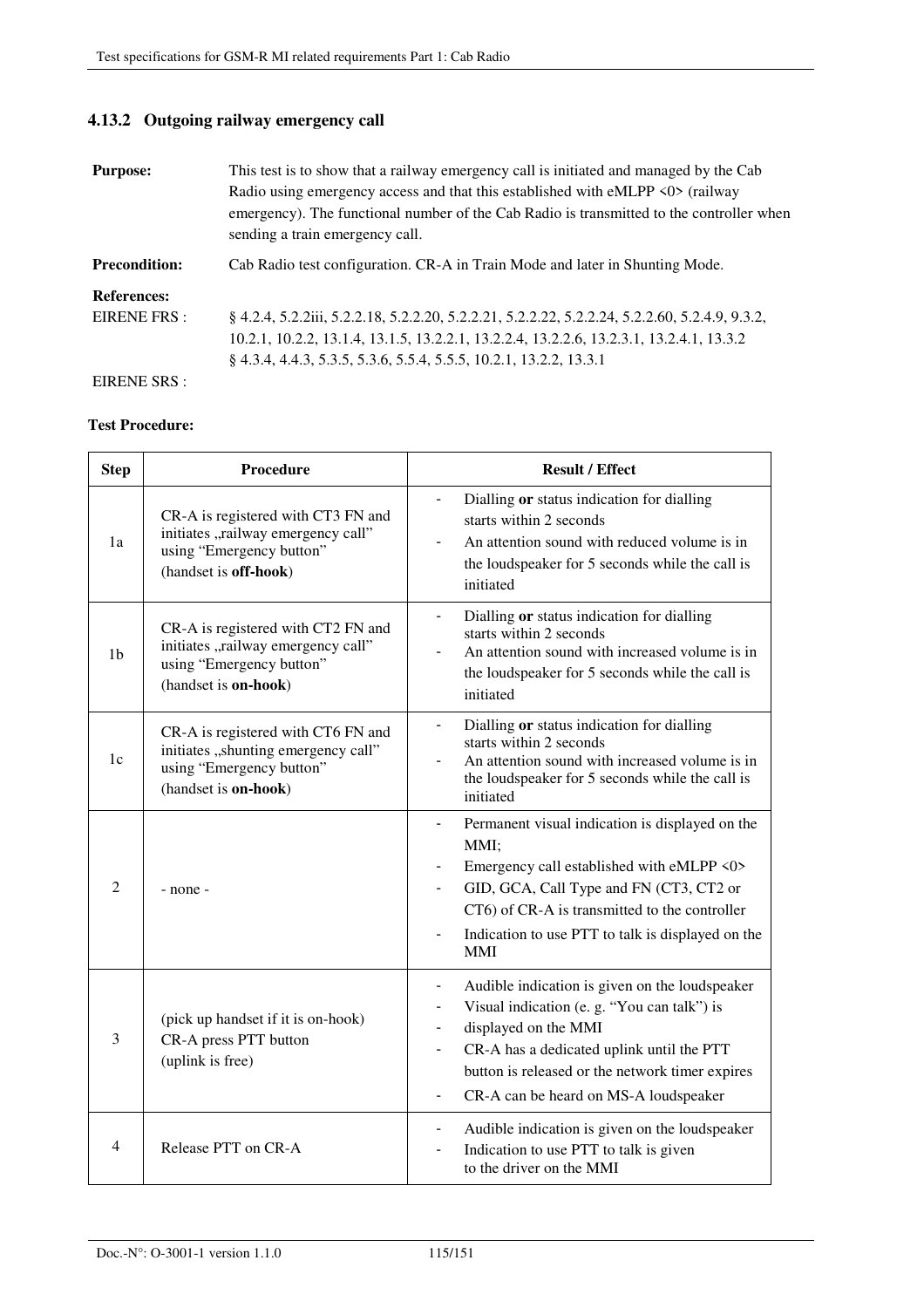| <b>Step</b> | <b>Procedure</b>                                                                    | <b>Result / Effect</b>                                                                                                                                       |
|-------------|-------------------------------------------------------------------------------------|--------------------------------------------------------------------------------------------------------------------------------------------------------------|
| 5           | CR-A hangs-up handset                                                               | Loudspeaker set to increased volume<br>Ongoing call transferred to the loudspeaker<br>-<br>MS-A can be heard on CR-A loudspeaker<br>$\overline{\phantom{a}}$ |
| 6a          | CR-A terminates emergency call                                                      |                                                                                                                                                              |
| 6b          | $-$ none $-$<br>(Controller terminates emergency call)                              | Emergency call terminated<br>$\overline{\phantom{a}}$<br>Visual indication - regarding the call - cleared<br>-                                               |
| 6с          | $-$ none $-$<br>(network terminates the call<br>after predefined time of no speech) | CR-A in default idle status<br>$\qquad \qquad \blacksquare$                                                                                                  |

## **4.13.3 Deleted**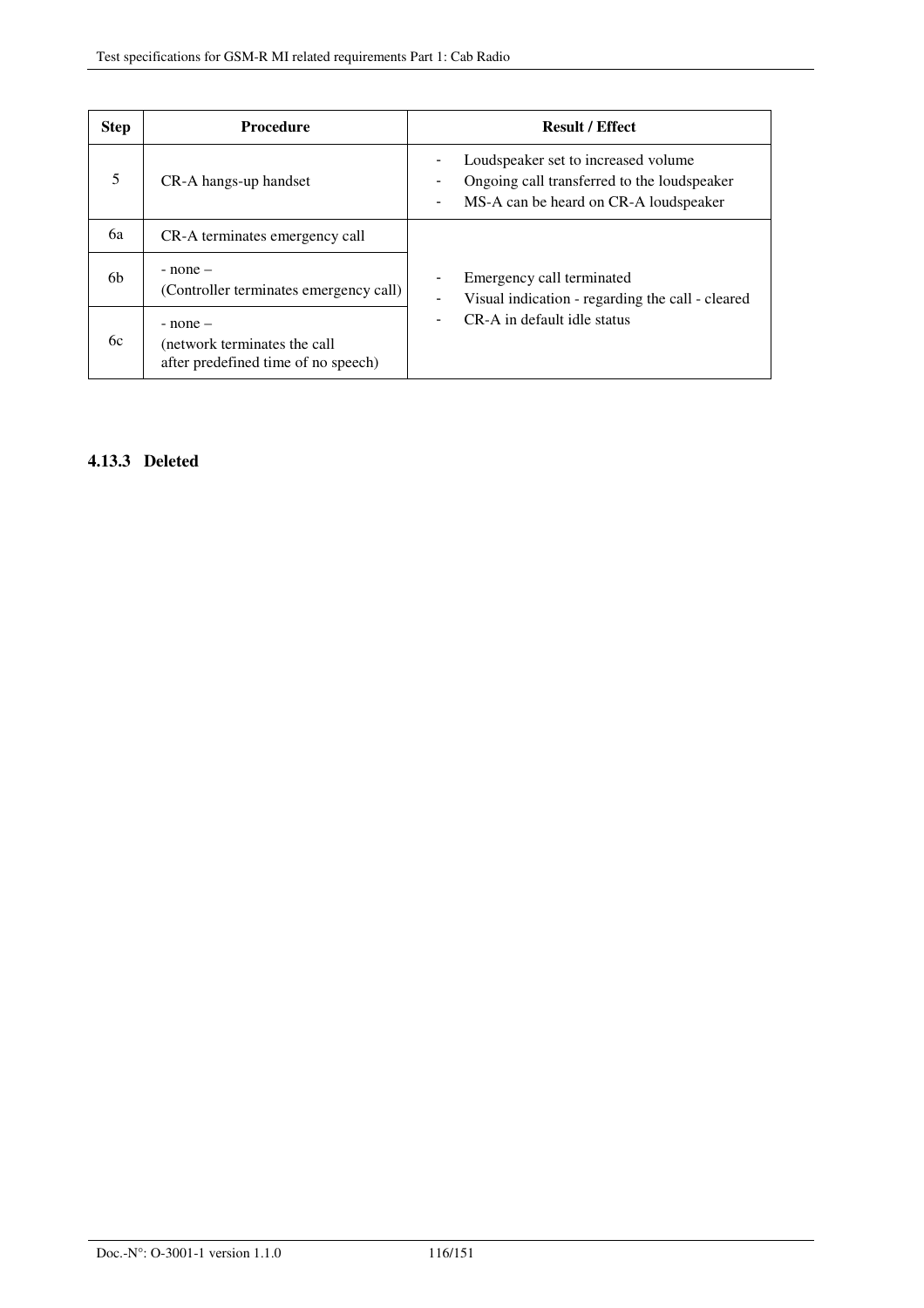## **4.13.4 Railway emergency call – leaving group call area**

**Purpose:** This test is to show that the Cab Radio leaves the "railway emergency call" after moving out of the group call area.

**Precondition:** Cab Radio test configuration.

**References:** 

EIRENE FRS : § 5.2.2.23, 13.2.4.2

| <b>Step</b> | <b>Procedure</b>                                                                                                                                  | <b>Result / Effect</b>                                                                                                                                                                                    |
|-------------|---------------------------------------------------------------------------------------------------------------------------------------------------|-----------------------------------------------------------------------------------------------------------------------------------------------------------------------------------------------------------|
| 1a          | $-$ none $-$<br>(MS-A initiates "railway emergency")<br>call")                                                                                    | CR-A receives and joins the call automatically                                                                                                                                                            |
| 1b          | CR-A initiates "railway emergency"<br>call"                                                                                                       | MS-A receives and joins the call automatically                                                                                                                                                            |
| 2           | $-$ none $-$<br>(change of attenuation at the handover<br>machine to initiate a cell change that<br>invokes group call area change for<br>$CR-A)$ | CR-A leaves emergency call<br>Audible indication is given on the loudspeaker<br>Visual indication is displayed on the MMI<br>-<br>Emergency call continues at MS-A<br>CR-A returns in default idle status |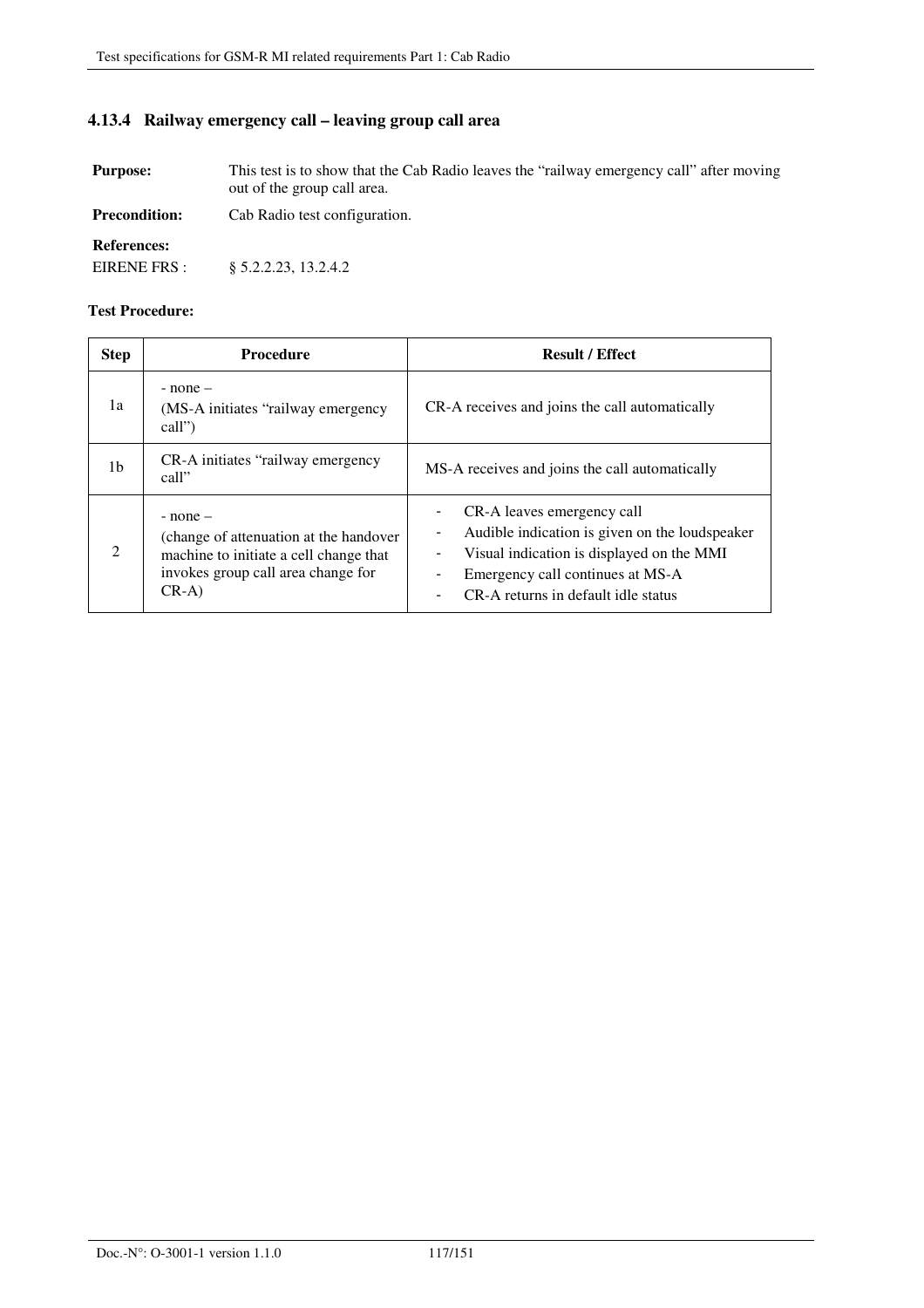# **4.13.5 Railway emergency call – entering group call area**

| <b>Purpose:</b>                    | This test is to show that the Cab Radio when entering a group call area with an ongoing<br>"railway emergency call" automatically receives and joins it.                  |
|------------------------------------|---------------------------------------------------------------------------------------------------------------------------------------------------------------------------|
| <b>Precondition:</b>               | Cab Radio test configuration. Ongoing "train emergency call" is present in a different<br>group call area than CR-A. A VGC 20X shall be present in both group call areas. |
| <b>References:</b><br>EIRENE FRS : | $§$ 3.5.6, 13.2.2.7                                                                                                                                                       |

| <b>Step</b>    | <b>Procedure</b>                                                                                                                            | <b>Result / Effect</b>                                                                                                                                                                                                                                                                                                                                                                                                                                                                        |
|----------------|---------------------------------------------------------------------------------------------------------------------------------------------|-----------------------------------------------------------------------------------------------------------------------------------------------------------------------------------------------------------------------------------------------------------------------------------------------------------------------------------------------------------------------------------------------------------------------------------------------------------------------------------------------|
| 1a             | - none -<br>CR-A is in idle mode                                                                                                            | CR-A is in idle mode                                                                                                                                                                                                                                                                                                                                                                                                                                                                          |
| 1 <sub>b</sub> | - none -<br>CR-A is in an ongoing PtP call with<br>eMLPP < 3                                                                                | CR-A is in an ongoing PtP call                                                                                                                                                                                                                                                                                                                                                                                                                                                                |
| 1c             | - none -<br>CR-A is in an ongoing, mobile<br>terminated VGC 20X with eMLPP<br><3> as listener (no uplink)                                   | CR-A is in an ongoing, mobile terminated VGC 20X<br>as listener (no uplink)                                                                                                                                                                                                                                                                                                                                                                                                                   |
| 1 <sub>d</sub> | - none -<br>CR-A is in an ongoing, mobile<br>terminated VGC 20X with eMLPP<br><3> as talker (PTT pressed)                                   | CR-A is in an ongoing, mobile terminated VGC 20X<br>as talker (PTT pressed)                                                                                                                                                                                                                                                                                                                                                                                                                   |
| $\overline{2}$ | - none -<br>(change of attenuation at the<br>handover machine to initiate a cell<br>change that invokes group call area<br>change for CR-A) | CR-A enters the group call area where the ongoing<br>"railway emergency call" is present                                                                                                                                                                                                                                                                                                                                                                                                      |
| 3              | - none -                                                                                                                                    | CR-A receives and joins the<br>$\overline{\phantom{0}}$<br>emergency call automatically<br>Other ongoing calls are terminated or left<br>$\overline{\phantom{0}}$<br>immediately<br>An attention sound is in the loudspeaker for 5<br>$\qquad \qquad \blacksquare$<br>seconds<br>Visual indication is displayed on the MMI<br>including group identity<br>Caller can be heard on driver's loudspeaker<br>$\overline{a}$<br>Indication to use PTT to talk is<br>given to the driver on the MMI |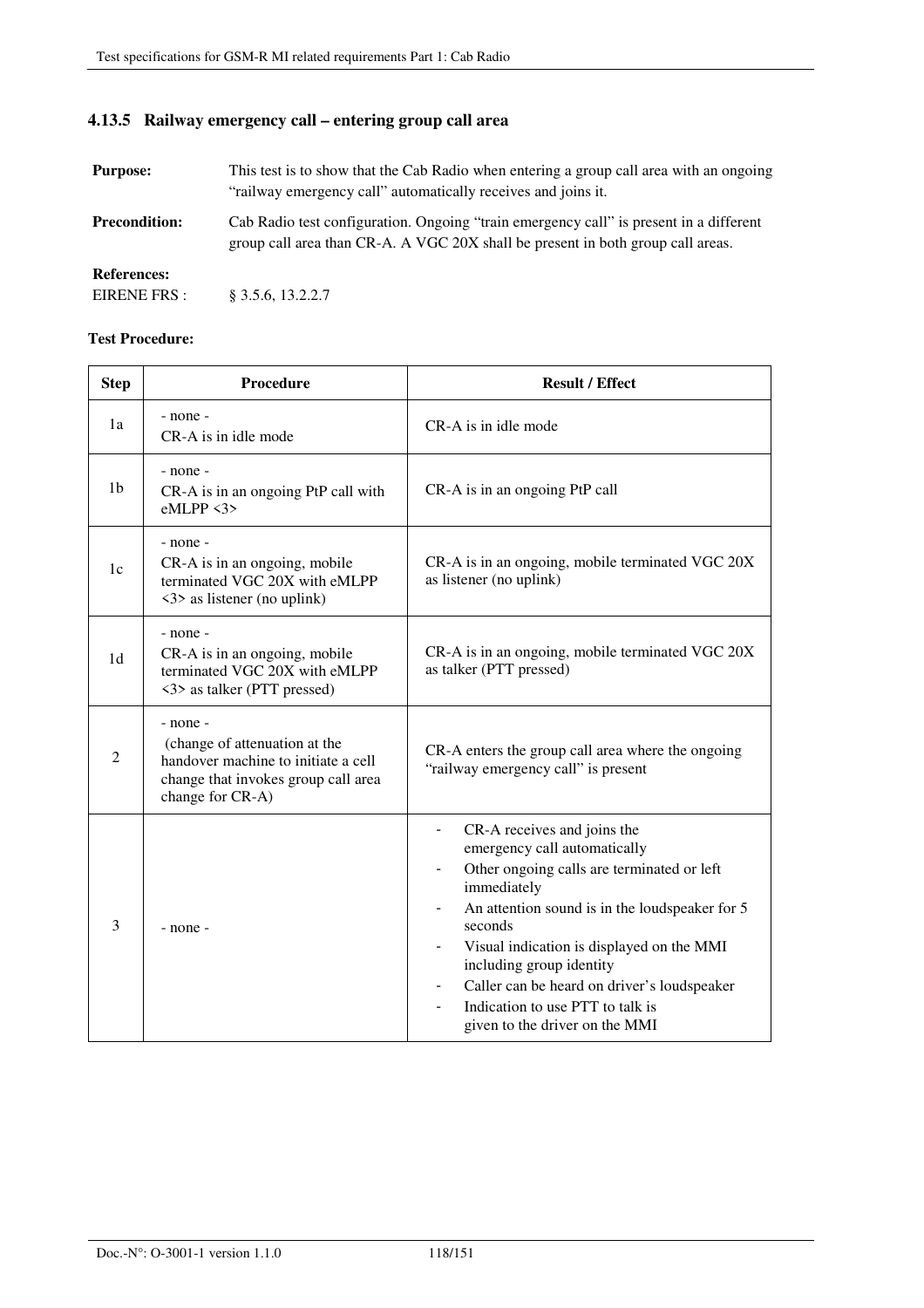### **4.13.6 Railway emergency call – re-dial after unsuccessful call**

**Purpose:** This test is to show that the Cab Radio shall automatically re-attempt call initiation for 30 seconds when a "railway emergency call" establishment is unsuccessful. If the call cannot be initiated within this time an audible and visual indication is provided to the driver.

**Precondition:** Cab Radio test configuration.

**References:** 

| EIRENE FRS : | § 5.2.2.25, 13.2.2.3, 13.2.2.3i, 13.2.2.3ii |
|--------------|---------------------------------------------|
| EIRENE SRS : | $\S$ 4.3.5, 4.3.6, 4.4.3                    |

| <b>Step</b>                 | <b>Procedure</b>                                                                                    | <b>Result / Effect</b>                                                                                                                                                                                                |
|-----------------------------|-----------------------------------------------------------------------------------------------------|-----------------------------------------------------------------------------------------------------------------------------------------------------------------------------------------------------------------------|
|                             | CR-A initiates, railway emergency<br>call"<br>(call cannot be established)                          | (after approx. 2 seconds)<br>Audible indication is given on the loudspeaker<br>$\overline{\phantom{a}}$<br>Visual indication is displayed on the MMI about<br>the unsuccessful emergency call establishment<br>status |
| $\mathcal{D}_{\mathcal{A}}$ | $-$ none $-$<br>(CR-A automatically tries re-<br>establishing<br>the emergency call for 30 seconds) | Audible indication is given on the loudspeaker<br>Visual indication (e.g. "trying to connect the<br>call") is displayed on the MMI                                                                                    |
| 3                           | $-$ none $-$<br>(after 30 seconds)                                                                  | CR-A gives up trying to establish the<br>$\overline{\phantom{a}}$<br>emergency call Audible indication is given on<br>the loudspeaker<br>Visual indication is displayed on the MMI<br>CR-A in default idle status     |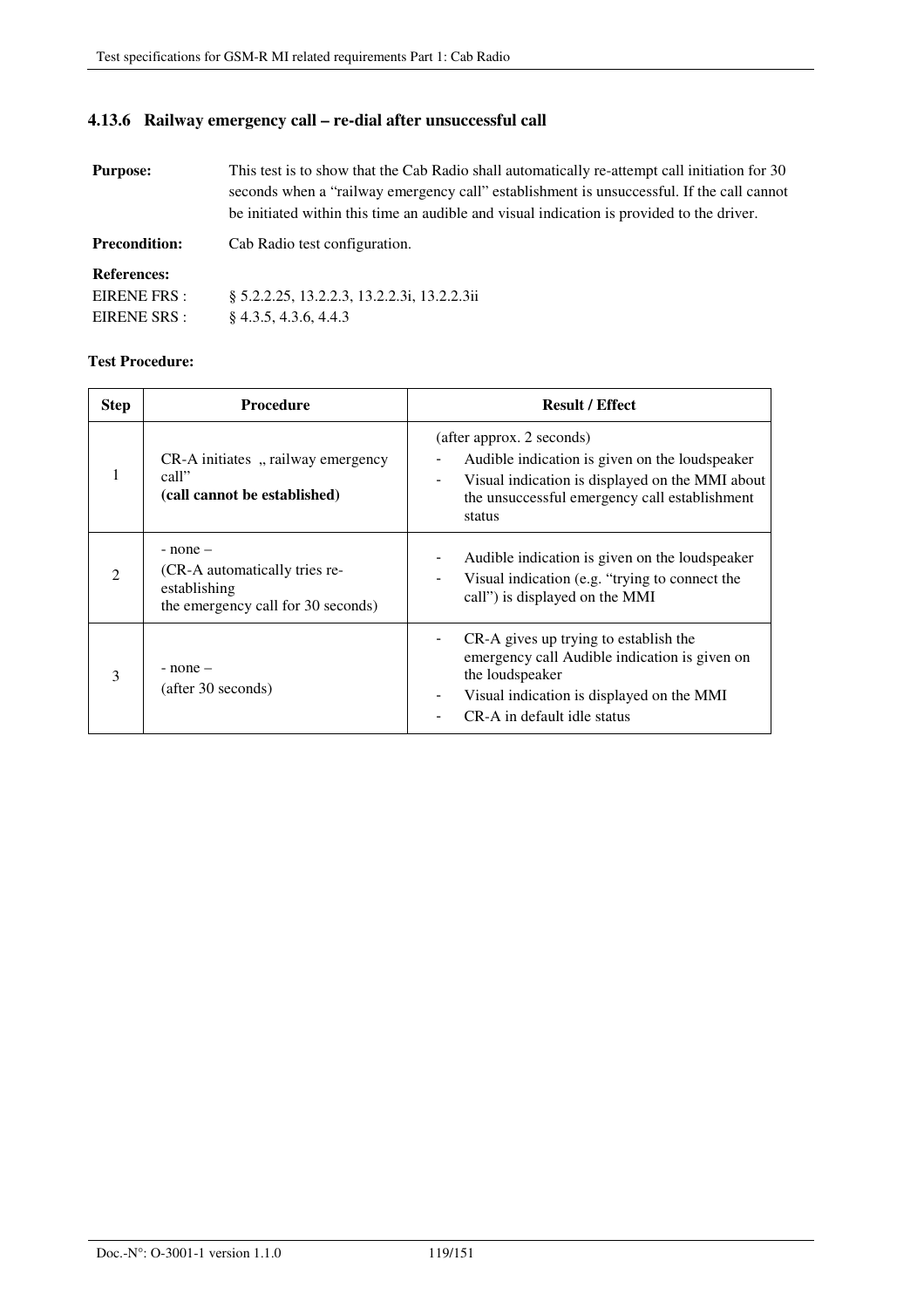**4.13.7 eREC backward compatibility** 

| <b>Purpose:</b>      | This test is to show that eREC capable Cab Radio can operate in either eREC or non-eREC<br>capable network.                                                                                                                                                                                                                          |
|----------------------|--------------------------------------------------------------------------------------------------------------------------------------------------------------------------------------------------------------------------------------------------------------------------------------------------------------------------------------|
| <b>Precondition:</b> | Cab Radio test configuration. CR-A has eREC functionalities. Two GSM-R networks<br>available, one with eREC capabilities and another without eREC capabilities. CR-A camped<br>on the eREC capable network and has eREC registration first without and later with active<br>Sector Identity (-ies). ABIS trace or protocol analyser. |
| <b>References:</b>   |                                                                                                                                                                                                                                                                                                                                      |
| EIRENE SRS :         | $§$ 4.3.4, 13A.2.2                                                                                                                                                                                                                                                                                                                   |

| <b>Step</b>    | <b>Procedure</b>                                                                                                                                                        | <b>Result / Effect</b>                                                                                                       |
|----------------|-------------------------------------------------------------------------------------------------------------------------------------------------------------------------|------------------------------------------------------------------------------------------------------------------------------|
| 1a             | (CR-A in eREC Standby Mode -<br>no Sector Identities are active)<br>CR-A initiates emergency call                                                                       | Emergency call initiated by dialling 299 / 599<br>$\overline{\phantom{0}}$<br>REC call established                           |
| 1 <sub>b</sub> | (CR-A in eREC Mode – at least<br>one Sector Identity is active)<br>CR-A initiates emergency call                                                                        | Emergency call initiated by dialling S299 / S599<br>(S is the first active Sector Identity of CR-A)<br>eREC call established |
| 1c             | (CR-A in eREC Mode – at least)<br>one Sector Identity is active)<br>$-$ none $-$<br>(incoming eREC call to CR-A with the<br>same Sector Identity activated on CR-<br>A) | CR-A receives and joins emergency call automatically                                                                         |
| 2              | Initiator terminates the emergency call                                                                                                                                 | Call terminated                                                                                                              |
| 3              | CR-A change network to non-eREC<br>network                                                                                                                              | Network changed<br>-<br>CR-A in default idle mode                                                                            |
| 4a             | - none -<br>(incoming REC call to CR-A)                                                                                                                                 | CR-A receives and joins emergency call automatically                                                                         |
| 4 <sub>b</sub> | CR-A initiates emergency call                                                                                                                                           | Emergency call initiated by dialling 299 / 599<br>REC call established                                                       |
| 5              | CR-A change network to eREC<br>network                                                                                                                                  | Network changed<br>$\overline{\phantom{0}}$<br>CR-A in eREC Standby Mode<br>No Sector Identities are active on CR-A          |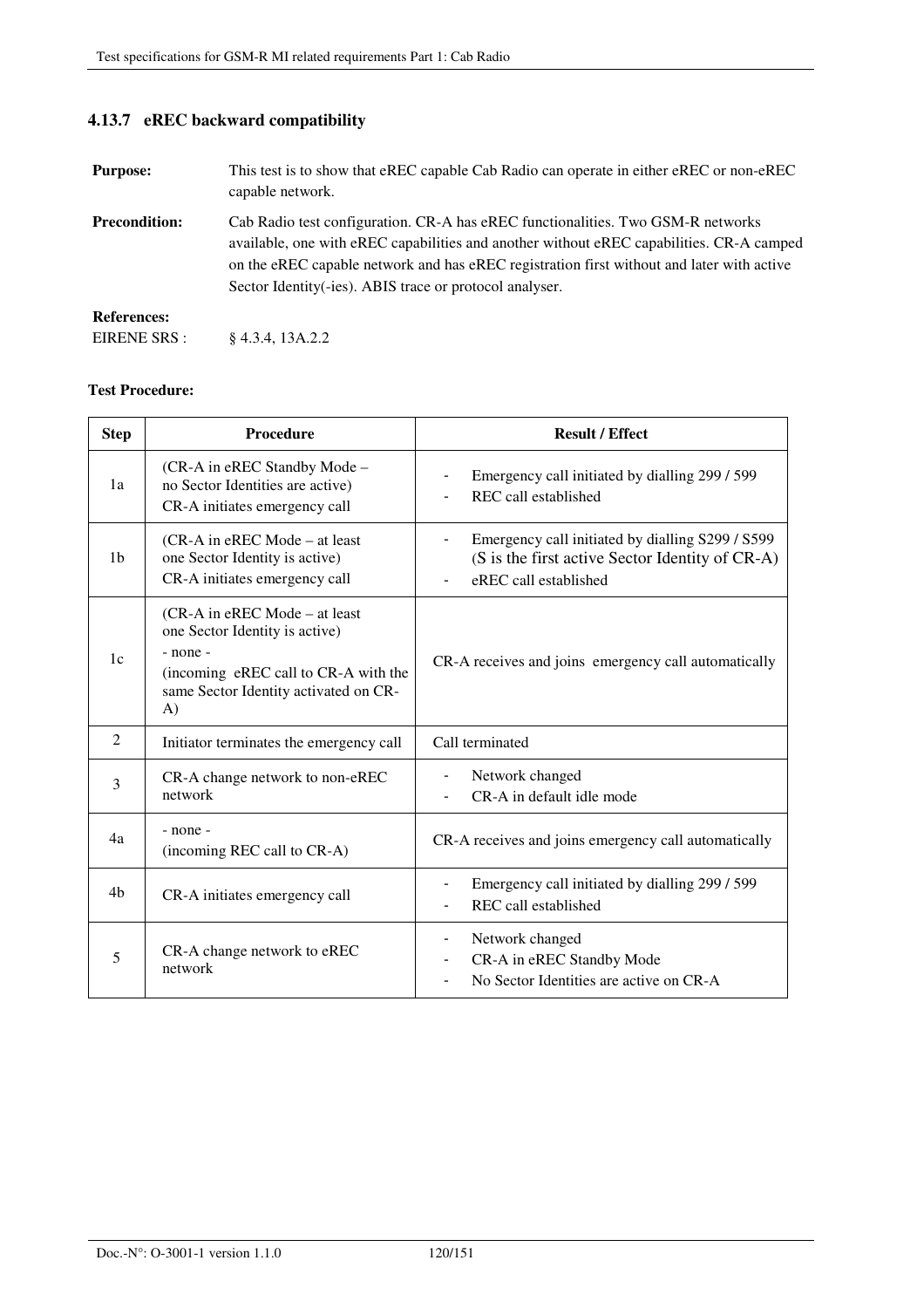## **4.14 Shunting mode**

## **4.14.1 Entering shunting mode – during ongoing call**

| <b>Purpose:</b>                    | This test shall verify that the change from train radio mode into shunting mode is not<br>possible during an on-going call involving the Cab radio. |
|------------------------------------|-----------------------------------------------------------------------------------------------------------------------------------------------------|
| <b>Precondition:</b>               | Cab Radio test configuration. CR-A in train mode.                                                                                                   |
| <b>References:</b><br>EIRENE FRS : | \$5.2.2.65                                                                                                                                          |

| <b>Step</b>   | <b>Procedure</b>                                                   | <b>Result / Effect</b>                                                       |
|---------------|--------------------------------------------------------------------|------------------------------------------------------------------------------|
| 1a            | $(MS-A)$ initiates a PTP call to $CR-A$ )<br>CR-A accepts the call |                                                                              |
| 1b            | (MS-A initiates a group call)<br>CR-A accepts the call             | Call established, communication is possible.                                 |
| 1c            | (MS-A initiates a broadcast call)<br>CR-A accepts the call         |                                                                              |
| $\mathcal{L}$ | CR-A activates shunting mode using<br>MMI menu (if available)      | Activation of shunting mode not possible.<br>CR-A maintains the ongoing call |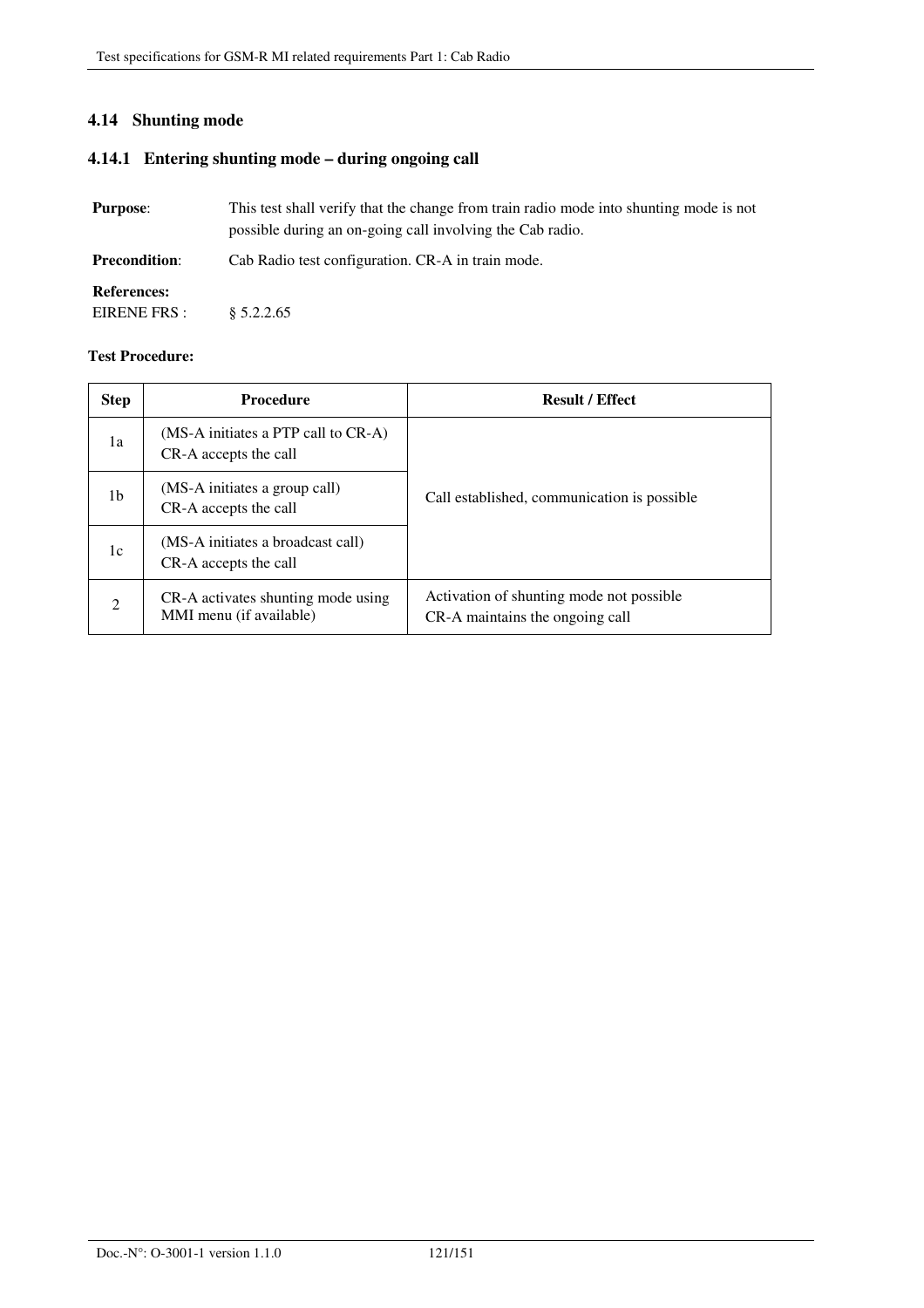# **4.14.2 Entering shunting mode – idle mode**

| <b>Purpose:</b>      | This test shall verify that the change from train radio mode into shunting mode is supported<br>by the Cab Radio. |
|----------------------|-------------------------------------------------------------------------------------------------------------------|
| <b>Precondition:</b> | Cab Radio test configuration. CR-A in train mode and has train number registered.                                 |
| <b>References:</b>   |                                                                                                                   |
| EIRENE FRS :         | $§$ 4.2.4, 14.2.2                                                                                                 |
| EIRENE SRS :         | $\{4.3.4, 5.3.13, 14.4.1, 14.5.2\}$                                                                               |

| <b>Step</b>    | <b>Procedure</b>                                             | <b>Result / Effect</b>                                                                                               |
|----------------|--------------------------------------------------------------|----------------------------------------------------------------------------------------------------------------------|
|                |                                                              | CR-A performs the following steps during<br>$\overline{\phantom{0}}$<br>transition:<br>• All active GIDs deactivated |
|                |                                                              | (except GID 299)                                                                                                     |
| 1              | CR-A activates shunting mode                                 | • GID 599 activated                                                                                                  |
|                | using MMI menu                                               | • Emergency button assigned to GID 599                                                                               |
|                |                                                              | • GID 299 deactivated                                                                                                |
|                |                                                              | Display is according to shunting mode<br>(see user's manual)                                                         |
|                |                                                              | CR-A in default idle status                                                                                          |
| 2a             | $-$ none $-$<br>(MS-A initiates PTP call to CR-A by<br>TN)   | CR-A does not receive the call (TN deregistered)                                                                     |
| 2 <sub>b</sub> | $-$ none $-$<br>(MS-A initiates group call 200)              | Group call GID 200/299 is established                                                                                |
| 2c             | $-$ none $-$<br>(MS-A initiates train emergency call<br>299) | Group call is not received by CR-A<br>CR-A in default idle status                                                    |
| 2d             | $-$ none $-$<br>(MS-B initiates shunting group call<br>500)  | CR-A receives and accepts the call<br>automatically.                                                                 |
| 2e             | $-$ none $-$<br>(MS-B initiates shunting emergency<br>call)  |                                                                                                                      |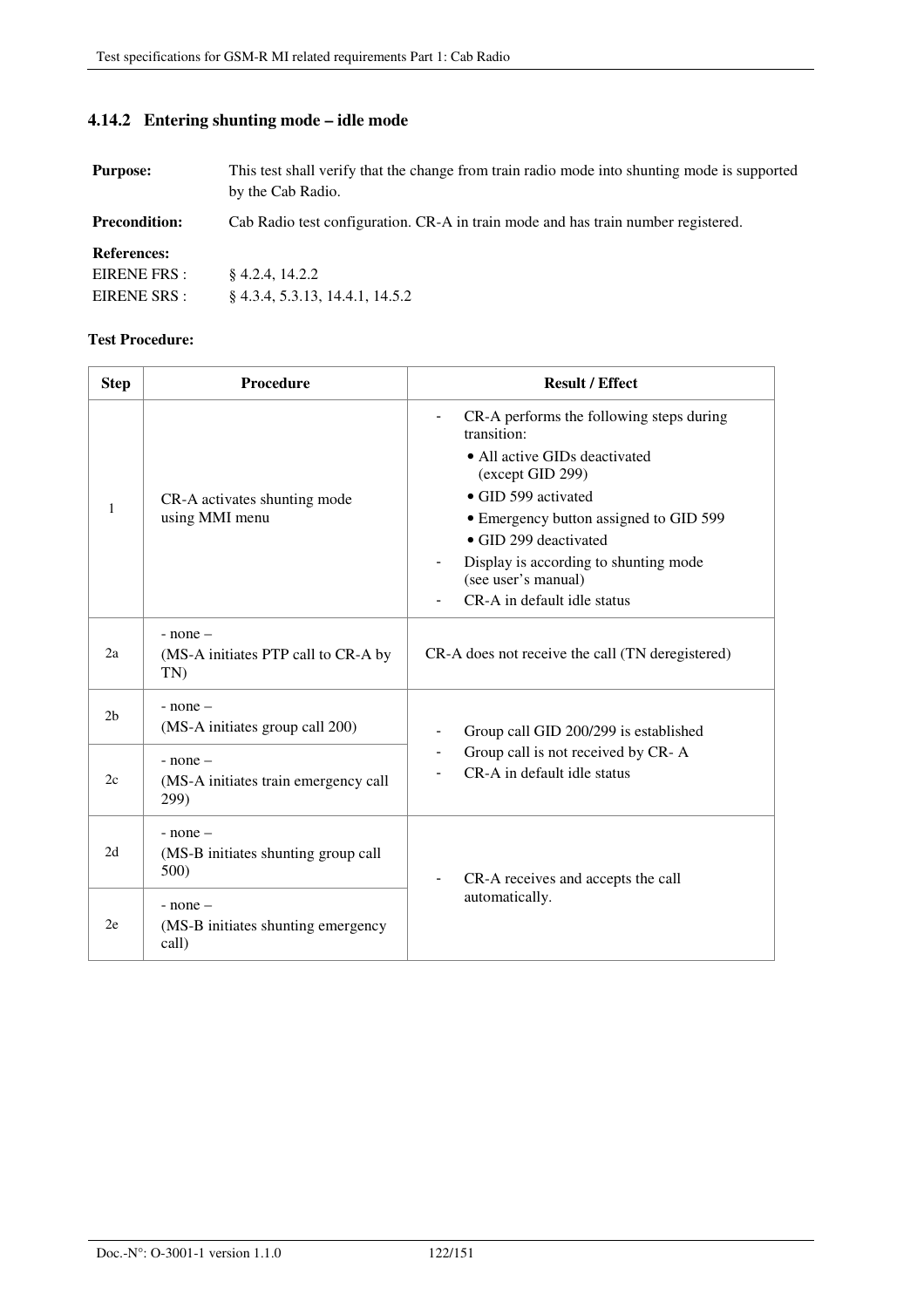# **4.14.3 Shunting registration**

| <b>Purpose:</b>      | This test is to show that the Cab Radio provides options for selecting shunting area and<br>group (and also role in dedicated shunting group) during shunting registration procedure. |
|----------------------|---------------------------------------------------------------------------------------------------------------------------------------------------------------------------------------|
| <b>Precondition:</b> | Cab Radio test configuration. CR-A in shunting mode.                                                                                                                                  |
| <b>References:</b>   |                                                                                                                                                                                       |
| EIRENE FRS :         | \$14.3.1                                                                                                                                                                              |
| EIRENE SRS :         | $\S$ 9.2.4.2, 11.3.5, 14.4.6, 14.5.2                                                                                                                                                  |

| <b>Step</b>    | <b>Procedure</b>                                                                                                                                         | <b>Result / Effect</b>                                                                                                     |
|----------------|----------------------------------------------------------------------------------------------------------------------------------------------------------|----------------------------------------------------------------------------------------------------------------------------|
| 1              | CR-A selects MMI menu for changing<br>shunting registration                                                                                              | Shunting registration menu is displayed on the MMI                                                                         |
| $\mathfrak{D}$ | CR-A changes the shunting area and<br>shunting group using MMI menu                                                                                      | Only valid group ID (501-529) can be entered<br>or selected from a list                                                    |
| 3              | CR-A changes the shunting group to a<br>dedicated group where ongoing<br>shunting group call is present<br>(previously set up by MS-A) using<br>MMI menu | CR-A enters the selected shunting group<br>New CT6 registration carried out<br>CR-A automatically joins ongoing group call |
| 4              | CR-A leaves ongoing group call                                                                                                                           | Ongoing group call left<br>CR-A in default idle status                                                                     |
|                | CR-A changes the shunting area<br>using MMI menu                                                                                                         | CR-A enters the selected shunting area<br>New CT6 registration carried out                                                 |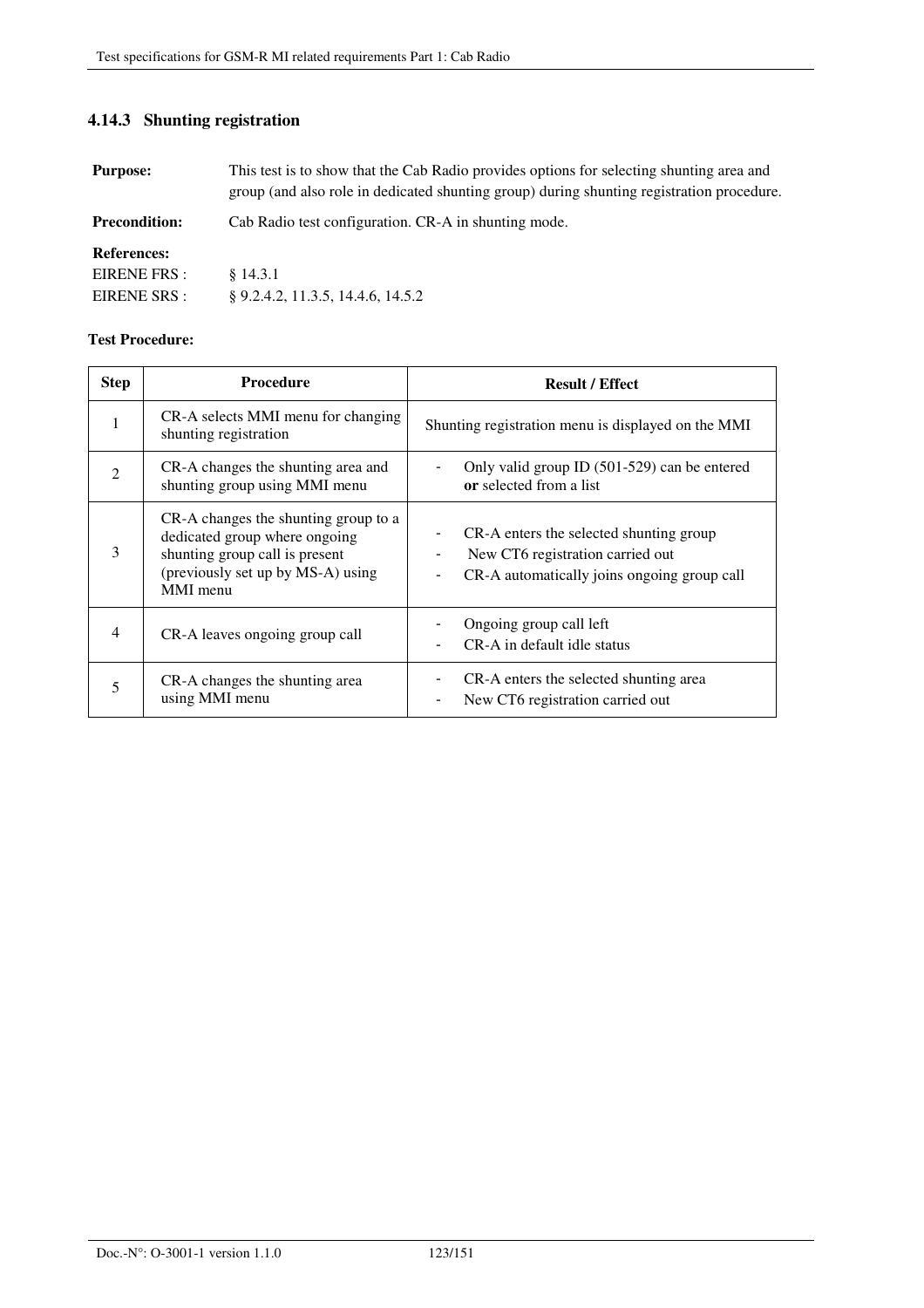## **4.14.4 Shunting registration – failed registration**

**Purpose:** This test is to show that a failed registration is indicated to the user.

**Precondition:** Cab Radio test configuration. CR-A in shunting mode and in a defined group area with a registered functional identity. Prepare possibility to produce registration failure (e.g. network configuration denies a specific shunting group).

### **References:**

| EIRENE FRS:  | § 11.3.2.4i |
|--------------|-------------|
| EIRENE SRS : | $§$ 14.4.7  |

| <b>Step</b>    | <b>Procedure</b>                                            | <b>Result / Effect</b>                                                                                                                                                                      |
|----------------|-------------------------------------------------------------|---------------------------------------------------------------------------------------------------------------------------------------------------------------------------------------------|
|                | CR-A selects MMI menu for changing<br>shunting registration | Shunting registration menu is displayed on the MMI                                                                                                                                          |
| $\mathfrak{D}$ | CR-A changes call area and group<br>number using MMI menu   | Automatic (de-) registration of the FN for group<br>number is attempted (de-) registration NOT<br>successful)<br>Indication is given to the user of the failure<br>$\overline{\phantom{a}}$ |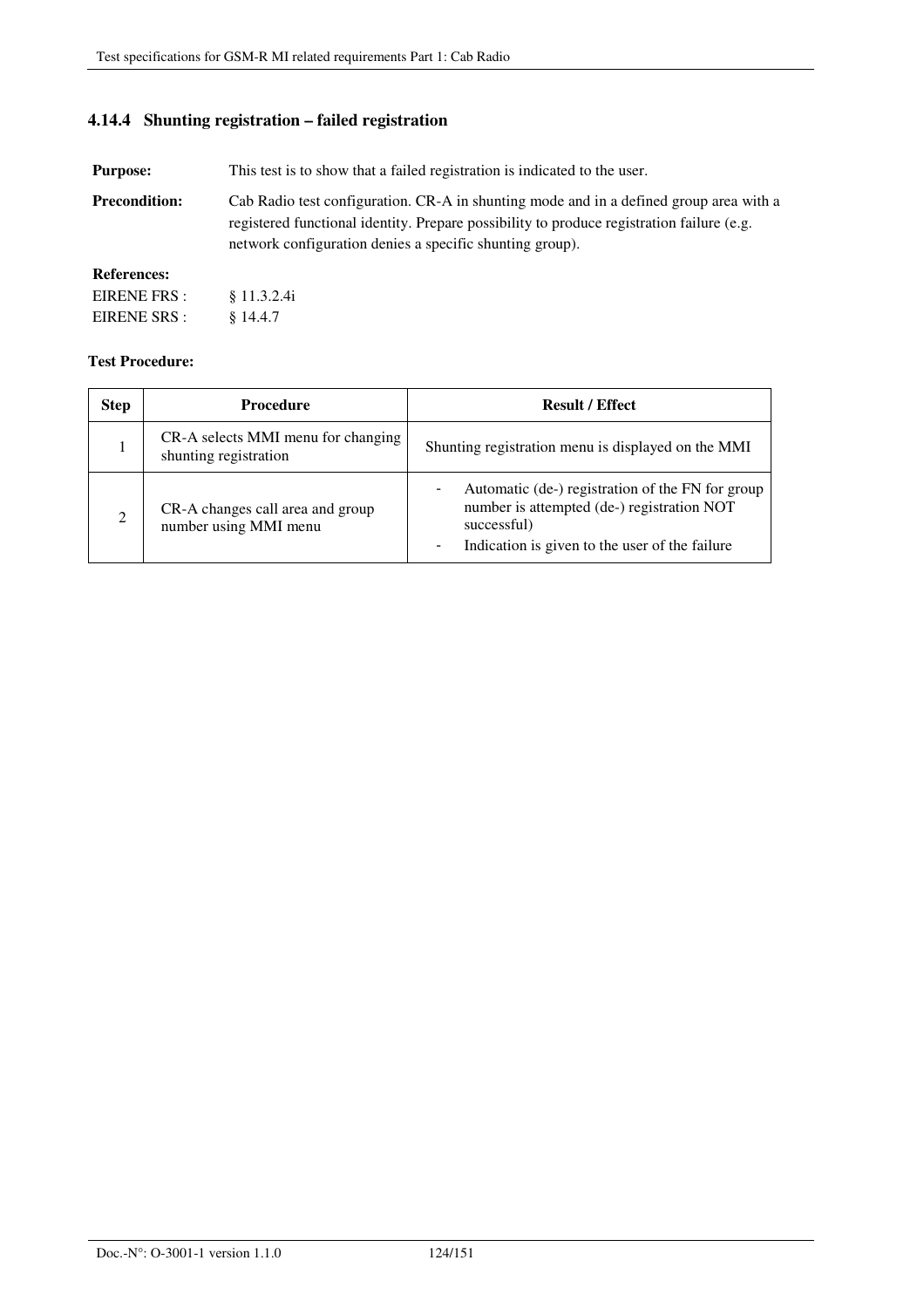| <b>Purpose:</b>                    | This test is to show that during shunting operation, besides the emergency group ID 599,<br>only one group ID can be activated. |
|------------------------------------|---------------------------------------------------------------------------------------------------------------------------------|
| <b>Precondition:</b>               | Cab Radio test configuration. Shunting group ID 500, 50X are available;                                                         |
| <b>References:</b><br>EIRENE SRS : | \$14.4.9                                                                                                                        |

### **4.14.5 Shunting group activation**

### **Test Procedure:**

| <b>Step</b>    | <b>Procedure</b>                                                                              | <b>Result / Effect</b>                                                             |
|----------------|-----------------------------------------------------------------------------------------------|------------------------------------------------------------------------------------|
| 1              | (CR registered to shunting GID 500)<br>CR-A changes to a dedicated shunting<br>group(GID 50X) | CR-A changes to dedicated shunting group 50X                                       |
| $\mathcal{L}$  | $-$ none $-$<br>(MS-A initiate a SGC in GID 500)                                              | Shunting group call established<br>CR-A in default idle status                     |
| 3              | – none –<br>(MS-A initiate a shunting emergency<br>call)                                      | Shunting emergency call established<br>CR-A joins the emergency call automatically |
| $\overline{4}$ | $-$ none $-$<br>(MS-A initiate a SGC in GID 50X)                                              | Shunting group call established<br>CR-A joins the call GID 50X automatically       |

### **4.14.6 Shunting area change – joining ongoing shunting emergency call**

**Purpose:** This test is to show that the Cab Radio joins an ongoing shunting emergency call automatically when entering into an area with an ongoing shunting emergency call. **Precondition:** Cab Radio test configuration; CR-A in shunting mode; **References:**  EIRENE FRS : § 13.2.2.7

| <b>Step</b> | <b>Procedure</b>                                                                    | <b>Result / Effect</b>                                                                                                                                                     |
|-------------|-------------------------------------------------------------------------------------|----------------------------------------------------------------------------------------------------------------------------------------------------------------------------|
|             | CR-A enters a shunting area with<br>an ongoing shunting emergency call<br>(GID 599) | CR-A changes the area and joins the<br>ongoing call automatically<br>Audible and visual indication of the call<br>Initiator of the emergency can be heard on CR-<br>-<br>A |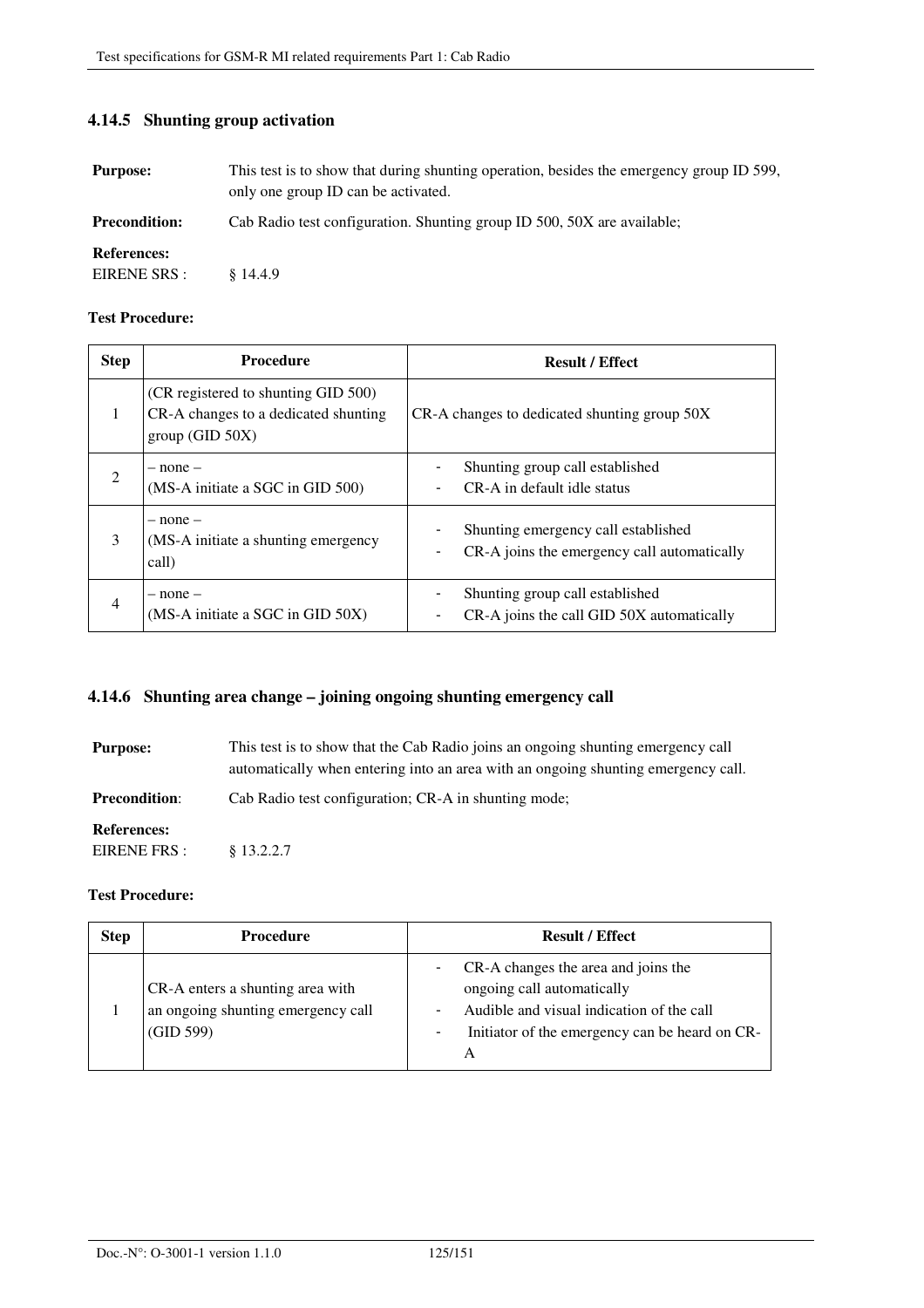# **4.14.7 Shunting area change – during shunting group call**

| <b>Purpose:</b>                    | This test is to show that the Cab Radio leaves the shunting group call after moving out of<br>the group call area. |
|------------------------------------|--------------------------------------------------------------------------------------------------------------------|
| <b>Precondition:</b>               | Cab Radio test configuration. CR-A in shunting mode.                                                               |
| <b>References:</b><br>EIRENE FRS : | \$5.2.2.55                                                                                                         |

| <b>Step</b>                 | <b>Procedure</b>                                                                                                                  | <b>Result / Effect</b>                                                                                                                                                                                                              |
|-----------------------------|-----------------------------------------------------------------------------------------------------------------------------------|-------------------------------------------------------------------------------------------------------------------------------------------------------------------------------------------------------------------------------------|
|                             | $-$ none $-$<br>(MS-A initiates shunting group call<br>500)                                                                       | CR-A receives and accepts call automatically                                                                                                                                                                                        |
| $\mathcal{D}_{\mathcal{L}}$ | Change of attenuation at the handover<br>machine to initiate a cell change that<br>invokes group call area change for<br>$CR - A$ | Audible indication is given on the loudspeaker<br>$\overline{\phantom{a}}$<br>Visual indication is displayed on the MMI<br>CR-A leaves ongoing group call<br>Shunting group call remains ongoing<br>-<br>for the other participants |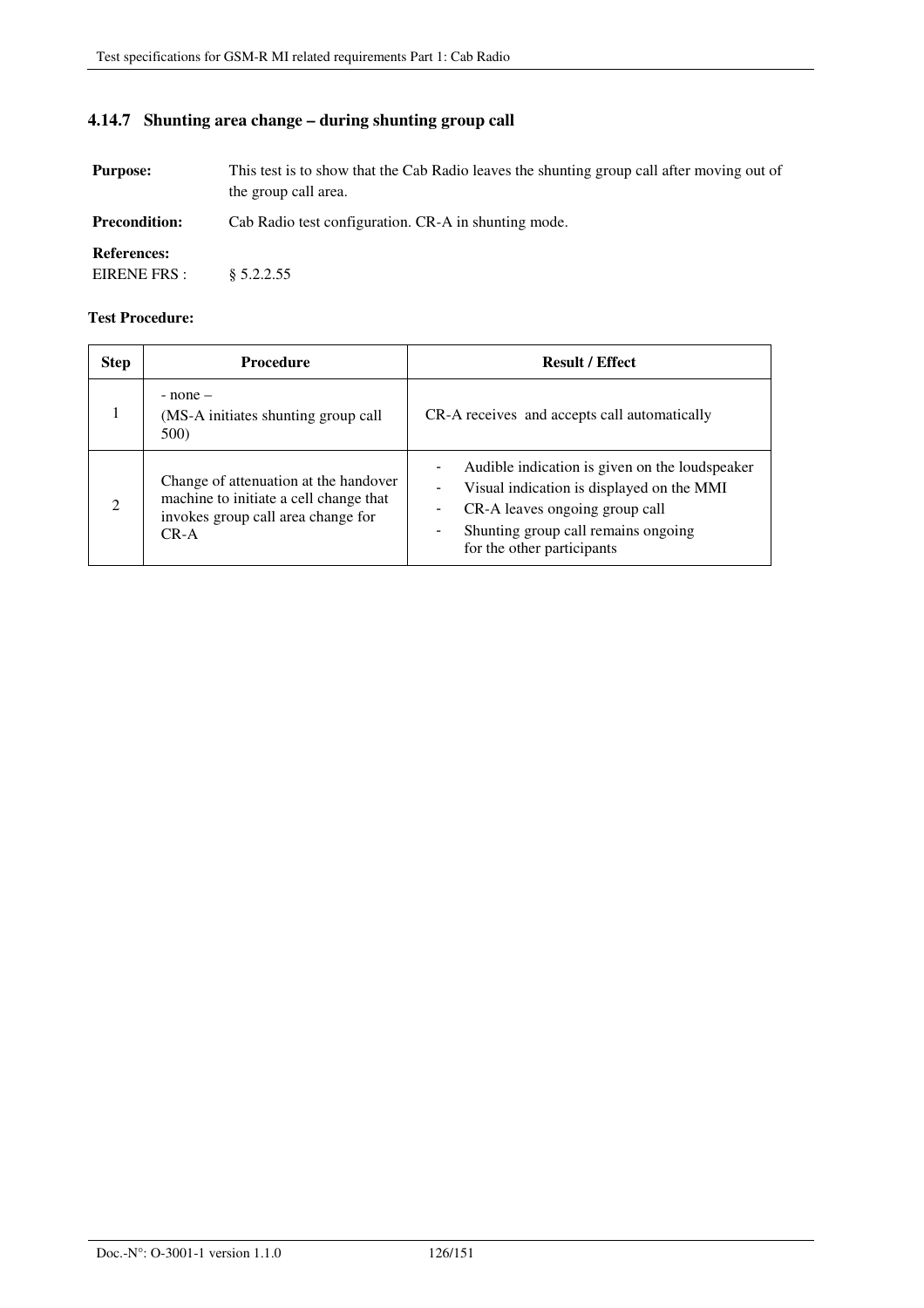# **4.14.8 Exiting shunting mode**

| <b>Purpose:</b>                                    | This test is to show that the Cab Radio can leave shunting radio mode and enter train radio<br>mode. |
|----------------------------------------------------|------------------------------------------------------------------------------------------------------|
| <b>Precondition:</b>                               | Cab Radio test configuration; CR-A in shunting mode;                                                 |
| <b>References:</b><br>EIRENE FRS :<br>EIRENE SRS : | \$5.2.2.64<br>§ 14.4.15, 14.4.16, 14.4.18, 14.4.19                                                   |

| <b>Step</b>    | Procedure                                            | <b>Result / Effect</b>                                                    |
|----------------|------------------------------------------------------|---------------------------------------------------------------------------|
|                |                                                      | CR-A performs the following steps during<br>transition:                   |
|                |                                                      | • All active GIDs deactivated<br>(except GID 599)                         |
|                |                                                      | • GID 299 activated                                                       |
| 1              | CR-A initiates system change to                      | • Emergency button assigned to GID 299                                    |
|                | train radio system using MMI menu                    | • GID 599 deactivated                                                     |
|                |                                                      | • GIDs that were active before entering<br>shunting mode are re-activated |
|                |                                                      | Display is according to train mode<br>(see user's manual)                 |
|                |                                                      | CR-A in default idle status                                               |
|                | $-$ none $-$<br>(MS-A initiates shunting group call) | Shunting group call is established                                        |
| 2a             |                                                      | CR-A does not receive the call                                            |
|                |                                                      | CR-A in default idle status (train radio system)                          |
|                | $-$ none $-$                                         |                                                                           |
| 2 <sub>b</sub> | (MS-B initiates PTP call to CR-A by<br>FN            | CR-A receives the call (FN registered)                                    |
| 2c             | $-$ none $-$                                         |                                                                           |
|                | (MS-B initiates group call 200)                      | CR-A receives and accepts the call                                        |
| 2d             | $-$ none $-$                                         | automatically.                                                            |
|                | (MS-B initiates emergency call 299)                  |                                                                           |
|                | $-$ none $-$                                         | Shunting emergency call is established                                    |
| 2e             | (MS-A initiates shunting emergency<br>call)          | CR-A does not receive the call                                            |
|                |                                                      | CR-A in default idle status (train radio system)                          |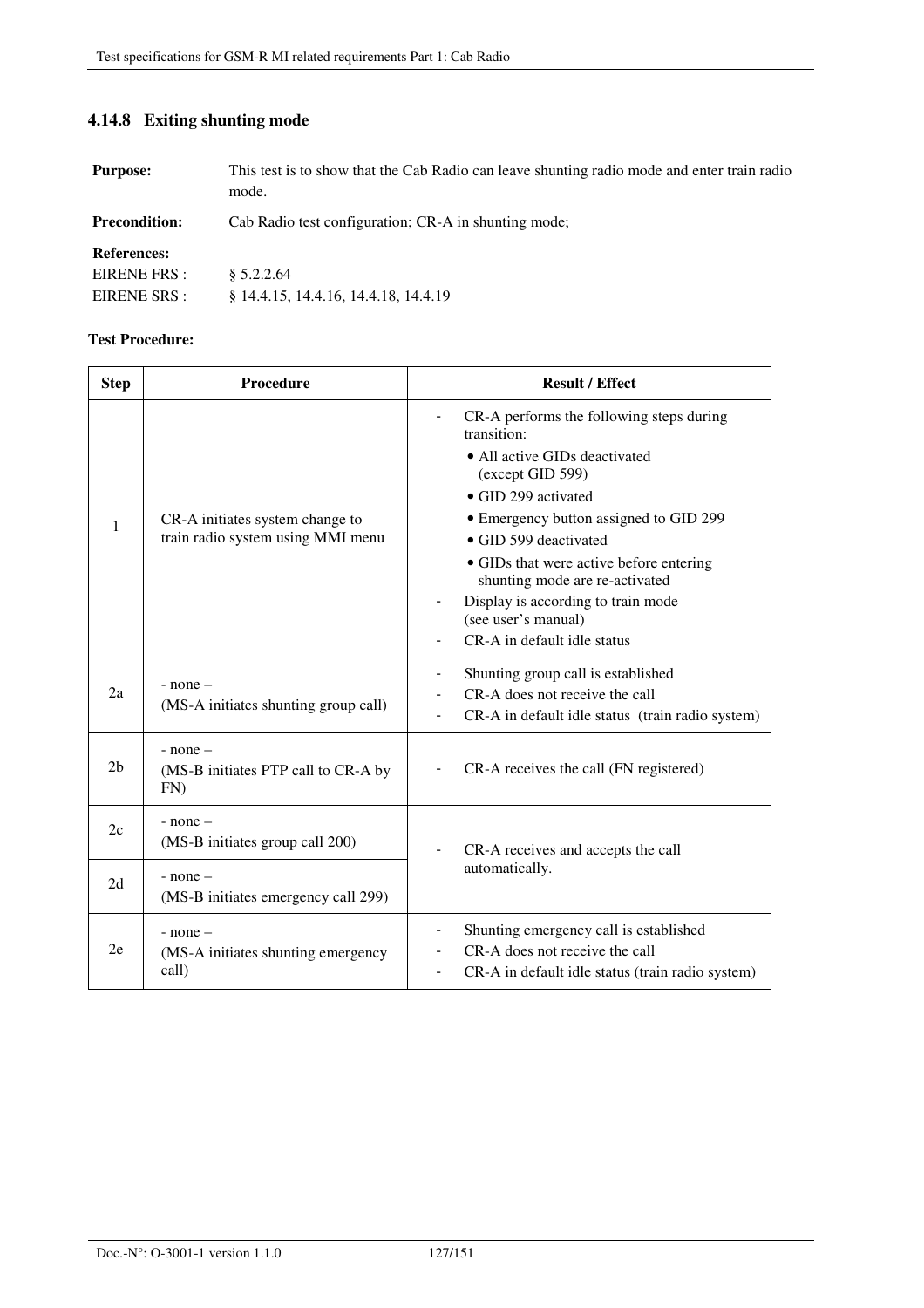# **4.14.9 Exiting shunting mode – during shunting group call**

| <b>Purpose:</b>      | This test is to show that the Cab Radio won't terminate an ongoing shunting group call if<br>the function for system change to train mode is activated. The system change procedure<br>can result in two different ways and it is an implementation option. |
|----------------------|-------------------------------------------------------------------------------------------------------------------------------------------------------------------------------------------------------------------------------------------------------------|
| <b>Precondition:</b> | Cab Radio test configuration; CR-A in shunting mode;                                                                                                                                                                                                        |
| <b>References:</b>   |                                                                                                                                                                                                                                                             |
| EIRENE SRS :         | \$14.4.14                                                                                                                                                                                                                                                   |

### **Test Procedure:**

| <b>Step</b>                 | <b>Procedure</b>                                                                                | <b>Result / Effect</b>                                                                                                                                                                 |
|-----------------------------|-------------------------------------------------------------------------------------------------|----------------------------------------------------------------------------------------------------------------------------------------------------------------------------------------|
| 1a                          | $-$ none $-$<br>(MS-A initiates shunting group call)                                            | Shunting group call is established<br>CR-A and MS-B join the call automatically                                                                                                        |
| 1b                          | CR-A initiates shunting group call                                                              | Shunting group call is established<br>MS-A and MS-B join the call automatically                                                                                                        |
| $\mathcal{D}_{\mathcal{L}}$ | (MS-A takes the uplink)<br>CR-A initiates system change to<br>train radio system using MMI menu | Shunting group call left<br>Changing to train radio mode<br>(shunting group call remains active,<br>MS-A and MS-B can communicate)<br>CR-A in default idle status (train radio system) |
|                             |                                                                                                 | Changing to train radio mode is not possible.<br>until shunting group call terminated or left<br>CR-A stays connected to the ongoing group call                                        |

## **4.14.10 Storage of shunting data**

| <b>Purpose:</b>      | This test is to show that shunting data is stored in non-volatile memory to be used for the<br>start-up procedure. |
|----------------------|--------------------------------------------------------------------------------------------------------------------|
| <b>Precondition:</b> | Cab Radio test configuration. CR-A in shunting mode and registered to a dedicated<br>shunting group.               |
| <b>References:</b>   |                                                                                                                    |
| EIRENE SRS :         | \$14.4.11                                                                                                          |

| <b>Step</b> | <b>Procedure</b> | <b>Result / Effect</b>                                                                                                                                                               |
|-------------|------------------|--------------------------------------------------------------------------------------------------------------------------------------------------------------------------------------|
|             | Power-off CR-A   | CR-A powered off                                                                                                                                                                     |
|             | Power-on CR-A    | CR-A performs its normal start-up<br>$\overline{\phantom{0}}$<br>CR-A is in default train idle status<br>or in default idle status.<br>Shunting data are the same as was before<br>٠ |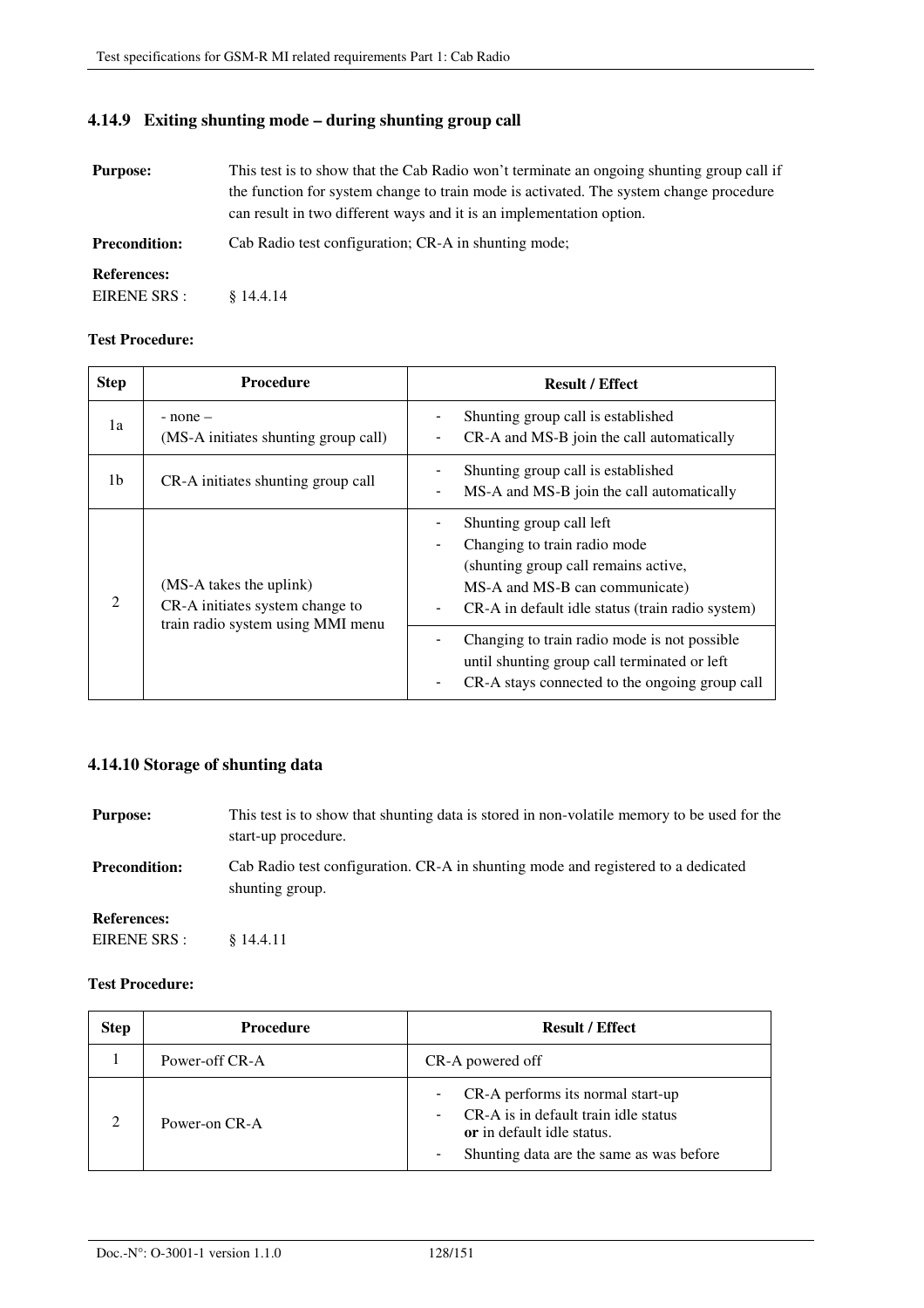| <b>Purpose:</b>                    | This test is to show that a voice group call can be initiated in shunting mode by the Cab<br>Radio.                       |
|------------------------------------|---------------------------------------------------------------------------------------------------------------------------|
| <b>Precondition:</b>               | Cab Radio test configuration. Cab Radio and MS-A in shunting mode and registered to the<br>same dedicated shunting group. |
| <b>References:</b><br>EIRENE FRS : | \$5.2.2.9, 5.2.2.60                                                                                                       |

# **4.14.11 Group call in shunting mode**

| <b>Step</b>    | Procedure                                                                                                                | <b>Result / Effect</b>                                                                                                                                                                                                                                                                                                                                                |
|----------------|--------------------------------------------------------------------------------------------------------------------------|-----------------------------------------------------------------------------------------------------------------------------------------------------------------------------------------------------------------------------------------------------------------------------------------------------------------------------------------------------------------------|
| 1              | CR-A initiates a voice group call by<br>entering phone number or<br>using dedicated menu selection or<br>by pressing PTT | MS-A receives the call<br>$\qquad \qquad \blacksquare$<br>SGC established with eMLPP $\langle 3 \rangle$<br>Audible indication is given on the loudspeaker<br>Visual indication is displayed on the MMI<br>Indication to use PTT to talk is displayed on the<br><b>MMI</b><br>Incoming audio is connected to the loudspeaker<br>until the driver picks up the handset |
| 2              | CR-A pick up handset and press PTT                                                                                       | Loudspeaker set to reduced volume<br>Communication is activated on the handset<br>CR-A has a dedicated uplink until the PTT<br>button is released or the network timer expires<br>CR-A can be heard on MS-A loudspeaker                                                                                                                                               |
| 3              | <b>CR-A</b> release PTT                                                                                                  | Indication to use PTT to talk is displayed on the MMI                                                                                                                                                                                                                                                                                                                 |
| $\overline{4}$ | CR-A press PTT button<br>(uplink is busy)                                                                                | Audible indication is given on the loudspeaker<br>Visual indication (e.g. "Uplink busy") is<br>displayed on the MMI                                                                                                                                                                                                                                                   |
| 5              | CR-A press PTT button<br>(uplink is free)                                                                                | Audible indication is given on the loudspeaker<br>Visual indication (e. g. "You can talk") is<br>displayed on the MMI<br>CR-A can be heard on MS-A loudspeaker                                                                                                                                                                                                        |
| 6              | <b>CR-A</b> release PTT                                                                                                  | Indication to use PTT to talk is displayed on the MMI                                                                                                                                                                                                                                                                                                                 |
| 7              | CR-A terminates group call                                                                                               | Call terminated<br>CR-A in default idle status                                                                                                                                                                                                                                                                                                                        |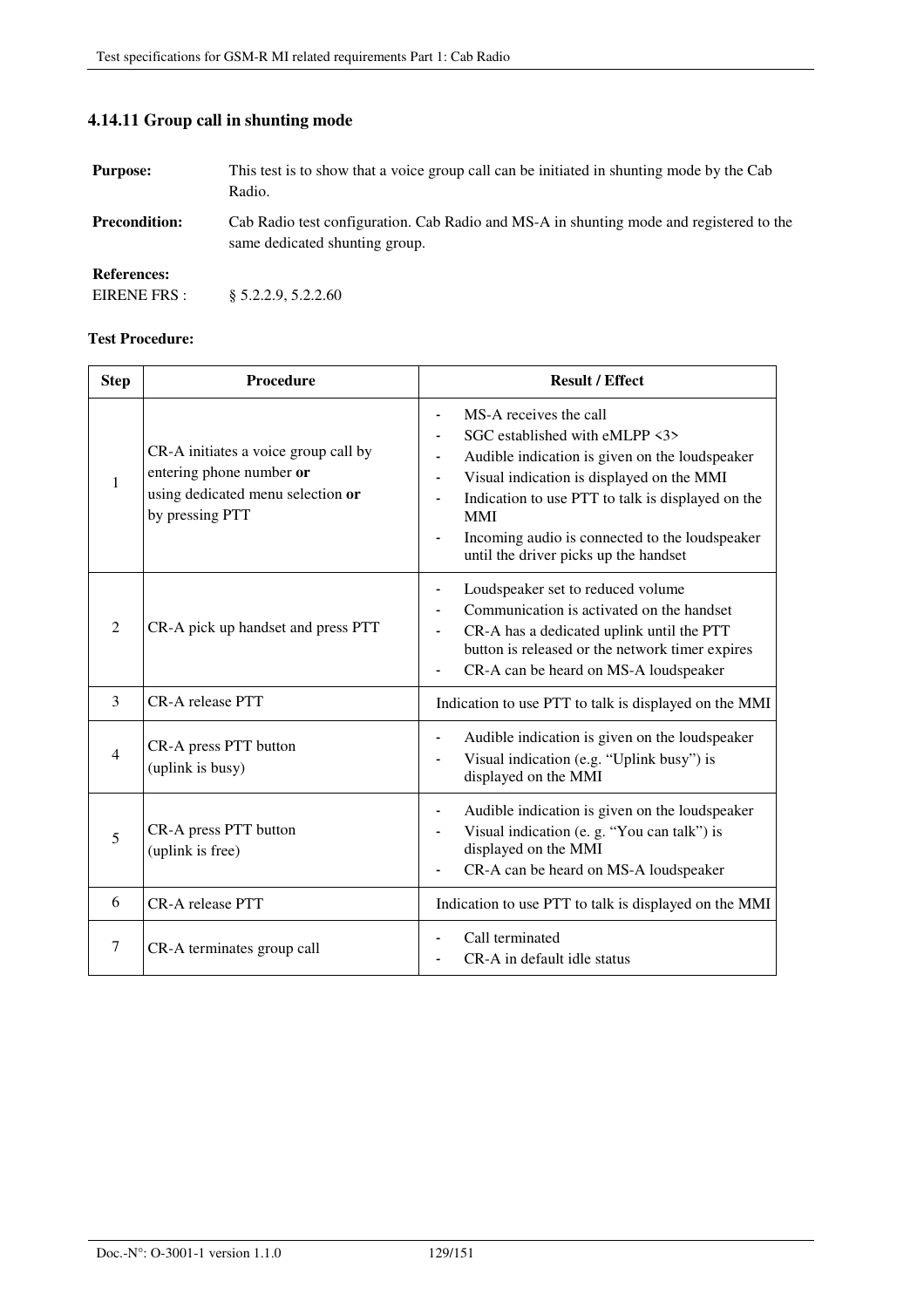# **4.14.12 Link Assurance Signal**

| <b>Purpose:</b>      | This test is to show that the Cab Radio can receive the Link Assurance Signal (LAS)<br>during a shunting group call. Incoming and outgoing shunting emergency calls are<br>automatically takes priority over the link assurance signal |
|----------------------|----------------------------------------------------------------------------------------------------------------------------------------------------------------------------------------------------------------------------------------|
| <b>Precondition:</b> | Cab Radio test configuration. CR-A in shunting mode with dedicated shunting group<br>activation. MS-A is an operational shunting radio that supports link assurance signal<br>$(LAS)$ .                                                |
| <b>References:</b>   |                                                                                                                                                                                                                                        |
| EIRENE FRS:          | \$5.2.2.63, 5.2.2.66, 13.1.8, 14.2.9, 14.2.12, 14.4.5                                                                                                                                                                                  |
| EIRENE SRS :         | $§$ 14.7.16, 14.7.17                                                                                                                                                                                                                   |

| <b>Step</b> | <b>Procedure</b>                                               | <b>Result / Effect</b>                                                                          |
|-------------|----------------------------------------------------------------|-------------------------------------------------------------------------------------------------|
|             | $-$ none $-$<br>(MS-A initiates shunting group call<br>501)    | CR-A receives shunting group call GID 501 and<br>accepts the call automatically                 |
| 2           | $-$ none $-$<br>(MS-A start LAS transmission)                  | Shunting group call 501 ongoing<br>LAS can be heard on CR-A's loudspeaker<br>-                  |
| 3a          | $-$ none $-$<br>(MS-B initiates , shunting emergency<br>call") | LAS interrupted on CR-A's loudspeaker<br>-<br>CR-A receives and accepts call automatically<br>- |
| 3b          | CR-A initiates "shunting emergency<br>call"                    |                                                                                                 |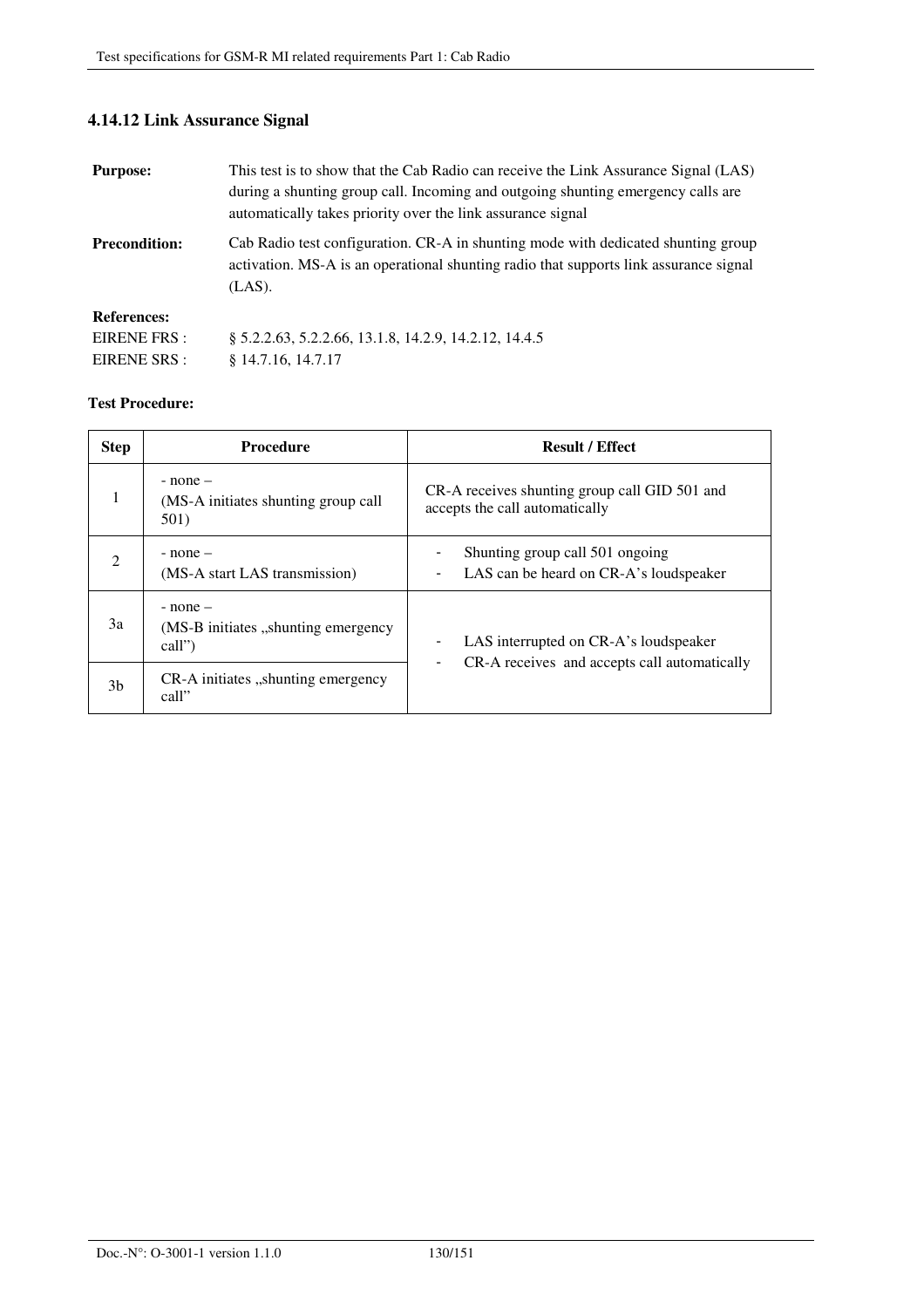## **4.15 Call confirmation**

## **4.15.1 Emergency call confirmation**

| <b>Purpose:</b>                                                                                                                                                                    | This test is to show that the Cab Radio uses the correct functional identity in the process of<br>railway emergency call confirmation as well as specific CHPC tags. Every registration<br>situation (Cases $a, b, c, d, e$ ) has to be created and all test steps must be carried out and<br>analysed. |
|------------------------------------------------------------------------------------------------------------------------------------------------------------------------------------|---------------------------------------------------------------------------------------------------------------------------------------------------------------------------------------------------------------------------------------------------------------------------------------------------------|
| Cab Radio test configuration. Cab radio trace or protocol analyser. CR-A in train mode<br><b>Precondition:</b><br>and later in shunting mode according to registration situations. |                                                                                                                                                                                                                                                                                                         |
| <b>References:</b>                                                                                                                                                                 |                                                                                                                                                                                                                                                                                                         |
| EIRENE FRS :                                                                                                                                                                       | \$5.2.2.58, 13.4.2, 13.4.3, 13.4.5, 13.4.6, 13.4.9, 14.2.11, 14.4.7                                                                                                                                                                                                                                     |
| EIRENE SRS :                                                                                                                                                                       | 8 13.5.2, 13.5.3, 13.5.4, 13.5.5, 13.5.6, 13.5.7, 13.5.9, 13.5.10                                                                                                                                                                                                                                       |

| Case         | Train<br>number<br>(CT2) | <b>Engine</b><br>number (CT3) | <b>Coach number</b><br>(CT4) | <b>Shunting registration</b><br>(CT6) | <b>SETUP</b> message<br>Tag5   |
|--------------|--------------------------|-------------------------------|------------------------------|---------------------------------------|--------------------------------|
| a            | not registered           | not registered                | not registered               | not registered                        | Empty(00)                      |
| $\mathbf b$  | not registered           | not registered                | registered                   | not registered                        | Coach Number (CT4)             |
| $\mathbf{c}$ | not registered           | registered                    | not registered               | not registered                        | Engine Number (CT3)            |
| d            | registered               | registered                    | not registered               | not registered                        | Train Number (CT2)             |
| e            | registered               | not registered                | registered                   | not registered                        |                                |
| $\mathbf f$  | not registered           | registered                    | not registered               | registered                            | Shunting<br>registration (CT6) |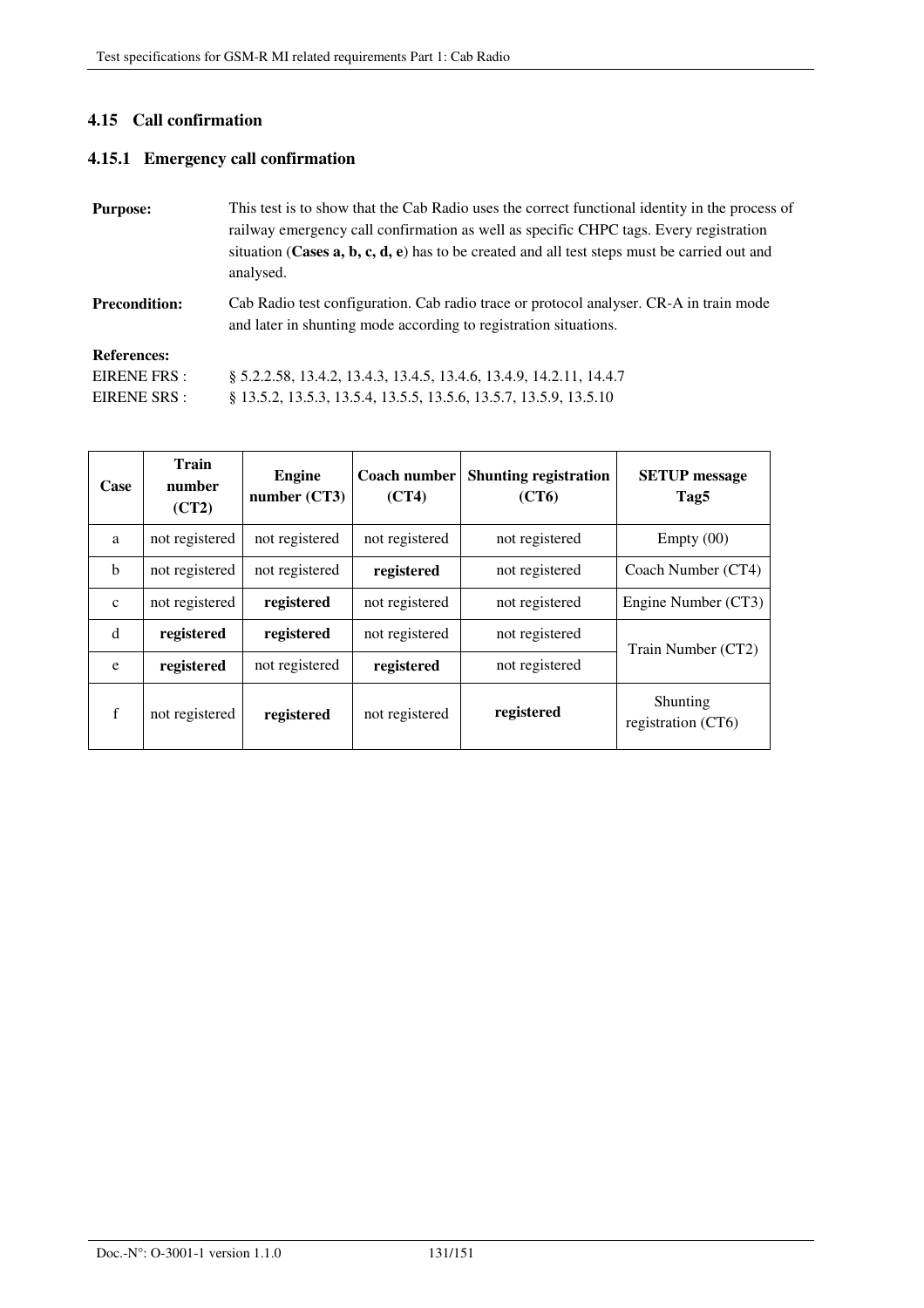| <b>Step</b>    | Procedure                                                                                                                                      | <b>Result / Effect</b>                                                                                                                                                                                                                                                                                                                                                                                                                                                                                                                                                                                                                                                                                  |  |
|----------------|------------------------------------------------------------------------------------------------------------------------------------------------|---------------------------------------------------------------------------------------------------------------------------------------------------------------------------------------------------------------------------------------------------------------------------------------------------------------------------------------------------------------------------------------------------------------------------------------------------------------------------------------------------------------------------------------------------------------------------------------------------------------------------------------------------------------------------------------------------------|--|
| 1a             | - none –<br>(incoming emergency call to CR-A)                                                                                                  |                                                                                                                                                                                                                                                                                                                                                                                                                                                                                                                                                                                                                                                                                                         |  |
| 1 <sub>b</sub> | CR-A initiates emergency call                                                                                                                  |                                                                                                                                                                                                                                                                                                                                                                                                                                                                                                                                                                                                                                                                                                         |  |
| 1c             | (Change SIM Card field EF <sub>CallConfC</sub> -<br>PL_ACK to $\langle 2 \rangle$<br>CR-A initiates VGCS 200 with eMLPP<br>$\langle 2 \rangle$ | Call established, communication is possible                                                                                                                                                                                                                                                                                                                                                                                                                                                                                                                                                                                                                                                             |  |
| 1 <sub>d</sub> | (Enable CHPC flag for VGCS 20X via<br>network settings)<br>CR-A initiates VGCS 20X                                                             |                                                                                                                                                                                                                                                                                                                                                                                                                                                                                                                                                                                                                                                                                                         |  |
| 2a             | - none –<br>(initiator terminates emergency call)                                                                                              |                                                                                                                                                                                                                                                                                                                                                                                                                                                                                                                                                                                                                                                                                                         |  |
| 2 <sub>b</sub> | CR-A terminates emergency call<br>CR-A in default idle status                                                                                  |                                                                                                                                                                                                                                                                                                                                                                                                                                                                                                                                                                                                                                                                                                         |  |
| 2c             | CR-A terminates VGCS 200                                                                                                                       |                                                                                                                                                                                                                                                                                                                                                                                                                                                                                                                                                                                                                                                                                                         |  |
| 2d             | CR-A terminates VGCS 20X                                                                                                                       |                                                                                                                                                                                                                                                                                                                                                                                                                                                                                                                                                                                                                                                                                                         |  |
| 3              | - none –<br>(CR-A initiates PTP call for emergency<br>call confirmation in the background)                                                     | Confirmation data cannot be modified by the<br>user<br>Call initiated after random time (T_RAN)<br>Call initiated by short code "1612"<br>$\overline{\phantom{a}}$<br>Call has eMLPP <4><br>CHPC is sent by UUS1<br>Tag2 (incoming call) or Tag3 (outgoing call) contains:<br>duration of the call (T_DUR)<br>relative time of termination (T_REL)<br>$\overline{\phantom{a}}$<br>priority level of call (PL_CALL)<br>cause of termination (CAUSE)<br>group call reference (GC_REF)<br>Tag5 contains:<br>a) Empty (no FN registered)<br>b) Coach Number (CT4)<br>c) Engine Number (CT3)<br>d-e) Train Number (CT2)<br>f) Shunting registration (CT6)<br>(optionally Tag2/Tag3 and Tag5 can be combined) |  |
| 4              | - none –                                                                                                                                       | CR-A receives RELEASE COMPLETE message by<br>UUIE with positive confirmation (CAUSE 0x00) in<br>Tag2/Tag3                                                                                                                                                                                                                                                                                                                                                                                                                                                                                                                                                                                               |  |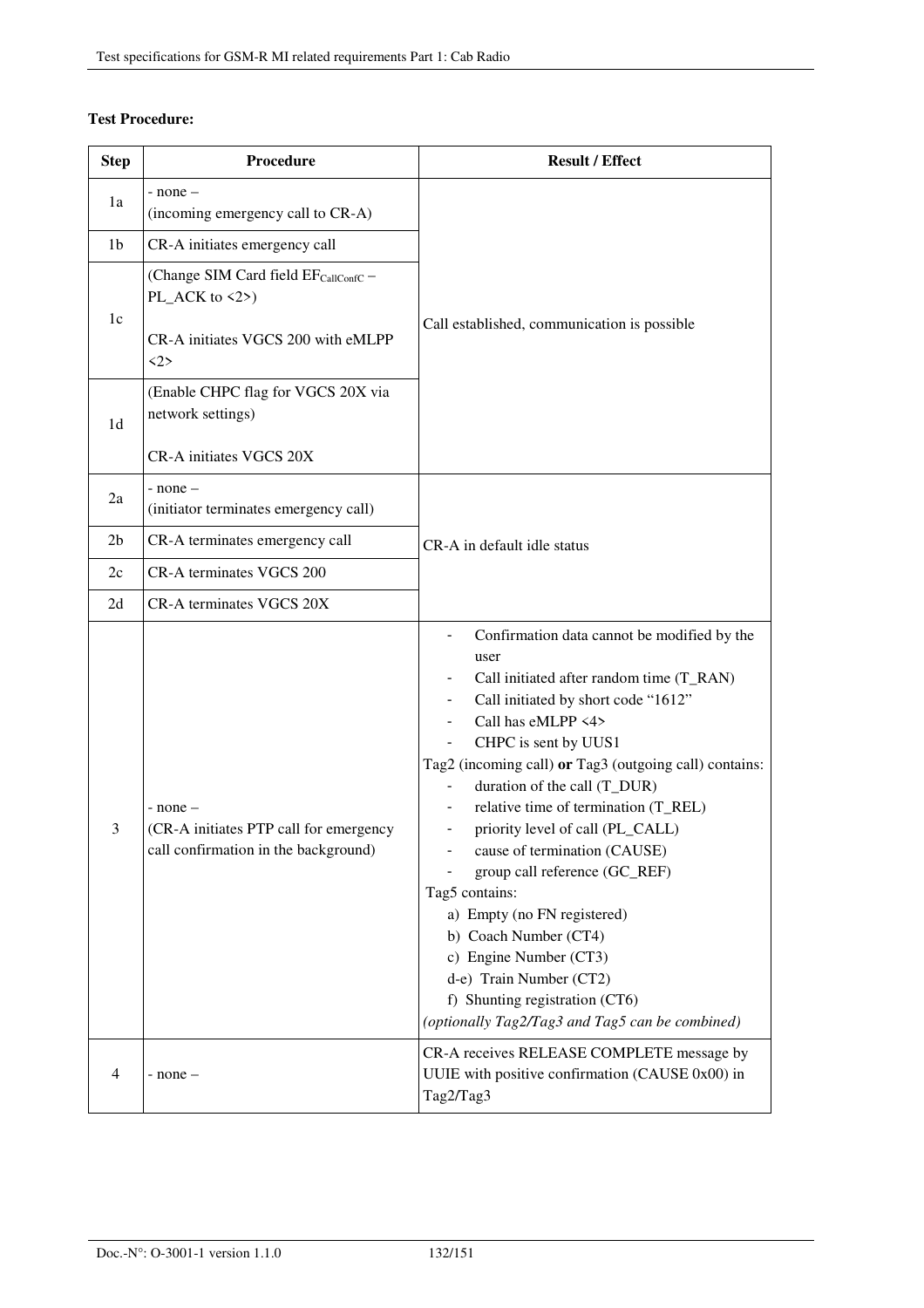# **4.15.2 Emergency call confirmation – group call area change**

| <b>Purpose:</b>      | This test is to show that the Cab Radio starts emergency call confirmation after leaving the<br>group call area. The test has to be conducted in Train Radio Mode and after that in<br>Shunting Radio Mode. |  |
|----------------------|-------------------------------------------------------------------------------------------------------------------------------------------------------------------------------------------------------------|--|
| <b>Precondition:</b> | Cab Radio test configuration. Cab radio trace or protocol analyser. CR-A in train mode<br>and later in shunting mode.                                                                                       |  |
| <b>References:</b>   |                                                                                                                                                                                                             |  |
| EIRENE FRS :         | \$13.4.3                                                                                                                                                                                                    |  |

| <b>Step</b>   | <b>Procedure</b>                                                                               | <b>Result / Effect</b>                                            |
|---------------|------------------------------------------------------------------------------------------------|-------------------------------------------------------------------|
| 1a            | $-$ none $-$<br>(incoming emergency call to CR-A)                                              | Call established, communication is possible                       |
| 1b            | CR-A initiates emergency call                                                                  |                                                                   |
| $\mathcal{D}$ | CR-A leaves Group Call Area<br>(in the new GCA group call is not active)                       | CR-A leaves ongoing emergency call<br>CR-A in default idle status |
| 3             | $-$ none $-$<br>(CR-A initiates PTP call for emergency<br>call confirmation in the background) | $CR-A$ sends confirmation with CAUSE $0x00$                       |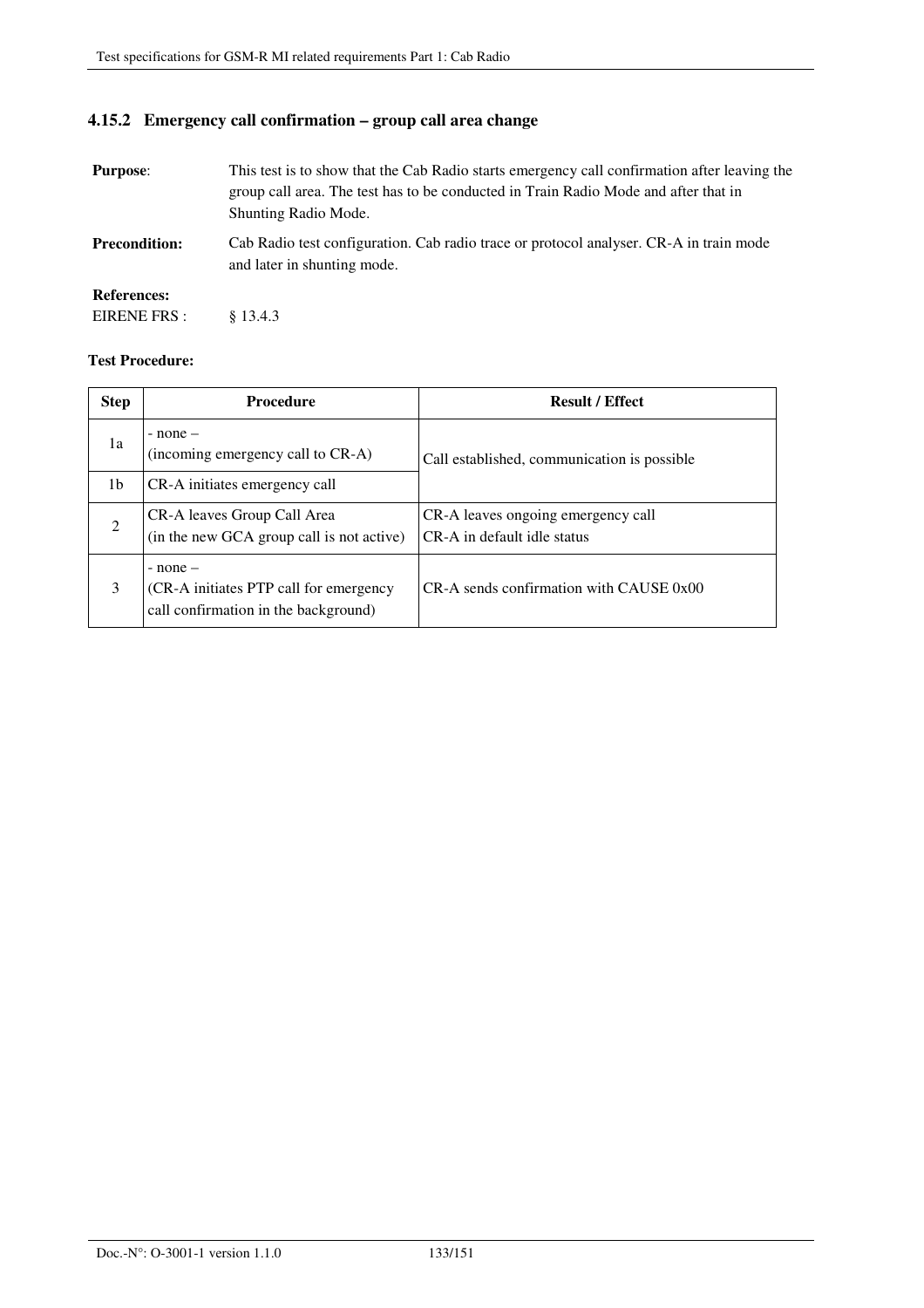# **4.15.3 Emergency call confirmation – network or power loss**

| <b>Purpose:</b>      | This test is to show that the Cab Radio starts emergency call confirmation after power loss<br>or network loss if it was shorter than 5 minutes. The test has to be conducted in Train<br>Radio Mode and after that in Shunting Radio Mode. |
|----------------------|---------------------------------------------------------------------------------------------------------------------------------------------------------------------------------------------------------------------------------------------|
| <b>Precondition:</b> | Cab Radio test configuration. Cab radio trace or protocol analyser. CR-A in train mode<br>and later in shunting mode.                                                                                                                       |
| <b>References:</b>   |                                                                                                                                                                                                                                             |
| EIRENE FRS:          | \$13.4.4                                                                                                                                                                                                                                    |

| <b>Step</b>    | Procedure                                                                                        | <b>Result / Effect</b>                                                                                                                                                                                                                          |
|----------------|--------------------------------------------------------------------------------------------------|-------------------------------------------------------------------------------------------------------------------------------------------------------------------------------------------------------------------------------------------------|
|                | <b>Network loss</b>                                                                              |                                                                                                                                                                                                                                                 |
| 1a             | - none –<br>(incoming emergency call to CR-A)                                                    | Call established, communication is possible                                                                                                                                                                                                     |
| 1 <sub>b</sub> | CR-A initiates emergency call                                                                    |                                                                                                                                                                                                                                                 |
| 2              | $-$ none $-$<br>(interrupt network coverage for CR-A)                                            | CR-A leaves emergency call<br>$\overline{\phantom{0}}$<br>Call for emergency call confirmation<br>-<br>cannot be established                                                                                                                    |
| 3a             | $-$ none $-$<br>(restore network coverage for CR-A<br>$t \leq 5$ minutes)                        | Call for emergency call confirmation initiated<br>$\overline{\phantom{0}}$<br>CR-A sends confirmation with CAUSE 0x02<br>(radio link error)                                                                                                     |
| 3 <sub>b</sub> | $-$ none $-$<br>(restore network coverage for CR-A<br>$t > 5$ minutes)                           | Call for emergency call confirmation not initiated                                                                                                                                                                                              |
|                | <b>Power loss</b>                                                                                |                                                                                                                                                                                                                                                 |
| 4a             | $-$ none $-$<br>(incoming emergency call to CR-A)                                                | Call established, communication is possible                                                                                                                                                                                                     |
| 4b             | CR-A initiates emergency call                                                                    |                                                                                                                                                                                                                                                 |
| 5a             | Power-off CR-A<br>(emergency call terminated while CR-A<br>is powered off)                       | CR-A leaves ongoing emergency call<br>CR-A is powered off<br>-                                                                                                                                                                                  |
| 5 <sub>b</sub> | CR-A terminates emergency call and is<br>switched off (controlled power off<br>according to [1]) | CR-A terminates ongoing emergency call<br>$\overline{\phantom{0}}$<br>CR-A is (controlled) powered off<br>and during that time:<br>Call for emergency call confirmation initiated<br>-<br>CR-A sends confirmation with CAUSE 0x00<br>(no error) |
| 6a             | Power-on CR-A                                                                                    | Call for emergency call confirmation initiated<br>CR-A sends confirmation with CAUSE 0x01<br>(loss of power)                                                                                                                                    |
| 6b             | Power-on CR-A                                                                                    | CR-A in default idle status                                                                                                                                                                                                                     |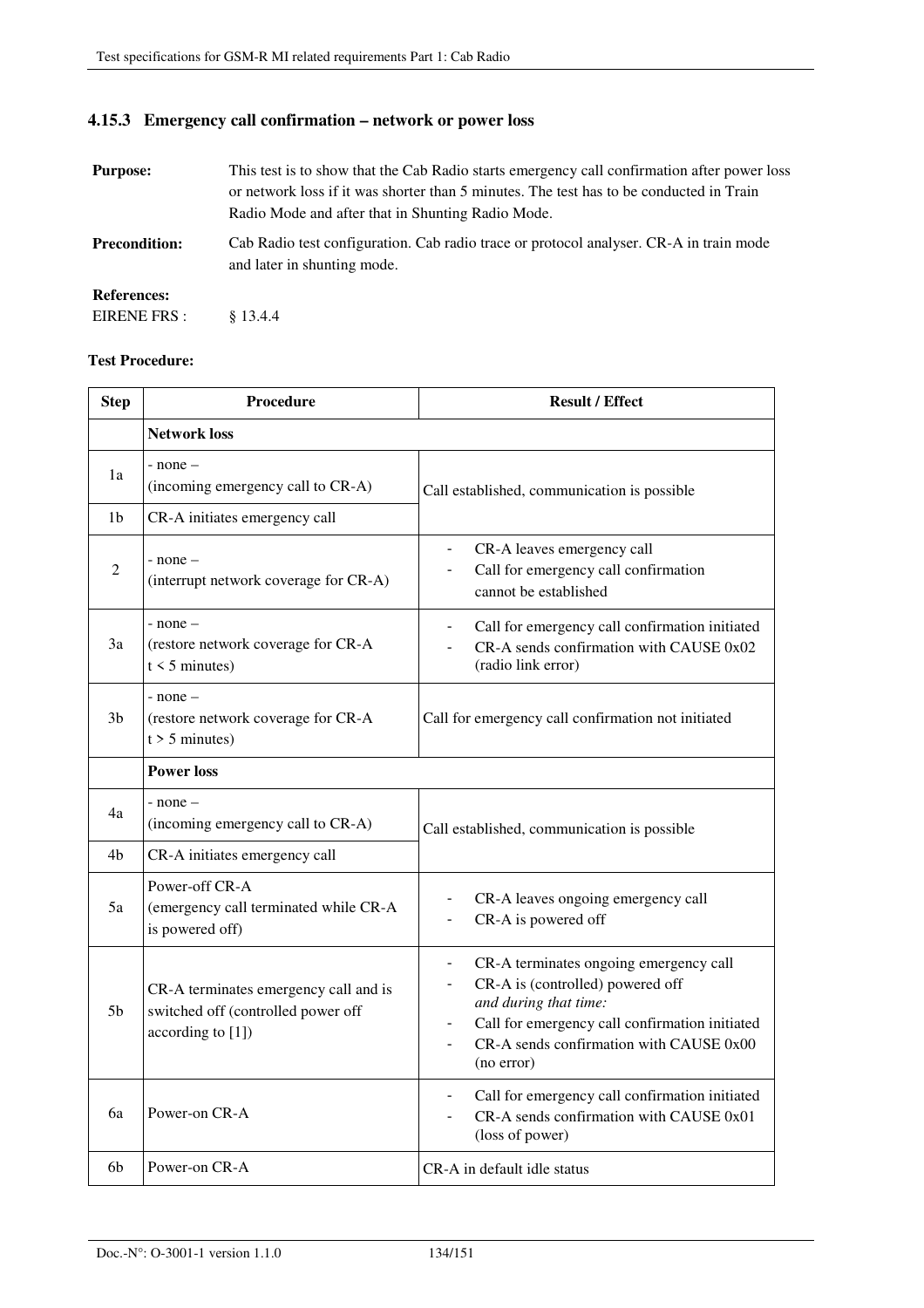# **5 EIRENE Requirements for Cab Radio: Mandatory for Interoperability – optional components**

## **5.1 Public Address**

## **5.1.1 Public Address – incoming call**

| This test is to show that the Cab Radio can receive and join an incoming call and<br><b>Purpose:</b><br>terminate communication involving the Cab Radio's Public Address system. |                                                                   |
|----------------------------------------------------------------------------------------------------------------------------------------------------------------------------------|-------------------------------------------------------------------|
| <b>Precondition:</b>                                                                                                                                                             | Cab Radio test configuration. Public Address has a registered FN. |
| <b>References:</b><br>EIRENE FRS :<br>EIRENE SRS :                                                                                                                               | 8 5.2.2.71, 5.2.2.73, 5.2.2.74<br>§ 5.6.1                         |

| <b>Step</b>    | <b>Procedure</b>                                                                                      | <b>Result / Effect</b>                                                                                                                                                                                                                                                          |
|----------------|-------------------------------------------------------------------------------------------------------|---------------------------------------------------------------------------------------------------------------------------------------------------------------------------------------------------------------------------------------------------------------------------------|
|                | $-$ none $-$<br>(MS-A initiate call with eMLPP $\langle 3 \rangle$<br>to CR-A's Public Address by FN) | Call is established and connected to <i>Public</i><br>$\overline{\phantom{0}}$<br>Address<br>Indication is given to the driver that CR-A is<br>$\overline{\phantom{a}}$<br>busy<br>MS-A can be heard on the loudspeaker<br>$\overline{\phantom{a}}$<br>of <i>Public Address</i> |
| $\mathfrak{D}$ | CR-A picks up handset                                                                                 | Driver of CR-A joins the communication as a listener<br>or as stated in [1]                                                                                                                                                                                                     |
| 3              | CR-A initiates another call                                                                           | Communication between MS-A and <i>Public</i><br>$\overline{\phantom{a}}$<br><i>Address</i> terminated<br>New call initiated                                                                                                                                                     |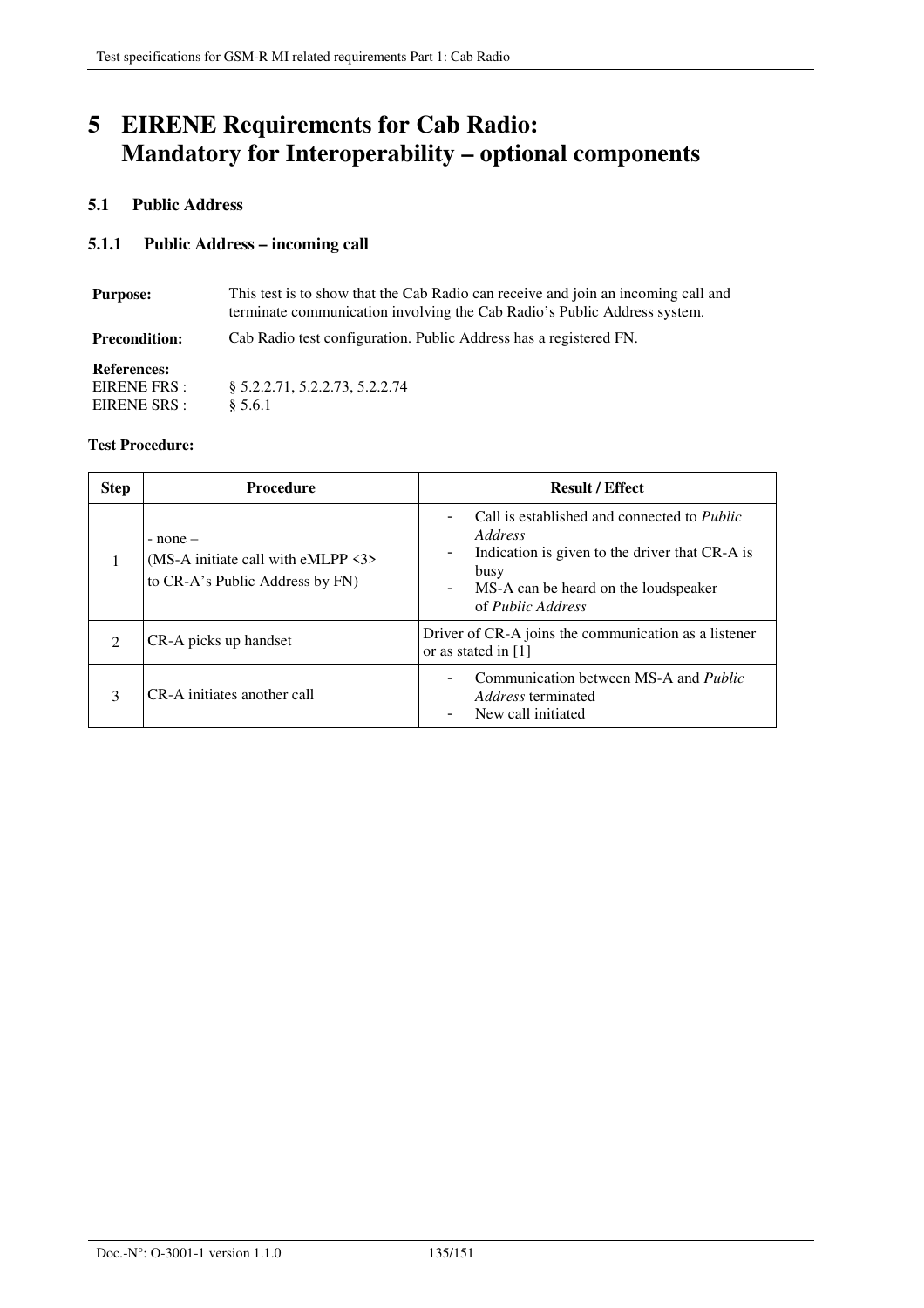# **5.1.2 Call arbitration – ongoing public address call**

| <b>Purpose:</b>                    | This test is to show the call arbitration with an ongoing public address call using UIC<br>intercom link.    |
|------------------------------------|--------------------------------------------------------------------------------------------------------------|
| <b>Precondition:</b>               | Cab Radio test configuration; CR-A is in an ongoing call with its Public Address using<br>UIC intercom link; |
| <b>References:</b><br>EIRENE SRS : | $\S$ , 5.5.21, 5A.1.1, 5A.1.2                                                                                |
| <b>Test Procedure:</b>             |                                                                                                              |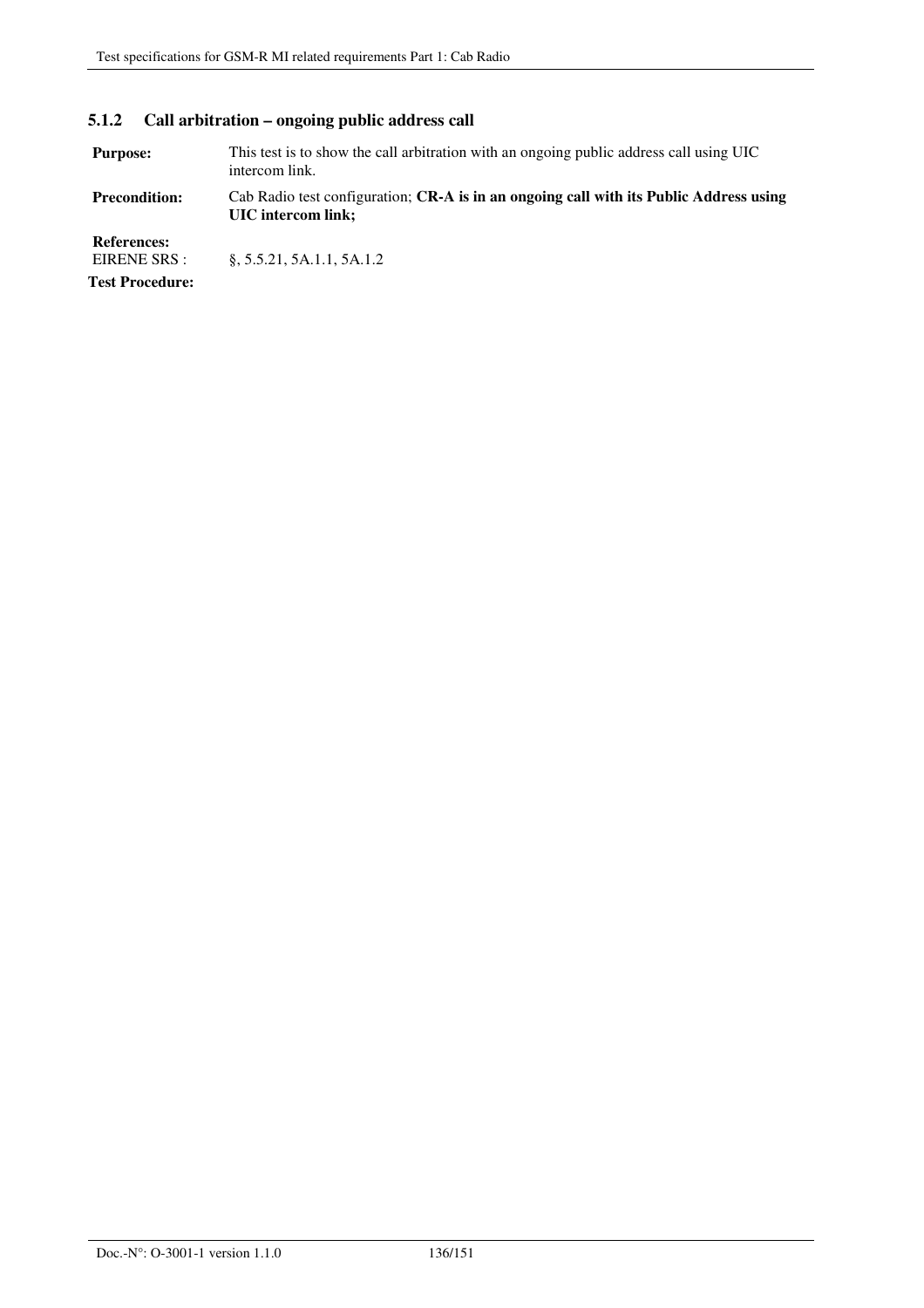| <b>Step</b>    | Procedure                                                                | <b>Result / Effect</b>                                                                                                 |
|----------------|--------------------------------------------------------------------------|------------------------------------------------------------------------------------------------------------------------|
|                | New outgoing calls                                                       |                                                                                                                        |
| 1a             | <b>Emergency</b> call from CR-A (eMLPP $\langle 0 \rangle$ )             |                                                                                                                        |
| 1b             | <b>PtP</b> call from CR-A (eMLPP $\langle 2 \rangle$ )                   | Ongoing call terminated<br>New call established                                                                        |
| 1c             | VGC 200 call from CR-A (eMLPP $\langle 2 \rangle$ )                      |                                                                                                                        |
| 1 <sub>d</sub> | VGC 555 call from CR-A (eMLPP <3>)                                       | Ongoing call maintained<br>New call not established                                                                    |
| 1e             | Call to Controller from CR-A (eMLPP<br>$\langle 3 \rangle$               | Ongoing call terminated                                                                                                |
| 1 <sup>f</sup> | "Other drivers same train" call from CR-<br>A                            | New call established                                                                                                   |
| 1g             | Call to the <b>Public Address</b> from CR-A<br>(using UIC intercom link) | No change                                                                                                              |
| 1 <sub>h</sub> | Call to Controller from CR-A's Intercom<br>(over radio link, eMLPP <3>)  | <b>Preferred Implementation:</b><br>Ongoing call maintained<br>New call established<br><b>Optional Implementation:</b> |
|                |                                                                          | Ongoing call maintained<br>New call not established                                                                    |
| 1i             | Call to the Intercom from CR-A<br>(using UIC intercom link)              | Ongoing call maintained<br>New call not established                                                                    |
| 1j             | Call to the Chief Conductor from CR-A<br>(over radio link)               | Not possible                                                                                                           |
| 1k             | Call to the Chief Conductor from CR-A<br>(using UIC intercom link)       | Ongoing call maintained<br>$\blacksquare$<br>New call sent on Public Address<br>$\overline{\phantom{0}}$               |
| 11             | VGC $20X$ call from CR-A (eMLPP $\langle 3 \rangle$ )                    |                                                                                                                        |
| 1m             | <b>VBC</b> call from CR-A (eMLPP $\langle 3 \rangle$ )                   |                                                                                                                        |
| 1n             | <b>PtP</b> call from CR-A (eMLPP $\langle 3 \rangle$ )                   |                                                                                                                        |
| 1 <sub>o</sub> | VGC $20X$ call from CR-A (eMLPP $\langle 4 \rangle$ )                    |                                                                                                                        |
| 1 <sub>p</sub> | VBC call from CR-A (eMLPP <4>)                                           | Ongoing call terminated<br>New call established                                                                        |
| 1q             | <b>PtP</b> call from CR-A (eMLPP $\langle 4 \rangle$ )                   |                                                                                                                        |
| 1r             | <b>Shunting Emergency call from CR-A</b><br>(eMLPP <0>)                  |                                                                                                                        |
| 1s             | SGC 500 call from CR-A (eMLPP <3>)                                       |                                                                                                                        |
| 1 <sub>t</sub> | SGC 50X call from CR-A (eMLPP <3>)                                       |                                                                                                                        |
|                | New incoming calls                                                       |                                                                                                                        |
| 2a             | <b>Emergency</b> call to CR-A (eMLPP <0>)                                |                                                                                                                        |
| 2 <sub>b</sub> | <b>PtP</b> call to CR-A (eMLPP $\langle 2 \rangle$ )                     | Ongoing call maintained in the handset                                                                                 |
| 2c             | VGC 200 call to CR-A (eMLPP $\langle 2 \rangle$ )                        | Incoming call connected to the loudspeaker                                                                             |
| 2d             | VGC 555 call to CR-A (eMLPP $\langle 3 \rangle$ )                        |                                                                                                                        |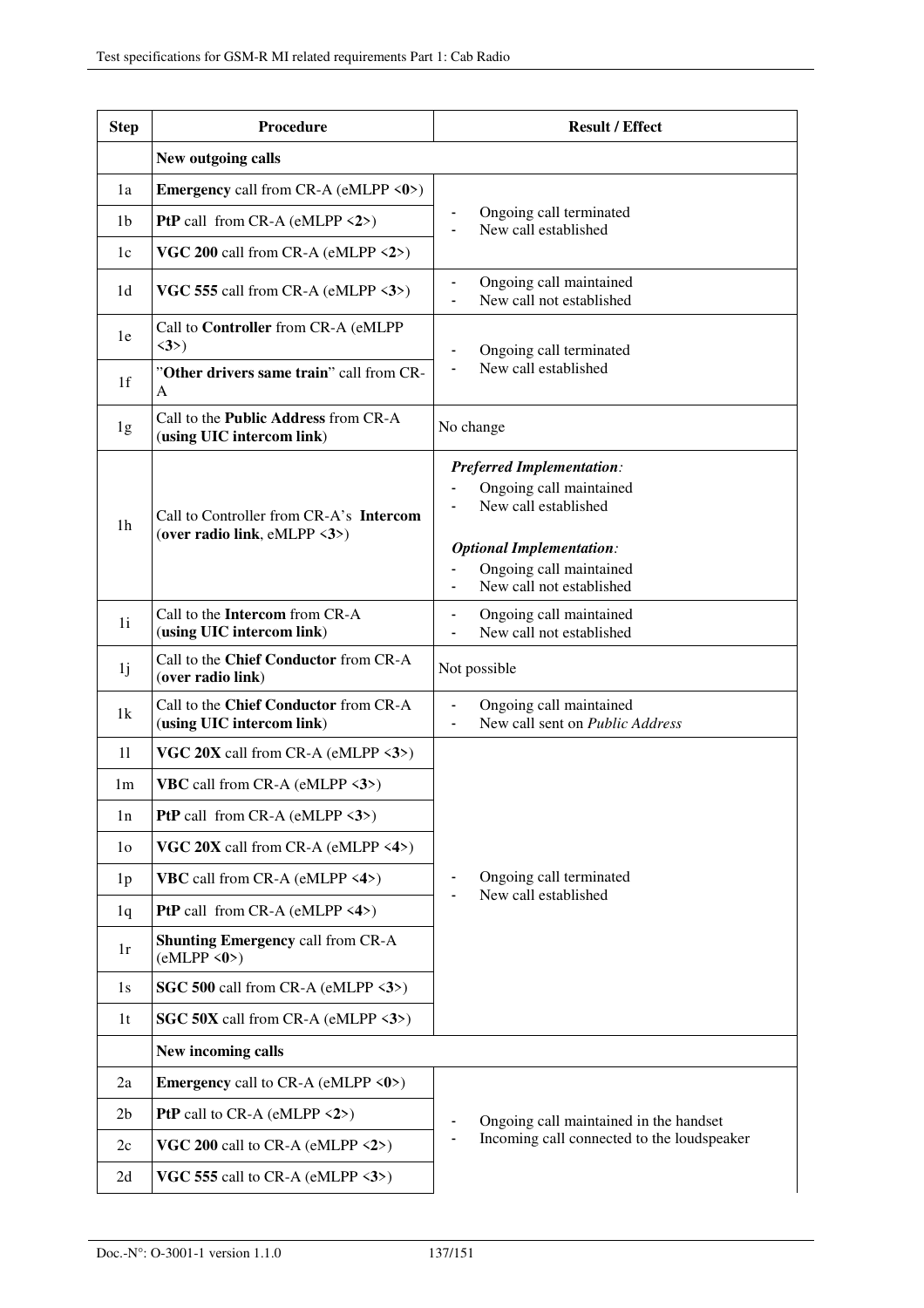| <b>Step</b>    | <b>Procedure</b>                                                                      | <b>Result / Effect</b>                                                                                 |
|----------------|---------------------------------------------------------------------------------------|--------------------------------------------------------------------------------------------------------|
| 2e             | Call from Controller to CR-A (eMLPP<br>$\langle 3 \rangle$                            |                                                                                                        |
| 2f             | "Other drivers same train" call to CR-A                                               |                                                                                                        |
| 2g             | Call to CR-A's <b>Public Address</b><br>(over radio link, eMLPP $\langle 3 \rangle$ ) |                                                                                                        |
| 2 <sub>h</sub> | Call to CR-A's <b>Intercom</b><br>(over radio link, eMLPP $\langle 3 \rangle$ )       | Ongoing call maintained<br>Incoming call indicated                                                     |
| 2i             | Call to CR-A from the <b>Intercom</b><br>(using UIC intercom link)                    |                                                                                                        |
| 2j             | VGC $20X$ call to CR-A (eMLPP $\langle 3 \rangle$ )                                   |                                                                                                        |
| 2k             | <b>VBC</b> call to CR-A (eMLPP $\langle 3 \rangle$ )                                  | Ongoing call maintained in the handset<br>Incoming call connected to the loudspeaker                   |
| 21             | <b>PtP</b> call to CR-A (eMLPP $\langle 3 \rangle$ )                                  |                                                                                                        |
| 2m             | VGC $20X$ call to CR-A (eMLPP <4>)                                                    |                                                                                                        |
| 2n             | <b>VBC</b> call to CR-A (eMLPP $\langle 4 \rangle$ )                                  | Ongoing call maintained<br>Incoming call indicated                                                     |
| 2 <sub>o</sub> | <b>PtP</b> call to $CR-A$ (eMLPP <4>)                                                 |                                                                                                        |
| 2p             | <b>Shunting Emergency call to CR-A</b><br>(eMLPP < 0)                                 |                                                                                                        |
| 2q             | SGC 500 call to CR-A (eMLPP $\langle 3 \rangle$ )                                     | Ongoing call maintained in the handset<br>Incoming call connected to the loudspeaker<br>$\blacksquare$ |
| 2r             | <b>SGC 50X</b> call to CR-A (eMLPP $\langle 3 \rangle$ )                              |                                                                                                        |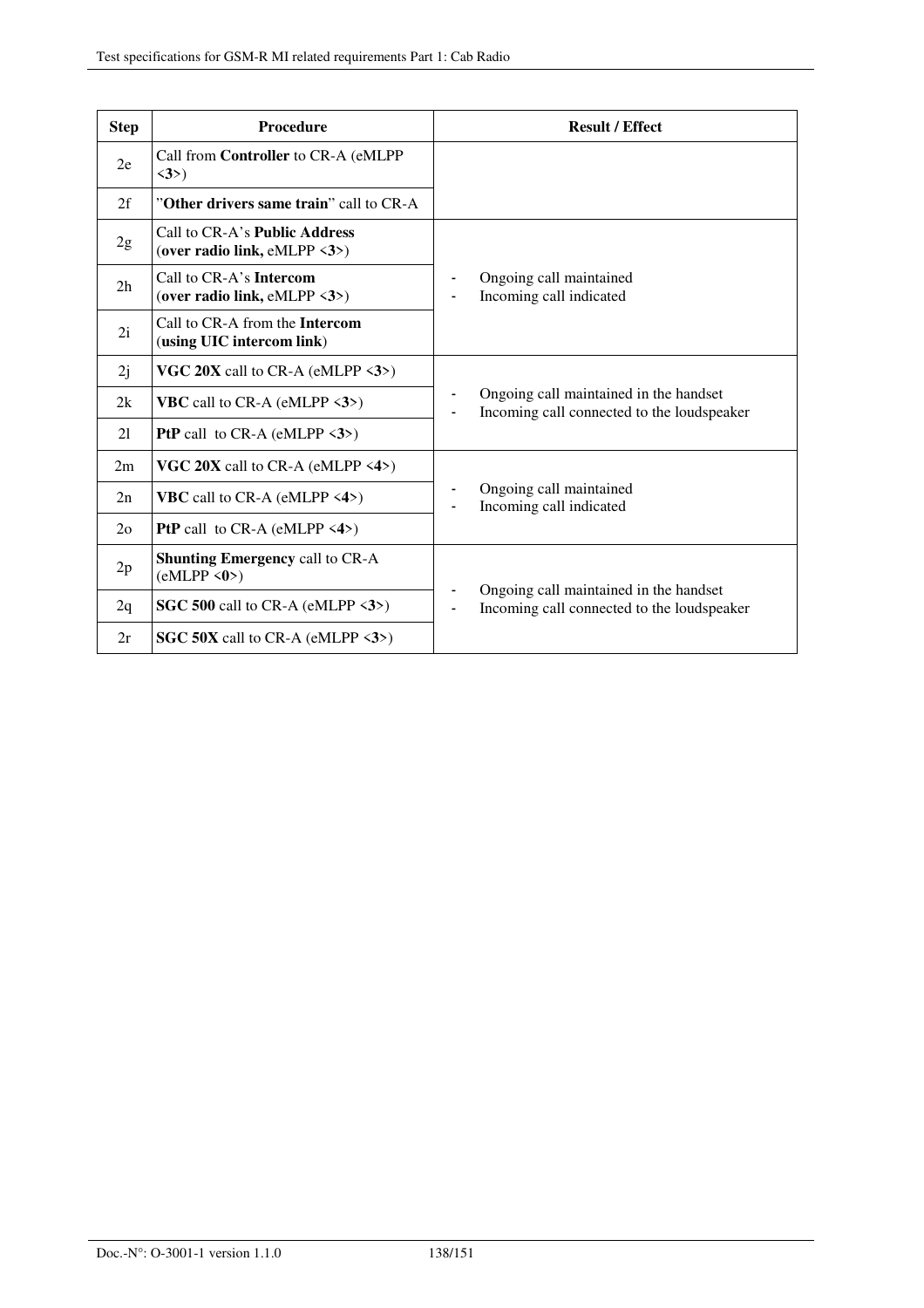## **5.1.3 Call arbitration – ongoing public address call (over radio link)**

**Purpose:** This test is to show the call arbitration with an ongoing public address call over radio link. **Precondition:** Cab Radio test configuration; **MS-A is in an ongoing call with CR-A's Public Address over radio link (eMLPP<3>)**;

**References:**  §, 5.5.21, 5A.1.1, 5A.1.2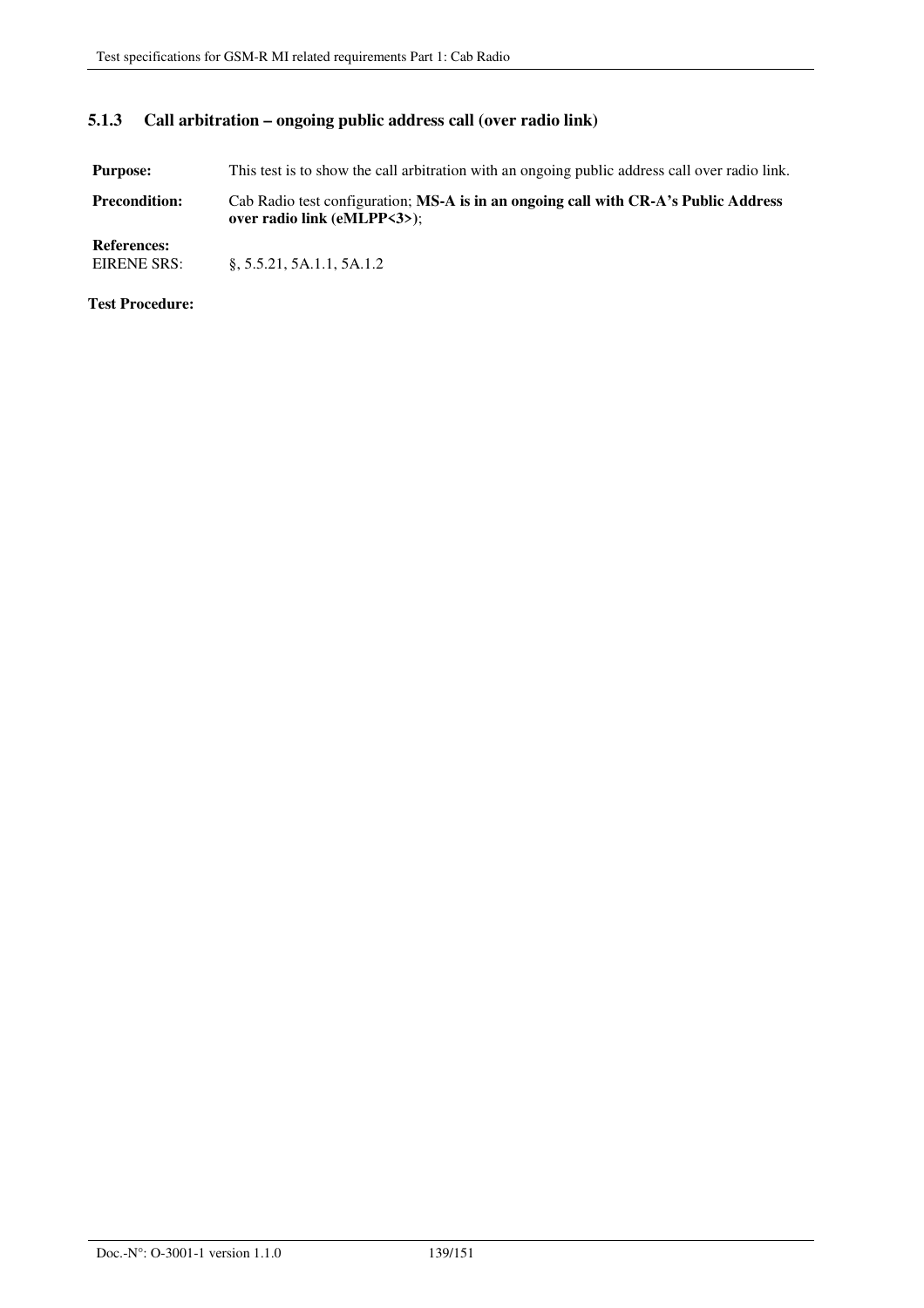| <b>Step</b>    | Procedure                                                                                                                        | <b>Result / Effect</b>                                                       |
|----------------|----------------------------------------------------------------------------------------------------------------------------------|------------------------------------------------------------------------------|
|                | New outgoing calls                                                                                                               |                                                                              |
| 1a             | <b>Emergency call from CR-A (eMLPP)</b><br>$\langle 0 \rangle$                                                                   | Ongoing call terminated                                                      |
| 1b             | <b>PtP</b> call from CR-A (eMLPP $\langle 2 \rangle$ )                                                                           | New call established<br>$\blacksquare$                                       |
| 1c             | VGC 200 call from CR-A (eMLPP $\langle 2 \rangle$ )                                                                              |                                                                              |
| 1 <sub>d</sub> | VGC 555 call from CR-A (eMLPP <3>)                                                                                               |                                                                              |
| 1e             | Call to Controller from CR-A (eMLPP<br>$\langle 3 \rangle$                                                                       |                                                                              |
| 1 <sub>f</sub> | "Other drivers same train" call from<br>$CR-A$                                                                                   | Ongoing call maintained<br>New call not established                          |
| 1g             | Call to the <b>Public Address</b> from CR-A<br>(using UIC intercom link)                                                         |                                                                              |
| 1h             | Call to Controller from CR-A's Intercom<br>(over radio link, eMLPP $\langle 3 \rangle$ )                                         |                                                                              |
| 1i             | Call to the Intercom from CR-A<br>(using UIC intercom link)                                                                      | Ongoing call maintained<br>New call connected to Intercom<br>$\blacksquare$  |
| 1j             | Call to the Chief Conductor from CR-A<br>(over radio link)                                                                       | Not possible                                                                 |
| 1k             | Call to the Chief Conductor from CR-A<br>(using UIC intercom link)                                                               | Ongoing call maintained<br>New call sent on Public Address<br>$\blacksquare$ |
| 11             | VGC $20X$ call from CR-A (eMLPP $\langle 3 \rangle$ )                                                                            |                                                                              |
| 1 <sub>m</sub> | <b>VBC</b> call from CR-A (eMLPP $\langle 3 \rangle$ )                                                                           |                                                                              |
| 1n             | <b>PtP</b> call from CR-A (eMLPP $\langle 3 \rangle$ )                                                                           | Ongoing call maintained<br>New call not established                          |
| 1 <sub>0</sub> | VGC $20X$ call from CR-A (eMLPP $\langle 4 \rangle$ )                                                                            |                                                                              |
| 1 <sub>p</sub> | <b>VBC</b> call from CR-A (eMLPP <4>)                                                                                            |                                                                              |
| 1q             | <b>PtP</b> call from CR-A (eMLPP $\langle 4 \rangle$ )                                                                           |                                                                              |
|                | New incoming calls                                                                                                               |                                                                              |
| 2a             | <b>Emergency</b> call to CR-A (eMLPP $\langle 0 \rangle$ )                                                                       |                                                                              |
| 2 <sub>b</sub> | PtP call to CR-A (eMLPP <2>)                                                                                                     | Ongoing call terminated<br>Incoming call connected                           |
| 2c             | VGC 200 call to CR-A (eMLPP $\langle 2 \rangle$ )                                                                                |                                                                              |
| 2d             | VGC 555 call to CR-A (eMLPP $\langle 3 \rangle$ )                                                                                |                                                                              |
| 2e             | Call from <b>Controller</b> to CR-A (eMLPP<br>$\langle 3 \rangle$                                                                | Ongoing call maintained                                                      |
| 2f             | "Other drivers same train" call to CR-A<br>This test is only applicable if CR-A allows<br>a non-leading driver to register FC08. | Incoming call indicated                                                      |
| 2g             | Call to CR-A's Public Address<br>(over radio link, eMLPP $\langle 3 \rangle$ )                                                   |                                                                              |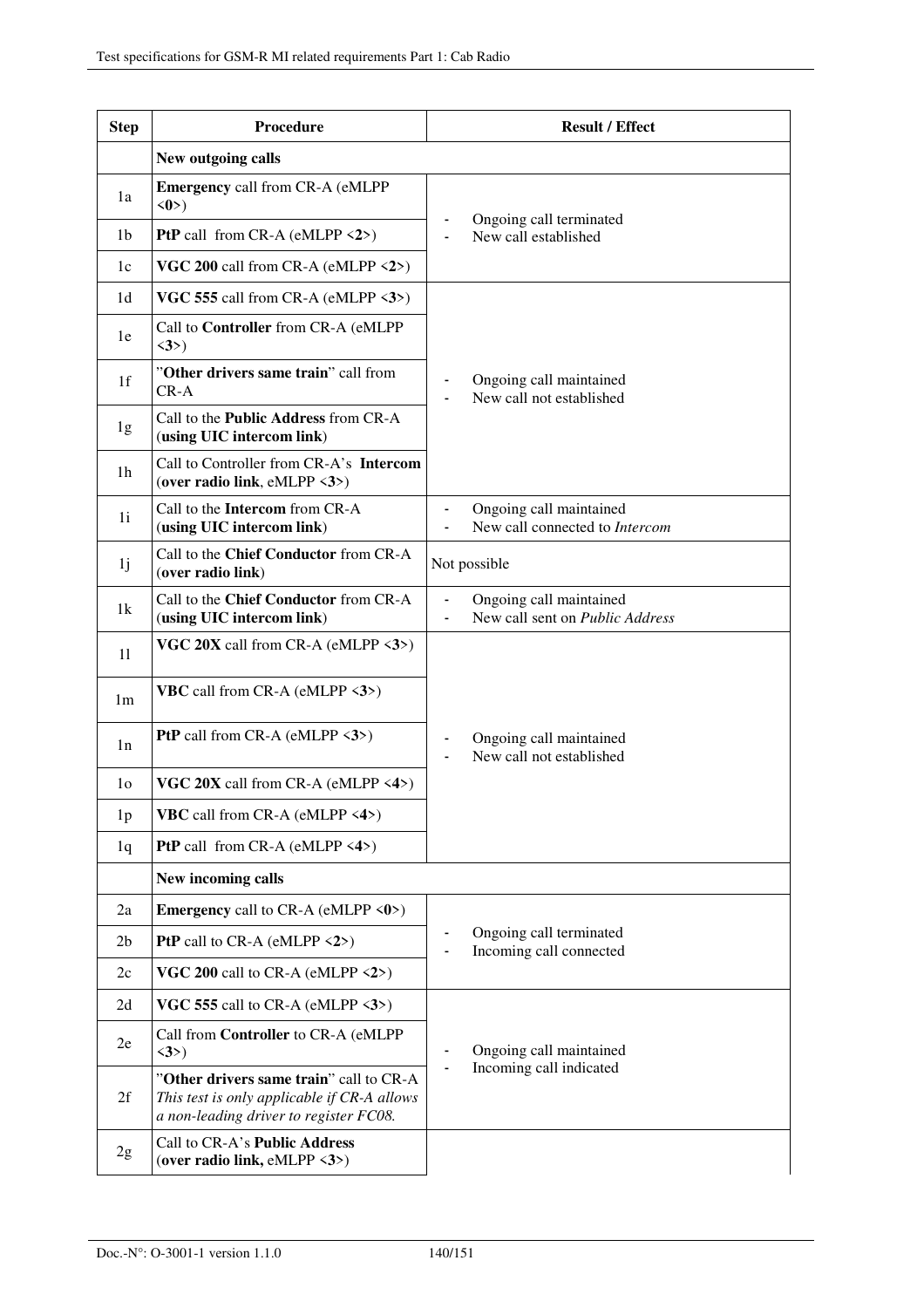| <b>Step</b>    | <b>Procedure</b>                                                                | <b>Result / Effect</b>  |
|----------------|---------------------------------------------------------------------------------|-------------------------|
| 2 <sub>h</sub> | Call to CR-A's <b>Intercom</b><br>(over radio link, eMLPP $\langle 3 \rangle$ ) | Ongoing call maintained |
| 2i             | Call to CR-A from the <b>Intercom</b><br>(using UIC intercom link)              | Incoming call rejected  |
| 2j             | <b>VGC 20X</b> call to CR-A (eMLPP $\langle 3 \rangle$ )                        |                         |
| 2k             | <b>VBC</b> call to CR-A (eMLPP $\langle 3 \rangle$ )                            |                         |
| 21             | <b>PtP</b> call to CR-A (eMLPP $\langle 3 \rangle$ )                            | Ongoing call maintained |
| 2m             | <b>VGC 20X</b> call to CR-A (eMLPP $\langle 4 \rangle$ )                        | Incoming call indicated |
| 2n             | <b>VBC</b> call to CR-A (eMLPP $\langle 4 \rangle$ )                            |                         |
| $2\Omega$      | <b>PtP</b> call to CR-A (eMLPP $\langle 4 \rangle$ )                            |                         |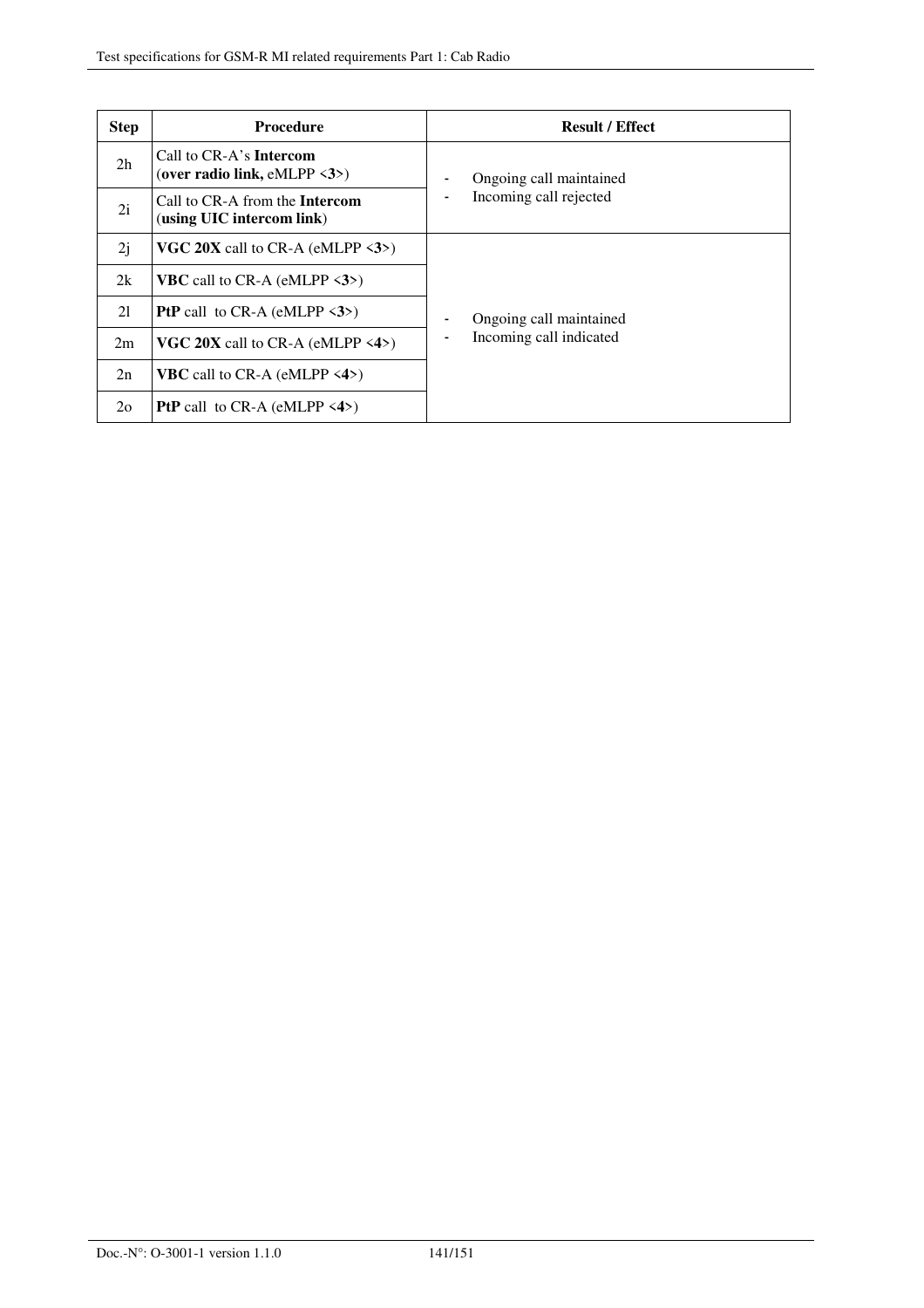## **5.2 Intercom**

# **5.2.1 Intercom system - incoming call**

| <b>Purpose:</b>                                    | This test is to show that the Cab Radio can receive and join an incoming call and<br>terminate communication involving the Cab Radio's Intercom system. |
|----------------------------------------------------|---------------------------------------------------------------------------------------------------------------------------------------------------------|
| <b>Precondition:</b>                               | Cab Radio test configuration. Intercom has a registered FN                                                                                              |
| <b>References:</b><br>EIRENE FRS :<br>EIRENE SRS : | \$5.2.2.71, 5.2.2.73, 5.2.2.74<br>§ 5.6.1                                                                                                               |

| <b>Step</b> | <b>Procedure</b>                                                                | <b>Result / Effect</b>                                                                                                                                     |
|-------------|---------------------------------------------------------------------------------|------------------------------------------------------------------------------------------------------------------------------------------------------------|
|             | (MS-A is in an ongoing call with<br>$CR-A's Intercom, eMLPP \leq 4$<br>- none - | Indication is given to the driver that CR-A is<br>$\overline{\phantom{0}}$<br>busy<br>MS-A can be heard on the <i>Intercom</i><br>$\overline{\phantom{0}}$ |
|             | CR-A picks up handset                                                           | Driver of CR-A joins the communication                                                                                                                     |
| 3           | CR-A initiates another call                                                     | Communication between MS-A and <i>Intercom</i><br>Ξ.<br>terminated<br>New call initiated                                                                   |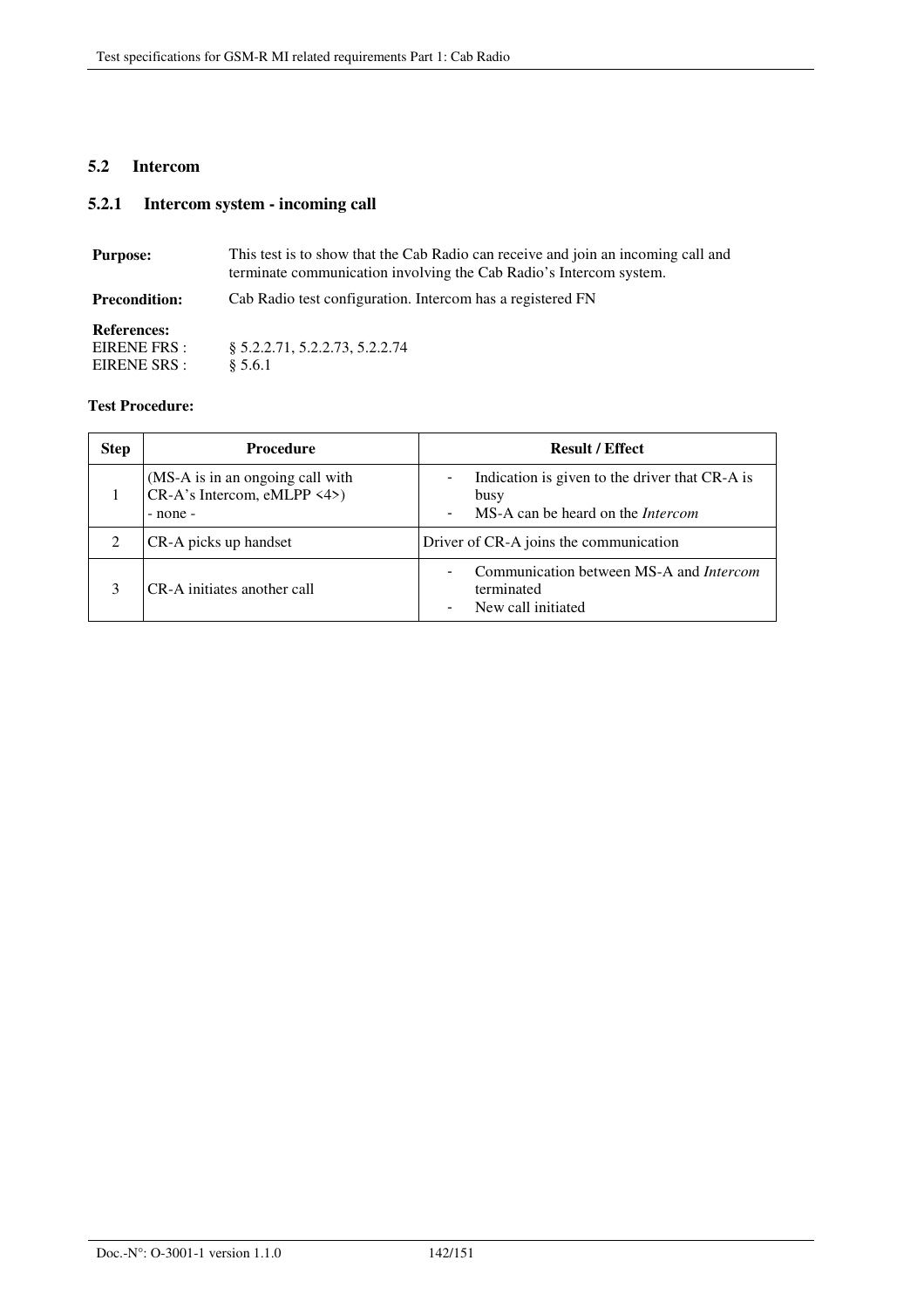### **5.2.2 Call arbitration – ongoing intercom call**

**Purpose:** This test is to show that the call arbitration with an ongoing intercom call using UIC intercom link.

**Precondition:** Cab Radio test configuration; **CR-A is in an ongoing call with its Intercom** u**sing UIC intercom link;** 

**References:** 

§ 5.5.20, 5.5.21, 5A.1.1, 5A.1.2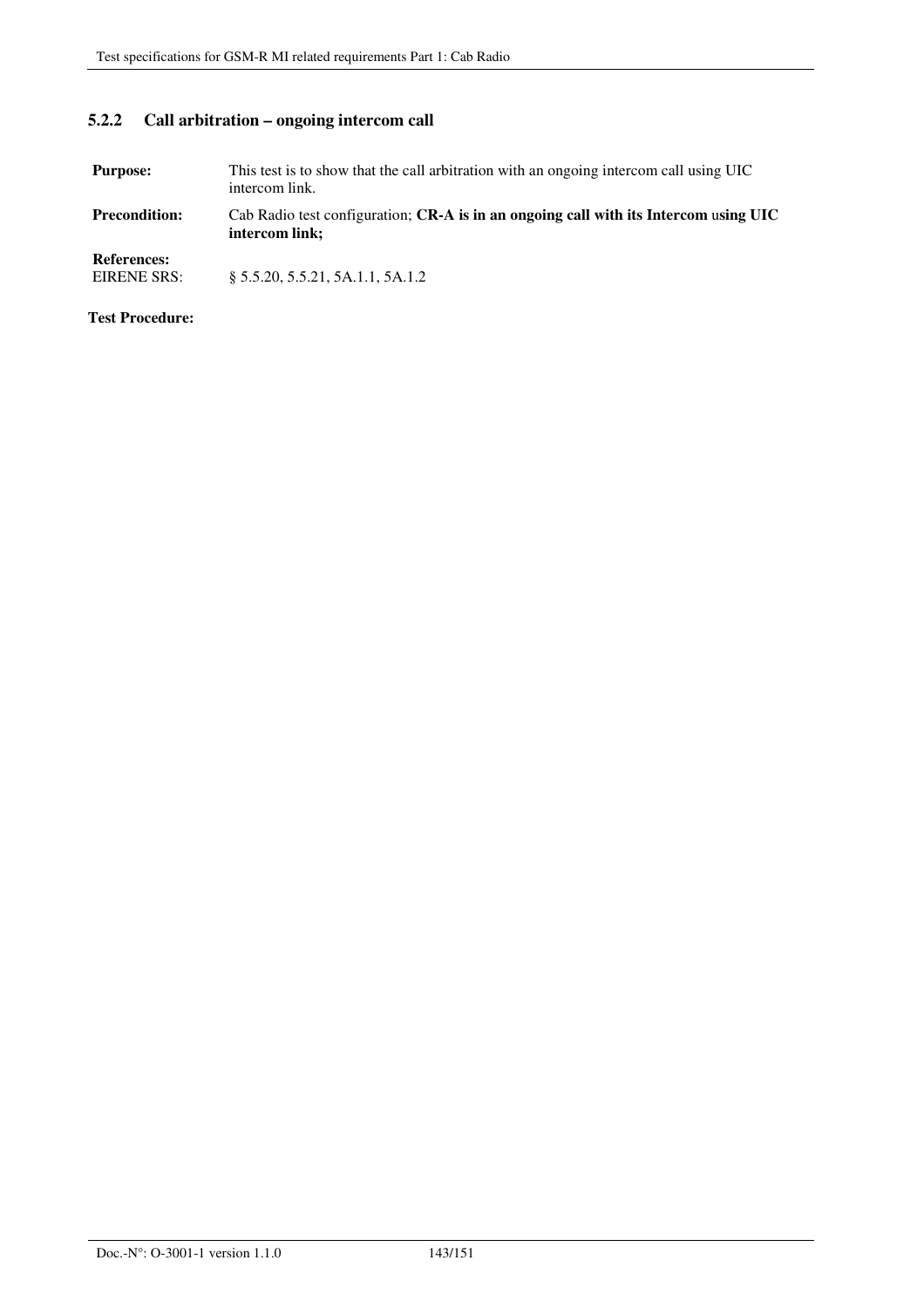| <b>Step</b>    | Procedure                                                                | <b>Result / Effect</b>                                                          |
|----------------|--------------------------------------------------------------------------|---------------------------------------------------------------------------------|
|                | New outgoing calls                                                       |                                                                                 |
| 1a             | <b>Emergency call from CR-A (eMLPP</b><br>$\langle 0 \rangle$            |                                                                                 |
| 1b             | <b>PtP</b> call from CR-A (eMLPP $\langle 2 \rangle$ )                   | Ongoing call terminated<br>New call established<br>$\blacksquare$               |
| 1c             | VGC 200 call from CR-A (eMLPP $\langle 2 \rangle$ )                      |                                                                                 |
| 1d             | VGC 555 call from CR-A (eMLPP $\langle 3 \rangle$ )                      | Ongoing call maintained<br>$\overline{\phantom{a}}$<br>New call not established |
| 1e             | Call to Controller from CR-A (eMLPP<br>$\langle 3 \rangle$               |                                                                                 |
| 1 <sup>f</sup> | "Other drivers same train" call from<br>$CR-A$                           | Ongoing call terminated<br>New call established                                 |
| 1g             | Call to the <b>Public Address</b> from CR-A<br>(using UIC intercom link) |                                                                                 |
| 1h             | Call to Controller from CR-A's Intercom<br>(over radio link, eMLPP <3>)  | Not possible                                                                    |
| 1i             | Call to the Intercom from CR-A<br>(using UIC intercom link)              | No change                                                                       |
| 1j             | Call to the Chief Conductor from CR-A<br>(over radio link)               | Ongoing call terminated<br>New call established                                 |
| 1k             | Call to the Chief Conductor from CR-A<br>(using UIC intercom link)       | Ongoing call maintained<br>New call sent on Public Address                      |
| 11             | VGC $20X$ call from CR-A (eMLPP $\langle 3 \rangle$ )                    |                                                                                 |
| 1 <sub>m</sub> | <b>VBC</b> call from CR-A (eMLPP $\langle 3 \rangle$ )                   |                                                                                 |
| 1n             | <b>PtP</b> call from CR-A (eMLPP $\langle 3 \rangle$ )                   |                                                                                 |
| 1 <sub>o</sub> | VGC 20X call from CR-A (eMLPP <4>)                                       |                                                                                 |
| 1 <sub>p</sub> | <b>VBC</b> call from CR-A (eMLPP <4>)                                    | Ongoing call terminated<br>New call established                                 |
| 1q             | <b>PtP</b> call from CR-A (eMLPP $\langle 4 \rangle$ )                   |                                                                                 |
| 1r             | <b>Shunting Emergency call from CR-A</b><br>(eMLPP < 0)                  |                                                                                 |
| 1s             | SGC 500 call from CR-A (eMLPP $\langle 3 \rangle$ )                      |                                                                                 |
| 1 <sub>t</sub> | <b>SGC 50X</b> call from CR-A (eMLPP $\langle 3 \rangle$ )               |                                                                                 |
|                | New incoming calls                                                       |                                                                                 |
| 2a             | <b>Emergency</b> call to CR-A (eMLPP $\langle 0 \rangle$ )               |                                                                                 |
| 2 <sub>b</sub> | <b>PtP</b> call to CR-A (eMLPP $\langle 2 \rangle$ )                     |                                                                                 |
| 2c             | VGC 200 call to CR-A (eMLPP $\langle 2 \rangle$ )                        | Ongoing call maintained in the handset                                          |
| 2d             | VGC 555 call to CR-A (eMLPP $\langle 3 \rangle$ )                        | Incoming call connected to the loudspeaker                                      |
| 2e             | Call from Controller to CR-A (eMLPP<br>$\langle 3 \rangle$               |                                                                                 |
| 2f             | "Other drivers same train" call to CR-A                                  |                                                                                 |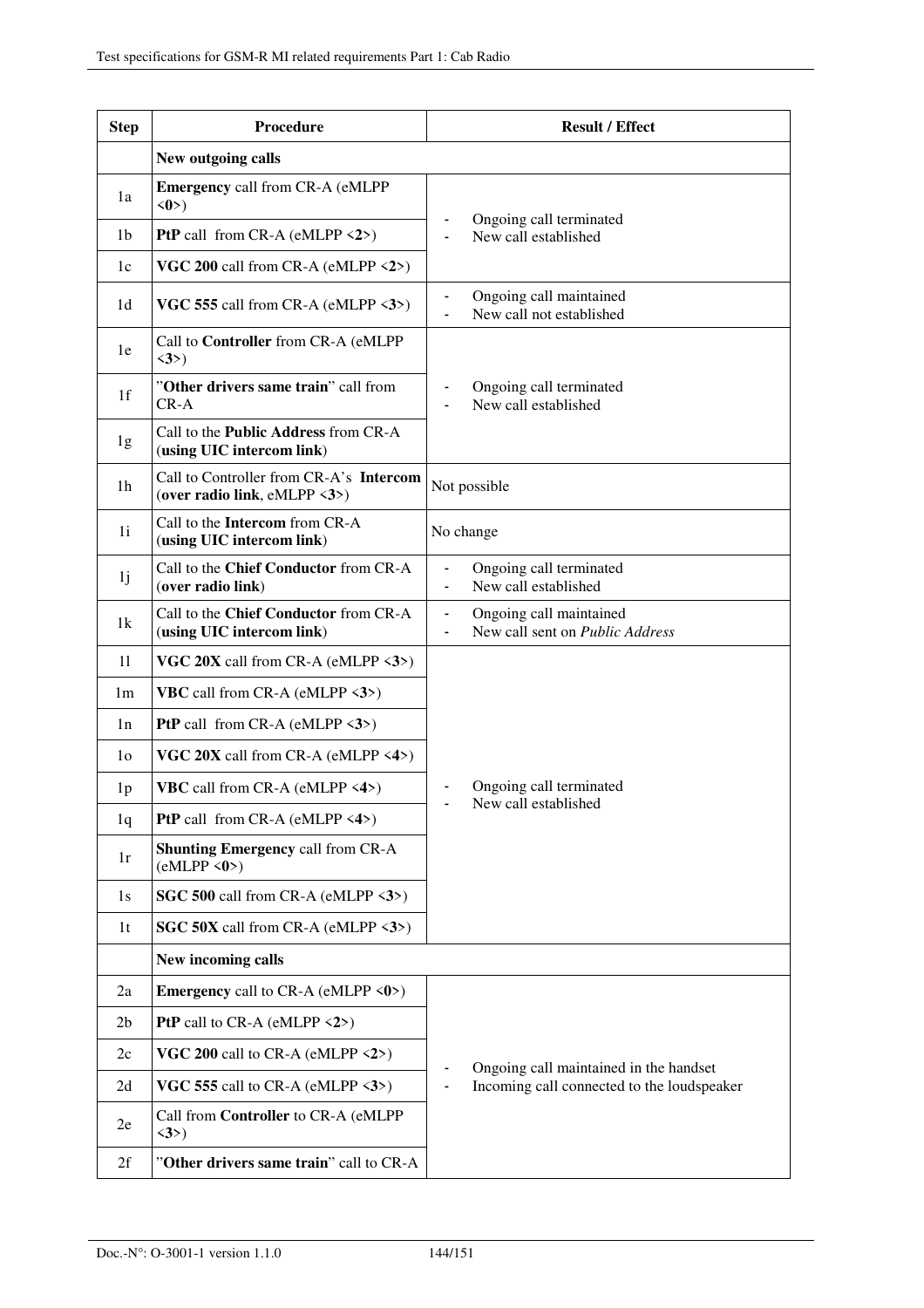| <b>Step</b>    | <b>Procedure</b>                                                                | <b>Result / Effect</b>                                                               |
|----------------|---------------------------------------------------------------------------------|--------------------------------------------------------------------------------------|
| 2g             | Call to CR-A's <b>Public Address</b><br>(over radio link, $eMLPP \leq 3$ )      | Ongoing call maintained<br>Incoming call indicated                                   |
| 2 <sub>h</sub> | Call to CR-A's <b>Intercom</b><br>(over radio link, eMLPP $\langle 3 \rangle$ ) |                                                                                      |
| 2i             | Call to CR-A from the <b>Intercom</b><br>(using UIC intercom link)              | Not possible                                                                         |
| 2j             | VGC 20X call to CR-A (eMLPP <3>)                                                |                                                                                      |
| 2k             | <b>VBC</b> call to CR-A (eMLPP $\langle 3 \rangle$ )                            | Ongoing call maintained in the handset<br>Incoming call connected to the loudspeaker |
| 21             | <b>PtP</b> call to CR-A (eMLPP $\langle 3 \rangle$ )                            |                                                                                      |
| 2m             | <b>VGC 20X</b> call to CR-A (eMLPP $\langle 4 \rangle$ )                        |                                                                                      |
| 2n             | <b>VBC</b> call to CR-A (eMLPP $\langle 4 \rangle$ )                            | Ongoing call maintained<br>Incoming call indicated                                   |
| 2 <sub>0</sub> | <b>PtP</b> call to CR-A (eMLPP $\langle 4 \rangle$ )                            |                                                                                      |
| 2p             | <b>Shunting Emergency call to CR-A</b><br>(eMLPP < 0)                           |                                                                                      |
| 2q             | SGC 500 call to CR-A (eMLPP $\langle 3 \rangle$ )                               | Ongoing call maintained in the handset<br>Incoming call connected to the loudspeaker |
| 2r             | SGC 50X call to CR-A (eMLPP $\langle 3 \rangle$ )                               |                                                                                      |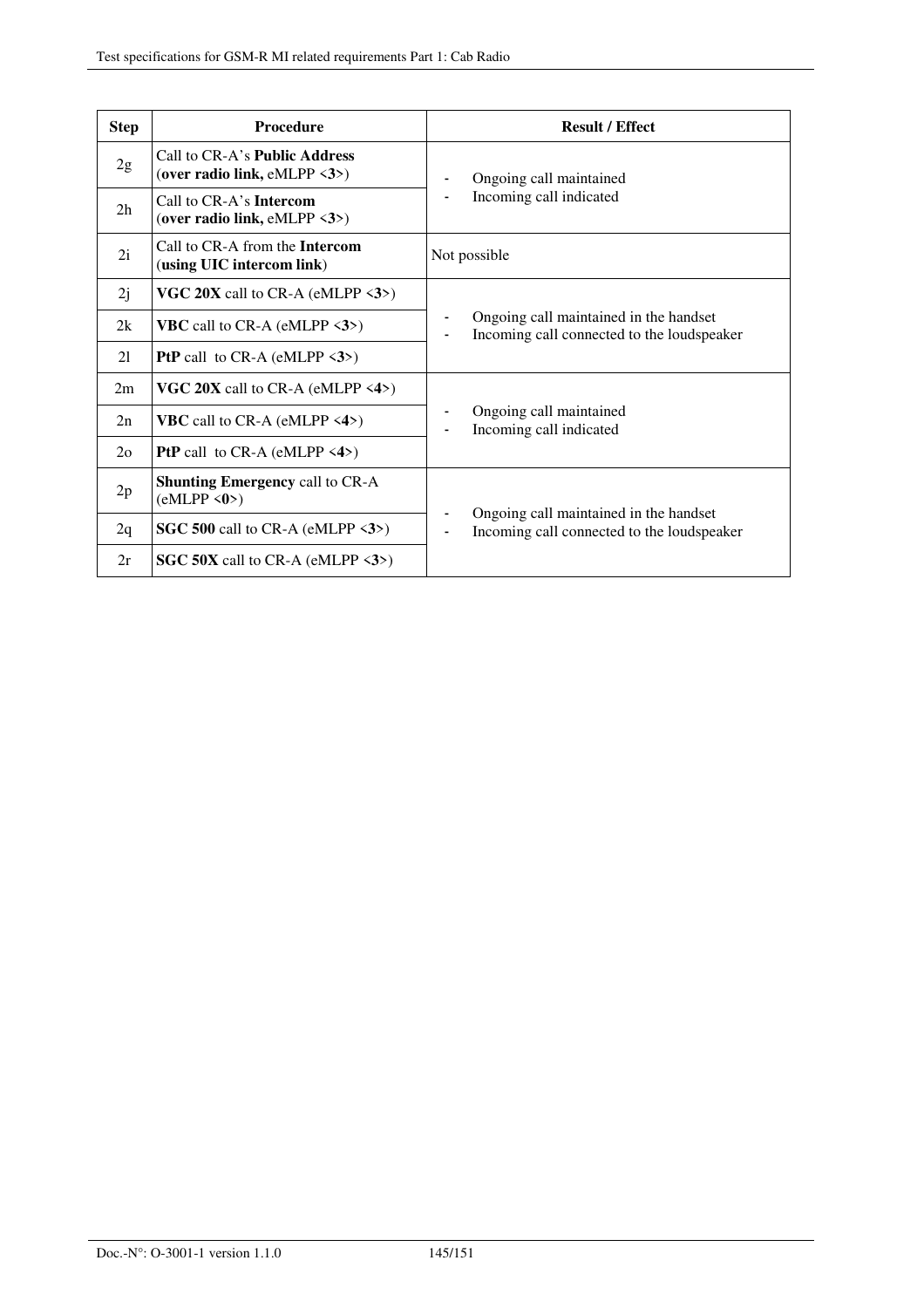## **5.2.3 Call arbitration – ongoing intercom call (over radio link)**

**Purpose:** This test is to show that the call arbitration with an ongoing intercom call over radio link. **Precondition:** Cab Radio test configuration; **CR-A's Intercom is in an ongoing call with Contorller over radio link (eMLPP<3>);** 

**References:**  § 5.5.20, 5.5.21, 5A.1.1, 5A.1.2 **Test Procedure:**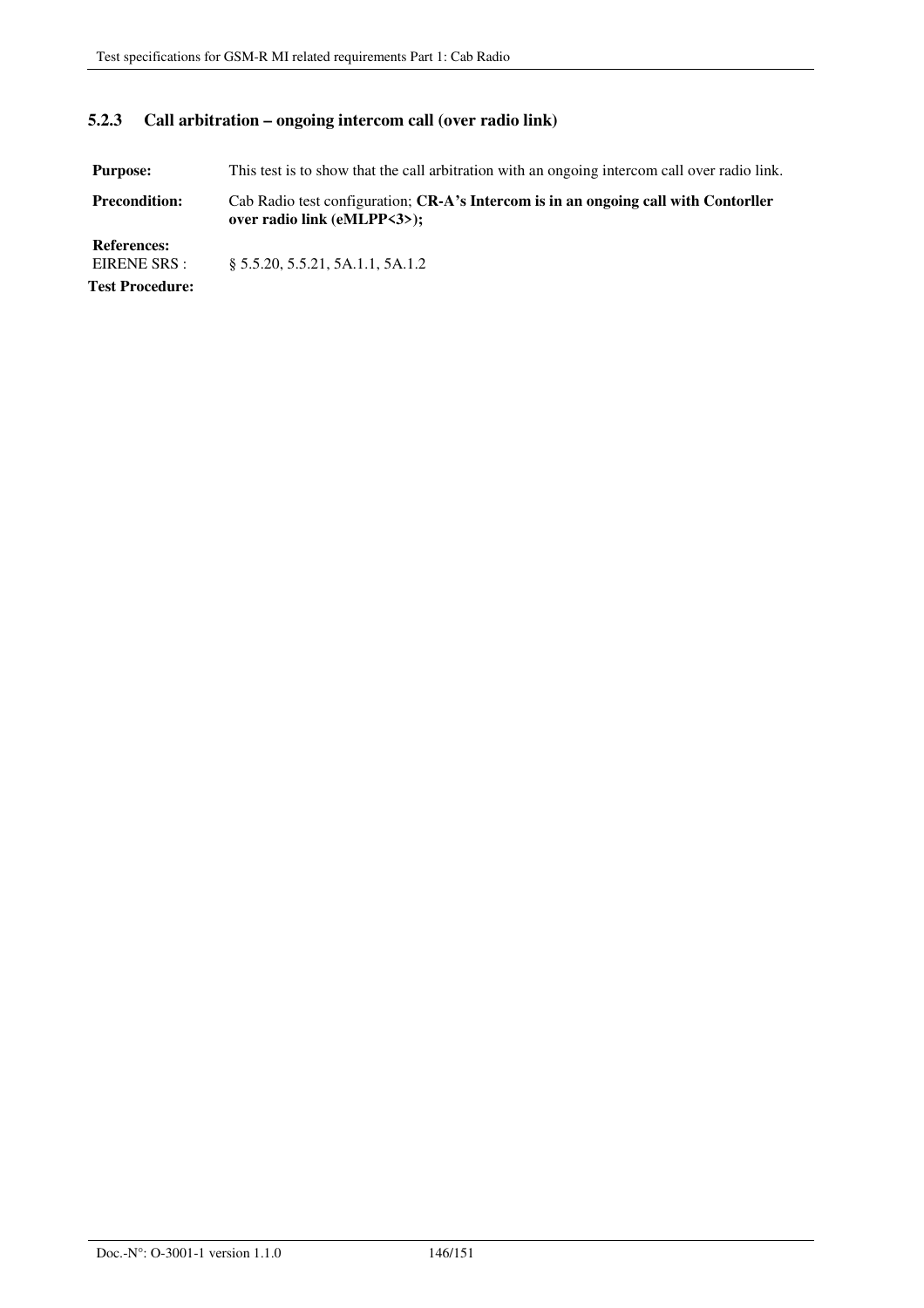| <b>Step</b>    | Procedure                                                                | <b>Result / Effect</b>                                                                                                                                                            |
|----------------|--------------------------------------------------------------------------|-----------------------------------------------------------------------------------------------------------------------------------------------------------------------------------|
|                | New outgoing calls                                                       |                                                                                                                                                                                   |
| 1a             | Emergency call from CR-A (eMLPP<br>$\langle 0 \rangle$                   |                                                                                                                                                                                   |
| 1b             | <b>PtP</b> call from CR-A (eMLPP $\langle 2 \rangle$ )                   | Ongoing call terminated<br>New call established                                                                                                                                   |
| 1c             | VGC 200 call from CR-A (eMLPP $\langle 2 \rangle$ )                      |                                                                                                                                                                                   |
| 1d             | VGC 555 call from CR-A (eMLPP <3>)                                       | Ongoing call maintained<br>$\qquad \qquad \blacksquare$<br>New call not established<br>$\blacksquare$                                                                             |
| 1e             | Call to Controller from CR-A (eMLPP<br>$\langle 3 \rangle$               | Ongoing call terminated                                                                                                                                                           |
| 1f             | "Other drivers same train" call from<br>$CR-A$                           | New call established                                                                                                                                                              |
| 1g             | Call to the <b>Public Address</b> from CR-A<br>(using UIC intercom link) | <b>Preferred Implementation:</b><br>Ongoing call maintained<br>Public Address connected<br><b>Optional Implementation:</b><br>Ongoing call terminated<br>Public Address connected |
| 1 <sub>h</sub> | Call to Controller from CR-A's Intercom<br>(over radio link, eMLPP <3>)  | Not possible                                                                                                                                                                      |
| 1i             | Call to the Intercom from CR-A<br>(using UIC intercom link)              | No change                                                                                                                                                                         |
| 1 <sub>j</sub> | Call to the Chief Conductor from CR-A<br>(over radio link)               | Not possible                                                                                                                                                                      |
| 1k             | Call to the Chief Conductor from CR-A<br>(using UIC intercom link)       | Ongoing call maintained<br>New call sent on <i>Public Address</i>                                                                                                                 |
| 11             | VGC $20X$ call from CR-A (eMLPP $\langle 3 \rangle$ )                    |                                                                                                                                                                                   |
| 1m             | <b>VBC</b> call from CR-A (eMLPP <3>)                                    | Ongoing call terminated<br>New call established                                                                                                                                   |
| 1n             | <b>PtP</b> call from CR-A (eMLPP $\langle 3 \rangle$ )                   |                                                                                                                                                                                   |
| 1 <sub>0</sub> | VGC $20X$ call from CR-A (eMLPP $\langle 4 \rangle$ )                    |                                                                                                                                                                                   |
| 1 <sub>p</sub> | <b>VBC</b> call from CR-A (eMLPP <4>)                                    | Ongoing call maintained<br>New call not established                                                                                                                               |
| 1q             | <b>PtP</b> call from CR-A (eMLPP $\langle 4 \rangle$ )                   |                                                                                                                                                                                   |
|                |                                                                          |                                                                                                                                                                                   |
|                |                                                                          |                                                                                                                                                                                   |
|                | New incoming calls                                                       |                                                                                                                                                                                   |
| 2a             | <b>Emergency</b> call to CR-A (eMLPP $\langle 0 \rangle$ )               |                                                                                                                                                                                   |
| 2 <sub>b</sub> | <b>PtP</b> call to CR-A (eMLPP $\langle 2 \rangle$ )                     | Ongoing call terminated<br>Incoming call connected                                                                                                                                |
| 2c             | VGC 200 call to CR-A (eMLPP $\langle 2 \rangle$ )                        |                                                                                                                                                                                   |
| 2d             | VGC 555 call to CR-A (eMLPP $\langle 3 \rangle$ )                        | Ongoing call maintained                                                                                                                                                           |
| 2e             | Call from Controller to CR-A (eMLPP<br>$\langle 3 \rangle$               | Incoming call indicated                                                                                                                                                           |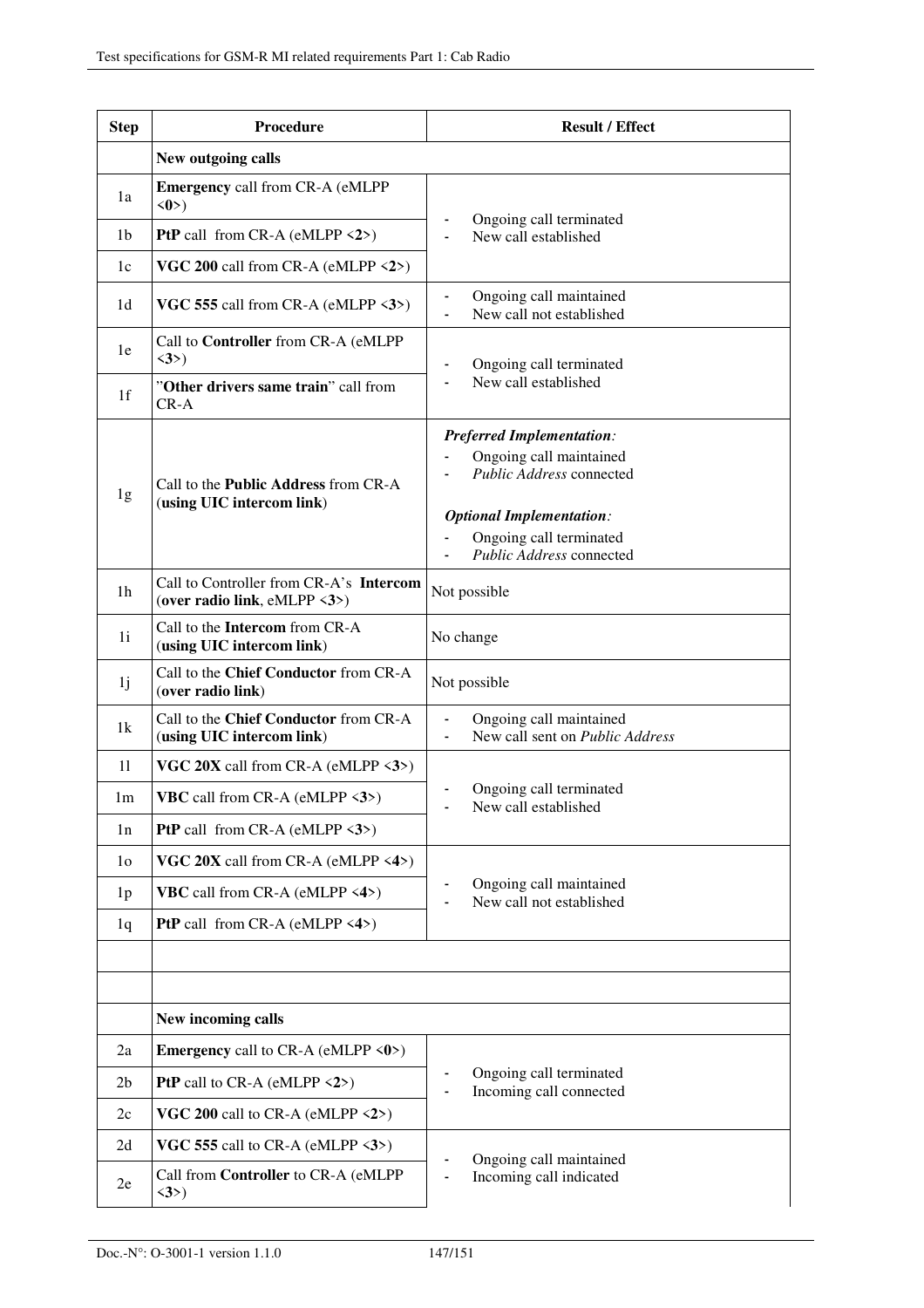| <b>Step</b>    | <b>Procedure</b>                                                                                                                 | <b>Result / Effect</b>                            |
|----------------|----------------------------------------------------------------------------------------------------------------------------------|---------------------------------------------------|
| 2f             | "Other drivers same train" call to CR-A<br>This test is only applicable if CR-A allows<br>a non-leading driver to register FC07. |                                                   |
| 2g             | Call to CR-A's <b>Public Address</b><br>(over radio link, eMLPP $\langle 3 \rangle$ )                                            |                                                   |
| 2 <sub>h</sub> | Call to CR-A's <b>Intercom</b><br>(over radio link, eMLPP $\langle 3 \rangle$ )                                                  | Ongoing call maintained<br>Incoming call rejected |
| 2i             | Call to CR-A from the <b>Intercom</b><br>(using UIC intercom link)                                                               | Not possible                                      |
| 2j             | VGC 20X call to CR-A (eMLPP $\langle 3 \rangle$ )                                                                                |                                                   |
| 2k             | <b>VBC</b> call to CR-A (eMLPP $\langle 3 \rangle$ )                                                                             |                                                   |
| 21             | <b>PtP</b> call to CR-A (eMLPP $\langle 3 \rangle$ )                                                                             | Ongoing call maintained                           |
| 2m             | <b>VGC 20X</b> call to CR-A (eMLPP $\langle 4 \rangle$ )                                                                         | Incoming call indicated                           |
| 2n             | <b>VBC</b> call to CR-A (eMLPP $\langle 4 \rangle$ )                                                                             |                                                   |
| $2\Omega$      | <b>PtP</b> call to CR-A (eMLPP $\langle 4 \rangle$ )                                                                             |                                                   |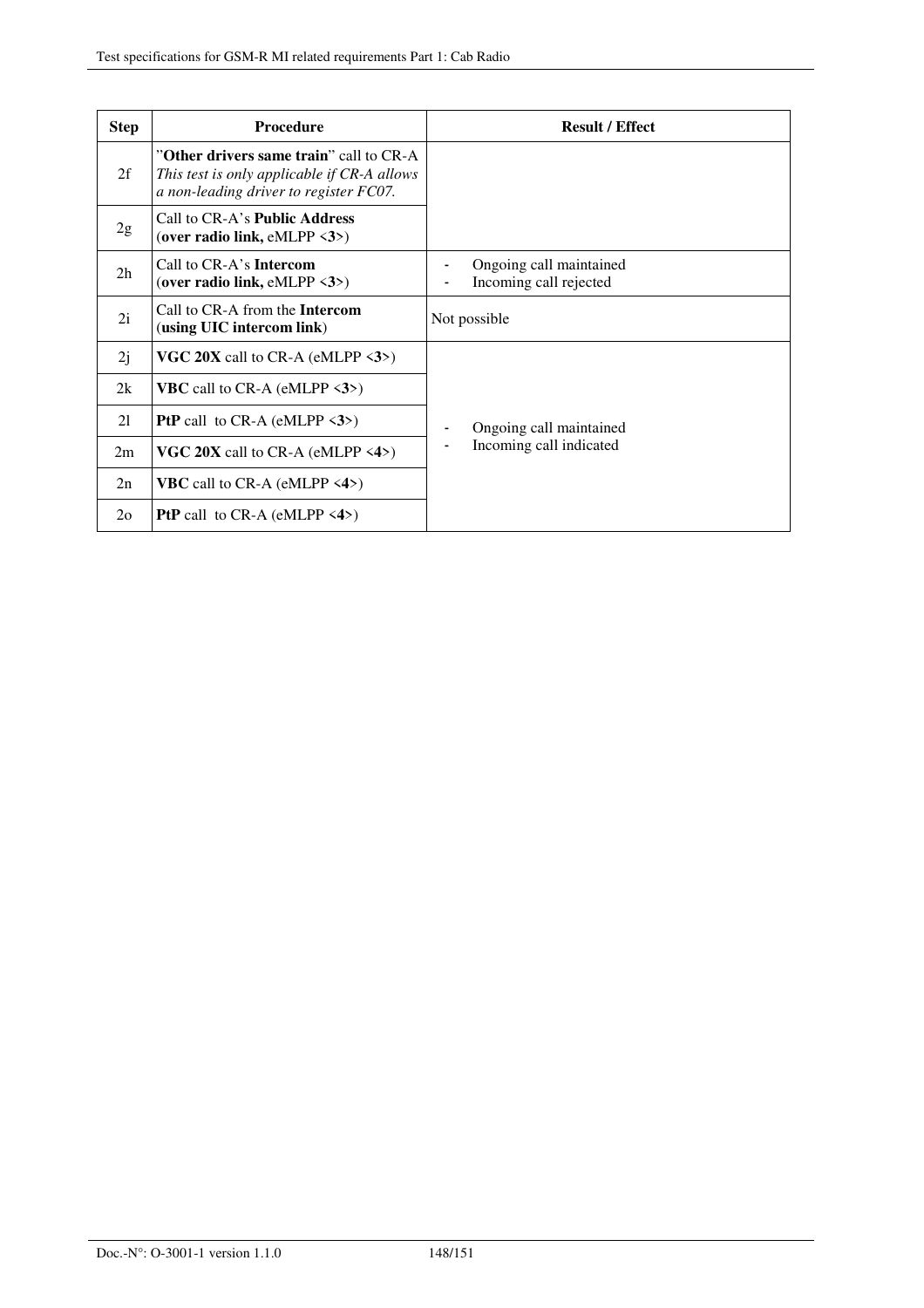## **5.3 Train-borne recorder**

| <b>Purpose:</b>                    | This test is to show that the Cab Radio records the details of the call confirmation in the<br>train-borne recorder.                                           |
|------------------------------------|----------------------------------------------------------------------------------------------------------------------------------------------------------------|
| <b>Precondition:</b>               | Cab Radio test configuration. CR-A has a train borne recorder connected via Train<br>Interface Unit or directly by means of a nationally determined interface. |
| <b>References:</b><br>EIRENE SRS : | \$13.5.8                                                                                                                                                       |

### **Test Procedure:**

| <b>Step</b> | <b>Procedure</b>                                                      | <b>Result / Effect</b>                                                                                                                                                                                                                                                                                                                                                                         |
|-------------|-----------------------------------------------------------------------|------------------------------------------------------------------------------------------------------------------------------------------------------------------------------------------------------------------------------------------------------------------------------------------------------------------------------------------------------------------------------------------------|
| 1           | CR-A initiates emergency call                                         | Call established, communication possible                                                                                                                                                                                                                                                                                                                                                       |
| 2           | CR-A terminates emergency call                                        | Call terminated                                                                                                                                                                                                                                                                                                                                                                                |
| 3           | $-$ none $-$<br>(CR-A starts call confirmation)<br>in the background) | Call confirmation finished<br>Details of the call confirmation stored in the<br>train-borne recorded:<br>Entry $#1$ :<br>PL_CALL (Priority of confirmed call)<br>GC_REF (Group Call Reference)<br>FNR (Functional Number)<br>Entry#2:<br>T_DUR (Duration of call)<br>CAUSE (Reason for termination)<br>Entry $#3$ :<br>ACK/CAUSE (Value of the final acknowledge)<br>N ACK (Number of retries) |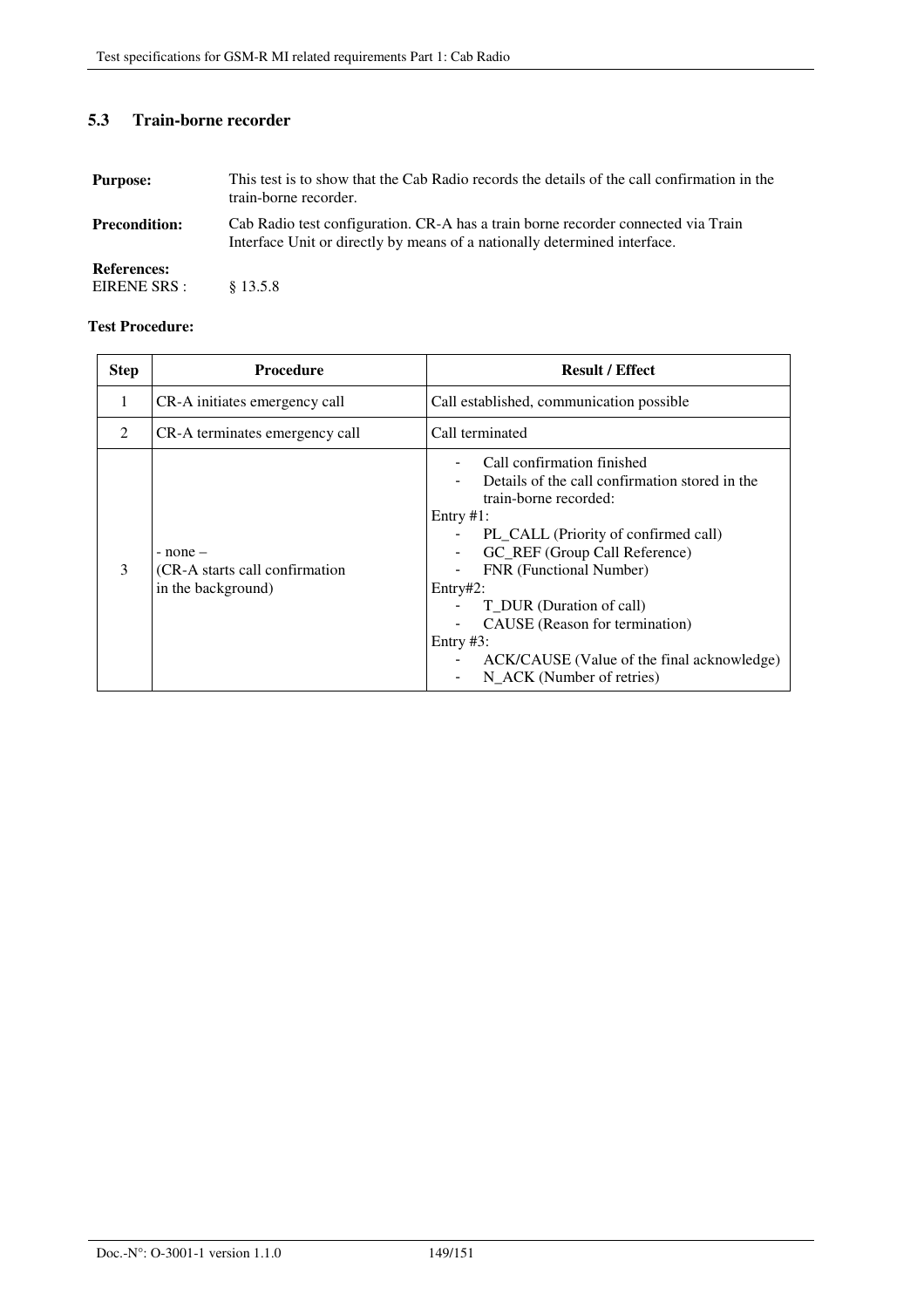# **5.4 Bulk registration / deregistration**

| <b>Purpose:</b>                   | This test is to show that it is possible to register up to ten Functional Numbers to items of<br>equipment physically connected to the Cab Radio using bulk registration within 30<br>seconds and later it can be also deregistered within 30 seconds using bulk deregistration.                                                                                                                                                                                                                                                                        |
|-----------------------------------|---------------------------------------------------------------------------------------------------------------------------------------------------------------------------------------------------------------------------------------------------------------------------------------------------------------------------------------------------------------------------------------------------------------------------------------------------------------------------------------------------------------------------------------------------------|
| Note:                             | If the network has basic bulk registration capabilities registrations are performed for all<br>function codes which were requested by the Cab Radio. Otherwise if the network has<br>enhanced bulk registration capabilities it may override the request and registers predefined<br>function codes for the Cab Radio. "SI" is the International EIRENE Number with Function<br>Code 01. "FC_LIST" is a list of two-digit function codes starting with a space character<br>$(0x20)$ to be registered to the Cab Radio in addition to Function Code 01. |
| <b>Precondition:</b>              | Cab Radio test configuration. Cab Radio has no FN registered on the network. Both the<br>network and the Cab Radio has bulk registration / deregistration capabilities.                                                                                                                                                                                                                                                                                                                                                                                 |
| <b>References:</b><br>EIRENE FRS: | \$11.3.2.3, 11.3.3.3                                                                                                                                                                                                                                                                                                                                                                                                                                                                                                                                    |

#### **Test Procedure:**

| <b>Step</b>    | Procedure                                                                                                                                          | <b>Result / Effect</b>                                                                                                                                                                                                                                                                                                                                               |
|----------------|----------------------------------------------------------------------------------------------------------------------------------------------------|----------------------------------------------------------------------------------------------------------------------------------------------------------------------------------------------------------------------------------------------------------------------------------------------------------------------------------------------------------------------|
| 1              | CR-A starts <b>bulk registration</b> procedure<br>for<br>10 different Functional Numbers<br>(using the MMI or by external device)                  | Registration started using only one UUSD<br>message containing:<br>** 214 * SI * * * BULK9 FC LIST #<br>(optionally $*$ * 214 * SI $*$ * * BULK0 # can be<br>used when network has enhanced bulk<br>registration capabilities and override the<br>registration request with the same amount of<br><b>Function Codes</b> )<br>Registration finished within 30 seconds |
| 2              | $-$ none $-$<br>(MS-A initiates a call to all registered<br>Function Codes of CR-A)                                                                | Call established, communication possible                                                                                                                                                                                                                                                                                                                             |
| 3              | - none -<br>(initiator terminates the call)                                                                                                        | Call terminated                                                                                                                                                                                                                                                                                                                                                      |
| $\overline{4}$ | CR-A starts bulk deregistration<br>procedure for the previously registered10<br><b>Functional Numbers</b><br>(using the MMI or by external device) | Deregistration started using only one UUSD<br>message containing:<br>##214 * SI * * * BULK9 FC LIST #<br>Deregistration finished within 30 seconds                                                                                                                                                                                                                   |
| 5              | $-$ none $-$<br>(MS-A initiates a call to the previously<br>registered10 Functional Numbers of CR-<br>A)                                           | Call cannot be established                                                                                                                                                                                                                                                                                                                                           |